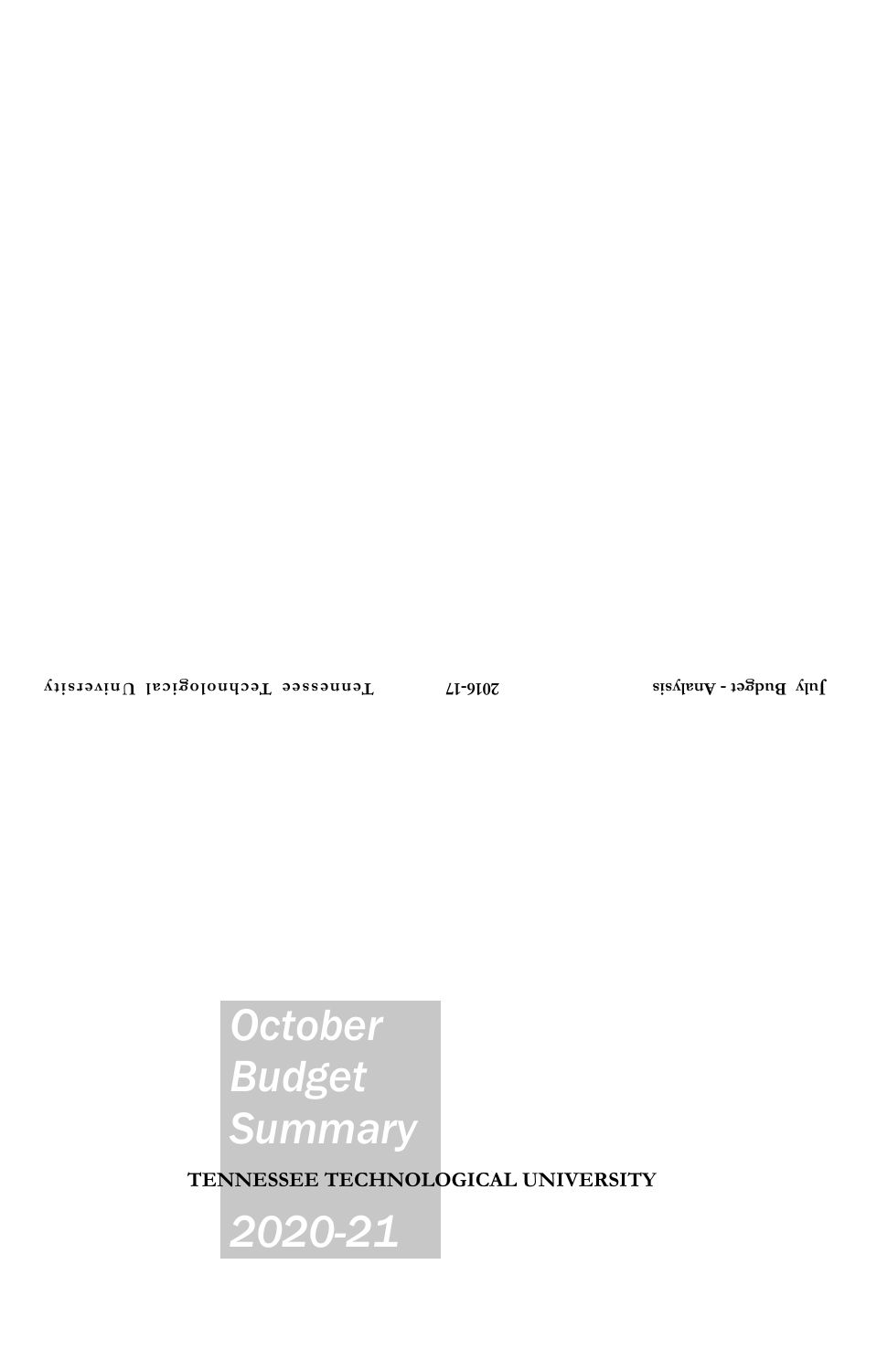## **TENNESSEE TECHNOLOGICAL UNIVERSITY OCTOBER BUDGET 2020-2021 Summary**

# **TABLE OF CONTENTS**

|                                                                | Page |                                                                | Page |
|----------------------------------------------------------------|------|----------------------------------------------------------------|------|
| I. Summary of Unrestricted Current Funds Available and Applied |      | V. Unrestricted Expenditures by Major Functional Area & Object |      |
|                                                                |      | <b>Actual 2019-20</b>                                          |      |
| II. Detail of Special Allocations                              | 4    | Original Budget 2020-21                                        | 12   |
|                                                                |      | Revised Budget 2020-21                                         | 13   |
| III. Unrestricted Expenditures                                 |      |                                                                |      |
| <b>Actual 2019-20</b>                                          |      | VI. Detailed Current Fund Revenues                             | 14   |
| Original Budget 2020-21                                        | 6    |                                                                |      |
| Revised Budget 2020-21                                         |      | VII. Detailed Current Fund Expenditures                        | 18   |
| IV. Detail of Transfers                                        | 8    | VIII. Restricted Current Funds, Revenues & Expenditures        | 229  |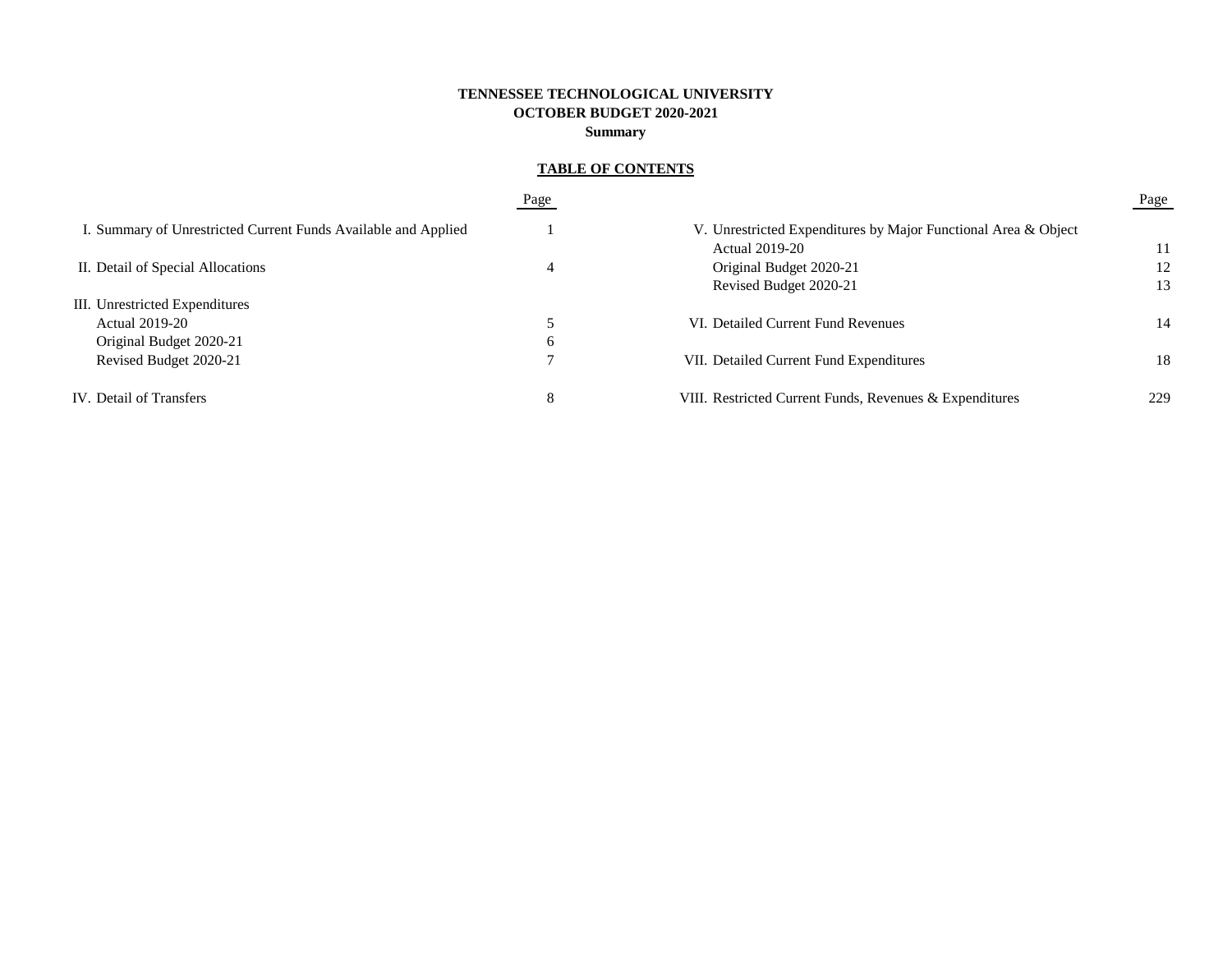#### Form I Georgian Communication of the Communication of Tennessee Tech University Communication Run Time 08:33 AM Summary Of Unrestricted Current Funds Available And Applied October Budget 2020-21

|                                                                  | Actual<br>$2019 - 20$    | July<br>Budget<br>$2020 - 21$ | October<br>Budget<br>$2020 - 21$ | % Change<br>Over<br>Actual |  |
|------------------------------------------------------------------|--------------------------|-------------------------------|----------------------------------|----------------------------|--|
| Unrestricted Current Fund Balances                               |                          |                               |                                  |                            |  |
| at Beginning of Period                                           |                          |                               |                                  |                            |  |
| Allocation for Encumbrances                                      | 2,347,579                | $\Omega$                      | 1,643,400                        | $-30.0$                    |  |
| Allocation for Working Capital                                   | 2,914,811                | 2,914,800                     | 4,532,700                        | 55.5                       |  |
| Special Allocations<br>Unallocated Balance                       | 13,339,245<br>111,100    | 4,328,500<br>$\Omega$         | 26, 205, 400<br>291,700          | 96.5<br>162.6              |  |
| Total Unrestricted Current Fund Balances                         | 18,712,735               | 7,243,300                     | 32,673,200                       | 74.6                       |  |
| Revenues                                                         |                          |                               |                                  |                            |  |
| Education and General                                            |                          |                               |                                  |                            |  |
| Tuition and Fees                                                 | 99,719,243               | 94, 314, 200                  | 97,464,900                       | $-02.3$                    |  |
| State Appropriations                                             | 59,784,763               | 62,703,900                    | 60, 227, 700                     | 00.7                       |  |
| Federal Grants and Contracts                                     | 1,385,773                | 869,700                       | 869,700                          | $-37.2$                    |  |
| Local Grants & Contracts                                         | 10,616                   | 3,200                         | 3,200                            | $-69.9$                    |  |
| State Grants & Contracts                                         | 201,766                  | 59,400                        | 59,400                           | $-70.6$                    |  |
| Private Grants & Contracts                                       | 108,043                  | 39,100                        | 39,100                           | $-63.8$                    |  |
| Private Gifts                                                    | 194                      | $\Omega$                      | $\Omega$                         | $-100.0$                   |  |
| Sales and Services of Educational Activities                     | 743,258                  | 855,500                       | 741,200                          | $-00.3$                    |  |
| Sales and Services of Other Activities                           | 8,275,248                | 8,466,700                     | 7,729,800                        | $-06.6$                    |  |
| Other Sources                                                    | 2,627,913                | 1,199,300                     | 1,301,000                        | $-50.5$                    |  |
| Total Education and General                                      | 172,856,817              | 168,511,000                   | 168,436,000                      | $-02.6$                    |  |
| Sales & Services of Aux Enterprises                              |                          |                               |                                  |                            |  |
| Sales & Services of Aux Enterprises                              | 18,557,121               | 18,330,800                    | 18,384,200                       | $-00.9$                    |  |
| Total Revenues                                                   | 191, 413, 938            | 186,841,800                   | 186,820,200                      | $-02.4$                    |  |
| Expenditures and Transfers                                       |                          |                               |                                  |                            |  |
| Education and General                                            |                          |                               |                                  |                            |  |
| Instruction                                                      | 70,928,419               | 77,708,800                    | 85,825,800                       | 21.0                       |  |
| Research                                                         | 2,061,670                | 2,652,400                     | 4,354,200                        | 111.2                      |  |
| Public Service                                                   | 2,036,262                | 2,117,600                     | 2,285,600                        | 12.2<br>12.2               |  |
| Academic Support                                                 | 12,563,977               | 13,172,400                    | 14,093,200                       | 09.6                       |  |
| Student Services                                                 | 19,966,883               | 20,230,200                    | 21,884,500                       |                            |  |
| Institutional Support                                            | 14, 285, 375             | 16,440,100                    | 17,974,000                       | 25.8<br>37.7               |  |
| Operation & Maintenance of Plant<br>Scholarships and Fellowships | 11,729,317<br>14,721,264 | 14,612,900<br>16,172,600      | 16,154,100<br>15,698,400         | 06.6                       |  |
| Total Education and General                                      | 148,293,167              | 163,107,000                   | 178,269,800                      | 20.2                       |  |
|                                                                  |                          |                               |                                  |                            |  |
| Mandatory Transfers for:<br>Principal and Interest               | 1,698,836                | 1,988,700                     | 3,618,700                        | 113.0                      |  |
|                                                                  |                          |                               |                                  |                            |  |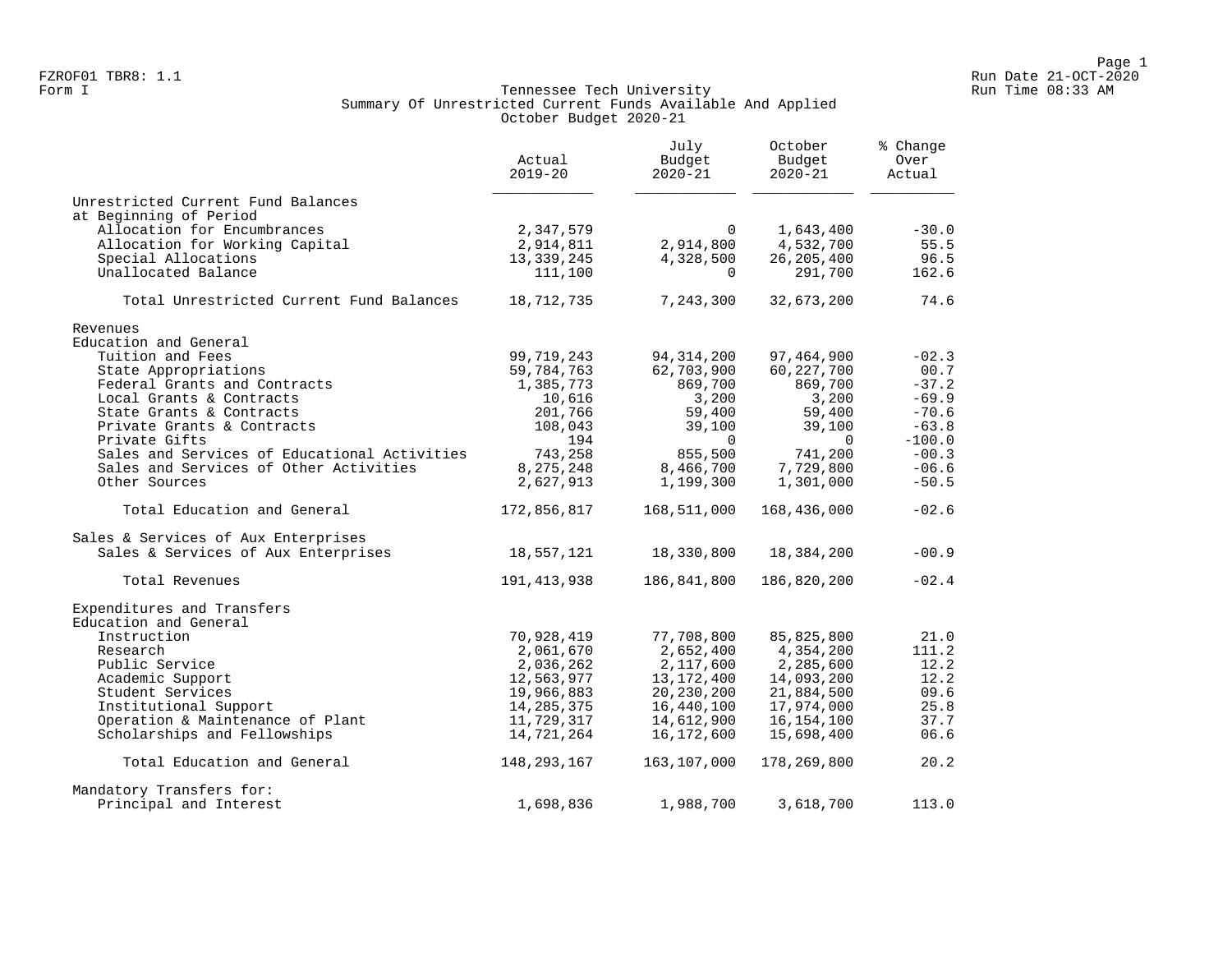#### Form I Georgian Communication of the Communication of Tennessee Tech University Communication Run Time 08:33 AM Summary Of Unrestricted Current Funds Available And Applied October Budget 2020-21

|                                                                                                                                                                                                              | Actual<br>$2019 - 20$                                     | July<br>Budget<br>$2020 - 21$                                   | October<br>Budget<br>$2020 - 21$                          | % Change<br>Over<br>Actual                        |
|--------------------------------------------------------------------------------------------------------------------------------------------------------------------------------------------------------------|-----------------------------------------------------------|-----------------------------------------------------------------|-----------------------------------------------------------|---------------------------------------------------|
| Total Mandatory Transfers                                                                                                                                                                                    | 1,698,836                                                 | 1,988,700                                                       | 3,618,700                                                 | 113.0                                             |
| Non-Mandatory Transfers for:<br>Transfers to Unexpended Plant Fund<br>Transfers to Renewal & Replacements<br>Transfers to Other Funds<br>Transfers from Renewal & Replacements<br>Transfers from Other Funds | 3,489,928<br>3,867,526<br>1,504,239<br>$\Omega$<br>20,189 | 1,903,600<br>1,750,900<br>2,231,500<br>$-2,502,400$<br>$\Omega$ | 2,858,400<br>2,696,000<br>602,500<br>$\Omega$<br>$\Omega$ | $-18.1$<br>$-30.3$<br>$-59.9$<br>00.0<br>$-100.0$ |
| Total Non-Mandatory Transfers                                                                                                                                                                                | 8,881,882                                                 | 3,383,600                                                       | 6, 156, 900                                               | $-30.7$                                           |
| Total Education and General                                                                                                                                                                                  | 158,873,885                                               | 168,479,300                                                     | 188,045,400                                               | 18.4                                              |
| Auxiliary Enterprises Expenditures<br>Auxiliary Enterprise Expenditures                                                                                                                                      | 6,780,063                                                 | 7,531,800                                                       | 7,366,500                                                 | 08.6                                              |
| Total Auxiliary Expenditures                                                                                                                                                                                 | 6,780,063                                                 | 7,531,800                                                       | 7,366,500                                                 | 08.6                                              |
| Mandatory Transfers for:<br>Principal and Interest                                                                                                                                                           | 4,379,672                                                 | 6,118,000                                                       | 6,719,300                                                 | 53.4                                              |
| Total Mandatory Transfers                                                                                                                                                                                    | 4,379,672                                                 | 6,118,000                                                       | 6,719,300                                                 | 53.4                                              |
| Non-Mandatory Transfers for:<br>Transfers to Renewal & Replacements                                                                                                                                          | 7,419,866                                                 | 4,681,000                                                       | 4,621,600                                                 | $-37.7$                                           |
| Total Non-Mandatory Transfers                                                                                                                                                                                | 7,419,866                                                 | 4,681,000                                                       | 4,621,600                                                 | $-37.7$                                           |
| Total Auxiliary Enterprises                                                                                                                                                                                  | 18,579,601                                                | 18,330,800                                                      | 18,707,400                                                | 00.7                                              |
| Total Expenditures And Transfers                                                                                                                                                                             | 177,453,486                                               | 186,810,100                                                     | 206,752,800                                               | 16.5                                              |
| Other                                                                                                                                                                                                        |                                                           |                                                                 |                                                           | 00.0<br>00.0                                      |
| Total Other                                                                                                                                                                                                  | $\mathbf 0$                                               | $\mathbf 0$                                                     | $\Omega$                                                  | 00.0                                              |
| Unrestricted Current Fund Balances<br>at End of Period<br>Allocation for Encumbrances<br>Allocation for Working Capital                                                                                      | 1,643,388<br>4,532,685                                    | $\Omega$<br>2,914,800                                           | <sup>n</sup><br>4,532,700                                 | $-100.0$<br>00.0                                  |
| Special Allocations<br>Unallocated Balance                                                                                                                                                                   | 26, 205, 416<br>291,698                                   | 4,360,200<br>$\Omega$                                           | 8,207,900<br>$\Omega$                                     | $-68.7$<br>$-100.0$                               |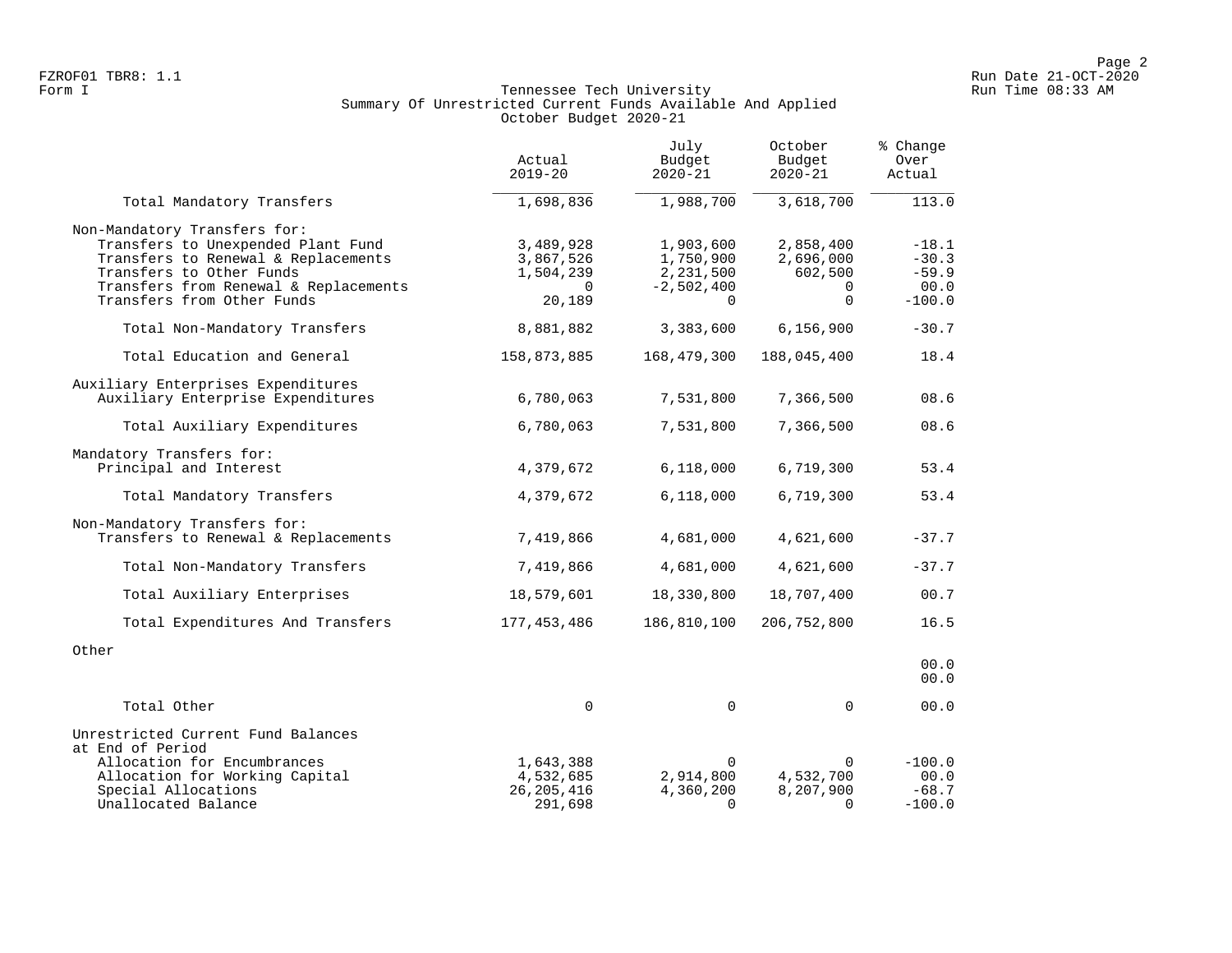## Form I Georgian Communication of the Communication of Tennessee Tech University Communication Run Time 08:33 AM Summary Of Unrestricted Current Funds Available And Applied October Budget 2020-21

|                                          | Actual<br>$2019 - 20$ | July<br>Budget<br>$2020 - 21$ | October<br>Budget<br>$2020 - 21$ | % Change<br>Over<br>Actual |
|------------------------------------------|-----------------------|-------------------------------|----------------------------------|----------------------------|
| Total Unrestricted Current Fund Balances | 32,673,187            | 7,275,000                     | 12,740,600                       | $-61.0$                    |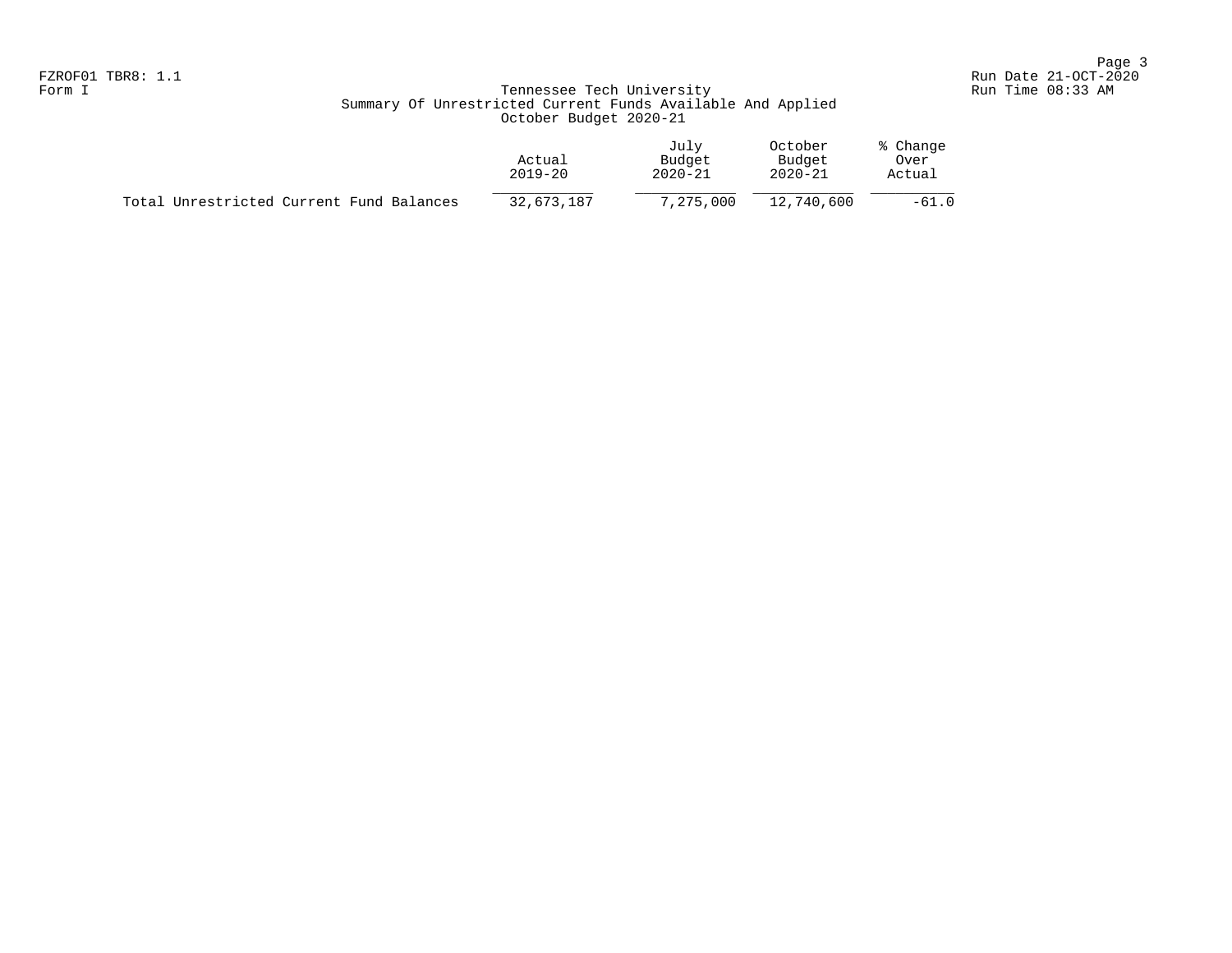## Form II Tennessee Tech University Run Time 08:37 AM Special Allocations October Budget 2020-21

| At Beginning of Period<br>2% to 5% Reserve<br>9,644,676<br>3,410,641<br>Allocation for Compensated Absences<br>Allocation for Student Activity Fees<br>658,709<br>1,322,338<br>Allocation for Technology Access Fees<br>753,333<br>604,148<br>Allocation for Auxiliary Contingency<br>956,694<br>917,842<br>927,934<br>Allocation for Specialized Academic Course Fees<br>1,325,833<br>1,900,619<br>Allocation for Unexpended Contracts<br>Allocation for Conferences and Institutes<br>Allocation for Floyd Scholarship<br>Allocation for RODP<br>Allocation for TTC Equipment Appropriation<br>Allocation for OPEB<br>Allocation for Designated Appropriations<br>Allocation for Sustainable Campus Fee<br>Allocation for International Education Fee<br>26, 205, 416<br>Total<br>13,339,245<br>4,328,483<br>At End of Period<br>2% to 5% Reserve<br>3,442,646<br>21,450,377<br>Allocation for Compensated Absences<br>Allocation for Student Activity Fees<br>1,322,338<br>Allocation for Technology Access Fees<br>604,148<br>917,582<br>Allocation for Auxiliary Contingency<br>927,934<br>919,209<br>Allocation for Specialized Academic Course Fees<br>1,900,619<br>Allocation for Unexpended Contracts<br>Allocation for Conferences and Institutes<br>Allocation for Floyd Scholarship<br>Allocation for RODP<br>Allocation for TTC Equipment Appropriation<br>Allocation for OPEB<br>Allocation for Designated Appropriations<br>Allocation for Sustainable Campus Fee<br>Allocation for International Education Fee |       | Actual<br>$2019 - 20$ | July<br>Budget<br>$2020 - 21$ | October<br>Budget<br>$2020 - 21$ |
|--------------------------------------------------------------------------------------------------------------------------------------------------------------------------------------------------------------------------------------------------------------------------------------------------------------------------------------------------------------------------------------------------------------------------------------------------------------------------------------------------------------------------------------------------------------------------------------------------------------------------------------------------------------------------------------------------------------------------------------------------------------------------------------------------------------------------------------------------------------------------------------------------------------------------------------------------------------------------------------------------------------------------------------------------------------------------------------------------------------------------------------------------------------------------------------------------------------------------------------------------------------------------------------------------------------------------------------------------------------------------------------------------------------------------------------------------------------------------------------------------------------------------------|-------|-----------------------|-------------------------------|----------------------------------|
|                                                                                                                                                                                                                                                                                                                                                                                                                                                                                                                                                                                                                                                                                                                                                                                                                                                                                                                                                                                                                                                                                                                                                                                                                                                                                                                                                                                                                                                                                                                                |       |                       |                               |                                  |
|                                                                                                                                                                                                                                                                                                                                                                                                                                                                                                                                                                                                                                                                                                                                                                                                                                                                                                                                                                                                                                                                                                                                                                                                                                                                                                                                                                                                                                                                                                                                |       |                       |                               | 21,450,377                       |
|                                                                                                                                                                                                                                                                                                                                                                                                                                                                                                                                                                                                                                                                                                                                                                                                                                                                                                                                                                                                                                                                                                                                                                                                                                                                                                                                                                                                                                                                                                                                |       |                       |                               |                                  |
|                                                                                                                                                                                                                                                                                                                                                                                                                                                                                                                                                                                                                                                                                                                                                                                                                                                                                                                                                                                                                                                                                                                                                                                                                                                                                                                                                                                                                                                                                                                                |       |                       |                               |                                  |
|                                                                                                                                                                                                                                                                                                                                                                                                                                                                                                                                                                                                                                                                                                                                                                                                                                                                                                                                                                                                                                                                                                                                                                                                                                                                                                                                                                                                                                                                                                                                |       |                       |                               |                                  |
|                                                                                                                                                                                                                                                                                                                                                                                                                                                                                                                                                                                                                                                                                                                                                                                                                                                                                                                                                                                                                                                                                                                                                                                                                                                                                                                                                                                                                                                                                                                                |       |                       |                               |                                  |
|                                                                                                                                                                                                                                                                                                                                                                                                                                                                                                                                                                                                                                                                                                                                                                                                                                                                                                                                                                                                                                                                                                                                                                                                                                                                                                                                                                                                                                                                                                                                |       |                       |                               |                                  |
|                                                                                                                                                                                                                                                                                                                                                                                                                                                                                                                                                                                                                                                                                                                                                                                                                                                                                                                                                                                                                                                                                                                                                                                                                                                                                                                                                                                                                                                                                                                                |       |                       |                               |                                  |
|                                                                                                                                                                                                                                                                                                                                                                                                                                                                                                                                                                                                                                                                                                                                                                                                                                                                                                                                                                                                                                                                                                                                                                                                                                                                                                                                                                                                                                                                                                                                |       |                       |                               |                                  |
|                                                                                                                                                                                                                                                                                                                                                                                                                                                                                                                                                                                                                                                                                                                                                                                                                                                                                                                                                                                                                                                                                                                                                                                                                                                                                                                                                                                                                                                                                                                                |       |                       |                               |                                  |
|                                                                                                                                                                                                                                                                                                                                                                                                                                                                                                                                                                                                                                                                                                                                                                                                                                                                                                                                                                                                                                                                                                                                                                                                                                                                                                                                                                                                                                                                                                                                |       |                       |                               |                                  |
|                                                                                                                                                                                                                                                                                                                                                                                                                                                                                                                                                                                                                                                                                                                                                                                                                                                                                                                                                                                                                                                                                                                                                                                                                                                                                                                                                                                                                                                                                                                                |       |                       |                               |                                  |
|                                                                                                                                                                                                                                                                                                                                                                                                                                                                                                                                                                                                                                                                                                                                                                                                                                                                                                                                                                                                                                                                                                                                                                                                                                                                                                                                                                                                                                                                                                                                |       |                       |                               |                                  |
|                                                                                                                                                                                                                                                                                                                                                                                                                                                                                                                                                                                                                                                                                                                                                                                                                                                                                                                                                                                                                                                                                                                                                                                                                                                                                                                                                                                                                                                                                                                                |       |                       |                               |                                  |
|                                                                                                                                                                                                                                                                                                                                                                                                                                                                                                                                                                                                                                                                                                                                                                                                                                                                                                                                                                                                                                                                                                                                                                                                                                                                                                                                                                                                                                                                                                                                |       |                       |                               |                                  |
|                                                                                                                                                                                                                                                                                                                                                                                                                                                                                                                                                                                                                                                                                                                                                                                                                                                                                                                                                                                                                                                                                                                                                                                                                                                                                                                                                                                                                                                                                                                                |       |                       |                               |                                  |
|                                                                                                                                                                                                                                                                                                                                                                                                                                                                                                                                                                                                                                                                                                                                                                                                                                                                                                                                                                                                                                                                                                                                                                                                                                                                                                                                                                                                                                                                                                                                |       |                       |                               |                                  |
|                                                                                                                                                                                                                                                                                                                                                                                                                                                                                                                                                                                                                                                                                                                                                                                                                                                                                                                                                                                                                                                                                                                                                                                                                                                                                                                                                                                                                                                                                                                                |       |                       |                               | 7,288,699                        |
|                                                                                                                                                                                                                                                                                                                                                                                                                                                                                                                                                                                                                                                                                                                                                                                                                                                                                                                                                                                                                                                                                                                                                                                                                                                                                                                                                                                                                                                                                                                                |       |                       |                               |                                  |
|                                                                                                                                                                                                                                                                                                                                                                                                                                                                                                                                                                                                                                                                                                                                                                                                                                                                                                                                                                                                                                                                                                                                                                                                                                                                                                                                                                                                                                                                                                                                |       |                       |                               |                                  |
|                                                                                                                                                                                                                                                                                                                                                                                                                                                                                                                                                                                                                                                                                                                                                                                                                                                                                                                                                                                                                                                                                                                                                                                                                                                                                                                                                                                                                                                                                                                                |       |                       |                               |                                  |
|                                                                                                                                                                                                                                                                                                                                                                                                                                                                                                                                                                                                                                                                                                                                                                                                                                                                                                                                                                                                                                                                                                                                                                                                                                                                                                                                                                                                                                                                                                                                |       |                       |                               |                                  |
|                                                                                                                                                                                                                                                                                                                                                                                                                                                                                                                                                                                                                                                                                                                                                                                                                                                                                                                                                                                                                                                                                                                                                                                                                                                                                                                                                                                                                                                                                                                                |       |                       |                               |                                  |
|                                                                                                                                                                                                                                                                                                                                                                                                                                                                                                                                                                                                                                                                                                                                                                                                                                                                                                                                                                                                                                                                                                                                                                                                                                                                                                                                                                                                                                                                                                                                |       |                       |                               |                                  |
|                                                                                                                                                                                                                                                                                                                                                                                                                                                                                                                                                                                                                                                                                                                                                                                                                                                                                                                                                                                                                                                                                                                                                                                                                                                                                                                                                                                                                                                                                                                                |       |                       |                               |                                  |
|                                                                                                                                                                                                                                                                                                                                                                                                                                                                                                                                                                                                                                                                                                                                                                                                                                                                                                                                                                                                                                                                                                                                                                                                                                                                                                                                                                                                                                                                                                                                |       |                       |                               |                                  |
|                                                                                                                                                                                                                                                                                                                                                                                                                                                                                                                                                                                                                                                                                                                                                                                                                                                                                                                                                                                                                                                                                                                                                                                                                                                                                                                                                                                                                                                                                                                                |       |                       |                               |                                  |
|                                                                                                                                                                                                                                                                                                                                                                                                                                                                                                                                                                                                                                                                                                                                                                                                                                                                                                                                                                                                                                                                                                                                                                                                                                                                                                                                                                                                                                                                                                                                |       |                       |                               |                                  |
|                                                                                                                                                                                                                                                                                                                                                                                                                                                                                                                                                                                                                                                                                                                                                                                                                                                                                                                                                                                                                                                                                                                                                                                                                                                                                                                                                                                                                                                                                                                                |       |                       |                               |                                  |
|                                                                                                                                                                                                                                                                                                                                                                                                                                                                                                                                                                                                                                                                                                                                                                                                                                                                                                                                                                                                                                                                                                                                                                                                                                                                                                                                                                                                                                                                                                                                |       |                       |                               |                                  |
|                                                                                                                                                                                                                                                                                                                                                                                                                                                                                                                                                                                                                                                                                                                                                                                                                                                                                                                                                                                                                                                                                                                                                                                                                                                                                                                                                                                                                                                                                                                                |       |                       |                               |                                  |
|                                                                                                                                                                                                                                                                                                                                                                                                                                                                                                                                                                                                                                                                                                                                                                                                                                                                                                                                                                                                                                                                                                                                                                                                                                                                                                                                                                                                                                                                                                                                | Total | 26, 205, 416          | 4,360,228                     | 8,207,908                        |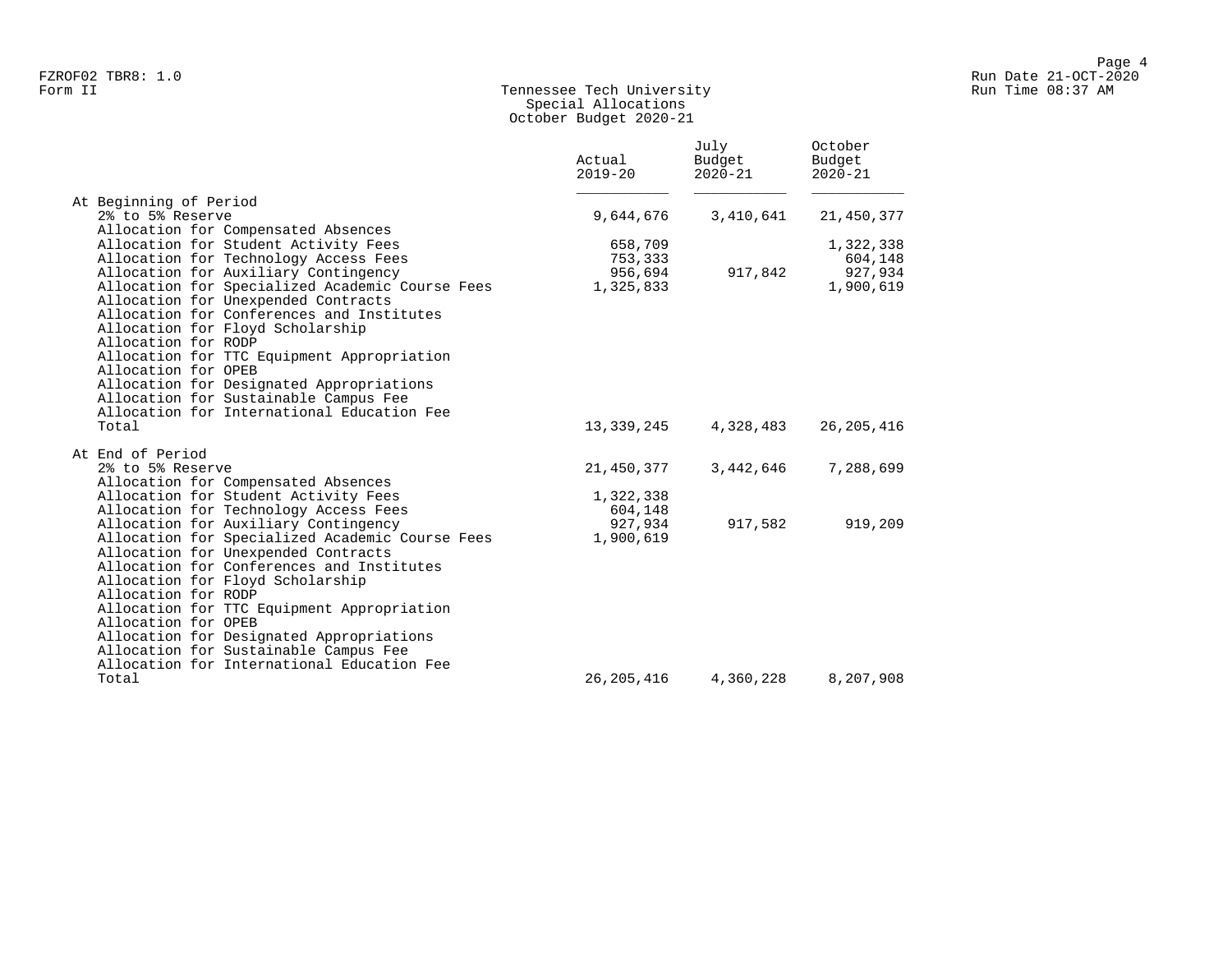FZROF03 TBR8: 1.0<br>Form III Run Date 21-OCT-2020<br>Form III Run Time 08:42 AM

#### Form III Tennessee Tech University Run Time 08:42 AM Unrestricted Educational And General Expenditures By Budget Category Actual 2019-20

| UNRESTRICTED EXPENDITURES<br>EDUCATION AND GENERAL | Professional<br>Salaries | Other<br>Salaries | Employee<br>Benefits | Travel    | Operating<br>Expense | Capital<br>Outlay | Total       | % OF<br>Total<br>E & G |
|----------------------------------------------------|--------------------------|-------------------|----------------------|-----------|----------------------|-------------------|-------------|------------------------|
| Instruction                                        | 41,079,288               | 2,935,528         | 18, 128, 362         | 240,735   | 8,357,439            | 187,067           | 70,928,419  | 47.83                  |
| Research                                           | 608,294                  | 314,302           | 341,454              | 147,371   | 607,689              | 42,560            | 2,061,670   | 1.39                   |
| Public Service                                     | 417,660                  | 333,507           | 378,094              | 4,802     | 881,754              | 20,445            | 2,036,262   | 1.37                   |
| Academic Support                                   | 8,108,998                | 1,805,001         | 3,688,642            | 91,309    | $-1,845,380$         | 715,407           | 12,563,977  | 8.47                   |
| Student Services                                   | 8,038,348                | 1,621,732         | 3,962,021            | 1,130,615 | 5,096,083            | 118,084           | 19,966,883  | 13.46                  |
| Institutional Support                              | 7,055,357                | 1,233,138         | 3,157,339            | 121,855   | 2,627,649            | 90,037            | 14,285,375  | 9.63                   |
| Oper & Maint of Plant                              | 1,024,836                | 2,693,344         | 1,825,333            | 15,266    | 6,116,868            | 53,670            | 11,729,317  | 7.91                   |
| Scholarships & Fellow                              | $\mathbf 0$              | $\mathsf{O}$      | $\mathbf 0$          | $\circ$   | 14,721,264           | $\circ$           | 14,721,264  | 9.93                   |
| Total Educational and General                      | 66, 332, 781             | 10,936,552        | 31, 481, 245         | 1,751,953 | 36, 563, 366         | 1,227,270         | 148,293,167 |                        |
| Auxiliary Enterprises                              | 788,424                  | 1,355,118         | 703,014              | 6,610     | 3,915,767            | 11,130            | 6,780,063   |                        |
| Total Unrestricted                                 | 67, 121, 205             | 12,291,670        | 32, 184, 259         | 1,758,563 | 40, 479, 133         | 1,238,400         | 155,073,230 |                        |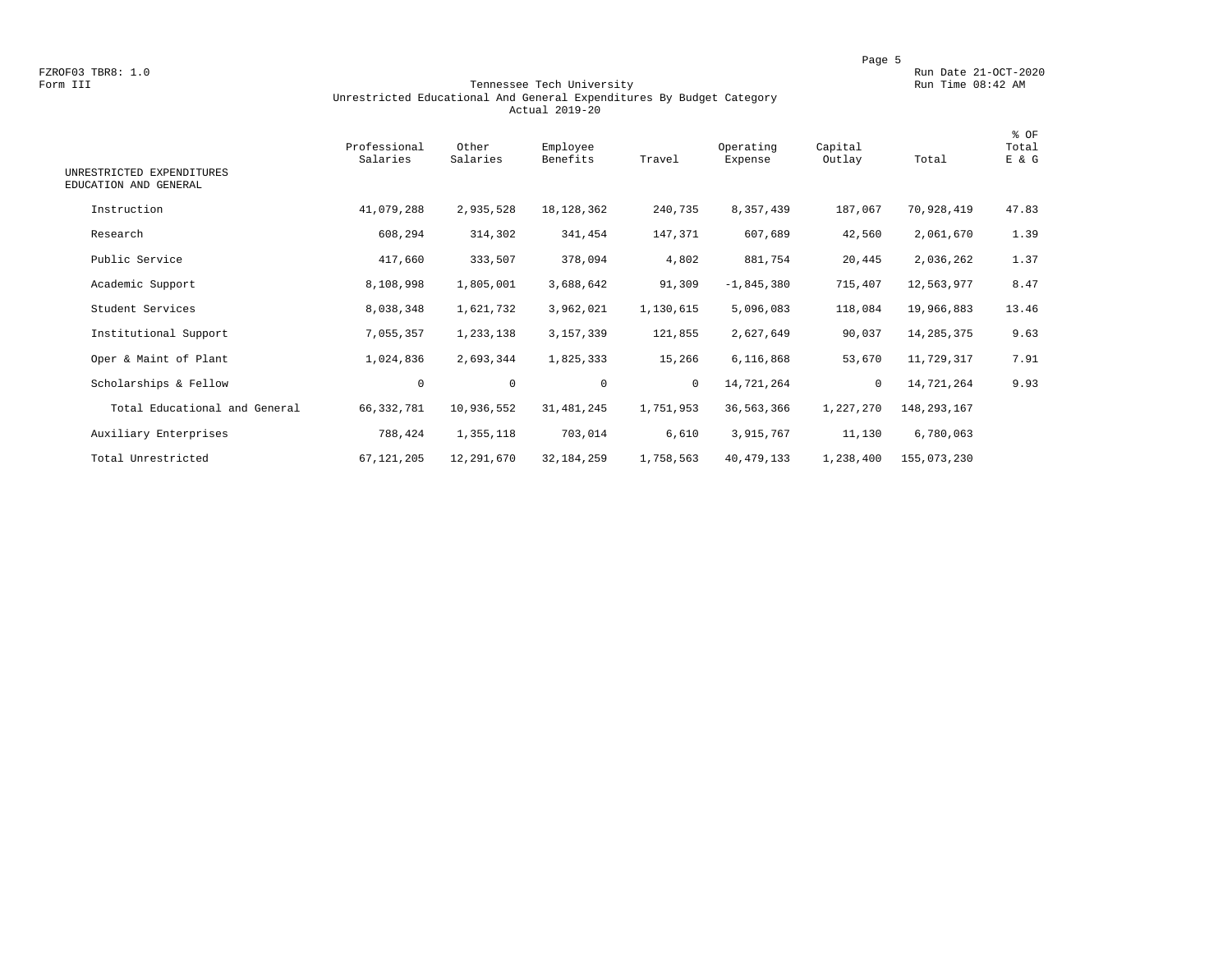FZROF03 TBR8: 1.0<br>Form III Run Date 21-OCT-2020<br>Form III Run Time 08:42 AM

#### Form III Tennessee Tech University Run Time 08:42 AM Unrestricted Educational And General Expenditures By Budget Category Original 2020-21

| UNRESTRICTED EXPENDITURES<br>EDUCATION AND GENERAL | Professional<br>Salaries | Other<br>Salaries | Employee<br>Benefits | Travel       | Operating<br>Expense | Capital<br>Outlay | Total       | % OF<br>Total<br>E & G |
|----------------------------------------------------|--------------------------|-------------------|----------------------|--------------|----------------------|-------------------|-------------|------------------------|
| Instruction                                        | 43,300,600               | 2,919,200         | 18,033,000           | 299,800      | 13,044,700           | 111,500           | 77,708,800  | 47.64                  |
| Research                                           | 335,400                  | 195,300           | 393,300              | 58,500       | 1,669,900            | 0                 | 2,652,400   | 1.63                   |
| Public Service                                     | 393,000                  | 303,200           | 356,400              | 6,500        | 1,058,500            | 0                 | 2,117,600   | 1.30                   |
| Academic Support                                   | 8,908,400                | 1,875,400         | 4,391,900            | 222,900      | $-2,446,200$         | 220,000           | 13,172,400  | 8.08                   |
| Student Services                                   | 8,481,400                | 1,717,300         | 4,393,700            | 1,297,500    | 4,340,300            | $\mathbf 0$       | 20,230,200  | 12.40                  |
| Institutional Support                              | 7,977,700                | 1,343,500         | 4,386,000            | 115,000      | 2,617,900            | 0                 | 16,440,100  | 10.08                  |
| Oper & Maint of Plant                              | 1,085,300                | 2,872,200         | 2,573,400            | 9,600        | 8,072,400            | 0                 | 14,612,900  | 8.96                   |
| Scholarships & Fellow                              | $\circ$                  | $\mathbf 0$       | $\mathbf 0$          | $\mathbf{0}$ | 16,172,600           | $\mathbf 0$       | 16,172,600  | 9.92                   |
| Total Educational and General                      | 70,481,800               | 11,226,100        | 34,527,700           | 2,009,800    | 44,530,100           | 331,500           | 163,107,000 |                        |
| Auxiliary Enterprises                              | 916,900                  | 1,471,800         | 825,400              | 20,000       | 4,295,200            | 2,500             | 7,531,800   |                        |
| Total Unrestricted                                 | 71,398,700               | 12,697,900        | 35, 353, 100         | 2,029,800    | 48,825,300           | 334,000           | 170,638,800 |                        |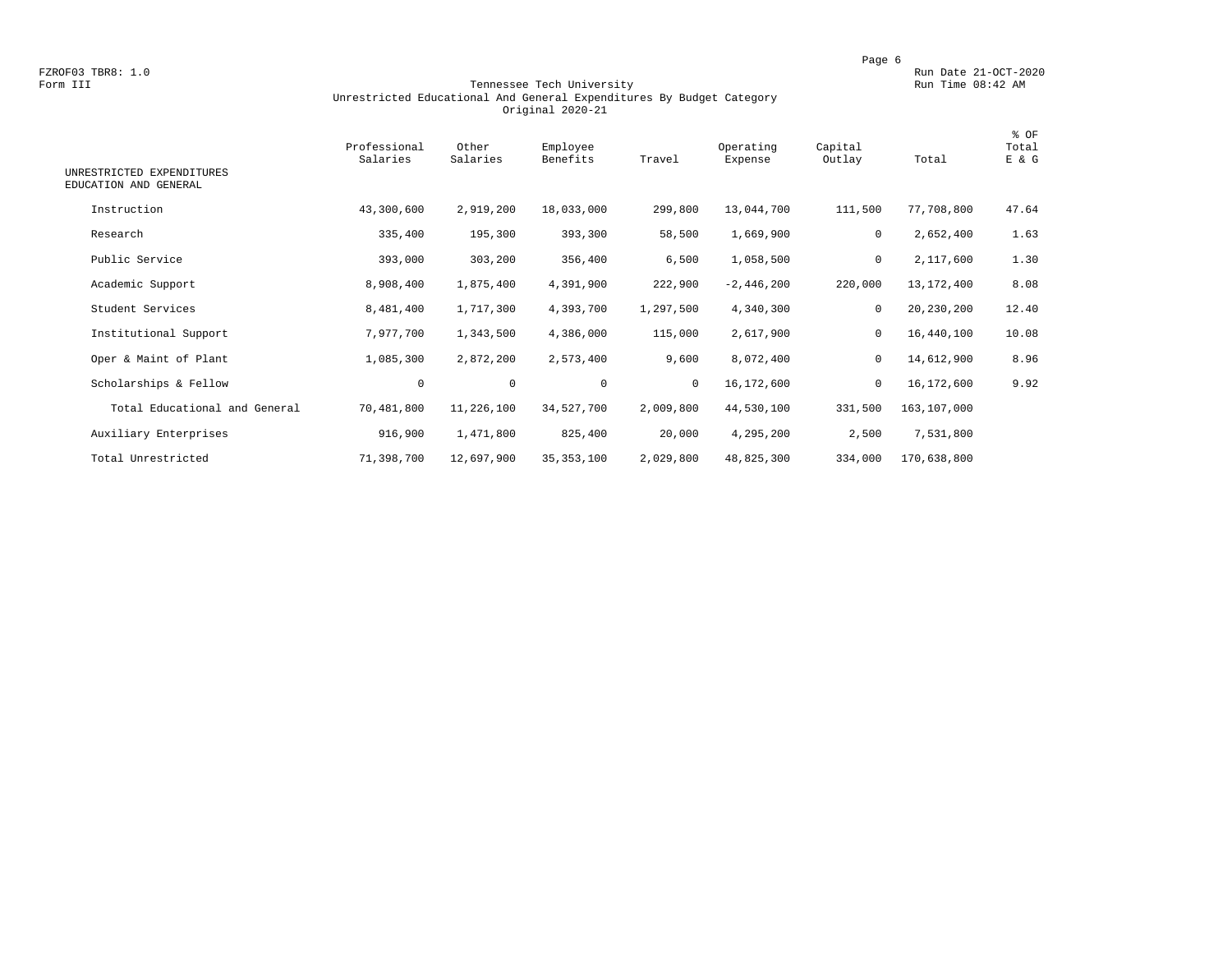FZROF03 TBR8: 1.0<br>Form III Run Date 21-OCT-2020 Run Date 21-OCT-2020<br>Form III Run Time 08:42 AM

#### Form III Tennessee Tech University Run Time 08:42 AM Unrestricted Educational And General Expenditures By Budget Category Revised 2020-21

| UNRESTRICTED EXPENDITURES<br>EDUCATION AND GENERAL | Professional<br>Salaries | Other<br>Salaries | Employee<br>Benefits | Travel    | Operating<br>Expense | Capital<br>Outlay | Total       | % OF<br>Total<br>E & G |
|----------------------------------------------------|--------------------------|-------------------|----------------------|-----------|----------------------|-------------------|-------------|------------------------|
| Instruction                                        | 40,673,800               | 2,836,400         | 18,333,000           | 177,300   | 23,671,700           | 133,600           | 85,825,800  | 48.14                  |
| Research                                           | 459,400                  | 221,000           | 431,000              | 56,500    | 3,128,600            | 57,700            | 4,354,200   | 2.44                   |
| Public Service                                     | 423,200                  | 287,600           | 339,000              | 2,700     | 1,233,100            | 0                 | 2,285,600   | 1.28                   |
| Academic Support                                   | 8,432,800                | 1,814,300         | 4,274,600            | 119,400   | $-804, 800$          | 256,900           | 14,093,200  | 7.91                   |
| Student Services                                   | 8,861,500                | 1,712,600         | 4,278,300            | 1,176,200 | 5,838,000            | 17,900            | 21,884,500  | 12.28                  |
| Institutional Support                              | 7,352,900                | 1,367,400         | 5,359,700            | 114,700   | 3,779,300            | 0                 | 17,974,000  | 10.08                  |
| Oper & Maint of Plant                              | 1,089,900                | 2,828,000         | 2,504,700            | 5,600     | 8,960,900            | 765,000           | 16,154,100  | 9.06                   |
| Scholarships & Fellow                              | $\mathbf 0$              | $\mathbf 0$       | $\mathbf 0$          | $\circ$   | 15,698,400           | $\mathbf 0$       | 15,698,400  | 8.81                   |
| Total Educational and General                      | 67, 293, 500             | 11,067,300        | 35,520,300           | 1,652,400 | 61,505,200           | 1,231,100         | 178,269,800 |                        |
| Auxiliary Enterprises                              | 914,700                  | 1,473,800         | 798,500              | 20,000    | 4,157,000            | 2,500             | 7,366,500   |                        |
| Total Unrestricted                                 | 68,208,200               | 12,541,100        | 36, 318, 800         | 1,672,400 | 65,662,200           | 1,233,600         | 185,636,300 |                        |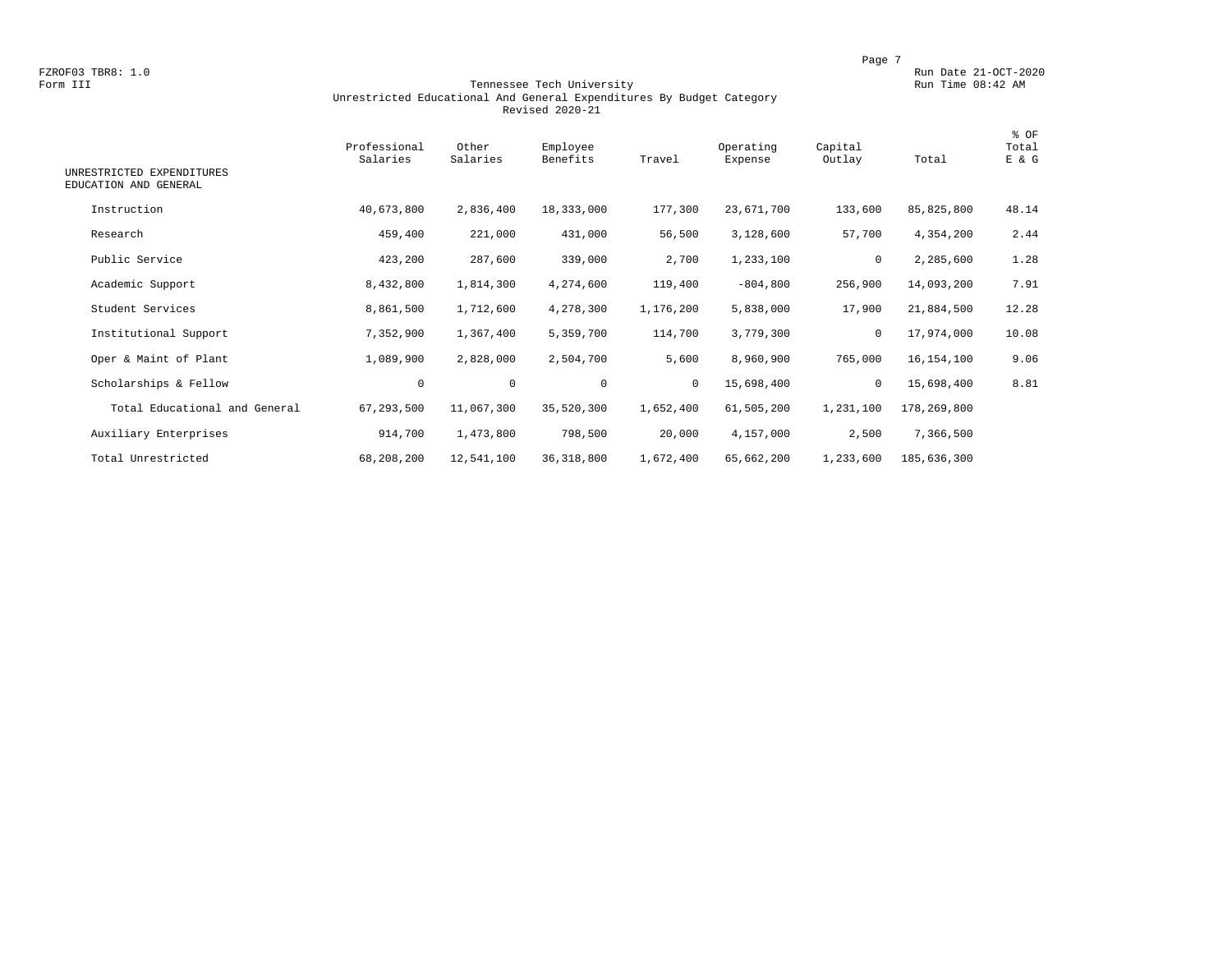#### Form IV Tennessee Tech University Run Time 08:47 AM Detail Of Transfers October Budget 2020-21

|                                                            | Actual<br>$2019 - 20$ | July<br>$2020 - 21$     | October<br>$2020 - 21$ |
|------------------------------------------------------------|-----------------------|-------------------------|------------------------|
| Educational And General                                    |                       |                         |                        |
| Mandatory Transfers                                        |                       |                         |                        |
| Retirement of Indebtedness:                                |                       |                         |                        |
| ROI Energy Perf 2014B 08B 915                              | 284,037               | 284,038                 | 284,038                |
| ROI Energy Perf 2014B 09A 918                              | 197,036               | 197,036                 | 197,036                |
| ROI Parking & Transportation P927                          | 233,764               | 860,935                 | 860,935                |
| ROI Lab Science Building P928                              | 212,552               | 646,673                 | 646,673                |
| ROI Fitness Center 2019A 927                               | 771,447               | $\Omega$                | 1,630,000              |
| Loan Fund Matching-NDSL                                    |                       |                         |                        |
| Renewals and Replacements:                                 |                       |                         |                        |
| Total E&G Mandatory Transfers                              | 1,698,836             | 1,988,682               | 3,618,682              |
| Non-Mandatory Transfers To (From)                          |                       |                         |                        |
| Unexpended Plant Funds:                                    |                       |                         |                        |
| Transfers to Unexpended Plant                              | 769,273               | 0                       | 413,973                |
| Transf to Un Ex Plant Extra Maint                          | 90,000                | 90,000                  | 90,000                 |
| Transf to Un Ex Plant Parkg Paving                         | 214,800               | 200,805                 | 200,805                |
| Transf to Un Ex Plant Landscaping                          | $\Omega$              | $\Omega$                | 325,000                |
| Trf to Un Ex Plt Hlth Svcs rooms                           | 1,570                 | $\mathbf 0$             | $\overline{0}$         |
| Trf to Un Ex Plnt Advising Ctr                             | 610,000               | 0                       | $\overline{0}$         |
| Trf to Un Ex Plt Extra Maint Local                         | 560,000               | 560,000                 | 560,000                |
| Trf to Un Ex Plt Var Acad Bldg                             | $\overline{0}$        | 800,000                 | 800,000                |
| Trf to Un Ex Plt BFA 202 Lobby Ligh                        | 1,500                 | $\Omega$                | $\Omega$               |
| Trf to Un Ex Plt Facilities Develop                        | 720,639               | 252,827                 | 468,589                |
| Trf to Un Ex Plt DBRY 314 19-024                           | 16,591                | 0                       | 0                      |
| Trf to Un Ex Plt Jere Whitson 20009                        | 1,588                 | $\Omega$                | $\mathbf 0$            |
| Trf to Un Ex Plt W TV Dixie Prkg Pr                        | 482,192               | $\mathbf 0$<br>$\Omega$ | $\mathbf 0$            |
| Trf to Un Ex Plt LH Lab Upgrades                           | 21,775                |                         | $\mathbf 0$            |
| Renewals and Replacements:<br>Transfers to RR Computer Ctr | 300,000               | 300,000                 | 300,000                |
| Transfers to RR Computer TAF                               | 858,385               | $\Omega$                | 0                      |
| Transfers to RR Aq Pavilion                                | 6,000                 | $\mathbf 0$             | $\overline{0}$         |
| Transfers to RR MP Athletics                               | 0                     | 2,000                   | 2,000                  |
| Transfers to RR MP Ext Educ                                | $\Omega$              | 1,000                   | 1,000                  |
| Transfers to RR MP Arts n Sci                              | 7,452                 | 10,000                  | 10,000                 |
| Transfers to RR MP Water Ctr                               | 16,925                | 10,000                  | 10,000                 |
| Transfers to RR Post Office                                | 69,259                | 30,000                  | 30,000                 |
| Transfers to RR Reserves                                   | 419,343               | 0                       | 939,376                |
| Transfers to RR Athletic Fund                              | 93,387                | $\Omega$                | 0                      |
| Transfers to RR Eblen Center                               | 0                     | 76,510                  | 152,320                |
| Transfers to RR Craft Ctr E&G                              | $\mathbf 0$           | 190,000                 | $\overline{0}$         |
| Transfers to RR Com Equipment Repl                         | 77,110                | 77,110                  | 77,110                 |
| Transfers to RR University Police                          | 13,787                | 0                       | 0                      |
| Transfers to RR Electronic Updates                         | 350,000               | 350,000                 | 350,000                |
| Transfers to RR MP Engineering                             | 50                    | 0                       | 0                      |
| Transfers to RR MP Aq HEC                                  | 728                   | $\Omega$                | $\mathbf 0$            |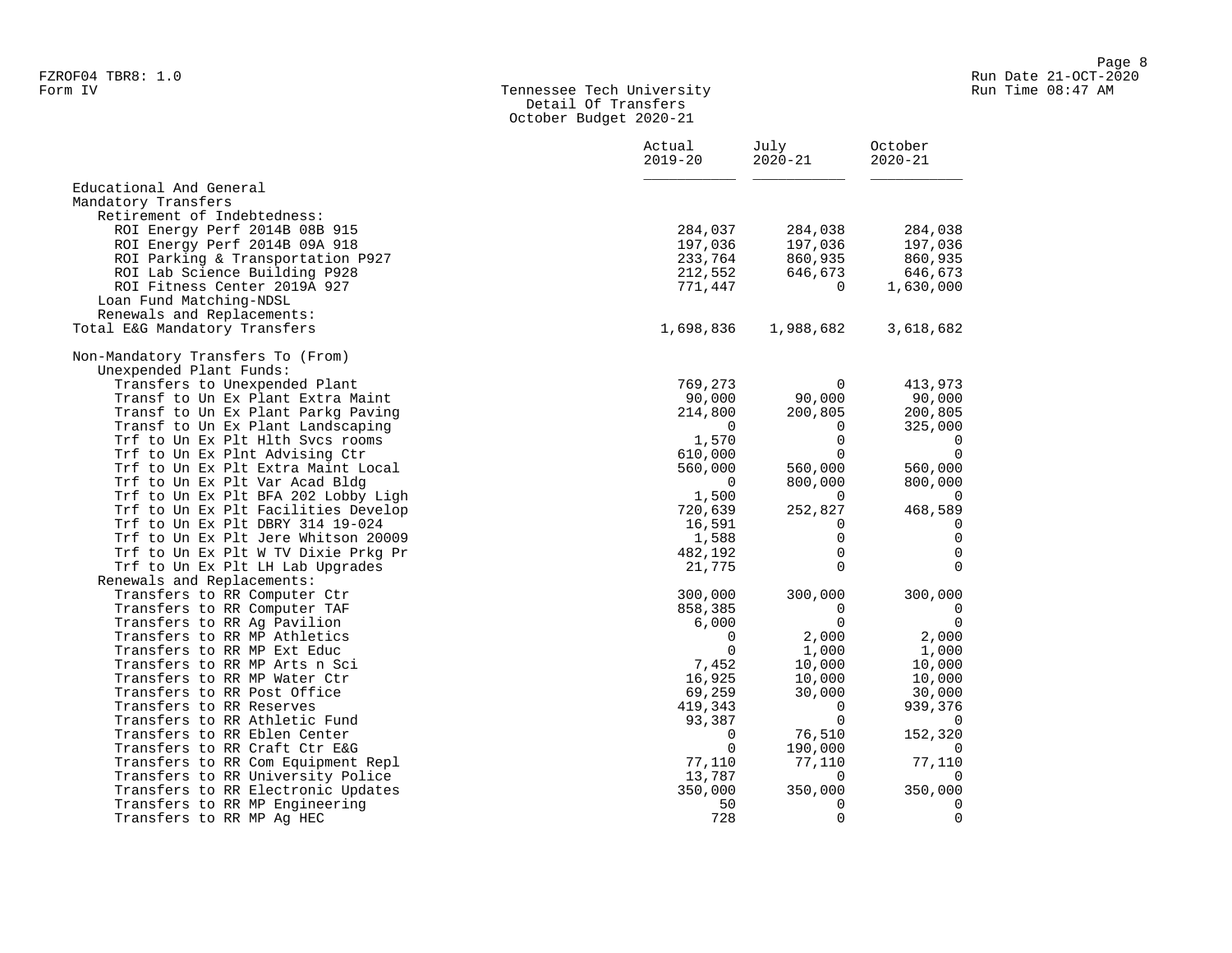#### Form IV **Example 2018** Tennessee Tech University Communication Run Time 08:47 AM Detail Of Transfers October Budget 2020-21

|                                     | Actual<br>$2019 - 20$ | July<br>$2020 - 21$                 | October<br>$2020 - 21$   |
|-------------------------------------|-----------------------|-------------------------------------|--------------------------|
| Transfer to RR Online Fee           | 851,126               | 704,282                             | 824,150                  |
| Transfer to RR Library              | 157,125               | $\Omega$                            | 0                        |
| Transfers to RR ITS Comp Refresh    | 646,849               | $\Omega$                            | $\Omega$                 |
| Transfers from RR Reserves          | $\Omega$              | $-2,502,430$                        | $\mathbf 0$              |
| Other:                              |                       |                                     |                          |
| Transfers to Restricted             | $-53,261$             | $\Omega$                            | $\mathbf 0$              |
| Transfers to ROI Fitness Center     | 1,268,639             | 1,824,920                           | 150,916                  |
| Transfers to ROI Univ Center        | 90,269                | 89,460                              | 133,774                  |
| Transfers to ROI Eblen Center       | 198,592               | 196,810<br>95,300                   | 196,810                  |
| Trnsfe to ROI Str Cond 2012A 919    | $\Omega$              |                                     | 96,000                   |
| ROI Str Cond 2017B 919 12A 076132   | $\Omega$              | 25,000                              | 25,000                   |
| Transfers from Restricted           |                       |                                     | $\overline{\phantom{0}}$ |
| Total E&G Non-Mandatory Transfers   | 8,881,882             | $20,189$<br>$81,882$<br>$3,383,594$ | 6,156,823                |
| Total Educational And General       | 10,580,718            | 5,372,276                           | 9,775,505                |
| Auxiliary Enterprises               |                       |                                     |                          |
| Mandatory Transfers                 |                       |                                     |                          |
| Retirement of Indebtedness:         |                       |                                     |                          |
| ROI Dorms 10TH D 2012C 914 (2004B)  | 344,995               | 347,820                             | 347,820                  |
| ROI TV Apts 2012A 920               | 339,813               | 344,570                             | 344,570                  |
| ROI TV Apts Renov PH2 P921          | 405,327               | 413,770                             | 413,770                  |
| ROI Warf Ellington P922             | 91,487                | 391,420                             | 391,420                  |
| ROI Jobe Murphy RH P924             | 200,551               | 789,560                             | 753,560                  |
| ROI TV P3 2017A P923 390250 76121   | 423,751               | 566,517                             | 580,517                  |
| ROI RH 2015A 914 07C 076125 390252  | 236,663               | 236,663                             | 236,663                  |
| ROI RH 2015B 917 10A 076126 390253  | 1,574,684             | 1,574,685                           | 1,596,685                |
| ROI M McCord B Evans P926           | 399,655               | 756,320                             | 1,357,634                |
| ROI RH 2017B 914 07C 076128 390255  | 84,203                | 85,910                              | 85,910                   |
| ROI RH 2017B 917 10A 076129 390256  | 92,452                | 292,780                             | 292,780                  |
| ROI TV1 2017B 920 12A 076130 390257 | 105,181               | 105,900                             | 105,900                  |
| ROI TV2 2017B 921 13A 076131 390258 | 45,278                | 47,120                              | 47,120                   |
| ROI Cpr Dunn P930                   | 35,632                | 165,000                             | 165,000                  |
| Renewals and Replacements:          |                       |                                     |                          |
| Total Auxiliary Mandatory Transfers | 4,379,672             | 6,118,035                           | 6,719,349                |
| Non-Mandatory Transfers To (From)   |                       |                                     |                          |
| Unexpended Plant Funds:             |                       |                                     |                          |
| Renewals and Replacements:          |                       |                                     |                          |
| Transfers to RR Housing             | 3,932,599             | 1,380,445                           | 677,726                  |
| Transfers to RR Aptments            | 98,964                | $\overline{0}$                      | 0                        |
| Transfers to RR Bookstore           | 365,401               | 405,469                             | 403,749                  |
| Transfers to RR Cafeteria           | 2,854,474             | 2,735,568                           | 3,059,372                |
| Transfers to RR Vending             | 85,013                | 85,587                              | 83,235                   |
| Transfers to RR Post Office         | $\overline{0}$        | 4,100                               | 4,100                    |
| Transfers to RR Fitness Center      | 83,360                | 25,686                              | 348,590                  |
| Transfers to RR CC Housing          | 55                    | 44,192                              | 44,845                   |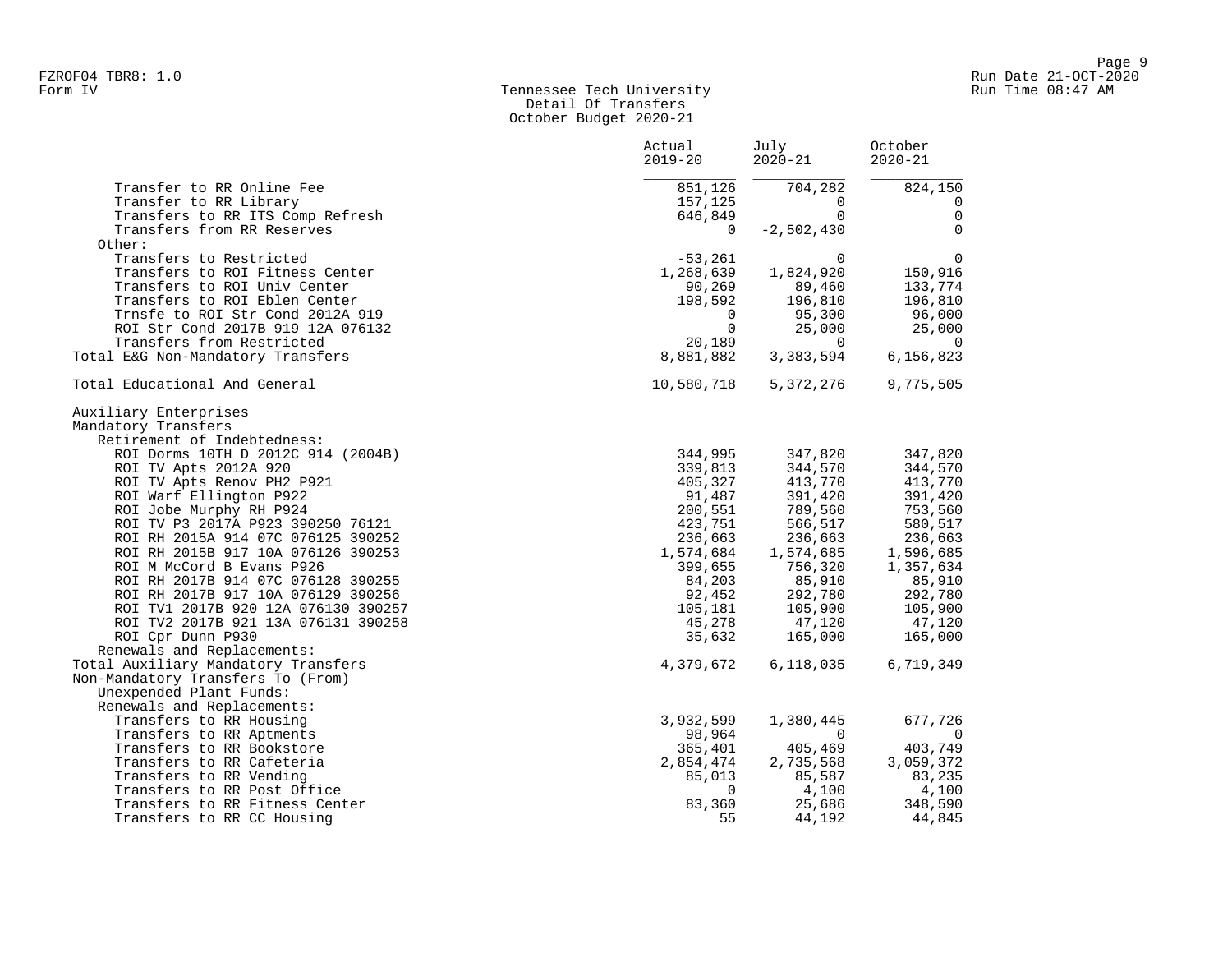## Form IV Run Time 08:47 AM Tennessee Tech University Run Time 08:47 AM Detail Of Transfers October Budget 2020-21

|                                                   | Actual<br>$2019 - 20$ | July<br>$2020 - 21$ | October<br>$2020 - 21$ |
|---------------------------------------------------|-----------------------|---------------------|------------------------|
| Other:<br>Total Auxiliary Non-Mandatory Transfers | 7,419,866             | 4,681,047           | 4,621,617              |
| Total Auxiliary Enterprises                       | 11,799,538            | 10,799,082          | 11,340,966             |
| Total Transfers                                   | 22,380,256            | 16,171,358          | 21,116,471             |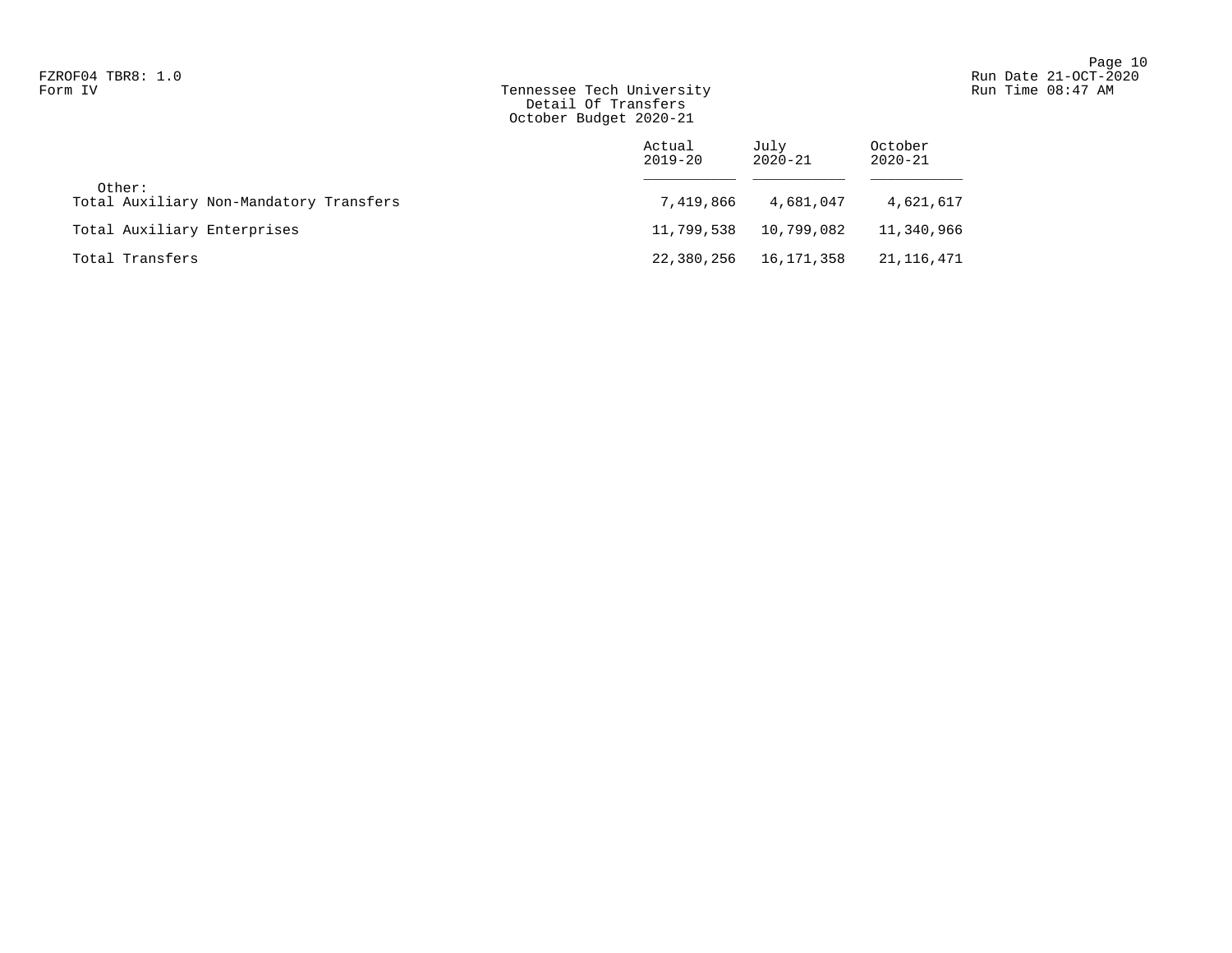Page 11 FZROF05 TBR8: 1.0 Run Date 21-OCT-2020

#### Form V Tennessee Tech University Run Time 08:55 AM Unrestricted Expenditures And Transfers By Major Functional Area And Account For Fiscal Year Actual 2019-20

|                             |              |              | Public    | Academic     | Student     | Inst.        | Operation &  | Scholar/    | Total         |             |               |
|-----------------------------|--------------|--------------|-----------|--------------|-------------|--------------|--------------|-------------|---------------|-------------|---------------|
|                             | Instruction  | Research     | Service   | Support      | Services    | Support      | Maintenance  | Fellowships | $E$ & $G$     | Auxiliary   | Total         |
| Salaries                    |              |              |           |              |             |              |              |             |               |             |               |
| Administrative/Professional | $\mathbf 0$  | $\mathbf 0$  | $\Omega$  | 2,137,294    | 449,631     | 2,529,284    | 97,676       | $\Omega$    | 5, 213, 885   | $^{\circ}$  | 5, 213, 885   |
| Academic                    | 38, 475, 317 | 332,696      | 23,852    | 589,106      | 9,423       | 22,480       | $\circ$      | $^{\circ}$  | 39, 452, 874  | $\mathbb O$ | 39, 452, 874  |
| Supporting                  | 2,150,228    | 126,072      | 266,462   | 1,662,718    | 1,406,561   | 1,184,723    | 2,643,447    | $\Omega$    | 9,440,211     | 705,569     | 10, 145, 780  |
| Students                    | 785,300      | 188,230      | 67,045    | 142,283      | 215,171     | 48,415       | 49,897       | $\Omega$    | 1,496,341     | 649,549     | 2,145,890     |
| Professional                | 2,603,971    | 275,598      | 393,808   | 5,382,598    | 7,579,294   | 4,503,593    | 927,160      | $\cap$      | 21,666,022    | 788,424     | 22, 454, 446  |
| Total Salaries              | 44,014,816   | 922,596      | 751,167   | 9,913,999    | 9,660,080   | 8,288,495    | 3,718,180    | $\mathbf 0$ | 77, 269, 333  | 2, 143, 542 | 79, 412, 875  |
| Employee Benefits           |              |              |           |              |             |              |              |             |               |             |               |
| FICA                        | 3,015,719    | 48,436       | 47,237    | 682,957      | 679,267     | 552,194      | 263,214      | $\Omega$    | 5,289,024     | 110,653     | 5,399,677     |
| Retirement                  | 4,920,101    | 67,275       | 100,870   | 1,240,030    | 1,179,410   | 1,054,314    | 544,923      | $\Omega$    | 9,106,923     | 182,170     | 9,289,093     |
| Insurance                   | 5, 345, 685  | 57,038       | 112,962   | 1,422,885    | 1,524,312   | 1,121,679    | 850,495      | $\Omega$    | 10,435,056    | 325,326     | 10,760,382    |
| Unemployment Compensation   | 2,071        | $\circ$      | 3,346     | 3,725        | 940         | 3,932        | 317          | $\mathbf 0$ | 14,331        | 4,347       | 18,678        |
| Other                       | 4,844,786    | 168,705      | 113,679   | 339,045      | 578,092     | 425,220      | 166,384      | $\Omega$    | 6,635,911     | 80,518      | 6,716,429     |
| Total Benefits              | 18, 128, 362 | 341,454      | 378,094   | 3,688,642    | 3,962,021   | 3,157,339    | 1,825,333    | $\Omega$    | 31, 481, 245  | 703,014     | 32, 184, 259  |
| Total Personal Serv.        | 62, 143, 178 | 1,264,050    | 1,129,261 | 13,602,641   | 13,622,101  | 11, 445, 834 | 5, 543, 513  | $\Omega$    | 108,750,578   | 2,846,556   | 111,597,134   |
| Other                       |              |              |           |              |             |              |              |             |               |             |               |
| Travel                      | 240,735      | 147,371      | 4,802     | 91,309       | 1,130,615   | 121,855      | 15,266       | $\Omega$    | 1,751,953     | 6,610       | 1,758,563     |
| Printing, Duplicating, Film | 60,460       | 13,038       | 12,401    | 19,574       | 297,151     | $-308,982$   | 3,169        | $^{\circ}$  | 96,811        | 8,509       | 105,320       |
| Processing                  |              |              |           |              |             |              |              |             |               |             |               |
| Utilities & Fuel            | $\mathbf 0$  | $\mathbf 0$  | 378       | 4,001        | $\circ$     | 2.616        | 4,177,529    | $\Omega$    | 4.184.524     | $\mathbf 0$ | 4,184,524     |
| Communications & Shipping   | 187,252      | $-3,572$     | 8,524     | 140,575      | 106,133     | $-488, 843$  | 9,817        | $^{\circ}$  | $-40,114$     | 495,255     | 455,141       |
| Cost                        |              |              |           |              |             |              |              |             |               |             |               |
| Maintenance/Repairs         | 221,906      | 5,013        | 11,644    | 143,977      | 124,501     | 91,432       | 2,496,284    | $\Omega$    | 3,094,757     | 788,100     | 3,882,857     |
| Professional/Admin.         | 1,329,501    | 128,767      | 66,009    | 2,872,206    | 2,031,697   | 2,265,927    | 196,752      | $\Omega$    | 8,890,859     | 295,637     | 9,186,496     |
| Services                    |              |              |           |              |             |              |              |             |               |             |               |
| Supplies                    | 1,558,541    | 159,323      | 74,367    | 514,908      | 1,457,177   | 473,961      | 208,912      | $\Omega$    | 4, 447, 189   | 203,761     | 4,650,950     |
| Rental & Insurance          | 381,557      | 29,220       | 20,451    | 127,350      | 337,015     | 94,790       | 457,121      | $\Omega$    | 1,447,504     | 131,440     | 1,578,944     |
| Motor Vehicle Operation     | 1,529        | 3,055        | 5,933     | 19,478       | 14,597      | $-1,326$     | 94,510       | $\Omega$    | 137,776       | 2,536       | 140,312       |
| Grants & Subsidies          | 3,138        | 5,994        | $\Omega$  | 31,797       | 3,053       | 5,631        | $\circ$      | $\Omega$    | 49,613        | 465         | 50,078        |
| Other Services & Expenses   | 27,319       | $\mathbf 0$  | $\Omega$  | 23,250       | 47,690      | 222,180      | $-190$       | $\Omega$    | 320,249       | 58,353      | 378,602       |
| Stores for Resale           | $\mathbf 0$  | $\mathbf{0}$ | $\Omega$  | $\circ$      | $\mathbf 0$ | 20           | $\mathbf 0$  | $\Omega$    | 20            | 42,826      | 42,846        |
| Equipment                   | 187,067      | 42,560       | 20,445    | 595,269      | 118,084     | 90,037       | 53,670       | $\Omega$    | 1,107,132     | 11,130      | 1,118,262     |
| Dept Revenue & Service      | 4,044,241    | 274,099      | 682,047   | $-5,790,533$ | 575,356     | 270,243      | $-1,527,036$ | $\Omega$    | $-1,471,583$  | 1,864,385   | 392,802       |
| Charges                     |              |              |           |              |             |              |              |             |               |             |               |
| Library Holdings & Bindings | $\mathbf 0$  | $\mathbf{0}$ | $\Omega$  | 120,138      | $\mathbb O$ | $\mathbf 0$  | $\mathbf 0$  | $\mathbf 0$ | 120,138       | $\mathbf 0$ | 120,138       |
| Scholarships                | 541,995      | $-7,248$     | $\Omega$  | 48,037       | 101,713     | $\Omega$     | $\Omega$     | 14,721,264  | 15, 405, 761  | 24,500      | 15, 430, 261  |
| Total Other                 | 8,785,241    | 797,620      | 907,001   | $-1,038,664$ | 6, 344, 782 | 2,839,541    | 6,185,804    | 14,721,264  | 39,542,589    | 3,933,507   | 43, 476, 096  |
| Total E & G                 | 70,928,419   | 2,061,670    | 2,036,262 | 12,563,977   | 19,966,883  | 14, 285, 375 | 11,729,317   | 14,721,264  | 148, 293, 167 | 6,780,063   | 155,073,230   |
| Transfers & Debt Serv.      | $\mathbf{0}$ | $\mathbf 0$  | $\Omega$  | $\mathbf 0$  | $\mathbf 0$ | $^{\circ}$   | $^{\circ}$   | $\Omega$    | 10,580,718    | 11,799,538  | 22,380,256    |
| Grand Total                 | 70,928,419   | 2,061,670    | 2,036,262 | 12,563,977   | 19,966,883  | 14, 285, 375 | 11,729,317   | 14,721,264  | 158,873,885   | 18,579,601  | 177, 453, 486 |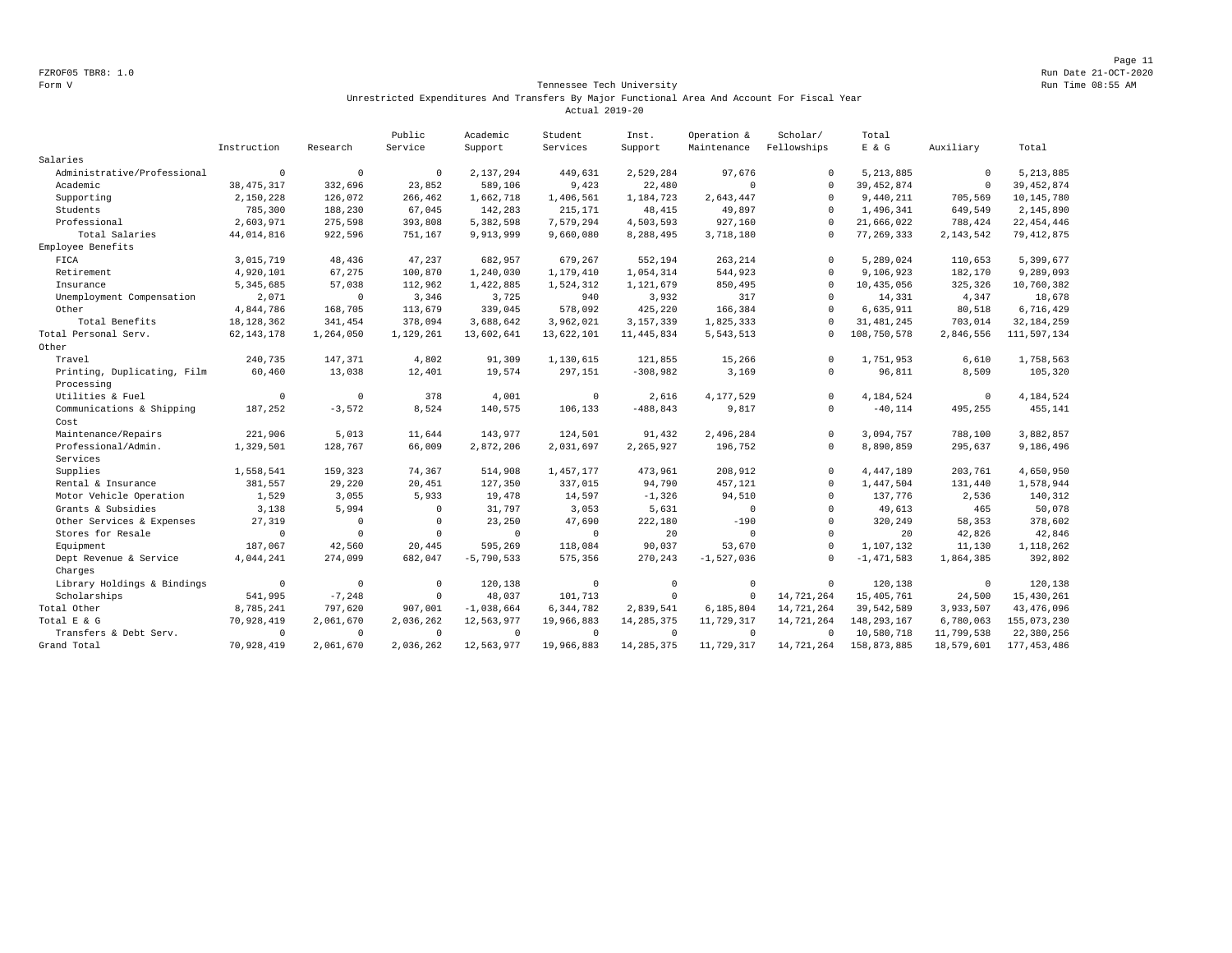Page 12 FZROF05 TBR8: 1.0 Run Date 21-OCT-2020

#### Form V Tennessee Tech University Run Time 08:55 AM Unrestricted Expenditures And Transfers By Major Functional Area And Account For Fiscal Year Original 2020-21

|                             |              |            | Public      | Academic       | Student      | Inst.          | Operation &    | Scholar/     | Total         |              |               |
|-----------------------------|--------------|------------|-------------|----------------|--------------|----------------|----------------|--------------|---------------|--------------|---------------|
|                             | Instruction  | Research   | Service     | Support        | Services     | Support        | Maintenance    | Fellowships  | E & G         | Auxiliary    | Total         |
| Salaries                    |              |            |             |                |              |                |                |              |               |              |               |
| Administrative/Professional | 7,635        | 742        | $^{\circ}$  | 2, 261, 843    | 461,474      | 2,887,504      | 143,282        | $\Omega$     | 5,762,480     | $^{\circ}$   | 5,762,480     |
| Academic                    | 40,737,701   | 129,486    | 750         | 587,142        | $^{\circ}$   | 4,000          | $\Omega$       | $\Omega$     | 41,459,079    | 1,000        | 41,460,079    |
| Supporting                  | 2, 273, 568  | 128,874    | 272,858     | 1,732,906      | 1,457,783    | 1,282,592      | 2,850,790      | $\Omega$     | 9,999,371     | 745,518      | 10,744,889    |
| Students                    | 645,594      | 66,424     | 30,360      | 142,447        | 259,470      | 60,898         | 21,438         | $\Omega$     | 1,226,631     | 726,255      | 1,952,886     |
| Professional                | 2,555,300    | 205,215    | 392,237     | 6,059,368      | 8,019,880    | 5,086,206      | 941,998        | $\Omega$     | 23, 260, 204  | 915,911      | 24, 176, 115  |
| Total Salaries              | 46, 219, 798 | 530,741    | 696,205     | 10,783,706     | 10,198,607   | 9,321,200      | 3,957,508      | $\Omega$     | 81,707,765    | 2,388,684    | 84,096,449    |
| Employee Benefits           |              |            |             |                |              |                |                |              |               |              |               |
| FICA                        | 3, 245, 933  | 70,787     | 64,153      | 790,541        | 790,861      | 789,488        | 463,212        | $\Omega$     | 6, 214, 975   | 148,570      | 6,363,545     |
| Retirement                  | 5,409,889    | 117.979    | 106.922     | 1,317,568      | 1,318,101    | 1,315,813      | 772.019        | $\Omega$     | 10,358,291    | 247,616      | 10,605,907    |
| Insurance                   | 7,573,844    | 165,170    | 149,691     | 1,844,595      | 1,845,342    | 1,842,138      | 1,080,827      | $\Omega$     | 14,501,607    | 346,663      | 14,848,270    |
| Unemployment Compensation   | 180,330      | 3,933      | 3.564       | 43,919         | 43.937       | 43,860         | 25,734         | $\Omega$     | 345.277       | 8,254        | 353,531       |
| Other                       | 1,622,967    | 35,394     | 32.077      | 395,270        | 395,430      | 394,744        | 231,606        | $\Omega$     | 3,107,488     | 74,285       | 3, 181, 773   |
| Total Benefits              | 18,032,963   | 393,263    | 356,407     | 4,391,893      | 4,393,671    | 4,386,043      | 2,573,398      | $\Omega$     | 34,527,638    | 825,388      | 35, 353, 026  |
| Total Personal Serv.        | 64, 252, 761 | 924,004    | 1,052,612   | 15, 175, 599   | 14,592,278   | 13,707,243     | 6,530,906      | $\Omega$     | 116, 235, 403 | 3, 214, 072  | 119, 449, 475 |
| Other                       |              |            |             |                |              |                |                |              |               |              |               |
| Travel                      | 299,750      | 58,540     | 6,520       | 222,914        | 1,297,485    | 114,985        | 9,640          | $\Omega$     | 2,009,834     | 20,010       | 2,029,844     |
| Operating Expense Budget    | 8,083,005    | 1,359,666  | 252,576     | 4,090,109      | 3,533,762    | 3,939,028      | 4,003,319      | $\Omega$     | 25, 261, 465  | 1,752,665    | 27,014,130    |
| Capital Expenditure Budget  | 111,500      | $^{\circ}$ | $\Omega$    | 220,000        | $^{\circ}$   | $\Omega$       | $\Omega$       | $\Omega$     | 331,500       | 2,500        | 334,000       |
| Utilities & Fuel            | $\Omega$     | $^{\circ}$ | $\Omega$    | $^{\circ}$     | $^{\circ}$   | $\Omega$       | 6, 413, 758    | $\Omega$     | 6, 413, 758   | $\mathbf{0}$ | 6, 413, 758   |
| Supplies                    | $\Omega$     | $\circ$    | 1,969       | $^{\circ}$     | $\mathbf 0$  | $\Omega$       | $\Omega$       | $\Omega$     | 1,969         | $\mathbf{0}$ | 1,969         |
| Dept Revenue & Service      | 4,573,830    | 310,240    | 803,980     | $-6, 536, 330$ | 633,100      | $-1, 321, 118$ | $-2, 344, 680$ | $\Omega$     | $-3,880,978$  | 2,542,502    | $-1,338,476$  |
| Charges                     |              |            |             |                |              |                |                |              |               |              |               |
| Scholarships                | 387,880      | $\circ$    | $^{\circ}$  | $\mathbf 0$    | 173,400      | $\overline{0}$ | $^{\circ}$     | 16, 172, 631 | 16,733,911    | $\mathbf{0}$ | 16,733,911    |
| Total Other                 | 13, 455, 965 | 1,728,446  | 1,065,045   | $-2,003,307$   | 5,637,747    | 2,732,895      | 8,082,037      | 16, 172, 631 | 46,871,459    | 4, 317, 677  | 51, 189, 136  |
| Total E & G                 | 77,708,726   | 2,652,450  | 2, 117, 657 | 13, 172, 292   | 20, 230, 025 | 16, 440, 138   | 14,612,943     | 16, 172, 631 | 163, 106, 862 | 7,531,749    | 170,638,611   |
| Transfers & Debt Serv.      | $\Omega$     | $^{\circ}$ | $\Omega$    | $^{\circ}$     | $^{\circ}$   | $\Omega$       | $\Omega$       | $\Omega$     | 5, 372, 276   | 10,799,082   | 16, 171, 358  |
| Grand Total                 | 77,708,726   | 2,652,450  | 2,117,657   | 13, 172, 292   | 20, 230, 025 | 16,440,138     | 14,612,943     | 16, 172, 631 | 168, 479, 138 | 18,330,831   | 186,809,969   |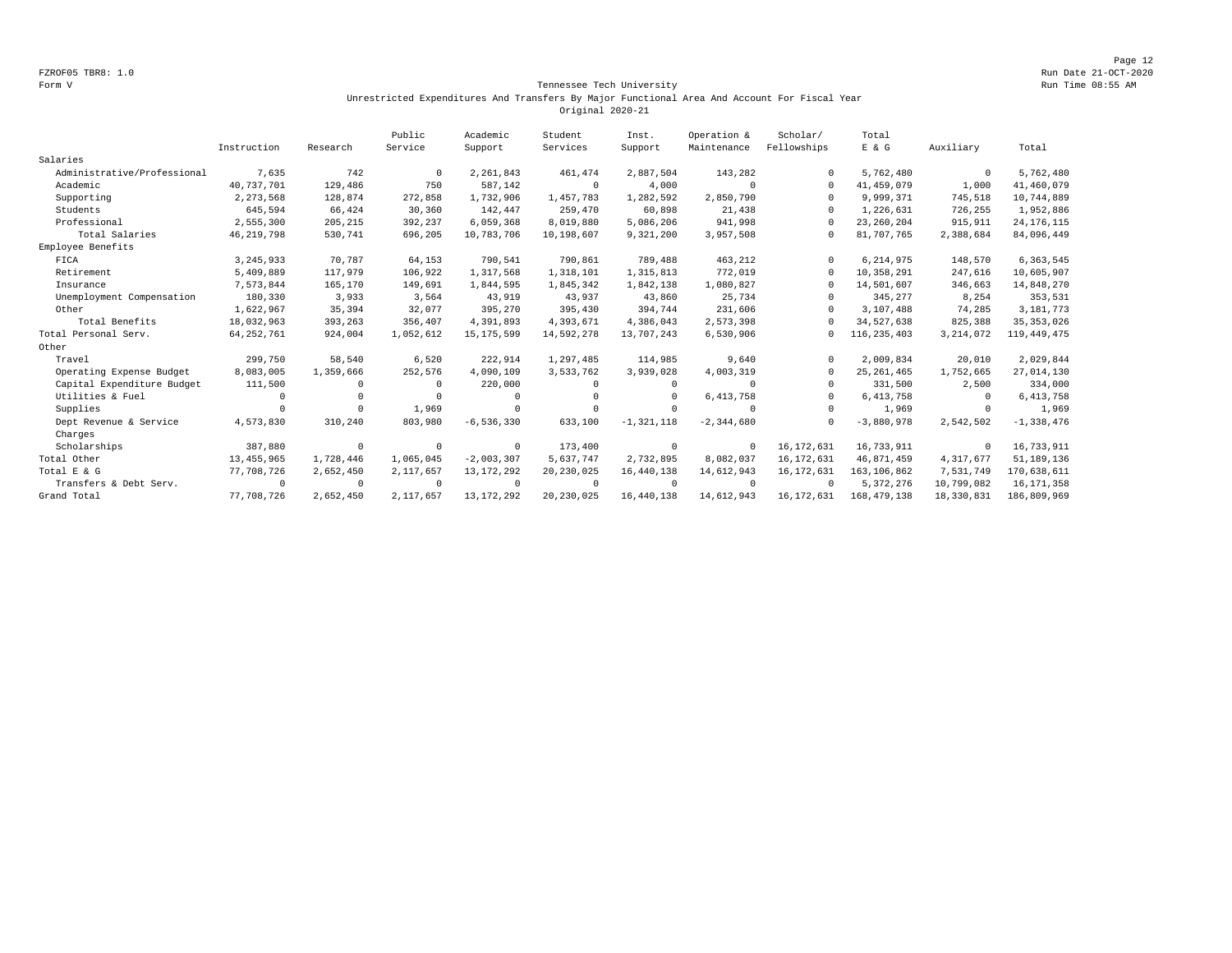Page 13 FZROF05 TBR8: 1.0 Run Date 21-OCT-2020

#### Form V Tennessee Tech University Run Time 08:55 AM Unrestricted Expenditures And Transfers By Major Functional Area And Account For Fiscal Year Revised 2020-21

|                             |              |             | Public     | Academic     | Student     | Inst.          | Operation &  | Scholar/    | Total        |             |                |
|-----------------------------|--------------|-------------|------------|--------------|-------------|----------------|--------------|-------------|--------------|-------------|----------------|
|                             | Instruction  | Research    | Service    | Support      | Services    | Support        | Maintenance  | Fellowships | $E$ & $G$    | Auxiliary   | Total          |
| Salaries                    |              |             |            |              |             |                |              |             |              |             |                |
| Administrative/Professional | 7,635        | 742         | $^{\circ}$ | 2,249,018    | 548,122     | 2,607,102      | 143,915      | $\Omega$    | 5,556,534    | $\mathbf 0$ | 5,556,534      |
| Academic                    | 37,946,515   | 219,647     | 2,435      | 594,648      | 1,250       | $\circ$        | $^{\circ}$   | $\Omega$    | 38,764,495   | 1,000       | 38,765,495     |
| Supporting                  | 2,290,733    | 132,124     | 257,615    | 1,689,426    | 1,440,879   | 1,257,819      | 2,808,592    | $\Omega$    | 9,877,188    | 747,561     | 10,624,749     |
| Students                    | 545,699      | 88,851      | 29,960     | 124,864      | 271,697     | 109,602        | 19,438       | $\Omega$    | 1,190,111    | 726,255     | 1,916,366      |
| Professional                | 2,719,687    | 239,052     | 420,767    | 5,589,121    | 8,312,102   | 4,745,844      | 946,012      | 0           | 22,972,585   | 913,670     | 23,886,255     |
| Total Salaries              | 43,510,269   | 680,416     | 710,777    | 10,247,077   | 10,574,050  | 8,720,367      | 3,917,957    | $\Omega$    | 78,360,913   | 2,388,486   | 80,749,399     |
| Employee Benefits           |              |             |            |              |             |                |              |             |              |             |                |
| FICA                        | 3,299,943    | 77,586      | 61,019     | 769,425      | 770,087     | 964,749        | 450,852      |             | 6,393,661    | 143,736     | 6,537,397      |
| Retirement                  | 5,499,905    | 129,310     | 101,698    | 1,282,376    | 1,283,478   | 1,607,914      | 751,420      | $\Omega$    | 10,656,101   | 239,560     | 10,895,661     |
| Insurance                   | 7,699,867    | 181,034     | 142,377    | 1,795,326    | 1,796,869   | 2,251,080      | 1,051,988    | $\Omega$    | 14,918,541   | 335,384     | 15, 253, 925   |
| Unemployment Compensation   | 183,330      | 4,310       | 3,390      | 42,746       | 42,783      | 53,597         | 25,047       | $\Omega$    | 355,203      | 7,985       | 363,188        |
| Other                       | 1,649,972    | 38,793      | 30,509     | 384,713      | 385,043     | 482,374        | 225,426      | $\Omega$    | 3,196,830    | 71,868      | 3,268,698      |
| Total Benefits              | 18, 333, 017 | 431,033     | 338,993    | 4,274,586    | 4,278,260   | 5,359,714      | 2,504,733    | $\Omega$    | 35,520,336   | 798,533     | 36, 318, 869   |
| Total Personal Serv.        | 61,843,286   | 1,111,449   | 1,049,770  | 14,521,663   | 14,852,310  | 14,080,081     | 6,422,690    | 0           | 113,881,249  | 3,187,019   | 117,068,268    |
| Other                       |              |             |            |              |             |                |              |             |              |             |                |
| Travel                      | 177,261      | 56,485      | 2,700      | 119,361      | 1,176,207   | 114,724        | 5,642        |             | 1,652,380    | 20,010      | 1,672,390      |
| Operating Expense Budget    | 18,519,785   | 2,803,863   | 394,753    | 5,818,674    | 5,005,648   | 5,052,909      | 4,499,599    | $\Omega$    | 42,095,231   | 1,752,665   | 43,847,896     |
| Capital Expenditure Budget  | 133,573      | 57,685      | $\Omega$   | 256,855      | 17,922      |                | 764,958      | $\Omega$    | 1,230,993    | 2,500       | 1,233,493      |
| Utilities & Fuel            | $\circ$      | $^{\circ}$  | $^{\circ}$ | $\Omega$     | $\mathbf 0$ | $\cap$         | 6,913,758    | $\Omega$    | 6,913,758    | $^{\circ}$  | 6,913,758      |
| Supplies                    | 9,894        | 2,000       | 1,969      | $^{\circ}$   | $^{\circ}$  | $\Omega$       | $\Omega$     | $\Omega$    | 13,863       | $^{\circ}$  | 13,863         |
| Dept Revenue & Service      | 4,758,187    | 322,745     | 836,385    | $-6,623,482$ | 658,618     | $-1, 273, 598$ | $-2,452,433$ | $\Omega$    | $-3,773,578$ | 2,404,376   | $-1, 369, 202$ |
| Charges                     |              |             |            |              |             |                |              |             |              |             |                |
| Scholarships                | 383,880      | $^{\circ}$  | $^{\circ}$ | $^{\circ}$   | 173,743     | $^{\circ}$     | $^{\circ}$   | 15,698,367  | 16,255,990   | 0           | 16,255,990     |
| Total Other                 | 23,982,580   | 3, 242, 778 | 1,235,807  | $-428,592$   | 7,032,138   | 3,894,035      | 9,731,524    | 15,698,367  | 64, 388, 637 | 4,179,551   | 68,568,188     |
| Total E & G                 | 85,825,866   | 4,354,227   | 2,285,577  | 14,093,071   | 21,884,448  | 17,974,116     | 16, 154, 214 | 15,698,367  | 178,269,886  | 7,366,570   | 185,636,456    |
| Transfers & Debt Serv.      | $\circ$      | $^{\circ}$  | $\Omega$   | $^{\circ}$   | $^{\circ}$  | $\Omega$       | $\Omega$     | $\Omega$    | 9,775,505    | 11,340,966  | 21, 116, 471   |
| Grand Total                 | 85,825,866   | 4,354,227   | 2,285,577  | 14,093,071   | 21,884,448  | 17,974,116     | 16, 154, 214 | 15,698,367  | 188,045,391  | 18,707,536  | 206, 752, 927  |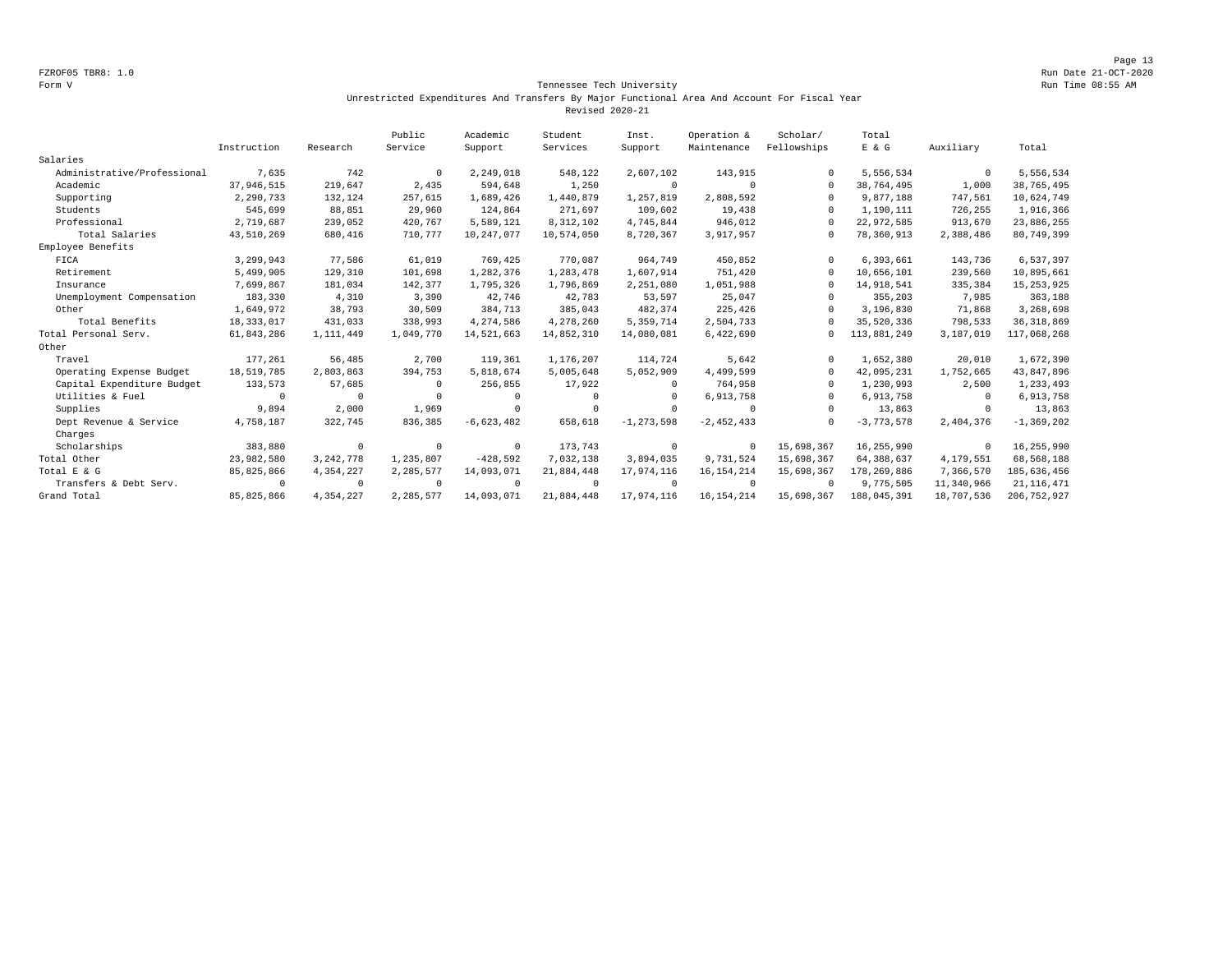|                                          | Current Fund Revenues<br>October Budget 2020-21 |                                     |                               |
|------------------------------------------|-------------------------------------------------|-------------------------------------|-------------------------------|
|                                          | ACTUAL<br>$2019 - 20$                           | JULY<br>$2020 - 21$                 | <b>OCTOBER</b><br>$2020 - 21$ |
| Education and General                    |                                                 |                                     |                               |
| Tuition and Fees                         |                                                 |                                     |                               |
| Mandatory Fees                           |                                                 |                                     |                               |
| 5100 Maintenance Fees                    |                                                 | 77,722,661 75,401,700               | 77,569,350                    |
| 5105 Out-Of-State Tuition                |                                                 | 5, 361, 456 3, 096, 000 3, 258, 000 |                               |
| 5110 Debt Service Fees                   |                                                 | 2,328,948 2,245,750 2,458,120       |                               |
| General Access                           |                                                 |                                     |                               |
| 51160 Student Mental Health Wellness Fee | 57,857                                          |                                     | 58,584                        |
| 5120 Technology Access Fee               | 2,507,842                                       | 55,500<br>2,413,500                 | 2,553,648                     |
| 5131 Facilities Fee                      | 933,192                                         | 899,500                             | 977,931                       |
| Total Mandatory Fees                     | 88,911,956                                      | 84,111,950                          | 86,875,633                    |
| Non-Mandatory Fees                       |                                                 |                                     |                               |
| 5160 CEU Student Fees                    | 2,910                                           | 48,000                              | 48,000                        |
| 5170 Application Fees                    | 245,715                                         | 231,000                             | 231,525                       |
| 5175 Late Registration Fees              |                                                 | 110,400 106,250                     | 53,000                        |
| 5150 Institution On-Line Course Fee      |                                                 | 3, 169, 440 3, 059, 797             | 3,311,067                     |
| 5155 RODP Fee                            | 406,441                                         | 348,750                             | 340,000                       |
| Specialized Academic Course Fee          |                                                 |                                     |                               |
| 51650 SACFee Engineering Regr Term       | 2,518,009                                       | 2,478,500                           | 2,507,000                     |
| 51651 SACFee Engineering Summ Term       | 121,908                                         | $\Omega$                            | $\overline{0}$                |
| 51652 SACFee Business Regr Term          | 1,065,012                                       | 1,092,000                           | 1,104,000                     |
| 51653 SACFee Business Summ Term          | 105,119                                         | $\Omega$                            | $\overline{0}$                |
| 51654 SACFee Nursing Regr Term           | 611,951                                         | 644,300                             | 665,000                       |
| 51655 SACFee Nursing Summ Term           | 73,471                                          | 0                                   | $\overline{0}$                |
| 51656 SACFee Nurs Regr Term TN eCampus   | 8,813                                           | $\Omega$                            | $\overline{0}$                |
| 51657 SACFee Nurs Summ Term TN eCampus   | 3,391                                           | $\Omega$                            | $\overline{0}$                |
| 51658 SACFee Education Regr Term         | 690,376                                         | 685,500                             | 698,000                       |
| 51659 SACFee Education Summ Term         | 35,639                                          | $\mathbf{0}$                        | $\overline{0}$                |
| 51660 SACF-Agric/Human Ecology           | 201,170                                         | 202,000                             | 196,000                       |
| 51661 SACF-Agric/Human Ecology-Summer    | 13,646                                          | $\Omega$                            | $\overline{0}$                |
| 51662 SACF-Arts & Sciences               | 910,388                                         | 900,250                             | 954,000                       |
| 51663 SACF-Arts & Sciences-Summer        | 40,659                                          | $\Omega$                            | $\mathbf 0$                   |
| 51664 SACF-Music & Art                   | 241,335                                         | 233,500                             | 240,000                       |

51664 SACF-Music & Art 241,335 233,500 240,000

51665 SACF-Music & Art-Summer<br>
51665 SACF-Music & Art-Summer<br>
501 Music Private Lesson Fees<br>
50,000<br>
50,000<br>
50,000<br>
50,000<br>
50,000<br>
50,000<br>
50,000<br>
50,000<br>
50,000<br>
50,000<br>
50,000<br>
50,000<br>
50,000<br>
50,000<br>
50,000<br>
50,000<br>
5 51801 Music Private Lesson Fees 78,455 76,950 77,000 51804 Craft Ctr Workshop Fees 44,063 50,000 50,000 51807 Credit By Examination 1,380 2,000 2,000 51808 Return Check Fines 6,540 5,250 5,250

51816 Thesis Binding 1818 (1990) 1818 (1991) 1818 (1991) 1818 (1991) 1818 (1991) 1818 (1991) 1918 (1991) 1918 (<br>
51818 Library Fines 1918 (1991) 1919 (1991) 1920 (1991) 1920 (1991) 1920 (1991) 1930 (1992) 1930 (1992) 1930 51818 Library Fines 1981 1,500 1,500 1,500 1,500 1,500 1,500 1,500 1,500 1,500 1,500 1,500 1,500 1,500 1,500 1,500 1,250 1,250 1,250 1,250 1,250 1,250 1,250 1,250 1,250 1,250 1,250 1,250 1,250 1,250 1,250 1,250 1,250 1,250 51819 LRC Library Fines 405 1,250 250

51810 Laboratory Breakage 2,469<br>51816 Thesis Binding 2,000 2,400

51820 Transcription Fees

Tennessee Tech University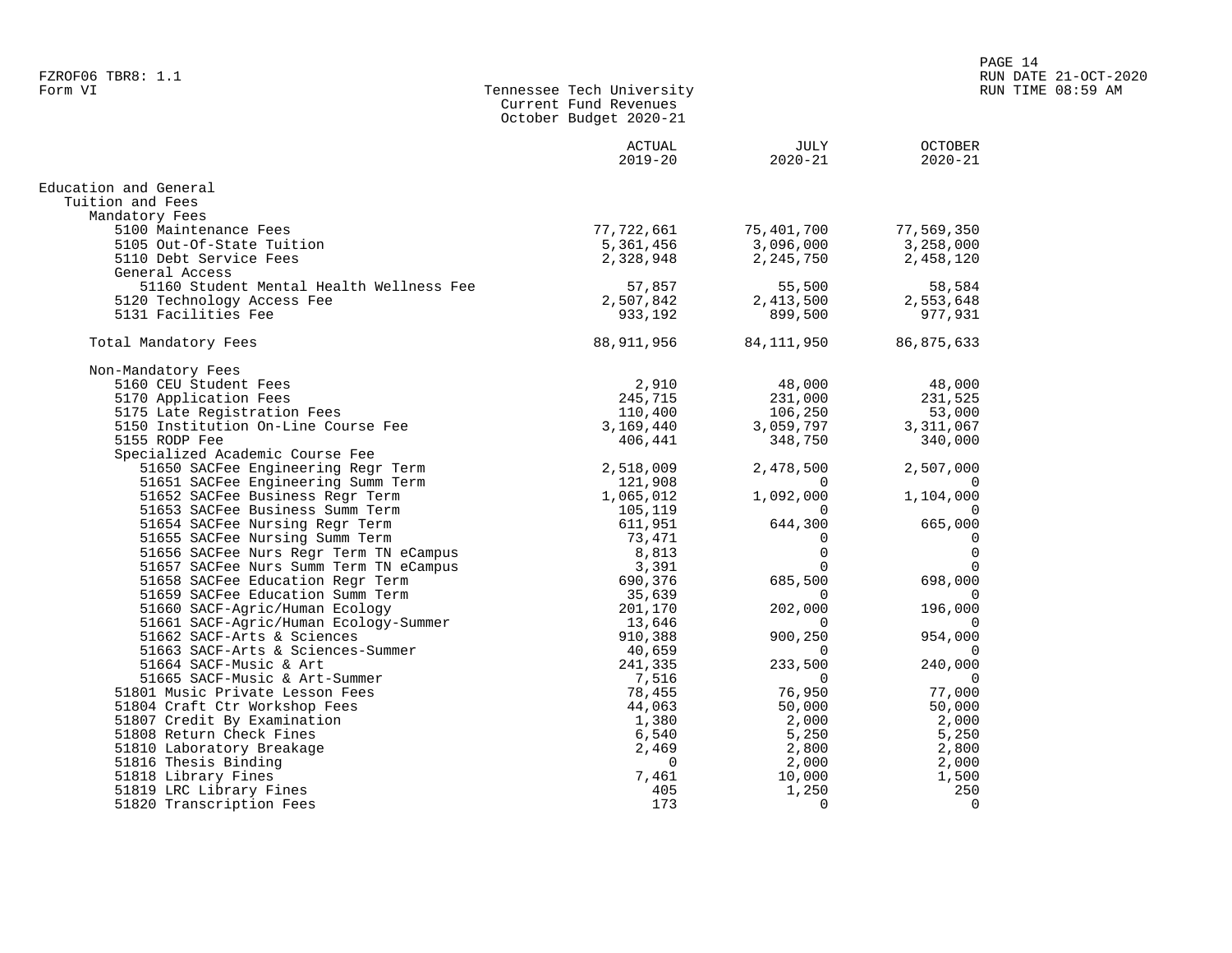|                                                                                                   | October Budget 2020-21 |                     |                                  |
|---------------------------------------------------------------------------------------------------|------------------------|---------------------|----------------------------------|
|                                                                                                   | ACTUAL<br>$2019 - 20$  | JULY<br>$2020 - 21$ | <b>OCTOBER</b><br>$2020 - 21$    |
| 51823 Eagle Card Replacement Fees<br>51832 Recital Fees<br>51837 Examination and Testing Fees NES | 8,175<br>3,200<br>511  | 9,250<br>2,750<br>0 | 1,000<br>2,750<br>$\overline{0}$ |
| 51842 Golf Fees                                                                                   | 10,425                 | 10,150              | 10,150                           |
| 51843 Nursing Graduate Fee Regular Term                                                           | 48,600                 | $\Omega$            | 87,000                           |
| 51844 Nursing Graduate Fee Summer Term                                                            | 13,068                 | $\mathbf 0$         | 0                                |
| 51900 Sales Tax Transmitted                                                                       | $-947$                 | $\Omega$            | $\Omega$                         |
| Total Non-Mandatory Fees                                                                          | 10,807,287             | 10,202,247          | 10,589,292                       |
| Total Tuition & Fees                                                                              | 99,719,243             | 94,314,197          | 97, 464, 925                     |
| 52000 State Appropriations                                                                        | 59,784,763             | 62,703,900          | 60, 227, 700                     |
| 5300 Federal Grants and Contracts                                                                 | 1,385,773              | 869,670             | 869,670                          |
| 5400 State Grants & Contracts                                                                     | 201,766                | 59,400              | 59,400                           |
| 5500 Local Grants & Contracts                                                                     | 10,616                 | 3,200               | 3,200                            |
| 5600 Private Grants & Contracts                                                                   | 108,043                | 39,100              | 39,100                           |
| 5700 Private Gifts                                                                                | 194                    | 0                   | $\overline{0}$                   |
| Sales & Services of Educ. Activities                                                              |                        |                     |                                  |
| 5810 Child Care Centers - Educational                                                             | 474,967                | 393,040             | 393,040                          |
| 58361 Extramurals                                                                                 | 0                      | 820                 | $\overline{0}$                   |
| 58362 Band Camps                                                                                  | $\Omega$               | 53,330              | 53,330                           |
| 58364 Livestock Dairy Beef Cattle                                                                 | 36,506                 | 38,900              | 38,900                           |
| 58365 Livestock Dairy Sheep                                                                       | 13,770                 | 6,900               | 6,900                            |
| 58366 Livestock Dairy Hogs                                                                        | 6,168                  | 13,870              | 13,870                           |
| 58374 Dramatics                                                                                   | 4,269                  | 2,420               | 2,420                            |
| 58378 Choral Concert Clinic Taxable Sales                                                         | 3,007                  | 0                   | $\overline{0}$                   |
| 58379 Sales Svcs Edu Depts Taxable                                                                | 1,808                  | 5,580               | 7,580                            |
| 58380 Sales Svcs Edu Depts Nontaxable                                                             | 5,400                  | 8,915               | 8,915                            |
| 58381 Sales Tax Transmitted                                                                       | -861                   | $\Omega$            | $\overline{0}$                   |
| 58382 Workshop Fees                                                                               | 22,983                 | 575                 | 575                              |
| 58387 Dairy Cattle                                                                                | $\mathbf 0$            | 430                 | 430                              |
| 58388 Showing Fitting Services                                                                    | $\Omega$               | 5,240               | 5,240                            |
| 58389 Bull Development Center                                                                     | 6,045                  | 6,000               | 6,000                            |
| 58391 Business Media Service Center                                                               | 0                      | 92,346              | $\overline{0}$<br>$\overline{0}$ |
| 58394 Sponsorships                                                                                | 33,254                 | 0                   |                                  |
| 58396 Vegetables and Garden Products                                                              | 1,880<br>51,870        | 71,000              | 71,000<br>50,000                 |
| 58397 Bull Sales<br>58400 Indirect Cost Recovery Unrestricted                                     | $\Omega$               | 50,000<br>23,086    | $\overline{0}$                   |
| 58408 Plant Sales                                                                                 | 964                    | 2,220               | 2,220                            |
| 58411 Competitions                                                                                | 69                     | $\Omega$            | $\overline{0}$                   |
| 58412 Instructional Equipment Rental                                                              | 1,382                  | 2,000               | 2,000                            |
| 58414 Examination and Testing Fees                                                                | 5,705                  | 8,500               | 8,500                            |
|                                                                                                   |                        |                     |                                  |

Tennessee Tech University

58415 Examination and Testing COMPASS 1,920 6,000 6,000

Current Fund Revenues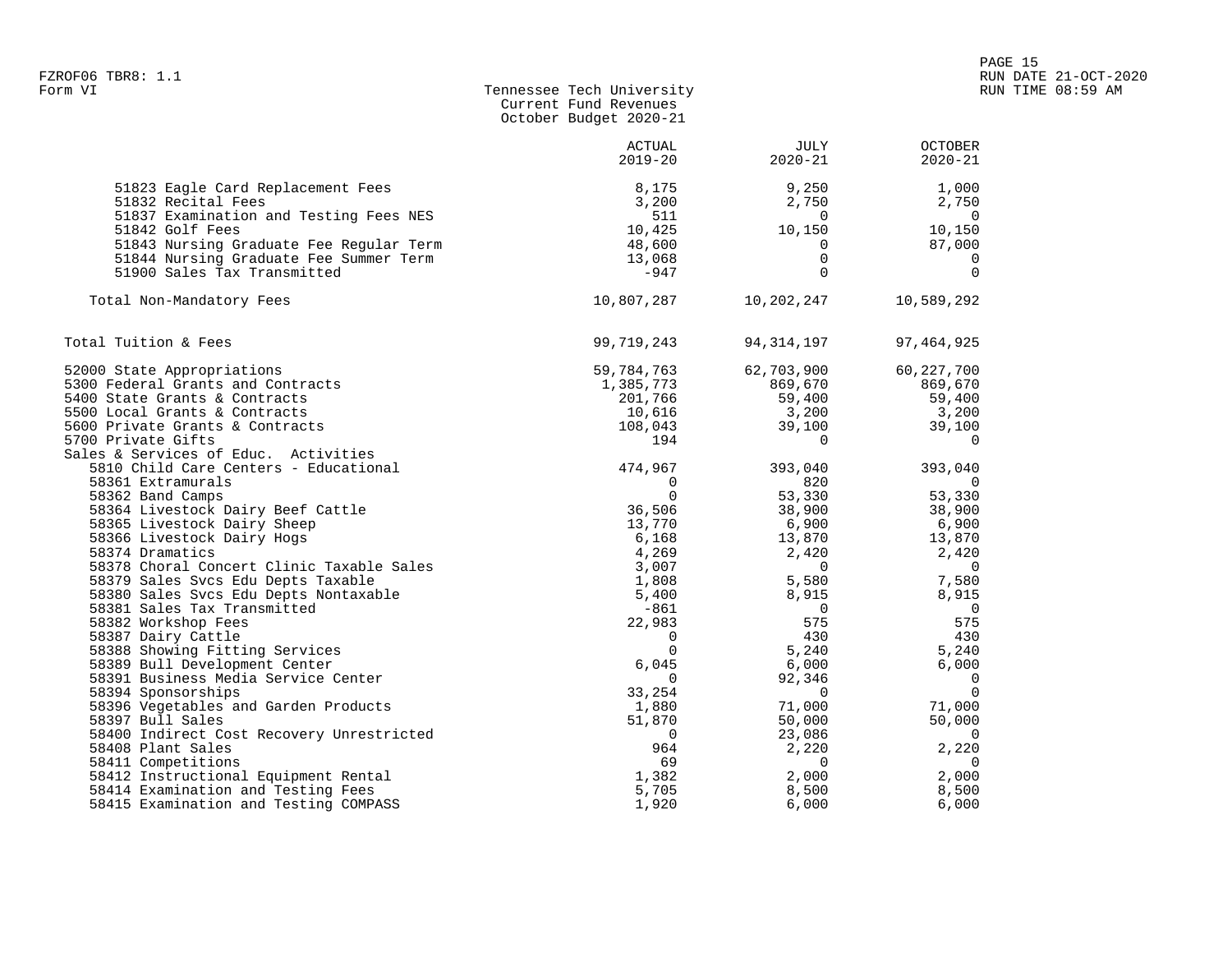|                                            | Current Fund Revenues<br>October Budget 2020-21 |                |                |
|--------------------------------------------|-------------------------------------------------|----------------|----------------|
|                                            | ACTUAL                                          | JULY           | <b>OCTOBER</b> |
|                                            | $2019 - 20$                                     | $2020 - 21$    | $2020 - 21$    |
| 58416 ACT GED Testing                      | $\Omega$                                        | 70             | 70             |
| 58417 Certified Teacher Test/Praxis        | 21,525                                          | 40,000         | 40,000         |
| 58418 Lab Manuals                          | 51,451                                          | 24,231         | 24,231         |
| 58420 CLEP Testing Fees                    | 2,000                                           | $\overline{0}$ | $\overline{0}$ |
| 58425 Sales & Services Edu Bad Debt Contra | $-2,824$                                        | $\Omega$       | $\Omega$       |
| Total Sales & Services of Educ. Activities | 743,258                                         | 855,473        | 741,221        |
| Sales & Services of Other Activities       |                                                 |                |                |
| 5800 Athletics                             | 6,076,824                                       | 6,166,890      | 5,490,350      |
| 58860 Sales and Service Other Act Taxable  | 77,191                                          | 70,940         | 70,940         |
| 58861 Sales and Serv Other Act Nontaxable  | 193,535                                         | 199,500        | 199,500        |
| 58862 Sales & Serv Oth Sales Tax Transmit  | $-6,952$                                        | $-4,230$       | $-4,230$       |
| 58863 Parking Permits-Staff                | 284,363                                         | 281,500        | 266,000        |
| 58864 Parking Permits-Student              | 1,020,373                                       | 992,250        | 1,031,250      |
| 58867 Facilities Rental                    | 77,487                                          | 134,009        | 112,440        |
| 58868 Agric Pavilion Concessions Taxable   | $\Omega$                                        | 46,000         | 46,000         |
| 58869 Agric Pavilion Student Resid Rent    | 3,255                                           | 4,980          | 4,980          |
| 58870 Salvage Income                       | 38,013                                          | 40,000         | 40,000         |
| 58872 Commissions on Other Sources         | $\Omega$                                        | 37,500         | 37,500         |
| 58873 PSC Metals Salvage                   | 5,322                                           | $\overline{0}$ | $\overline{0}$ |
| 58874 Photo Services Sales Taxable         | 933                                             | 32,490         | 32,490         |
| 58875 Photo Services Sales Nontaxable      | 16,059                                          | $\overline{0}$ | $\overline{0}$ |
| 58876 International Student Reg Fee        | 61,675                                          | 97,243         | 35,000         |
| 58878 Intrastate Long Distance (9.75%)     | 8,529                                           | 21,000         | 21,000         |
| 58879 Interstate Long Distance (8.50%)     | 296                                             | $\overline{0}$ | $\overline{0}$ |
| 58880 Long Distance Nontaxable             | 1,781                                           | $\overline{0}$ | $\overline{0}$ |
| 58881 Printing Services Taxable            | 8,278                                           | 47,160         | 47,160         |
| 58882 Printing Services Nontaxable         | 122,554                                         | 50,000         | 50,000         |
| 58883 Cable TV Taxable                     | 415                                             | 600            | 600            |
| 58885 Clinics                              | 5,080                                           | 2,475          | 2,475          |
| 58886 Career Services                      | 183,910                                         | 71,600         | 71,600         |
| 58887 Pharmacy                             | 37,096                                          | 63,800         | 63,800         |
| 58888 Infirmary Lab                        | 17,433                                          | 27,000         | 27,000         |
| 58889 Health Services Faculty Staff        | 1,900                                           | $\overline{0}$ | $\overline{0}$ |
| 58890 Student Orientation SOAR Reg Fees    | 15,801                                          | 50,000         | 50,000         |
| 58891 Student Orientation SOAR Hours Taxb  | 3,542                                           | 15,000         | 15,000         |
| 58892 Career College Fair                  | 5,250                                           | 5,880          | 5,880          |
| 58893 Replacement Diplomas                 | 1,890                                           | 250            | 250            |
| 58894 Advertising                          | 6,912                                           | 6,780          | 6,780          |
| 58895 Yearbook Sales Taxable               | 13                                              | 500            | 500            |
| 58896 Yearbook Sales Nontaxable            | 64                                              | $\overline{0}$ | $\overline{0}$ |
| 58897 Copies Taxable                       | 3,767                                           | 5,535          | 5,535          |
| 58899 Salvage of Fixed Assets              | 2,659                                           | $\Omega$       | $\Omega$       |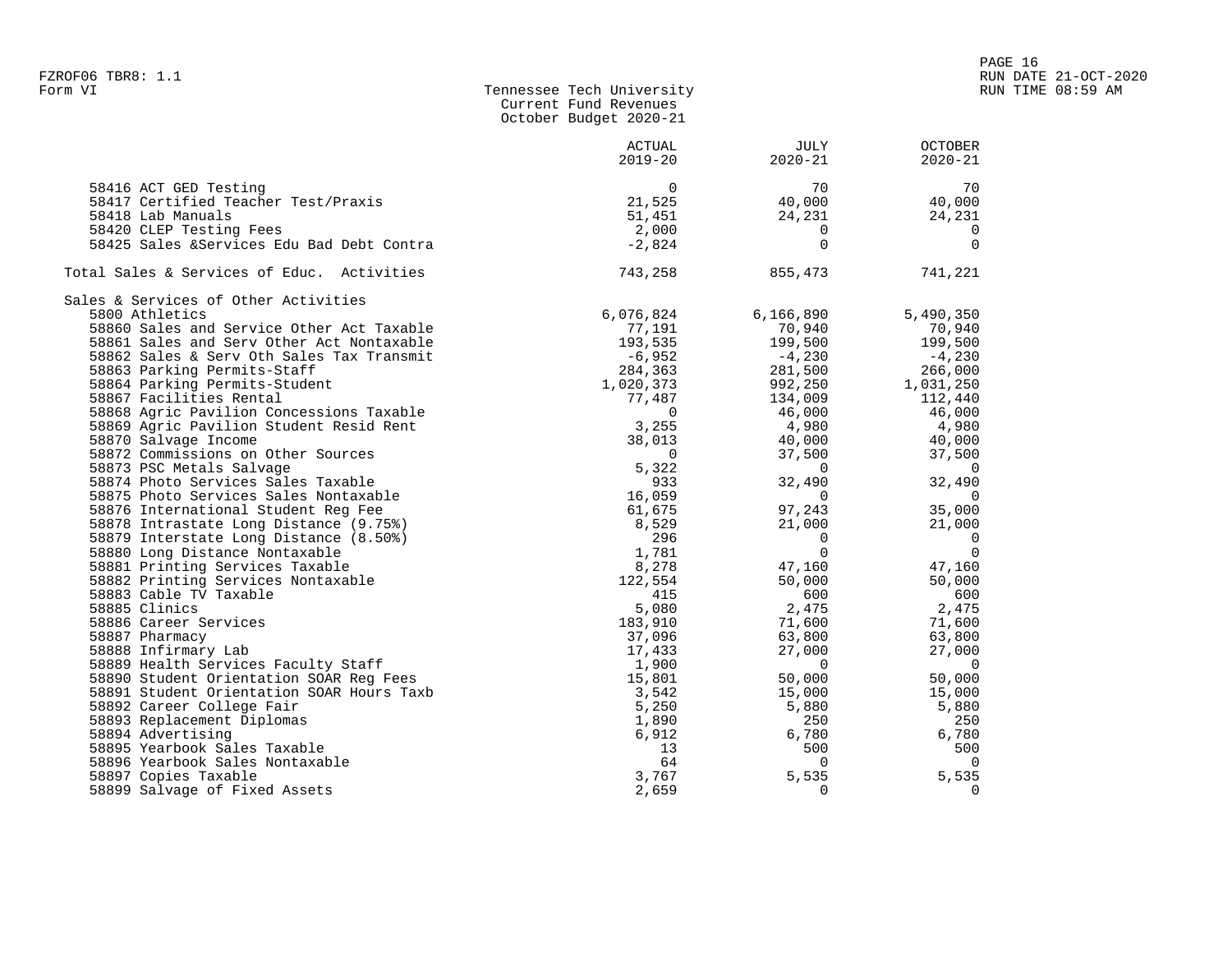| Form VI | Tennessee Tech University |
|---------|---------------------------|
|         | Current Fund Revenues     |
|         | October Budget 2020-21    |

|                                            | <b>ACTUAL</b><br>$2019 - 20$ | JULY<br>$2020 - 21$        | <b>OCTOBER</b><br>$2020 - 21$ |
|--------------------------------------------|------------------------------|----------------------------|-------------------------------|
|                                            |                              |                            |                               |
| Total Sales & Services of Other Activities | 8,275,248                    | 8,466,652                  | 7,729,800                     |
| Other Sources                              |                              |                            |                               |
| 58505 Traffic Fines                        | 117,805                      | 133,250                    | 75,250                        |
| 58514 Over and Short General Nontaxable    | 25                           | $\Omega$                   | 0                             |
| 58518 Miscellaneous Income Taxable         | 610                          | $\Omega$                   | $\Omega$                      |
| 58519 Miscellaneous Income Nontaxable      | 132,165                      | 30,000                     | 30,000                        |
| 58545 Expired Grants                       | $\overline{0}$               |                            | 159,790                       |
| 58547 Property Management Income           | 61,034                       |                            | 0                             |
| 58560 Other Operating Rev Bad Debt Contra  | $-231$                       |                            |                               |
| 58570 Other Nonoperating Bad Debt Contra   | $-739$                       | $\Omega$                   |                               |
| 58580 Wellness Incentive Revenue           | 32,875                       |                            |                               |
| 58805 Interest Income                      | 2,285,227                    | 1,035,000                  | 1,035,000                     |
| 58830 Unrealized Gains and Losses          | $-858$                       | 1,000                      | 1,000                         |
| Total Other Sources                        | 2,627,913                    | 1,199,250                  | 1,301,040                     |
| Total Educational & General                |                              | 172,856,817    168,510,842 | 168,436,056                   |
| Auxiliary Enterprises Revenues             |                              |                            |                               |
| 310 Book & University Store                | 409,782                      | 459,639                    | 459,639                       |
| 320 Food Services                          | 3,215,986                    | 2,949,731                  | 2,949,731                     |
| 330 Housing                                | 13,535,282                   | 13,181,900                 | 13,181,900                    |
| 370 Post Office                            |                              | 4,750                      | 4,750                         |
| 350 Wellness Facility                      | 1,216,417                    | 1,464,811                  | 1,518,158                     |
| 390 Other Auxiliaries                      | 179,654                      | 270,000                    | 270,000                       |
| Total Auxiliary Revenues                   | 18,557,121                   | 18,330,831                 | 18,384,178                    |
| Total Revenues                             | 191,413,938                  | 186,841,673                | 186,820,234                   |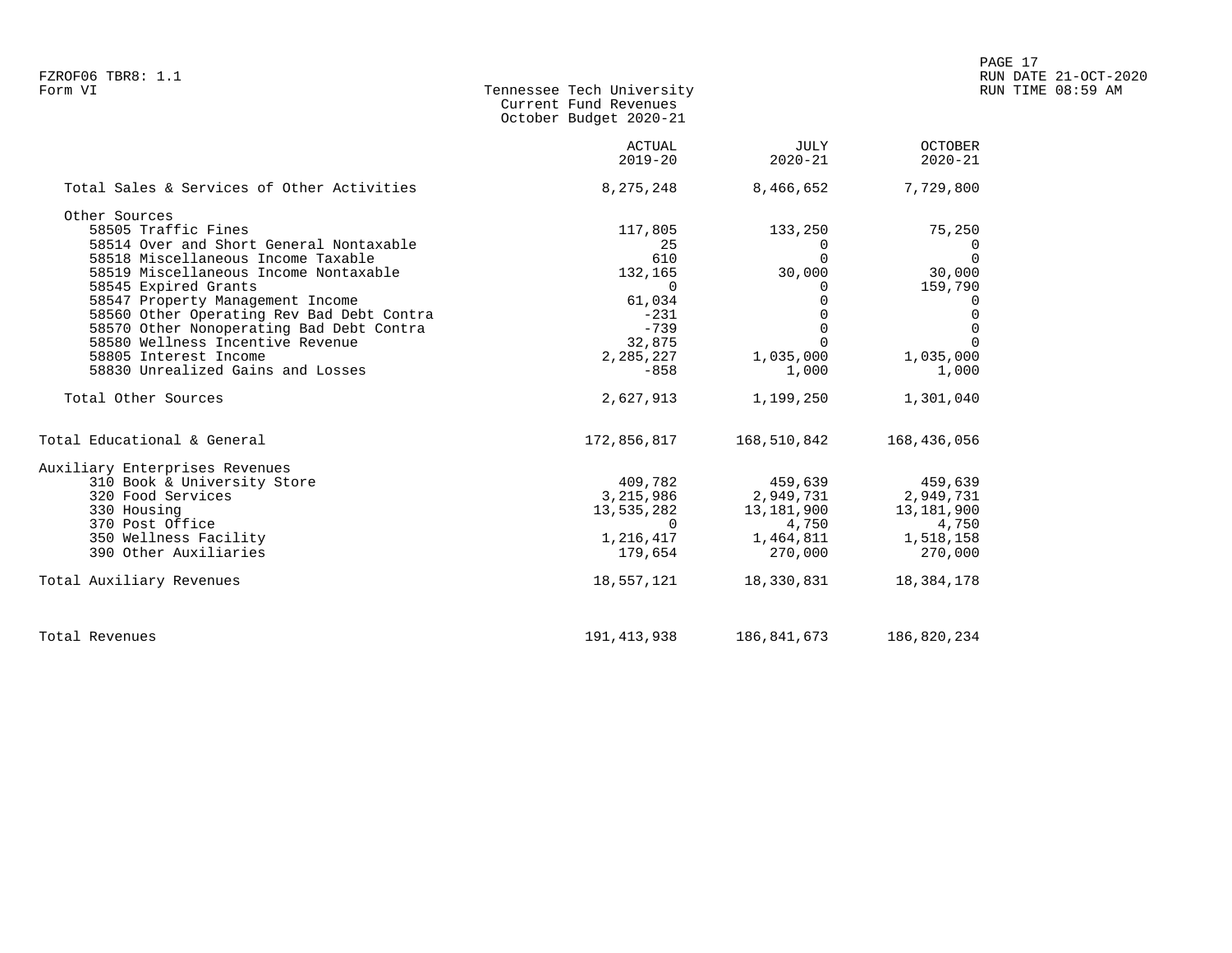PAGE 18 FZROF07 TBR8: 1.0 RUN DATE 21-OCT-2020

|                                                                                                                                                                                         | Actual<br>$2019 - 20$                                   | July<br>$2020 - 21$                                                      | October<br>$2020 - 21$                                             |
|-----------------------------------------------------------------------------------------------------------------------------------------------------------------------------------------|---------------------------------------------------------|--------------------------------------------------------------------------|--------------------------------------------------------------------|
| Education and General<br>Instruction (20)<br>Instruction (200)                                                                                                                          |                                                         |                                                                          |                                                                    |
| Summer School (120004)<br>Salaries - Academic<br>Employee Benefits                                                                                                                      | 16,056<br>2,834                                         | 17,044<br>4,531                                                          | 17,044<br>4,531                                                    |
| Total - Summer School (120004):                                                                                                                                                         | 18,890                                                  | 21,575                                                                   | 21,575                                                             |
| Online & Distance Education (120022)<br>Salaries - Supporting<br>Employee Benefits                                                                                                      | 0<br>$\mathbf 0$                                        | 21,213<br>75,715                                                         | 21,213<br>$\Omega$                                                 |
| Total - Online & Distance Education (120022):                                                                                                                                           | 0                                                       | 96,928                                                                   | 21,213                                                             |
| Other Faculty Instruction (120025)<br>Salaries - Academic                                                                                                                               | $\mathbf 0$                                             | 63,301                                                                   | $\mathbf 0$                                                        |
| Total - Other Faculty Instruction (120025):                                                                                                                                             | $\mathbf 0$                                             | 63,301                                                                   | $\mathbf 0$                                                        |
| SAF Student Success Fee (121000)<br>Salaries - Academic<br>Salaries - Supporting<br>Salaries - Students<br>Salaries - Professional<br>Employee Benefits<br>Travel<br>Operating Expenses | 78,500<br>0<br>26,155<br>71,643<br>49,505<br>0<br>5,293 | 265,274<br>22,880<br>48,500<br>108,663<br>59,027<br>5,000<br>$-222, 326$ | 20,000<br>0<br>$\Omega$<br>61,791<br>59,027<br>0<br>$\overline{0}$ |
| Total - SAF Student Success Fee (121000):                                                                                                                                               | 231,096                                                 | 287,018                                                                  | 140,818                                                            |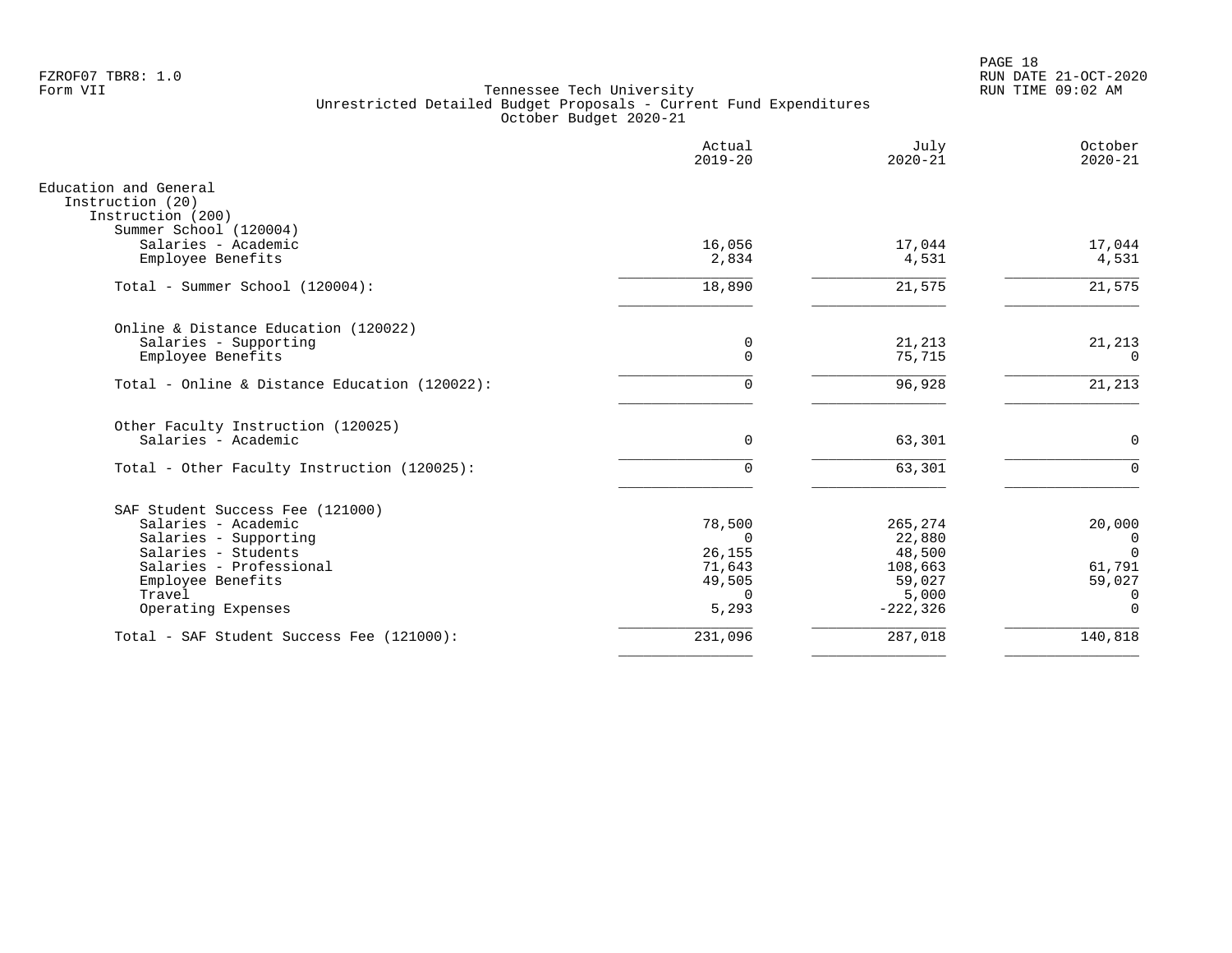|                                                | Actual<br>$2019 - 20$ | July<br>$2020 - 21$ | October<br>$2020 - 21$ |
|------------------------------------------------|-----------------------|---------------------|------------------------|
| SAF SS Fee Villages (121001)                   |                       |                     |                        |
| Salaries - Academic                            | 69,450                | 36,500              | 0                      |
| Salaries - Students                            | 25,891                | 48,000              | $\mathsf{O}$           |
| Employee Benefits                              | 28,044                | 8,600               | $\mathbf 0$            |
| Travel                                         | 7,623                 | $\Omega$            | $\mathsf{O}\xspace$    |
| Operating Expenses                             | 92,872                | 221,275             | $\mathbf 0$            |
| Total - SAF SS Fee Villages (121001):          | 223,880               | 314,375             | $\Omega$               |
| Instr TAF Equipment (121600)                   |                       |                     |                        |
| Operating Expenses                             | 12,691                | 0                   | $\mathbf 0$            |
| Total - Instr TAF Equipment (121600):          | 12,691                | $\Omega$            | $\Omega$               |
| Center for Career Dev - COOP (121801)          |                       |                     |                        |
| Salaries - Professional                        | 50,545                | 50,890              | 50,890                 |
| Employee Benefits                              | 23,167                | 24,055              | 24,055                 |
| Operating Expenses                             | 1,580                 | 1,500               | 1,500                  |
| Total - Center for Career Dev - COOP (121801): | 75,292                | 76,445              | 76,445                 |
| Honors College (121900)                        |                       |                     |                        |
| Salaries - Academic                            | 31,791                | 36,500              | 36,500                 |
| Salaries - Supporting                          | 26,925                | 26,400              | 26,400                 |
| Salaries - Students                            | 2,396                 | 3,780               | 3,780                  |
| Salaries - Professional                        | 116,985               | 119,438             | 119,438                |
| Employee Benefits                              | 43,001                | 43,918              | 45,918                 |
| Travel<br>Operating Expenses                   | 2,531<br>6,769        | 6,000<br>7,554      | $\Omega$<br>7,054      |
|                                                |                       |                     |                        |
| Total - Honors College (121900):               | 230,398               | 243,590             | 239,090                |
|                                                |                       |                     |                        |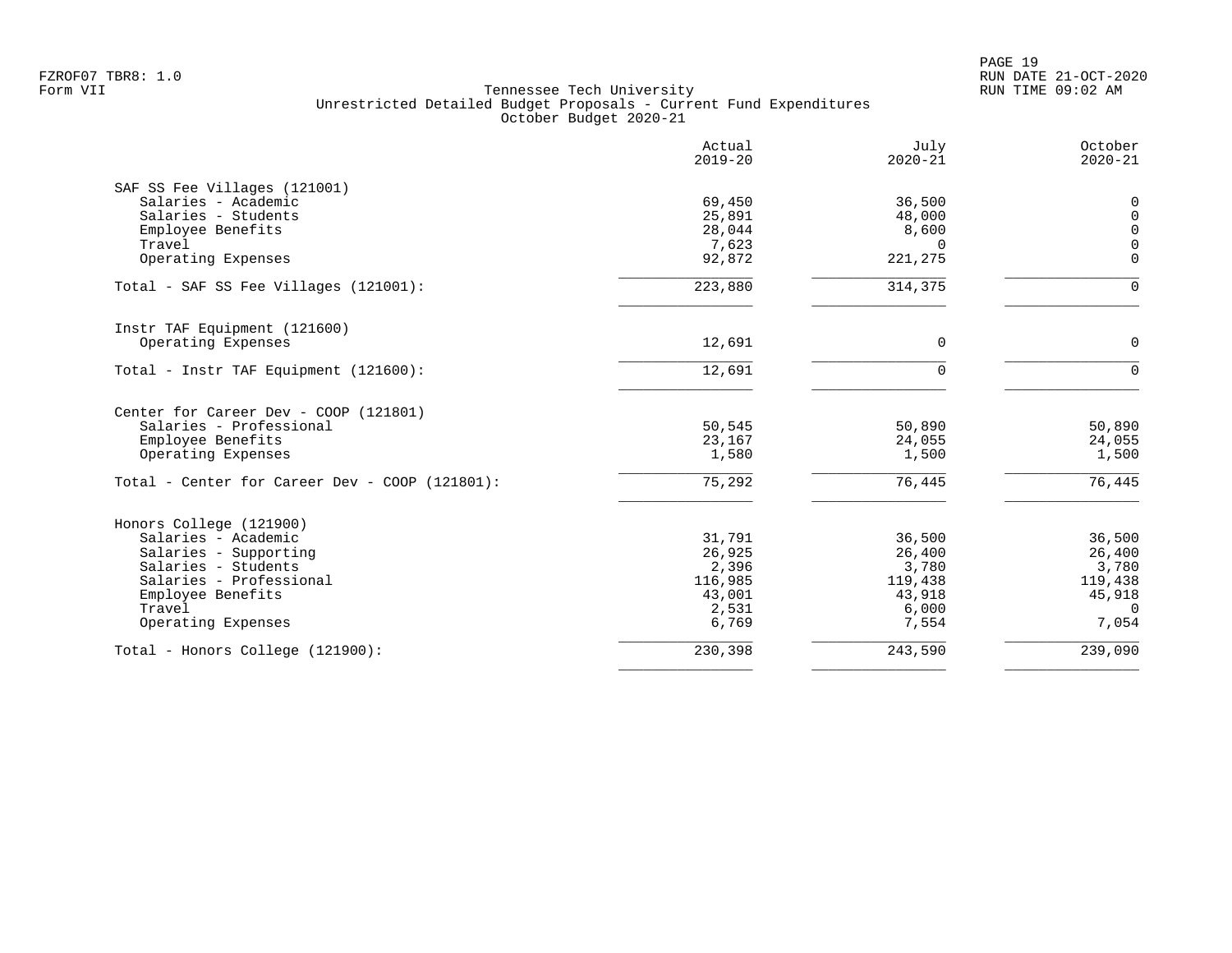PAGE 20 FZROF07 TBR8: 1.0 RUN DATE 21-OCT-2020

|                                                                                               | Actual<br>$2019 - 20$      | July<br>$2020 - 21$        | October<br>$2020 - 21$     |
|-----------------------------------------------------------------------------------------------|----------------------------|----------------------------|----------------------------|
| Federal College Work Study Program (122001)<br>Salaries - Students                            | 41,933                     | 57,730                     | 57,730                     |
| Total - Federal College Work Study Program (122001):                                          | 41,933                     | 57,730                     | 57,730                     |
| Military Science (125600)<br>Salaries - Supporting<br>Employee Benefits<br>Operating Expenses | 36,276<br>22,785<br>10,715 | 36,514<br>24,150<br>11,460 | 36,514<br>27,150<br>11,460 |
| Total - Military Science (125600):                                                            | 69,776                     | 72,124                     | 75,124                     |
| Arts and Sci Grad Assist (130001)<br>Employee Benefits                                        | 150,232                    | 162,410                    | 162,410                    |
| Total - Arts and Sci Grad Assist (130001):                                                    | 150,232                    | 162,410                    | 162,410                    |
| Online Course Dev Arts and Science (130010)<br>Operating Expenses                             | $\Omega$                   | 11,800                     | $\mathbf 0$                |
| Total - Online Course Dev Arts and Science (130010):                                          | 0                          | 11,800                     | $\Omega$                   |
| SACF Arts & Sciences (130016)<br>Employee Benefits<br>Operating Expenses                      | 207,478<br>0               | 129,157<br>108,493         | 129,157<br>237,908         |
| Total - SACF Arts & Sciences (130016):                                                        | 207,478                    | 237,650                    | 367,065                    |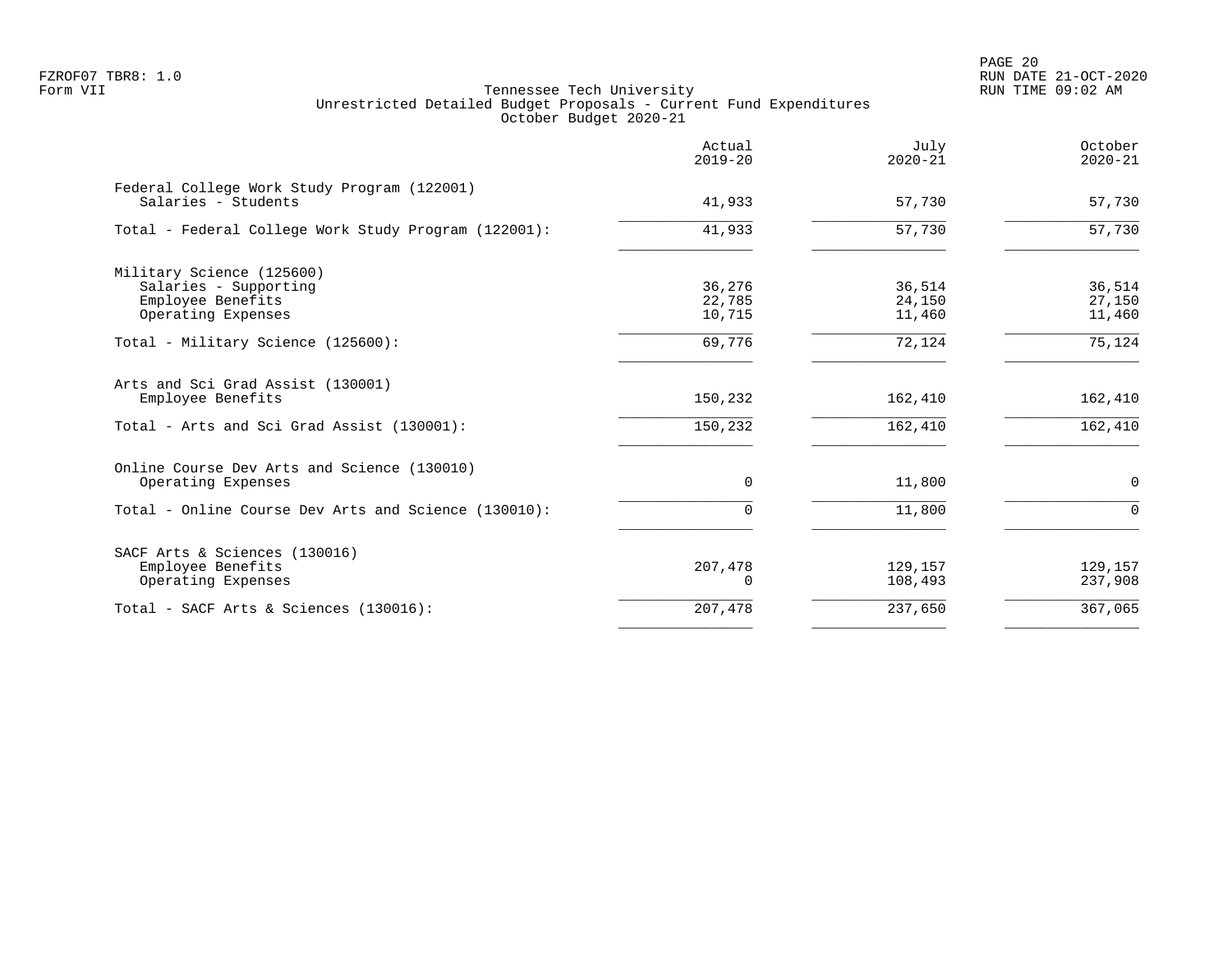| Actual<br>$2019 - 20$ | July<br>$2020 - 21$                                                             | October<br>$2020 - 21$                                                                           |
|-----------------------|---------------------------------------------------------------------------------|--------------------------------------------------------------------------------------------------|
|                       |                                                                                 |                                                                                                  |
|                       |                                                                                 | 393,130<br>$\Omega$                                                                              |
| 126,904               | 126,503                                                                         | 126,503                                                                                          |
| 762,380               | 519,633                                                                         | 519,633                                                                                          |
|                       |                                                                                 |                                                                                                  |
| 117,344               | 121,441                                                                         | 121,441                                                                                          |
|                       |                                                                                 | 35,000                                                                                           |
| 135,785               | 156,441                                                                         | 156,441                                                                                          |
|                       |                                                                                 |                                                                                                  |
| 0                     | 39,351                                                                          | 39,351                                                                                           |
|                       |                                                                                 | 15,740                                                                                           |
|                       |                                                                                 | 538,691                                                                                          |
| $\Omega$              | 227,703                                                                         | 593,782                                                                                          |
|                       |                                                                                 |                                                                                                  |
| 1,243,556             | 1,365,299                                                                       | 1,236,400                                                                                        |
| 76,630                | 100,904                                                                         | 100,904                                                                                          |
|                       |                                                                                 | 89,521                                                                                           |
|                       |                                                                                 | 588,929                                                                                          |
| 33,927                | 34,000                                                                          | $\Omega$<br>34,000                                                                               |
| 1,946,262             |                                                                                 | 2,049,754                                                                                        |
|                       | 635,243<br>233<br>18,441<br>$\mathbf 0$<br>$\Omega$<br>88,889<br>502,908<br>352 | 393,130<br>$\Omega$<br>35,000<br>15,740<br>172,612<br>89,521<br>598,563<br>$\Omega$<br>2,188,287 |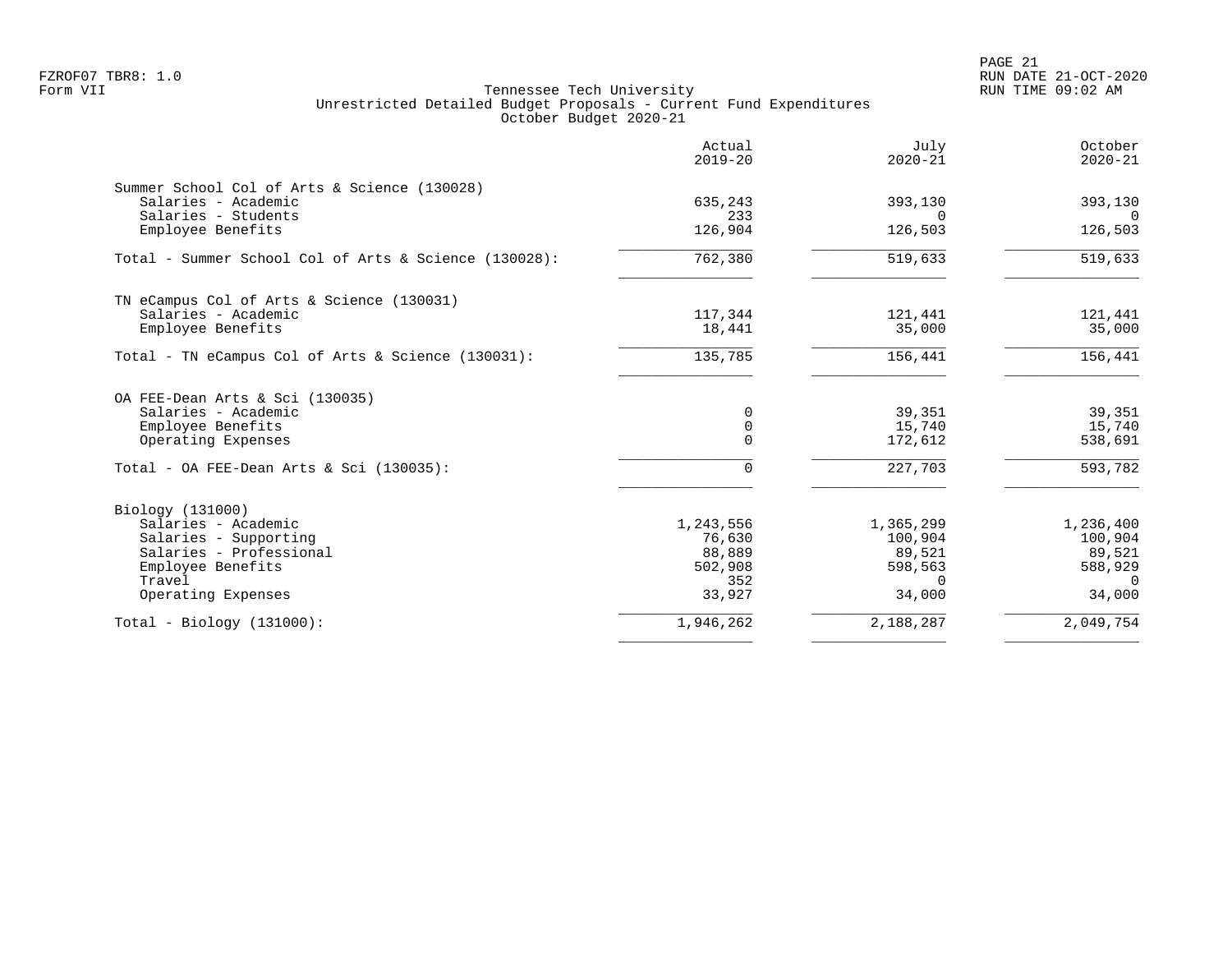PAGE 22 FZROF07 TBR8: 1.0 RUN DATE 21-OCT-2020

|                                                      | Actual<br>$2019 - 20$ | July<br>$2020 - 21$ | October<br>$2020 - 21$ |
|------------------------------------------------------|-----------------------|---------------------|------------------------|
| Biology Lab Manuals (131008)<br>Operating Expenses   | $\Omega$              | 1,915               | 5,650                  |
| Total - Biology Lab Manuals (131008):                | 0                     | 1,915               | 5,650                  |
| SACF Biology (131016)                                |                       |                     |                        |
| Salaries - Academic                                  | 81,600                | 115,200             | 120,000                |
| Salaries - Students                                  | 68,913                | 68,000              | 68,000                 |
| Employee Benefits                                    | 164                   | $\Omega$            | 3,400                  |
| Operating Expenses                                   | 31,405                | $\Omega$            | $\Omega$               |
| Capital Outlay                                       | 15,869                | $\Omega$            | $\mathbf 0$            |
| Total - SACF Biology (131016):                       | 197,951               | 183,200             | 191,400                |
| SACF Biology Lab (131017)                            |                       |                     |                        |
| Travel                                               | 6,584                 | 9,400               | 9,400                  |
| Operating Expenses                                   | 75,869                | 76,000              | 76,000                 |
| Total - SACF Biology Lab (131017):                   | 82,453                | 85,400              | 85,400                 |
| SACF Biology Equipment Maintenance (131018)          |                       |                     |                        |
| Operating Expenses                                   | 516                   | 10,000              | 10,000                 |
| Total - SACF Biology Equipment Maintenance (131018): | 516                   | 10,000              | 10,000                 |
| Chemistry (131500)                                   |                       |                     |                        |
| Salaries - Academic                                  | 1,452,402             | 1,520,154           | 1,455,003              |
| Salaries - Supporting                                | 82,651                | 81,787              | 81,787                 |
| Salaries - Professional                              | 60,733                | 59,620              | 59,620                 |
| Employee Benefits<br>Travel                          | 572,404               | 611,980             | 611,980                |
| Operating Expenses                                   | 575<br>25,872         | 2,000<br>34,000     | 2,000<br>34,000        |
| Total - Chemistry $(131500)$ :                       | 2,194,637             | 2,309,541           | 2,244,390              |
|                                                      |                       |                     |                        |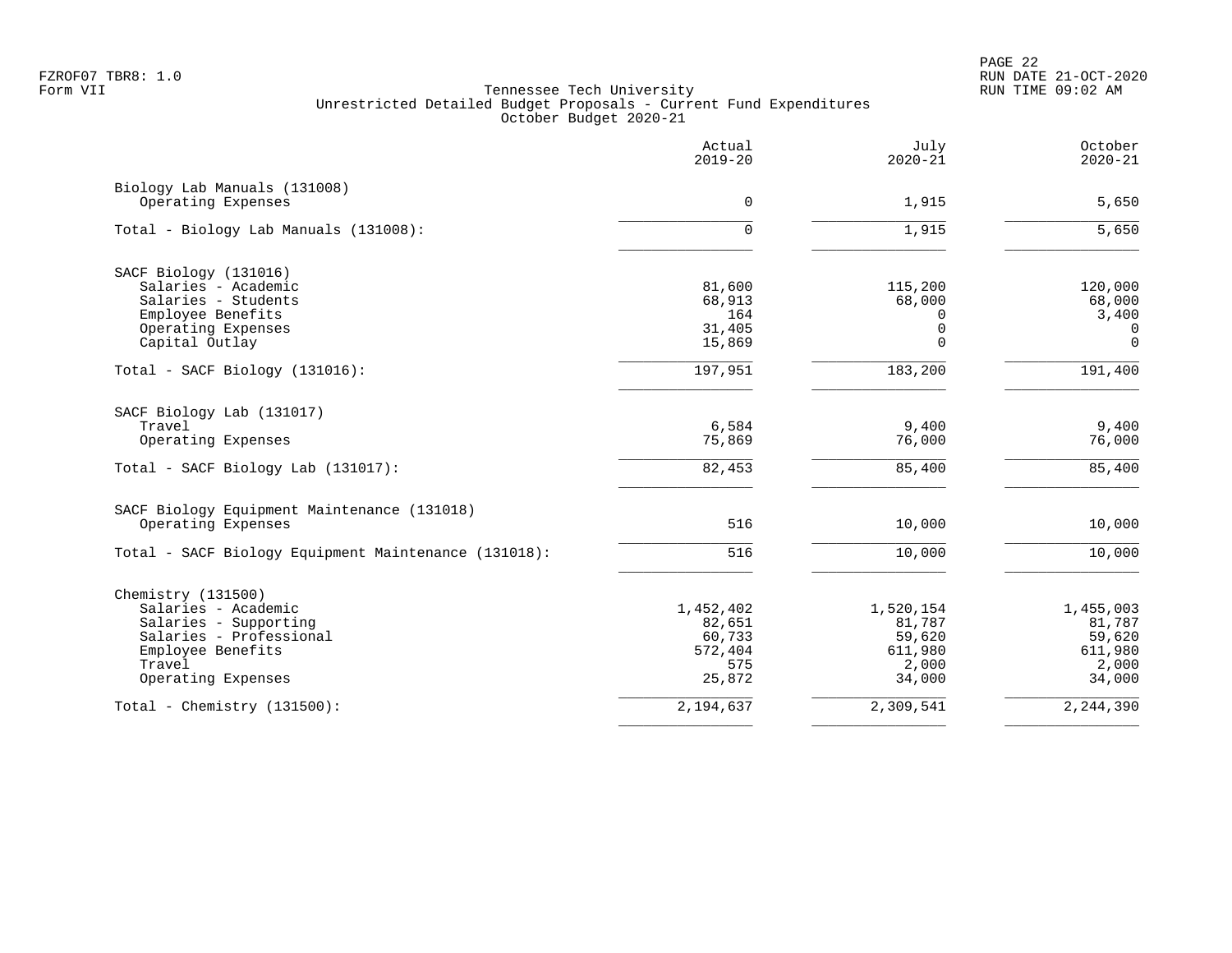|                                                   | Actual<br>$2019 - 20$ | July<br>$2020 - 21$ | October<br>$2020 - 21$ |
|---------------------------------------------------|-----------------------|---------------------|------------------------|
| Chemistry Lab Fees (131502)                       |                       |                     |                        |
| Operating Expenses                                | 2,004                 | 2,800               | 2,800                  |
| Total - Chemistry Lab Fees (131502):              | 2,004                 | 2,800               | 2,800                  |
| Preprofessional Health Services (131503)          |                       |                     |                        |
| Salaries - Supporting                             | 23,768                | 23,927              | 23,927                 |
| Employee Benefits                                 | 10,355                | 10,884              | 10,884                 |
| Travel                                            | $\Omega$              | 500                 | 500                    |
| Operating Expenses                                | 998                   | 860                 | 860                    |
| Total - Preprofessional Health Services (131503): | 35,121                | 36,171              | 36,171                 |
| Environmental Science PHD (131504)                |                       |                     |                        |
| Salaries - Academic                               | 37,100                | 72,650              | 72,650                 |
| Salaries - Supporting                             | 987                   | $\Omega$            | $\overline{0}$         |
| Salaries - Students                               | 36,790                | 37,900              | 37,900                 |
| Salaries - Professional                           | 27,363                | 14,030              | 14,030                 |
| Employee Benefits                                 | 1,674                 | 1,063               | 1,063                  |
| Travel<br>Operating Expenses                      | 4,581<br>24,779       | 3,700<br>5,660      | 3,700<br>5,660         |
|                                                   |                       |                     |                        |
| Total - Environmental Science PHD (131504):       | 133,274               | 135,003             | 135,003                |
| SACF Chemistry (131517)                           |                       |                     |                        |
| Salaries - Academic                               | 157,250               | 144,000             | 151,700                |
| Salaries - Students                               | 18,947                | 27,000              | 27,000                 |
| Employee Benefits                                 | 125                   | O                   | 2,500                  |
| Operating Expenses                                | 8,398                 | 0                   | $\Omega$               |
| Capital Outlay                                    | 14,380                | $\Omega$            | $\Omega$               |
| Total - SACF Chemistry (131517):                  | 199,100               | 171,000             | 181,200                |
|                                                   |                       |                     |                        |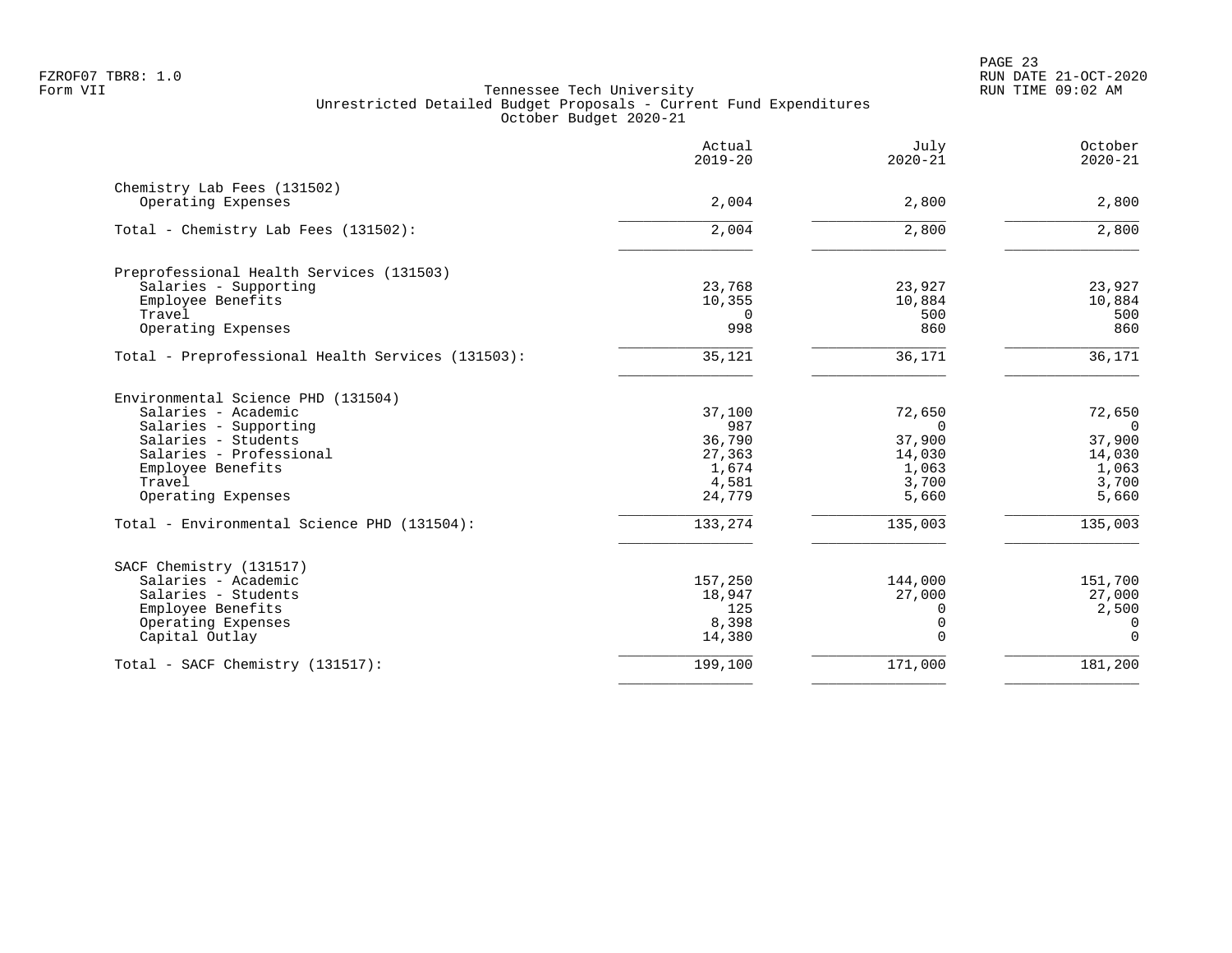PAGE 24 FZROF07 TBR8: 1.0 RUN DATE 21-OCT-2020

|                                                            | Actual<br>$2019 - 20$ | July<br>$2020 - 21$ | October<br>$2020 - 21$ |
|------------------------------------------------------------|-----------------------|---------------------|------------------------|
| SACF Chemistry Lab Expenses (131518)<br>Operating Expenses | 27,703                | 46,000              | 46,000                 |
| Total - SACF Chemistry Lab Expenses (131518):              | 27,703                | 46,000              | 46,000                 |
| SACF Chemistry Equipment Maint (131519)                    |                       |                     |                        |
| Operating Expenses                                         | 147,009               | 100,000             | 100,000                |
| Total - SACF Chemistry Equipment Maint (131519):           | 147,009               | 100,000             | 100,000                |
| SACF Chemistry Cryogens (131520)                           |                       |                     |                        |
| Operating Expenses                                         | 37,697                | 21,000              | 21,000                 |
| Total - SACF Chemistry Cryogens (131520):                  | 37,697                | 21,000              | 21,000                 |
| Computer Science (132000)                                  |                       |                     |                        |
| Salaries - Academic                                        | 1,729,795             | 1,816,043           | 1,629,487              |
| Salaries - Supporting<br>Salaries - Students               | 48,348<br>11,537      | 51,950              | 51,950                 |
| Salaries - Professional                                    | 31,555                | 0                   | 0<br>$\Omega$          |
| Employee Benefits                                          | 495,148               | 806,652             | 729,497                |
| Travel                                                     | 5,529                 |                     | $\Omega$               |
| Operating Expenses                                         | 41,953                | 16,728              | 28,610                 |
| Capital Outlay                                             | 12,162                |                     | 10,015                 |
| Total - Computer Science (132000):                         | 2,376,027             | 2,691,373           | 2,449,559              |
|                                                            |                       |                     |                        |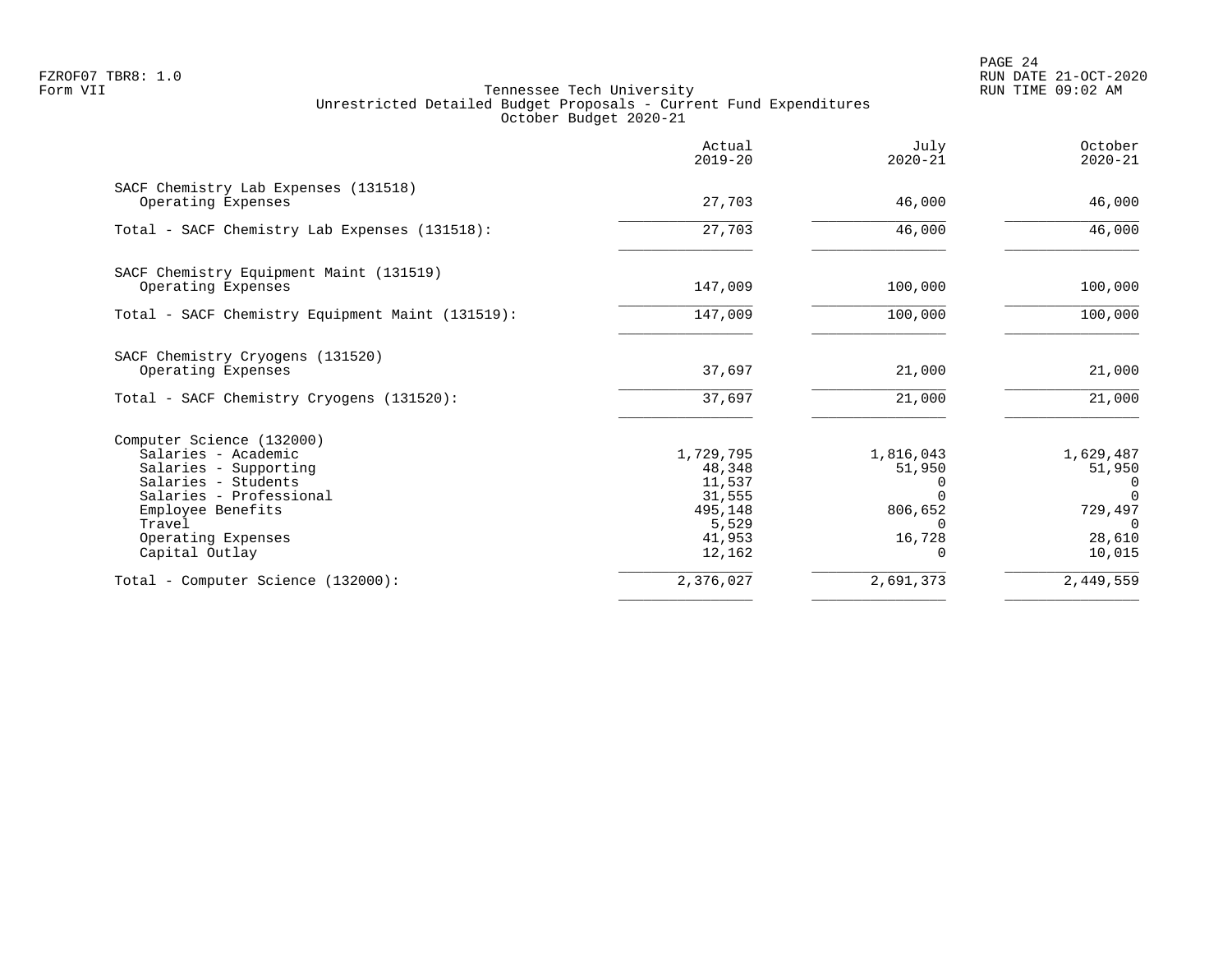PAGE 25 FZROF07 TBR8: 1.0 RUN DATE 21-OCT-2020

|                                                                                                                                         | Actual<br>$2019 - 20$                     | July<br>$2020 - 21$                    | October<br>$2020 - 21$                           |
|-----------------------------------------------------------------------------------------------------------------------------------------|-------------------------------------------|----------------------------------------|--------------------------------------------------|
| Computer Science Grad Assist (132001)<br>Employee Benefits                                                                              | 18,344                                    | $\Omega$                               | 15,234                                           |
| Total - Computer Science Grad Assist (132001):                                                                                          | 18,344                                    |                                        | 15,234                                           |
| SACF Comp Sci GTAs (132007)<br>Employee Benefits                                                                                        | 101,861                                   | $\Omega$                               | 64,802                                           |
| Total - SACF Comp Sci GTAs (132007):                                                                                                    | 101,861                                   | U                                      | 64,802                                           |
| Earth Sciences (132500)<br>Salaries - Academic<br>Salaries - Supporting<br>Employee Benefits<br>Operating Expenses                      | 572,012<br>31,988<br>213,025<br>12,969    | 559,339<br>31,034<br>199,369<br>15,000 | 546,988<br>31,034<br>199,369<br>15,000           |
| Total - Earth Sciences (132500):                                                                                                        | 829,994                                   | 804,742                                | 792,391                                          |
| SACF Earth Sciences (132516)<br>Salaries - Academic<br>Salaries - Students<br>Employee Benefits<br>Operating Expenses<br>Capital Outlay | $\Omega$<br>5,557<br>79<br>4,118<br>7,452 | $\Omega$<br>5,300                      | 14,534<br>5,300<br>1,600<br>$\Omega$<br>$\Omega$ |
| Total - SACF Earth Sciences (132516):                                                                                                   | 17,206                                    | 5,300                                  | 21,434                                           |
|                                                                                                                                         |                                           |                                        |                                                  |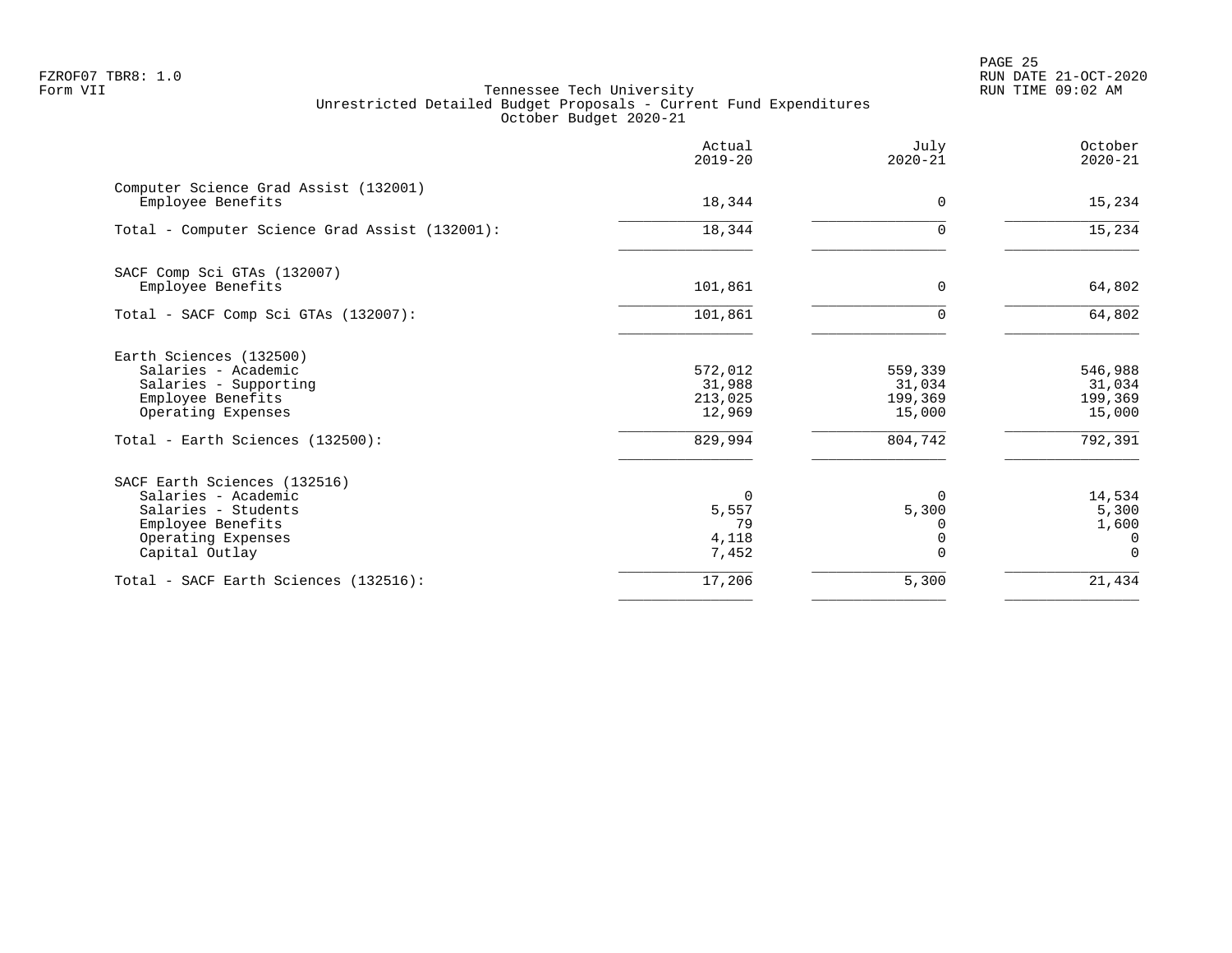PAGE 26 FZROF07 TBR8: 1.0 RUN DATE 21-OCT-2020

|                                                       | Actual<br>$2019 - 20$ | July<br>$2020 - 21$ | October<br>$2020 - 21$ |
|-------------------------------------------------------|-----------------------|---------------------|------------------------|
| SACF Earth Sciences Lab Expenses (132517)<br>Travel   | 1,109                 | 2,500               | 2,500                  |
| Operating Expenses                                    | 5,547                 | 7,200               | 7,200                  |
| Total - SACF Earth Sciences Lab Expenses (132517):    | 6,656                 | 9,700               | 9,700                  |
| SACF Earth Sciences Equipment Maint (132518)          |                       |                     |                        |
| Operating Expenses                                    | 18,907                | 12,000              | 12,000                 |
| Total - SACF Earth Sciences Equipment Maint (132518): | 18,907                | 12,000              | 12,000                 |
| English (133000)                                      |                       |                     |                        |
| Salaries - Academic                                   | 1,973,856             | 1,956,169           | 1,895,259              |
| Salaries - Supporting<br>Salaries - Students          | 58,674<br>5           | 59,385<br>300       | 59,385<br>300          |
| Employee Benefits                                     | 604,381               | 639,600             | 639,600                |
| Travel                                                | 200                   | $\Omega$            | $\Omega$               |
| Operating Expenses                                    | 33,869                | 28,100              | 28,100                 |
| $Total - English (133000):$                           | 2,670,985             | 2,683,554           | 2,622,644              |
| Speech (133001)                                       |                       |                     |                        |
| Travel                                                | 6,454                 | 20,000              | 20,000                 |
| Operating Expenses                                    | 4,203                 | $\Omega$            | $\Omega$               |
| Total - Speech $(133001)$ :                           | 10,657                | 20,000              | 20,000                 |
|                                                       |                       |                     |                        |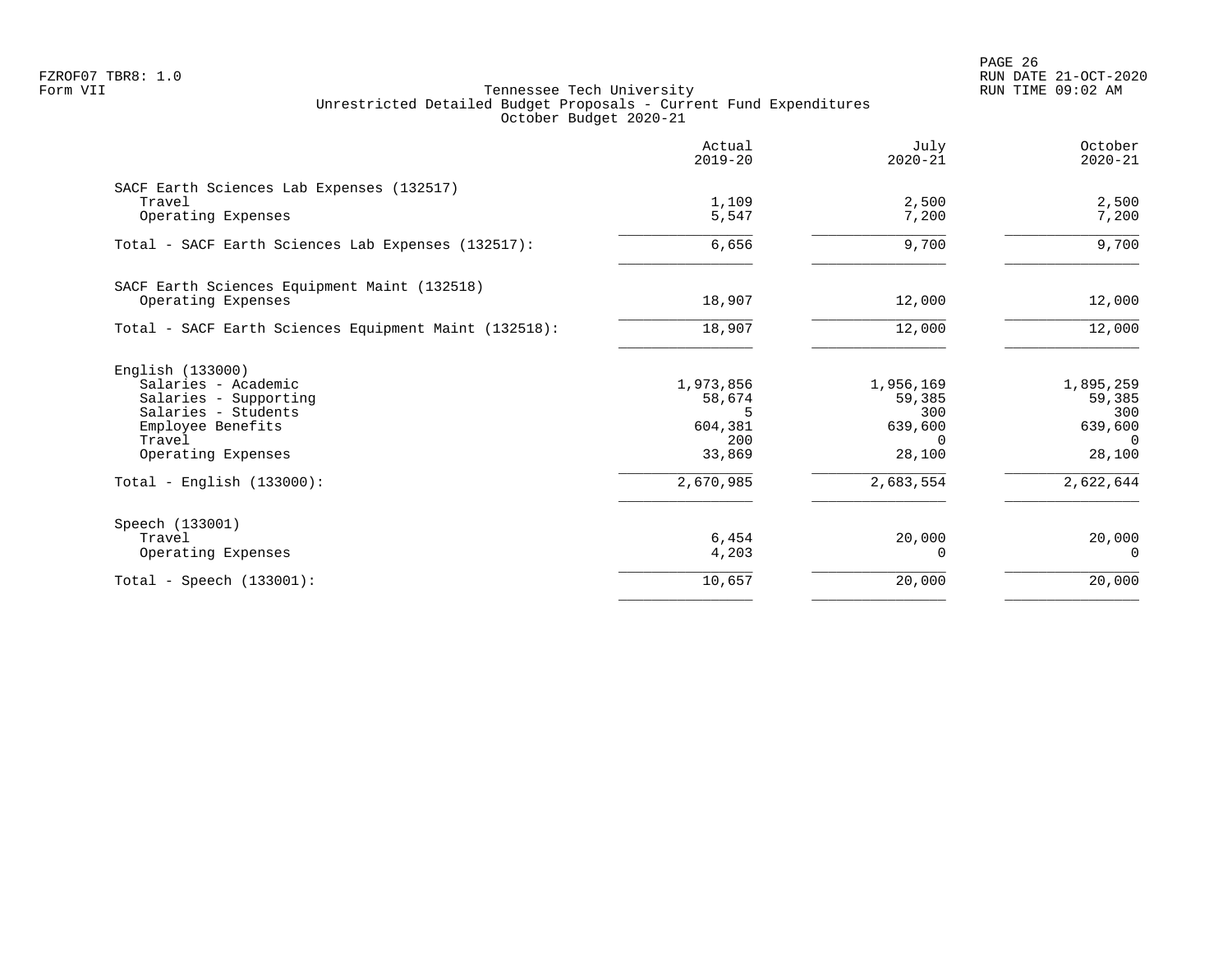| Actual<br>$2019 - 20$ | July<br>$2020 - 21$                                              | October<br>$2020 - 21$                                               |
|-----------------------|------------------------------------------------------------------|----------------------------------------------------------------------|
|                       |                                                                  |                                                                      |
| 671,568               | 748,116                                                          | 654,466                                                              |
| 33,715                | 31,101                                                           | 31,101                                                               |
| 3,926                 | $\Omega$                                                         | $\overline{0}$                                                       |
| 226,720               | 214,373                                                          | 214,373                                                              |
| 2,663                 | 2,500                                                            | 2,500                                                                |
| 18,193                | 12,825                                                           | 48,766                                                               |
| 956,785               | 1,008,915                                                        | 951,206                                                              |
|                       |                                                                  |                                                                      |
|                       |                                                                  | 20,000                                                               |
|                       |                                                                  | $\overline{0}$                                                       |
|                       |                                                                  | 1,530                                                                |
| 20,573                | 22,420                                                           | 22,420                                                               |
| 41,534                | 43,950                                                           | 43,950                                                               |
|                       |                                                                  |                                                                      |
| $\Omega$              | $\Omega$                                                         | 76                                                                   |
| $\Omega$              | $\Omega$                                                         | 76                                                                   |
|                       |                                                                  |                                                                      |
|                       |                                                                  | 514,184                                                              |
|                       |                                                                  | 32,587                                                               |
|                       |                                                                  | 5,220                                                                |
|                       |                                                                  | 161,936                                                              |
| 9,922                 | 10,000                                                           | 10,000                                                               |
| 660,712               | 728,000                                                          | 723,927                                                              |
|                       | $\Omega$<br>19,974<br>987<br>443,468<br>34,044<br>950<br>172,328 | 20,000<br>$\Omega$<br>1,530<br>518,257<br>32,587<br>5,220<br>161,936 |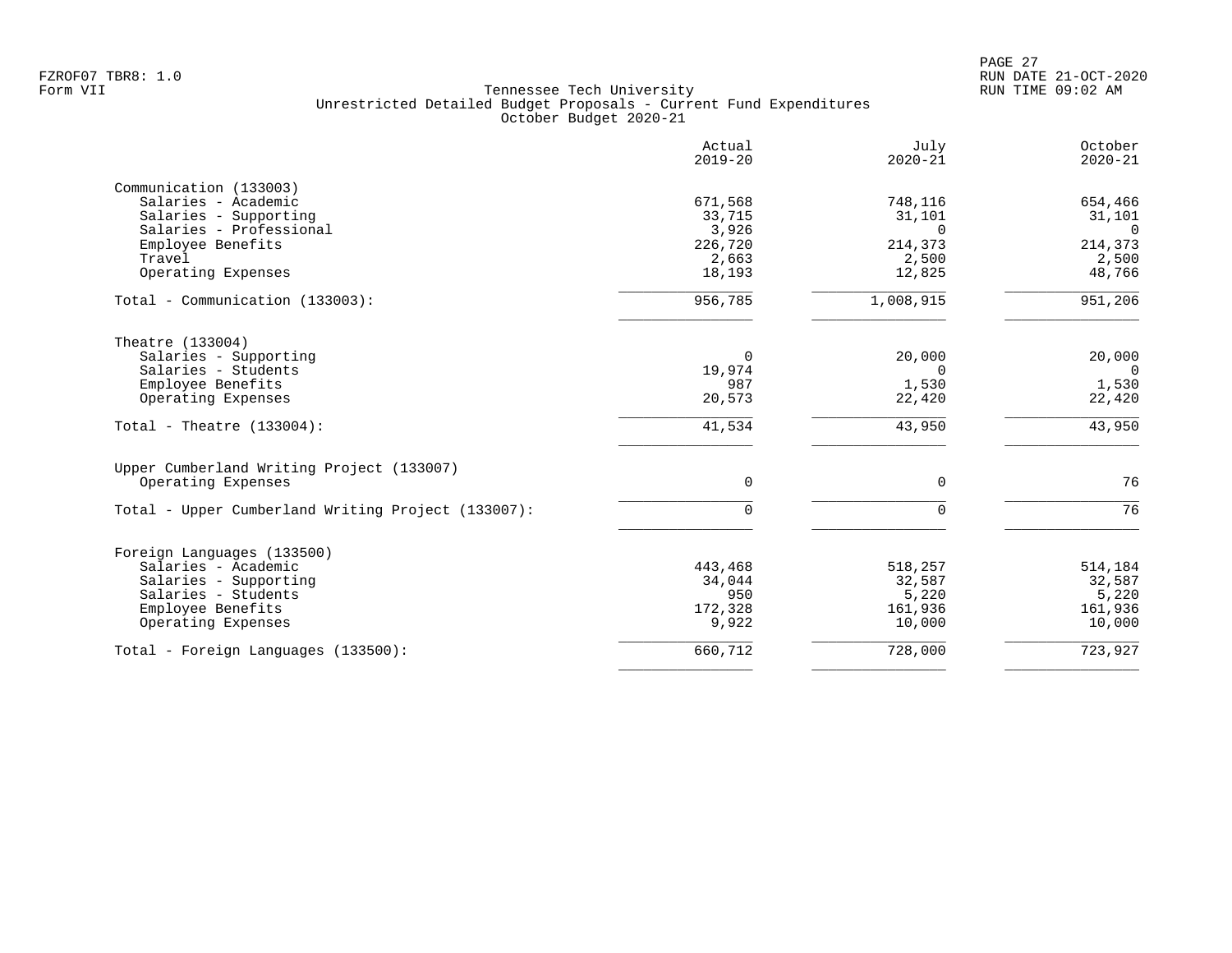|                                         | Actual<br>$2019 - 20$ | July<br>$2020 - 21$ | October<br>$2020 - 21$ |
|-----------------------------------------|-----------------------|---------------------|------------------------|
| History (134000)                        |                       |                     |                        |
| Salaries - Academic                     | 736,185               | 729,632             | 745,632                |
| Salaries - Supporting                   | 30,337                | 30,567              | 30,567                 |
| Employee Benefits                       | 248,627               | 254,270             | 254,270                |
| Operating Expenses                      | 8,917                 | 11,810              | 11,810                 |
| Total - History $(134000)$ :            | 1,024,066             | 1,026,279           | 1,042,279              |
| Mathematics (134500)                    |                       |                     |                        |
| Salaries - Academic                     | 1,674,097             | 1,732,470           | 1,632,279              |
| Salaries - Supporting                   | 64,702                | 62,281              | 62,281                 |
| Salaries - Students                     | 11,068                | 20,000              | 20,000                 |
| Employee Benefits                       | 605,225               | 616,060             | 616,060                |
| Travel                                  | 588                   | $\Omega$            | $\Omega$               |
| Operating Expenses                      | 24,876                | 24,000              | 24,000                 |
| Total - Mathematics (134500):           | 2,380,556             | 2,454,811           | 2,354,620              |
| Math Grad Assist TIKI (134502)          |                       |                     |                        |
| Salaries - Professional                 | 9,600                 | 0                   | 9,600                  |
| Employee Benefits                       | 10,488                | 480                 | 9,468                  |
| Total - Math Grad Assist TIKI (134502): | 20,088                | 480                 | 19,068                 |
| Physics (135000)                        |                       |                     |                        |
| Salaries - Academic                     | 724,610               | 729,017             | 729,017                |
| Salaries - Supporting                   | 83,788                | 81,471              | 81,471                 |
| Employee Benefits                       | 251,255               | 239,266             | 239,266                |
| Operating Expenses                      | 10,222                | 12,000              | 12,000                 |
| Total - Physics $(135000)$ :            | 1,069,875             | 1,061,754           | 1,061,754              |
|                                         |                       |                     |                        |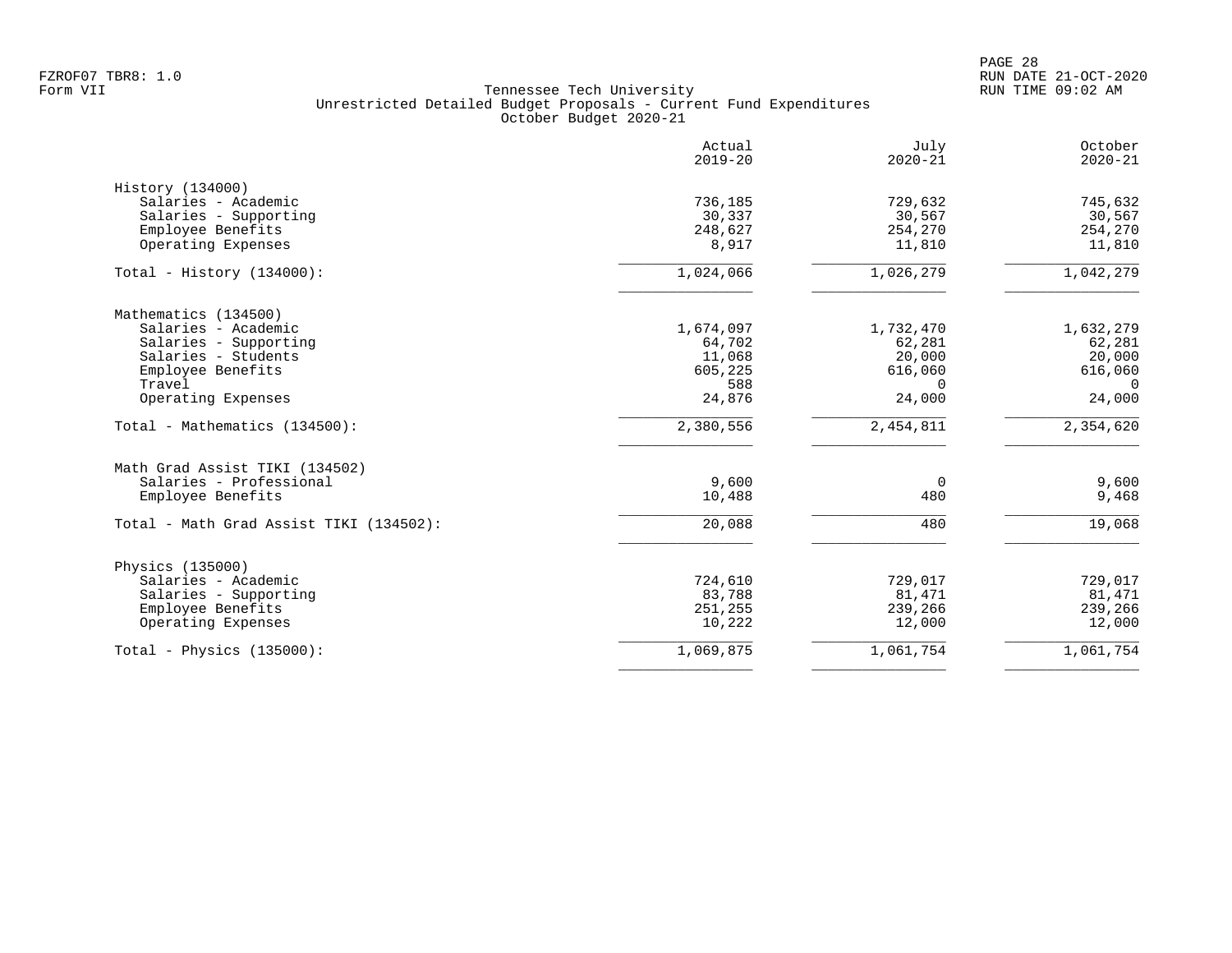|                                                                                                                                                                   | Actual<br>$2019 - 20$                           | July<br>$2020 - 21$                                  | October<br>$2020 - 21$                             |
|-------------------------------------------------------------------------------------------------------------------------------------------------------------------|-------------------------------------------------|------------------------------------------------------|----------------------------------------------------|
| Physics Lab Fees (135001)<br>Operating Expenses                                                                                                                   | 8,912                                           | 18,930                                               | 18,930                                             |
| Total - Physics Lab Fees (135001):                                                                                                                                | 8,912                                           | 18,930                                               | 18,930                                             |
| SACF Physics (135016)<br>Salaries - Students<br>Operating Expenses                                                                                                | 16,371<br>3,349                                 | 19,000<br>0                                          | 19,000<br>$\Omega$                                 |
| Capital Outlay                                                                                                                                                    | $\Omega$                                        | $\Omega$                                             | 12,058                                             |
| Total - SACF Physics (135016):                                                                                                                                    | 19,720                                          | 19,000                                               | 31,058                                             |
| Sociology and Political Science (135500)<br>Salaries - Academic<br>Salaries - Supporting<br>Employee Benefits<br>Travel<br>Operating Expenses                     | 968,117<br>18,917<br>341,268<br>3,504<br>26,376 | 1,039,377<br>29,318<br>366,700<br>$\Omega$<br>16,000 | 982,398<br>29,318<br>366,700<br>$\Omega$<br>16,000 |
| Total - Sociology and Political Science (135500):                                                                                                                 | 1,358,182                                       | 1,451,395                                            | 1,394,416                                          |
| General Curriculum Student Success (136000)<br>Salaries - Supporting<br>Salaries - Students<br>Salaries - Professional<br>Employee Benefits<br>Operating Expenses | 27,135<br>$\cap$<br>109,390<br>47,332<br>3,319  | 28,070<br>1,300<br>118,384<br>49,751<br>41,050       | 28,070<br>1,300<br>106,362<br>49,751<br>3,050      |
| Total - General Curriculum Student Success (136000):                                                                                                              | 187,176                                         | 238,555                                              | 188,533                                            |
|                                                                                                                                                                   |                                                 |                                                      |                                                    |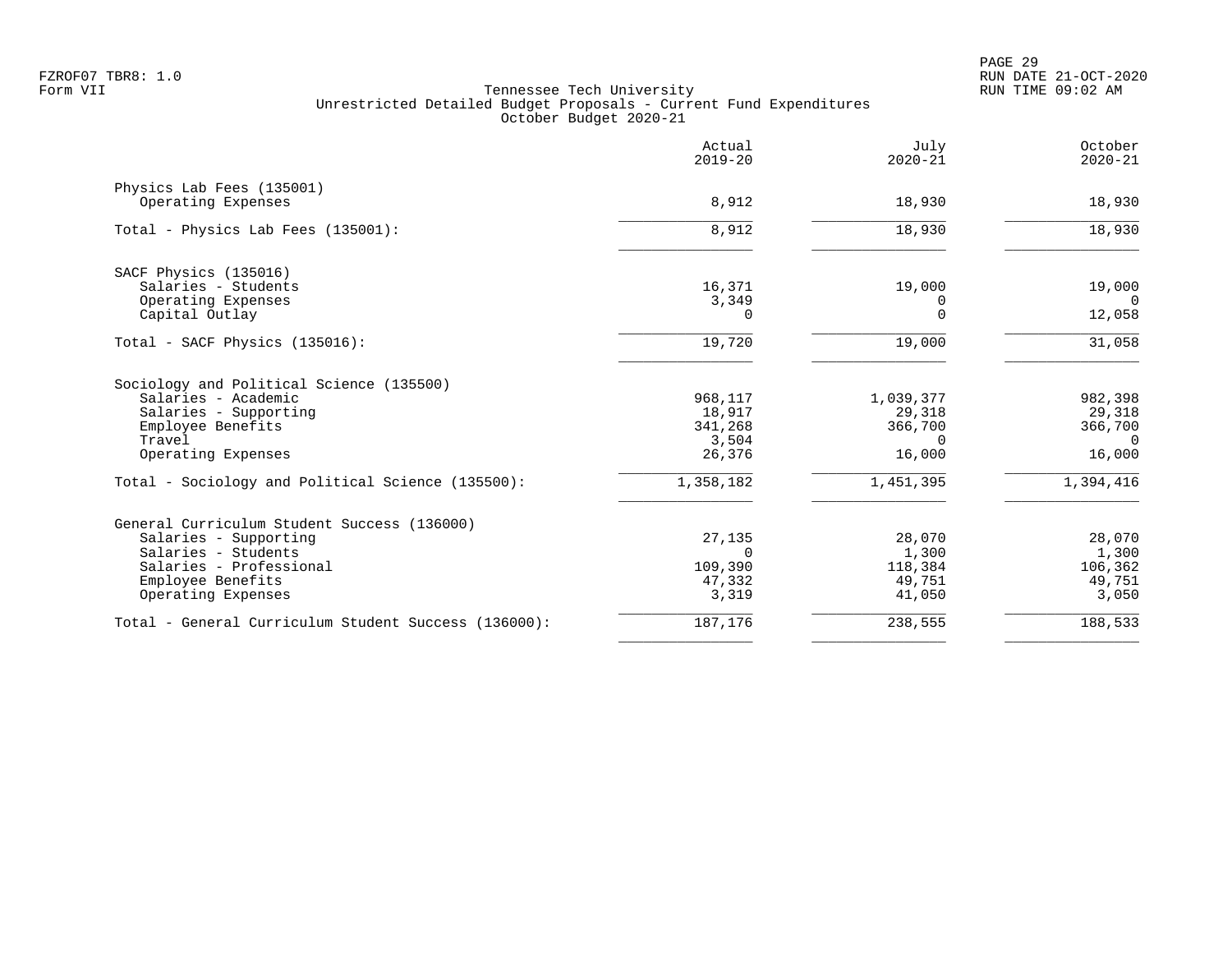|                                                               | Actual<br>$2019 - 20$ | July<br>$2020 - 21$ | October<br>$2020 - 21$ |
|---------------------------------------------------------------|-----------------------|---------------------|------------------------|
| Gen Curr Studt Succ Grad Assist (136001)<br>Employee Benefits | 12,993                | 10,895              | 10,895                 |
|                                                               |                       |                     |                        |
| Total - Gen Curr Studt Succ Grad Assist (136001):             | 12,993                | 10,895              | 10,895                 |
| SACF Engineering Spec Acad Crs Fees (137001)                  |                       |                     |                        |
| Salaries - Academic                                           | 732,395               | 490,674             | 536,913                |
| Salaries - Supporting                                         | 3,790                 | $\Omega$            | - 0                    |
| Salaries - Students                                           | 153,089               | 73,000              | 73,000                 |
| Salaries - Professional                                       | 8,293                 | 24,578              | 134,858                |
| Employee Benefits                                             | 27,663                | 280,407             | 398,245                |
| Travel                                                        | 32,153                | 36,000              | 36,000                 |
| Operating Expenses                                            | 599,064               | 1,345,174           | 1,839,674              |
| Capital Outlay                                                | 47,907                | 6,000               | 6,000                  |
| Total - SACF Engineering Spec Acad Crs Fees (137001):         | 1,604,354             | 2, 255, 833         | 3,024,690              |
| SACF Enginrg Student Success (137002)                         |                       |                     |                        |
| Salaries - Supporting                                         | 32,422                | 32,599              | 32,599                 |
| Salaries - Students                                           | 7,075                 | $\Omega$            | $\overline{0}$         |
| Salaries - Professional                                       | 114,848               | 126,202             | 126,202                |
| Employee Benefits                                             | 61,443                | 61,293              | 61,293                 |
| Operating Expenses                                            | 2,494                 | 2,573               | 13,643                 |
| Total - SACF Enginrg Student Success (137002):                | 218,282               | 222,667             | 233,737                |
| SACF Dean of Engineering GTAs (137010)                        |                       |                     |                        |
| Employee Benefits                                             | 7,944                 | 0                   | 6,813                  |
| Total - SACF Dean of Engineering GTAs (137010):               | 7,944                 | $\Omega$            | 6,813                  |
|                                                               |                       |                     |                        |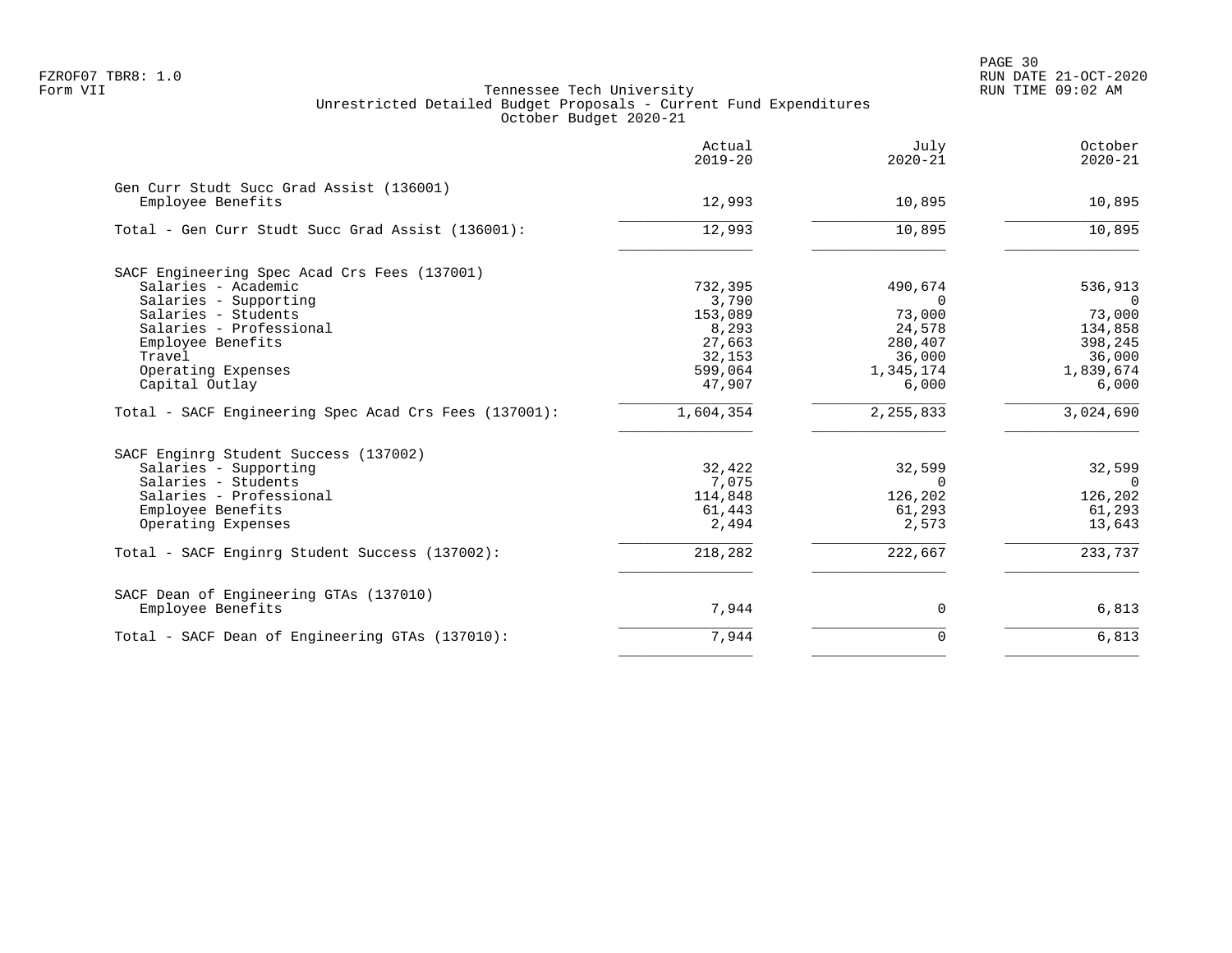|                                                                                                                                                                            | Actual<br>$2019 - 20$                  | Julv<br>$2020 - 21$                       | October<br>$2020 - 21$                        |
|----------------------------------------------------------------------------------------------------------------------------------------------------------------------------|----------------------------------------|-------------------------------------------|-----------------------------------------------|
| Engineering MOE Funding (137020)<br>Salaries - Academic<br>Employee Benefits                                                                                               | 383,266<br>117,005                     | 318,907<br>128,000                        | 318,907<br>128,000                            |
| Total - Engineering MOE Funding (137020):                                                                                                                                  | 500,271                                | 446,907                                   | 446,907                                       |
| College of Engr Grad Asst (137023)<br>Employee Benefits                                                                                                                    | 7,035                                  | 0                                         | $\mathbf 0$                                   |
| Total - College of Engr Grad Asst (137023):                                                                                                                                | 7,035                                  | $\mathbf 0$                               | $\Omega$                                      |
| Summer School Col of Engineering (137028)<br>Salaries - Academic<br>Salaries - Students<br>Employee Benefits<br>Total - Summer School Col of Engineering (137028):         | 381,781<br>16,189<br>73,246<br>471,216 | 342,751<br>$\Omega$<br>100,111<br>442,862 | 342,751<br>$\Omega$<br>100,111<br>442,862     |
| Desig Grad Stud Assist-Engineering (137032)<br>Salaries - Students<br>Salaries - Professional<br>Employee Benefits<br>Total - Desig Grad Stud Assist-Engineering (137032): | 83,025<br>163,356<br>70,737<br>317,118 | 0<br>$\Omega$<br>307,090<br>307,090       | $\mathbf 0$<br>$\Omega$<br>307,090<br>307,090 |
| College of Engr State Approp (137035)<br>Operating Expenses                                                                                                                | 0                                      | 1,455,231                                 | 4,493,932                                     |
| Total - College of Engr State Approp (137035):                                                                                                                             | 0                                      | 1,455,231                                 | 4,493,932                                     |
|                                                                                                                                                                            |                                        |                                           |                                               |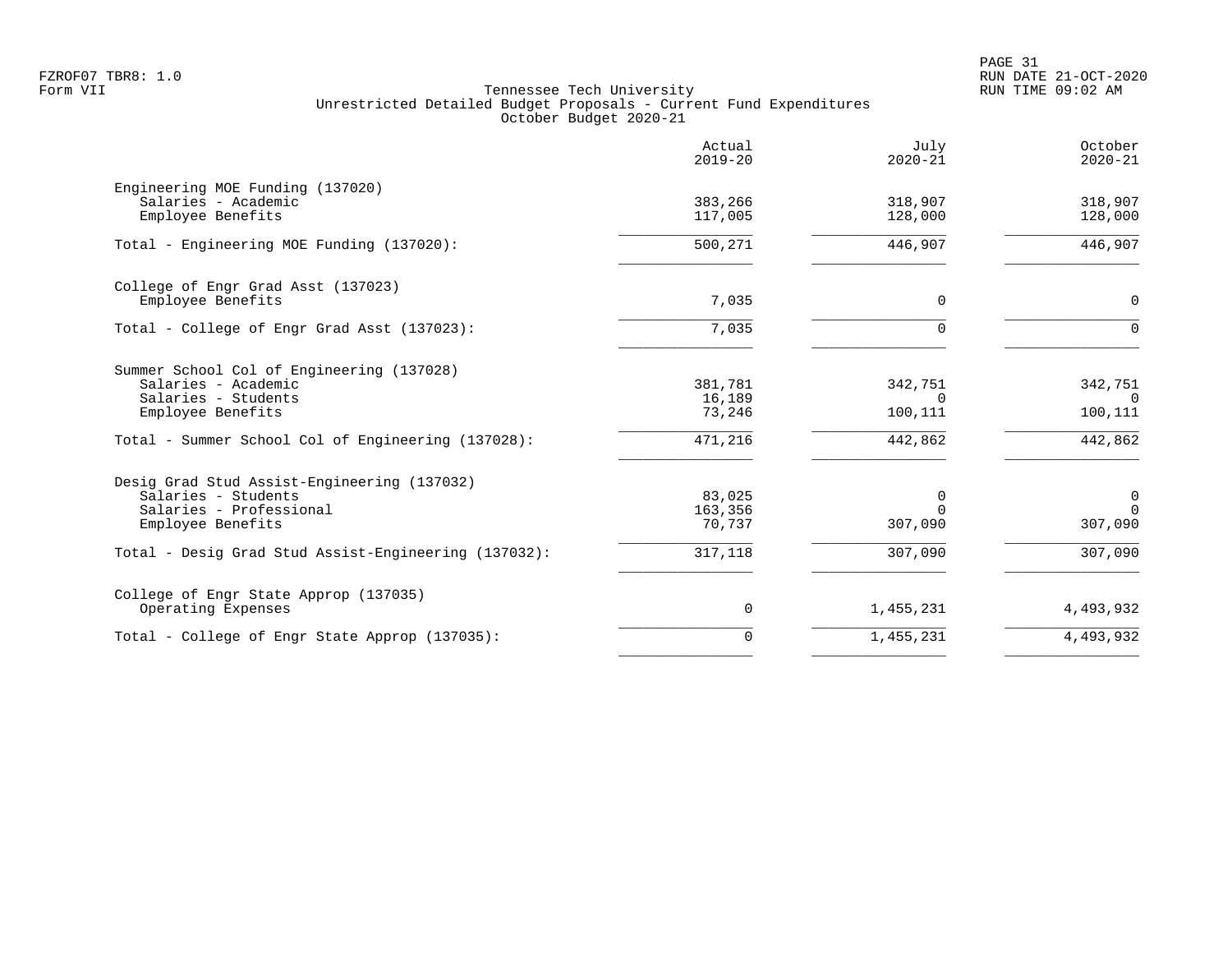PAGE 32 FZROF07 TBR8: 1.0 RUN DATE 21-OCT-2020

|                                                                                                                                           | Actual<br>$2019 - 20$                         | July<br>$2020 - 21$                                | October<br>$2020 - 21$                              |
|-------------------------------------------------------------------------------------------------------------------------------------------|-----------------------------------------------|----------------------------------------------------|-----------------------------------------------------|
| LSP-Dean Engineering (137036)<br>Operating Expenses                                                                                       | $\mathbf 0$                                   | $\mathbf 0$                                        | 6,505                                               |
| Total - LSP-Dean Engineering (137036):                                                                                                    | 0                                             | $\Omega$                                           | 6,505                                               |
| AO FEE-Dean Engineering (137037)<br>Operating Expenses                                                                                    | $\Omega$                                      | 0                                                  | 4,309                                               |
| Total - AO FEE-Dean Engineering (137037):                                                                                                 | $\Omega$                                      | $\Omega$                                           | 4,309                                               |
| General & Basic Engineering (137200)<br>Salaries - Academic<br>Salaries - Supporting<br>Employee Benefits<br>Travel<br>Operating Expenses | 278,781<br>30,898<br>132,474<br>557<br>15,683 | 477,017<br>31,153<br>187,380<br>$\Omega$<br>93,620 | 448,022<br>31,153<br>179,330<br>$\Omega$<br>124,531 |
| Total - General & Basic Engineering (137200):                                                                                             | 458,393                                       | 789,170                                            | 783,036                                             |
| Basic Engr Lab Fees (137203)<br>Operating Expenses                                                                                        | 18,400                                        | 18,400                                             | 25,933                                              |
| Total - Basic Engr Lab Fees (137203):                                                                                                     | 18,400                                        | 18,400                                             | 25,933                                              |
| SACF Basic Engr GTAs (137206)<br>Employee Benefits                                                                                        | 15,957                                        | 0                                                  | 9,768                                               |
| Total - SACF Basic Engr GTAs (137206):                                                                                                    | 15,957                                        | $\mathbf 0$                                        | 9,768                                               |
|                                                                                                                                           |                                               |                                                    |                                                     |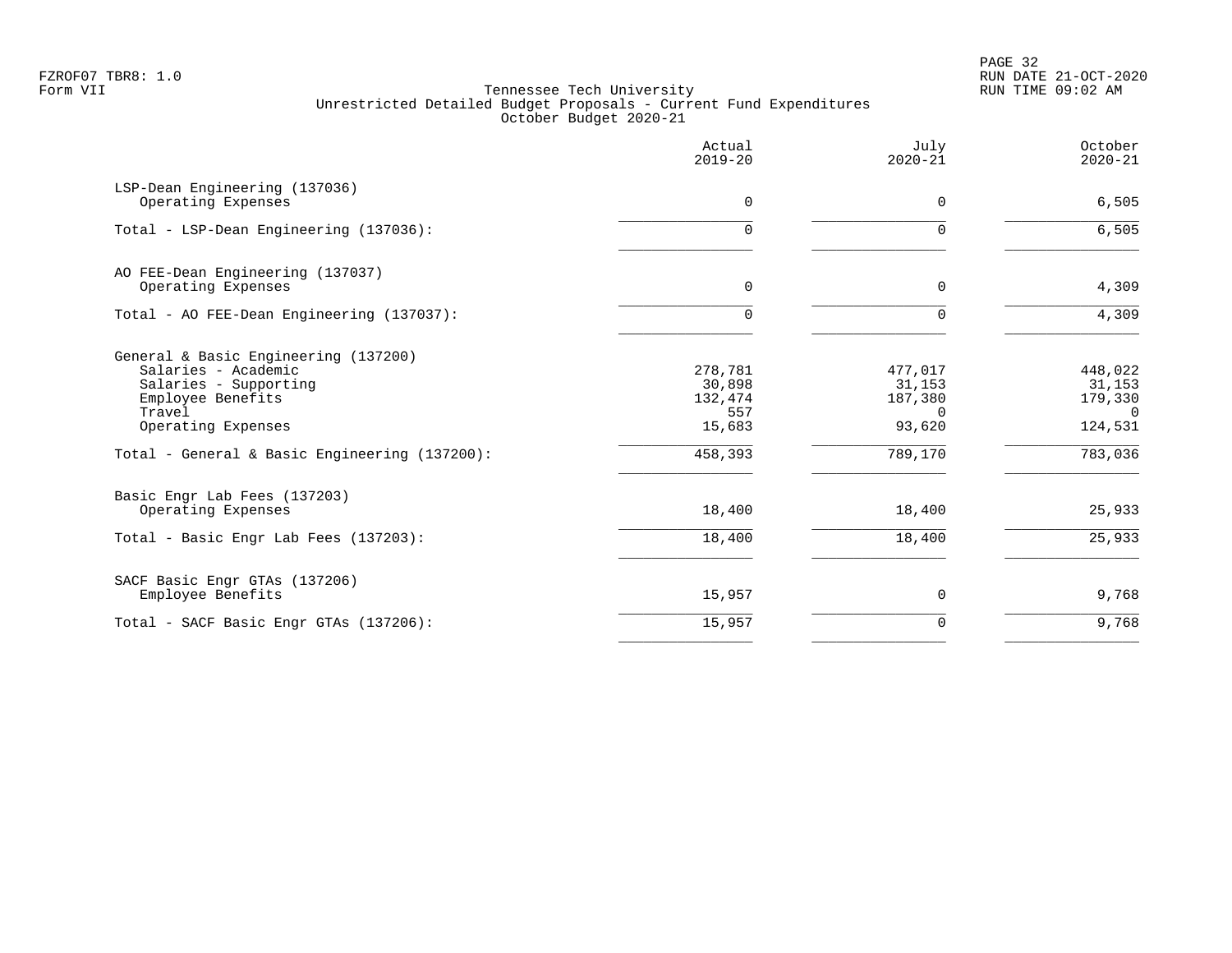|                                                | Actual<br>$2019 - 20$ | July<br>$2020 - 21$ | October<br>$2020 - 21$ |
|------------------------------------------------|-----------------------|---------------------|------------------------|
| Joint BSE with ETSU (137214)                   |                       |                     |                        |
| Salaries - Academic                            | 20,503                | 1,501               | $\Omega$               |
| Salaries - Professional                        | 600                   | $\Omega$            | $\Omega$               |
| Employee Benefits                              | 17,574                | 22,646              | $\Omega$               |
| Travel                                         | 1,216                 | $\Omega$            | $\Omega$               |
| Operating Expenses                             | 5,354                 | $-1,748$            | $\Omega$               |
| Total - Joint BSE with ETSU (137214):          | 45,247                | 22,399              | $\Omega$               |
| Chemical Engineering (137400)                  |                       |                     |                        |
| Salaries - Academic                            | 819,776               | 866,802             | 810,025                |
| Salaries - Supporting                          | 82,922                | 56,092              | 56,092                 |
| Salaries - Students                            | 7,763                 | $\Omega$            | $\Omega$               |
| Employee Benefits                              | 279,301               | 258,953             | 258,953                |
| Operating Expenses                             | 25,663                | 9,700               | 13,212                 |
| Total - Chemical Engineering (137400):         | 1,215,425             | 1,191,547           | 1,138,282              |
| Chemical Engr Grad Assistant (137401)          |                       |                     |                        |
| Employee Benefits                              | 9,006                 | $\Omega$            | $\Omega$               |
| Total - Chemical Engr Grad Assistant (137401): | 9,006                 | $\Omega$            | $\Omega$               |
| Chemical Engr Lab Fees (137402)                |                       |                     |                        |
| Operating Expenses                             | 5,773                 | 5,800               | 5,800                  |
| Total - Chemical Engr Lab Fees (137402):       | 5,773                 | 5,800               | 5,800                  |
|                                                |                       |                     |                        |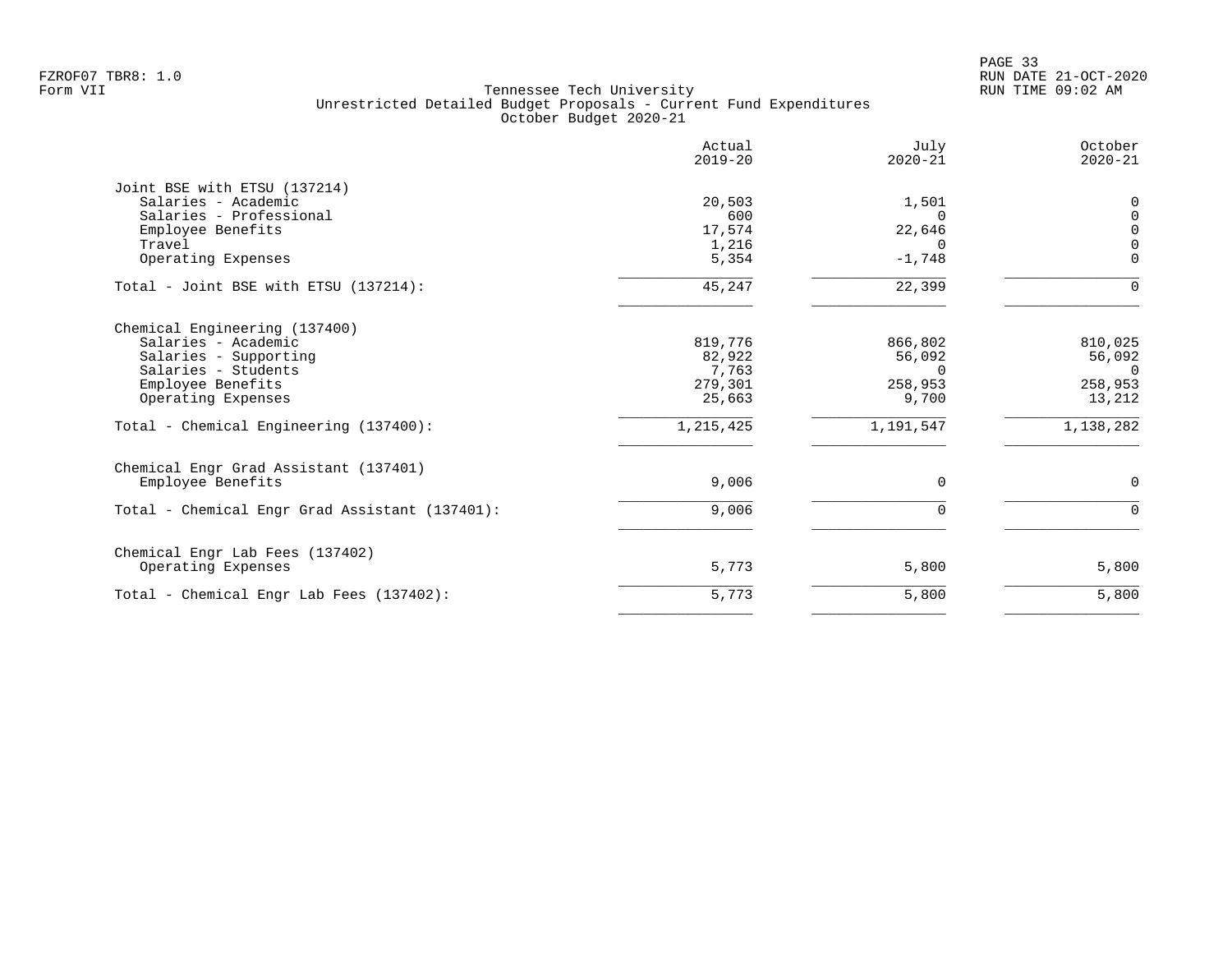PAGE 34 FZROF07 TBR8: 1.0 RUN DATE 21-OCT-2020

|                                                       | Actual<br>$2019 - 20$ | July<br>$2020 - 21$ | October<br>$2020 - 21$ |
|-------------------------------------------------------|-----------------------|---------------------|------------------------|
| SACF Chemical Engrg GTA (137406)                      |                       |                     |                        |
| Employee Benefits                                     | 37,917                | $\Omega$            | 17,028                 |
| Total - SACF Chemical Engrg GTA (137406):             | 37,917                |                     | 17,028                 |
| Chem Engr Chall Grad Assit (137408)                   |                       |                     |                        |
| Salaries - Academic                                   | 6,000                 | 0                   | $\mathbf 0$            |
| Salaries - Students                                   | 1,080                 |                     | $\Omega$               |
| Employee Benefits                                     | 3,972                 | 370                 | 21,770                 |
| Total - Chem Engr Chall Grad Assit (137408):          | 11,052                | 370                 | 21,770                 |
| Civil and Environmental Engineering (137600)          |                       |                     |                        |
| Salaries - Academic                                   | 1,180,723             | 1,226,566           | 1,226,566              |
| Salaries - Supporting                                 | 98,769                | 98,657              | 98,657                 |
| Employee Benefits                                     | 444,278               | 449,040             | 449,040                |
| Travel                                                | 2,419                 | <sup>n</sup>        | $\cap$                 |
| Operating Expenses                                    | 107,521               | 18,550              | 17,677                 |
| Total - Civil and Environmental Engineering (137600): | 1,833,710             | 1,792,813           | 1,791,940              |
| Civil and Envir Lab Fees (137602)                     |                       |                     |                        |
| Travel                                                | 20                    | $\Omega$            | $\Omega$               |
| Operating Expenses                                    | 4,100                 | 4,000               | 4,000                  |
| Total - Civil and Envir Lab Fees (137602):            | 4,120                 | 4,000               | 4,000                  |
|                                                       |                       |                     |                        |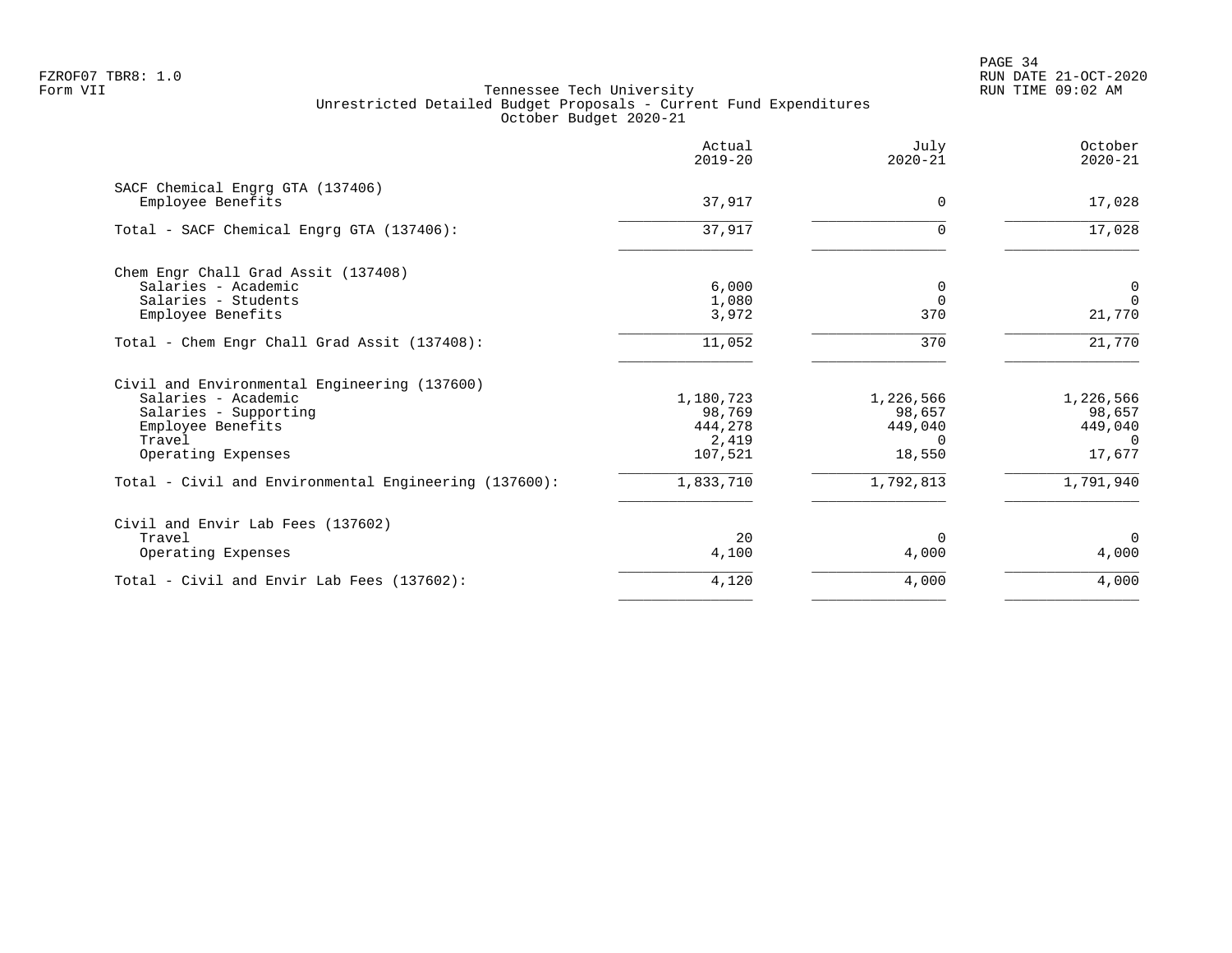en and the state of the state of the state of the state of the state of the state of the state of the state of the state of the state of the state of the state of the state of the state of the state of the state of the sta FZROF07 TBR8: 1.0 RUN DATE 21-OCT-2020

|                                                                                                                                       | Actual<br>$2019 - 20$                     | July<br>$2020 - 21$                       | October<br>$2020 - 21$                    |
|---------------------------------------------------------------------------------------------------------------------------------------|-------------------------------------------|-------------------------------------------|-------------------------------------------|
| SACF Civil n Envir Engrg GTA (137606)<br>Employee Benefits                                                                            | 39,957                                    | $\mathbf 0$                               | 25,286                                    |
| Total - SACF Civil n Envir Engrg GTA (137606):                                                                                        | 39,957                                    | $\Omega$                                  | 25,286                                    |
| Elect and Comptr Engr Office (137800)<br>Salaries - Academic<br>Salaries - Supporting<br>Salaries - Professional<br>Employee Benefits | 1,425,268<br>56,399<br>172,275<br>563,235 | 1,588,565<br>56,395<br>166,534<br>589,690 | 1,346,020<br>56,395<br>120,124<br>567,148 |
| Operating Expenses                                                                                                                    | 83,912                                    | 19,250                                    | 70,738                                    |
| Total - Elect and Comptr Engr Office (137800):                                                                                        | 2,301,089                                 | 2,420,434                                 | 2,160,425                                 |
| Elect and Comp Engr Grad Assist (137801)<br>Employee Benefits                                                                         | 14,394                                    | 480                                       | 5,899                                     |
| Total - Elect and Comp Engr Grad Assist (137801):                                                                                     | 14,394                                    | 480                                       | 5,899                                     |
| Elect and Comp Lab Fees (137802)<br>Operating Expenses                                                                                | 4,500                                     | 4,500                                     | 4,500                                     |
| Total - Elect and Comp Lab Fees (137802):                                                                                             | 4,500                                     | 4,500                                     | 4,500                                     |
| SACF Elect n Comp GTAs (137807)<br>Employee Benefits                                                                                  | 70,908                                    | 0                                         | 57,527                                    |
| Total - SACF Elect n Comp GTAs (137807):                                                                                              | 70,908                                    | $\Omega$                                  | 57,527                                    |
|                                                                                                                                       |                                           |                                           |                                           |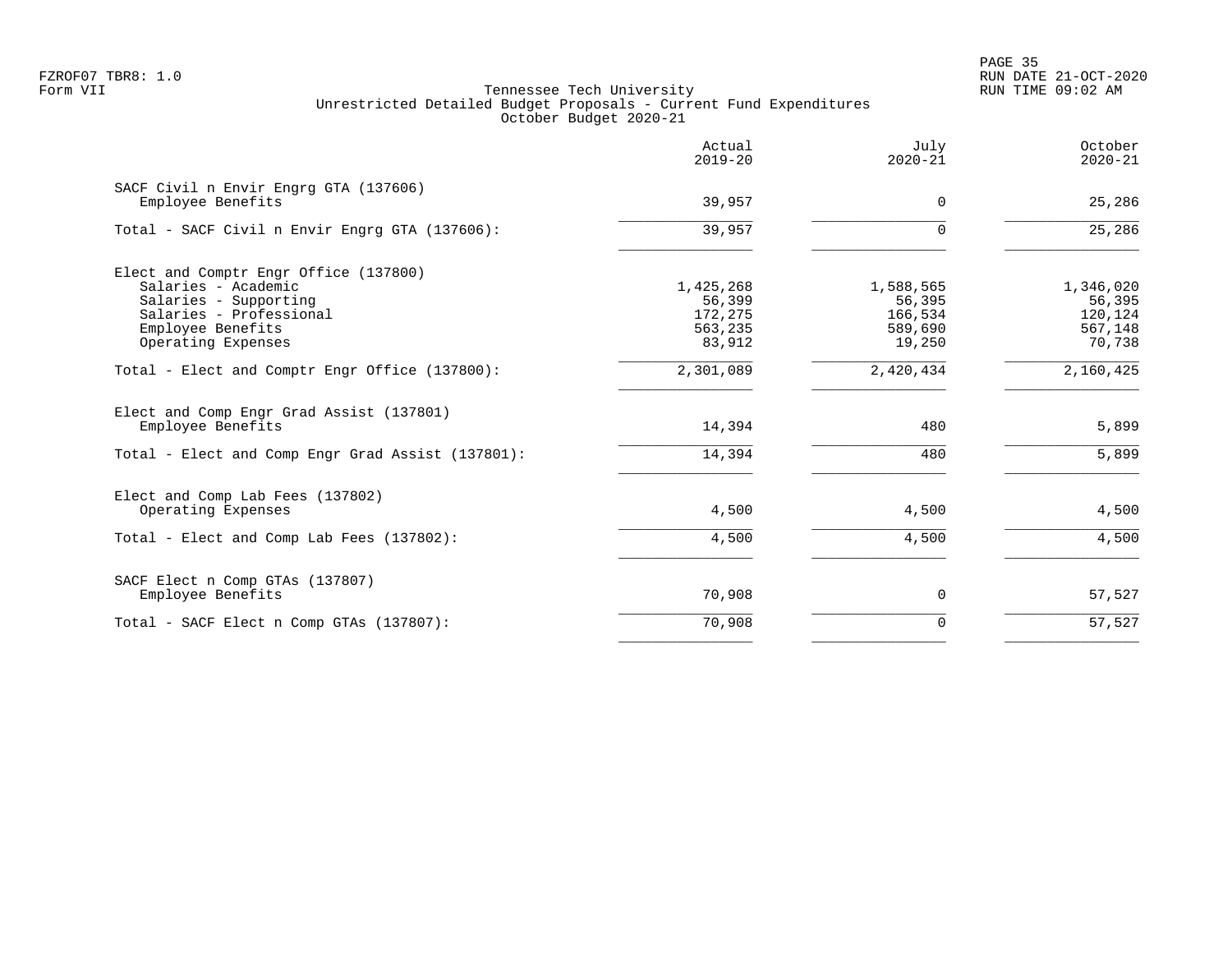|                                                      | Actual<br>$2019 - 20$ | July<br>$2020 - 21$ | October<br>$2020 - 21$ |
|------------------------------------------------------|-----------------------|---------------------|------------------------|
| Dept Manuf & EngineeringTechnology (138200)          |                       |                     |                        |
| Salaries - Academic                                  | 395,301               | 404,020             | 378,743                |
| Salaries - Supporting                                | 44,107                | 46,505              | 34,655                 |
| Salaries - Professional                              | 59,771                | 59,300              | 35,774                 |
| Employee Benefits                                    | 156,668               | 159,074             | 159,074                |
| Operating Expenses                                   | 12,309                | 11,050              | 10,530                 |
| Total - Dept Manuf & EngineeringTechnology (138200): | 668,156               | 679,949             | 618,776                |
| Manuf & Engineering Tech Lab Fees (138202)           |                       |                     |                        |
| Operating Expenses                                   | 5,000                 | 5,000               | 5,000                  |
| Total - Manuf & Engineering Tech Lab Fees (138202):  | 5,000                 | 5,000               | 5,000                  |
| SACF Manuf Engin Tech GTAs (138206)                  |                       |                     |                        |
| Employee Benefits                                    | 4,161                 | $\mathbf 0$         | 659                    |
| Total - SACF Manuf Engin Tech GTAs (138206):         | 4,161                 | $\Omega$            | 659                    |
| Mechanical Engineering (138400)                      |                       |                     |                        |
| Salaries - Academic                                  | 1,583,360             | 1,760,804           | 1,715,198              |
| Salaries - Supporting                                | 113,597               | 114,015             | 114,015                |
| Salaries - Professional                              | 102,665               | 102,865             | 102,865                |
| Employee Benefits                                    | 580,969               | 667,800             | 664,629                |
| Travel                                               | 3,678                 | $\Omega$            | $\Omega$               |
| Operating Expenses                                   | 38,575                | 24,540              | 23,385                 |
| Capital Outlay                                       | 32,626                | $\Omega$            | $\Omega$               |
| Total - Mechanical Engineering (138400):             | 2,455,470             | 2,670,024           | 2,620,092              |
|                                                      |                       |                     |                        |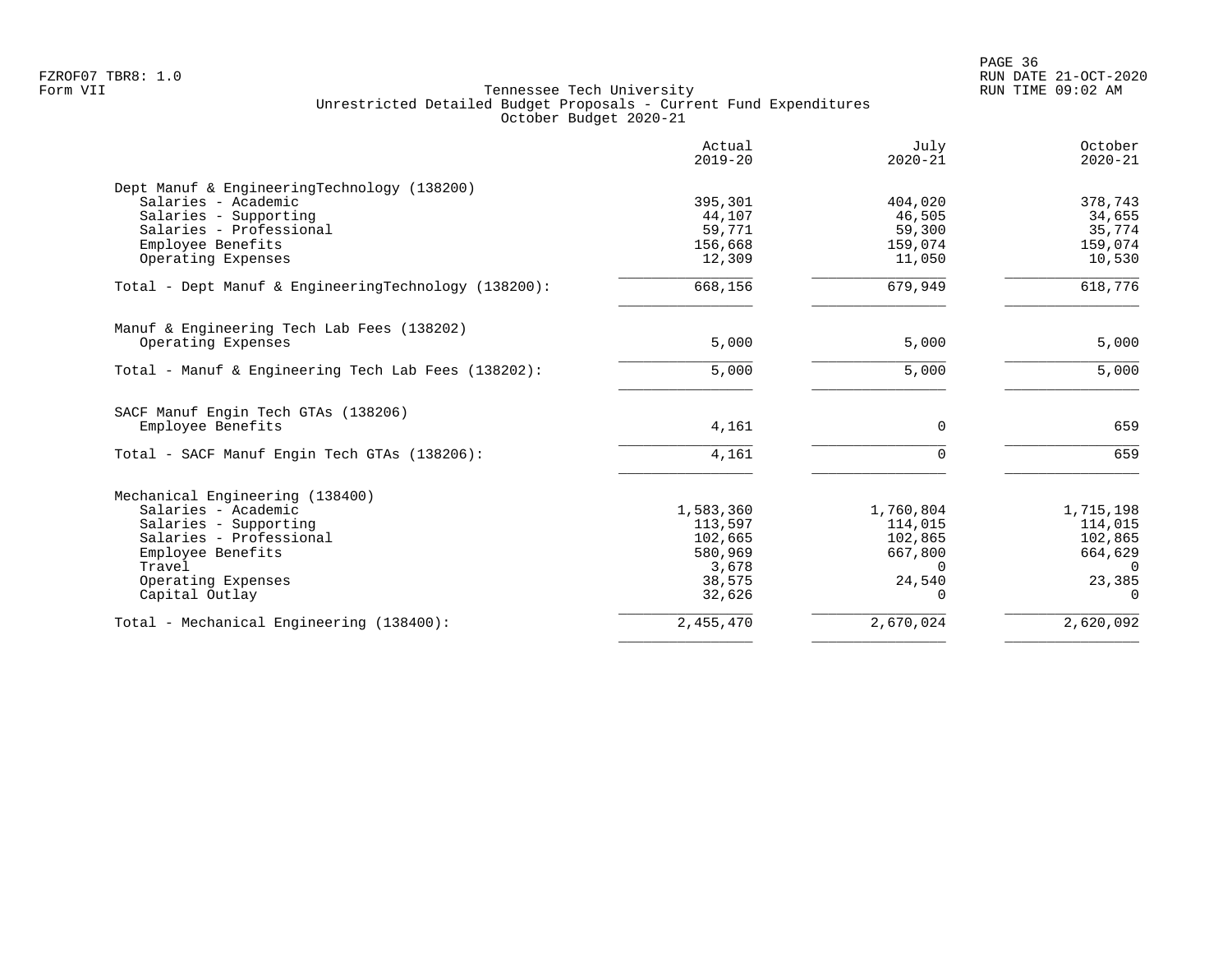PAGE 37 FZROF07 TBR8: 1.0 RUN DATE 21-OCT-2020

|                                                                                         | Actual<br>$2019 - 20$ | July<br>$2020 - 21$ | October<br>$2020 - 21$ |
|-----------------------------------------------------------------------------------------|-----------------------|---------------------|------------------------|
| Mech Engr Grad Assistant (138401)<br>Employee Benefits                                  | 0                     | 310                 | 310                    |
| Total - Mech Engr Grad Assistant (138401):                                              | 0                     | 310                 | 310                    |
| Mech Engr Lab Fees (138402)<br>Travel<br>Operating Expenses                             | 20<br>12,180          | 0<br>12,200         | $\mathbf 0$<br>12,200  |
| Total - Mech Engr Lab Fees (138402):                                                    | 12,200                | 12,200              | 12,200                 |
| SACF Mechanical Eng GTAs (138406)<br>Employee Benefits                                  | 103,495               | 0                   | 47,159                 |
| Total - SACF Mechanical Eng GTAs (138406):                                              | 103,495               | 0                   | 47,159                 |
| Summer School Col of Inter Studies (139328)<br>Salaries - Academic<br>Employee Benefits | 100,372<br>16,936     | 53,484<br>14,217    | 53,484<br>14,217       |
| Total - Summer School Col of Inter Studies (139328):                                    | 117,308               | 67,701              | 67,701                 |
| TN eCampus Col Interdisci Studies (139331)<br>Salaries - Academic<br>Employee Benefits  | 41,146<br>6,860       | 56,677<br>12,000    | 56,677<br>4,000        |
| Total - TN eCampus Col Interdisci Studies (139331):                                     | 48,006                | 68,677              | 60,677                 |
|                                                                                         |                       |                     |                        |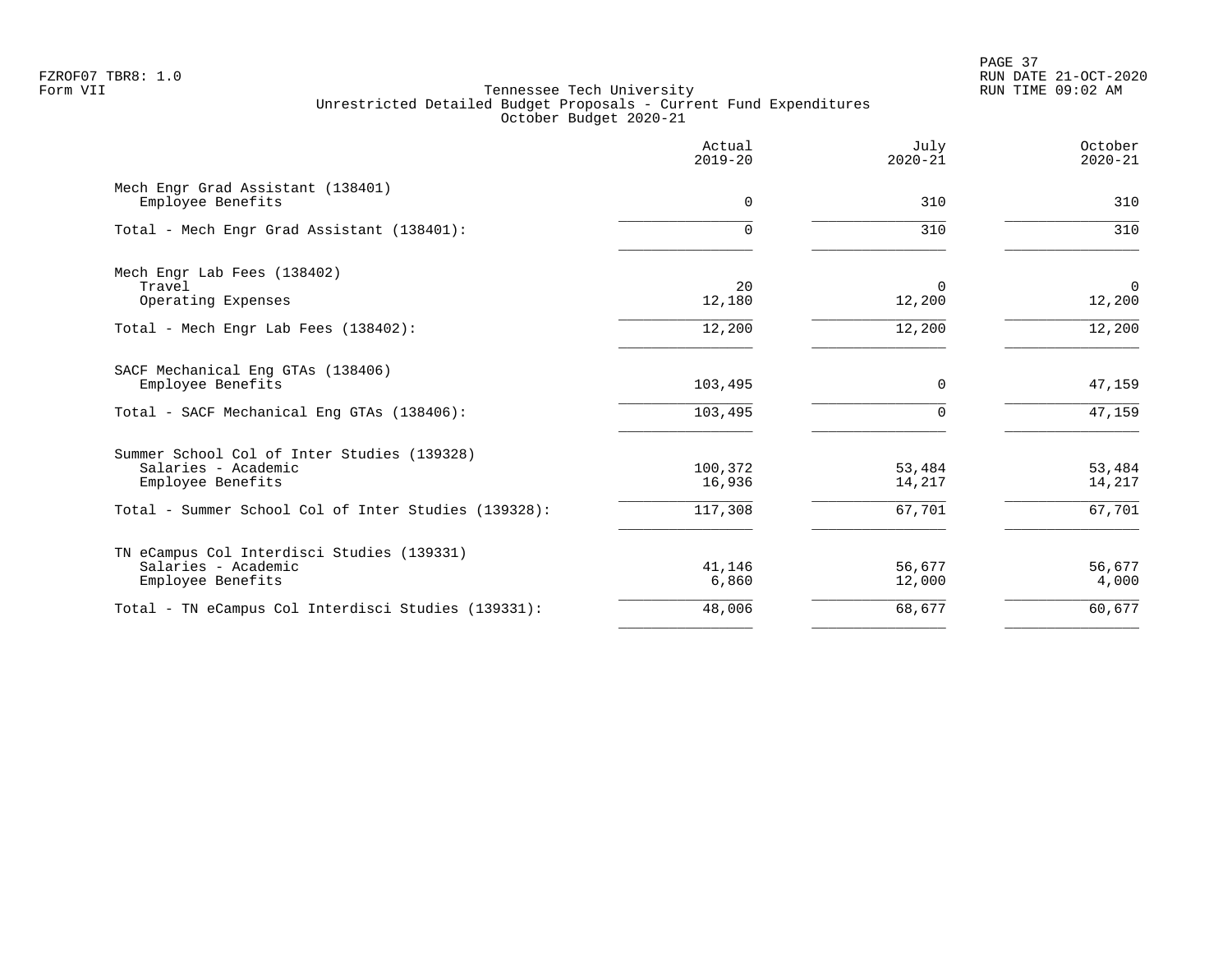PAGE 38 FZROF07 TBR8: 1.0 RUN DATE 21-OCT-2020

|                                                      | Actual<br>$2019 - 20$ | July<br>$2020 - 21$ | October<br>$2020 - 21$ |
|------------------------------------------------------|-----------------------|---------------------|------------------------|
| OA Fee-Dean IDS (139333)                             |                       |                     |                        |
| Salaries - Academic                                  | 33,300                |                     | $\mathbf 0$            |
| Employee Benefits                                    | 3,391                 |                     | $\Omega$               |
| Operating Expenses                                   | 0                     | 116,997             | 267,611                |
| Total - OA Fee-Dean IDS $(139333)$ :                 | 36,691                | 116,997             | 267,611                |
| SACF Business Spec Acad Course Fee (140002)          |                       |                     |                        |
| Salaries - Students                                  | 247                   |                     | 0                      |
| Travel                                               | 370                   | $\Omega$            | $\Omega$               |
| Operating Expenses                                   | 6,496                 |                     | 134,710                |
| Total - SACF Business Spec Acad Course Fee (140002): | 7,113                 | $\Omega$            | 134,710                |
| Summer School College of Business (140028)           |                       |                     |                        |
| Salaries - Academic                                  | 348,135               | 205,105             | 205,105                |
| Employee Benefits                                    | 63,554                | 54,522              | 54,522                 |
| Total - Summer School College of Business (140028):  | 411,689               | 259,627             | 259,627                |
| TN eCampus College of Business (140031)              |                       |                     |                        |
| Salaries - Academic                                  | 14,917                | 34,520              | 34,520                 |
| Employee Benefits                                    | 1,141                 | 1,209               | 1,209                  |
| Total - TN eCampus College of Business (140031):     | 16,058                | 35,729              | 35,729                 |
|                                                      |                       |                     |                        |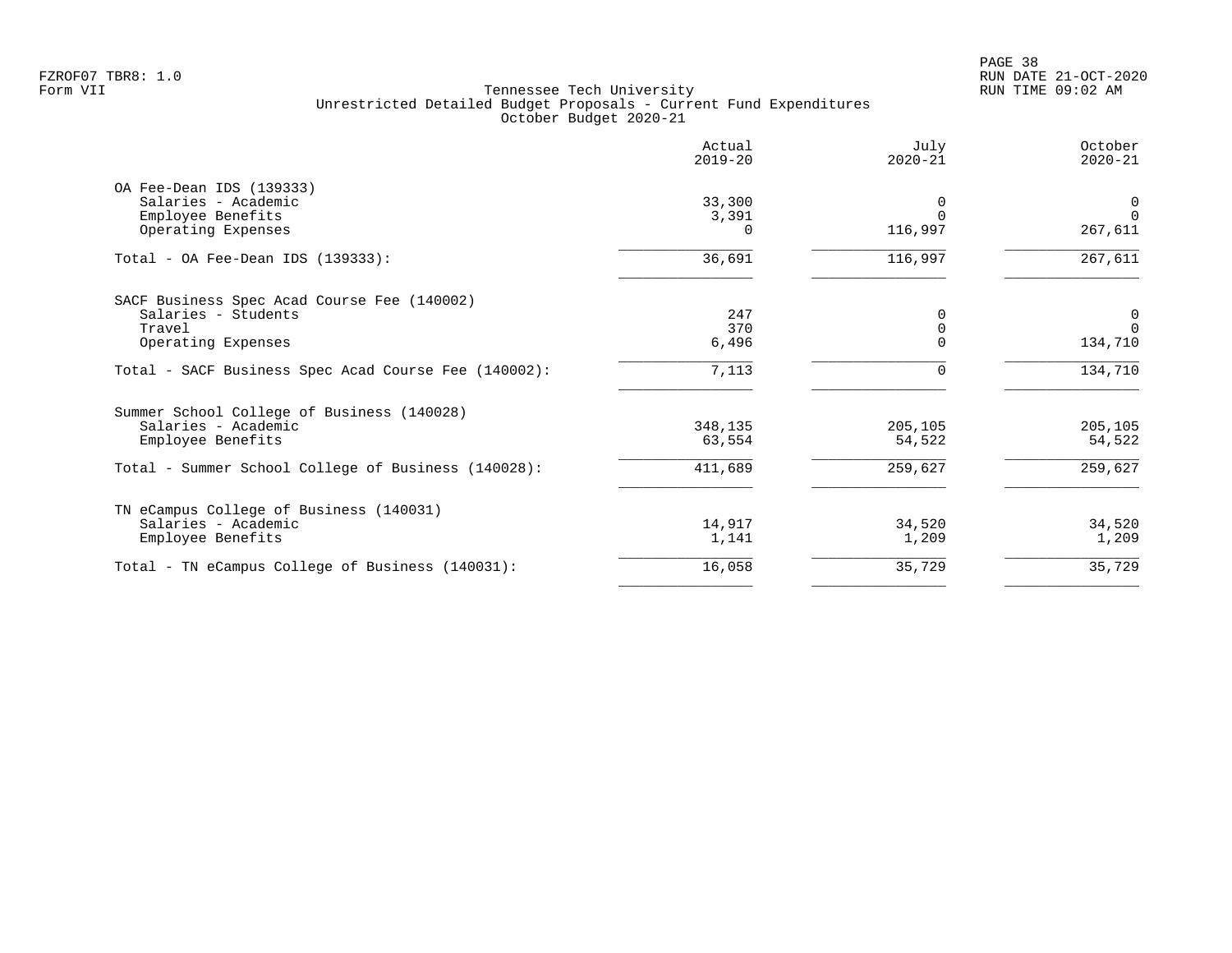|                                                    | Actual<br>$2019 - 20$ | July<br>$2020 - 21$ | October<br>$2020 - 21$ |
|----------------------------------------------------|-----------------------|---------------------|------------------------|
| OA Fee-Dean Business (140037)                      |                       |                     |                        |
| Salaries - Academic                                | 99,715                | $\Omega$            | 75,538                 |
| Employee Benefits                                  | 16,350                | $\Omega$            | 12,101                 |
| Travel                                             | 3,145                 | $\Omega$            | $\Omega$               |
| Operating Expenses                                 | 39,456                | 186,047             | 106,410                |
| Capital Outlay                                     | 5,501                 | <sup>0</sup>        | $\Omega$               |
| Total - OA Fee-Dean Business (140037):             | 164,167               | 186,047             | 194,049                |
| Online Course Dev Business Admin (140110)          |                       |                     |                        |
| Operating Expenses                                 | 7,919                 | 43,409              | 13,409                 |
| Total - Online Course Dev Business Admin (140110): | 7,919                 | 43,409              | 13,409                 |
|                                                    |                       |                     |                        |
| Accounting (141500)                                |                       |                     |                        |
| Salaries - Academic                                | 900,841               | 896,772             | 908,762                |
| Salaries - Supporting                              | 30,063                | 29,568              | 29,568                 |
| Salaries - Students                                | 574                   | 930                 | 930                    |
| Employee Benefits                                  | 344,288               | 355,260             | 355,260                |
| Operating Expenses                                 | 390                   | $\Omega$            | $\Omega$               |
| Total - Accounting $(141500)$ :                    | 1,276,156             | 1,282,530           | 1,294,520              |
| SACF Accounting (141501)                           |                       |                     |                        |
| Salaries - Academic                                | 288,990               | 288,358             | 216,358                |
| Employee Benefits                                  | 24,276                | 50,815              | 57,000                 |
| Operating Expenses                                 | 7,360                 | $\Omega$            | 3,500                  |
| Total - SACF Accounting (141501):                  | 320,626               | 339,173             | 276,858                |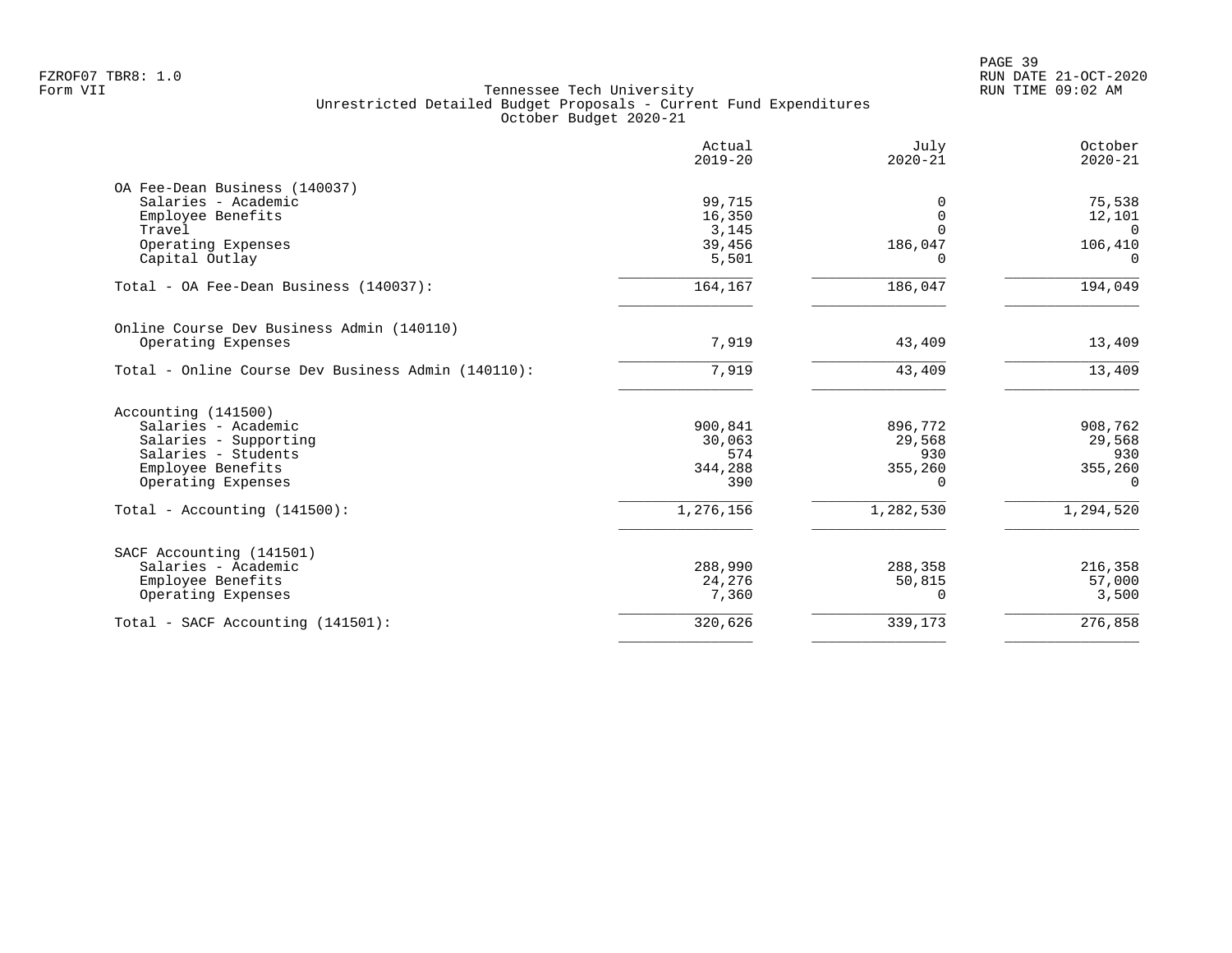PAGE 40 FZROF07 TBR8: 1.0 RUN DATE 21-OCT-2020

|                                                                                                                           | Actual<br>$2019 - 20$                | July<br>$2020 - 21$                  | October<br>$2020 - 21$                 |
|---------------------------------------------------------------------------------------------------------------------------|--------------------------------------|--------------------------------------|----------------------------------------|
| MBA Studies (142000)<br>Salaries - Supporting<br>Salaries - Professional<br>Employee Benefits<br>Operating Expenses       | 25,900<br>106,493<br>42,874<br>2,806 | 28,542<br>117,387<br>39,277<br>1,295 | 28,542<br>117,387<br>47,277<br>1,295   |
| Total - MBA Studies (142000):                                                                                             | 178,073                              | 186,501                              | 194,501                                |
| SACF MBA Studies (142001)<br>Operating Expenses                                                                           | 1,423                                | 0                                    | 0                                      |
| Total - SACF MBA Studies (142001):                                                                                        | 1,423                                | $\Omega$                             | $\Omega$                               |
| MBA Bus Grad Assist (142004)<br>Employee Benefits                                                                         | 123,514                              | 125,240                              | 125,240                                |
| Total - MBA Bus Grad Assist (142004):                                                                                     | 123,514                              | 125,240                              | 125,240                                |
| Master of Accountancy (142200)<br>Salaries - Academic<br>Salaries - Supporting<br>Employee Benefits<br>Operating Expenses | 94,344<br>37<br>16,102<br>9,142      | 0<br>$\Omega$<br>102,750             | 72,000<br>$\Omega$<br>18,288<br>12,462 |
| Total - Master of Accountancy (142200):                                                                                   | 119,625                              | 102,750                              | 102,750                                |
|                                                                                                                           |                                      |                                      |                                        |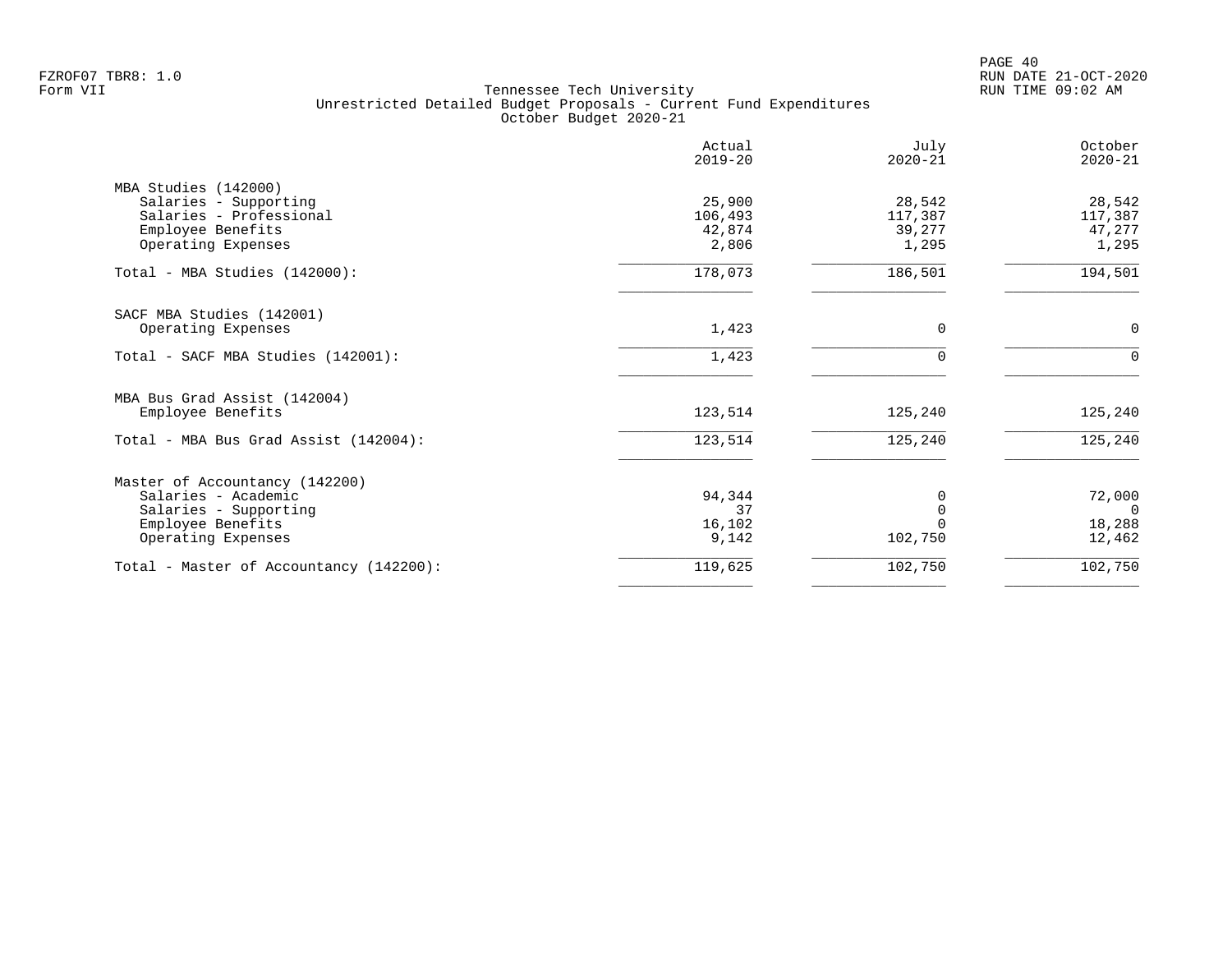|                                                                                                               | Actual<br>$2019 - 20$          | July<br>$2020 - 21$            | October<br>$2020 - 21$         |
|---------------------------------------------------------------------------------------------------------------|--------------------------------|--------------------------------|--------------------------------|
| Economics Finance and Marketing (142500)<br>Salaries - Academic<br>Salaries - Supporting<br>Employee Benefits | 1,223,630<br>25,396<br>379,474 | 1,306,506<br>25,764<br>407,840 | 1,318,205<br>25,764<br>407,840 |
| Operating Expenses                                                                                            | 43                             | $\Omega$                       | $\Omega$                       |
| Total - Economics Finance and Marketing (142500):                                                             | 1,628,543                      | 1,740,110                      | 1,751,809                      |
| SACF Econ Fin and Marketing (142501)                                                                          |                                |                                |                                |
| Salaries - Academic                                                                                           | 203,974                        | 285,415                        | 286,615                        |
| Employee Benefits                                                                                             | 38,658                         | 36,300                         | 93,194                         |
| Travel                                                                                                        | 261                            | $\Omega$                       | $\Omega$                       |
| Operating Expenses                                                                                            | 12,297                         | $\Omega$                       | 3,500                          |
| Total - SACF Econ Fin and Marketing (142501):                                                                 | 255,190                        | 321,715                        | 383,309                        |
| Basic Business (143000)                                                                                       |                                |                                |                                |
| Salaries - Academic                                                                                           | $\Omega$                       | $\Omega$                       | 4,800                          |
| Salaries - Supporting                                                                                         | 67,843                         | 68,219                         | 68,219                         |
| Salaries - Students                                                                                           | 2,149                          | 1,204                          | 1,204                          |
| Salaries - Professional                                                                                       | 129,061                        | 129,816                        | 129,816                        |
| Employee Benefits                                                                                             | 73,365                         | 78,209                         | 68,209                         |
| Operating Expenses                                                                                            | 4,081                          | 1,142                          | 21,142                         |
| Total - Basic Business (143000):                                                                              | 276,499                        | 278,590                        | 293,390                        |
| SACF Basic Business (143001)                                                                                  |                                |                                |                                |
| Salaries - Professional                                                                                       | 35,946                         | 36,204                         | 36,204                         |
| Employee Benefits                                                                                             | 21,566                         | 25,000                         | 19,921                         |
| Travel                                                                                                        | 85                             | n                              | $\Omega$                       |
| Operating Expenses                                                                                            | 6,709                          | $\Omega$                       | 3,500                          |
| Total - SACF Basic Business (143001):                                                                         | 64,306                         | 61,204                         | 59,625                         |
|                                                                                                               |                                |                                |                                |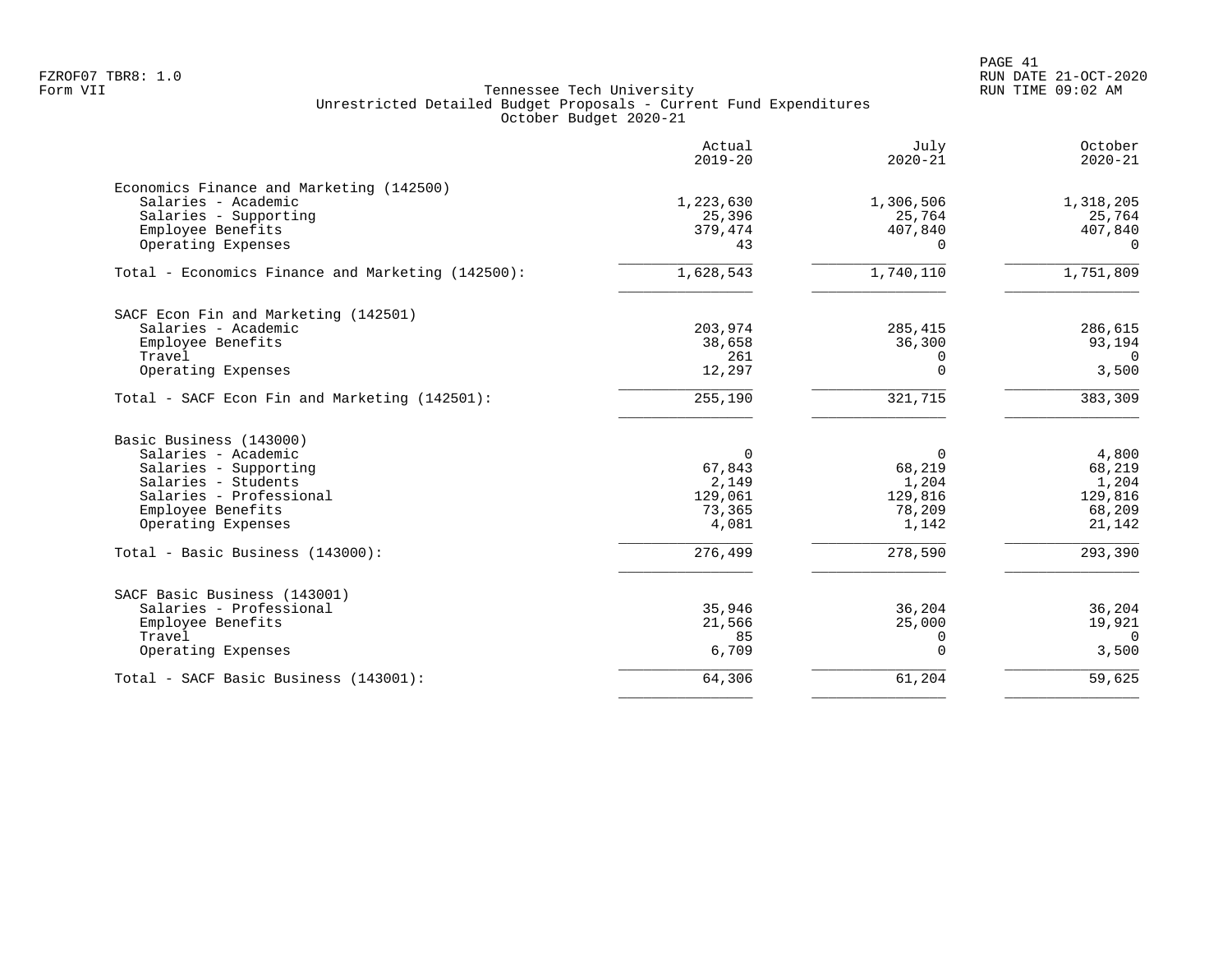|                                                                                                                                      | Actual<br>$2019 - 20$                 | July<br>$2020 - 21$                        | October<br>$2020 - 21$                     |
|--------------------------------------------------------------------------------------------------------------------------------------|---------------------------------------|--------------------------------------------|--------------------------------------------|
| Decision Sciences and Management (144000)<br>Salaries - Academic<br>Salaries - Supporting<br>Employee Benefits<br>Operating Expenses | 1,319,731<br>33,060<br>358,703<br>443 | 1,301,635<br>28,977<br>391,130<br>$\Omega$ | 1,275,641<br>28,977<br>391,130<br>$\Omega$ |
| Total - Decision Sciences and Management (144000):                                                                                   | 1,711,937                             | 1,721,742                                  | 1,695,748                                  |
| SACF Decision Sciences and Mangmt (144001)<br>Salaries - Academic<br>Employee Benefits<br>Operating Expenses                         | 282,653<br>76,569<br>9,543            | 305,008<br>43,886<br>6,014                 | 305,008<br>43,886<br>6,014                 |
| Total - SACF Decision Sciences and Mangmt (144001):                                                                                  | 368,765                               | 354,908                                    | 354,908                                    |
| World Cultures (144003)<br>Operating Expenses<br>Total - World Cultures (144003):                                                    | 950<br>950                            | 950<br>950                                 | 950<br>950                                 |
| Fleetquard Cummins Computer Ctr (145000)<br>Operating Expenses<br>Total - Fleetquard Cummins Computer Ctr (145000):                  | 2,891<br>2,891                        | 3,420<br>3,420                             | 3,936<br>3,936                             |
| SACF SBDC (147001)<br>Employee Benefits                                                                                              | $\mathbf 0$                           | $\mathbf 0$                                | 850                                        |
| $Total - SACF SBDC (147001):$                                                                                                        | $\Omega$                              | $\Omega$                                   | 850                                        |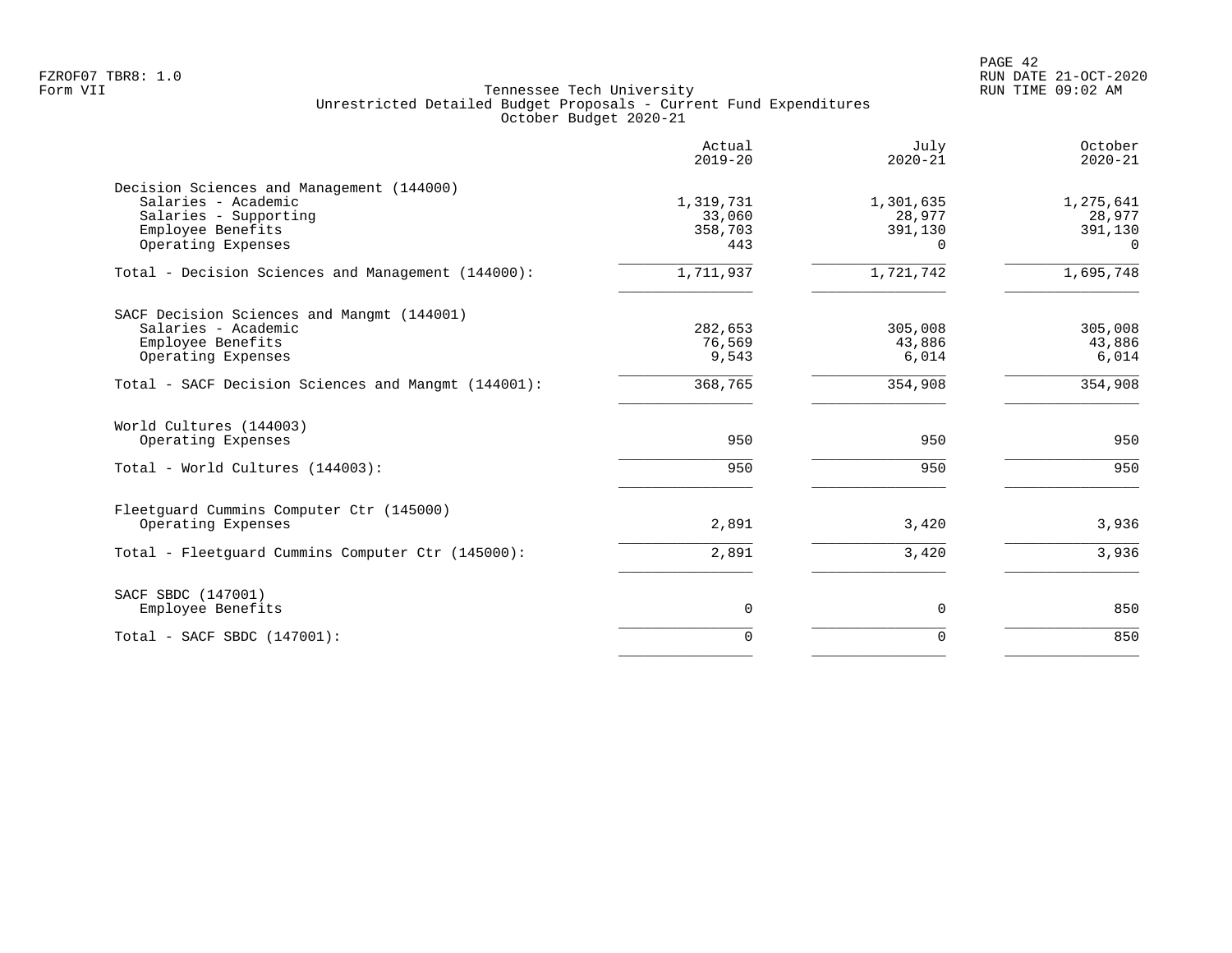PAGE 43 FZROF07 TBR8: 1.0 RUN DATE 21-OCT-2020

| Actual<br>$2019 - 20$ | July<br>$2020 - 21$   | October<br>$2020 - 21$ |
|-----------------------|-----------------------|------------------------|
|                       |                       |                        |
| 6,096                 | 5,500                 | 5,500                  |
| 2,362                 | 4,000                 | 4,000                  |
|                       | $\Omega$              | $\Omega$               |
|                       |                       | 3,000                  |
|                       |                       | 18,624                 |
| 13,946                | 16,848                | 31,124                 |
|                       |                       |                        |
| 306,794               | 282,540               | 282,540                |
| 306,794               | 282,540               | 282,540                |
|                       |                       |                        |
| 10,682                | $\Omega$              | $\Omega$               |
| 14,414                | 610                   | 22,010                 |
| 25,096                | 610                   | 22,010                 |
|                       |                       |                        |
| $\Omega$              | $\Omega$              | 25,000                 |
| 54,558                | 95,737                | 356,303                |
| 54,558                | 95,737                | 381,303                |
|                       | 2,741<br>1,834<br>913 | 3,000<br>4,348         |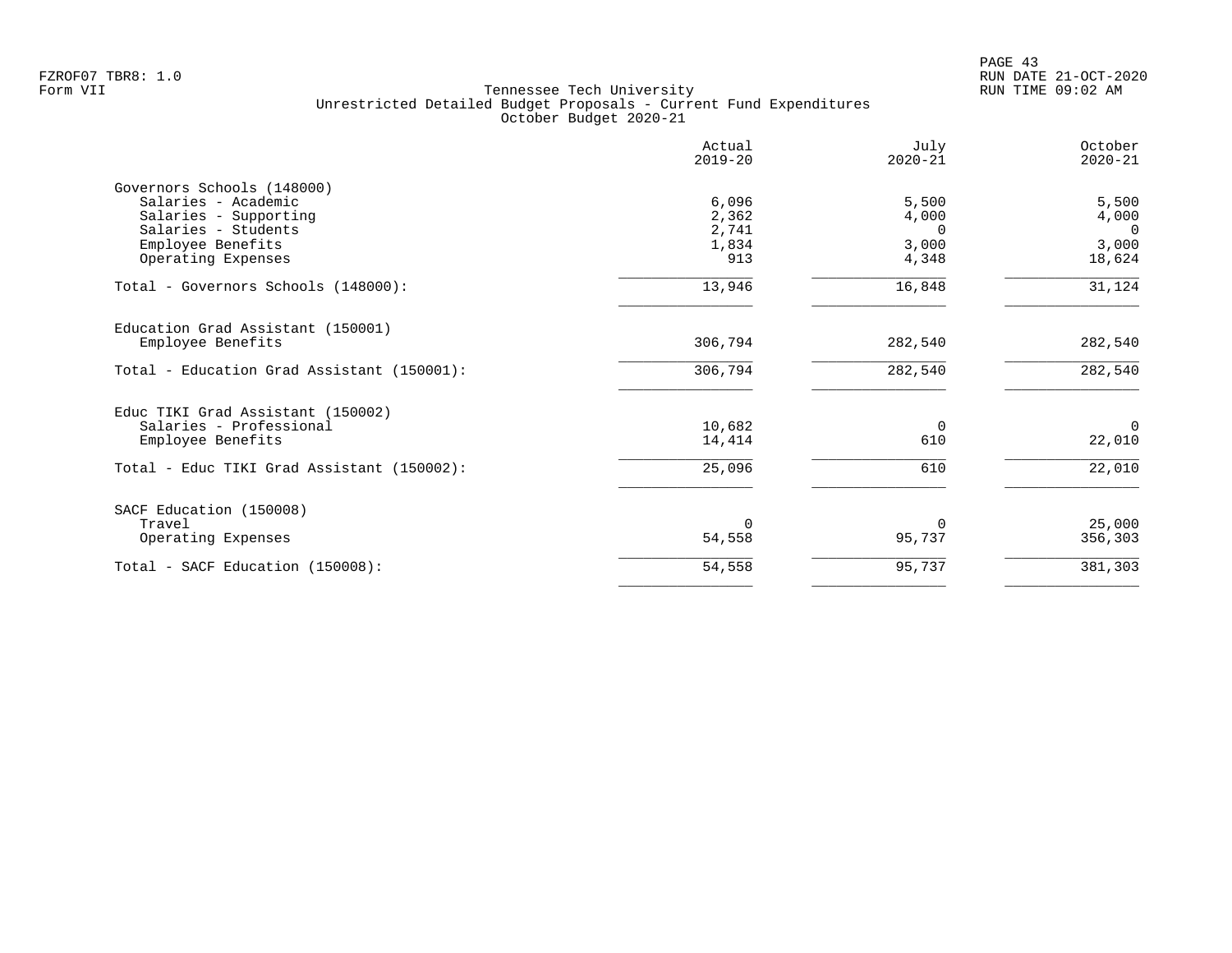PAGE 44 FZROF07 TBR8: 1.0 RUN DATE 21-OCT-2020

|                                                       | Actual<br>$2019 - 20$ | July<br>$2020 - 21$ | October<br>$2020 - 21$ |
|-------------------------------------------------------|-----------------------|---------------------|------------------------|
| SACF Education Ready-to-Teach (150009)                |                       |                     |                        |
| Salaries - Supporting                                 | 56,007                | 137,000             | 137,000                |
| Salaries - Professional                               | 107,589               | 108,414             | 108,414                |
| Employee Benefits                                     | 53,539                | 62,040              | 62,040                 |
| Travel                                                | 14,435                | 4,046               | 4,046                  |
| Operating Expenses                                    | 4                     | 0                   | 163,326                |
| Total - SACF Education Ready-to-Teach (150009):       | 231,574               | 311,500             | 474,826                |
| Summer School Col of Education (150028)               |                       |                     |                        |
| Salaries - Academic                                   | 499,574               | 408,849             | 408,849                |
| Employee Benefits                                     | 110,774               | 155,681             | 155,681                |
| Total - Summer School Col of Education (150028):      | 610,348               | 564,530             | 564,530                |
| LSP-Dean Education (150033)                           |                       |                     |                        |
| Operating Expenses                                    | $\Omega$              | $\Omega$            | 9,470                  |
| Total - LSP-Dean Education (150033):                  | $\Omega$              | $\Omega$            | 9,470                  |
|                                                       |                       |                     |                        |
| OA Fee-Dean Education (150034)<br>Salaries - Academic | 76,488                |                     |                        |
| Employee Benefits                                     | 19,603                | 0                   | 0<br>$\Omega$          |
| Operating Expenses                                    | 10,975                | 260,255             | 595,239                |
| Total - OA Fee-Dean Education (150034):               | 107,066               | 260,255             | 595,239                |
|                                                       |                       |                     |                        |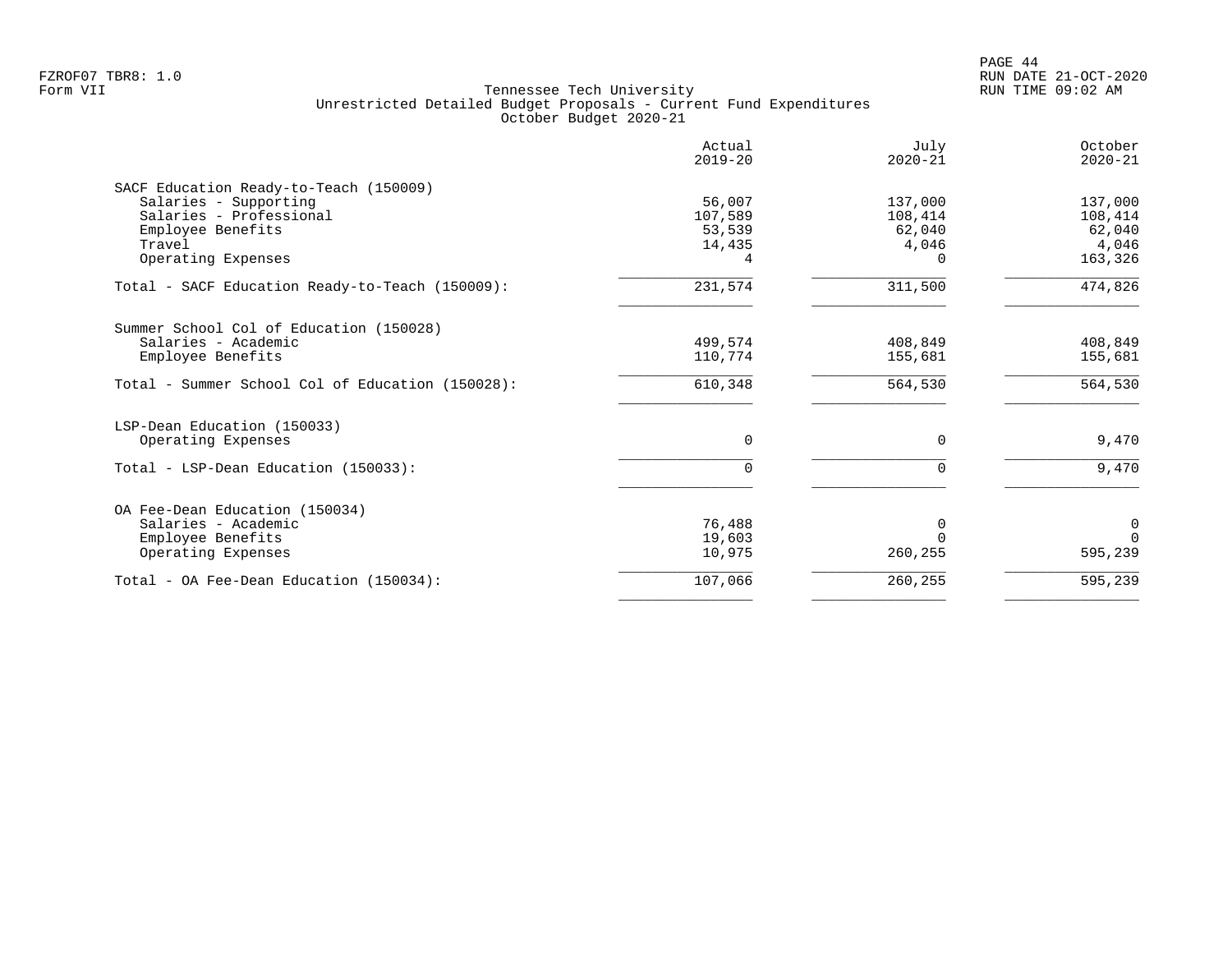| Actual<br>$2019 - 20$ | July<br>$2020 - 21$ | October<br>$2020 - 21$ |
|-----------------------|---------------------|------------------------|
|                       |                     |                        |
| 329,902               | 331,371             | 316,291                |
| 400                   | 1,960               | $\Omega$               |
| 860                   | 7,820               | 4,000                  |
| 106,845               | 100,176             | 100,176                |
| $\Omega$              | 1,420               | 1,020                  |
| 6,171                 | 11,630              | 8,630                  |
| 444,178               | 454,377             | 430,117                |
|                       |                     |                        |
| 794                   | $\Omega$            | 0                      |
| 2,293                 | $\Omega$            | $\overline{0}$         |
| 698                   | $-479$              | 521                    |
| 5,115                 | 40,000              | 169,008                |
| 8,900                 | 39,521              | 169,529                |
|                       |                     |                        |
|                       |                     | 32,010                 |
|                       | $\Omega$            | $\Omega$               |
| 77,847                | 88,384              | 205,174                |
| 40,629                | 44,724              | 59,724                 |
| 45                    | $\Omega$            | $\Omega$               |
| 9,061                 | 1,283               | 1,283                  |
| 161,701               |                     | 298,191                |
|                       | 31,910<br>2,209     | 32,010<br>166,401      |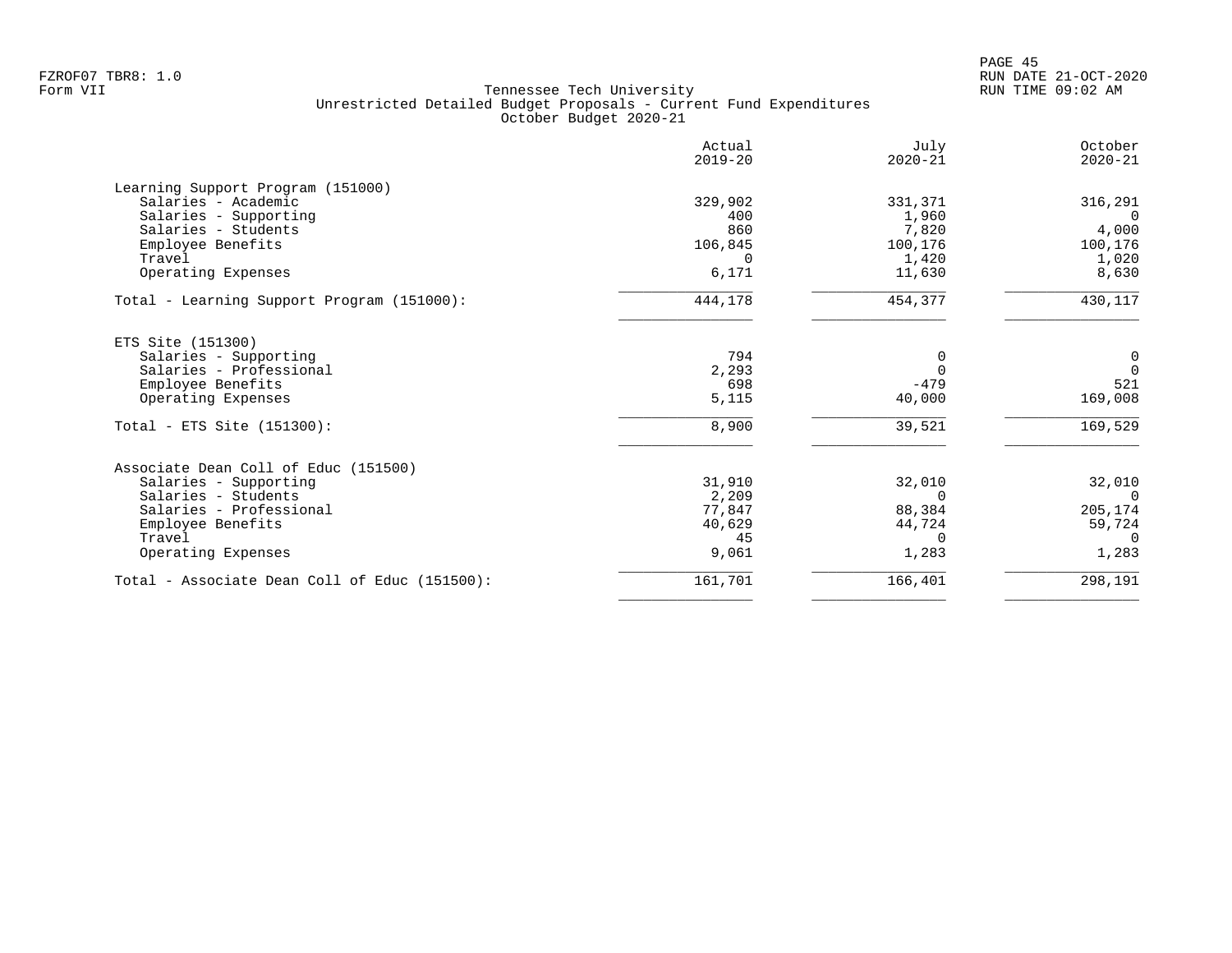PAGE 46 FZROF07 TBR8: 1.0 RUN DATE 21-OCT-2020

|                                                       | Actual<br>$2019 - 20$ | July<br>$2020 - 21$ | October<br>$2020 - 21$ |
|-------------------------------------------------------|-----------------------|---------------------|------------------------|
| Education PHD (151501)                                |                       |                     |                        |
| Salaries - Academic                                   | 12,849                | 15,490              | 8,558                  |
| Salaries - Students                                   | 554                   | $\Omega$            | $\Omega$               |
| Salaries - Professional                               | 73,855                | 84,000              | 84,000                 |
| Employee Benefits                                     | 2,065                 | 2,565               | 2,565                  |
| Operating Expenses                                    | 3,851                 | 3,572               | 3,572                  |
| Total - Education PHD (151501):                       | 93,174                | 105,627             | 98,695                 |
| Exceptional Learning Grad Asst (151502)               |                       |                     |                        |
| Employee Benefits                                     | 76,221                | 88,640              | 88,640                 |
| Total - Exceptional Learning Grad Asst (151502):      | 76,221                | 88,640              | 88,640                 |
| Desig Grad Stud Assist-Except Learn (151505)          |                       |                     |                        |
| Salaries - Professional                               | 60,550                | $\Omega$            | $\Omega$               |
| Employee Benefits                                     | 72,172                | 152,530             | 152,530                |
| Total - Desig Grad Stud Assist-Except Learn (151505): | 132,722               | 152,530             | 152,530                |
| Counseling and Psychology (152000)                    |                       |                     |                        |
| Salaries - Academic                                   | 1,080,103             | 1,251,271           | 1,221,391              |
| Salaries - Supporting                                 | 29,870                | 37,874              | 37,874                 |
| Salaries - Students                                   | $\Omega$              | 860                 | 860                    |
| Salaries - Professional                               | 9,400                 | 9,400               | 9,400                  |
| Employee Benefits                                     | 389,064               | 465,400             | 465,400                |
| Travel                                                | 4,270                 | 9,500               | 4,292                  |
| Operating Expenses                                    | 18,258                | 18,116              | 12,116                 |
| Total - Counseling and Psychology (152000):           | 1,530,965             | 1,792,421           | 1,751,333              |
|                                                       |                       |                     |                        |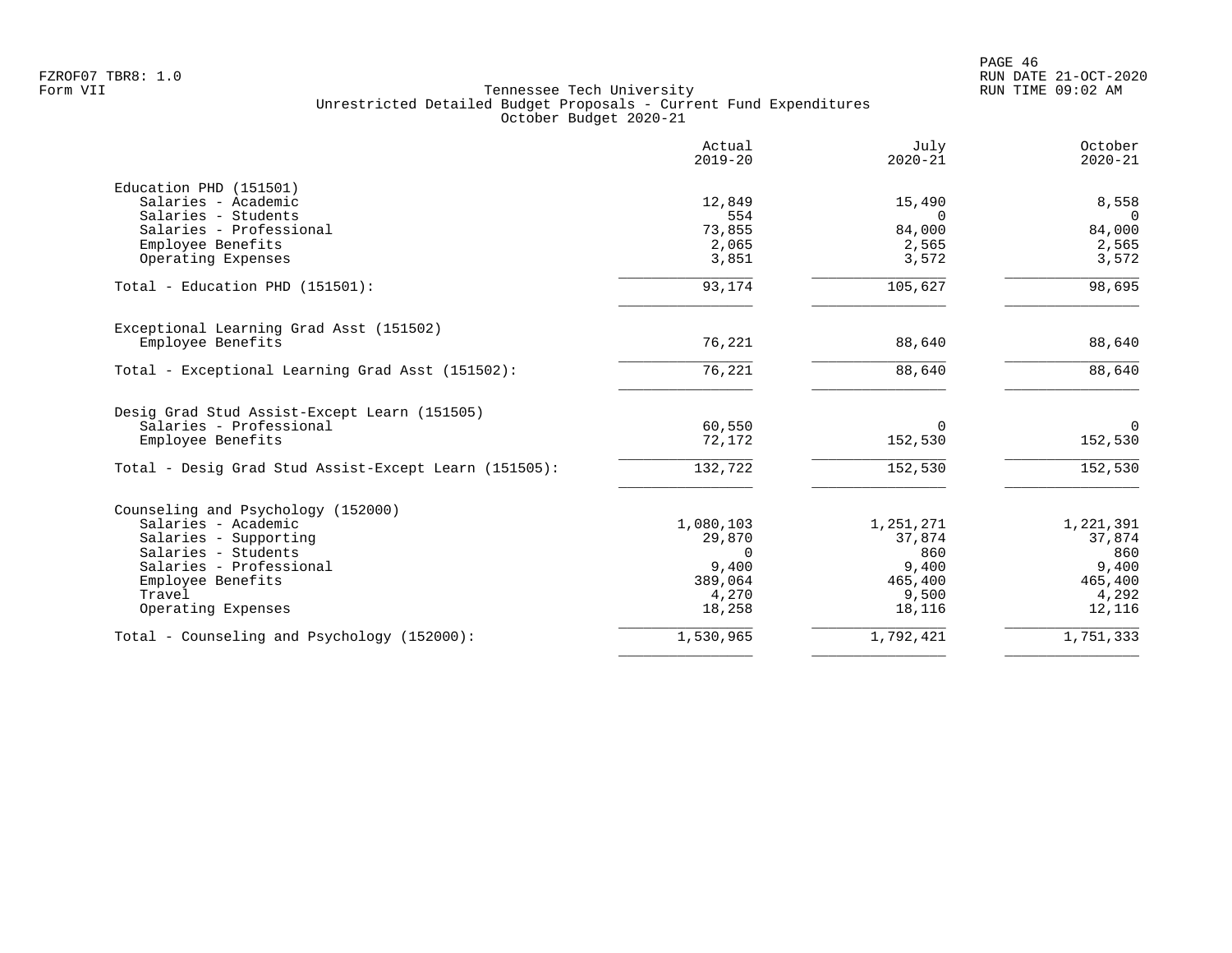PAGE 47 FZROF07 TBR8: 1.0 RUN DATE 21-OCT-2020

| Actual<br>$2019 - 20$ | July<br>$2020 - 21$                                                                                              | October<br>$2020 - 21$                                                                            |
|-----------------------|------------------------------------------------------------------------------------------------------------------|---------------------------------------------------------------------------------------------------|
|                       |                                                                                                                  |                                                                                                   |
|                       |                                                                                                                  | 36,000                                                                                            |
|                       |                                                                                                                  | 46,665                                                                                            |
| $\Omega$              | $\Omega$                                                                                                         | 82,665                                                                                            |
|                       |                                                                                                                  |                                                                                                   |
| 12,660                | 22,887                                                                                                           | 22,887                                                                                            |
|                       | 0                                                                                                                | $\overline{0}$                                                                                    |
|                       |                                                                                                                  | $\Omega$                                                                                          |
|                       |                                                                                                                  | 26,203                                                                                            |
| 61,945                | 49,090                                                                                                           | 49,090                                                                                            |
|                       |                                                                                                                  |                                                                                                   |
| 137,760               | 126,529                                                                                                          | 128,529                                                                                           |
| 27,188                | 30,025                                                                                                           | 28,175                                                                                            |
| 156,266               | 226,961                                                                                                          | 266,832                                                                                           |
|                       |                                                                                                                  | 188,002                                                                                           |
|                       |                                                                                                                  | 2,500                                                                                             |
|                       |                                                                                                                  | 65,357                                                                                            |
| 554,402               | 591,908                                                                                                          | 679,395                                                                                           |
|                       |                                                                                                                  |                                                                                                   |
| 2,119,626             | 2,077,468                                                                                                        | 1,967,003                                                                                         |
| 91,851                | 89,602                                                                                                           | 89,602                                                                                            |
|                       | $\Omega$                                                                                                         | $\cap$                                                                                            |
|                       |                                                                                                                  | 811,438                                                                                           |
|                       |                                                                                                                  | $\Omega$                                                                                          |
|                       |                                                                                                                  | 12,055                                                                                            |
| 3, 142, 154           | 3,038,553                                                                                                        | 2,880,098                                                                                         |
|                       | 0<br>$\Omega$<br>2,025<br>13,465<br>33,795<br>132,928<br>2,224<br>98,036<br>4,920<br>826,543<br>37,399<br>61,815 | 0<br>$\Omega$<br>$\Omega$<br>26,203<br>128,002<br>22,650<br>57,741<br>815,140<br>20,490<br>35,853 |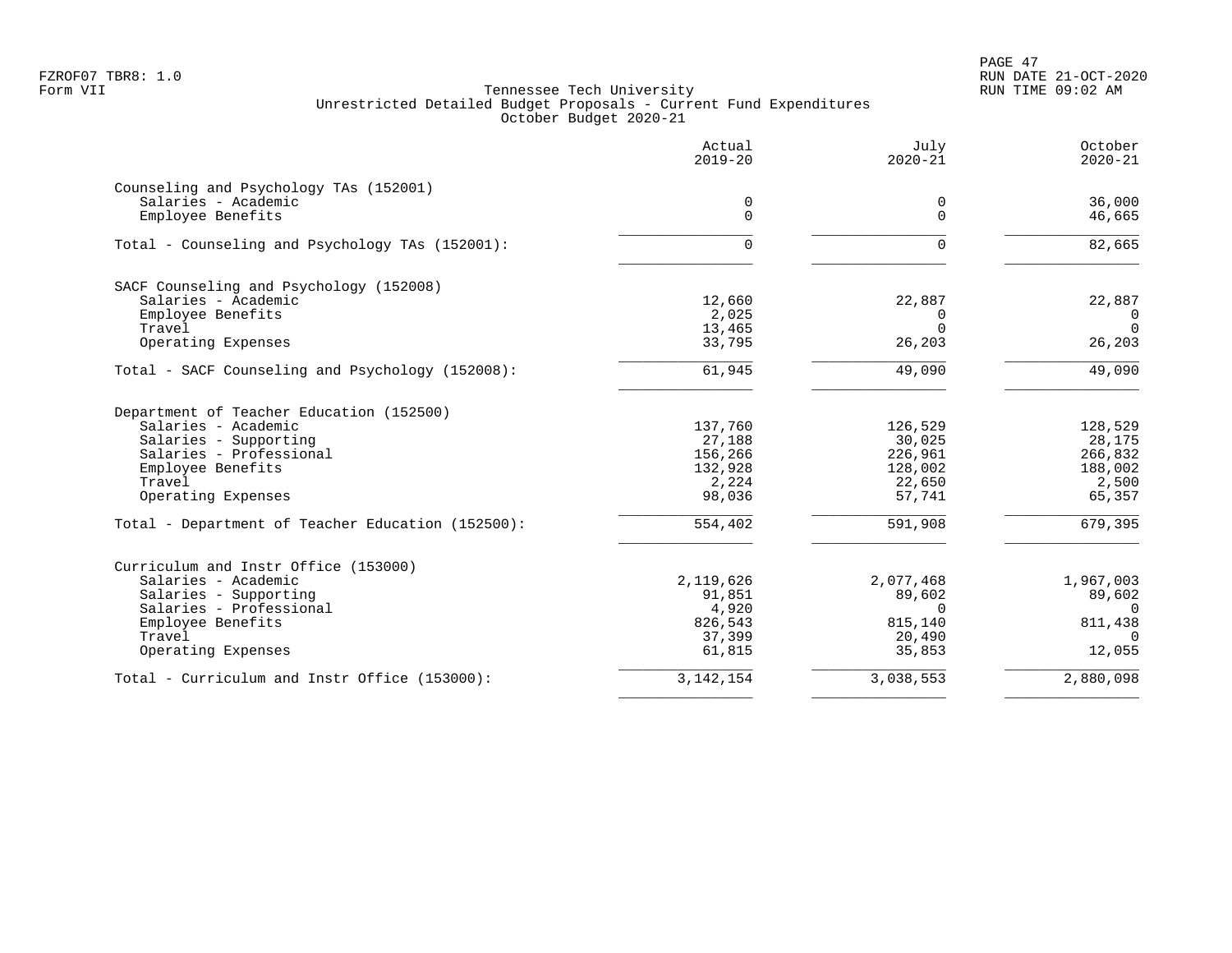PAGE 48 FZROF07 TBR8: 1.0 RUN DATE 21-OCT-2020

|                                                 | Actual<br>$2019 - 20$ | July<br>$2020 - 21$ | October<br>$2020 - 21$ |
|-------------------------------------------------|-----------------------|---------------------|------------------------|
| C&I Grad Assistant (153001)                     |                       |                     |                        |
| Salaries - Academic                             | $-5,200$              | 0                   | $\mathbf 0$            |
| Total - C&I Grad Assistant (153001):            | $-5,200$              | $\Omega$            | $\Omega$               |
| SACF Curriculum & Instruction (153008)          |                       |                     |                        |
| Salaries - Academic                             | 87,060                | 109,520             | 105,306                |
| Salaries - Professional                         | 700                   | 0                   | $\Omega$               |
| Employee Benefits                               | 12,417                |                     | 8,214                  |
| Travel                                          | 13,995                | 25,000              | 21,000                 |
| Operating Expenses                              | 101,553               | 34,778              | 34,778                 |
| Total - SACF Curriculum & Instruction (153008): | 215,725               | 169,298             | 169,298                |
| Two Plus Two Tullahoma (153050)                 |                       |                     |                        |
| Salaries - Academic                             | 60,594                | 60,694              | 60,694                 |
| Employee Benefits                               | 26,221                | 24,624              | 19,624                 |
| Travel                                          | 0                     | 7,595               | $\Omega$               |
| Operating Expenses                              | $\Omega$              | 2,800               | $\Omega$               |
| Total - Two Plus Two Tullahoma (153050):        | 86,815                | 95,713              | 80,318                 |
| Two Plus Two Crossville (153051)                |                       |                     |                        |
| Salaries - Academic                             | 32,672                | 64,544              | 1,800                  |
| Employee Benefits                               | 15,904                | 21,205              | 6,205                  |
| Travel                                          | 0                     | 7,900               | 0                      |
| Operating Expenses                              | $\Omega$              | 1,000               | $\Omega$               |
| Total - Two Plus Two Crossville (153051):       | 48,576                | 94,649              | 8,005                  |
|                                                 |                       |                     |                        |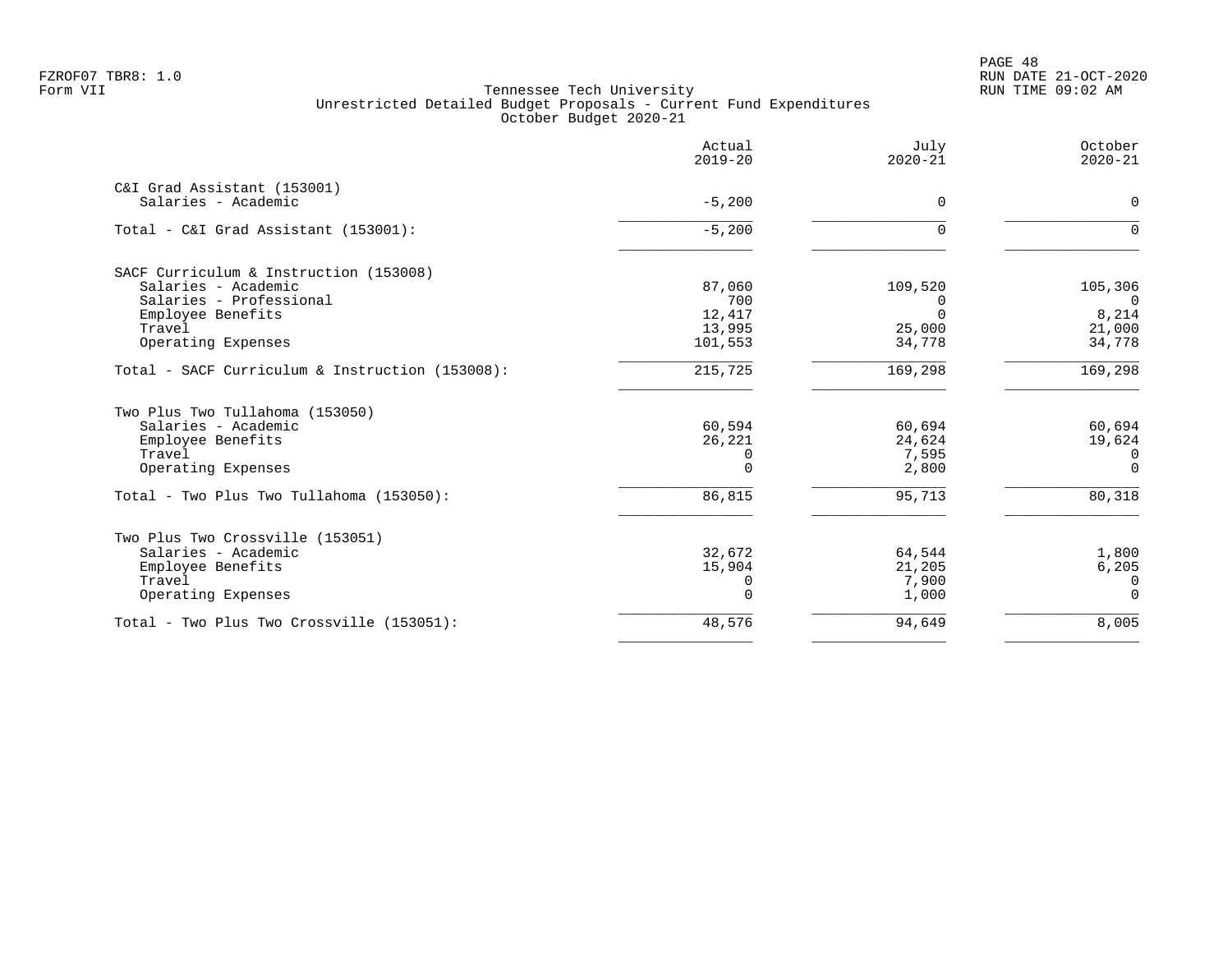|                                                                                                               | Actual<br>$2019 - 20$                     | July<br>$2020 - 21$                  | October<br>$2020 - 21$                    |
|---------------------------------------------------------------------------------------------------------------|-------------------------------------------|--------------------------------------|-------------------------------------------|
| Two Plus Two Oak Ridge (153052)<br>Salaries - Academic<br>Employee Benefits<br>Travel<br>Operating Expenses   | 219,641<br>93,724<br>$\Omega$<br>$\Omega$ | 218,251<br>87,188<br>6,670<br>1,734  | 148,839<br>87,188<br>$\Omega$<br>$\Omega$ |
| Total - Two Plus Two Oak Ridge (153052):                                                                      | 313,365                                   | 313,843                              | 236,027                                   |
| Two Plus Two Pellissippi (153053)<br>Salaries - Academic<br>Employee Benefits<br>Travel<br>Operating Expenses | 203,965<br>84,825<br>$\Omega$<br>$\Omega$ | 205,515<br>78,860<br>10,850<br>4,200 | 130,198<br>78,860<br>$\Omega$<br>$\Omega$ |
| Total - Two Plus Two Pellissippi (153053):                                                                    | 288,790                                   | 299,425                              | 209,058                                   |
| Two Plus Two Chattanooga (153054)<br>Salaries - Academic<br>Employee Benefits<br>Travel<br>Operating Expenses | 94,435<br>41,137<br>0<br>$\Omega$         | 94,635<br>37,892<br>7,345<br>1,400   | 94,635<br>37,892<br>0<br>$\Omega$         |
| Total - Two Plus Two Chattanooga (153054):                                                                    | 135,572                                   | 141,272                              | 132,527                                   |
| Two Plus Two Motlow (153055)<br>Salaries - Academic<br>Employee Benefits<br>Travel<br>Operating Expenses      | $\Omega$<br>$\Omega$<br>0<br>$\Omega$     | 2,000<br>29,270<br>5,367<br>2,000    | 2,000<br>29,270<br>0<br>$\Omega$          |
| Total - Two Plus Two Motlow (153055):                                                                         | 0                                         | 38,637                               | 31,270                                    |
|                                                                                                               |                                           |                                      |                                           |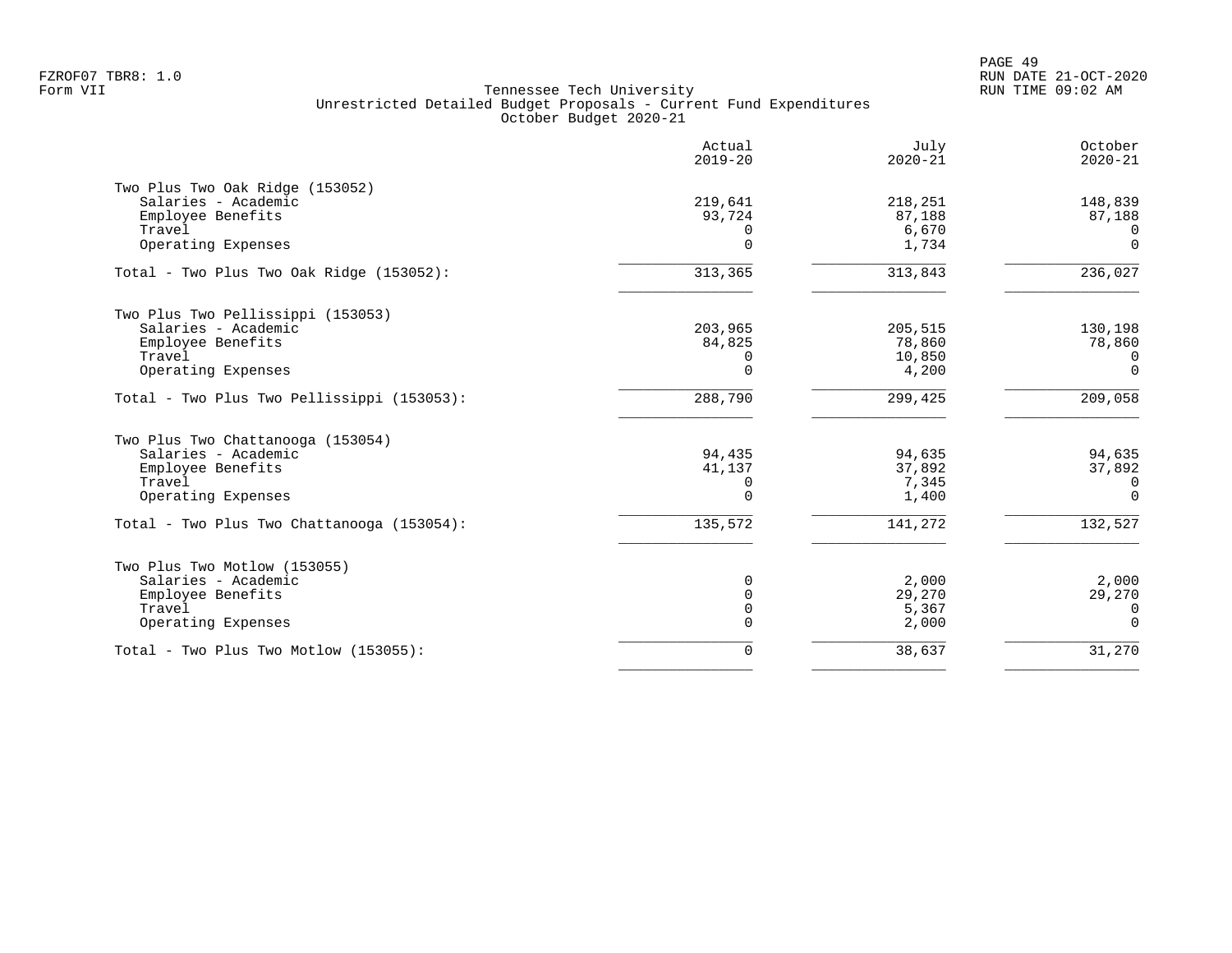|                                                     | Actual<br>$2019 - 20$ | July<br>$2020 - 21$ | October<br>$2020 - 21$ |
|-----------------------------------------------------|-----------------------|---------------------|------------------------|
| Two Plus Two Roane St Harriman (153056)             |                       |                     |                        |
| Salaries - Academic                                 | 76,226                | 78,876              | 78,876                 |
| Employee Benefits                                   | 36,707                | 34,023              | 26,023                 |
| Travel                                              |                       | 4,638               | $\Omega$               |
| Operating Expenses                                  |                       | 1,150               | $\Omega$               |
| Total - Two Plus Two Roane St Harriman (153056):    | 112,933               | 118,687             | 104,899                |
| Two Plus Two Scott Co (153059)                      |                       |                     |                        |
| Salaries - Academic                                 | 46,850                | 49,410              | 49,410                 |
| Employee Benefits                                   | 28,073                | 26,263              | 21,263                 |
| Travel                                              |                       | 2,768               | $\Omega$               |
| Operating Expenses                                  |                       | 1,010               | $\Omega$               |
| $Total - Two Plus Two Scott Co (153059):$           | 74,923                | 79,451              | 70,673                 |
| Exercise Sci Physical Ed Wellness (154000)          |                       |                     |                        |
| Salaries - Academic                                 | 730,126               | 775,541             | 631,473                |
| Salaries - Supporting                               | 58,769                | 52,476              | 44,264                 |
| Salaries - Students                                 | 3,039                 | 100                 | 525                    |
| Salaries - Professional                             | 5,200                 | 4,000               | 4,000                  |
| Employee Benefits                                   | 305,997               | 295,475             | 295,475                |
| Travel                                              | 495                   | $\Omega$            | $\Omega$               |
| Operating Expenses                                  | 62,116                | 19,154              | 24,136                 |
| Total - Exercise Sci Physical Ed Wellness (154000): | 1,165,742             | 1,146,746           | 999,873                |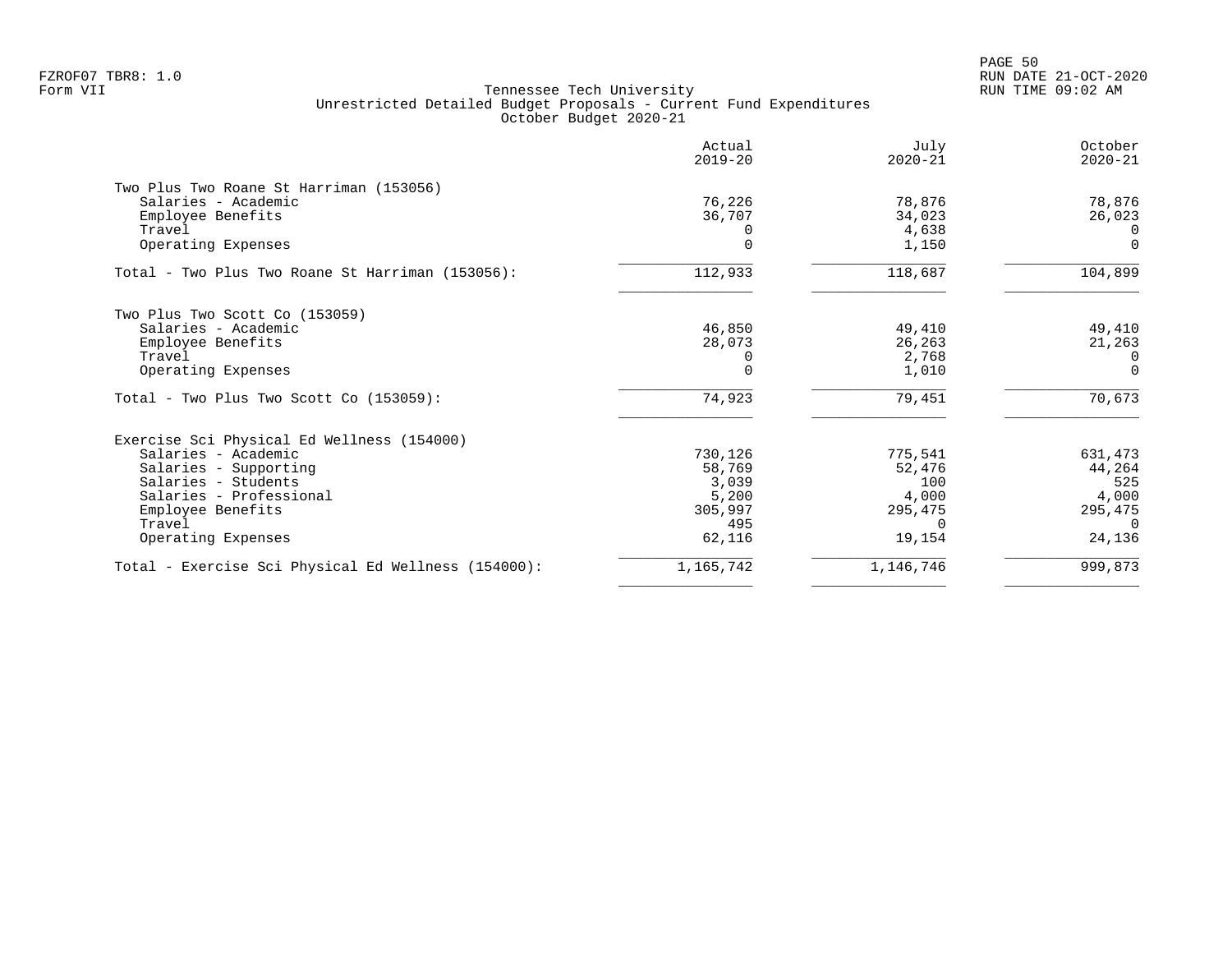PAGE 51 FZROF07 TBR8: 1.0 RUN DATE 21-OCT-2020

|                                                                                                                                        | Actual<br>$2019 - 20$                  | July<br>$2020 - 21$                    | October<br>$2020 - 21$                    |
|----------------------------------------------------------------------------------------------------------------------------------------|----------------------------------------|----------------------------------------|-------------------------------------------|
| EXPW Special Courses Transf In (154002)<br>Salaries - Students<br>Operating Expenses                                                   | 902<br>6,990                           | 3.000<br>5,000                         | 3,000<br>5,550                            |
| Total - EXPW Special Courses Transf In (154002):                                                                                       | 7,892                                  | 8,000                                  | 8,550                                     |
| EXPW Golf Fees (154004)<br>Operating Expenses                                                                                          | 10,425                                 | 10,000                                 | 10,150                                    |
| Total - EXPW Golf Fees (154004):                                                                                                       | 10,425                                 | 10,000                                 | 10,150                                    |
| Athletic Exer Sci Phys Ed Wellness (154007)<br>Salaries - Academic<br>Salaries - Supporting<br>Employee Benefits<br>Operating Expenses | 121,384<br>8,271<br>40,477<br>$\Omega$ | 134,861<br>8,316<br>41,116<br>$\Omega$ | 0<br>$\mathbf 0$<br>$\Omega$<br>$-13,500$ |
| Total - Athletic Exer Sci Phys Ed Wellness (154007):                                                                                   | 170,132                                | 184,293                                | $-13,500$                                 |
| EXPW Lab Manuals (154008)<br>Operating Expenses                                                                                        | 3,134                                  | 3,000                                  | 12,524                                    |
| Total - EXPW Lab Manuals (154008):                                                                                                     | 3,134                                  | 3,000                                  | 12,524                                    |
| SACF EXPW (154018)<br>Salaries - Academic<br>Employee Benefits<br>Travel<br>Operating Expenses                                         | 0<br>$\Omega$<br>9,088<br>21,907       | 42,500<br>5,375<br>12,000<br>$\Omega$  | 42,500<br>5,375<br>12,000<br>$\Omega$     |
| Total - SACF EXPW (154018):                                                                                                            | 30,995                                 | 59,875                                 | 59,875                                    |
|                                                                                                                                        |                                        |                                        |                                           |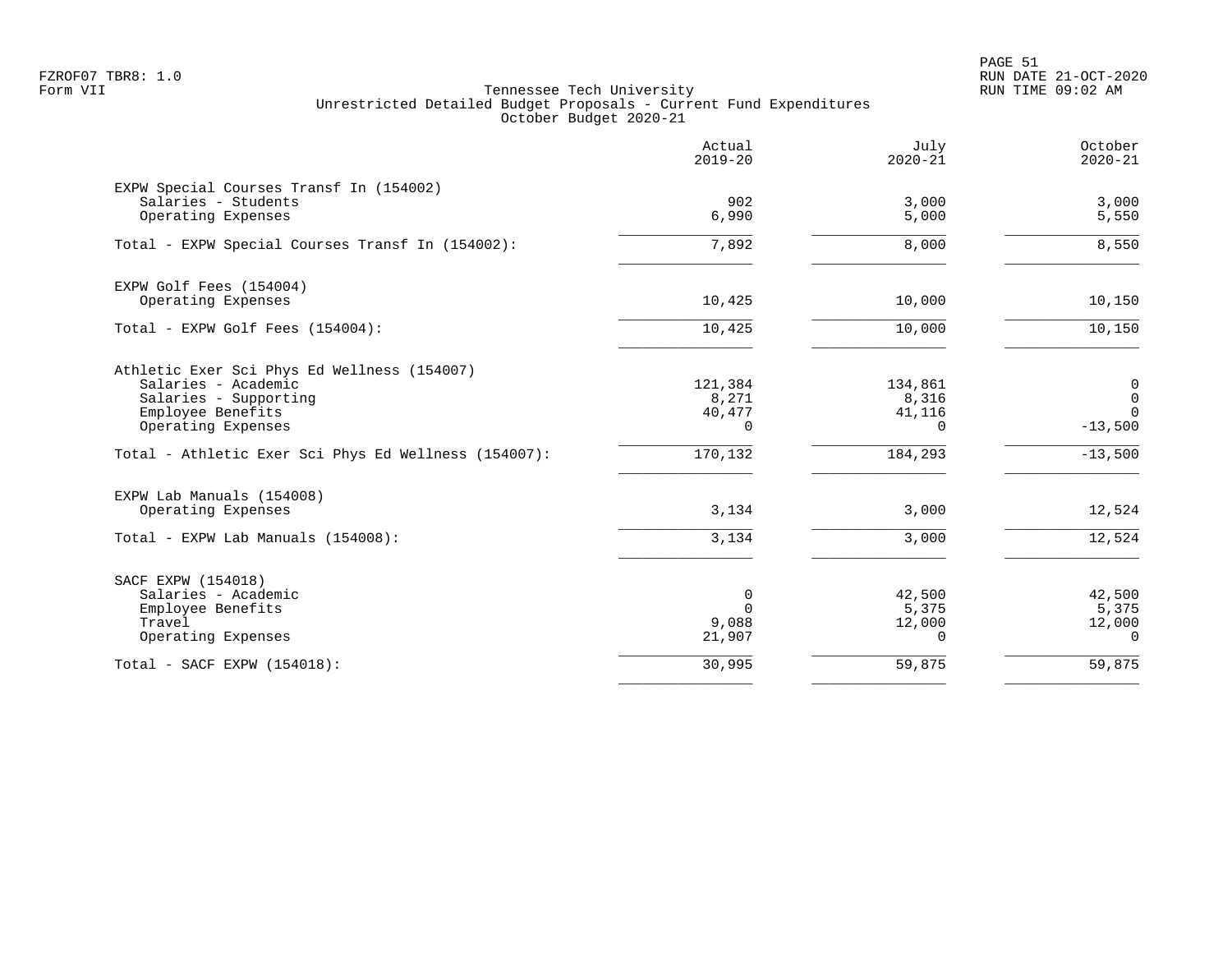|                                      | Actual<br>$2019 - 20$ | July<br>$2020 - 21$ | October<br>$2020 - 21$ |
|--------------------------------------|-----------------------|---------------------|------------------------|
| Music (155000)                       |                       |                     |                        |
| Salaries - Academic                  | 1,619,483             | 1,666,496           | 1,531,801              |
| Salaries - Supporting                | 121,958               | 125,947             | 125,947                |
| Salaries - Students                  | 690                   | 1,000               | 1,000                  |
| Employee Benefits                    | 646,286               | 707,500             | 691,500                |
| Travel                               | 9,078                 | 1,370               | 1,316                  |
| Operating Expenses                   | 28,238                | 26,237              | 26,737                 |
| Total - Music (155000):              | 2,425,733             | 2,528,550           | 2,378,301              |
| Music Scholarships (155005)          |                       |                     |                        |
| Operating Expenses                   | 328,450               | 383,880             | 383,880                |
| Total - Music Scholarships (155005): | 328,450               | 383,880             | 383,880                |
| Choral (155008)                      |                       |                     |                        |
| Operating Expenses                   | 11,092                | 4,180               | 5,964                  |
| Total - Choral $(155008)$ :          | 11,092                | 4,180               | 5,964                  |
| String Project (155016)              |                       |                     |                        |
| Salaries - Academic                  | 1,575                 | 0                   | 0                      |
| Employee Benefits                    | 658                   | 0                   | $\mathbf 0$            |
| Operating Expenses                   | 337                   | $\Omega$            | 9,074                  |
| Total - String Project (155016):     | 2,570                 | 0                   | 9,074                  |
|                                      |                       |                     |                        |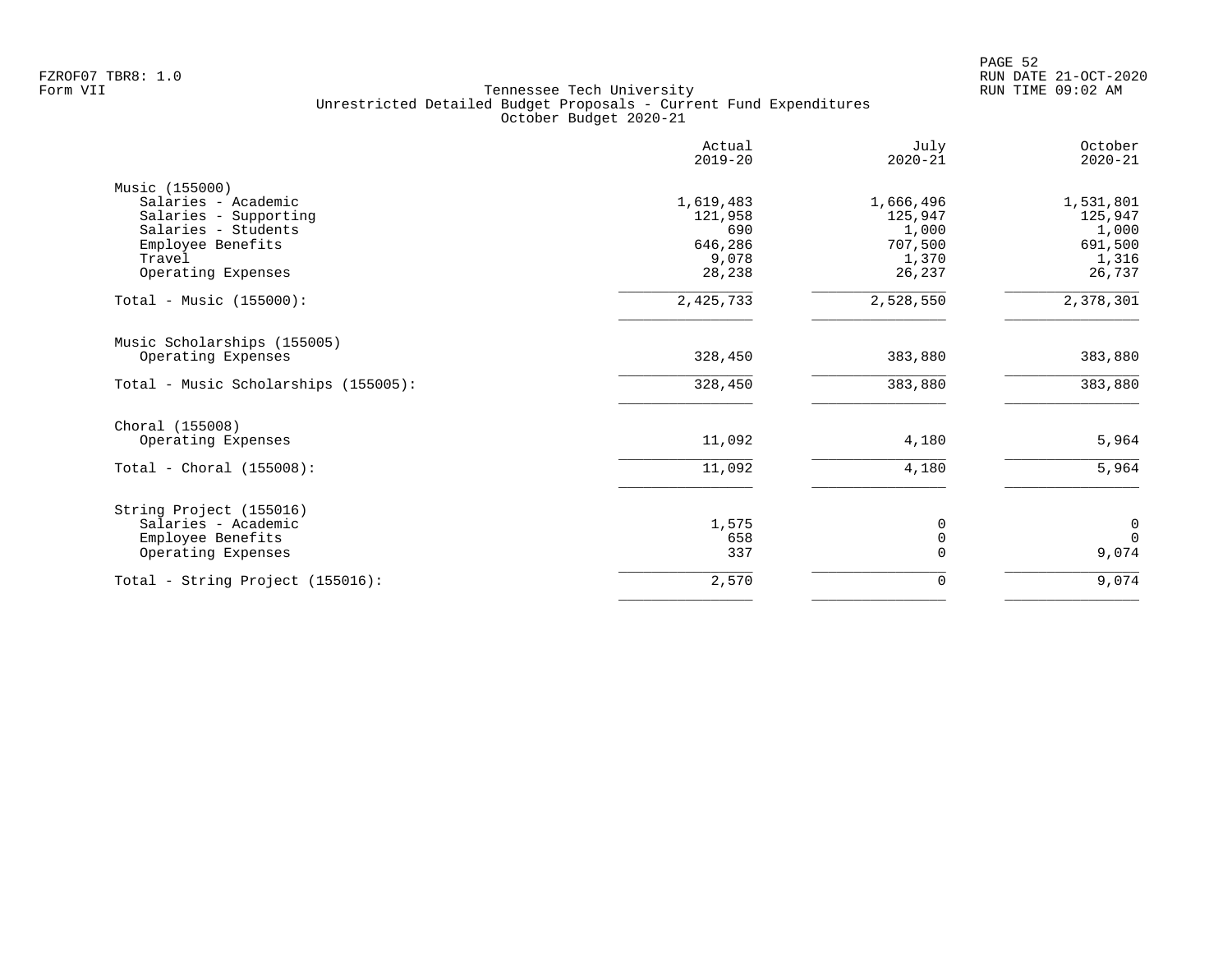|                                         | Actual<br>$2019 - 20$ | July<br>$2020 - 21$ | October<br>$2020 - 21$     |
|-----------------------------------------|-----------------------|---------------------|----------------------------|
| SACF Music (155017)                     |                       |                     |                            |
| Salaries - Academic                     | 53,515                | 49,016              | 49,016                     |
| Salaries - Supporting                   | 3,209                 |                     | 0                          |
| Salaries - Students                     | 187                   | $\Omega$            | $\mathbf 0$                |
| Employee Benefits<br>Travel             | 566<br>6,168          | ∩<br>$\Omega$       | $\overline{0}$<br>$\Omega$ |
| Operating Expenses                      | 54,704                | 25,984              | 25,984                     |
| Capital Outlay                          | 2,225                 | O                   | $\Omega$                   |
| Total - SACF Music (155017):            | 120,574               | 75,000              | 75,000                     |
| Match Music (155025)                    |                       |                     |                            |
| Salaries - Academic                     | 3,695                 | 0                   | 5,196                      |
| Employee Benefits                       | 9                     | $\Omega$            | $\Omega$                   |
| Total - Match Music (155025):           | 3,704                 | 0                   | 5,196                      |
| LSP-Dean Fine Arts (155030)             |                       |                     |                            |
| Operating Expenses                      | $\mathbf 0$           | 0                   | 5,724                      |
| Total - LSP-Dean Fine Arts (155030):    | $\Omega$              | 0                   | 5,724                      |
| OA Fee-Dean Fine Arts (155031)          |                       |                     |                            |
| Salaries - Academic                     | 39,801                | $\Omega$            | 26,854                     |
| Salaries - Supporting                   | 0                     | $\Omega$            | 805                        |
| Salaries - Professional                 | $\Omega$              |                     | 1,400                      |
| Employee Benefits                       | 7,865                 | ∩                   | 4,925                      |
| Operating Expenses                      | $\Omega$              | 64,009              | 90,480                     |
| Total - OA Fee-Dean Fine Arts (155031): | 47,666                | 64,009              | 124,464                    |
|                                         |                       |                     |                            |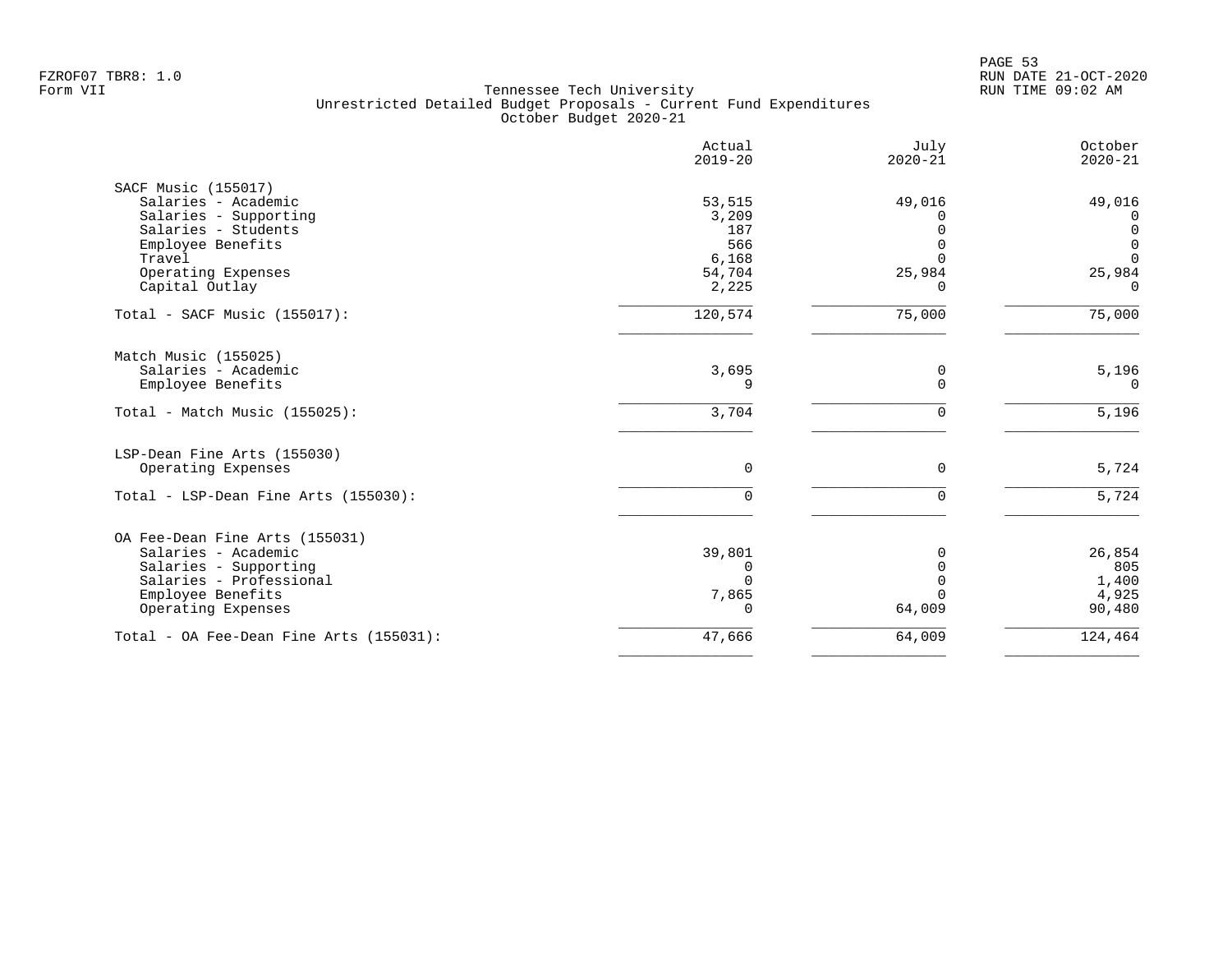PAGE 54 FZROF07 TBR8: 1.0 RUN DATE 21-OCT-2020

|                                       | Actual<br>$2019 - 20$ | July<br>$2020 - 21$    | October<br>$2020 - 21$ |
|---------------------------------------|-----------------------|------------------------|------------------------|
| SACF Music & Art (155200)             |                       |                        |                        |
| Travel<br>Operating Expenses          | $-370$<br>270         | $\Omega$               | $\mathsf{O}$           |
| Capital Outlay                        | 5,000                 | 68,500<br><sup>n</sup> | 192,618<br>$\Omega$    |
| Total - SACF Music & Art (155200):    | 4,900                 | 68,500                 | 192,618                |
| Art, Craft & Design (155300)          |                       |                        |                        |
| Salaries - Academic                   | 436,052               | 429,787                | 398,562                |
| Salaries - Supporting                 | 32,250                | 29,936                 | 29,936                 |
| Salaries - Professional               | 4,200                 | $\Omega$               | $\Omega$               |
| Employee Benefits                     | 179,024               | 147,670                | 147,670                |
| Travel<br>Operating Expenses          | 1,487<br>15,096       | 1,360<br>26,155        | 1,306<br>25,556        |
|                                       |                       |                        |                        |
| Total - Art, Craft & Design (155300): | 668,109               | 634,908                | 603,030                |
| Art Course Fee (155301)               |                       |                        |                        |
| Salaries - Students                   | 120                   | $\Omega$               | $\overline{0}$         |
| Operating Expenses                    | 6,582                 | 7,108                  | 7,108                  |
| Total - Art Course Fee (155301):      | 6,702                 | 7,108                  | 7,108                  |
| Art Faculty CC (155302)               |                       |                        |                        |
| Salaries - Academic                   | 243,032               | 244,424                | 305,424                |
| Employee Benefits                     | 85,454                | 106,765                | 106,765                |
| Travel                                | 924                   | $\Omega$               | $\Omega$               |
| Operating Expenses<br>Capital Outlay  | 28,023<br>7,180       | 44,000<br>$\Omega$     | 42,240<br>$\Omega$     |
| Total - Art Faculty CC $(155302)$ :   | 364,613               | 395,189                | 454,429                |
|                                       |                       |                        |                        |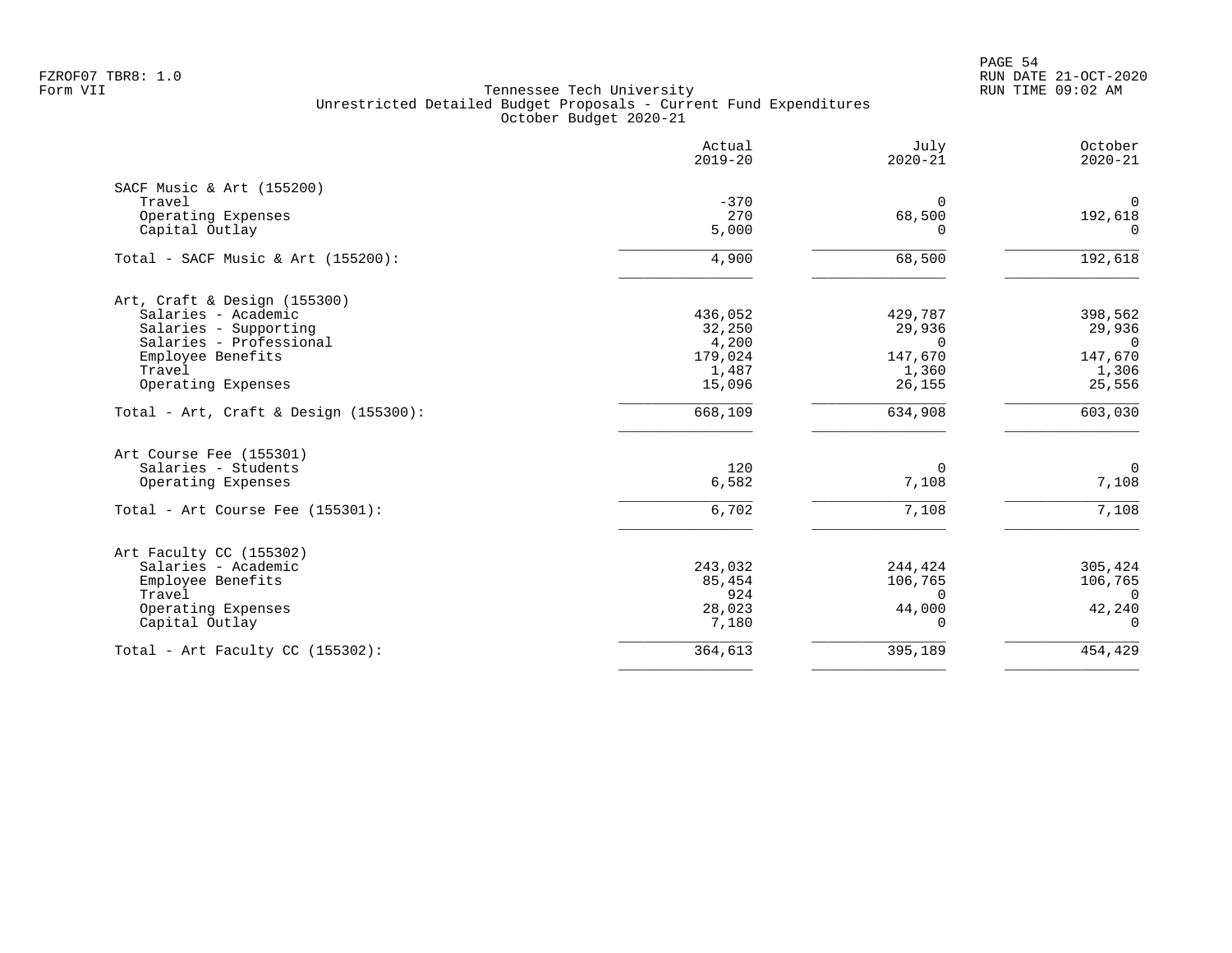|                                                       | Actual<br>$2019 - 20$ | July<br>$2020 - 21$ | October<br>$2020 - 21$ |
|-------------------------------------------------------|-----------------------|---------------------|------------------------|
| SACF Art, Craft & Design (155308)                     |                       |                     |                        |
| Salaries - Academic                                   | 66,420                | 53,000              | 61,400                 |
| Salaries - Professional                               | 2,100                 |                     | 700                    |
| Employee Benefits                                     | $-5,493$              |                     | 800                    |
| Travel                                                | 2,784                 | $\cap$              | $\Omega$               |
| Operating Expenses                                    | 21,867                | 37,000              | 27,100                 |
| Total - SACF Art, Craft & Design (155308):            | 87,678                | 90,000              | 90,000                 |
| Match Craft Center (155505)                           |                       |                     |                        |
| Salaries - Academic                                   | 3,864                 | $\Omega$            | 0                      |
| Employee Benefits                                     | 1,342                 | 0                   | $\overline{0}$         |
| Operating Expenses                                    | 864                   | $\Omega$            | 12                     |
| Total - Match Craft Center (155505):                  | 6,070                 |                     | 12                     |
| SACF Agriculture & Human Ecology (160008)             |                       |                     |                        |
| Salaries - Academic                                   | 37,080                | 26,840              | 0                      |
| Salaries - Students                                   | 397                   |                     | $\mathbf 0$            |
| Employee Benefits                                     | 4,360                 | $\Omega$            | $\mathbf 0$            |
| Travel                                                | 12,353                | 30,000              | $\Omega$               |
| Operating Expenses                                    | 9,627                 | 8,485               | 106,972                |
| Total - SACF Agriculture & Human Ecology (160008):    | 63,817                | 65,325              | 106,972                |
| Online Course Dev Ag and Human Ecol (160010)          |                       |                     |                        |
| Operating Expenses                                    | 0                     | 1,678               | 1,678                  |
| Total - Online Course Dev Ag and Human Ecol (160010): | 0                     | 1,678               | 1,678                  |
|                                                       |                       |                     |                        |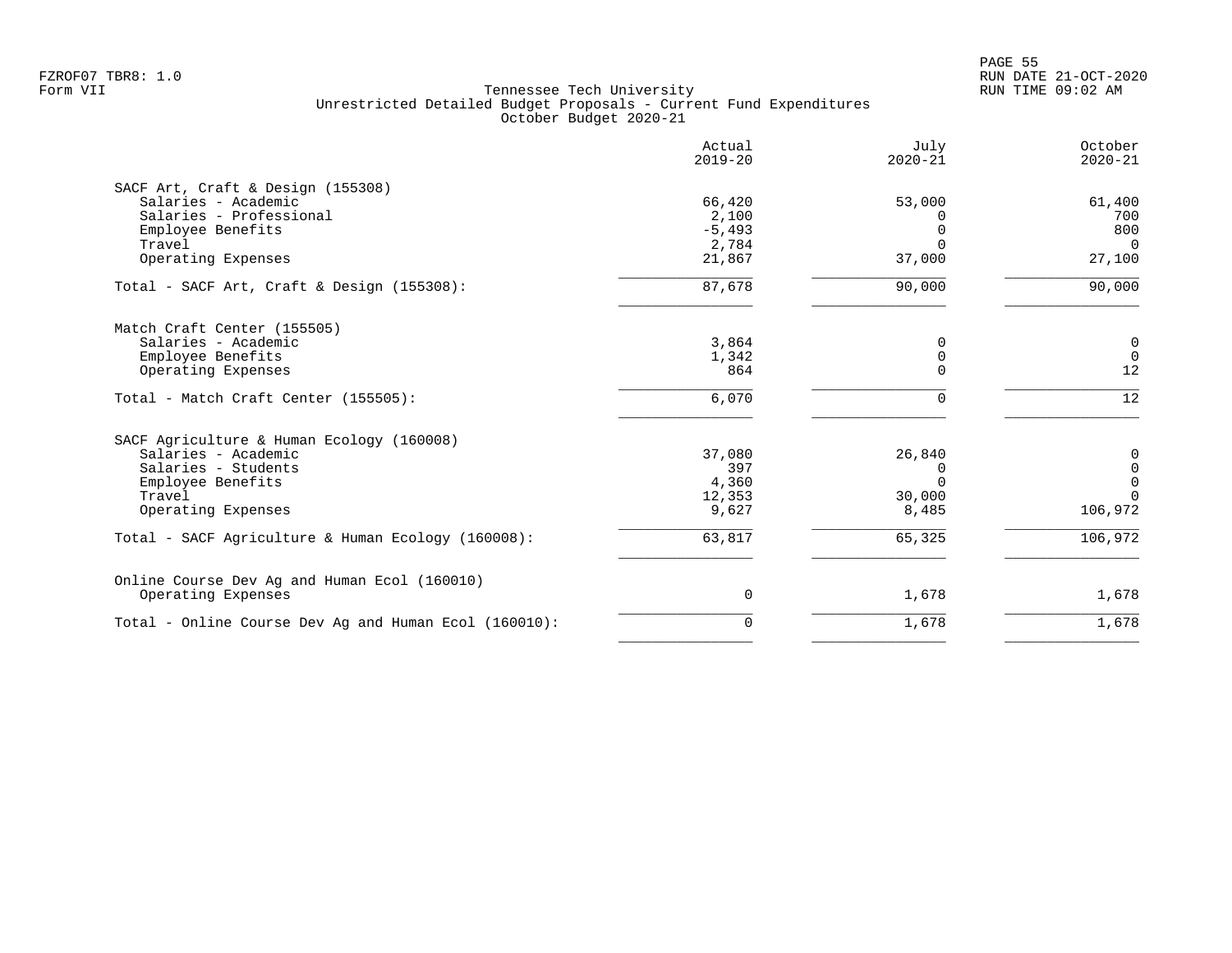PAGE 56 FZROF07 TBR8: 1.0 RUN DATE 21-OCT-2020

|                                                                                                                                                       | Actual<br>$2019 - 20$                                   | July<br>$2020 - 21$                                             | October<br>$2020 - 21$                                    |
|-------------------------------------------------------------------------------------------------------------------------------------------------------|---------------------------------------------------------|-----------------------------------------------------------------|-----------------------------------------------------------|
| Summer School Col Aq & HEC (160028)<br>Salaries - Academic<br>Employee Benefits                                                                       | 52,282<br>9,912                                         | 45,253<br>19,029                                                | 45,253<br>19,029                                          |
| Total - Summer School Col Aq & HEC (160028):                                                                                                          | 62,194                                                  | 64,282                                                          | 64,282                                                    |
| OA Fee-Dean Aq & HEC (160033)<br>Salaries - Academic<br>Employee Benefits<br>Operating Expenses                                                       | 33,793<br>6,133<br>$\Omega$                             | 0<br>$\Omega$<br>123,504                                        | 25,500<br>12,777<br>99,910                                |
| Total - OA Fee-Dean Aq & HEC $(160033)$ :                                                                                                             | 39,926                                                  | 123,504                                                         | 138,187                                                   |
| School of Agriculture (163000)<br>Salaries - Academic<br>Salaries - Supporting<br>Employee Benefits<br>Travel<br>Operating Expenses<br>Capital Outlay | 843,296<br>34,013<br>331,362<br>367<br>19,007<br>10,843 | 1,053,271<br>34,088<br>410,785<br>500<br>14,220<br><sup>n</sup> | 942,996<br>34,088<br>410,785<br>500<br>12,744<br>$\Omega$ |
| Total - School of Agriculture (163000):                                                                                                               | 1,238,888                                               | 1,512,864                                                       | 1,401,113                                                 |
| Lab Fee Agriculture (163001)<br>Travel<br>Operating Expenses                                                                                          | 1,750<br>15,031                                         | 220<br>15,980                                                   | 220<br>15,980                                             |
| Total - Lab Fee Agriculture (163001):                                                                                                                 | 16,781                                                  | 16,200                                                          | 16,200                                                    |
|                                                                                                                                                       |                                                         |                                                                 |                                                           |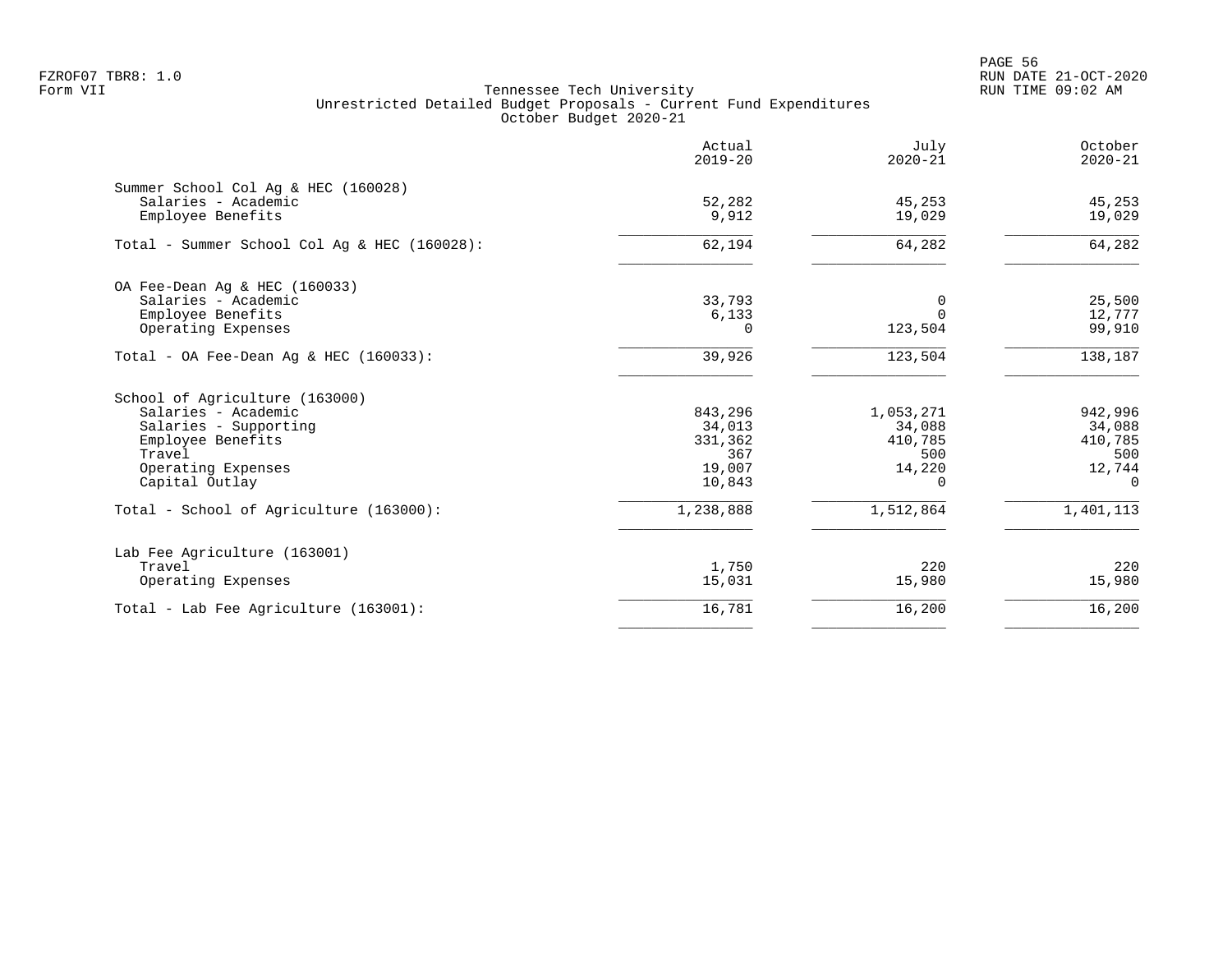|                                                                                                                                                                  | Actual<br>$2019 - 20$                                    | July<br>$2020 - 21$                                       | October<br>$2020 - 21$                                      |
|------------------------------------------------------------------------------------------------------------------------------------------------------------------|----------------------------------------------------------|-----------------------------------------------------------|-------------------------------------------------------------|
| SACF Agriculture (163008)<br>Salaries - Academic<br>Employee Benefits                                                                                            | 71,375<br>$-43$                                          | 71,675<br><sup>0</sup>                                    | 71,675<br>$\Omega$                                          |
| Total - SACF Agriculture (163008):                                                                                                                               | 71,332                                                   | 71,675                                                    | 71,675                                                      |
| Two Plus Two Lawrenceburg (163009)<br>Salaries - Academic<br>Employee Benefits                                                                                   | 0<br>$\Omega$                                            | 55,000<br>23,100                                          | 58,300<br>13,100                                            |
| Total - Two Plus Two Lawrenceburg (163009):                                                                                                                      | 0                                                        | 78,100                                                    | 71,400                                                      |
| School of Human Ecology (165000)<br>Salaries - Academic<br>Salaries - Supporting<br>Salaries - Professional<br>Employee Benefits<br>Travel<br>Operating Expenses | 543,089<br>31,009<br>$-17$<br>242,045<br>1,402<br>42,961 | 585,086<br>31,259<br>$\cap$<br>207,771<br>2,000<br>17,717 | 559,586<br>31,259<br>$\Omega$<br>207,771<br>2,000<br>17,717 |
| Total - School of Human Ecology (165000):                                                                                                                        | 860,489                                                  | 843,833                                                   | 818,333                                                     |
| Lab Fee Human Ecology (165001)<br>Operating Expenses                                                                                                             | 3,440                                                    | 3,500                                                     | 3,500                                                       |
| Total - Lab Fee Human Ecology (165001):                                                                                                                          | 3,440                                                    | 3,500                                                     | 3,500                                                       |
|                                                                                                                                                                  |                                                          |                                                           |                                                             |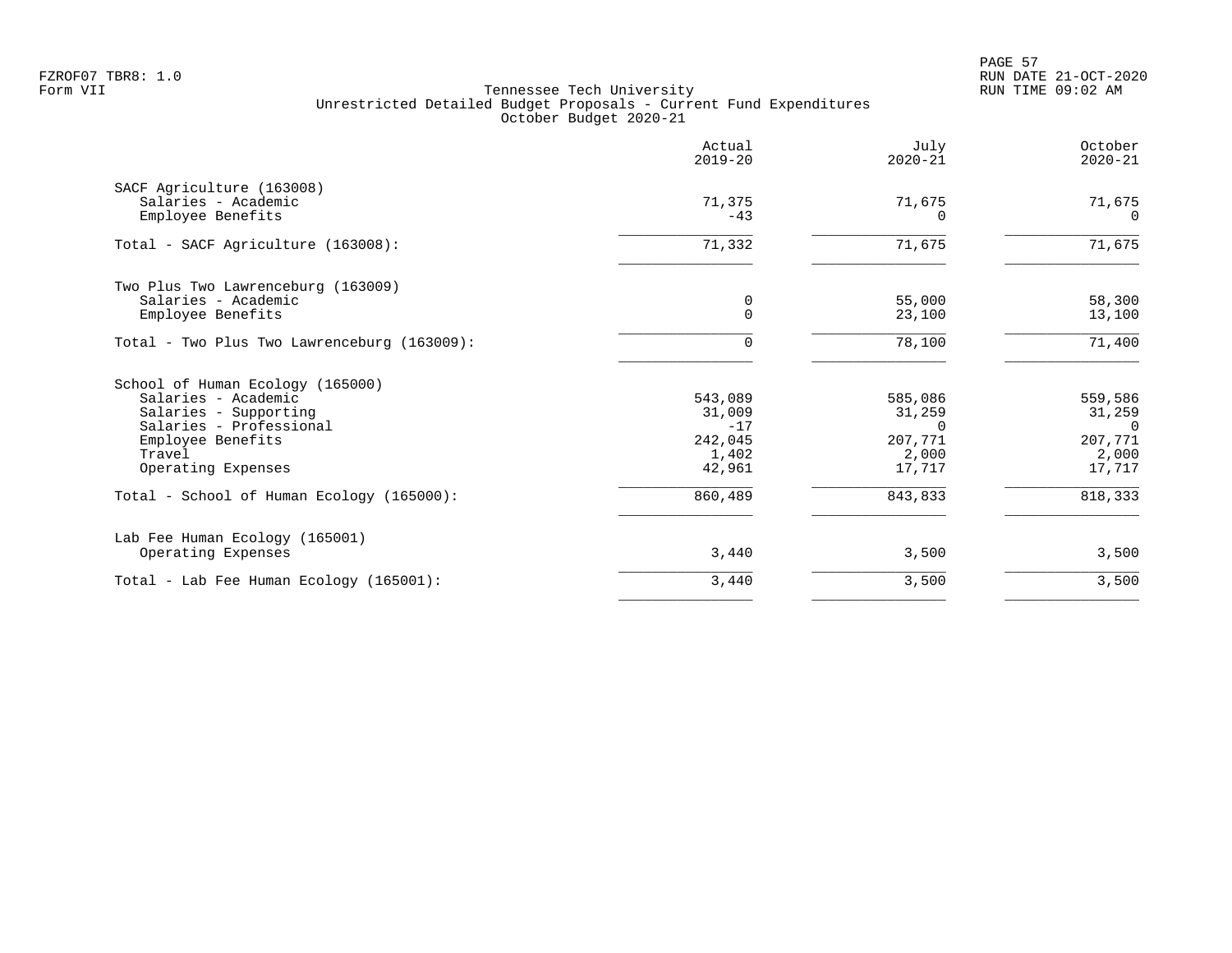|                                                                                                                                                              | Actual<br>$2019 - 20$                                          | July<br>$2020 - 21$                                          | October<br>$2020 - 21$                                        |
|--------------------------------------------------------------------------------------------------------------------------------------------------------------|----------------------------------------------------------------|--------------------------------------------------------------|---------------------------------------------------------------|
| Human Ecology South Hall Cafe (165006)<br>Operating Expenses                                                                                                 | 1,631                                                          | 0                                                            | 2,000                                                         |
| Total - Human Ecology South Hall Cafe (165006):                                                                                                              | 1,631                                                          | $\Omega$                                                     | 2,000                                                         |
| Human Ecology Tartan Commission (165007)<br>Operating Expenses                                                                                               | $\Omega$                                                       | 0                                                            | 339                                                           |
| Total - Human Ecology Tartan Commission (165007):                                                                                                            | 0                                                              | 0                                                            | 339                                                           |
| SACF Human Ecology (165008)<br>Salaries - Academic<br>Employee Benefits                                                                                      | 65,000<br>$-2$                                                 | 65,000<br>0                                                  | 65,000<br>0                                                   |
| Total - SACF Human Ecology (165008):                                                                                                                         | 64,998                                                         | 65,000                                                       | 65,000                                                        |
| Lab Fee Nursing (166000)<br>Operating Expenses<br>Capital Outlay<br>Total - Lab Fee Nursing $(166000)$ :                                                     | 37,464<br>5,254<br>42,718                                      | 22,800<br>$\Omega$<br>22,800                                 | 22,800<br>$\Omega$<br>22,800                                  |
| Nursing Instruction (166001)<br>Salaries - Academic<br>Salaries - Supporting<br>Salaries - Professional<br>Employee Benefits<br>Travel<br>Operating Expenses | 1,275,296<br>111,927<br>280,517<br>658,641<br>11,545<br>37,404 | 1,503,329<br>60,871<br>280,578<br>707,185<br>4,690<br>42,136 | 1,469,341<br>122,539<br>297,199<br>707,185<br>4,690<br>44,777 |
| Total - Nursing Instruction (166001):                                                                                                                        | 2,375,330                                                      | 2,598,789                                                    | 2,645,731                                                     |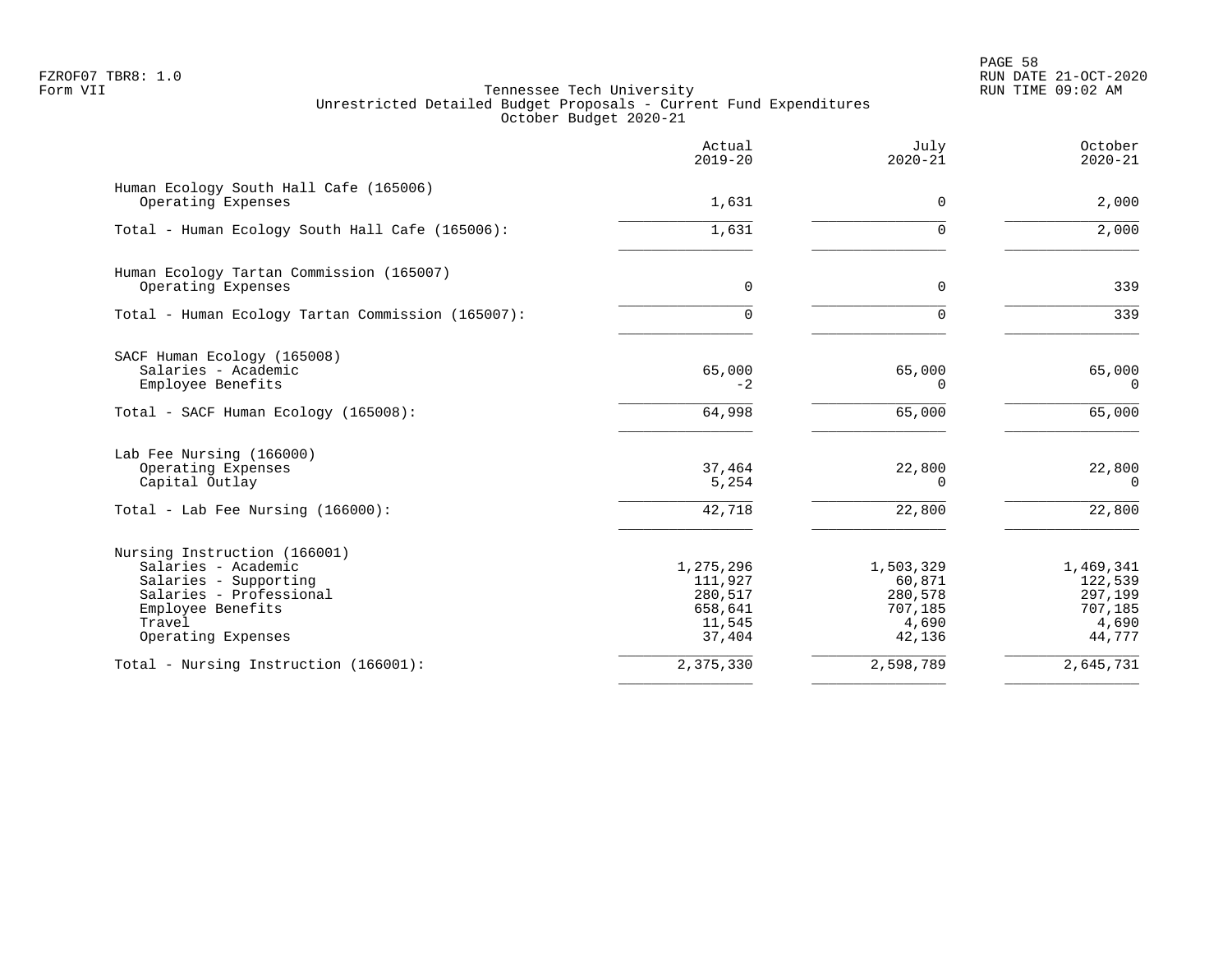|                                             | Actual<br>$2019 - 20$ | July<br>$2020 - 21$ | October<br>$2020 - 21$ |
|---------------------------------------------|-----------------------|---------------------|------------------------|
| Nursing Exam and Testing (166002)           |                       |                     |                        |
| Salaries - Academic                         | 3,750                 | 3,500               | 3,500                  |
| Employee Benefits                           | 6,389                 | 500                 | 500                    |
| Operating Expenses                          | 29,966                | 32,963              | 32,963                 |
| Total - Nursing Exam and Testing (166002):  | 40,105                | 36,963              | 36,963                 |
| SACF Nursing (166003)                       |                       |                     |                        |
| Salaries - Academic                         | 624,205               | 363,769             | 401,691                |
| Employee Benefits                           | 124,828               | 37,390              | 37,390                 |
| Operating Expenses                          | 13,737                | 143,091             | 164,882                |
| Total - SACF Nursing (166003):              | 762,770               | 544,250             | 603,963                |
| Online Course Dev Nursing (166010)          |                       |                     |                        |
| Operating Expenses                          | 4,113                 | 49,790              | 23,072                 |
| Total - Online Course Dev Nursing (166010): | 4,113                 | 49,790              | 23,072                 |
| SACF Nursing Joint DNP (166016)             |                       |                     |                        |
| Salaries - Academic                         | 15,200                | 0                   | 0                      |
| Employee Benefits                           | 1,162                 | $\Omega$            | $\Omega$               |
| Operating Expenses                          | O                     | 25,800              | 66,933                 |
| Total - SACF Nursing Joint DNP (166016):    | 16,362                | 25,800              | 66,933                 |
|                                             |                       |                     |                        |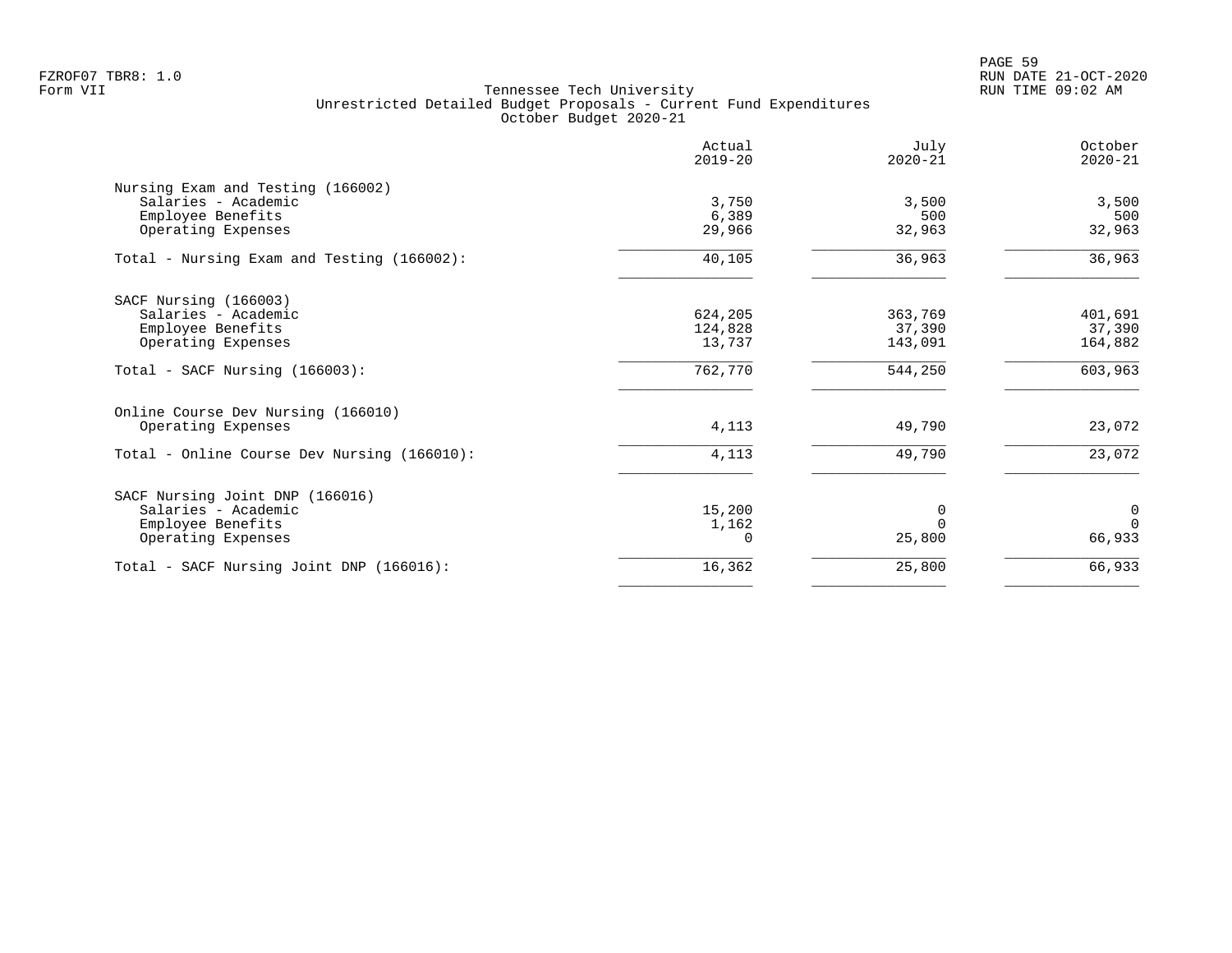# PAGE 60 FZROF07 TBR8: 1.0 RUN DATE 21-OCT-2020

|                                                                                      | Actual<br>$2019 - 20$ | July<br>$2020 - 21$ | October<br>$2020 - 21$ |
|--------------------------------------------------------------------------------------|-----------------------|---------------------|------------------------|
| Nursing Joint DNP Grad Fee (166017)<br>Operating Expenses                            | $\Omega$              | $\Omega$            | 60,000                 |
| Total - Nursing Joint DNP Grad Fee (166017):                                         | $\Omega$              | $\Omega$            | 60,000                 |
| Summer School School of Nursing (166028)<br>Salaries - Academic<br>Employee Benefits | 80,931<br>19,219      | 41,657<br>11,073    | 41,657<br>11,073       |
| Total - Summer School School of Nursing (166028):                                    | 100,150               | 52,730              | 52,730                 |
| TN eCampus School of Nursing (166031)<br>Salaries - Academic<br>Employee Benefits    | 82,207<br>41,372      | 0<br>$\Omega$       | $\Omega$<br>3,000      |
| Total - TN eCampus School of Nursing (166031):                                       | 123,579               | $\Omega$            | 3,000                  |
| LSP-Dean Nursing (166032)<br>Operating Expenses                                      | $\Omega$              | $\Omega$            | 7,108                  |
| Total - LSP-Dean Nursing (166032):                                                   | $\Omega$              | $\Omega$            | 7,108                  |
| OA Fee-Dean Nursing (166033)<br>Salaries - Academic<br>Operating Expenses            | 29,687<br>$\Omega$    | 0<br>32,884         | $\Omega$<br>10,092     |
| Total - OA Fee-Dean Nursing (166033):                                                | 29,687                | 32,884              | 10,092                 |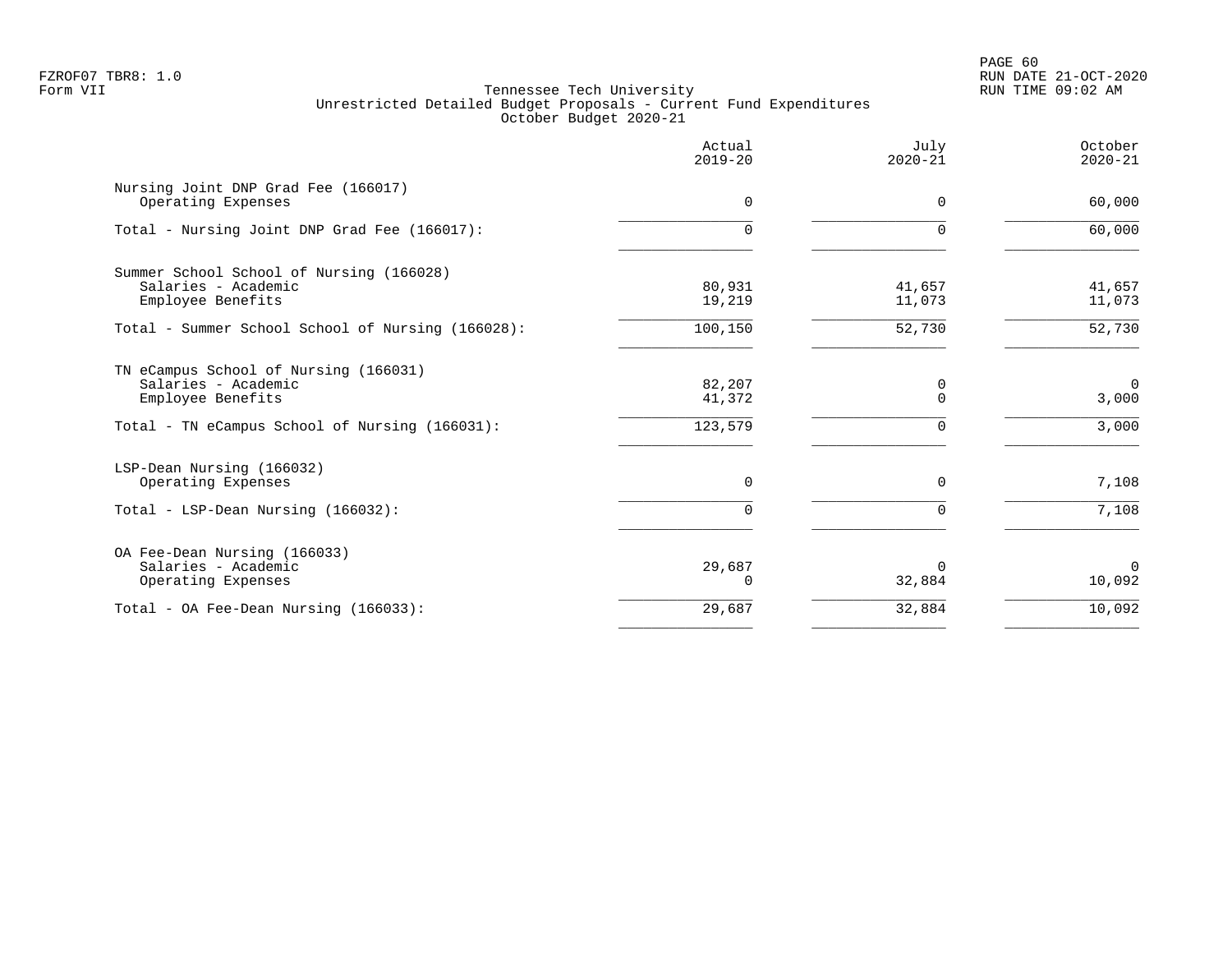PAGE 61 FZROF07 TBR8: 1.0 RUN DATE 21-OCT-2020

|                                                                                                                                         | Actual<br>$2019 - 20$      | July<br>$2020 - 21$       | October<br>$2020 - 21$    |
|-----------------------------------------------------------------------------------------------------------------------------------------|----------------------------|---------------------------|---------------------------|
| GA Instruction Pool (170006)<br>Employee Benefits                                                                                       | $\mathbf 0$                | 79,200                    | 19,200                    |
| Total - GA Instruction Pool (170006):                                                                                                   | $\mathbf 0$                | 79,200                    | 19,200                    |
| GA Project Inspire (170007)<br>Employee Benefits                                                                                        | $\Omega$                   | 550                       | 550                       |
| Total - GA Project Inspire (170007):                                                                                                    | 0                          | 550                       | 550                       |
| Minority Graduate Assistant (176004)<br>Salaries - Professional<br>Employee Benefits                                                    | 62,039<br>54,955           | 49,910<br>156,870         | 49,910<br>246,656         |
| Total - Minority Graduate Assistant (176004):                                                                                           | 116,994                    | 206,780                   | 296,566                   |
| Summer School Col of Fine Arts (177028)<br>Salaries - Academic<br>Employee Benefits<br>Total - Summer School Col of Fine Arts (177028): | 22,078<br>3,824<br>25,902  | 0<br>$\Omega$<br>$\Omega$ | 0<br>$\Omega$<br>$\Omega$ |
| Ext Edu Off Campus (180003)<br>Salaries - Students<br>Travel<br>Operating Expenses                                                      | $\Omega$<br>2,791<br>1,852 | 650<br>$\Omega$<br>3,000  | 650<br>$\Omega$<br>3,000  |
| Total - Ext Edu Off Campus (180003):                                                                                                    | 4,643                      | 3,650                     | 3,650                     |
|                                                                                                                                         |                            |                           |                           |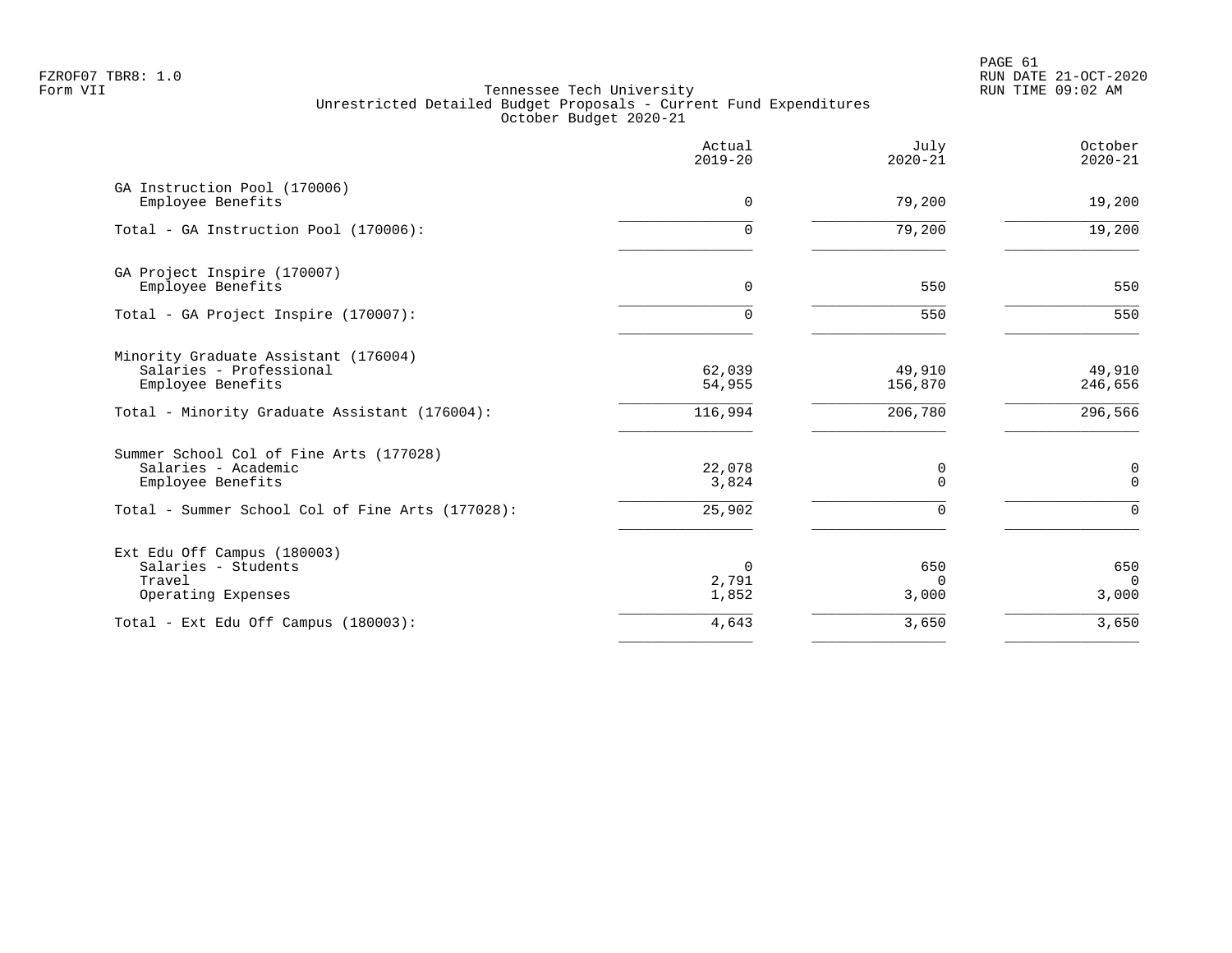PAGE 62 FZROF07 TBR8: 1.0 RUN DATE 21-OCT-2020

|                                                       | Actual<br>$2019 - 20$ | July<br>$2020 - 21$ | October<br>$2020 - 21$ |
|-------------------------------------------------------|-----------------------|---------------------|------------------------|
| Ext Educ Overload (180005)                            |                       |                     |                        |
| Operating Expenses                                    | 869                   | $\Omega$            | $\Omega$               |
| Total - Ext Educ Overload (180005):                   | 869                   | $\Omega$            | $\Omega$               |
| Distance MBA (180500)                                 |                       |                     |                        |
| Salaries - Academic                                   | 40,500                | 223,766             | 118,470                |
| Salaries - Supporting                                 | 10,582                | 6,714               | 6,714                  |
| Salaries - Students                                   | 1,820                 | $\Omega$            | 0                      |
| Salaries - Professional                               | 7,000                 | $\Omega$            | $\Omega$               |
| Employee Benefits                                     | 14,366                | 91,290              | 91,290                 |
| Travel                                                | 566                   | $\Omega$            | $\Omega$               |
| Operating Expenses                                    | 122,914               | 170,813             | 416,572                |
| Total - Distance MBA (180500):                        | 197,748               | 492,583             | 633,046                |
| Non Credit Extended Programs (181002)                 |                       |                     |                        |
| Salaries - Academic                                   | $\Omega$              | 6,000               | 6,000                  |
| Salaries - Supporting                                 | 3,150                 | 12,521              | 12,521                 |
| Employee Benefits                                     | 237                   | 316                 | 316                    |
| Travel                                                | 328                   | 200                 | 200                    |
| Operating Expenses                                    | 4,283                 | 29,747              | 29,747                 |
| Department Revenues                                   | $-300$                | $\Omega$            | $\Omega$               |
| Total - Non Credit Extended Programs (181002):        | 7,698                 | 48,784              | 48,784                 |
| Governor Sch fr Emerging Technology (183000)          |                       |                     |                        |
| Salaries - Students                                   | 120                   | 0                   | $\mathbf 0$            |
| Salaries - Professional                               | 600                   | $\Omega$            | $\Omega$               |
| Operating Expenses                                    | $\Omega$              | 5,616               | 17,826                 |
| Total - Governor Sch fr Emerging Technology (183000): | 720                   | 5,616               | 17,826                 |
|                                                       |                       |                     |                        |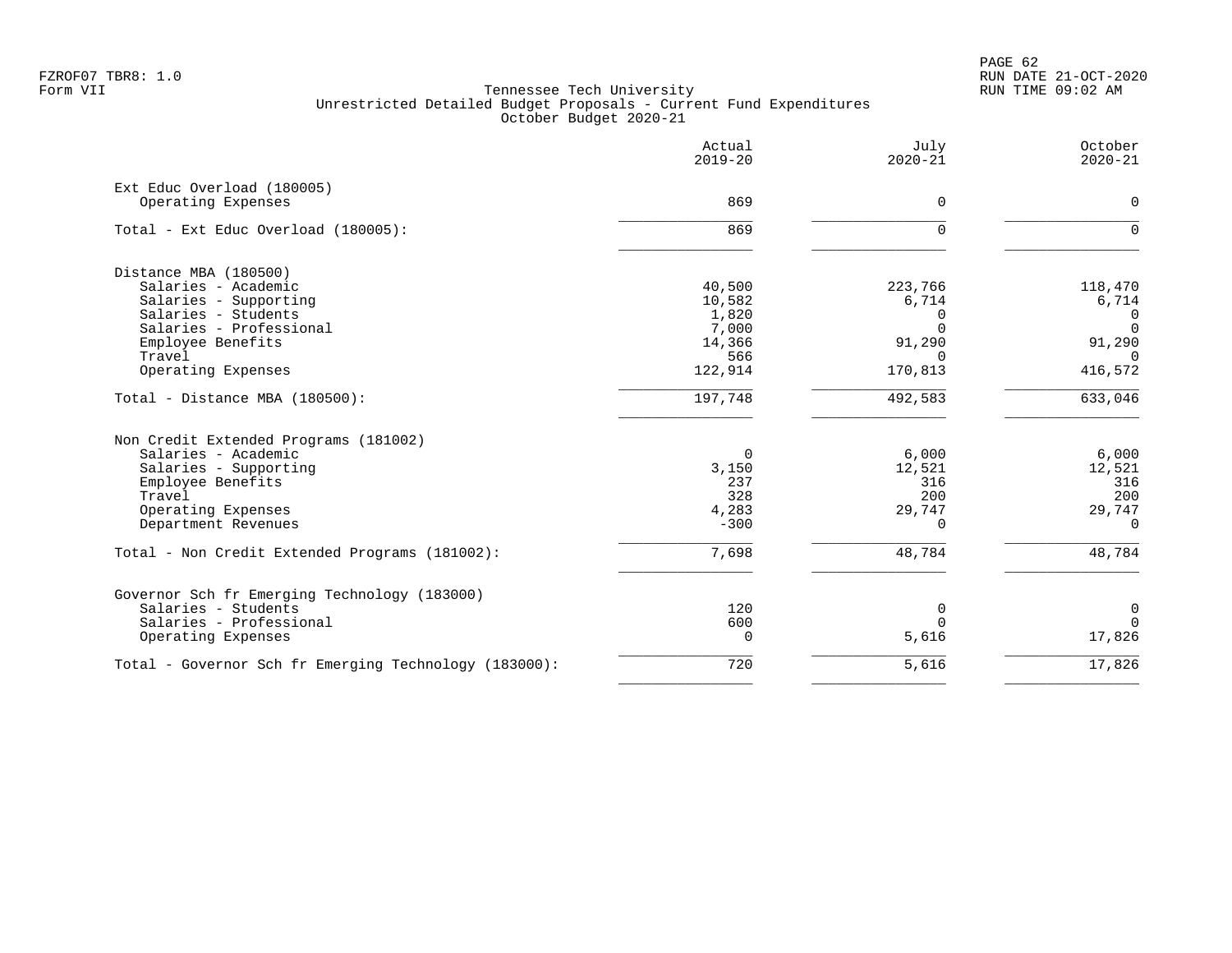PAGE 63 FZROF07 TBR8: 1.0 RUN DATE 21-OCT-2020

|                                             | Actual<br>$2019 - 20$ | July<br>$2020 - 21$ | October<br>$2020 - 21$ |
|---------------------------------------------|-----------------------|---------------------|------------------------|
| Two Plus Two Crossville (184000)            |                       |                     |                        |
| Salaries - Supporting                       | 2,742                 | $\Omega$            | $\overline{0}$         |
| Employee Benefits                           | 749                   | 999                 | 999                    |
| Operating Expenses                          | 415                   | $\Omega$            | $\Omega$               |
| Total - Two Plus Two Crossville (184000):   | 3,906                 | 999                 | 999                    |
| Two Plus Two Oak Ridge (184001)             |                       |                     |                        |
| Salaries - Professional                     | 3,967                 | 17,784              | 17,784                 |
| Employee Benefits                           | 1,333                 | 1,682               | 10,682                 |
| Travel                                      | 83                    | 156                 | 156                    |
| Operating Expenses                          | 211                   | 12,066              | 12,066                 |
| Total - Two Plus Two Oak Ridge (184001):    | 5,594                 | 31,688              | 40,688                 |
| Two Plus Two Pellissippii (184002)          |                       |                     |                        |
| Salaries - Supporting                       | 12,753                | 12,853              | 12,853                 |
| Employee Benefits                           | 4,083                 | 4,074               | 4,074                  |
| Travel                                      | 89                    | 1,290               | 1,290                  |
| Operating Expenses                          | 21,208                | 14,600              | 14,600                 |
| Total - Two Plus Two Pellissippii (184002): | 38,133                | 32,817              | 32,817                 |
| Two Plus Two Chattanooga (184003)           |                       |                     |                        |
| Operating Expenses                          | 9,634                 | 10,900              | 10,900                 |
| Total - Two Plus Two Chattanooga (184003):  | 9,634                 | 10,900              | 10,900                 |
|                                             |                       |                     |                        |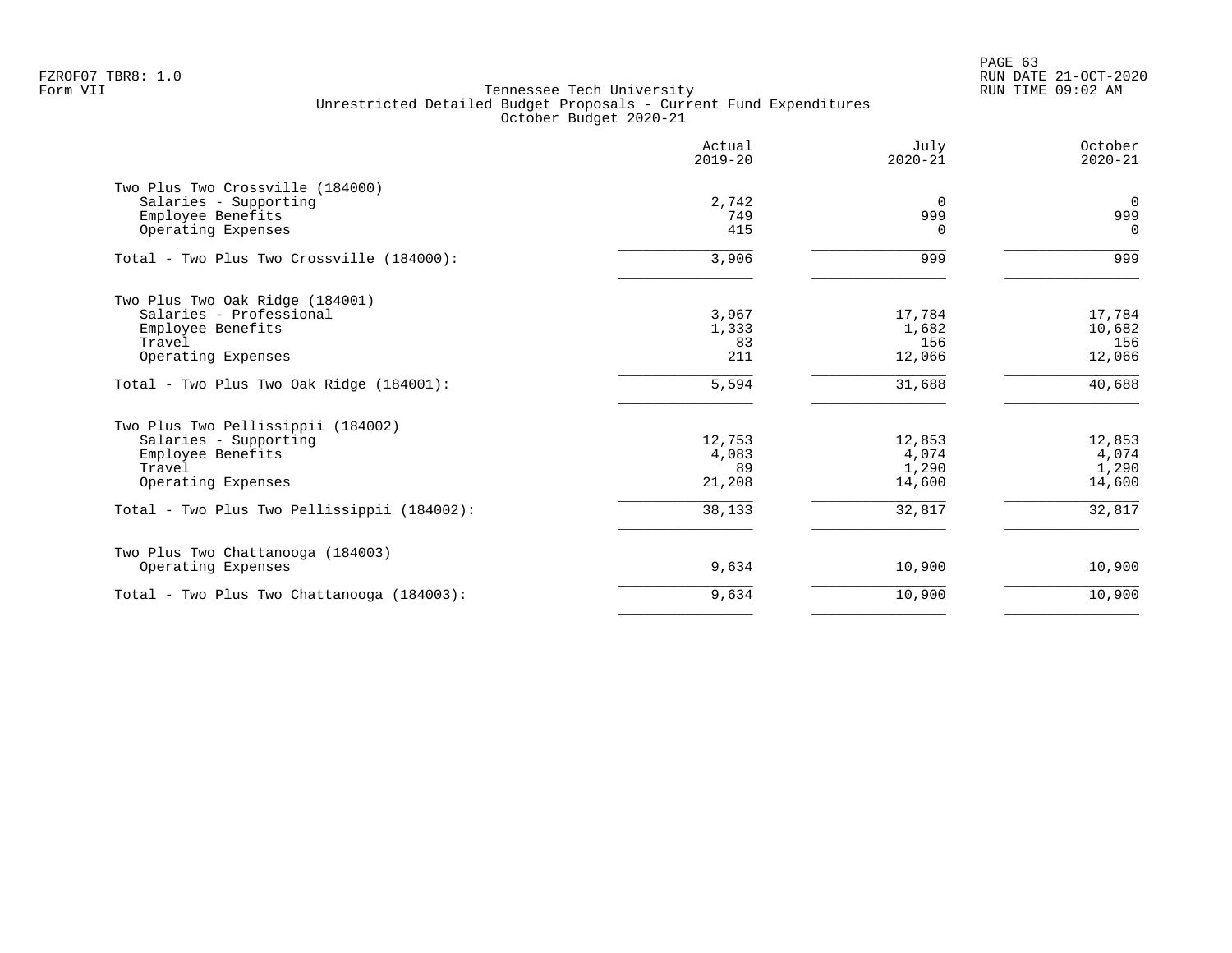|                                            | Actual<br>$2019 - 20$ | July<br>$2020 - 21$ | October<br>$2020 - 21$ |
|--------------------------------------------|-----------------------|---------------------|------------------------|
| Two Plus Two Motlow (184004)               |                       |                     |                        |
| Salaries - Academic                        | $\Omega$              | 690                 | 690                    |
| Salaries - Students                        | 190                   | $\Omega$            | $\mathbf 0$            |
| Salaries - Professional                    | 8,176                 | $\Omega$            | $\mathbf 0$            |
| Employee Benefits                          | 3,790                 | 5,053               | $\Omega$               |
| Travel<br>Operating Expenses               | 0<br>$\Omega$         | 3,000<br>2,800      | 3,000                  |
|                                            |                       |                     | 2,800                  |
| Total - Two Plus Two Motlow (184004):      | 12,156                | 11,543              | 6,490                  |
| Two Plus Two Tullahoma (184005)            |                       |                     |                        |
| Travel                                     | 0                     | 1,000               | 1,000                  |
| Operating Expenses                         | 0                     | 5,500               | 5,500                  |
| Total - Two Plus Two Tullahoma (184005):   | 0                     | 6,500               | 6,500                  |
| Two Plus Two RS Harriman (184006)          |                       |                     |                        |
| Salaries - Academic                        | 0                     | 1,300               | 1,300                  |
| Travel                                     | $\mathbf 0$           | 750                 | 750                    |
| Operating Expenses                         | 108                   | 4,002               | 4,002                  |
| Total - Two Plus Two RS Harriman (184006): | 108                   | 6,052               | 6,052                  |
| Two Plus Two Scott Co (184007)             |                       |                     |                        |
| Salaries - Academic                        | 0                     | 550                 | 550                    |
| Salaries - Supporting                      | 13,861                | $\Omega$            | $\Omega$               |
| Employee Benefits                          | 1,060                 | 1,047               | 1,047                  |
| Travel                                     | 346                   | 1,382               | 1,382                  |
| Operating Expenses                         | 5,148                 | 9,990               | 9,990                  |
| Total - Two Plus Two Scott Co (184007):    | 20,415                | 12,969              | 12,969                 |
|                                            |                       |                     |                        |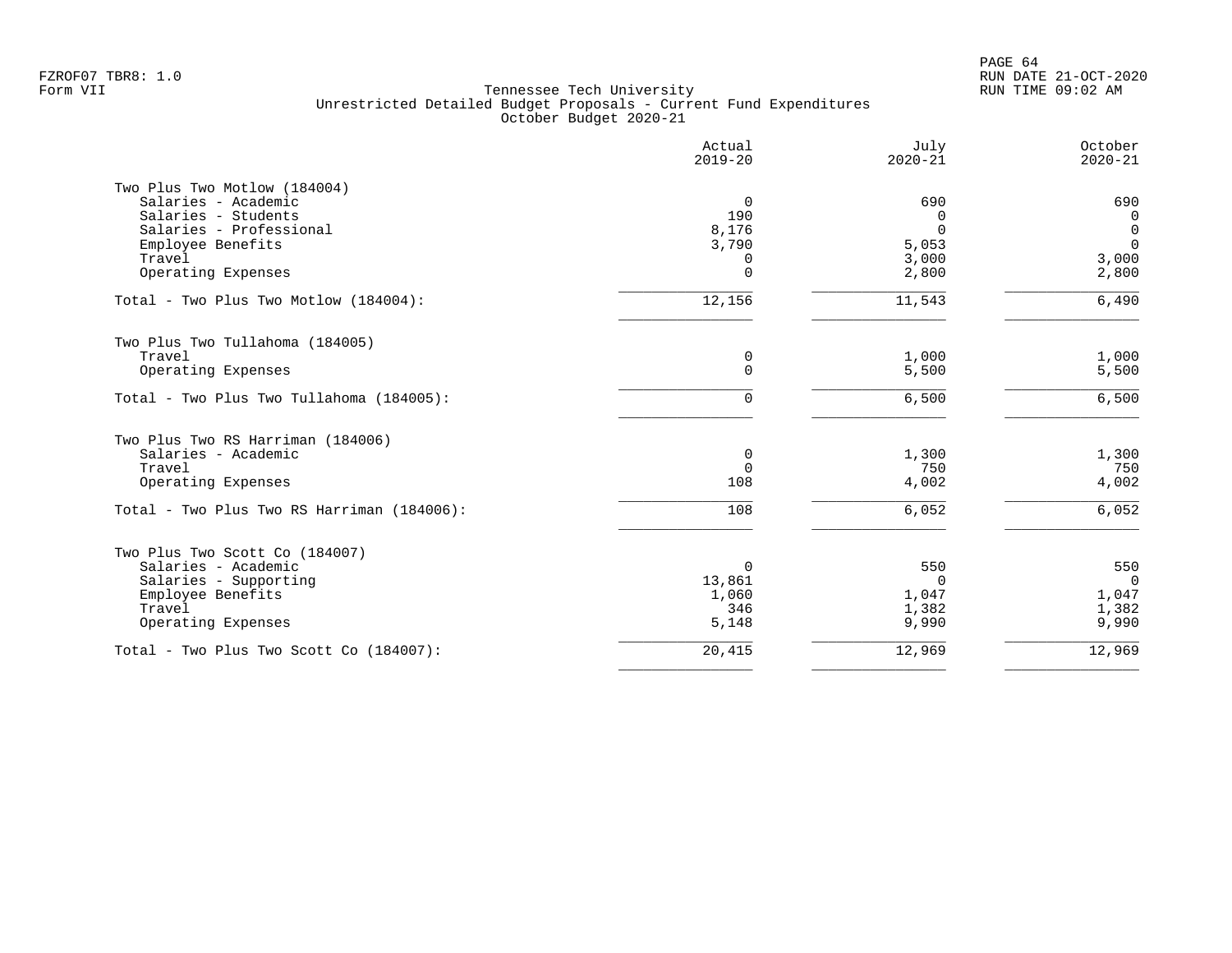|                                                                  | Actual<br>$2019 - 20$ | July<br>$2020 - 21$ | October<br>$2020 - 21$ |
|------------------------------------------------------------------|-----------------------|---------------------|------------------------|
| Two Plus Two Columbia (184008)                                   |                       |                     |                        |
| Salaries - Academic                                              | 8,898                 | 0                   | 0                      |
| Salaries - Supporting                                            | 12,596                |                     | $\Omega$               |
| Salaries - Professional                                          | 14,820                | 35,568              | 35,568                 |
| Employee Benefits                                                | 6,414                 | 4,942               | 12,942                 |
| Travel                                                           | 148                   | $\Omega$            | 0                      |
| Operating Expenses                                               | 3,593                 | 1,800               | 1,800                  |
| Total - Two Plus Two Columbia (184008):                          | 46,469                | 42,310              | 50,310                 |
| Two Plus Two Cookeville CHEC (184009)<br>Salaries - Professional | 12,898                | 17,784              | 17,784                 |
| Employee Benefits                                                | 3,523                 | 3,078               | 5,078                  |
| Travel                                                           | $\Omega$              | 1,090               | 1,090                  |
| Operating Expenses                                               | 1,381                 | 1,860               | 1,860                  |
|                                                                  |                       |                     |                        |
| Total - Two Plus Two Cookeville CHEC (184009):                   | 17,802                | 23,812              | 25,812                 |
| Interdisciplinary Studies Instruct (185000)                      |                       |                     |                        |
| Salaries - Academic                                              | 303,725               | 312,203             | 308,703                |
| Salaries - Supporting                                            | 27,901                | 28,126              | 28,126                 |
| Employee Benefits                                                | 96,591                | 110,375             | 110,375                |
| Travel                                                           | 4,830                 | 4,673               | 2,673                  |
| Operating Expenses                                               | 22,896                | 9,020               | 12,520                 |
| Total - Interdisciplinary Studies Instruct (185000):             | 455,943               | 464,397             | 462,397                |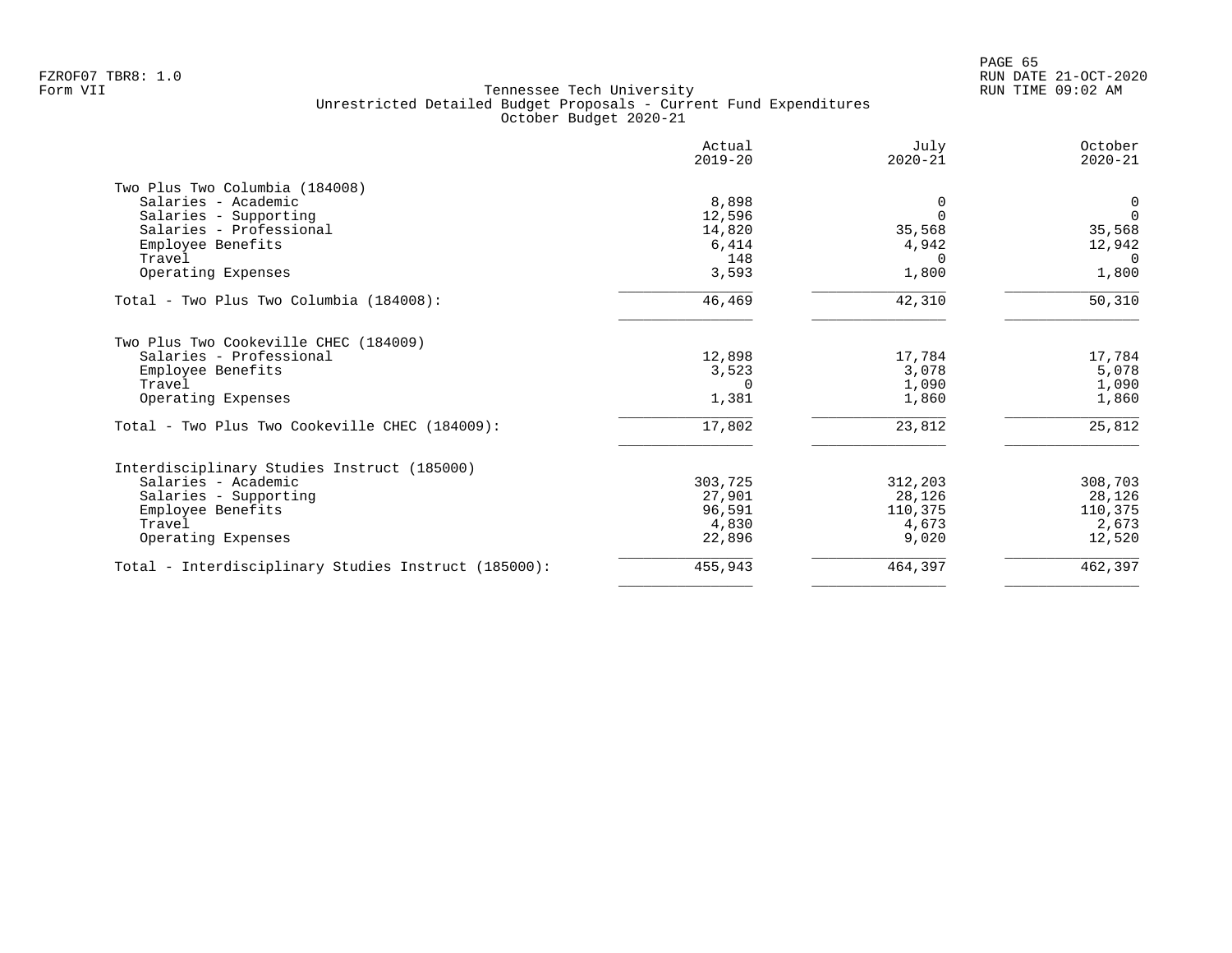|                                                | Actual<br>$2019 - 20$ | July<br>$2020 - 21$ | October<br>$2020 - 21$ |
|------------------------------------------------|-----------------------|---------------------|------------------------|
| Professional Studies (185001)                  |                       |                     |                        |
| Salaries - Academic                            | 32,790                | 64,400              | 67,000                 |
| Salaries - Supporting                          | 36,065                | 34,902              | 34,902                 |
| Employee Benefits                              | 22,515                | 20,941              | 34,941                 |
| Travel                                         | $\Omega$              | 2,000               | 2,000                  |
| Operating Expenses                             | 6,394                 | 5,100               | 5,100                  |
| Total - Professional Studies (185001):         | 97,764                | 127,343             | 143,943                |
| TN eCampus Instruction (185002)                |                       |                     |                        |
| Salaries - Academic                            | $-4,493$              | 1,491               | 1,491                  |
| Salaries - Supporting                          | 35,232                | 32,723              | 600                    |
| Salaries - Professional                        | 3,923                 | 57,288              | 41,080                 |
| Employee Benefits                              | 26,041                | 41,425              | 28,468                 |
| Travel                                         | 330                   | 330                 | 330                    |
| Operating Expenses                             | 4,651                 | 5,398               | 5,398                  |
| Total - TN eCampus Instruction (185002):       | 65,684                | 138,655             | 77,367                 |
| Environmental Studies Udrgrd (185005)          |                       |                     |                        |
| Salaries - Administrative                      | $\Omega$              | 5,000               | 5,000                  |
| Salaries - Academic                            | 284,539               | 309,064             | 304,368                |
| Salaries - Supporting                          | 29,470                | 33,689              | 28,689                 |
| Salaries - Professional                        | $\cap$                | 9,204               | 9,204                  |
| Employee Benefits                              | 103,440               | 98,039              | 98,039                 |
| Travel                                         | 145                   | 1,900               | 1,900                  |
| Operating Expenses                             | 8,979                 | 5,000               | 5,000                  |
| Total - Environmental Studies Udrgrd (185005): | 426,573               | 461,896             | 452,200                |
|                                                |                       |                     |                        |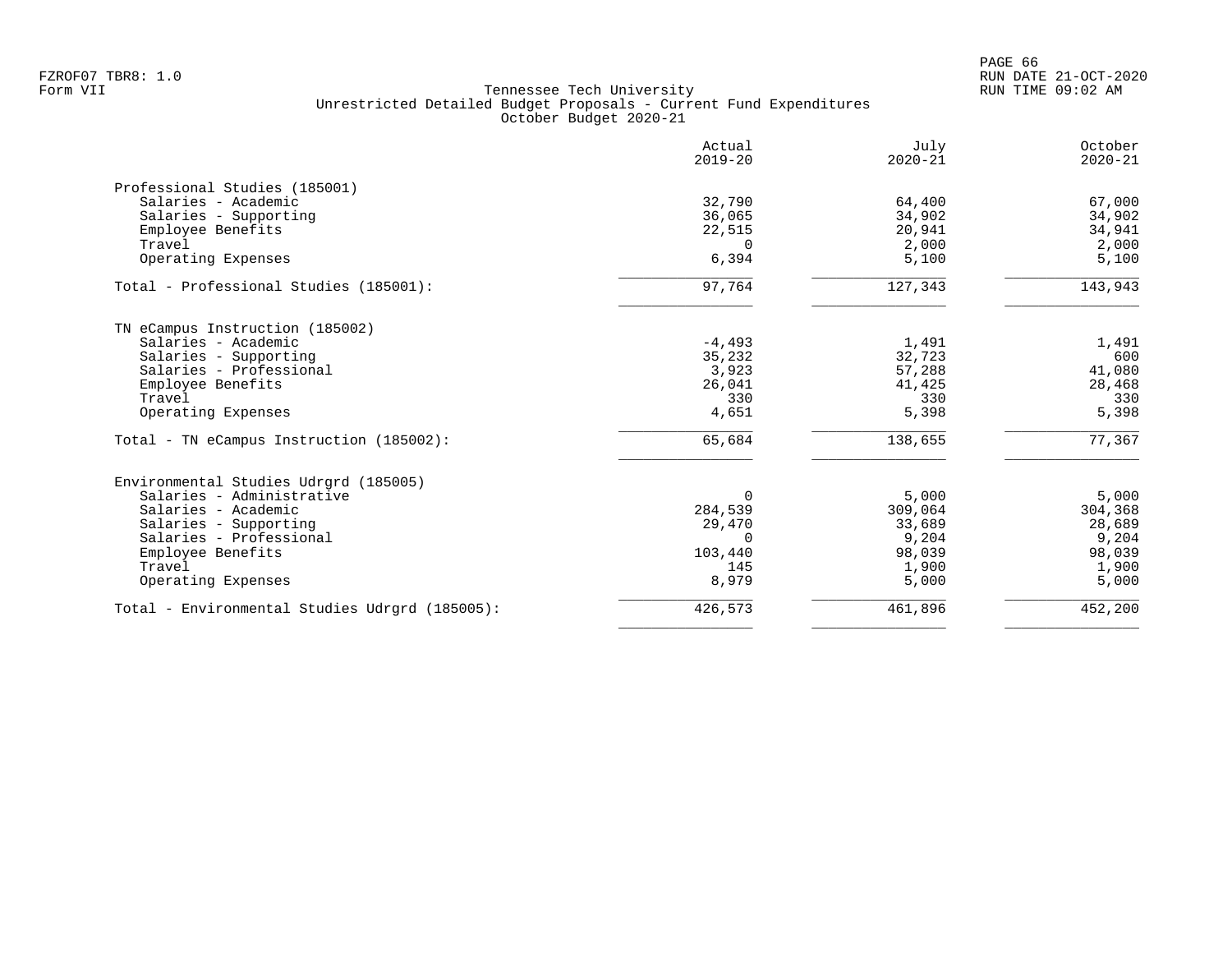PAGE 67 FZROF07 TBR8: 1.0 RUN DATE 21-OCT-2020

|                                                                                                                                                                      | Actual<br>$2019 - 20$                          | July<br>$2020 - 21$                                   | October<br>$2020 - 21$                                             |
|----------------------------------------------------------------------------------------------------------------------------------------------------------------------|------------------------------------------------|-------------------------------------------------------|--------------------------------------------------------------------|
| Interdisc Studies Online Course Fee (185008)<br>Operating Expenses                                                                                                   | $\mathbf 0$                                    | 6,047                                                 | $-6,047$                                                           |
| Total - Interdisc Studies Online Course Fee (185008):                                                                                                                | 0                                              | 6,047                                                 | $-6,047$                                                           |
| Public Safety Instruction (185502)<br>Salaries - Academic                                                                                                            | $\Omega$                                       | 943                                                   | 943                                                                |
| Total - Public Safety Instruction (185502):                                                                                                                          | 0                                              | 943                                                   | 943                                                                |
| Environmental Sci Grad Assist (188000)<br>Employee Benefits                                                                                                          | 44,936                                         | 45,880                                                | 45,880                                                             |
| Total - Environmental Sci Grad Assist (188000):                                                                                                                      | 44,936                                         | 45,880                                                | 45,880                                                             |
| EVS Challenge (188001)<br>Salaries - Professional                                                                                                                    | 14,000                                         | $\mathbf 0$                                           | 21,400                                                             |
| Total - EVS Challenge (188001):                                                                                                                                      | 14,000                                         | $\mathbf 0$                                           | 21,400                                                             |
| Environmental Science Masters (188002)<br>Salaries - Academic<br>Salaries - Students<br>Salaries - Professional<br>Employee Benefits<br>Travel<br>Operating Expenses | 4,939<br>6,893<br>1,582<br>904<br>163<br>3,600 | 0<br>$\mathbf 0$<br>$\Omega$<br>921<br>4,000<br>3,000 | $\mathbf 0$<br>$\mathbf 0$<br>$\mathbf 0$<br>921<br>3,000<br>3,000 |
| Total - Environmental Science Masters (188002):                                                                                                                      | 18,081                                         | 7,921                                                 | 6,921                                                              |
|                                                                                                                                                                      |                                                |                                                       |                                                                    |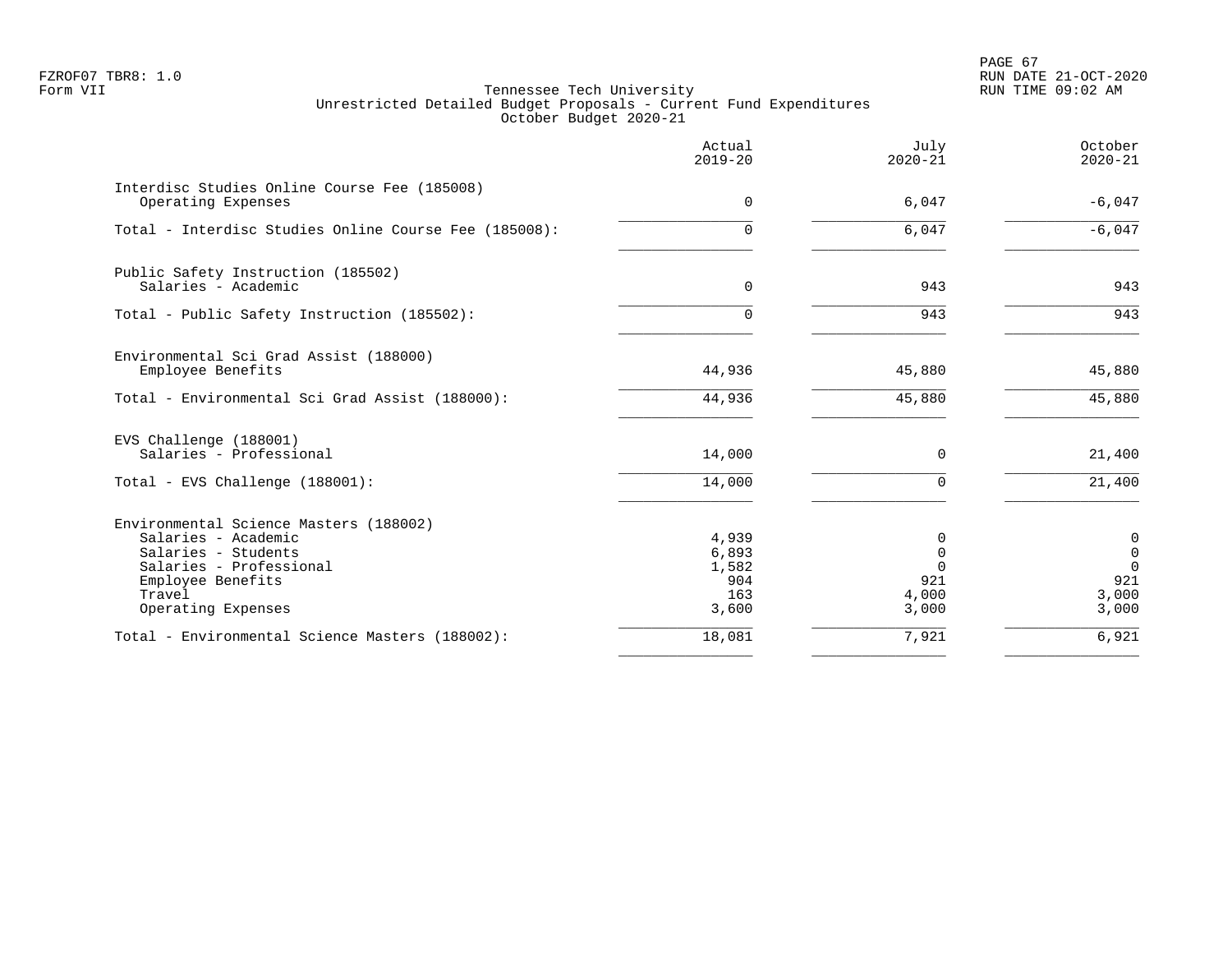|                                                      | Actual<br>$2019 - 20$ | July<br>$2020 - 21$ | October<br>$2020 - 21$ |
|------------------------------------------------------|-----------------------|---------------------|------------------------|
| Desig Grad Stud Assist-Environ Sci (188003)          |                       |                     |                        |
| Salaries - Academic                                  | 42,000                |                     | 0                      |
| Salaries - Students                                  | 30,557                | $\Omega$            | $\mathbf 0$            |
| Salaries - Professional                              | 23,864                |                     | $\Omega$               |
| Employee Benefits                                    | 33,870                | 161,450             | 131,998                |
| Total - Desig Grad Stud Assist-Environ Sci (188003): | 130,291               | 161,450             | 131,998                |
| Interdisciplinary Student Success (189000)           |                       |                     |                        |
| Salaries - Students                                  | 50                    | $\Omega$            | $\overline{0}$         |
| Salaries - Professional                              | 191,063               | 203,051             | 203,051                |
| Employee Benefits                                    | 94,088                | 76,325              | 111,325                |
| Travel                                               | 1,795                 | 2,000               | 2,000                  |
| Operating Expenses                                   | 2,079                 | 5,000               | 5,000                  |
| Total - Interdisciplinary Student Success (189000):  | 289,075               | 286,376             | 321,376                |
| TAF Technology Access Fee (190006)                   |                       |                     |                        |
| Salaries - Students                                  | 176,060               | 215,000             | 215,000                |
| Employee Benefits                                    | 2,357                 | 4,000               | 4,000                  |
| Operating Expenses                                   | 1,248,818             | 1,732,346           | 2,340,642              |
| Capital Outlay                                       | 20,668                | 105,500             | 105,500                |
| Total - TAF Technology Access Fee (190006):          | 1,447,903             | 2,056,846           | 2,665,142              |
| Craft Center Instuct Transfer (200007)               |                       |                     |                        |
| Operating Expenses                                   | $-374,000$            | $-374,000$          | $-374,000$             |
| Total - Craft Center Instuct Transfer (200007):      | $-374,000$            | $-374,000$          | $-374,000$             |
|                                                      |                       |                     |                        |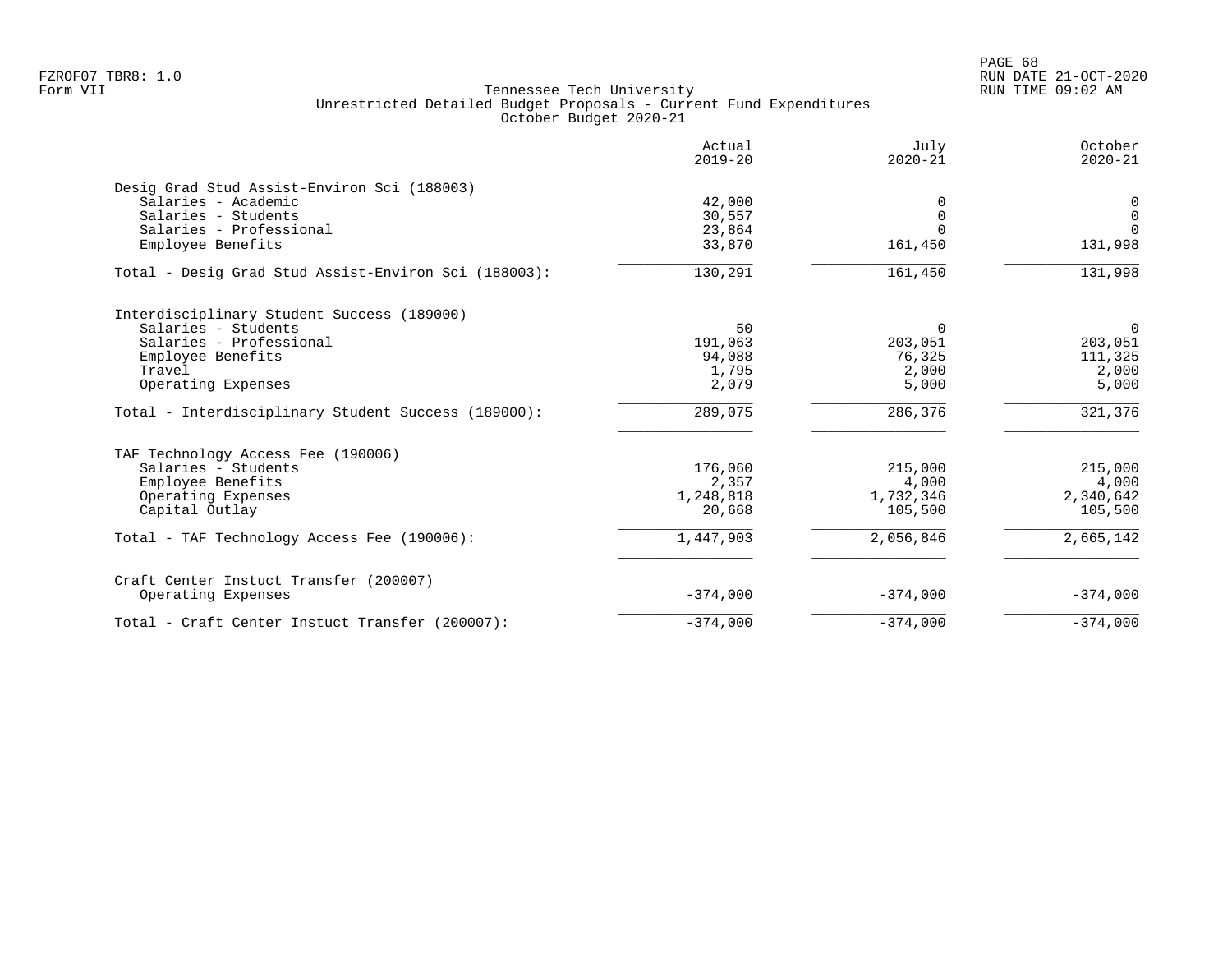|                                                                                                                                                                               | Actual<br>$2019 - 20$                                                 | July<br>$2020 - 21$                                              | October<br>$2020 - 21$                                         |
|-------------------------------------------------------------------------------------------------------------------------------------------------------------------------------|-----------------------------------------------------------------------|------------------------------------------------------------------|----------------------------------------------------------------|
| TBR Spouse Dependent Discount (700000)<br>Employee Benefits                                                                                                                   | 450,148                                                               | 514,957                                                          | 514,957                                                        |
| Total - TBR Spouse Dependent Discount (700000):                                                                                                                               | 450,148                                                               | 514,957                                                          | 514,957                                                        |
| TBR Employ Remission PC191 (700001)<br>Employee Benefits                                                                                                                      | 91,814                                                                | 92,273                                                           | 92,273                                                         |
| Total - TBR Employ Remission PC191 (700001):                                                                                                                                  | 91,814                                                                | 92,273                                                           | 92, 273                                                        |
| E and G Data Processing Allocation (700003)<br>Department Revenues                                                                                                            | 4,040,950                                                             | 4,573,830                                                        | 4,758,187                                                      |
| Total - E and G Data Processing Allocation (700003):                                                                                                                          | 4,040,950                                                             | 4,573,830                                                        | 4,758,187                                                      |
| E and G Claims Adjustment (700004)<br>Operating Expenses                                                                                                                      | 181,278                                                               | 280,090                                                          | 280,090                                                        |
| Total - E and G Claims Adjustment $(700004)$ :                                                                                                                                | 181,278                                                               | 280,090                                                          | 280,090                                                        |
| $E$ and G Support (700005)<br>Salaries - Administrative<br>Salaries - Academic<br>Salaries - Supporting<br>Salaries - Professional<br>Employee Benefits<br>Operating Expenses | 0<br>$\mathbf 0$<br>$\mathbf 0$<br>$\Omega$<br>2,187,205<br>$-63,728$ | 2,635<br>1,134,716<br>33,151<br>39,542<br>726,850<br>$-104, 475$ | 2,635<br>549,776<br>80,034<br>32,305<br>680,590<br>$-108, 252$ |
| Total - E and G Support $(700005)$ :                                                                                                                                          | 2, 123, 477                                                           | 1,832,419                                                        | 1,237,088                                                      |
|                                                                                                                                                                               |                                                                       |                                                                  |                                                                |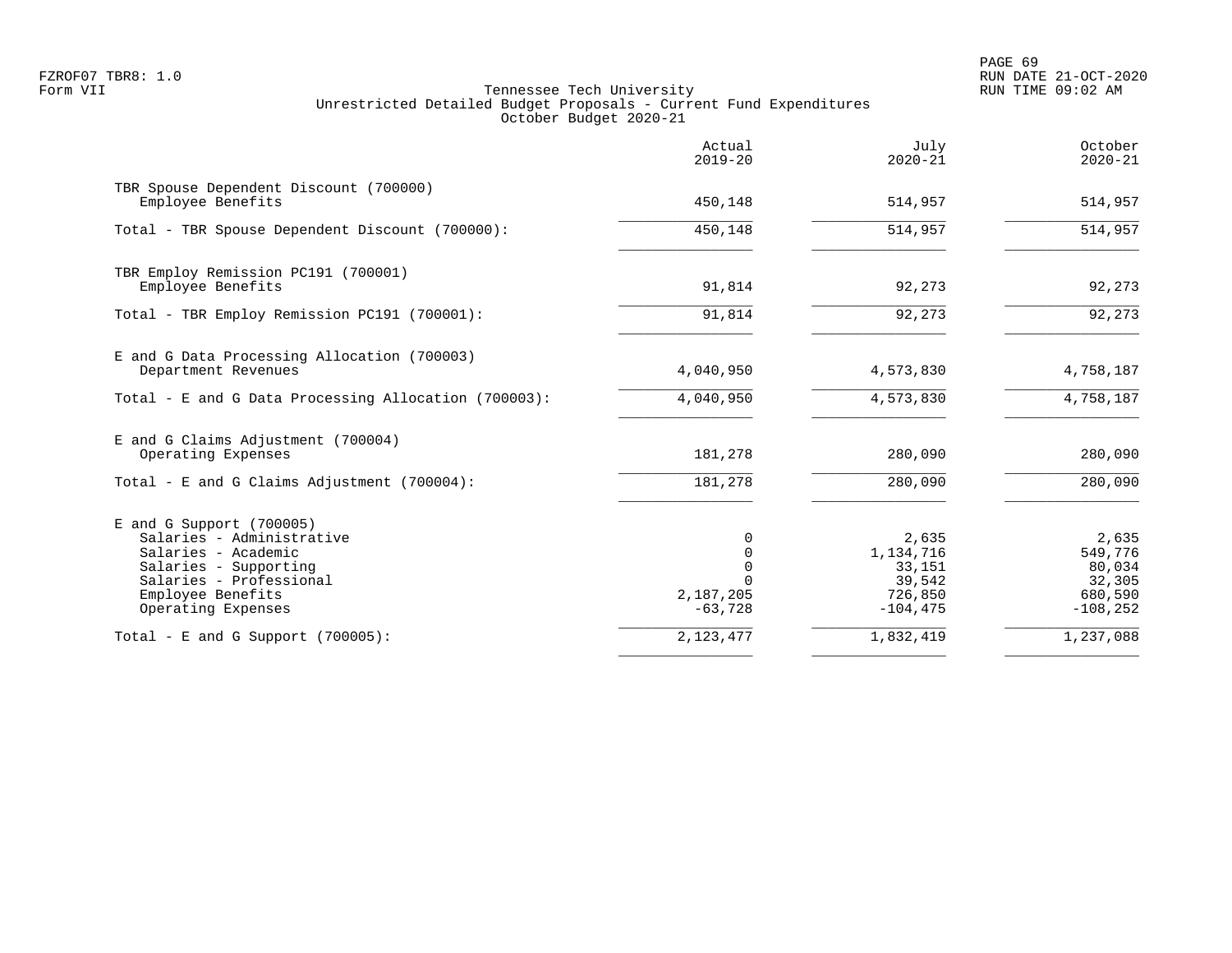PAGE 70 FZROF07 TBR8: 1.0 RUN DATE 21-OCT-2020

|                                                                                                                                   | Actual<br>$2019 - 20$ | July<br>$2020 - 21$         | October<br>$2020 - 21$      |
|-----------------------------------------------------------------------------------------------------------------------------------|-----------------------|-----------------------------|-----------------------------|
| Pool Reclass (700007)<br>Salaries - Supporting                                                                                    | $\Omega$              | 10,000                      | 10,000                      |
| Total - Pool Reclass (700007):                                                                                                    | $\Omega$              | 10,000                      | 10,000                      |
| Pool Degree Adj (700008)<br>Salaries - Academic                                                                                   | 0                     | 5,000                       | 5,000                       |
| Total - Pool Degree Adj (700008):                                                                                                 | $\mathbf 0$           | 5,000                       | 5,000                       |
| E and G Other Salary Pool (700009)<br>Salaries - Academic<br>Salaries - Supporting<br>Total - E and G Other Salary Pool (700009): | 0<br>$\Omega$<br>0    | 110,800<br>5,650<br>116,450 | 110,800<br>5,650<br>116,450 |
| Post Office Allocation (700045)<br>Operating Expenses<br>Department Revenues                                                      | $\Omega$<br>3,591     | 27,340<br>$\Omega$          | 27,340<br>$\Omega$          |
| Total - Post Office Allocation (700045):                                                                                          | 3,591                 | 27,340                      | 27,340                      |
| TTU Staff Tuit Maint Reimbursment (700068)<br>Employee Benefits                                                                   | 87,383                | 51,315                      | 15,195                      |
| Total - TTU Staff Tuit Maint Reimbursment (700068):                                                                               | 87,383                | 51,315                      | 15,195                      |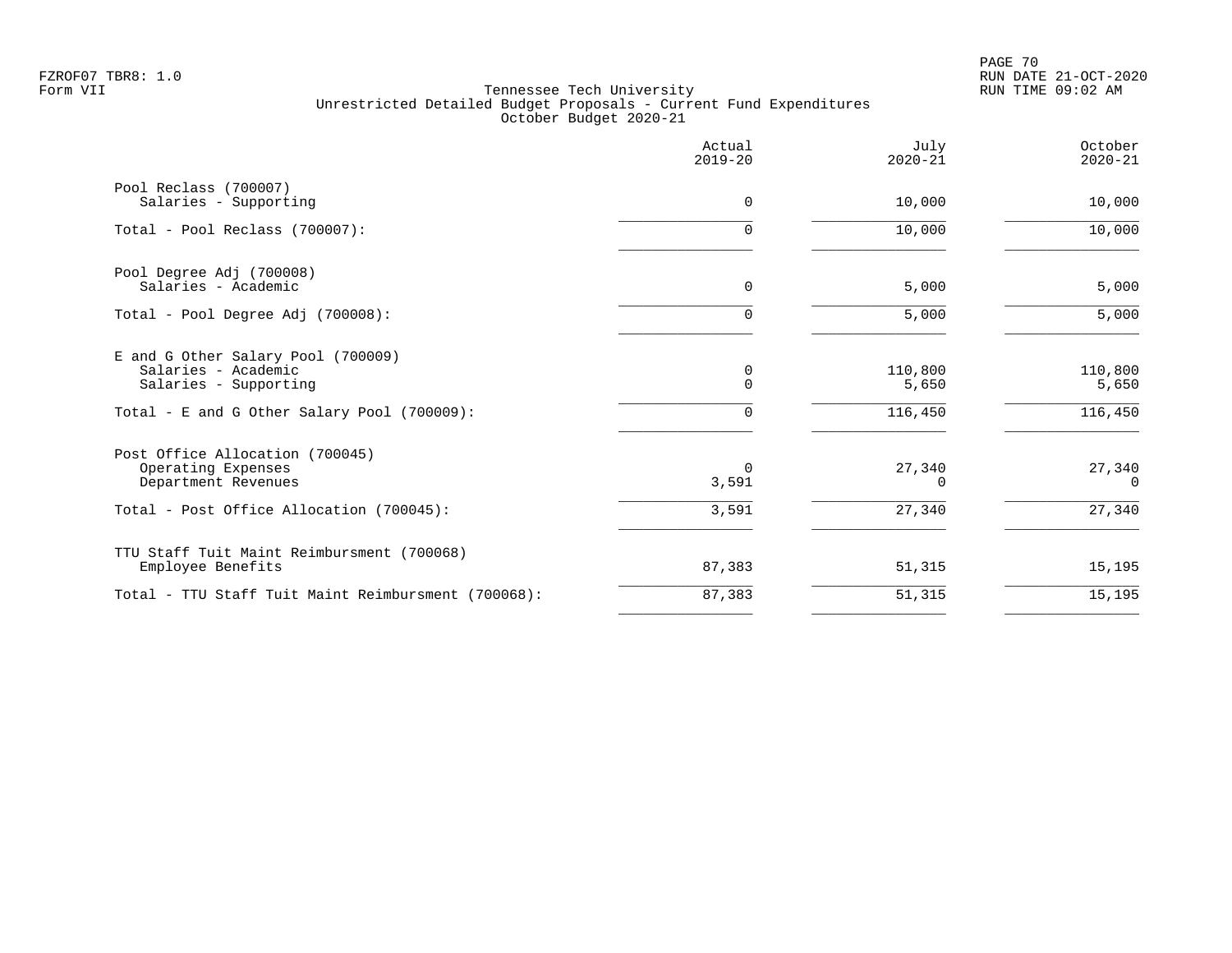PAGE 71 FZROF07 TBR8: 1.0 RUN DATE 21-OCT-2020

# Tennessee Tech University Unrestricted Detailed Budget Proposals - Current Fund Expenditures October Budget 2020-21

|                                                              | Actual<br>$2019 - 20$ | July<br>$2020 - 21$ | October<br>$2020 - 21$ |
|--------------------------------------------------------------|-----------------------|---------------------|------------------------|
| LSP-Strategic Investment Pool (700074)<br>Operating Expenses | 27,235                | 356,842             | 4,496,396              |
| Total - LSP-Strategic Investment Pool (700074):              | 27,235                | 356,842             | 4,496,396              |
| Wellness Incentive (700075)<br>Employee Benefits             | 32,975                | 38,756              | 38,756                 |
| Total - Wellness Incentive (700075):                         | 32,975                | 38,756              | 38,756                 |

Total - Instruction (200):

|       | Salaries - Administrative |              | 7,635       | 7,635      |
|-------|---------------------------|--------------|-------------|------------|
|       | Salaries - Academic       | 38, 475, 317 | 40,737,701  | 37,946,515 |
|       | Salaries - Supporting     | 2,150,228    | 2, 273, 568 | 2,290,733  |
|       | Salaries - Students       | 785,300      | 645,594     | 545,699    |
|       | Salaries - Professional   | 2,603,971    | 2,555,300   | 2,719,687  |
|       | Employee Benefits         | 18,128,362   | 18,032,963  | 18,333,017 |
|       | Travel                    | 240,735      | 299,750     | 177,261    |
|       | Operating Expenses        | 4,313,198    | 8,470,885   | 18,913,559 |
|       | Capital Outlay            | 187,067      | 111,500     | 133,573    |
|       | Department Revenues       | 4,044,241    | 4,573,830   | 4,758,187  |
|       |                           |              |             |            |
| Total |                           | 70,928,419   | 77,708,726  | 85,825,866 |
|       |                           |              |             |            |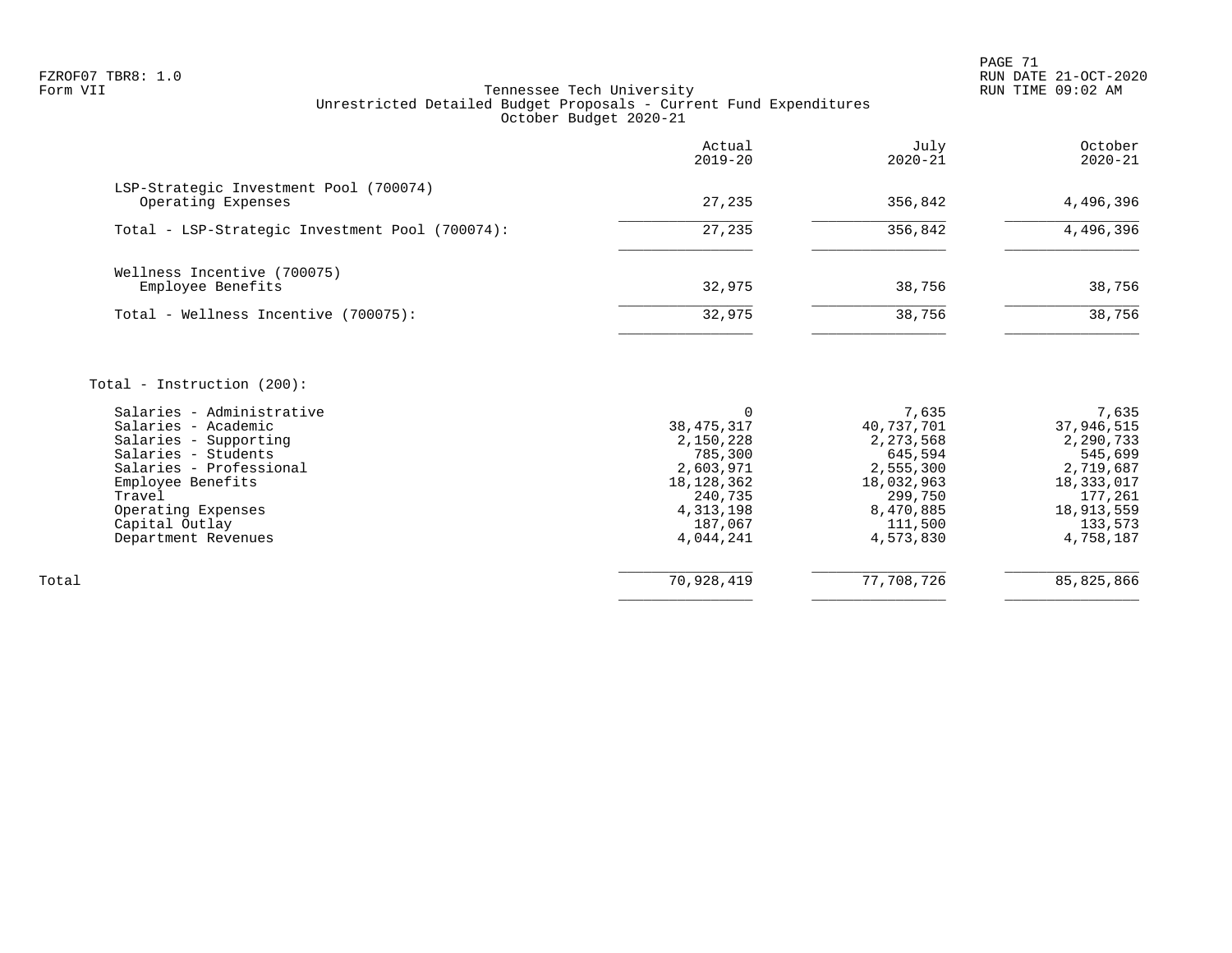PAGE 72 FZROF07 TBR8: 1.0 RUN DATE 21-OCT-2020

|                                                                                                                                                                                                                          | Actual<br>$2019 - 20$                                                                                                         | July<br>$2020 - 21$                                                                                                      | October<br>$2020 - 21$                                                                                                  |
|--------------------------------------------------------------------------------------------------------------------------------------------------------------------------------------------------------------------------|-------------------------------------------------------------------------------------------------------------------------------|--------------------------------------------------------------------------------------------------------------------------|-------------------------------------------------------------------------------------------------------------------------|
| Total - Instruction $(20)$ :                                                                                                                                                                                             |                                                                                                                               |                                                                                                                          |                                                                                                                         |
| Salaries - Administrative<br>Salaries - Academic<br>Salaries - Supporting<br>Salaries - Students<br>Salaries - Professional<br>Employee Benefits<br>Travel<br>Operating Expense<br>Capital Outlay<br>Department Revenues | $\Omega$<br>38, 475, 317<br>2,150,228<br>785,300<br>2,603,971<br>18,128,362<br>240,735<br>4, 313, 198<br>187,067<br>4,044,241 | 7,635<br>40,737,701<br>2, 273, 568<br>645,594<br>2,555,300<br>18,032,963<br>299,750<br>8,470,885<br>111,500<br>4,573,830 | 7,635<br>37,946,515<br>2,290,733<br>545,699<br>2,719,687<br>18,333,017<br>177,261<br>18,913,559<br>133,573<br>4,758,187 |
| Total                                                                                                                                                                                                                    | 70,928,419                                                                                                                    | 77,708,726                                                                                                               | 85, 825, 866                                                                                                            |
| Research (25)<br>Research (250)<br>Indirect Cost Office of President (110029)<br>Operating Expenses                                                                                                                      | 10,250                                                                                                                        | $\mathbf 0$                                                                                                              | $\mathbf 0$                                                                                                             |
| Total - Indirect Cost Office of President (110029):                                                                                                                                                                      | 10,250                                                                                                                        | $\Omega$                                                                                                                 | $\Omega$                                                                                                                |
| Strategic Research Initiatives (118001)<br>Employee Benefits<br>Operating Expenses                                                                                                                                       | $\mathbf 0$<br>11,525                                                                                                         | 56,000<br>0                                                                                                              | 0<br>$\Omega$                                                                                                           |
| Total - Strategic Research Initiatives (118001):                                                                                                                                                                         | 11,525                                                                                                                        | 56,000                                                                                                                   | $\mathbf 0$                                                                                                             |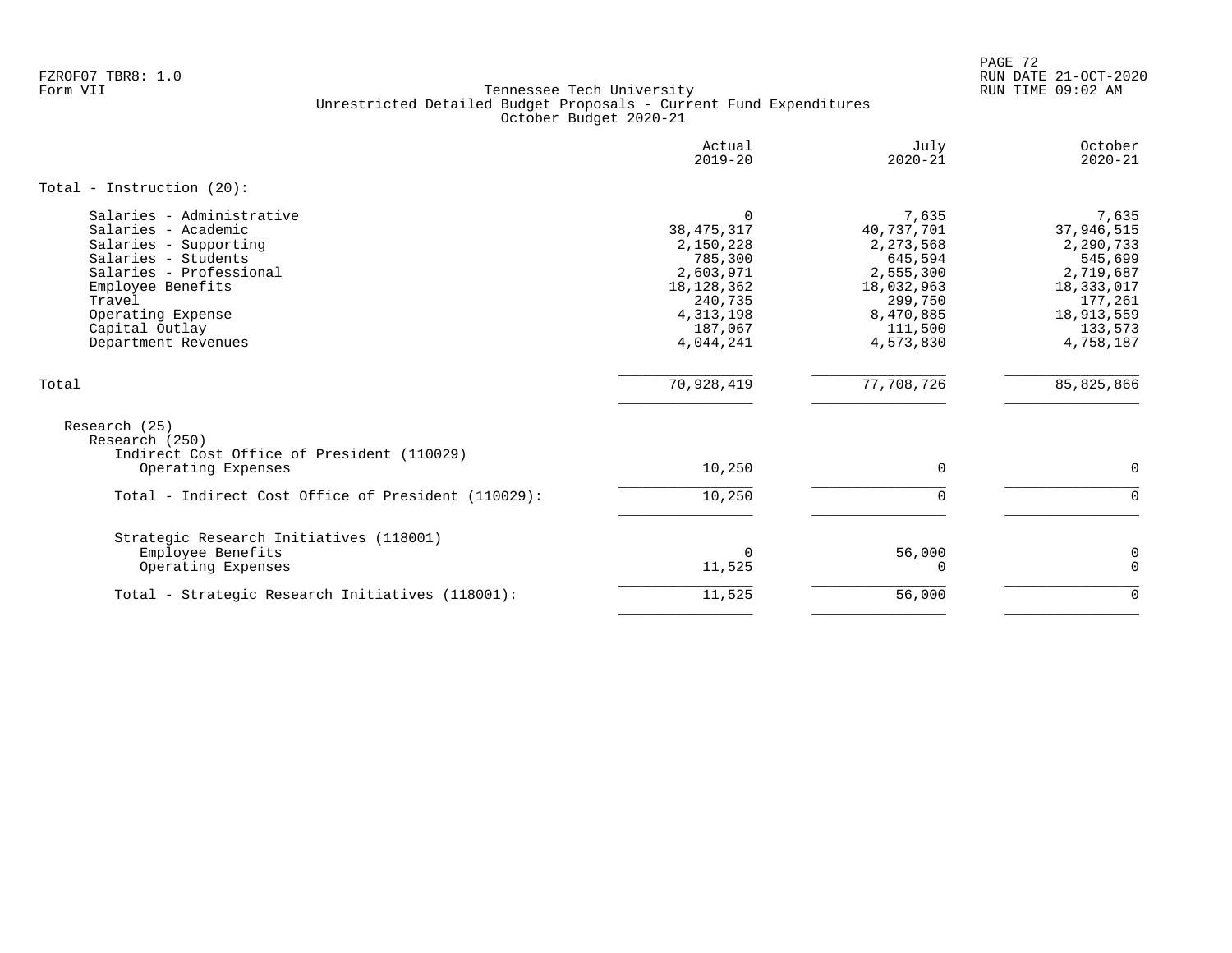PAGE 73 FZROF07 TBR8: 1.0 RUN DATE 21-OCT-2020

|                                                       | Actual<br>$2019 - 20$ | July<br>$2020 - 21$ | October<br>$2020 - 21$     |
|-------------------------------------------------------|-----------------------|---------------------|----------------------------|
| Indirect Cost VP Research Econ Dev (118029)           | $\Omega$              | $\Omega$            |                            |
| Operating Expenses                                    |                       |                     | 23,206                     |
| Total - Indirect Cost VP Research Econ Dev (118029):  | 0                     | $\Omega$            | 23,206                     |
| Distinguished Faculty Fellowships (120024)            |                       |                     |                            |
| Employee Benefits                                     | $\mathbf 0$           | 5,300               | 5,300                      |
| Total - Distinguished Faculty Fellowships (120024):   | $\Omega$              | 5,300               | 5,300                      |
| SAF Undergrad Research Initiative (121002)            |                       |                     |                            |
| Salaries - Academic                                   | 5,000                 | $\Omega$            | 0                          |
| Salaries - Students                                   | 5,031                 | 30,000              | 0                          |
| Employee Benefits<br>Travel                           | 946<br>33,733         | 2,000<br>10,000     | $\mathbf 0$<br>$\mathbf 0$ |
| Operating Expenses                                    | 15,261                | 58,000              | $\mathbf 0$                |
| Total - SAF Undergrad Research Initiative (121002):   | 59,971                | 100,000             | $\Omega$                   |
| Indirect Cost Digital & Distance Ed (121429)          |                       |                     |                            |
| Operating Expenses                                    | $\Omega$              | $\Omega$            | 630                        |
| Total - Indirect Cost Digital & Distance Ed (121429): | 0                     | $\Omega$            | 630                        |
| QEP Operating (121702)                                |                       |                     |                            |
| Salaries - Academic                                   | 63,446                | 5,000               | 5,000                      |
| Salaries - Supporting                                 | 21,447                | 21,794              | 21,794                     |
| Salaries - Students                                   | 127,391               | 6,034               | 6,034                      |
| Salaries - Professional<br>Employee Benefits          | 17,000<br>51,934      | $\Omega$<br>18,543  | $\Omega$<br>43,543         |
| Travel                                                | 20,297                | 1,000               | 1,000                      |
| Operating Expenses                                    | 88,042                | 542,131             | 669,568                    |
| $Total - OEP Operating (121702):$                     | 389,557               | 594,502             | 746,939                    |
|                                                       |                       |                     |                            |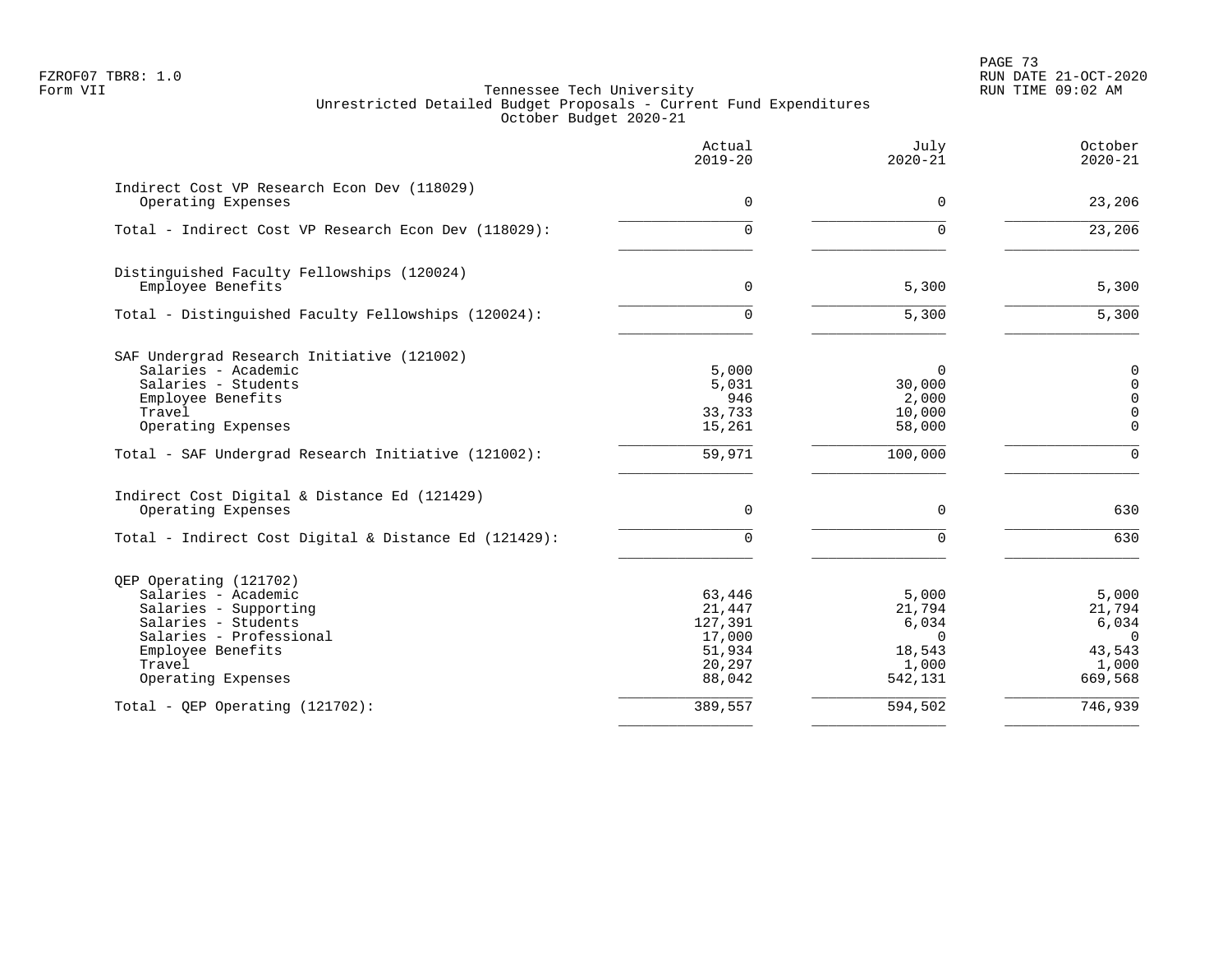PAGE 74 FZROF07 TBR8: 1.0 RUN DATE 21-OCT-2020

|                                                                                   | Actual<br>$2019 - 20$ | July<br>$2020 - 21$ | October<br>$2020 - 21$      |
|-----------------------------------------------------------------------------------|-----------------------|---------------------|-----------------------------|
| Federal College Work Study Program (122001)<br>Salaries - Students                | 0                     | 390                 | 390                         |
| Total - Federal College Work Study Program (122001):                              | 0                     | 390                 | 390                         |
| IC Faculty Financial Aid (122021)<br>Salaries - Academic<br>Employee Benefits     | 171<br>28             | 0<br>$\Omega$       | $\mathbf 0$<br>$\mathbf{0}$ |
| Total - IC Faculty Financial Aid (122021):                                        | 199                   | $\Omega$            | $\Omega$                    |
| Student Affairs Indirect Cost (127029)<br>Operating Expenses                      | $\Omega$              | $\Omega$            | 7,660                       |
| Total - Student Affairs Indirect Cost (127029):                                   | O.                    | <sup>n</sup>        | 7,660                       |
| IC Faculty Counseling Center (127211)<br>Salaries - Academic<br>Employee Benefits | 1,288<br>352          | 0<br>$\Omega$       | 0<br>$\Omega$               |
| Total - IC Faculty Counseling Center (127211):                                    | 1,640                 | $\Omega$            | $\Omega$                    |
| Indirect Cost Counseling Center (127229)<br>Operating Expenses                    | 0                     | 0                   | 14,310                      |
| Total - Indirect Cost Counseling Center (127229):                                 | 0                     | $\Omega$            | 14,310                      |
|                                                                                   |                       |                     |                             |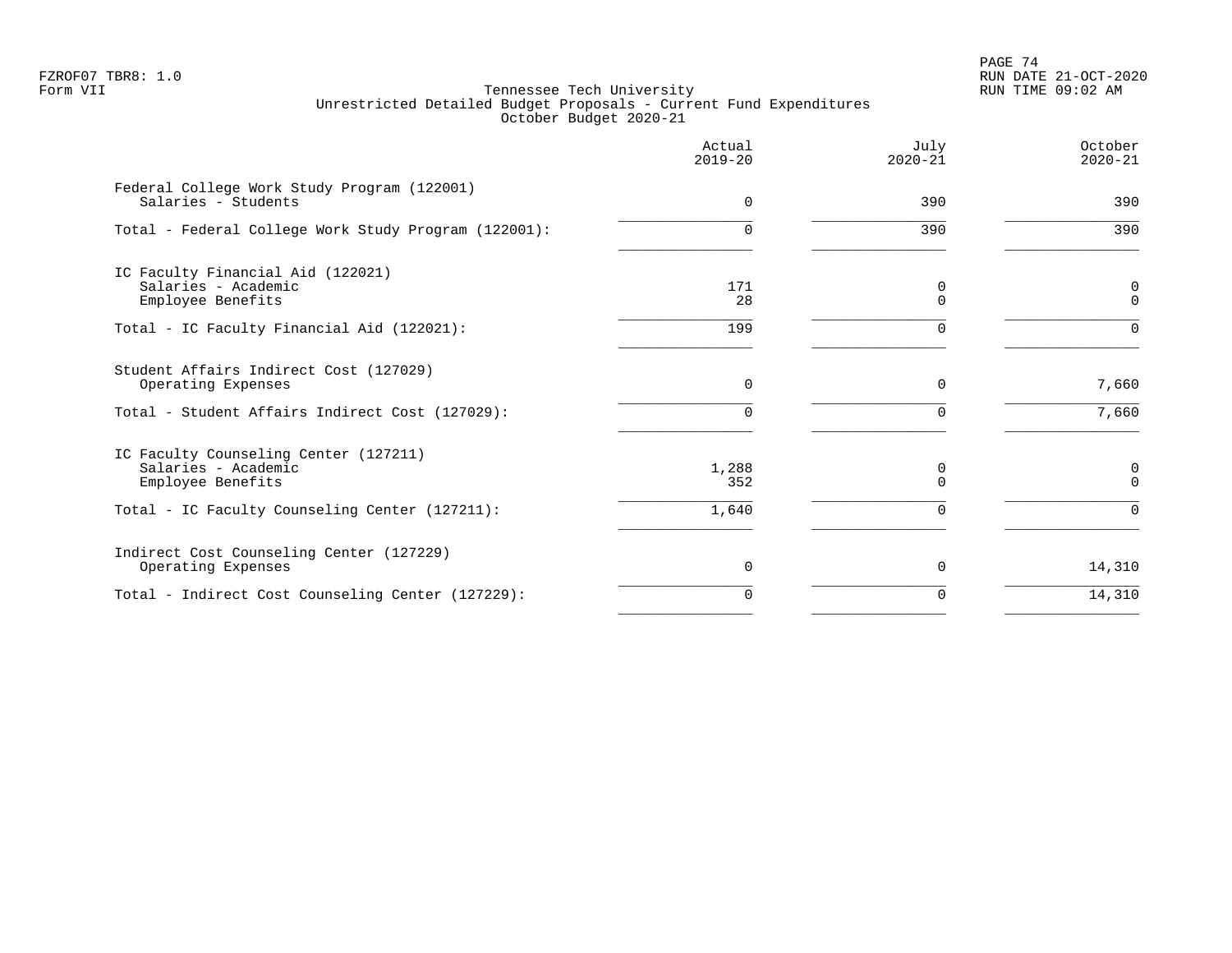|                                                  | Actual<br>$2019 - 20$ | July<br>$2020 - 21$  | October<br>$2020 - 21$  |
|--------------------------------------------------|-----------------------|----------------------|-------------------------|
| Upper Cumberland Hum Sci (130008)<br>Travel      | $\mathbf 0$           | 470                  | 470                     |
| Operating Expenses                               | 1,440                 | 970                  | 970                     |
| Total - Upper Cumberland Hum Sci (130008):       | 1,440                 | 1,440                | 1,440                   |
| Research Arts and Science (130014)               |                       |                      |                         |
| Travel<br>Operating Expenses                     | 2,037<br>$\Omega$     | 0<br>$\Omega$        | $\overline{0}$<br>6,128 |
| Total - Research Arts and Science (130014):      | 2,037                 | $\Omega$             | 6,128                   |
| Match Arts & Sciences (130015)                   |                       |                      |                         |
| Salaries - Students<br>Employee Benefits         | 1,985<br>105          | $\Omega$<br>$\Omega$ | 5,150<br>394            |
| Travel                                           | $\Omega$              | $\Omega$             | 3,000                   |
| Operating Expenses                               | 1,985                 | $\Omega$             | 4,307                   |
| Total - Match Arts & Sciences (130015):          | 4,075                 | $\Omega$             | 12,851                  |
| Indirect Cost Arts and Science (130029)          |                       |                      |                         |
| Operating Expenses                               | 0                     | $\mathbf 0$          | 74,121                  |
| Total - Indirect Cost Arts and Science (130029): | 0                     | $\Omega$             | 74,121                  |
| Match Biology (131005)                           |                       |                      |                         |
| Salaries - Academic<br>Employee Benefits         | 980<br>447            | 0<br>0               | 5,710<br>2,504          |
| Operating Expenses                               | $\Omega$              | $\Omega$             | 585                     |
| Total - Match Biology (131005):                  | 1,427                 | 0                    | 8,799                   |
|                                                  |                       |                      |                         |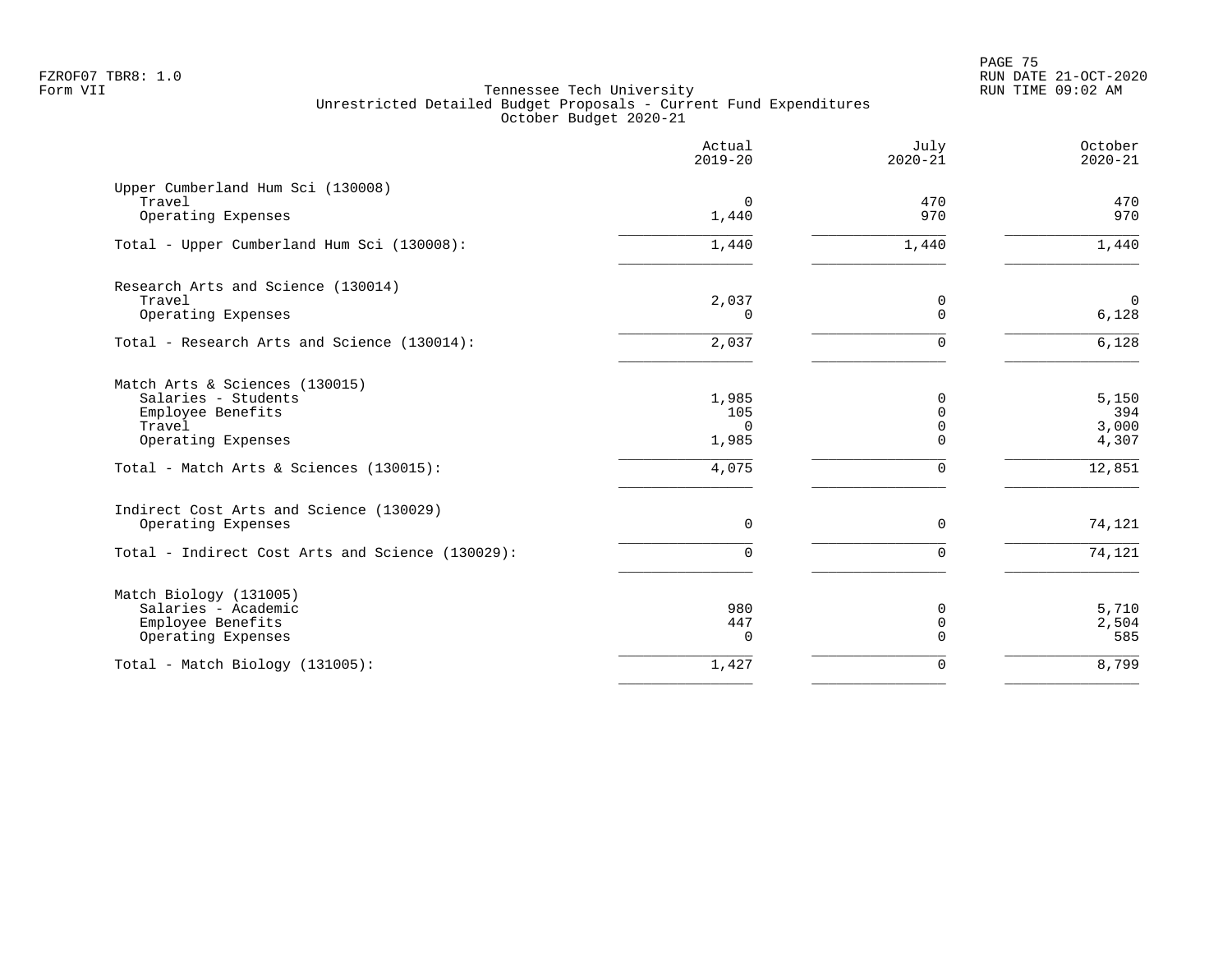en and the set of the set of the set of the set of the set of the set of the set of the set of the set of the set of the set of the set of the set of the set of the set of the set of the set of the set of the set of the se FZROF07 TBR8: 1.0 RUN DATE 21-OCT-2020

|                                                                                                               | Actual<br>$2019 - 20$         | July<br>$2020 - 21$ | October<br>$2020 - 21$                 |
|---------------------------------------------------------------------------------------------------------------|-------------------------------|---------------------|----------------------------------------|
| IC Faculty Biology (131011)<br>Salaries - Academic<br>Employee Benefits<br>Operating Expenses                 | 4,240<br>770<br>$\Omega$      |                     | 0<br>$\Omega$<br>997                   |
| Total - IC Faculty Biology (131011):                                                                          | 5,010                         | ∩                   | 997                                    |
| Faculty Start-Up Biology (131012)<br>Salaries - Students<br>Employee Benefits<br>Travel<br>Operating Expenses | 3,723<br>33<br>3,572<br>7,731 |                     | 0<br>$\mathbf 0$<br>$\Omega$<br>71,956 |
| Total - Faculty Start-Up Biology (131012):                                                                    | 15,059                        |                     | 71,956                                 |
| Restricted Biology (131013)<br>Operating Expenses<br>Total - Restricted Biology (131013):                     | 0                             | $\Omega$            | 367<br>367                             |
| Biology Faculty Research (131014)<br>Travel<br>Operating Expenses                                             | 4,165<br>8,119                |                     | $\Omega$<br>7,715                      |
| Total - Biology Faculty Research (131014):                                                                    | 12,284                        |                     | 7,715                                  |
|                                                                                                               |                               |                     |                                        |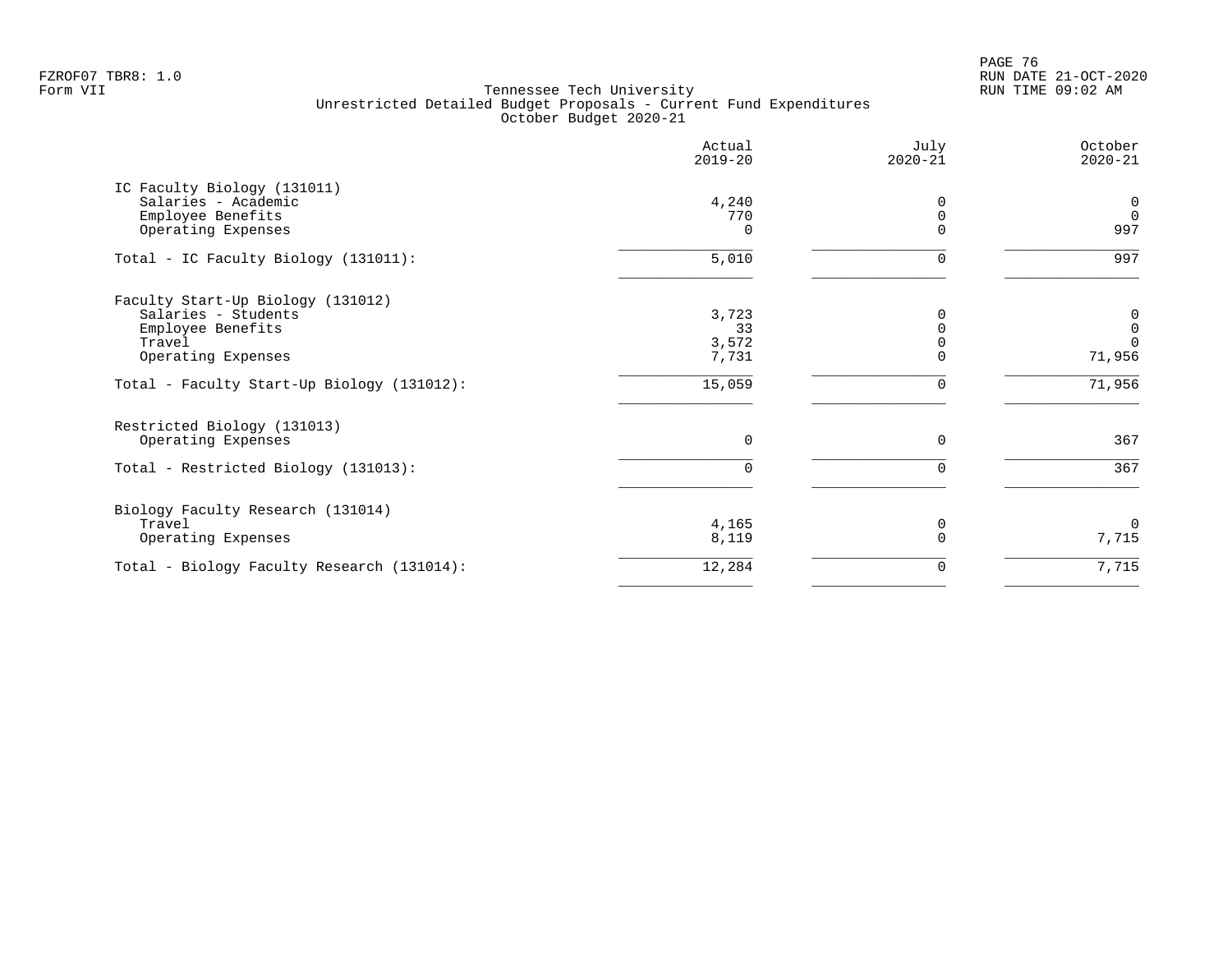PAGE 77 FZROF07 TBR8: 1.0 RUN DATE 21-OCT-2020

|                                                        | Actual<br>$2019 - 20$ | July<br>$2020 - 21$ | October<br>$2020 - 21$ |
|--------------------------------------------------------|-----------------------|---------------------|------------------------|
| IC Faculty Fisheries (131021)                          |                       |                     |                        |
| Operating Expenses                                     | $\Omega$              | $\Omega$            | 4,345                  |
| Total - IC Faculty Fisheries (131021):                 | $\Omega$              | U                   | 4,345                  |
| Indirect Cost Biology (131029)                         |                       |                     |                        |
| Salaries - Students                                    | 2,505                 | $\Omega$            | $\pmb{0}$              |
| Salaries - Professional                                | 10,911                | $\Omega$            | $\mathsf 0$            |
| Employee Benefits                                      | 2,574                 |                     | $\mathsf 0$            |
| Travel                                                 | 1,039                 | $\Omega$            | $\Omega$               |
| Operating Expenses                                     | 2,116                 | $\Omega$            | 23,366                 |
| Total - Indirect Cost Biology (131029):                | 19,145                | $\Omega$            | 23,366                 |
| Indirect Cost Fisheries (131039)<br>Operating Expenses | 5,145                 | $\Omega$            | 9,845                  |
| Total - Indirect Cost Fisheries (131039):              |                       | $\Omega$            | 9,845                  |
|                                                        | 5,145                 |                     |                        |
| Chemistry Student Research Developm (131510)           |                       |                     |                        |
| Operating Expenses                                     | 16,183                | 12,613              | 38,243                 |
| Total - Chemistry Student Research Developm (131510):  | 16,183                | 12,613              | 38,243                 |
| IC Faculty Chemistry (131511)                          |                       |                     |                        |
| Salaries - Academic                                    | 3,969                 | 0                   | $\mathbf 0$            |
| Employee Benefits                                      | 679                   | 0                   | $\mathsf 0$            |
| Operating Expenses                                     | 486                   | $\Omega$            | 74                     |
| Total - IC Faculty Chemistry (131511):                 | 5,134                 | $\Omega$            | 74                     |
|                                                        |                       |                     |                        |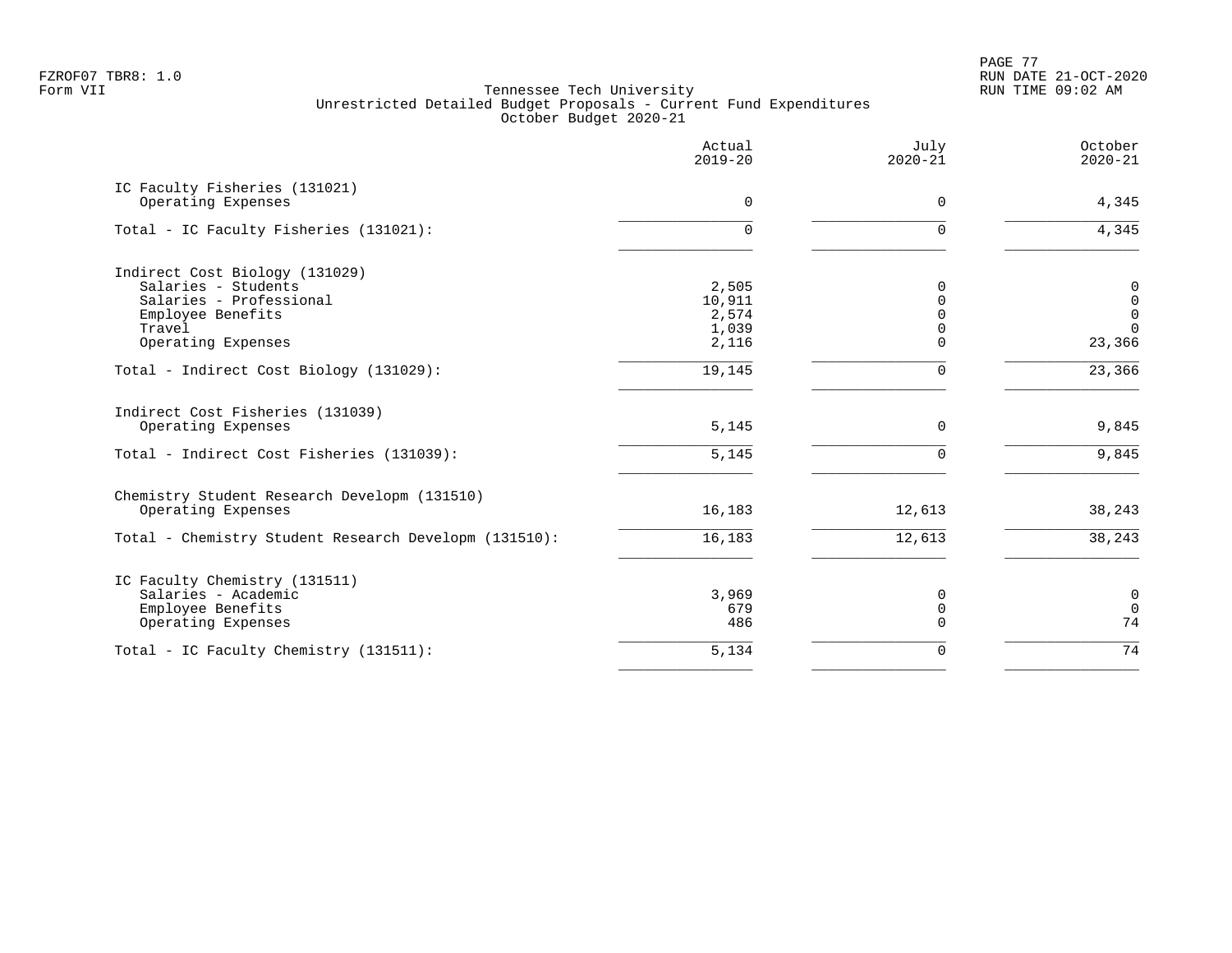|                                                 | Actual<br>$2019 - 20$ | July<br>$2020 - 21$ | October<br>$2020 - 21$ |
|-------------------------------------------------|-----------------------|---------------------|------------------------|
| Faculty Research Chemistry (131514)             |                       |                     |                        |
| Salaries - Students                             | 292                   |                     | 0                      |
| Employee Benefits                               | 22                    |                     | $\mathbf 0$            |
| Travel<br>Operating Expenses                    | 5,308<br>0            | $\Omega$            | $\cap$<br>14,139       |
|                                                 |                       |                     |                        |
| Total - Faculty Research Chemistry (131514):    | 5,622                 |                     | 14,139                 |
| Indirect Cost Chemistry (131529)                |                       |                     |                        |
| Operating Expenses                              | 1,799                 | $\Omega$            | 12,375                 |
| Total - Indirect Cost Chemistry (131529):       | 1,799                 | $\Omega$            | 12,375                 |
| Faculty Research Computer Sci (132004)          |                       |                     |                        |
| Salaries - Students                             | 0                     | $\Omega$            | 15,800                 |
| Travel                                          | $\Omega$              | $\Omega$            | 1,300                  |
| Operating Expenses                              | 0                     |                     | 2,900                  |
| Total - Faculty Research Computer Sci (132004): | 0                     |                     | 20,000                 |
| Match Computer Science (132005)                 |                       |                     |                        |
| Salaries - Academic                             | 0                     | <sup>0</sup>        | 10,556                 |
| Employee Benefits                               | 0                     |                     | 3,800                  |
| Total - Match Computer Science (132005):        | 0                     | $\Omega$            | 14,356                 |
|                                                 |                       |                     |                        |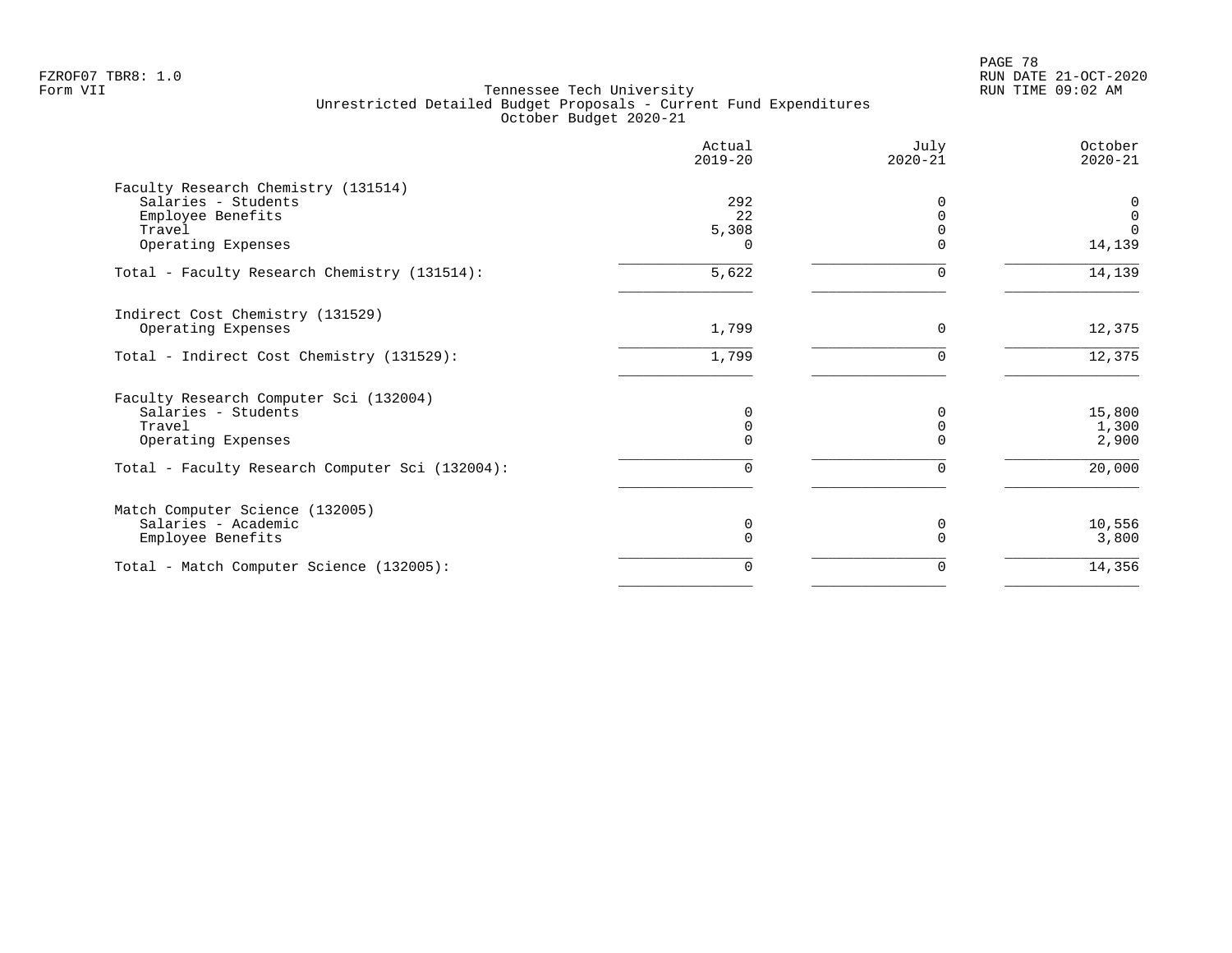PAGE 79 FZROF07 TBR8: 1.0 RUN DATE 21-OCT-2020

| Actual<br>$2019 - 20$ | July<br>$2020 - 21$ | October<br>$2020 - 21$ |
|-----------------------|---------------------|------------------------|
|                       |                     |                        |
| 8,462                 | $\Omega$            | 0                      |
| 1,176                 |                     | $\mathbf 0$            |
| 4,272                 |                     | $\Omega$               |
| $\cap$                |                     | 12,760                 |
| 13,910                | 0                   | 12,760                 |
|                       |                     |                        |
| 0                     |                     | 179                    |
| $\Omega$              |                     | 14                     |
| 276                   |                     | $\Omega$               |
| 2,936                 |                     | 119,625                |
| 3,212                 |                     | 119,818                |
|                       |                     |                        |
|                       |                     | $\mathbf 0$            |
|                       |                     | $\Omega$               |
| $\Omega$              |                     | 2,282                  |
| 1,280                 |                     | 2,282                  |
|                       |                     |                        |
| 4,708                 | $\Omega$            | 795                    |
| 4,708                 | O                   | 795                    |
|                       | 1,088<br>192        |                        |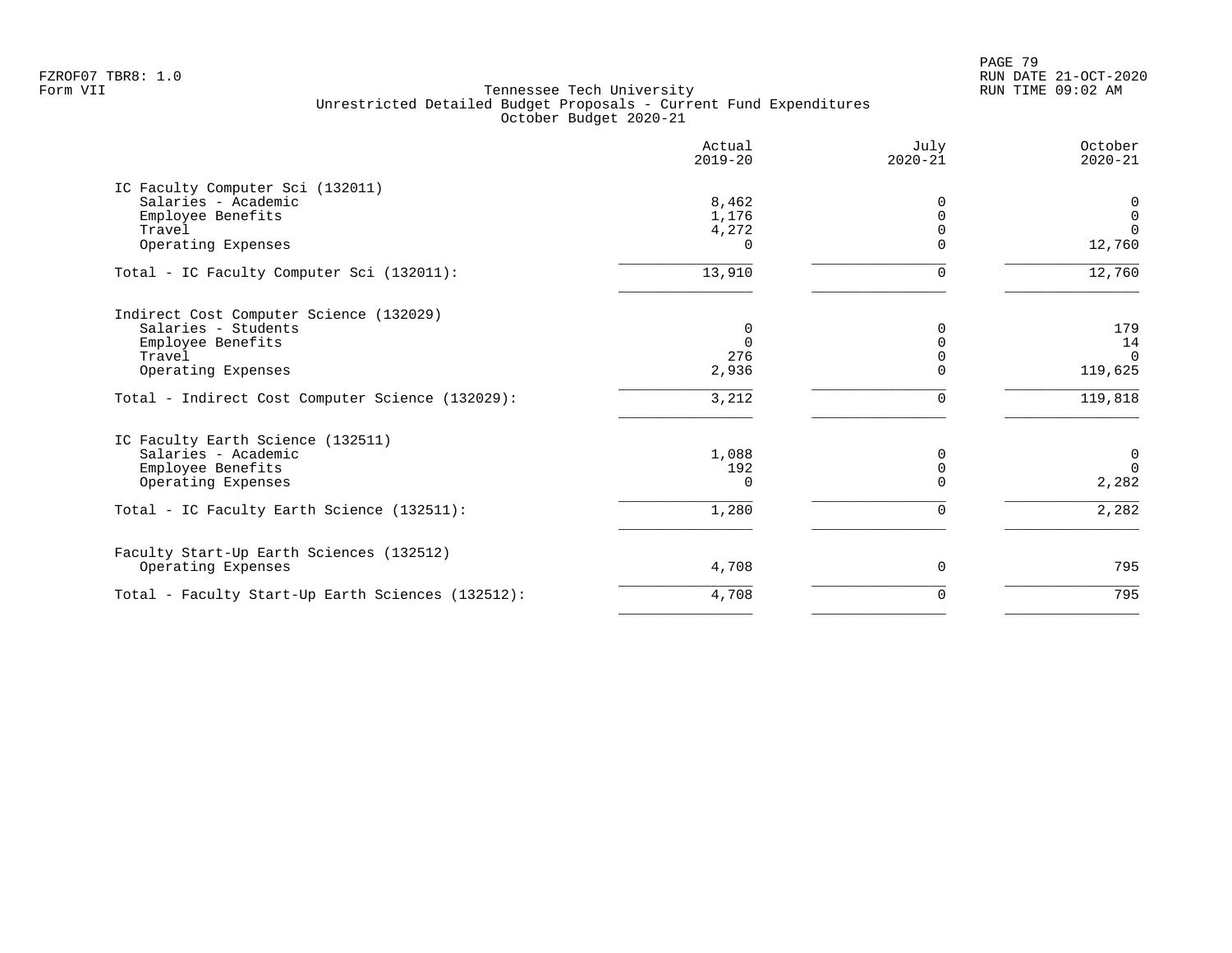PAGE 80 FZROF07 TBR8: 1.0 RUN DATE 21-OCT-2020

|                                                                 | Actual<br>$2019 - 20$ | July<br>$2020 - 21$ | October<br>$2020 - 21$ |
|-----------------------------------------------------------------|-----------------------|---------------------|------------------------|
| Indirect Cost Earth Sciences (132529)<br>Operating Expenses     | $\Omega$              | $\Omega$            | 4,557                  |
| Total - Indirect Cost Earth Sciences (132529):                  | U                     | ∩                   | 4,557                  |
| Indirect Cost Communication (133009)<br>Operating Expenses      | $\Omega$              | $\Omega$            | 1,792                  |
| Total - Indirect Cost Communication (133009):                   | U                     | ∩                   | 1,792                  |
| Indirect Cost English Communicat (133029)<br>Operating Expenses | $\Omega$              | $\Omega$            | 1,570                  |
| Total - Indirect Cost English Communicat (133029):              | U                     | 0                   | 1,570                  |
| Faculty Research History (134014)<br>Travel                     | 1,422                 | $\Omega$            | 11                     |
| Total - Faculty Research History (134014):                      | 1,422                 | $\Omega$            | 11                     |
| Indirect Cost History (134029)<br>Operating Expenses            | $\Omega$              | $\Omega$            | 785                    |
| Total - Indirect Cost History (134029):                         | 0                     | 0                   | 785                    |
|                                                                 |                       |                     |                        |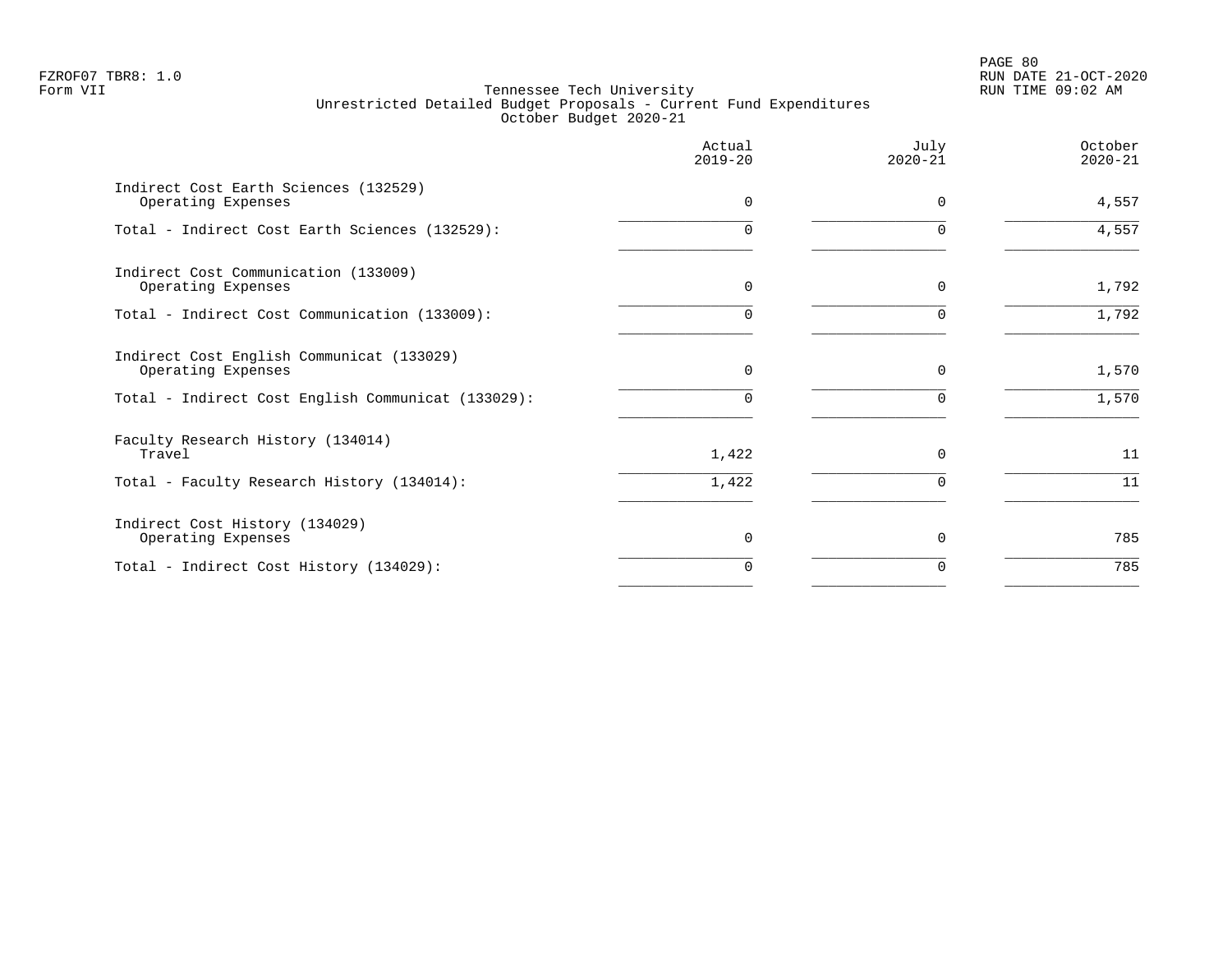|                                                                                               | Actual<br>$2019 - 20$ | July<br>$2020 - 21$       | October<br>$2020 - 21$   |
|-----------------------------------------------------------------------------------------------|-----------------------|---------------------------|--------------------------|
| Indirect Cost Mathematics (134529)<br>Operating Expenses                                      | 235                   | $\Omega$                  | 0                        |
| Total - Indirect Cost Mathematics (134529):                                                   | 235                   | $\Omega$                  | $\Omega$                 |
| IC Faculty Physics (135011)<br>Salaries - Academic<br>Employee Benefits<br>Operating Expenses | 5,202<br>876<br>1,396 | $\Omega$<br>0<br>$\Omega$ | 0<br>$\Omega$<br>8,255   |
| Total - IC Faculty Physics (135011):                                                          | 7,474                 | $\mathbf 0$               | 8,255                    |
| Indirect Cost Physics (135029)<br>Salaries - Students<br>Travel<br>Operating Expenses         | 58<br>582<br>3,216    | $\Omega$<br>0<br>$\Omega$ | 0<br>$\Omega$<br>53,967  |
| Total - Indirect Cost Physics (135029):                                                       | 3,856                 | $\mathbf 0$               | $\overline{53,967}$      |
| Summer Research Soc Pol (135510)<br>Salaries - Academic<br>Employee Benefits                  | 10,000<br>2,759       | 0<br>$\Omega$             | 10,000<br>$\overline{0}$ |
| Total - Summer Research Soc Pol (135510):                                                     | 12,759                | $\mathbf 0$               | 10,000                   |
| IC Faculty Sociology and Pol Sci (135511)<br>Operating Expenses                               | $\mathbf 0$           | $\mathbf 0$               | 8,407                    |
| Total - IC Faculty Sociology and Pol Sci (135511):                                            | $\mathbf 0$           | $\Omega$                  | 8,407                    |
|                                                                                               |                       |                           |                          |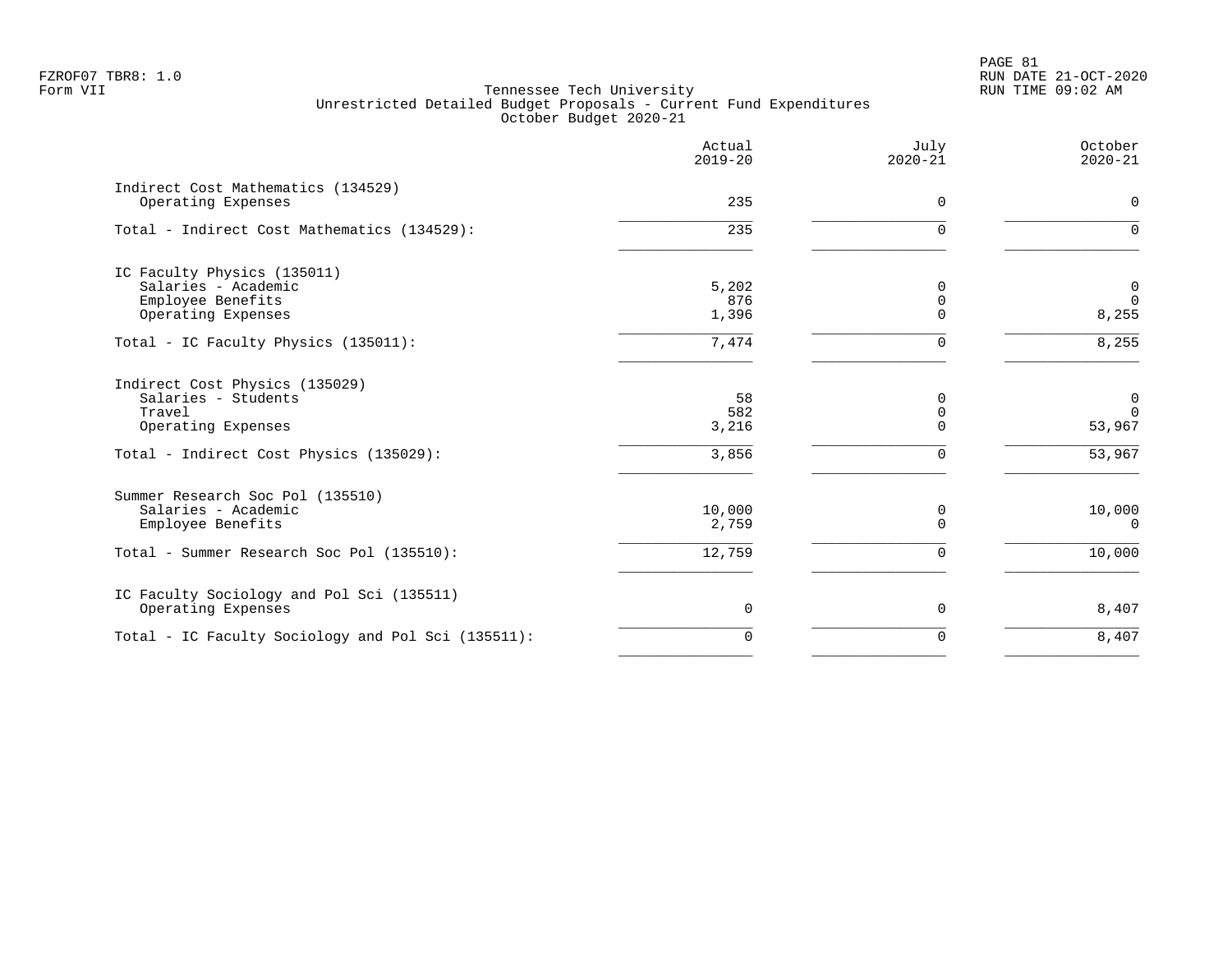PAGE 82 FZROF07 TBR8: 1.0 RUN DATE 21-OCT-2020

|                                                        | Actual<br>$2019 - 20$ | July<br>$2020 - 21$ | October<br>$2020 - 21$  |
|--------------------------------------------------------|-----------------------|---------------------|-------------------------|
| Faculty Research Sociology & Pol Sc (135514)<br>Travel | $\Omega$              | 0                   | $-4,554$                |
| Operating Expenses                                     | 2,678                 | $\Omega$            | 4,554                   |
| Total - Faculty Research Sociology & Pol Sc (135514):  | 2,678                 | $\Omega$            | $\Omega$                |
| Indirect Cost Soc and Pol Sci (135529)                 |                       |                     |                         |
| Travel<br>Operating Expenses                           | 1,430<br>760          | 0<br>$\Omega$       | $\Omega$<br>25,474      |
| Total - Indirect Cost Soc and Pol Sci (135529):        | 2,190                 | 0                   | 25,474                  |
| Research College of Engineering (137004)               |                       |                     |                         |
| Travel<br>Operating Expenses                           | 2,500<br>$\Omega$     | 0<br>$\Omega$       | $\overline{0}$<br>2,500 |
| Total - Research College of Engineering (137004):      | 2,500                 | 0                   | 2,500                   |
| Match Dean Engineering (137005)                        |                       |                     |                         |
| Salaries - Professional<br>Employee Benefits           | 10,011<br>4,817       | 0<br>$\mathbf 0$    | 0<br>$\Omega$           |
| Operating Expenses                                     | $\Omega$              | $\Omega$            | 11,926                  |
| Total - Match Dean Engineering (137005):               | 14,828                | $\mathbf 0$         | 11,926                  |
| IC Faculty Dean of Engineering (137011)                |                       |                     |                         |
| Operating Expenses                                     | 0                     | 0                   | 2,075                   |
| Total - IC Faculty Dean of Engineering (137011):       | $\Omega$              | $\Omega$            | 2,075                   |
|                                                        |                       |                     |                         |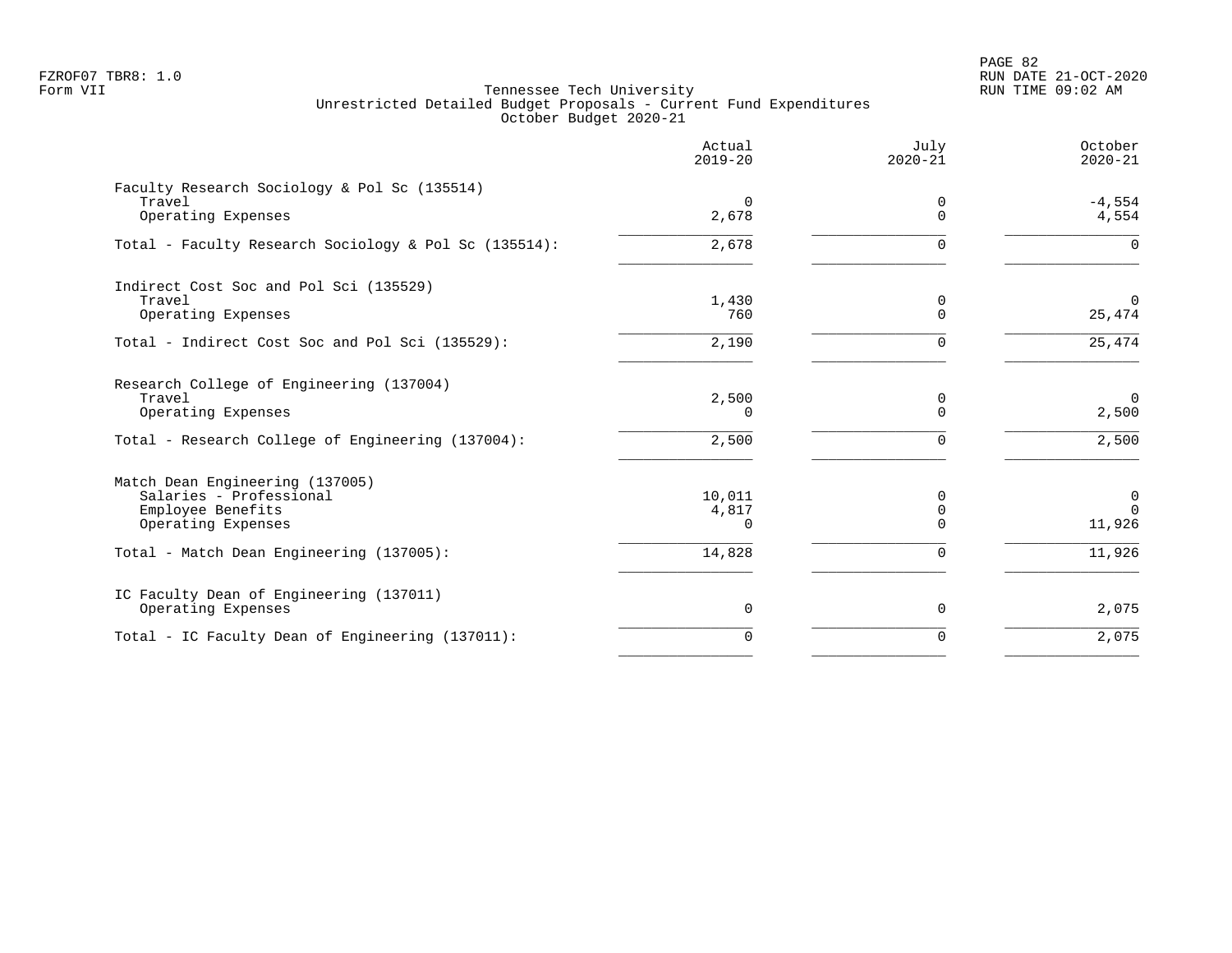|                                                                                                                                                                                            | Actual<br>$2019 - 20$                                         | July<br>$2020 - 21$                                               | October<br>$2020 - 21$                                                      |
|--------------------------------------------------------------------------------------------------------------------------------------------------------------------------------------------|---------------------------------------------------------------|-------------------------------------------------------------------|-----------------------------------------------------------------------------|
| Indirect Cost Coll of Engineering (137029)<br>Salaries - Academic<br>Salaries - Supporting<br>Employee Benefits<br>Travel<br>Operating Expenses<br>Capital Outlay                          | 6,244<br>32,461<br>10,467<br>7,455<br>17,653<br>3,280         | $\Omega$<br>31,596<br>10,450<br>$\Omega$<br>$-39,746$<br>$\Omega$ | $\overline{0}$<br>31,596<br>10,450<br>$\Omega$<br>160,073<br>$\Omega$       |
| Total - Indirect Cost Coll of Engineering (137029):                                                                                                                                        | 77,560                                                        | 2,300                                                             | 202,119                                                                     |
| IC Faculty Basic Engineering (137211)<br>Operating Expenses                                                                                                                                | 173                                                           | $\mathbf 0$                                                       | 0                                                                           |
| Total - IC Faculty Basic Engineering (137211):                                                                                                                                             | 173                                                           | $\Omega$                                                          | $\Omega$                                                                    |
| Indirect Cost Basic Engineering (137229)<br>Operating Expenses                                                                                                                             | $\mathbf 0$                                                   | $\mathbf 0$                                                       | 14,140                                                                      |
| Total - Indirect Cost Basic Engineering (137229):                                                                                                                                          | 0                                                             | $\mathbf 0$                                                       | 14,140                                                                      |
| Faculty Research Chem Engineering (137404)<br>Salaries - Academic<br>Salaries - Students<br>Salaries - Professional<br>Employee Benefits<br>Travel<br>Operating Expenses<br>Capital Outlay | $\Omega$<br>10,556<br>3,900<br>394<br>4,076<br>6,333<br>3,280 |                                                                   | 3,000<br>3,400<br>$\overline{0}$<br>$\Omega$<br>1,800<br>13,261<br>$\Omega$ |
| Total - Faculty Research Chem Engineering (137404):                                                                                                                                        | 28,539                                                        | $\mathbf 0$                                                       | 21,461                                                                      |
|                                                                                                                                                                                            |                                                               |                                                                   |                                                                             |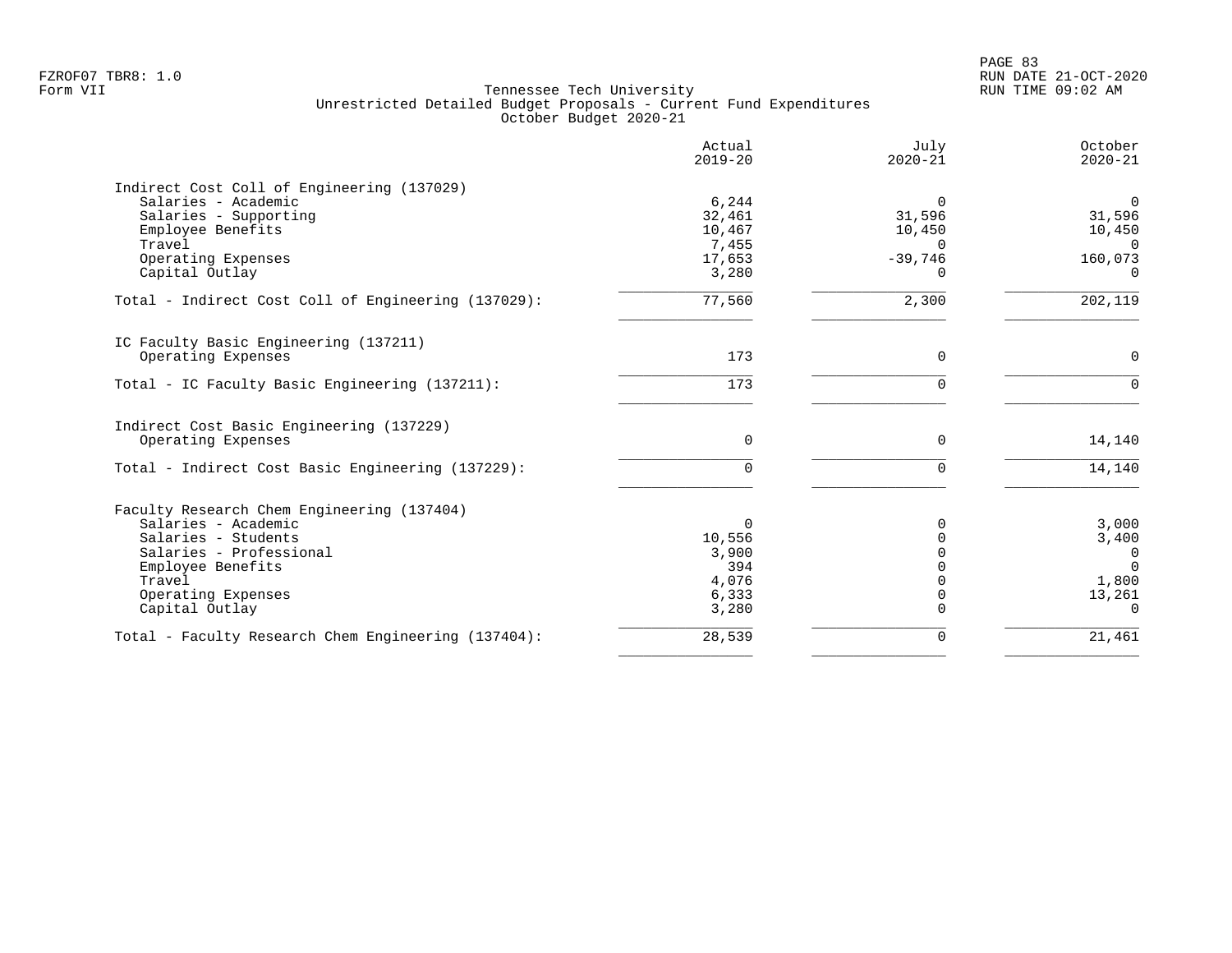PAGE 84 FZROF07 TBR8: 1.0 RUN DATE 21-OCT-2020

|                                                      | Actual<br>$2019 - 20$ | July<br>$2020 - 21$ | October<br>$2020 - 21$ |
|------------------------------------------------------|-----------------------|---------------------|------------------------|
| IC Faculty Chemical Engineering (137411)             |                       |                     |                        |
| Salaries - Academic                                  | 1,132                 | 0                   | 0                      |
| Employee Benefits                                    | 186                   |                     | $\overline{0}$         |
| Travel                                               | 407                   |                     | $\Omega$               |
| Operating Expenses                                   | 2,621                 | $\Omega$            | 11,720                 |
| Total - IC Faculty Chemical Engineering (137411):    | 4,346                 | U                   | 11,720                 |
| Indirect Cost Chemical Engineering (137429)          |                       |                     |                        |
| Travel                                               | 10,590                | 0                   | $\Omega$               |
| Operating Expenses                                   | 4,815                 |                     | 16,066                 |
| Total - Indirect Cost Chemical Engineering (137429): | 15,405                | 0                   | 16,066                 |
| Match Civil and Envir Engrg (137605)                 |                       |                     |                        |
| Salaries - Academic                                  | 10,528                | 0                   | $\mathbf 0$            |
| Employee Benefits                                    | 5,003                 | $\Omega$            | $\Omega$               |
| Operating Expenses                                   | $\cap$                | ∩                   | 4,143                  |
| Total - Match Civil and Envir Engrg (137605):        | 15,531                | U                   | 4,143                  |
| IC Faculty Civil and Envir Engr (137611)             |                       |                     |                        |
| Salaries - Academic                                  | 6,232                 |                     | 0                      |
| Employee Benefits                                    | 1,087                 | $\Omega$            | $\overline{0}$         |
| Travel                                               | 298                   |                     | $\Omega$               |
| Operating Expenses                                   | 1,622                 |                     | 5,060                  |
| Total - IC Faculty Civil and Envir Engr (137611):    | 9,239                 | $\Omega$            | 5,060                  |
|                                                      |                       |                     |                        |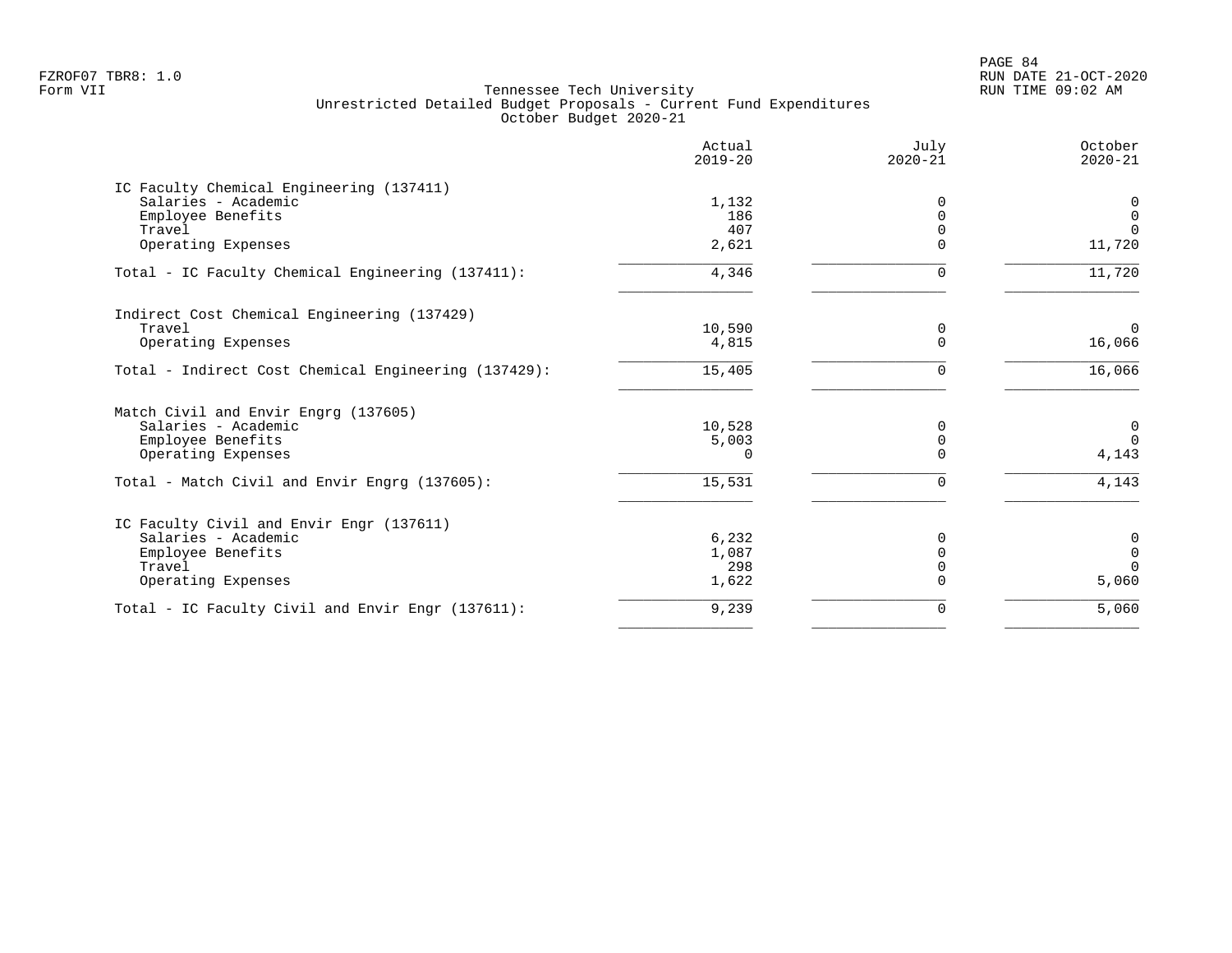|                                                     | Actual<br>$2019 - 20$ | July<br>$2020 - 21$ | October<br>$2020 - 21$ |
|-----------------------------------------------------|-----------------------|---------------------|------------------------|
| Faculty Research Civil Envir Engr (137614)          |                       |                     |                        |
| Salaries - Students                                 | 1,689                 | O                   | 5,383                  |
| Employee Benefits                                   | 27                    | $\Omega$            | $\Omega$               |
| Travel                                              | 2,251                 | $\Omega$            | 588                    |
| Operating Expenses                                  | 29                    | $\Omega$            | 10,034                 |
| Total - Faculty Research Civil Envir Engr (137614): | 3,996                 | $\Omega$            | 16,005                 |
| Indirect Cost Civil Envir Engr (137629)             |                       |                     |                        |
| Salaries - Students                                 | 63                    | $\Omega$            | 0                      |
| Employee Benefits                                   | $\overline{2}$        | $\Omega$            | $\Omega$               |
| Operating Expenses                                  | 1,085                 |                     | 63,526                 |
| Total - Indirect Cost Civil Envir Engr (137629):    | 1,150                 | $\Omega$            | 63,526                 |
| Faculty Research Elect Comp Engr (137804)           |                       |                     |                        |
| Salaries - Students                                 | 2,369                 | $\Omega$            | 12,300                 |
| Travel                                              | 100                   | $\Omega$            | 2,000                  |
| Operating Expenses                                  | 689                   | $\Omega$            | 12,543                 |
| Total - Faculty Research Elect Comp Engr (137804):  | 3,158                 | $\Omega$            | 26,843                 |
| Match Dept of Elect Comp Engrg (137805)             |                       |                     |                        |
| Salaries - Academic                                 | 0                     | 0                   | 8,090                  |
| Employee Benefits                                   | $\Omega$              | $\cap$              | 2,942                  |
| Total - Match Dept of Elect Comp Engrg (137805):    | 0                     | 0                   | 11,032                 |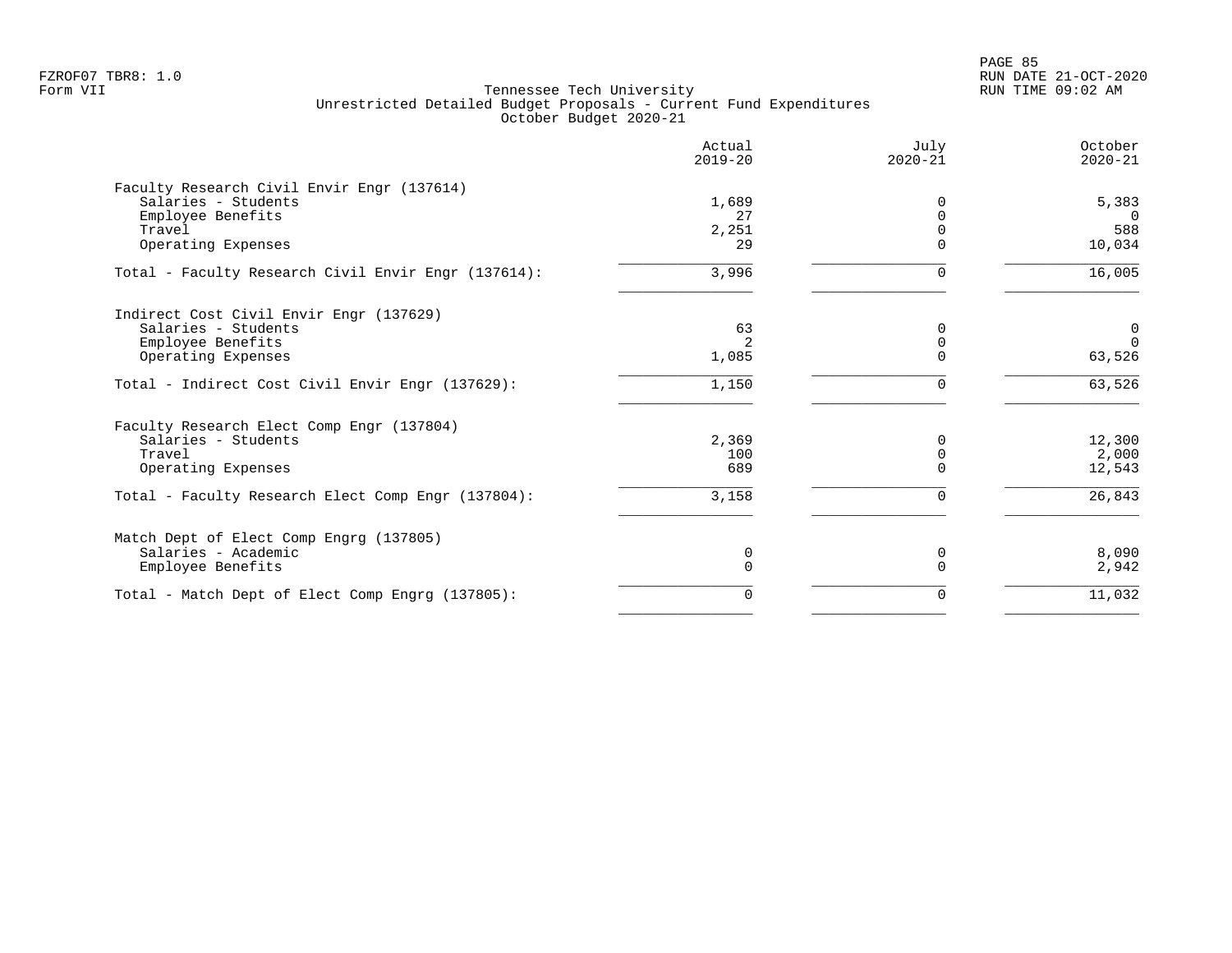PAGE 86 FZROF07 TBR8: 1.0 RUN DATE 21-OCT-2020

|                                                                | Actual<br>$2019 - 20$ | July<br>$2020 - 21$ | October<br>$2020 - 21$ |
|----------------------------------------------------------------|-----------------------|---------------------|------------------------|
| IC Faculty Elect and Comp Engr (137811)<br>Salaries - Academic | 6,832                 | $\Omega$            | $\mathbf 0$            |
| Employee Benefits                                              | 731                   | $\Omega$            | $\Omega$               |
| Operating Expenses                                             | U                     | $\Omega$            | 2,460                  |
| Total - IC Faculty Elect and Comp Engr (137811):               | 7,563                 | $\Omega$            | 2,460                  |
| Faculty Start-Up Elect & Comp Engr (137812)                    |                       |                     |                        |
| Travel                                                         | 1,461                 | $\Omega$            | $\mathbf 0$            |
| Total - Faculty Start-Up Elect & Comp Engr (137812):           | 1,461                 | $\Omega$            | $\Omega$               |
| Indirect Cost Elect Comp Engr (137829)                         |                       |                     |                        |
| Travel<br>Operating Expenses                                   | 33<br>3,490           | 0<br>$\Omega$       | $\Omega$<br>77,401     |
|                                                                |                       |                     |                        |
| Total - Indirect Cost Elect Comp Engr (137829):                | 3,523                 | ∩                   | 77,401                 |
| Faculty Research Manuf Enginrg Tech (138204)                   |                       |                     |                        |
| Travel<br>Operating Expenses                                   | 2,408<br>1,499        | 0<br>$\Omega$       | $\Omega$<br>6,093      |
| Total - Faculty Research Manuf Enginrg Tech (138204):          | 3,907                 | 0                   | 6,093                  |
| Matching Manuf & Engineering Tech (138205)                     |                       |                     |                        |
| Operating Expenses                                             | $\mathbf 0$           | 0                   | 22                     |
| Total - Matching Manuf & Engineering Tech (138205):            | $\Omega$              | 0                   | 22                     |
|                                                                |                       |                     |                        |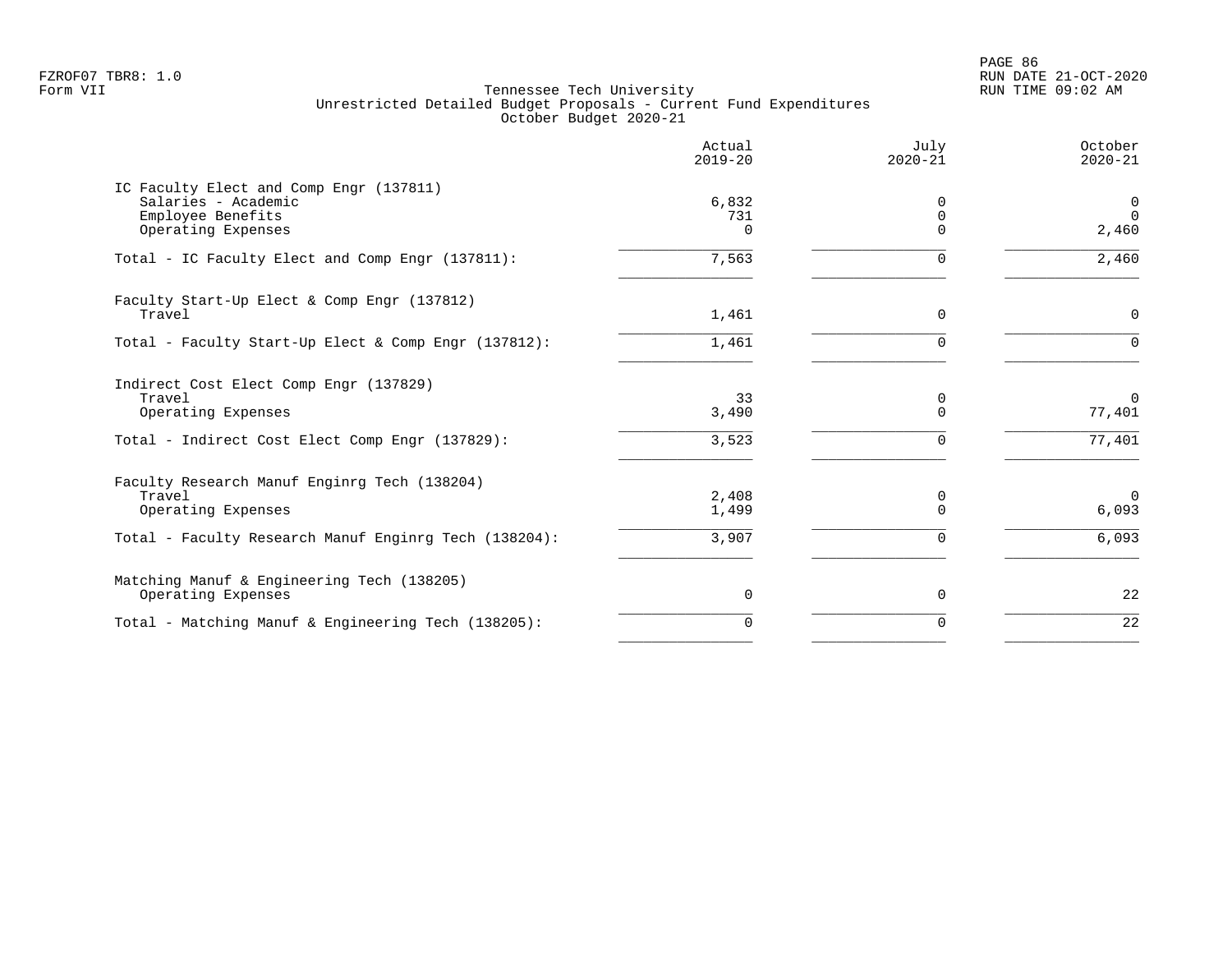PAGE 87 FZROF07 TBR8: 1.0 RUN DATE 21-OCT-2020

|                                                                                          | Actual<br>$2019 - 20$ | July<br>$2020 - 21$ | October<br>$2020 - 21$ |
|------------------------------------------------------------------------------------------|-----------------------|---------------------|------------------------|
| IC Faculty Manuf & Engineering Tech (138211)<br>Salaries - Academic<br>Employee Benefits | 5,014<br>884          | 0<br>$\Omega$       | $\Omega$<br>$\Omega$   |
|                                                                                          |                       |                     |                        |
| Total - IC Faculty Manuf & Engineering Tech (138211):                                    | 5,898                 | $\Omega$            | $\Omega$               |
| Indirect Cost Manuf & Enginrg Tech (138229)<br>Operating Expenses                        | $\Omega$              | $\Omega$            | 30,826                 |
|                                                                                          |                       |                     |                        |
| Total - Indirect Cost Manuf & Enginrg Tech (138229):                                     | 0                     |                     | 30,826                 |
| Match Mechanical Engineering (138405)                                                    |                       |                     |                        |
| Salaries - Academic                                                                      | 8,501                 | n                   | 0                      |
| Salaries - Professional<br>Employee Benefits                                             | 7,200<br>5,605        |                     | 0<br>$\mathsf{O}$      |
| Travel                                                                                   | 1,826                 |                     | $\Omega$               |
| Operating Expenses                                                                       | $\Omega$              |                     | 3,232                  |
| Total - Match Mechanical Engineering (138405):                                           | 23,132                | $\Omega$            | 3,232                  |
| IC Faculty Mechanical Engineering (138411)                                               |                       |                     |                        |
| Salaries - Academic                                                                      | 23,861                | $\Omega$            | 0                      |
| Employee Benefits                                                                        | 4,390                 | $\Omega$            | $\Omega$               |
| Operating Expenses                                                                       | 1,097                 |                     | 15,340                 |
| Total - IC Faculty Mechanical Engineering (138411):                                      | 29,348                | 0                   | 15,340                 |
|                                                                                          |                       |                     |                        |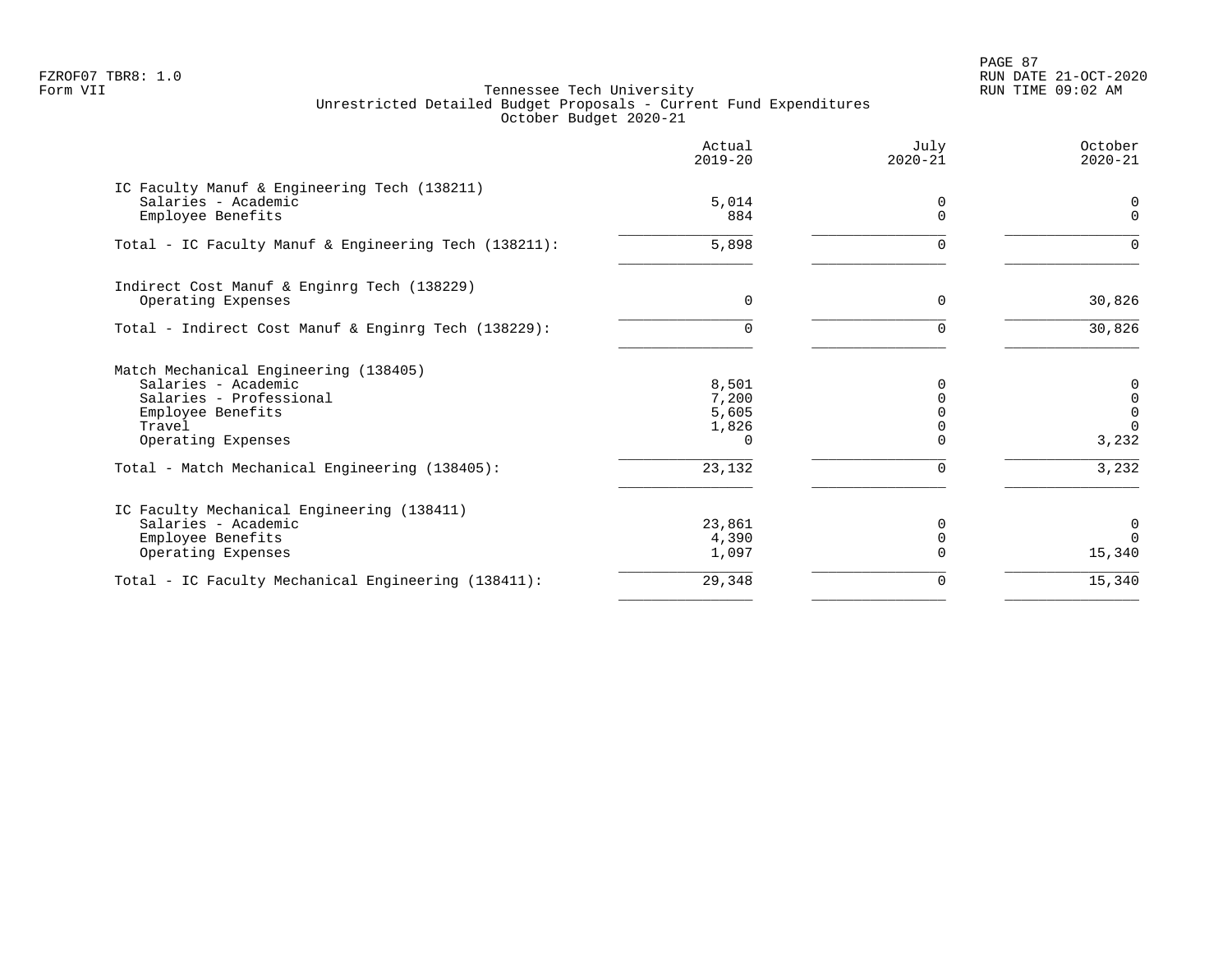|                                                     | Actual<br>$2019 - 20$ | July<br>$2020 - 21$ | October<br>$2020 - 21$ |
|-----------------------------------------------------|-----------------------|---------------------|------------------------|
| Faculty Research Mechanical Engrg (138414)          |                       |                     |                        |
| Salaries - Students                                 | 4,731                 | $\Omega$            | 6,100                  |
| Employee Benefits                                   | 222                   | $\Omega$            | $\Omega$               |
| Travel                                              | 1,000                 |                     | 2,000                  |
| Operating Expenses                                  | 3,814                 |                     | 6,233                  |
| Capital Outlay                                      | $\Omega$              | $\Omega$            | 5,900                  |
| Total - Faculty Research Mechanical Engrg (138414): | 9,767                 | 0                   | 20,233                 |
| Indirect Cost Mech Engr (138429)                    |                       |                     |                        |
| Salaries - Students                                 | 6,565                 | $\Omega$            | 3,615                  |
| Salaries - Professional                             | $\Omega$              | $\Omega$            | 10,800                 |
| Employee Benefits                                   | 439                   |                     | 11,171                 |
| Travel                                              | 430                   |                     | $\overline{0}$         |
| Operating Expenses                                  | 10,925                | $\Omega$            | 19,419                 |
| Total - Indirect Cost Mech Engr (138429):           | 18,359                | $\Omega$            | 45,005                 |
| IC Faculty Manufacturing Center (139011)            |                       |                     |                        |
| Salaries - Academic                                 | 142                   | $\Omega$            | $\overline{0}$         |
| Employee Benefits                                   | 18                    | 0                   | $\Omega$               |
| Operating Expenses                                  | $\Omega$              | $\Omega$            | 543                    |
| Total - IC Faculty Manufacturing Center (139011):   | 160                   | $\Omega$            | 543                    |
| Indirect Cost Manuf Res Center (139029)             |                       |                     |                        |
| Operating Expenses                                  | 0                     | $\mathbf 0$         | 47,579                 |
| Total - Indirect Cost Manuf Res Center (139029):    | $\mathbf 0$           | $\Omega$            | 47,579                 |
|                                                     |                       |                     |                        |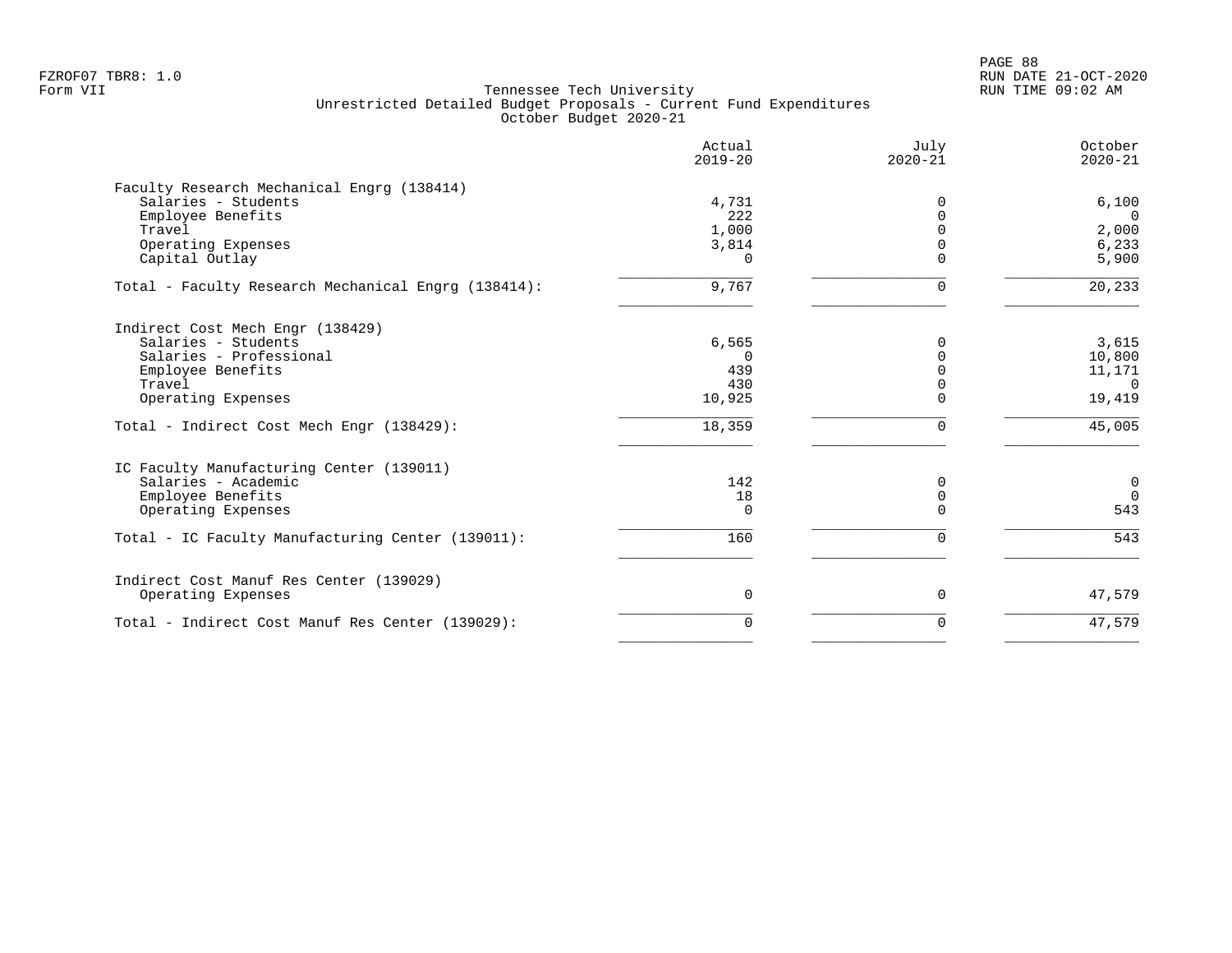PAGE 89 FZROF07 TBR8: 1.0 RUN DATE 21-OCT-2020

|                                                                                                                                                   | Actual<br>$2019 - 20$ | July<br>$2020 - 21$ | October<br>$2020 - 21$    |
|---------------------------------------------------------------------------------------------------------------------------------------------------|-----------------------|---------------------|---------------------------|
| IC Faculty Energy Sys Research Ctr (139211)<br>Salaries - Academic<br>Employee Benefits                                                           | 909<br>150            | $\Omega$            | 0<br>0                    |
| Total - IC Faculty Energy Sys Research Ctr (139211):                                                                                              | 1,059                 | ∩                   | $\Omega$                  |
| Indirect Cost Energy Syst Res Ctr (139229)<br>Operating Expenses                                                                                  | 5,130                 | $\Omega$            | 7,670                     |
| Total - Indirect Cost Energy Syst Res Ctr (139229):                                                                                               | 5,130                 | $\Omega$            | 7,670                     |
| IC Faculty Interdisciplinary Studie (139311)<br>Salaries - Academic<br>Employee Benefits<br>Total - IC Faculty Interdisciplinary Studie (139311): | 128<br>23<br>151      | $\Omega$<br>$\cap$  | 0<br>$\Omega$<br>$\Omega$ |
| Indirect Cost Interdisciplinary Stu (139329)<br>Operating Expenses                                                                                | 0                     | $\Omega$            | 2,245                     |
| Total - Indirect Cost Interdisciplinary Stu (139329):                                                                                             | U                     |                     | 2,245                     |
| Match Water Center (139405)<br>Salaries - Academic<br>Employee Benefits<br>Operating Expenses                                                     | 0<br>2,790            |                     | 8,920<br>3,171<br>1,737   |
| Total - Match Water Center (139405):                                                                                                              | 2,790                 | $\Omega$            | 13,828                    |
|                                                                                                                                                   |                       |                     |                           |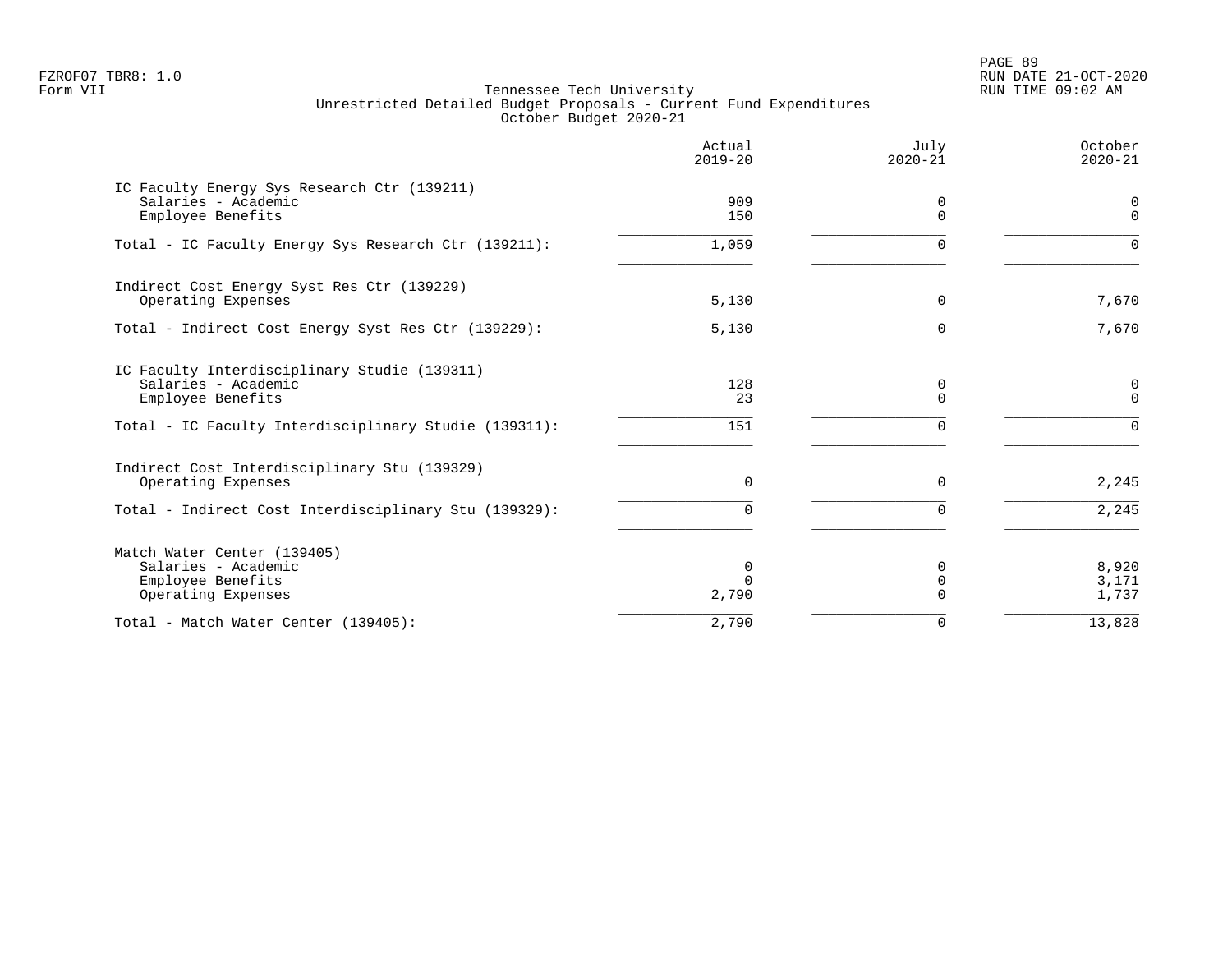PAGE 90 FZROF07 TBR8: 1.0 RUN DATE 21-OCT-2020

|                                                        | Actual<br>$2019 - 20$ | July<br>$2020 - 21$ | October<br>$2020 - 21$ |
|--------------------------------------------------------|-----------------------|---------------------|------------------------|
| IC Faculty Water Center (139411)<br>Operating Expenses | 0                     | $\Omega$            | 160                    |
| Total - IC Faculty Water Center (139411):              | <sup>n</sup>          | ∩                   | 160                    |
| Indirect Cost Water Res Center (139429)                |                       |                     |                        |
| Operating Expenses                                     | 0                     | $\Omega$            | 6,540                  |
| Total - Indirect Cost Water Res Center (139429):       | 0                     | $\Omega$            | $6,540$                |
| Cybersecurity Educ Research Center (139600)            |                       |                     |                        |
| Salaries - Academic                                    | 36,289                | 45,983              | 45,983                 |
| Salaries - Supporting                                  | 35,038                | 36,800              | 36,800                 |
| Salaries - Students                                    | 17,355                | 30,000              | 30,000                 |
| Salaries - Professional                                | 135,583               | 157,825             | 157,825                |
| Employee Benefits<br>Travel                            | 93,462<br>17,325      | 120,239<br>30,000   | 120,239<br>30,000      |
| Operating Expenses                                     | 73,357                | 79,953              | 325,239                |
| Capital Outlay                                         | $\Omega$              | O                   | 10,985                 |
| Total - Cybersecurity Educ Research Center (139600):   | 408,409               | 500,800             | 757,071                |
| Indirect Cost Cybersec Educ Rsr Ctr (139629)           |                       |                     |                        |
| Operating Expenses                                     | $\Omega$              | $\Omega$            | 3,047                  |
| Total - Indirect Cost Cybersec Educ Rsr Ctr (139629):  | 0                     | $\Omega$            | 3,047                  |
|                                                        |                       |                     |                        |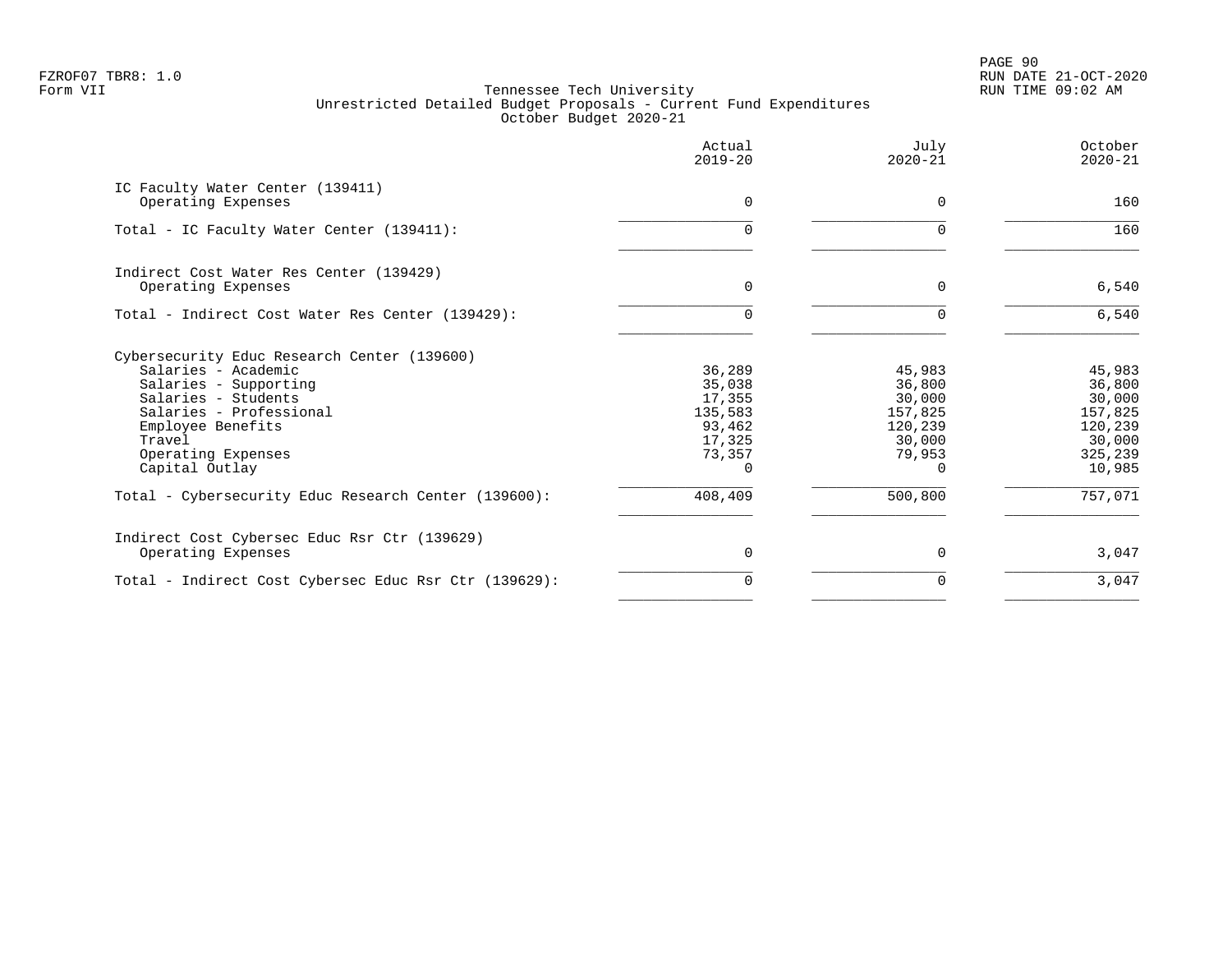PAGE 91 FZROF07 TBR8: 1.0 RUN DATE 21-OCT-2020

|                                                     | Actual<br>$2019 - 20$ | July<br>$2020 - 21$ | October<br>$2020 - 21$ |
|-----------------------------------------------------|-----------------------|---------------------|------------------------|
| Indirect Cost Dean Coll of Bus (140029)             |                       |                     |                        |
| Salaries - Professional                             | 10,822                |                     | 0                      |
| Employee Benefits                                   | 1,981                 |                     | $\Omega$               |
| Operating Expenses                                  | $\Omega$              |                     | 119,588                |
| Total - Indirect Cost Dean Coll of Bus (140029):    | 12,803                | U                   | 119,588                |
| Indirect Cost iCube (140129)                        |                       |                     |                        |
| Salaries - Academic                                 | 1,585                 |                     | $\overline{0}$         |
| Employee Benefits                                   | 281                   |                     | $\Omega$               |
| Operating Expenses                                  | 236                   |                     | 6,478                  |
| Total - Indirect Cost iCube (140129):               | 2,102                 |                     | 6,478                  |
| Indirect Cost Accounting (141529)                   |                       |                     |                        |
| Operating Expenses                                  | $\Omega$              | $\Omega$            | 435                    |
| Total - Indirect Cost Accounting (141529):          |                       |                     | 435                    |
| IC Faculty Econ Finance Marketing (142511)          |                       |                     |                        |
| Salaries - Academic                                 | 21,996                |                     | $\overline{0}$         |
| Employee Benefits                                   | 2,808                 |                     | $\Omega$               |
| Operating Expenses                                  |                       |                     | 2,228                  |
| Total - IC Faculty Econ Finance Marketing (142511): | 24,804                | 0                   | 2,228                  |
|                                                     |                       |                     |                        |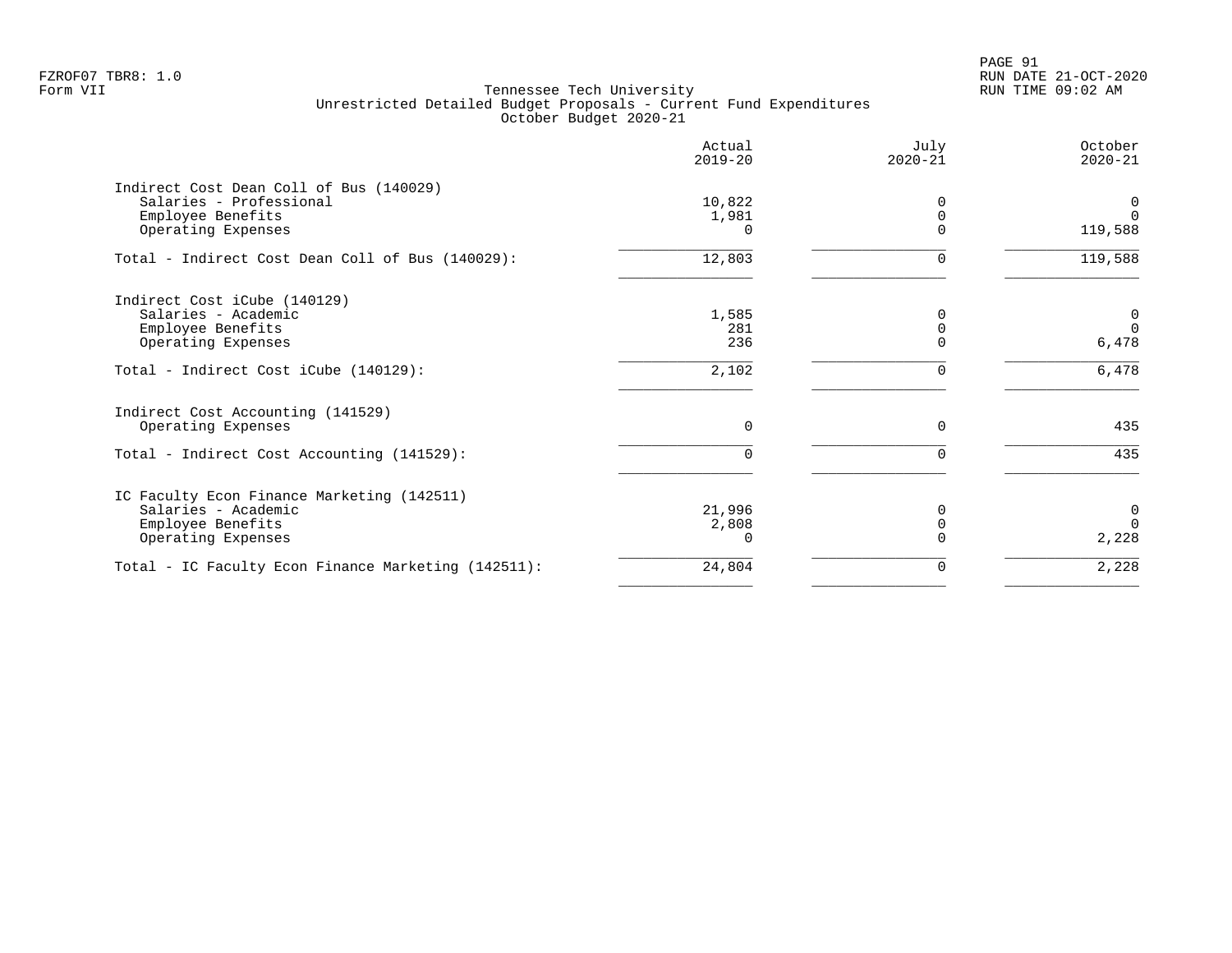|                                                                                                                           | Actual<br>$2019 - 20$    | July<br>$2020 - 21$ | October<br>$2020 - 21$           |
|---------------------------------------------------------------------------------------------------------------------------|--------------------------|---------------------|----------------------------------|
| Indirect Cost Econ and Finance (142529)<br>Operating Expenses                                                             | 0                        | $\Omega$            | 840                              |
| Total - Indirect Cost Econ and Finance (142529):                                                                          | $\Omega$                 | $\Omega$            | 840                              |
| Indirect Cost Dec Sci and Mgnt (144029)<br>Salaries - Academic<br>Employee Benefits<br>Operating Expenses                 | 1,088<br>192<br>$\Omega$ | N<br>$\Omega$<br>U  | $\mathbf 0$<br>$\Omega$<br>4,128 |
| Total - Indirect Cost Dec Sci and Mgnt (144029):                                                                          | 1,280                    | $\Omega$            | 4,128                            |
| Match Dean College of Education (150015)<br>Operating Expenses<br>Total - Match Dean College of Education (150015):       | $-8,248$<br>$-8, 248$    | $\Omega$<br>U       | 29,582<br>29,582                 |
| Indirect Cost College of Educ (150029)<br>Travel<br>Operating Expenses<br>Total - Indirect Cost College of Educ (150029): | 210<br>6,183<br>6,393    | 0<br>U<br>U         | $\Omega$<br>24,034<br>24,034     |
| Research Education (151504)<br>Travel<br>Operating Expenses                                                               | 940<br>$\Omega$          | 0                   | $\Omega$<br>4,264                |
| Total - Research Education (151504):                                                                                      | 940                      | $\Omega$            | 4,264                            |
|                                                                                                                           |                          |                     |                                  |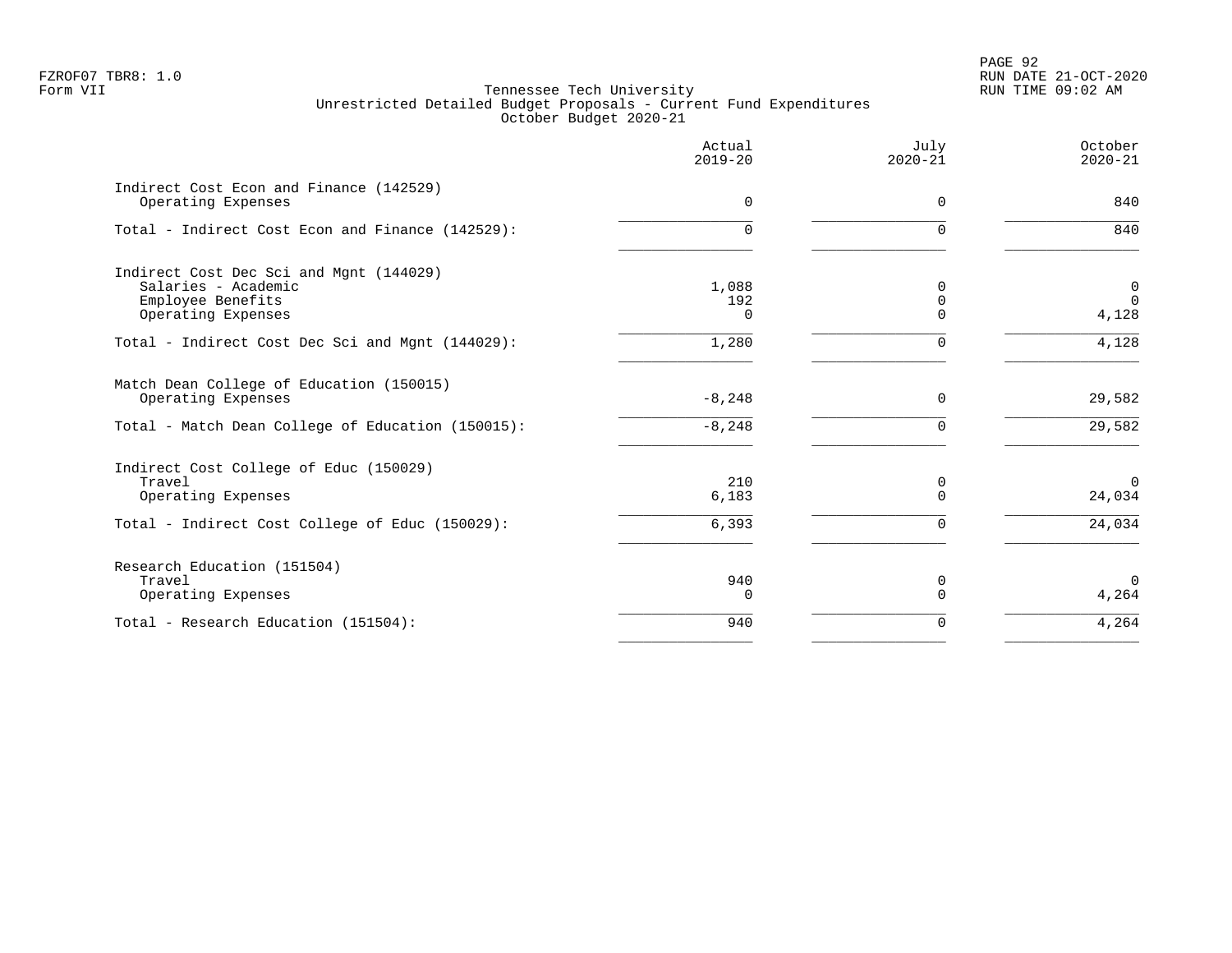PAGE 93 FZROF07 TBR8: 1.0 RUN DATE 21-OCT-2020

|                                                                                      | Actual<br>$2019 - 20$ | July<br>$2020 - 21$ | October<br>$2020 - 21$  |
|--------------------------------------------------------------------------------------|-----------------------|---------------------|-------------------------|
| IC Faculty Assoc Dean Education (151511)<br>Salaries - Academic<br>Employee Benefits | 189<br>31             | 0<br>$\Omega$       | $\Omega$<br>$\Omega$    |
| Total - IC Faculty Assoc Dean Education (151511):                                    | 220                   | ∩                   | $\Omega$                |
| Indirect Cost Assoc Dean Educ (151529)<br>Travel<br>Operating Expenses               | 85<br>0               |                     | $\mathbf 0$<br>117      |
| Total - Indirect Cost Assoc Dean Educ (151529):                                      | 85                    |                     | 117                     |
| IC Faculty Counseling and Psych (152011)<br>Operating Expenses                       | 0                     | $\Omega$            | 517                     |
| Total - IC Faculty Counseling and Psych (152011):                                    | U                     | ∩                   | 517                     |
| Faculty Research Counsel and Psych (152014)<br>Travel<br>Operating Expenses          | 3,000<br><sup>n</sup> | $\Omega$<br>$\cap$  | $\overline{0}$<br>6,000 |
| Total - Faculty Research Counsel and Psych (152014):                                 | 3,000                 |                     | 6,000                   |
| Indirect Cost Counsel and Psychol (152029)<br>Operating Expenses                     | 3,203                 | $\Omega$            | 50                      |
| Total - Indirect Cost Counsel and Psychol (152029):                                  | 3,203                 | $\Omega$            | 50                      |
|                                                                                      |                       |                     |                         |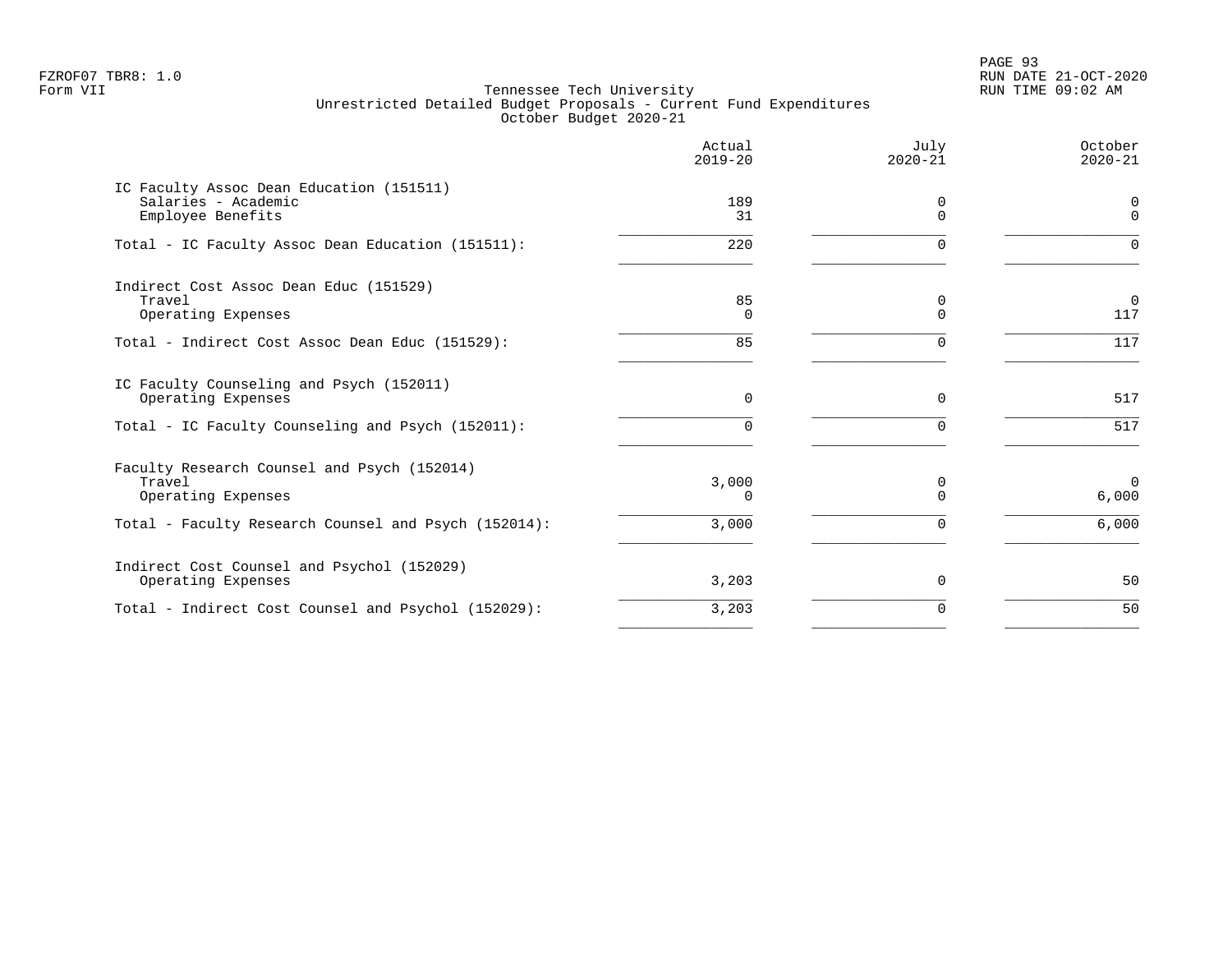PAGE 94 FZROF07 TBR8: 1.0 RUN DATE 21-OCT-2020

|                                                                                                                      | Actual<br>$2019 - 20$         | July<br>$2020 - 21$                          | October<br>$2020 - 21$                        |
|----------------------------------------------------------------------------------------------------------------------|-------------------------------|----------------------------------------------|-----------------------------------------------|
| Faculty Research Teacher Education (152504)<br>Travel<br>Operating Expenses                                          | 1,450<br>5,700                | 0<br>$\Omega$                                | $\mathbf 0$<br>2,850                          |
| Total - Faculty Research Teacher Education (152504):                                                                 | 7,150                         | $\Omega$                                     | 2,850                                         |
| Indirect Cost Teacher Education (152529)<br>Operating Expenses                                                       | $\Omega$                      | $\Omega$                                     | 440                                           |
| Total - Indirect Cost Teacher Education (152529):                                                                    | 0                             | $\Omega$                                     | 440                                           |
| Faculty Research Curr Instruct (153004)<br>Operating Expenses                                                        | $-450$                        | $\Omega$                                     | 450                                           |
| Total - Faculty Research Curr Instruct (153004):                                                                     | $-450$                        | $\Omega$                                     | 450                                           |
| IC Faculty Curr and Instruction (153011)<br>Salaries - Academic<br>Employee Benefits<br>Travel<br>Operating Expenses | 12,155<br>2,701<br>240<br>845 | $\Omega$<br>$\Omega$<br>$\Omega$<br>$\Omega$ | $\pmb{0}$<br>$\mathbf 0$<br>$\Omega$<br>1,348 |
| Total - IC Faculty Curr and Instruction (153011):                                                                    | 15,941                        | $\Omega$                                     | 1,348                                         |
| Indirect Cost Curr and Instruct (153029)<br>Operating Expenses                                                       | 10,508                        | 0                                            | 38,856                                        |
| Total - Indirect Cost Curr and Instruct (153029):                                                                    | 10,508                        | $\Omega$                                     | 38,856                                        |
|                                                                                                                      |                               |                                              |                                               |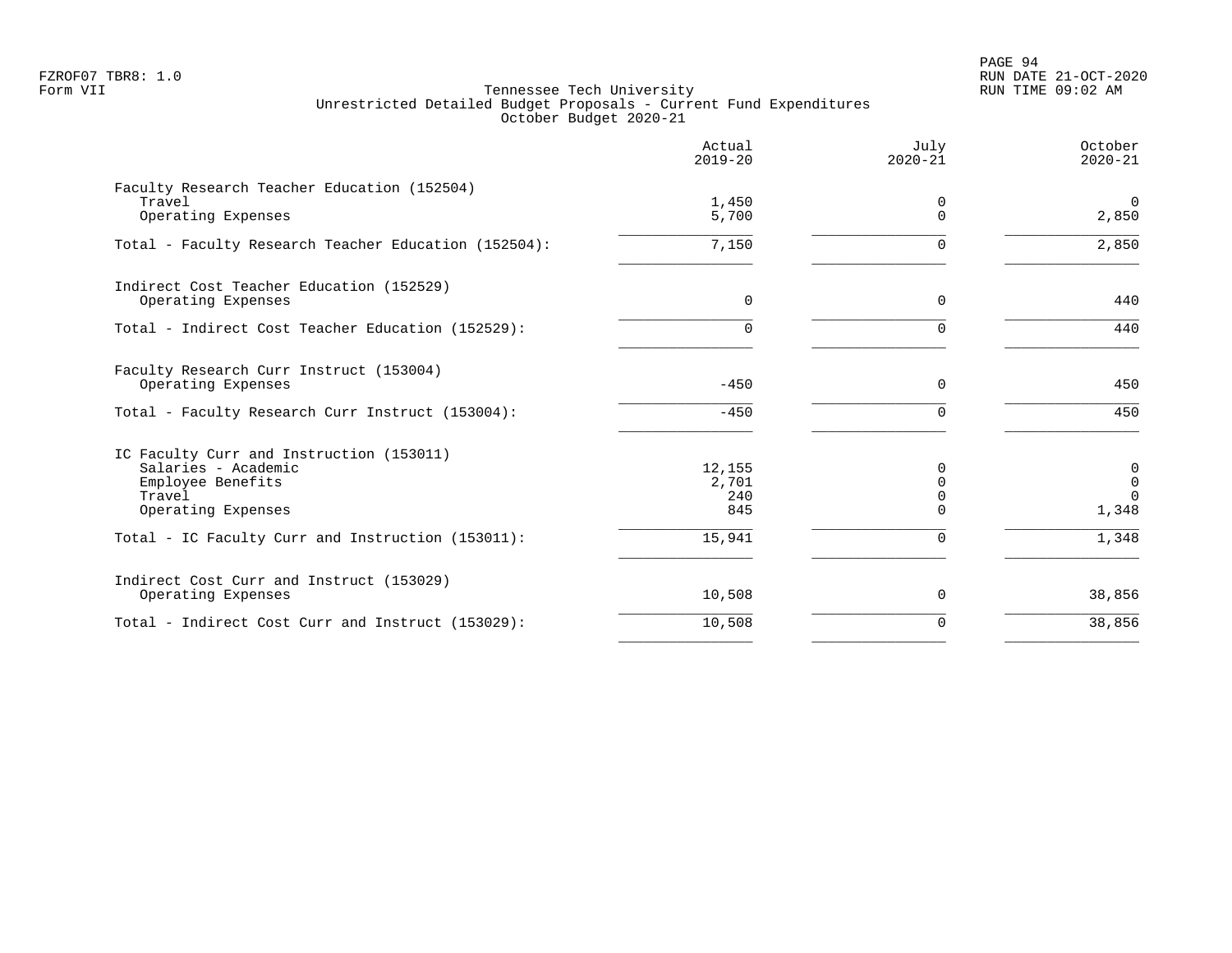PAGE 95 FZROF07 TBR8: 1.0 RUN DATE 21-OCT-2020

|                                                                                           | Actual<br>$2019 - 20$    | July<br>$2020 - 21$ | October<br>$2020 - 21$         |
|-------------------------------------------------------------------------------------------|--------------------------|---------------------|--------------------------------|
| Faculty Research Music Art (155014)<br>Operating Expenses                                 | 3,000                    | $\Omega$            | 6,000                          |
| Total - Faculty Research Music Art (155014):                                              | 3,000                    | U                   | 6,000                          |
| Indirect Cost Music and Art (155029)<br>Operating Expenses                                | 0                        | $\Omega$            | 328                            |
| Total - Indirect Cost Music and Art (155029):                                             | $\Omega$                 | U                   | 328                            |
| Indirect Cost Art Craft & Design (155329)<br>Operating Expenses                           | $\Omega$                 | $\Omega$            | 120                            |
| Total - Indirect Cost Art Craft & Design (155329):                                        | $\cap$                   | ∩                   | 120                            |
| Match STEM (156005)<br>Salaries - Professional<br>Employee Benefits<br>Operating Expenses | 1,105<br>468<br>$\Omega$ | U                   | $\mathbf 0$<br>$\Omega$<br>997 |
| Total - Match STEM (156005):                                                              | 1,573                    | $\Omega$            | 997                            |
| Indirect Costs STEM Center (156009)<br>Operating Expenses                                 | $\Omega$                 | $\Omega$            | 34,155                         |
| Total - Indirect Costs STEM Center (156009):                                              | $\Omega$                 | U                   | 34,155                         |
|                                                                                           |                          |                     |                                |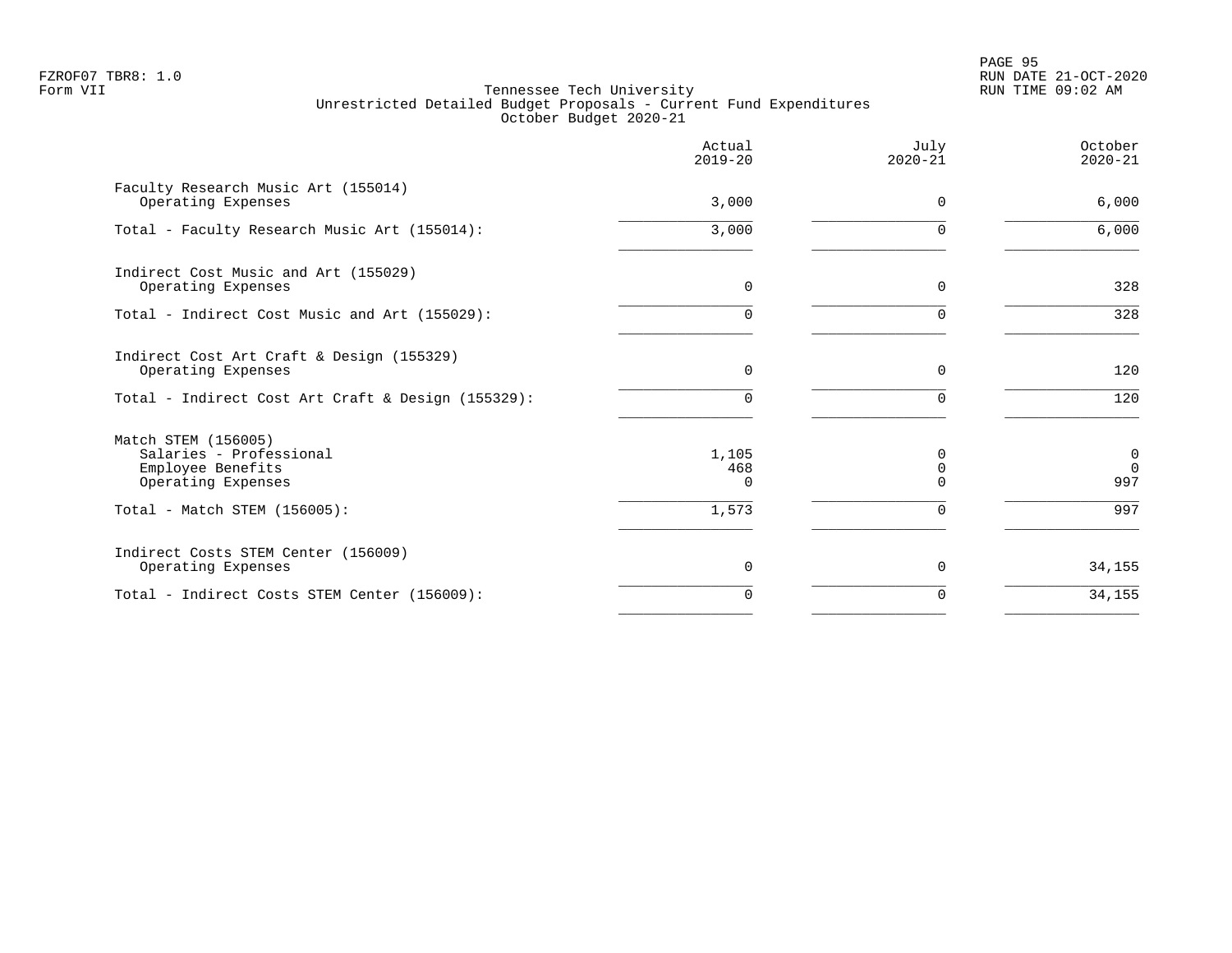|                                                     | Actual<br>$2019 - 20$ | July<br>$2020 - 21$ | October<br>$2020 - 21$ |
|-----------------------------------------------------|-----------------------|---------------------|------------------------|
| IC Faculty STEM (156021)<br>Operating Expenses      | $\Omega$              | $\Omega$            | 220                    |
| Total - IC Faculty STEM (156021):                   | $\Omega$              | $\Omega$            | 220                    |
| Horticulture Res Staff (160001)                     |                       |                     |                        |
| Salaries - Academic                                 | 74,301                | 74,301              | 74,301                 |
| Salaries - Supporting<br>Salaries - Professional    | 37,126<br>46,120      | 37,124<br>44,887    | 37,124<br>44,887       |
| Employee Benefits                                   | 61,951                | 65,168              | 63,248                 |
| Travel                                              | $\Omega$              | 470                 | 470                    |
| Operating Expenses                                  | 4,944                 | 4,980               | 4,980                  |
| Total - Horticulture Res Staff (160001):            | 224,442               | 226,930             | 225,010                |
| Faculty Research Ag and Hum Ecol (160014)           |                       |                     |                        |
| Operating Expenses                                  | 0                     | $\Omega$            | 10,000                 |
| Total - Faculty Research Ag and Hum Ecol (160014):  | U                     |                     | 10,000                 |
| Indirect Cost Coll of Ag Hum Ecol (160029)          |                       |                     |                        |
| Travel                                              | 1,454                 | 0                   | $\Omega$               |
| Operating Expenses                                  | 55                    | $\Omega$            | 6,700                  |
| Total - Indirect Cost Coll of Ag Hum Ecol (160029): | 1,509                 | 0                   | 6,700                  |
|                                                     |                       |                     |                        |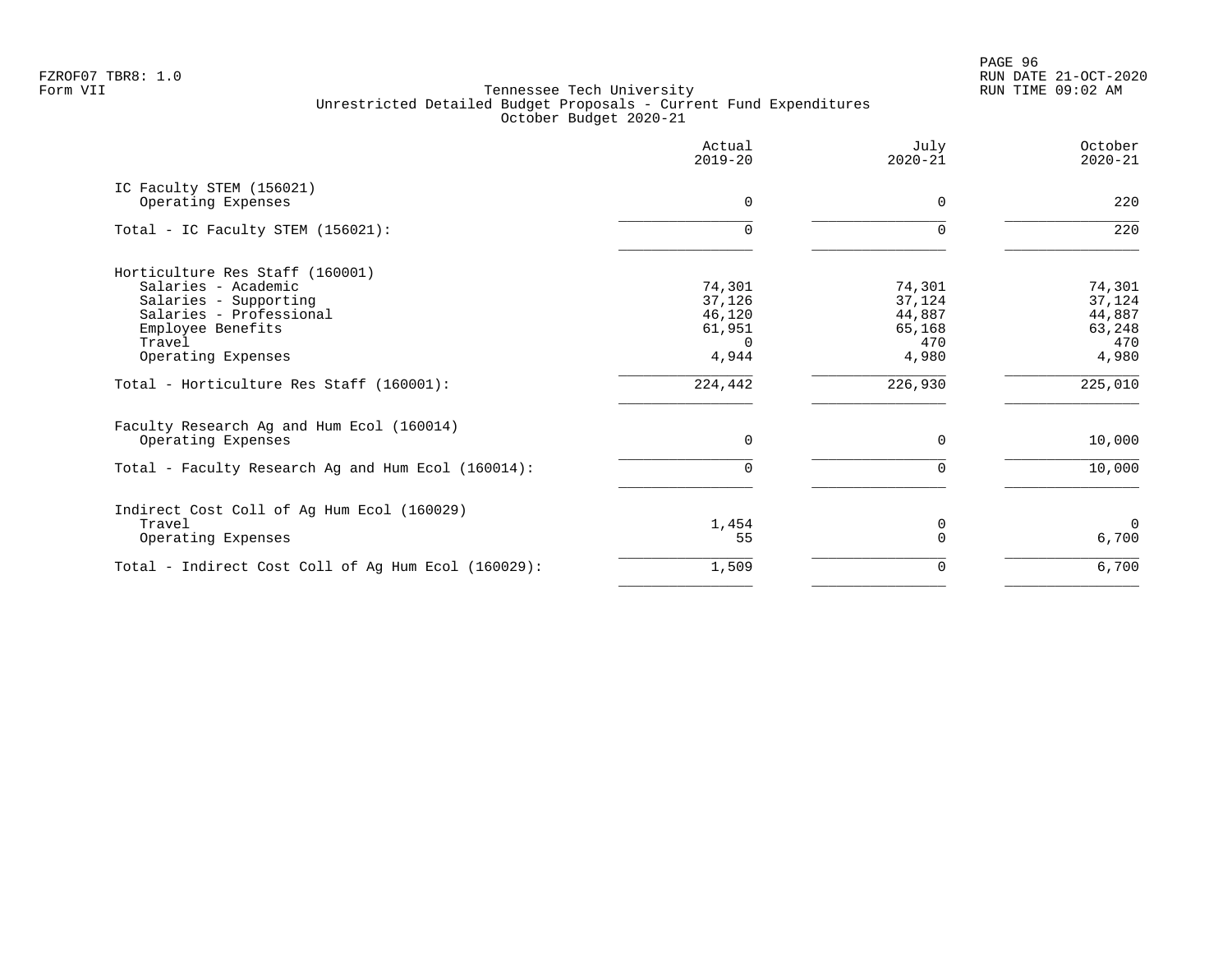PAGE 97 FZROF07 TBR8: 1.0 RUN DATE 21-OCT-2020

|                                                                                  | Actual<br>$2019 - 20$ | July<br>$2020 - 21$ | October<br>$2020 - 21$ |
|----------------------------------------------------------------------------------|-----------------------|---------------------|------------------------|
| IC Faculty School of Gen Aq (163011)<br>Salaries - Academic<br>Employee Benefits | 3,875<br>646          | 0<br>$\Omega$       | 0<br>$\mathbf{0}$      |
| Total - IC Faculty School of Gen Ag (163011):                                    | 4,521                 | $\Omega$            | $\Omega$               |
| Indirect Cost Gen Ag (163029)<br>Travel<br>Operating Expenses                    | 308<br>$\Omega$       | 0<br>$\Omega$       | $\Omega$<br>13,999     |
| Total - Indirect Cost Gen Aq (163029):                                           | 308                   | $\Omega$            | 13,999                 |
| IC Faculty Human Ecology (165011)<br>Operating Expenses                          | $\mathbf 0$           | $\Omega$            | 5,690                  |
| Total - IC Faculty Human Ecology (165011):                                       | 0                     | $\Omega$            | 5,690                  |
| Indirect Cost Human Ecology (165029)<br>Operating Expenses                       | $\Omega$              | $\Omega$            | 6,440                  |
| Total - Indirect Cost Human Ecology (165029):                                    | 0                     | $\Omega$            | 6,440                  |
| IC Faculty Nursing (166011)<br>Salaries - Academic<br>Employee Benefits          | 369<br>101            | 0<br>$\Omega$       | 0<br>$\Omega$          |
| Total - IC Faculty Nursing (166011):                                             | 470                   | $\Omega$            | $\Omega$               |
|                                                                                  |                       |                     |                        |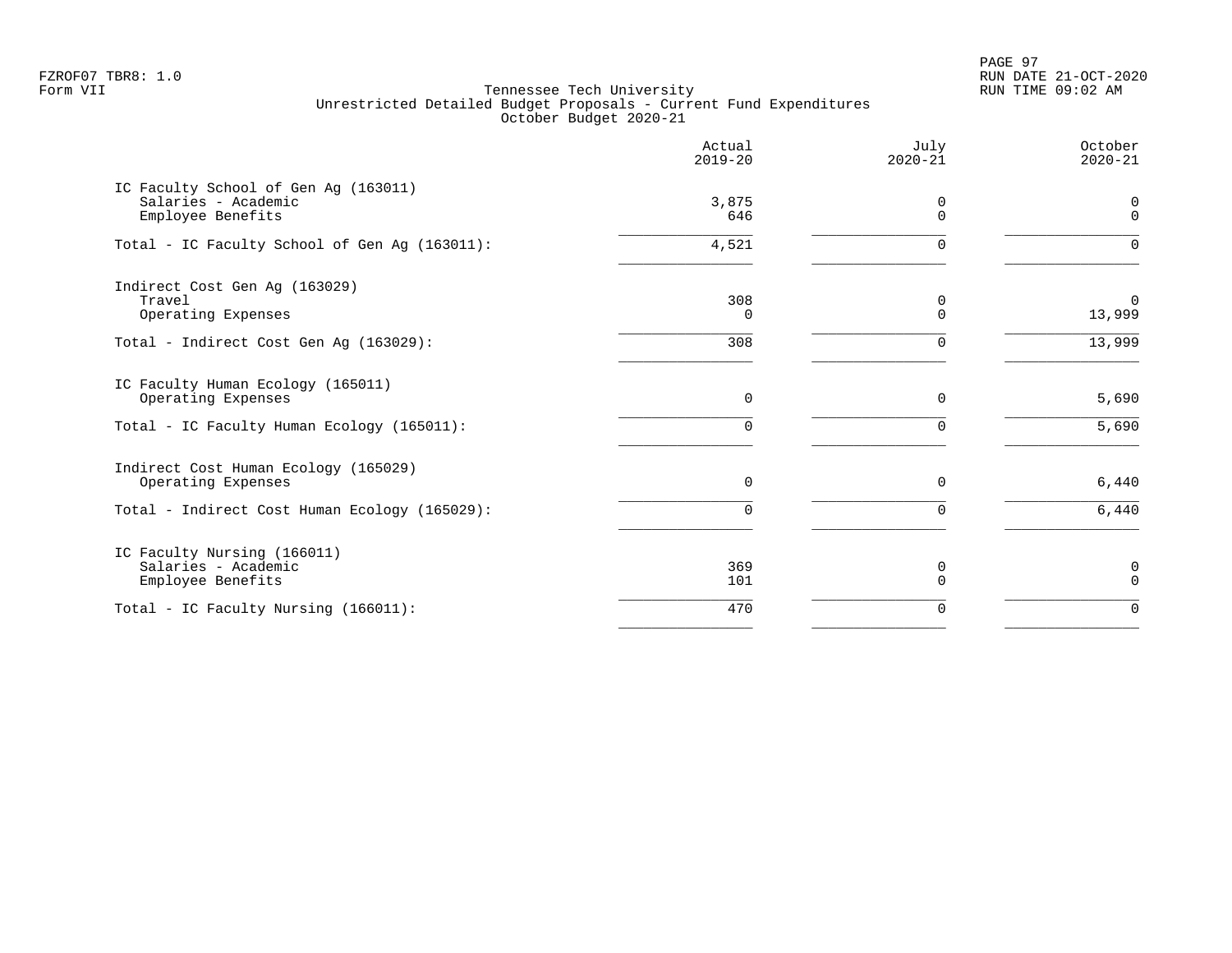|                                                   | Actual<br>$2019 - 20$ | July<br>$2020 - 21$ | October<br>$2020 - 21$ |
|---------------------------------------------------|-----------------------|---------------------|------------------------|
| Faculty Research Nursing (166014)                 |                       |                     |                        |
| Salaries - Academic                               | $\Omega$              | $\Omega$            | 1,900                  |
| Salaries - Students                               | 0                     | $\Omega$            | 500                    |
| Travel                                            | 0                     |                     | 1,800                  |
| Operating Expenses                                | 0                     |                     | 3,000                  |
| Capital Outlay                                    | 0                     | $\Omega$            | 5,800                  |
| Total - Faculty Research Nursing (166014):        | $\Omega$              | 0                   | 13,000                 |
| Indirect Cost School of Nursing (166029)          |                       |                     |                        |
| Operating Expenses                                | $\Omega$              | $\Omega$            | 5,173                  |
| Total - Indirect Cost School of Nursing (166029): | 0                     | $\Omega$            | 5,173                  |
| Research Admin (170001)                           |                       |                     |                        |
| Salaries - Academic                               | 7,000                 | 0                   | 0                      |
| Salaries - Students                               | 418                   | $\Omega$            | $\mathbf{0}$           |
| Salaries - Professional                           | 18,946                | $\Omega$            | $\Omega$               |
| Employee Benefits                                 | 14,990                | 12,845              | 11,925                 |
| Travel                                            | 8,391                 | 16,600              | 16,600                 |
| Operating Expenses                                | 59,839                | $-1,920$            | $-2,270$               |
| Total - Research Admin (170001):                  | 109,584               | 27,525              | 26,255                 |
|                                                   |                       |                     |                        |
| TTU Matching Specific Projects (171005)           |                       |                     |                        |
| Operating Expenses<br>Capital Outlay              | 5,376<br>36,000       | 0<br>$\Omega$       | 6,810<br>35,000        |
|                                                   |                       |                     |                        |
| Total - TTU Matching Specific Projects (171005):  | 41,376                | 0                   | 41,810                 |
|                                                   |                       |                     |                        |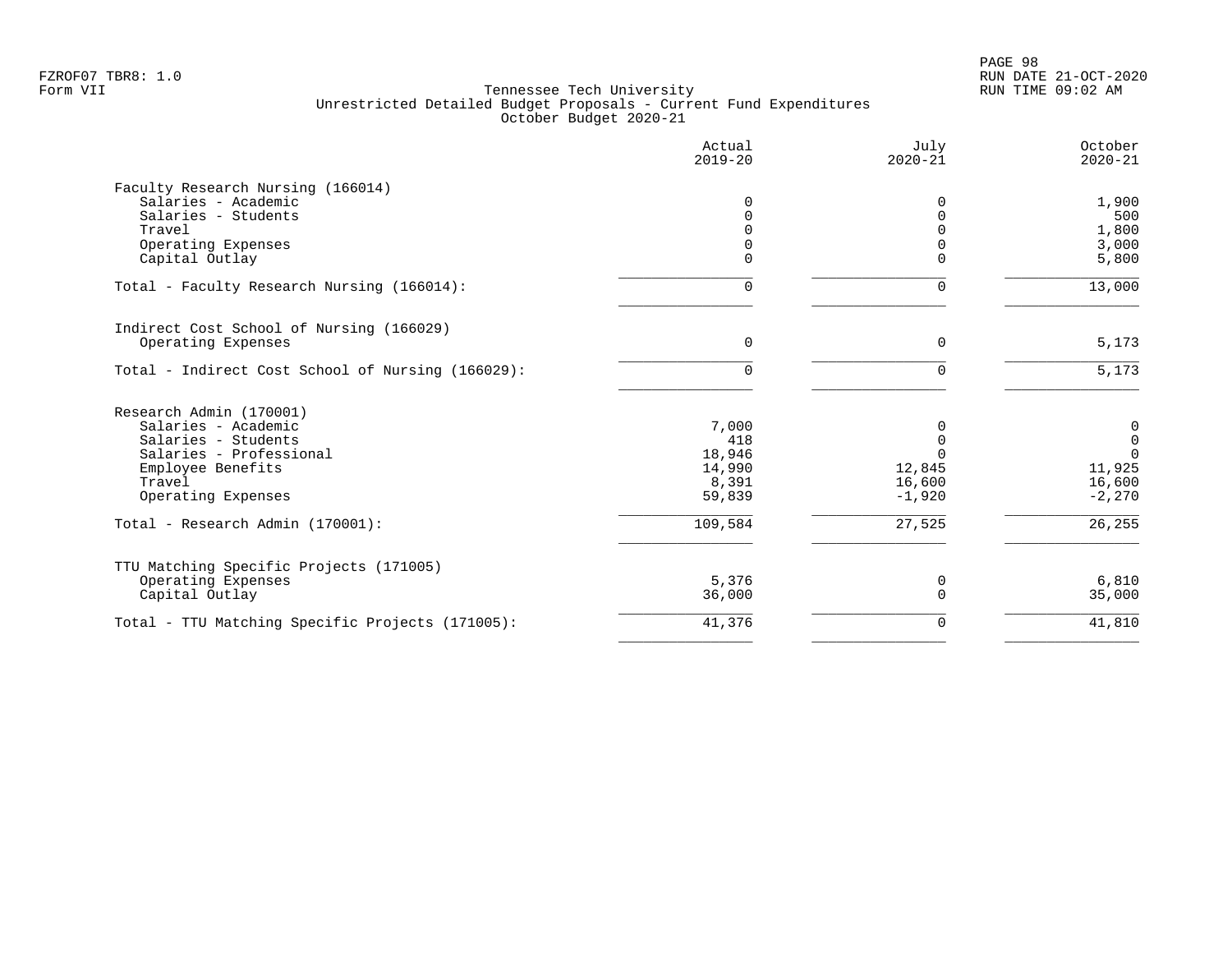PAGE 99 FZROF07 TBR8: 1.0 RUN DATE 21-OCT-2020

|                                                                                       | Actual<br>$2019 - 20$ | July<br>$2020 - 21$ | October<br>$2020 - 21$ |
|---------------------------------------------------------------------------------------|-----------------------|---------------------|------------------------|
| Indirect Cost Pool 20 Percent (172000)<br>Operating Expenses                          | $\Omega$              | 396,501             | $\Omega$               |
| Total - Indirect Cost Pool 20 Percent (172000):                                       | 0                     | 396,501             | $\Omega$               |
| Indirect Cost Pool Faculty 10 Per (172005)<br>Operating Expenses                      | $\Omega$              | 127,439             | 158,990                |
| Total - Indirect Cost Pool Faculty 10 Per (172005):                                   | 0                     | 127,439             | 158,990                |
| Faculty Research 30 Percent (174000)<br>Travel<br>Operating Expenses                  | 1,000<br>0            | $\Omega$<br>259,300 | $\Omega$<br>262,137    |
| Total - Faculty Research 30 Percent (174000):                                         | 1,000                 | 259,300             | 262,137                |
| Indirect Costs Extended Programs (180029)<br>Operating Expenses                       | $\mathbf 0$           | $\mathbf 0$         | 3,570                  |
| Total - Indirect Costs Extended Programs (180029):                                    | $\Omega$              | $\Omega$            | 3,570                  |
| IC Faculty Environmental Studies (188011)<br>Salaries - Academic<br>Employee Benefits | 480<br>85             | 0<br>$\Omega$       | 0<br>$\Omega$          |
| Total - IC Faculty Environmental Studies (188011):                                    | 565                   | $\Omega$            | $\Omega$               |
|                                                                                       |                       |                     |                        |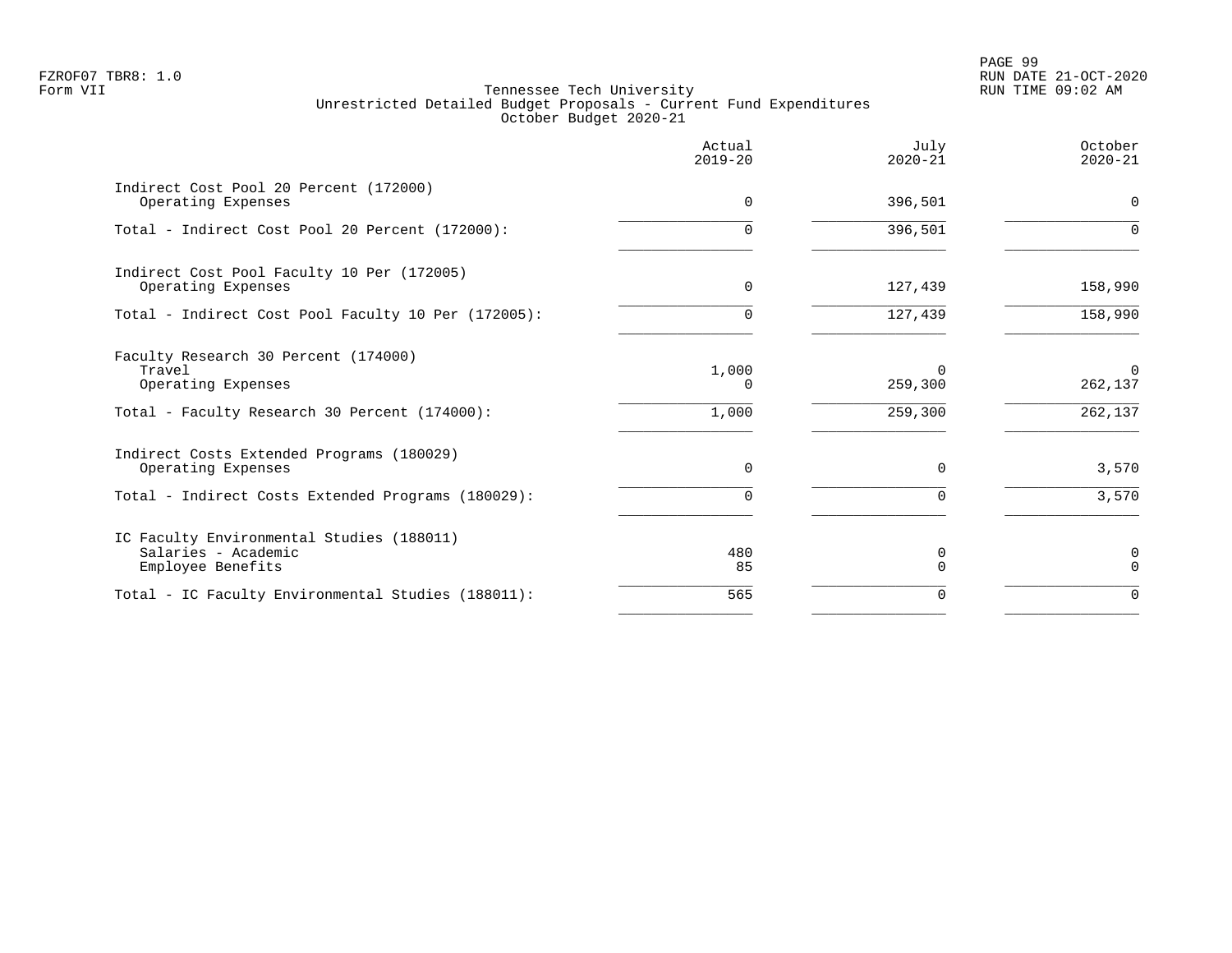|                                                       | Actual<br>$2019 - 20$ | July<br>$2020 - 21$     | October<br>$2020 - 21$ |
|-------------------------------------------------------|-----------------------|-------------------------|------------------------|
| Match Environmental Studies (188015)                  |                       |                         |                        |
| Salaries - Students<br>Salaries - Professional        | 3,499<br>14,000       | $\Omega$<br>$\mathbf 0$ | $\mathbf 0$<br>21,000  |
| Employee Benefits                                     | 7,297                 | ∩                       | 8,452                  |
| Total - Match Environmental Studies (188015):         | 24,796                | 0                       | 29,452                 |
| Indirect Cost Environmental Studies (188029)          |                       |                         |                        |
| Operating Expenses                                    | $\Omega$              | $\Omega$                | 2,153                  |
| Total - Indirect Cost Environmental Studies (188029): | $\Omega$              | $\Omega$                | 2,153                  |
| TBR Spouse Dependent Discount (700000)                |                       |                         |                        |
| Employee Benefits                                     | 20,998                | 23,599                  | 23,599                 |
| Total - TBR Spouse Dependent Discount (700000):       | 20,998                | 23,599                  | 23,599                 |
| TBR Employ Remission PC191 (700001)                   |                       |                         |                        |
| Employee Benefits                                     | 16,209                | 23,120                  | 23,120                 |
| Total - TBR Employ Remission PC191 (700001):          | 16,209                | 23,120                  | 23,120                 |
| E and G Data Processing Allocation (700003)           |                       |                         |                        |
| Department Revenues                                   | 274,099               | 310,240                 | 322,745                |
| Total - E and G Data Processing Allocation (700003):  | 274,099               | 310,240                 | 322,745                |
|                                                       |                       |                         |                        |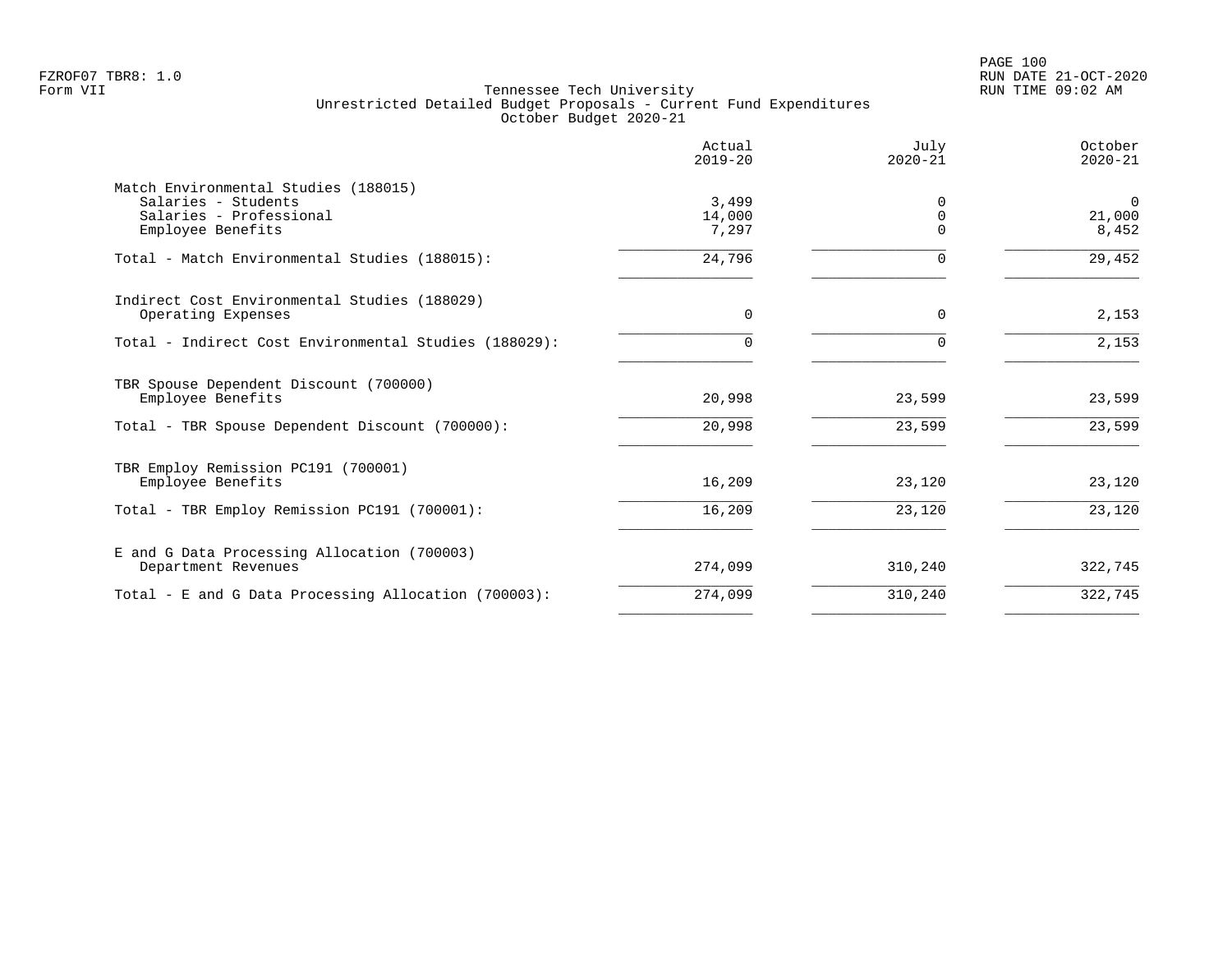|                                                                                                                                                         | Actual<br>$2019 - 20$          | July<br>$2020 - 21$                     | October<br>$2020 - 21$                    |
|---------------------------------------------------------------------------------------------------------------------------------------------------------|--------------------------------|-----------------------------------------|-------------------------------------------|
| E and G Claims Adjustment (700004)<br>Operating Expenses                                                                                                | 20,700                         | 21,130                                  | 21,130                                    |
| Total - E and G Claims Adjustment (700004):                                                                                                             | 20,700                         | 21,130                                  | 21,130                                    |
| $E$ and G Support (700005)<br>Salaries - Administrative<br>Salaries - Academic<br>Salaries - Supporting<br>Salaries - Professional<br>Employee Benefits | 0<br>0<br>0<br>$\cap$<br>4,444 | 742<br>2,402<br>1,560<br>2,503<br>9,458 | 742<br>44,387<br>4,810<br>4,540<br>89,549 |
| Operating Expenses<br>Total - E and G Support $(700005)$ :                                                                                              | $-9,134$<br>$-4,690$           | $-9,385$<br>7,280                       | $-9,847$<br>134,181                       |
| E and G Salary Increase Pool (700010)<br>Salaries - Academic<br>Total - E and G Salary Increase Pool (700010):                                          | $\mathbf 0$<br>$\Omega$        | 1,800<br>1,800                          | 1,800<br>1,800                            |
| Horticulure Rest Staff Alloc (700050)<br>Operating Expenses                                                                                             | $-92,300$                      | $-92,300$                               | $-92,300$                                 |
| Total - Horticulure Rest Staff Alloc (700050):                                                                                                          | $-92,300$                      | $-92,300$                               | $-92,300$                                 |
| TTU Staff Tuit Maint Reimbursment (700068)<br>Employee Benefits                                                                                         | 15,471                         | 46,540                                  | 7,612                                     |
| Total - TTU Staff Tuit Maint Reimbursment (700068):                                                                                                     | 15,471                         | 46,540                                  | 7,612                                     |
|                                                                                                                                                         |                                |                                         |                                           |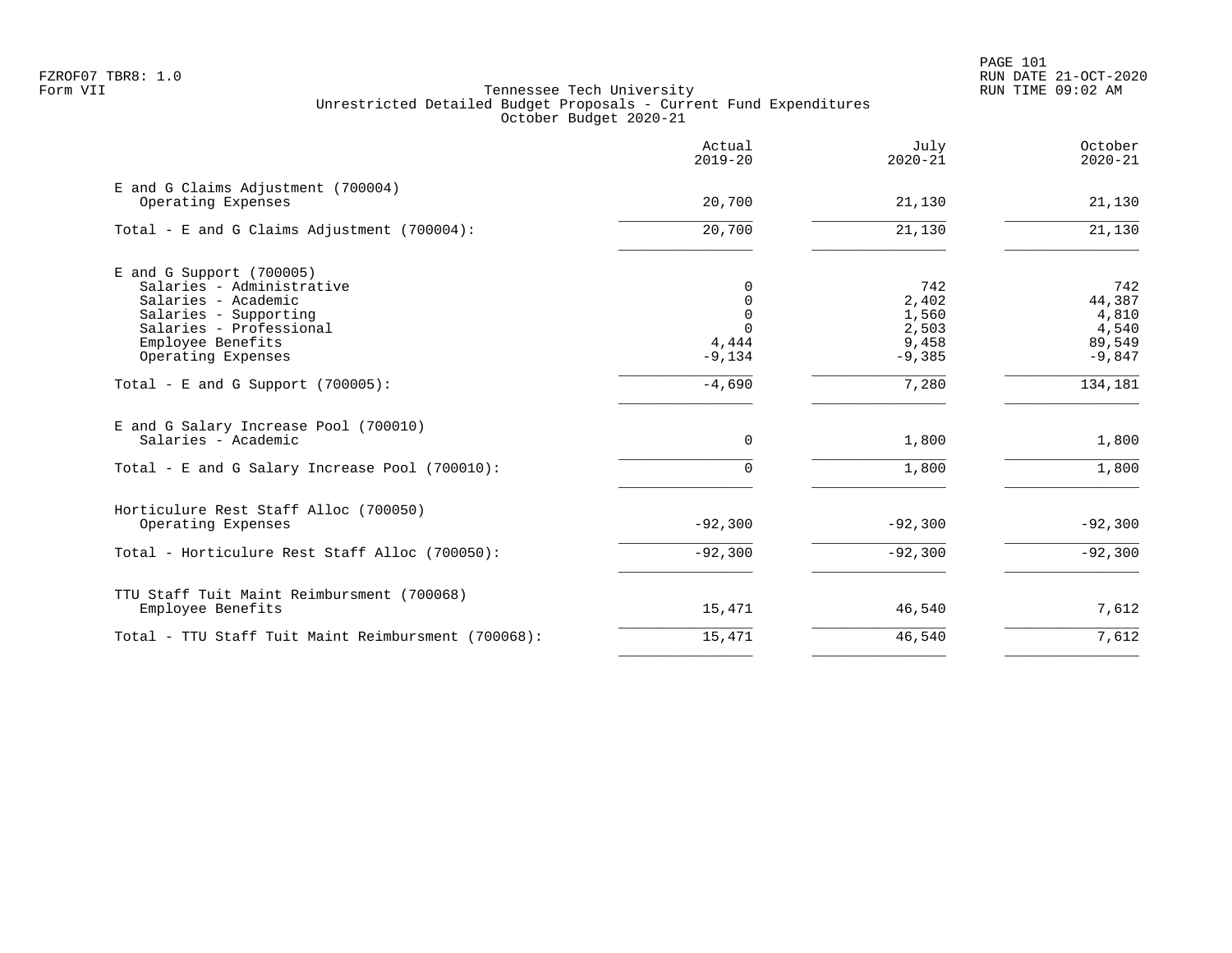PAGE 102

# FZROF07 TBR8: 1.0 RUN DATE 21-OCT-2020 Tennessee Tech University Unrestricted Detailed Budget Proposals - Current Fund Expenditures October Budget 2020-21

|                            | Actual<br>$2019 - 20$ | July<br>$2020 - 21$ | October<br>$2020 - 21$ |
|----------------------------|-----------------------|---------------------|------------------------|
| Total - Research $(250)$ : |                       |                     |                        |
| Salaries - Administrative  | $\Omega$              | 742                 | 742                    |
| Salaries - Academic        | 332,696               | 129,486             | 219,647                |
| Salaries - Supporting      | 126,072               | 128,874             | 132,124                |
| Salaries - Students        | 188,230               | 66,424              | 88,851                 |
| Salaries - Professional    | 275,598               | 205,215             | 239,052                |
| Employee Benefits          | 341,454               | 393,262             | 431,033                |
| Travel                     | 147,371               | 58,540              | 56,485                 |
| Operating Expenses         | 333,590               | 1,359,666           | 2,805,863              |
| Capital Outlay             | 42,560                | 0                   | 57,685                 |
| Department Revenues        | 274,099               | 310,240             | 322,745                |
| Total                      | 2,061,670             | 2,652,449           | 4,354,227              |
| Total - Research (25):     |                       |                     |                        |
| Salaries - Administrative  | $\Omega$              | 742                 | 742                    |
| Salaries - Academic        | 332,696               | 129,486             | 219,647                |
| Salaries - Supporting      | 126,072               | 128,874             | 132,124                |
| Salaries - Students        | 188,230               | 66,424              | 88,851                 |
| Salaries - Professional    | 275,598               | 205,215             | 239,052                |
| Employee Benefits          | 341,454               | 393,262             | 431,033                |
| Travel                     | 147,371               | 58,540              | 56,485                 |
| Operating Expense          | 333,590               | 1,359,666           | 2,805,863              |
| Capital Outlay             | 42,560                | $\Omega$            | 57,685                 |
| Department Revenues        | 274,099               | 310,240             | 322,745                |
|                            |                       |                     |                        |

 Public Service (30) Public Service (300)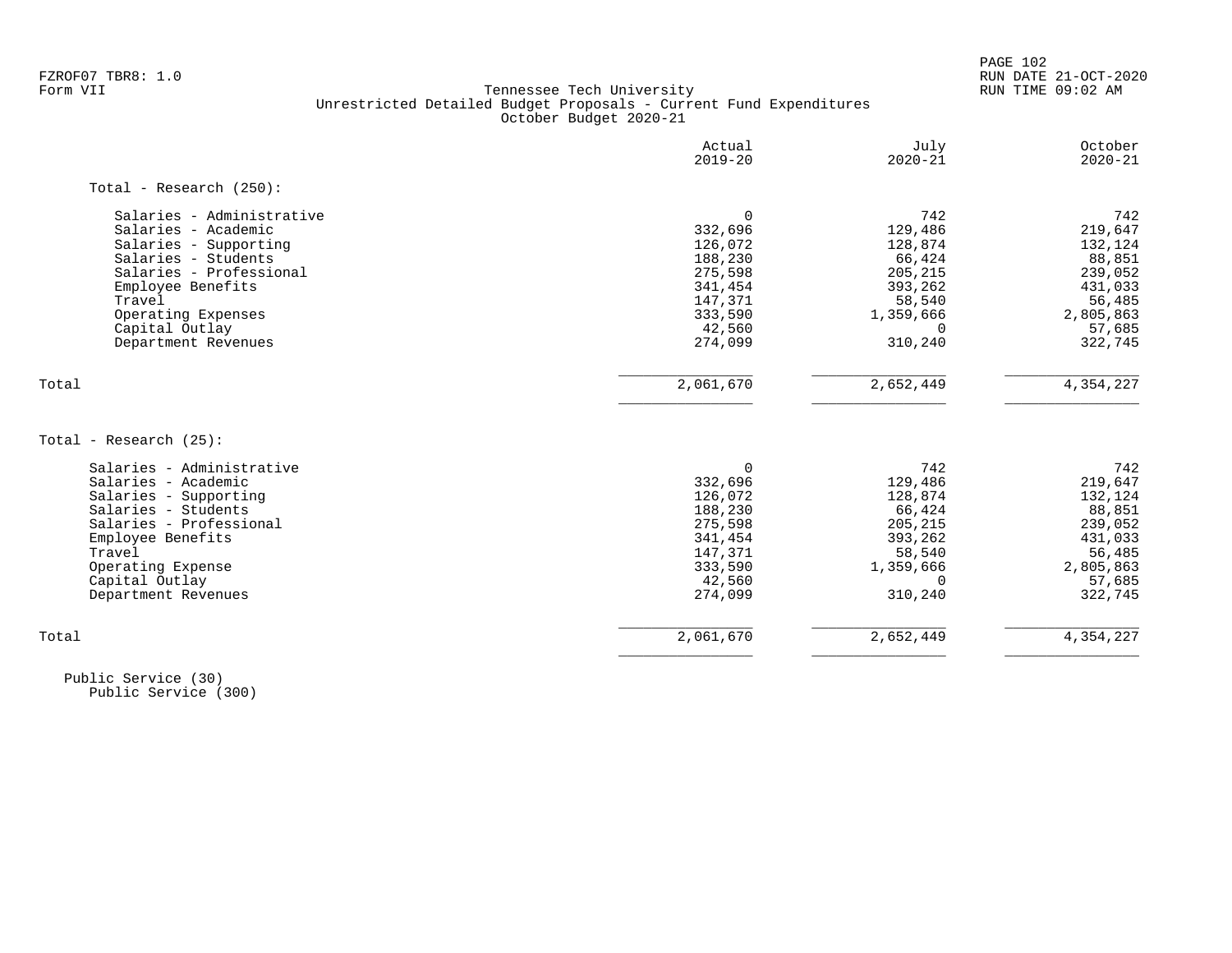|                                                      | Actual<br>$2019 - 20$ | July<br>$2020 - 21$ | October<br>$2020 - 21$ |
|------------------------------------------------------|-----------------------|---------------------|------------------------|
| Craft Center Workshops (121762)                      |                       |                     |                        |
| Salaries - Academic                                  | 5,600                 | 750                 | $\mathbf 0$            |
| Salaries - Supporting                                | 3,375                 | 15,750              | 15,750                 |
| Salaries - Students                                  | 1,843                 | 4,000               | 4,000                  |
| Salaries - Professional                              | 48,556                | 46,861              | 46,861                 |
| Employee Benefits                                    | 21,462                | 23,464              | 23,464                 |
| Travel                                               | $\Omega$              | 600                 | 600                    |
| Operating Expenses                                   | 36,981                | 45,240              | 45,240                 |
| Total - Craft Center Workshops (121762):             | 117,817               | 136,665             | 135,915                |
| Craft Center Workshops Transf In (121763)            |                       |                     |                        |
| Operating Expenses                                   | $-50,000$             | $-50,000$           | $-50,000$              |
| Total - Craft Center Workshops Transf In (121763):   | $-50,000$             | $-50,000$           | $-50,000$              |
| Craft Center Exhibitions (121769)                    |                       |                     |                        |
| Salaries - Supporting                                | 0                     | 1,000               | 1,000                  |
| Travel                                               | $\Omega$              | 100                 | 100                    |
| Operating Expenses                                   | 2,711                 | 2,180               | 2,180                  |
| Total - Craft Center Exhibitions (121769):           | 2,711                 | 3,280               | 3,280                  |
|                                                      |                       |                     |                        |
| Federal College Work Study Program (122001)          |                       |                     |                        |
| Salaries - Students                                  | 7,179                 | 12,080              | 12,080                 |
| Total - Federal College Work Study Program (122001): | 7,179                 | 12,080              | 12,080                 |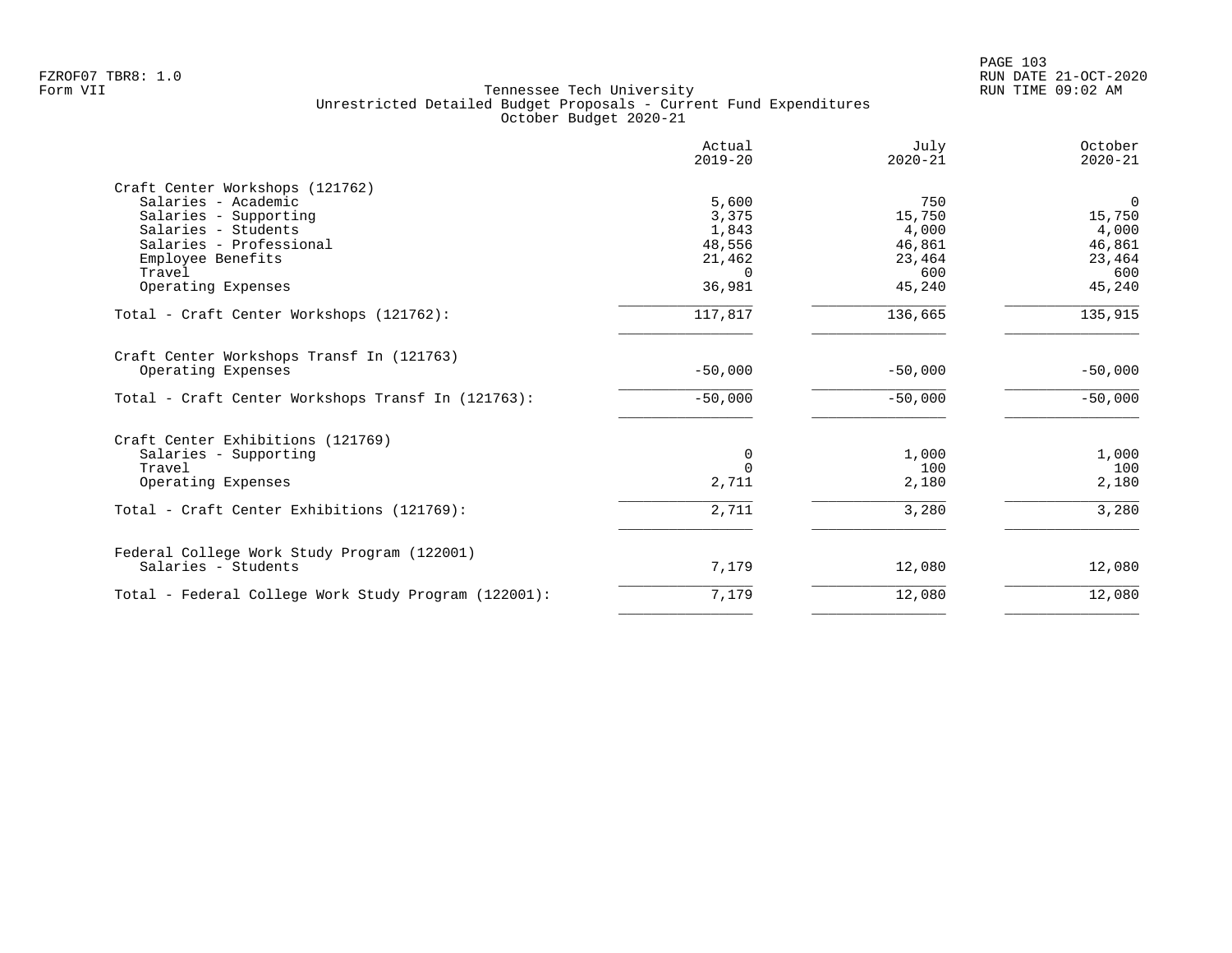PAGE 104 FZROF07 TBR8: 1.0 RUN DATE 21-OCT-2020

|                                                                                            | Actual<br>$2019 - 20$      | July<br>$2020 - 21$   | October<br>$2020 - 21$                    |
|--------------------------------------------------------------------------------------------|----------------------------|-----------------------|-------------------------------------------|
| WTTU Tech Radio (127904)<br>Salaries - Students<br>Employee Benefits<br>Operating Expenses | 2,894<br>25<br>3,033       | 10,880<br>33<br>6,880 | 10,880<br>33<br>6,880                     |
| Total - WTTU Tech Radio (127904):                                                          | 5,952                      | 17,793                | 17,793                                    |
| COOP Fisheries Unit (131002)<br>Salaries - Supporting<br>Employee Benefits                 | 36,970<br>16,032           | 37,139<br>16,822      | 37,139<br>16,822                          |
| Total - COOP Fisheries Unit (131002):                                                      | 53,002                     | 53,961                | 53,961                                    |
| Match Physics (135004)<br>Salaries - Academic<br>Employee Benefits<br>Operating Expenses   | 7,621<br>1,828<br>$\Omega$ | 0<br>0<br>$\Omega$    | $\overline{0}$<br>$\overline{0}$<br>2,017 |
| Total - Match Physics (135004):                                                            | 9,449                      | $\Omega$              | 2,017                                     |
| Engineering MOE Funding (137020)<br>Employee Benefits                                      | $\mathbf 0$                | 2,500                 | 2,500                                     |
| Total - Engineering MOE Funding (137020):                                                  | $\Omega$                   | 2,500                 | 2,500                                     |
| iMakerSpace (137034)<br>Operating Expenses<br>Department Revenues                          | 68<br>$-740$               | 0<br>$\Omega$         | 1,228<br>$\Omega$                         |
| Total - iMakerSpace (137034):                                                              | $-672$                     | 0                     | 1,228                                     |
|                                                                                            |                            |                       |                                           |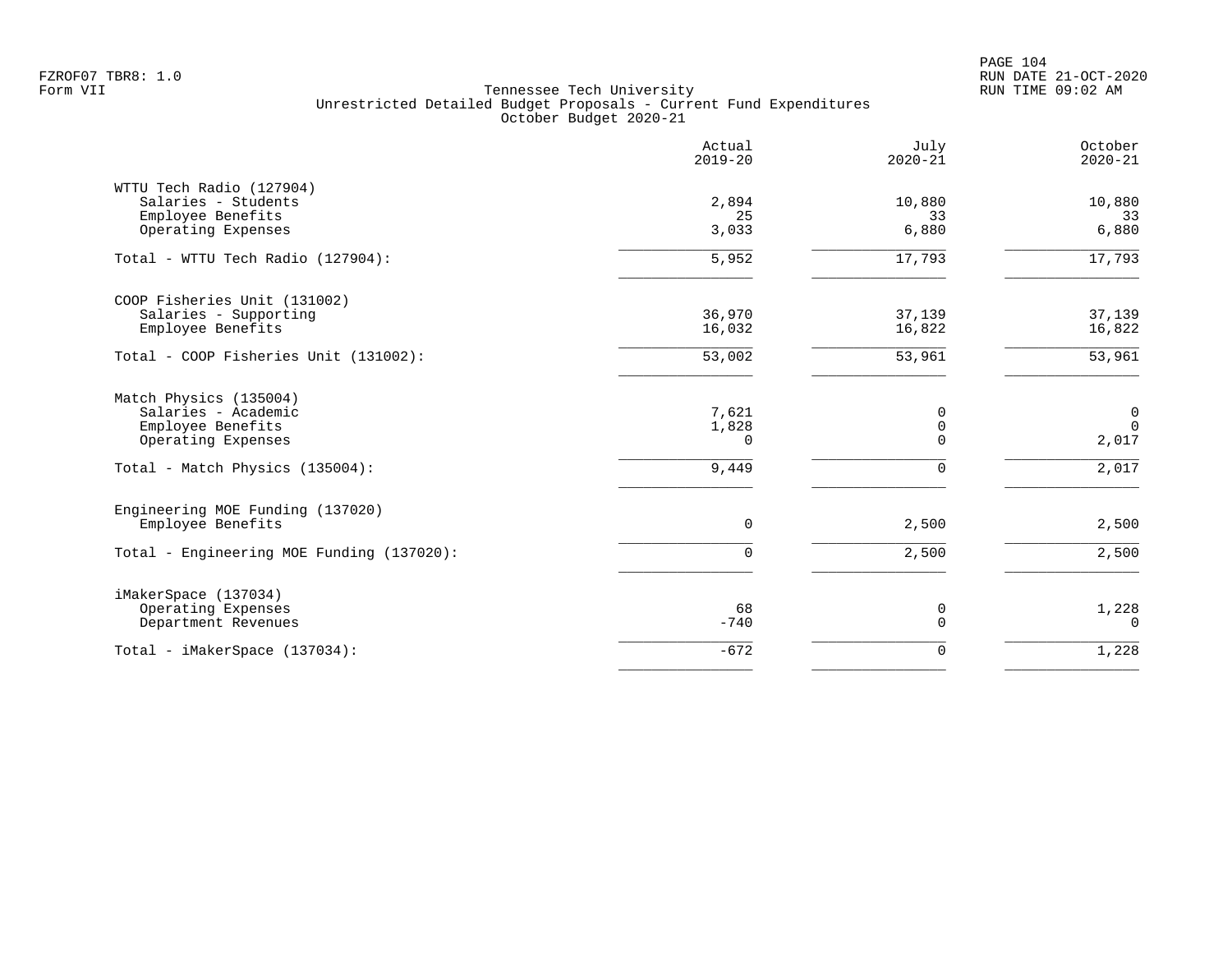PAGE 105 FZROF07 TBR8: 1.0 RUN DATE 21-OCT-2020

|                                                 | Actual<br>$2019 - 20$ | July<br>$2020 - 21$ | October<br>$2020 - 21$ |
|-------------------------------------------------|-----------------------|---------------------|------------------------|
| Match Mechanical Engineering (138405)           |                       |                     |                        |
| Salaries - Professional<br>Employee Benefits    | 11,700<br>9,850       | 0<br>$\Omega$       | 7,200<br>6,780         |
| Total - Match Mechanical Engineering (138405):  | 21,550                | $\Omega$            | 13,980                 |
| Match College of Business (140035)              |                       |                     |                        |
| Salaries - Students                             | 3,023                 | $\Omega$            | $\mathbf 0$            |
| Salaries - Professional                         | $-11,571$             | $\Omega$            | $\mathbf 0$            |
| Employee Benefits                               | $-4,343$              | 0                   | $\Omega$               |
| Operating Expenses                              | 0                     | $\Omega$            | 18,712                 |
| Total - Match College of Business (140035):     | $-12,891$             | $\Omega$            | 18,712                 |
| TN eCampus Marketing Campaign (140100)          |                       |                     |                        |
| Salaries - Supporting                           | 3,125                 | $\Omega$            | 0                      |
| Salaries - Students                             | 19,616                | $\Omega$            | $\mathsf{O}\xspace$    |
| Salaries - Professional                         | 476                   |                     | $\mathsf 0$            |
| Employee Benefits                               | 1,534                 |                     | $\mathbf 0$            |
| Travel                                          | 106                   |                     | $\Omega$               |
| Operating Expenses                              | 2,580                 | ∩                   | 21,745                 |
| Total - TN eCampus Marketing Campaign (140100): | 27,437                | $\Omega$            | 21,745                 |
| iCube (140101)                                  |                       |                     |                        |
| Salaries - Students                             | 810                   | 0                   | 0                      |
| Travel                                          | 2,017                 | ∩                   | $\Omega$               |
| Operating Expenses                              | 31,180                | 34,200              | 35,000                 |
| Department Revenues                             | $-17,216$             | $\Omega$            | $\Omega$               |
| Total - iCube $(140101)$ :                      | 16,791                | 34,200              | 35,000                 |
|                                                 |                       |                     |                        |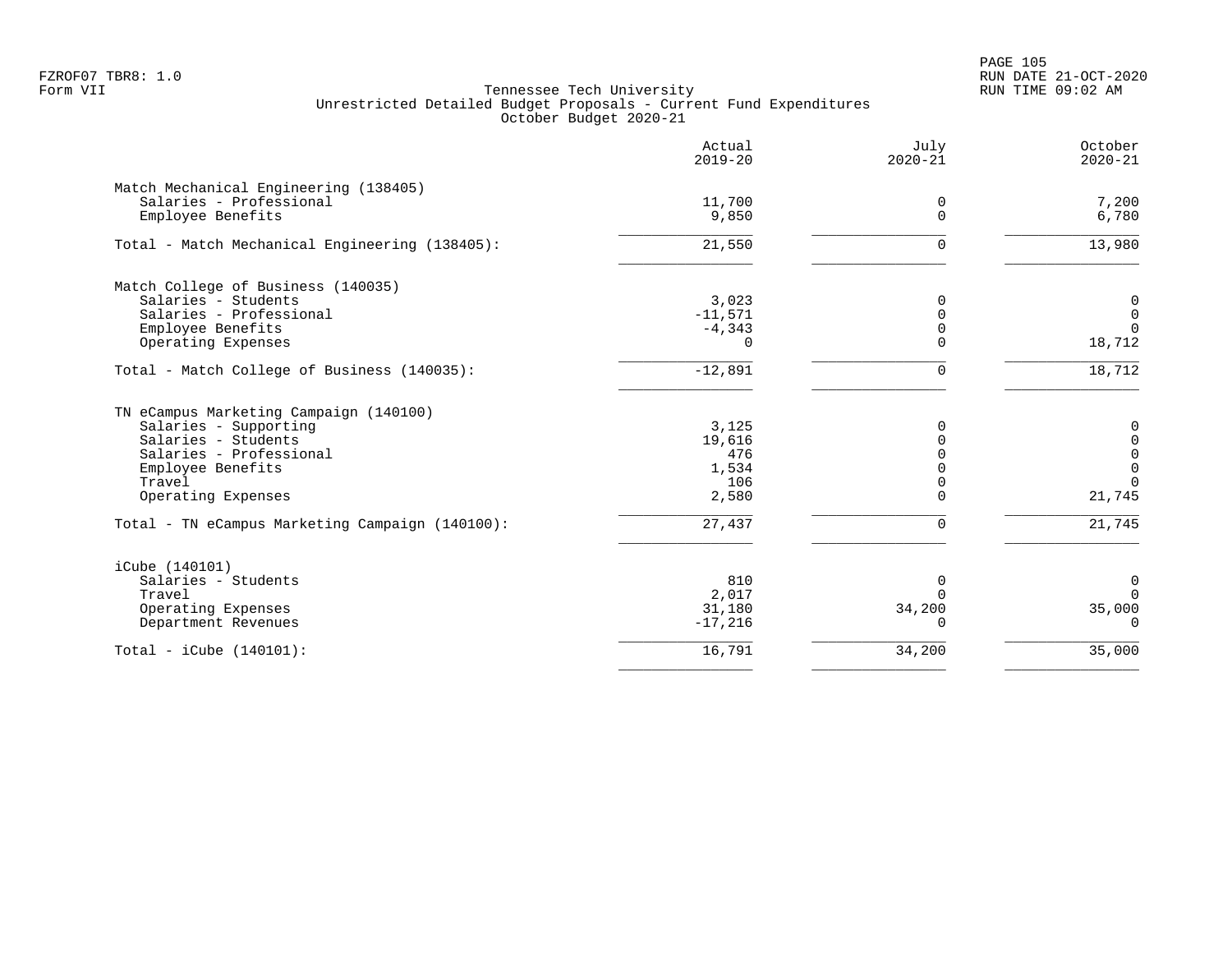|                                                   | Actual<br>$2019 - 20$ | July<br>$2020 - 21$ | October<br>$2020 - 21$ |
|---------------------------------------------------|-----------------------|---------------------|------------------------|
| Match Basis Business (143015)                     |                       |                     |                        |
| Salaries - Professional                           | 2,396                 |                     | $\overline{0}$         |
| Employee Benefits                                 | 1,196                 | O                   | $\overline{0}$         |
| Operating Expenses                                |                       |                     | 13                     |
| Total - Match Basis Business (143015):            | 3,592                 | 0                   | 13                     |
| Match Decisions Sciences & Mgmt (144015)          |                       |                     |                        |
| Operating Expenses                                | $\Omega$              | $\Omega$            | 13,900                 |
| Total - Match Decisions Sciences & Mgmt (144015): | 0                     | U                   | 13,900                 |
| SACF SBDC (147001)                                |                       |                     |                        |
| Employee Benefits                                 | $\Omega$              | 850                 | $\Omega$               |
| Total - SACF SBDC (147001):                       | $\Omega$              | 850                 | $\Omega$               |
| Match Child Development Lab (153405)              |                       |                     |                        |
| Salaries - Academic                               | 2,001                 |                     | $\overline{0}$         |
| Salaries - Supporting                             | 9,998                 |                     | 9,000                  |
| Salaries - Professional                           | 5,997                 |                     | 10,000                 |
| Employee Benefits                                 | 4,246                 |                     | 2,953                  |
| Travel<br>Operating Expenses                      | 300<br>6,942          | $-117$              | $\Omega$<br>11,219     |
|                                                   | 29,484                | $-117$              | 33,172                 |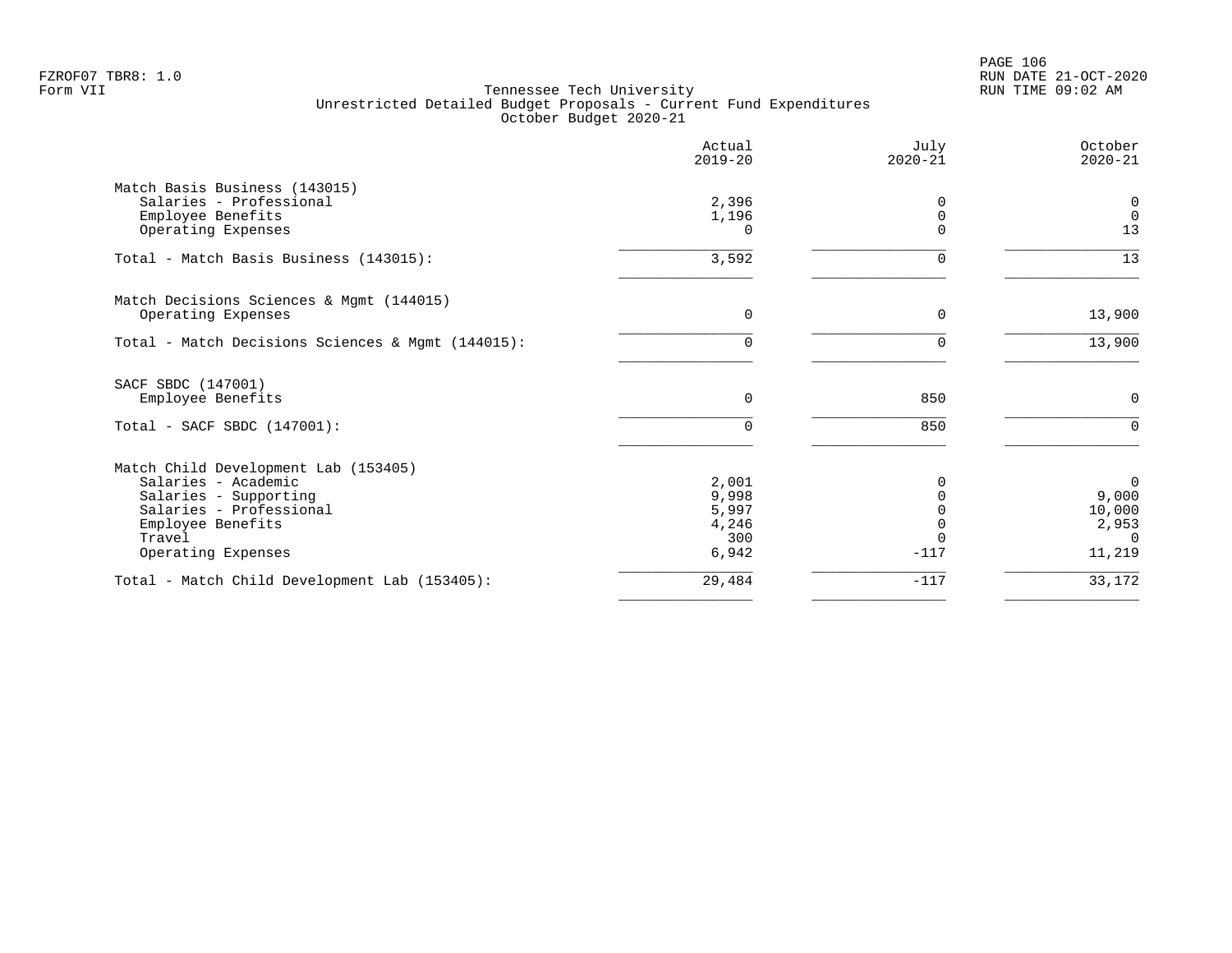|                                                       | Actual<br>$2019 - 20$ | July<br>$2020 - 21$ | October<br>$2020 - 21$ |
|-------------------------------------------------------|-----------------------|---------------------|------------------------|
| Band Camps and Clinics (155002)<br>Operating Expenses | $\mathbf 0$           | 33,330              | 33,330                 |
| Total - Band Camps and Clinics (155002):              | 0                     | 33,330              | 33,330                 |
| Southeast Chamber Music (155007)                      |                       | 2,000               | $\mathbf 0$            |
| Employee Benefits<br>Operating Expenses               | 0<br>$\Omega$         | 18,000              | 20,000                 |
| Total - Southeast Chamber Music (155007):             | $\Omega$              | 20,000              | 20,000                 |
| Summer Music Institute (155018)                       |                       |                     |                        |
| Salaries - Academic<br>Employee Benefits              | 1,604<br>235          | $\Omega$<br>842     | $\overline{0}$<br>842  |
| Operating Expenses                                    | 2,037                 | $\Omega$            | $\Omega$               |
| Total - Summer Music Institute (155018):              | 3,876                 | 842                 | 842                    |
| STEM Operating (156002)                               |                       |                     |                        |
| Salaries - Academic<br>Salaries - Supporting          | 7,026<br>175,958      | $\Omega$<br>179,647 | $\Omega$<br>151,209    |
| Salaries - Students                                   | 15,241                | 400                 | $\Omega$               |
| Salaries - Professional                               | 178,769               | 185,083             | 161,083                |
| Employee Benefits                                     | 131,899               | 134,394             | 138,794                |
| Travel                                                | 2,074                 | 2,820               | $\Omega$               |
| Operating Expenses                                    | 53,402                | 82,539<br>$\Omega$  | 36,453<br>$\mathbf 0$  |
| Capital Outlay                                        | 20,445                |                     |                        |
| Total - STEM Operating (156002):                      | 584,814               | 584,883             | 487,539                |
|                                                       |                       |                     |                        |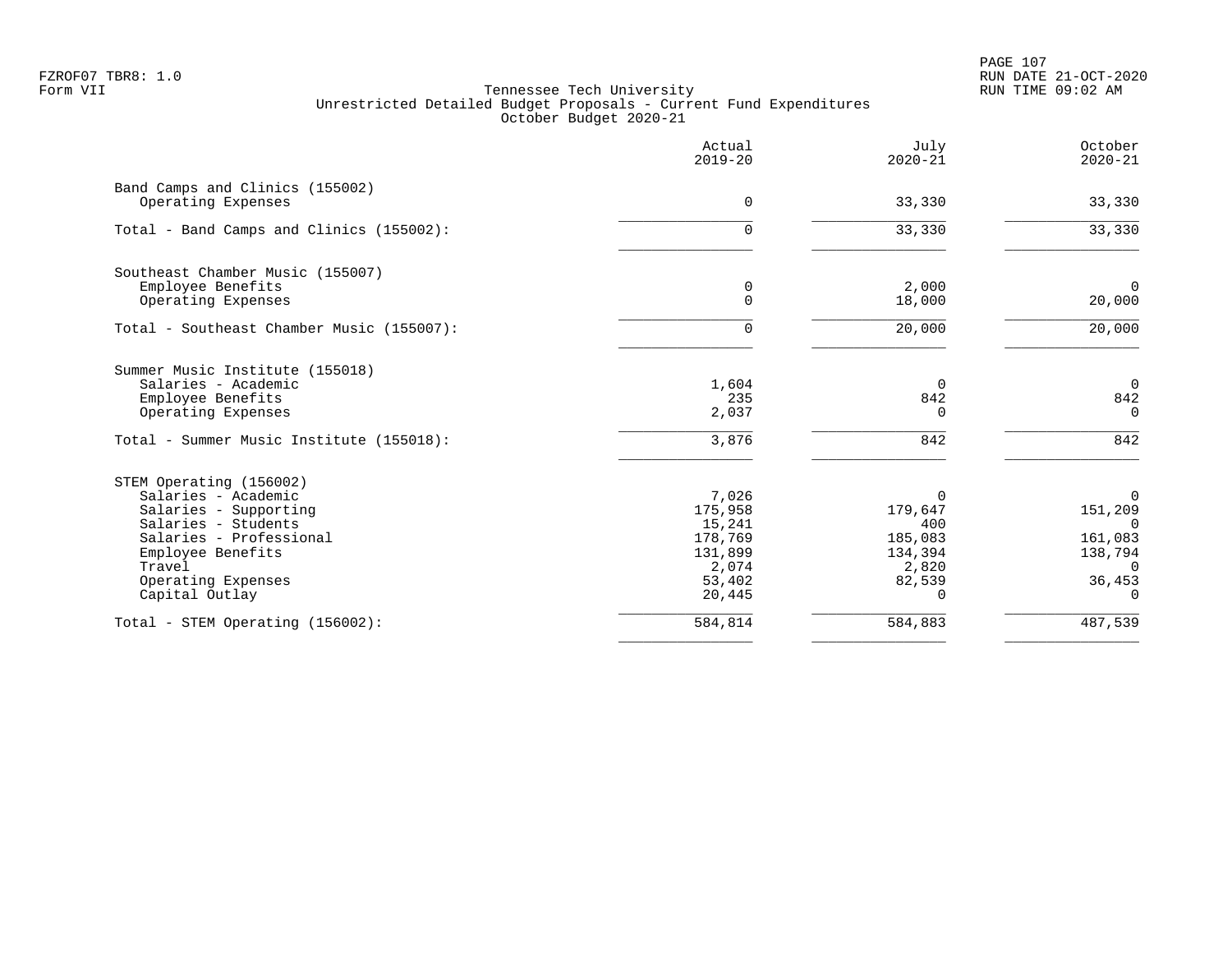PAGE 108 FZROF07 TBR8: 1.0 RUN DATE 21-OCT-2020

|                                                                             | Actual<br>$2019 - 20$     | July<br>$2020 - 21$       | October<br>$2020 - 21$         |
|-----------------------------------------------------------------------------|---------------------------|---------------------------|--------------------------------|
| STEM Graduate Assistant (156003)<br>Employee Benefits                       | 22,379                    | 23,570                    | $\mathbf 0$                    |
| Total - STEM Graduate Assistant (156003):                                   | 22,379                    | 23,570                    | $\Omega$                       |
| STEM Workshops (156004)<br>Travel<br>Operating Expenses                     | 106<br>15,541             | 0<br>$\Omega$             | $\mathbf 0$<br>9,400           |
| Total - STEM Workshops (156004):                                            | 15,647                    | $\Omega$                  | 9,400                          |
| STEM Equip Rental (156006)<br>Operating Expenses                            | 1,858                     | 2,000                     | 3,048                          |
| Total - STEM Equip Rental (156006):                                         | 1,858                     | 2,000                     | 3,048                          |
| STEM Science Fair (156007)<br>Operating Expenses<br>Department Revenues     | 5,327<br>$-8,000$         | 0<br>$\Omega$             | 2,673<br>$\Omega$              |
| Total - STEM Science Fair (156007):                                         | $-2,673$                  | $\Omega$                  | 2,673                          |
| STEM Mobile (156008)<br>Travel<br>Operating Expenses<br>Department Revenues | 199<br>12,321<br>$-2,775$ | $\Omega$<br>0<br>$\Omega$ | $\Omega$<br>48,987<br>$\Omega$ |
| Total - STEM Mobile (156008):                                               | 9,745                     | 0                         | 48,987                         |
|                                                                             |                           |                           |                                |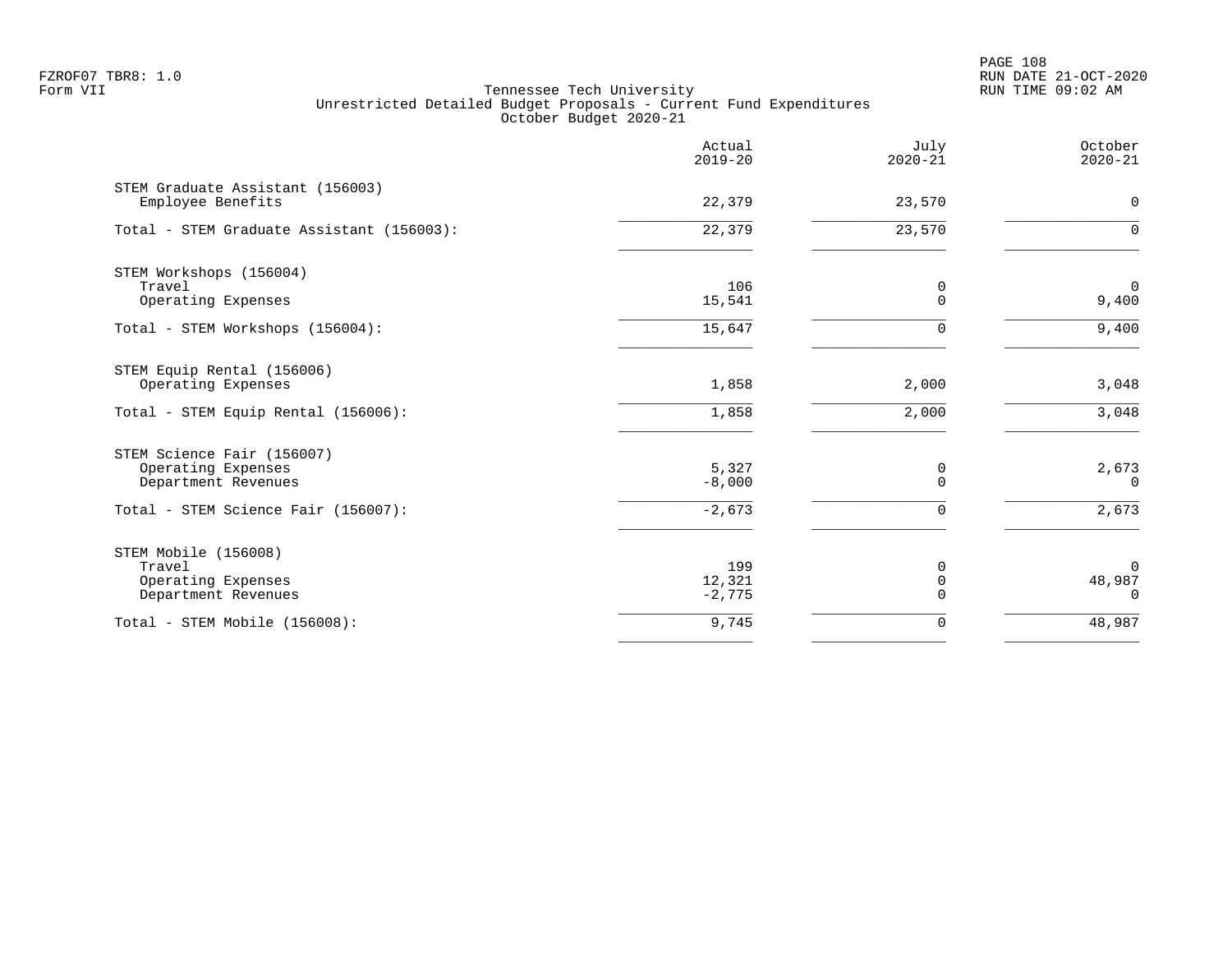|                                                  | Actual<br>$2019 - 20$ | July<br>$2020 - 21$ | October<br>$2020 - 21$ |
|--------------------------------------------------|-----------------------|---------------------|------------------------|
| Ag Pavilion (161000)                             |                       |                     |                        |
| Salaries - Supporting                            | 37,036                | 36,307              | 36,307                 |
| Salaries - Students<br>Salaries - Professional   | 11,611                | 3,000               | 3,000                  |
| Employee Benefits                                | 68,361<br>51,783      | 68,961<br>54,690    | 68,961<br>53,730       |
| Operating Expenses                               | 27,558                | 68,630              | 68,630                 |
| Department Revenues                              | $-500$                | 0                   | 0                      |
| Total - Ag Pavilion $(161000)$ :                 | 195,849               | 231,588             | 230,628                |
| Dept Match Nursing (166025)                      |                       |                     |                        |
| Employee Benefits                                | 1,850                 | $\mathbf 0$         | 0                      |
| Total - Dept Match Nursing (166025):             | 1,850                 | $\mathbf 0$         | $\Omega$               |
| TTU Matching (171000)                            |                       |                     |                        |
| Employee Benefits                                | $-21$                 | $\Omega$            | 0                      |
| Total - TTU Matching (171000):                   | $-21$                 | $\Omega$            | $\Omega$               |
| TTU Matching Specific Projects (171005)          |                       |                     |                        |
| Salaries - Professional                          | 41,795                | $\Omega$            | 32,943                 |
| Employee Benefits                                | 11,209                | $\Omega$            | 8,880                  |
| Operating Expenses                               | 0                     | $\Omega$            | 14,884                 |
| Total - TTU Matching Specific Projects (171005): | 53,004                | 0                   | 56,707                 |
|                                                  |                       |                     |                        |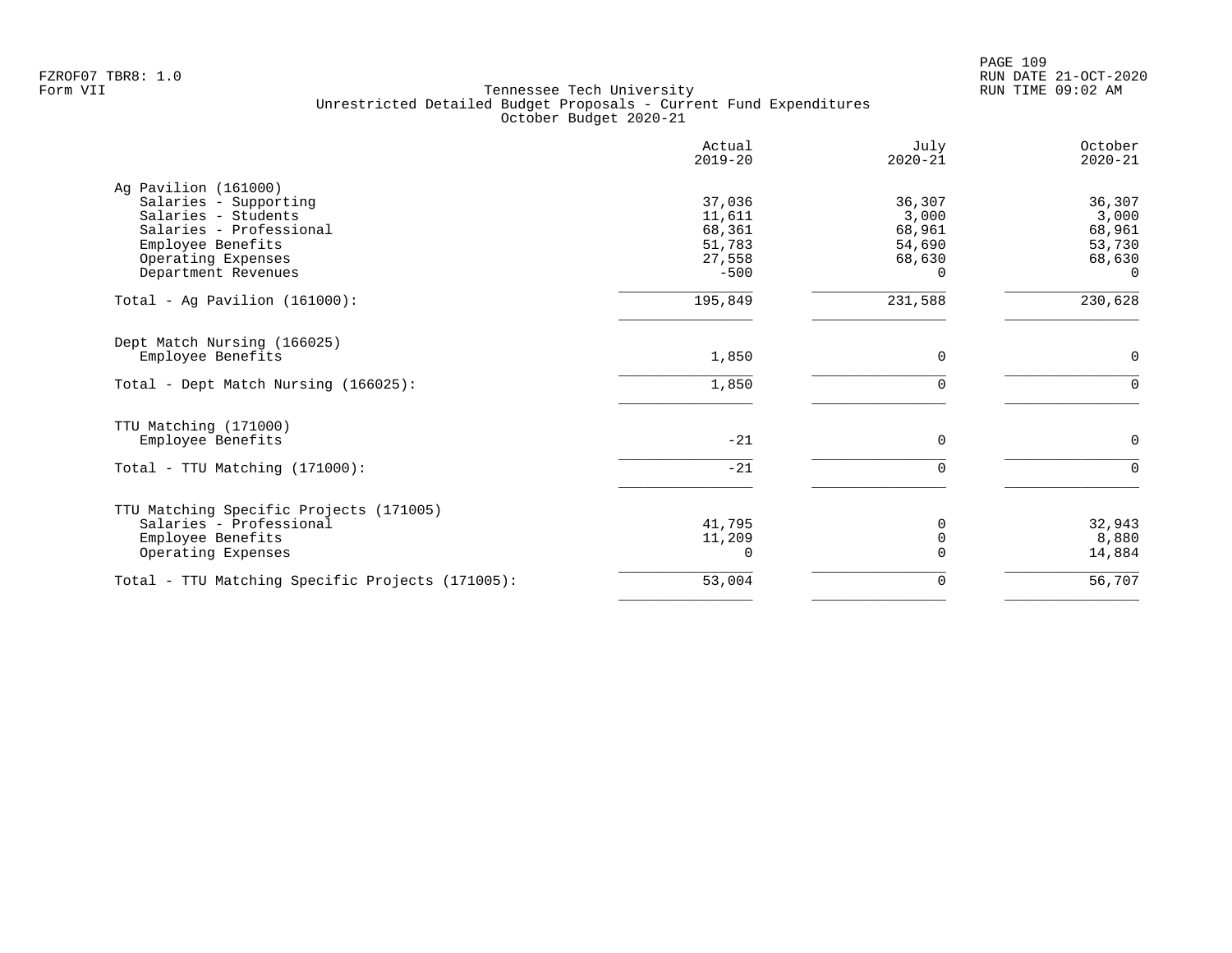PAGE 110 FZROF07 TBR8: 1.0 RUN DATE 21-OCT-2020

|                                                                                                                                         | Actual<br>$2019 - 20$                          | July<br>$2020 - 21$                     | October<br>$2020 - 21$                               |
|-----------------------------------------------------------------------------------------------------------------------------------------|------------------------------------------------|-----------------------------------------|------------------------------------------------------|
| Ext Prog Vehicles (180007)<br>Operating Expenses                                                                                        | $\Omega$                                       | 1,000                                   | 1,000                                                |
| Total - Ext Prog Vehicles (180007):                                                                                                     | 0                                              | 1,000                                   | 1,000                                                |
| Ext Prog Vehicles Transfer In (180008)<br>Operating Expenses                                                                            | 0                                              | $-2,000$                                | $-1,000$                                             |
| Total - Ext Prog Vehicles Transfer In (180008):                                                                                         | 0                                              | $-2,000$                                | $-1,000$                                             |
| Economic Development (180200)<br>Salaries - Students<br>Employee Benefits                                                               | 840<br>64                                      | 0<br>$\Omega$                           | 0<br>$\Omega$                                        |
| Total - Economic Development (180200):                                                                                                  | 904                                            | 0                                       | $\Omega$                                             |
| Highlands Workforce Development (180201)<br>Operating Expenses                                                                          | 35,288                                         | 0                                       | 40,000                                               |
| Total - Highlands Workforce Development (180201):                                                                                       | 35,288                                         | 0                                       | 40,000                                               |
| Service Learning Center (187000)<br>Salaries - Students<br>Salaries - Professional<br>Employee Benefits<br>Travel<br>Operating Expenses | 3,988<br>47,329<br>27,503<br>$\Omega$<br>3,127 | 0<br>47,567<br>29,212<br>3,000<br>5,000 | $\overline{0}$<br>47,567<br>30,212<br>2,000<br>5,000 |
| Total - Service Learning Center (187000):                                                                                               | 81,947                                         | 84,779                                  | 84,779                                               |
|                                                                                                                                         |                                                |                                         |                                                      |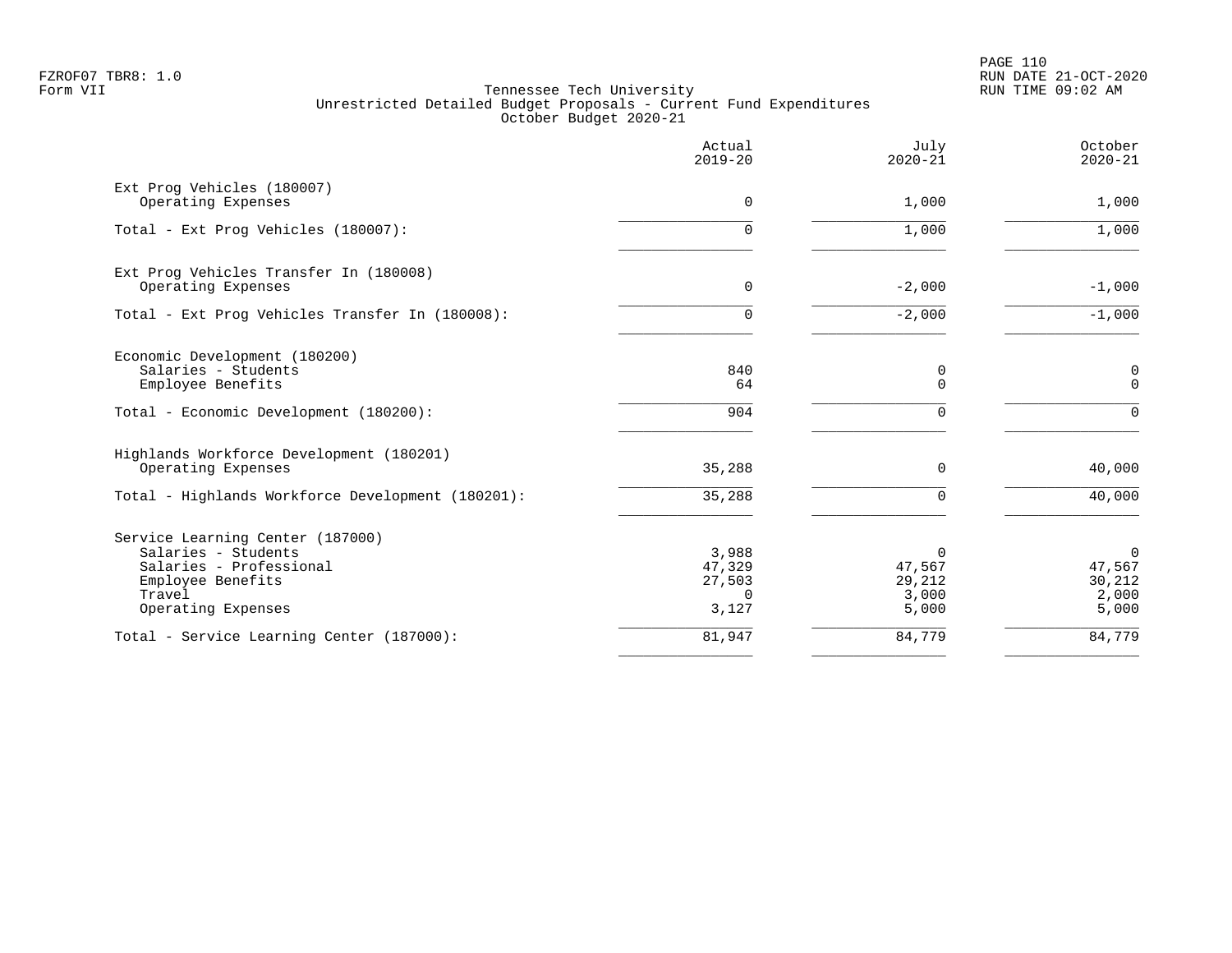|                                                                                                                                                  | Actual<br>$2019 - 20$  | July<br>$2020 - 21$                               | October<br>$2020 - 21$                         |
|--------------------------------------------------------------------------------------------------------------------------------------------------|------------------------|---------------------------------------------------|------------------------------------------------|
| TBR Spouse Dependent Discount (700000)<br>Employee Benefits                                                                                      | 45,098                 | 22,256                                            | 22,256                                         |
| Total - TBR Spouse Dependent Discount (700000):                                                                                                  | 45,098                 | 22,256                                            | 22,256                                         |
| TBR Employ Remission PC191 (700001)<br>Employee Benefits                                                                                         | 18,567                 | 19,280                                            | 19,280                                         |
| Total - TBR Employ Remission PC191 (700001):                                                                                                     | 18,567                 | 19,280                                            | 19,280                                         |
| E and G Data Processing Allocation (700003)<br>Department Revenues                                                                               | 710,306                | 803,980                                           | 836,385                                        |
| Total - E and G Data Processing Allocation (700003):                                                                                             | 710,306                | 803,980                                           | 836,385                                        |
| E and G Claims Adjustment (700004)<br>Operating Expenses                                                                                         | 16,701                 | 17,090                                            | 17,090                                         |
| Total - E and G Claims Adjustment $(700004)$ :                                                                                                   | 16,701                 | 17,090                                            | 17,090                                         |
| $E$ and G Support (700005)<br>Salaries - Academic<br>Salaries - Supporting<br>Salaries - Professional<br>Employee Benefits<br>Operating Expenses | 0<br>9,425<br>$-6,948$ | $\Omega$<br>3,015<br>5,365<br>12,804<br>$-10,397$ | 2,435<br>7,210<br>7,752<br>10,275<br>$-11,877$ |
| Total - E and G Support $(700005)$ :                                                                                                             | 2,477                  | 10,787                                            | 15,795                                         |
|                                                                                                                                                  |                        |                                                   |                                                |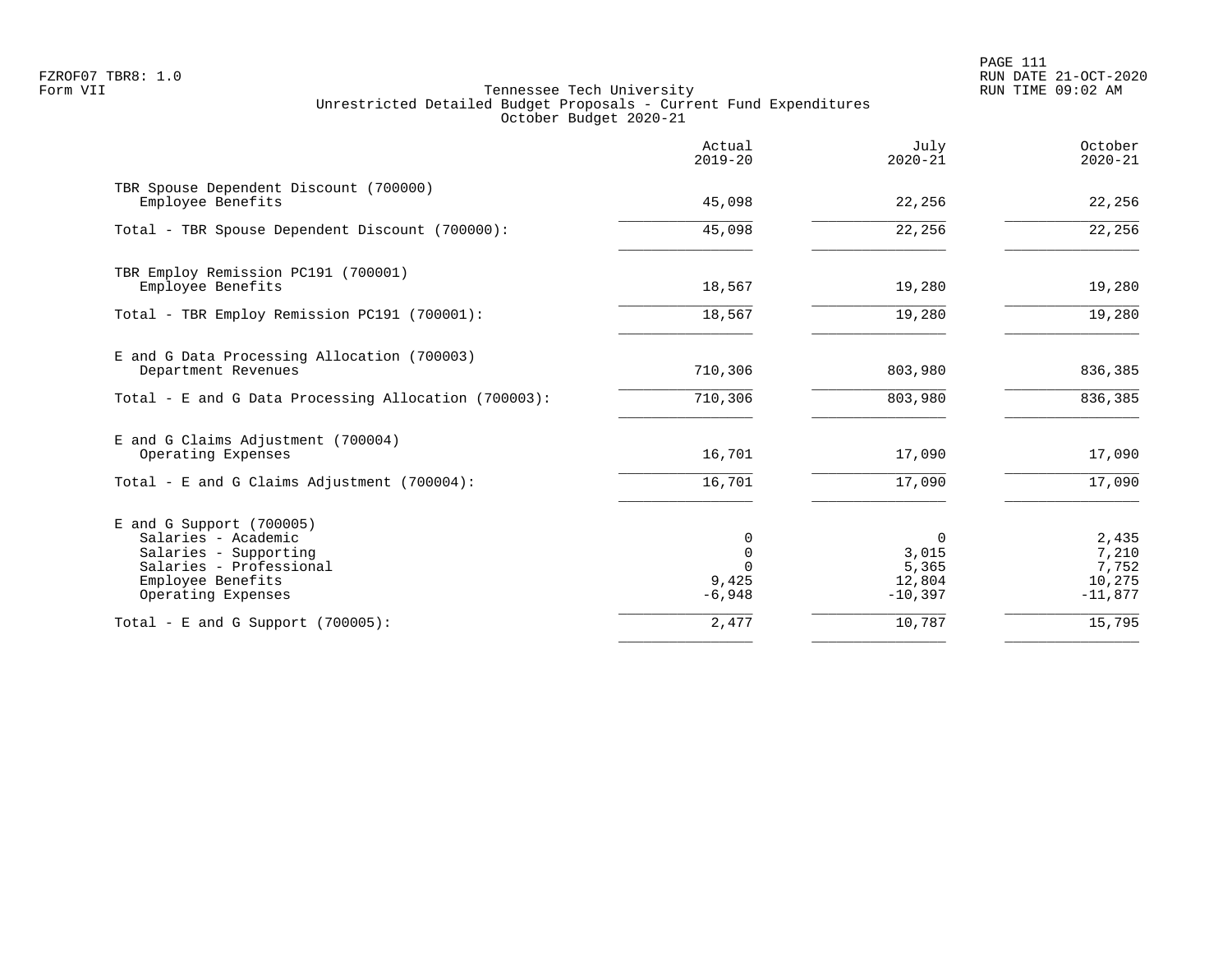PAGE 112 FZROF07 TBR8: 1.0 RUN DATE 21-OCT-2020

|                                                                              | Actual<br>$2019 - 20$ | July<br>$2020 - 21$ | October<br>$2020 - 21$ |
|------------------------------------------------------------------------------|-----------------------|---------------------|------------------------|
| E and G Salary Increase Pool (700010)<br>Salaries - Professional             | 0                     | 38,400              | 38,400                 |
| Total - E and G Salary Increase Pool (700010):                               | 0                     | 38,400              | 38,400                 |
| Post Office Allocation (700045)<br>Operating Expenses<br>Department Revenues | $\overline{0}$<br>972 | 970                 | 970<br>$\Omega$        |
| Total - Post Office Allocation (700045):                                     | 972                   | 970                 | 970                    |
| TTU Staff Tuit Maint Reimbursment (700068)<br>Employee Benefits              | 6,273                 | 13,690              | 2,172                  |
| Total - TTU Staff Tuit Maint Reimbursment (700068):                          | 6,273                 | 13,690              | 2,172                  |

|       | Salaries - Academic     | 23,852    | 750       | 2,435     |
|-------|-------------------------|-----------|-----------|-----------|
|       | Salaries - Supporting   | 266,462   | 272,858   | 257,615   |
|       | Salaries - Students     | 67,045    | 30,360    | 29,960    |
|       | Salaries - Professional | 393,808   | 392,237   | 420,767   |
|       | Employee Benefits       | 378,094   | 356,407   | 338,993   |
|       | Travel                  | 4,802     | 6,520     | 2,700     |
|       | Operating Expenses      | 199,707   | 254,545   | 396,722   |
|       | Capital Outlay          | 20,445    |           |           |
|       | Department Revenues     | 682,047   | 803,980   | 836,385   |
| Total |                         | 2,036,262 | 2,117,657 | 2,285,577 |
|       |                         |           |           |           |
|       |                         |           |           |           |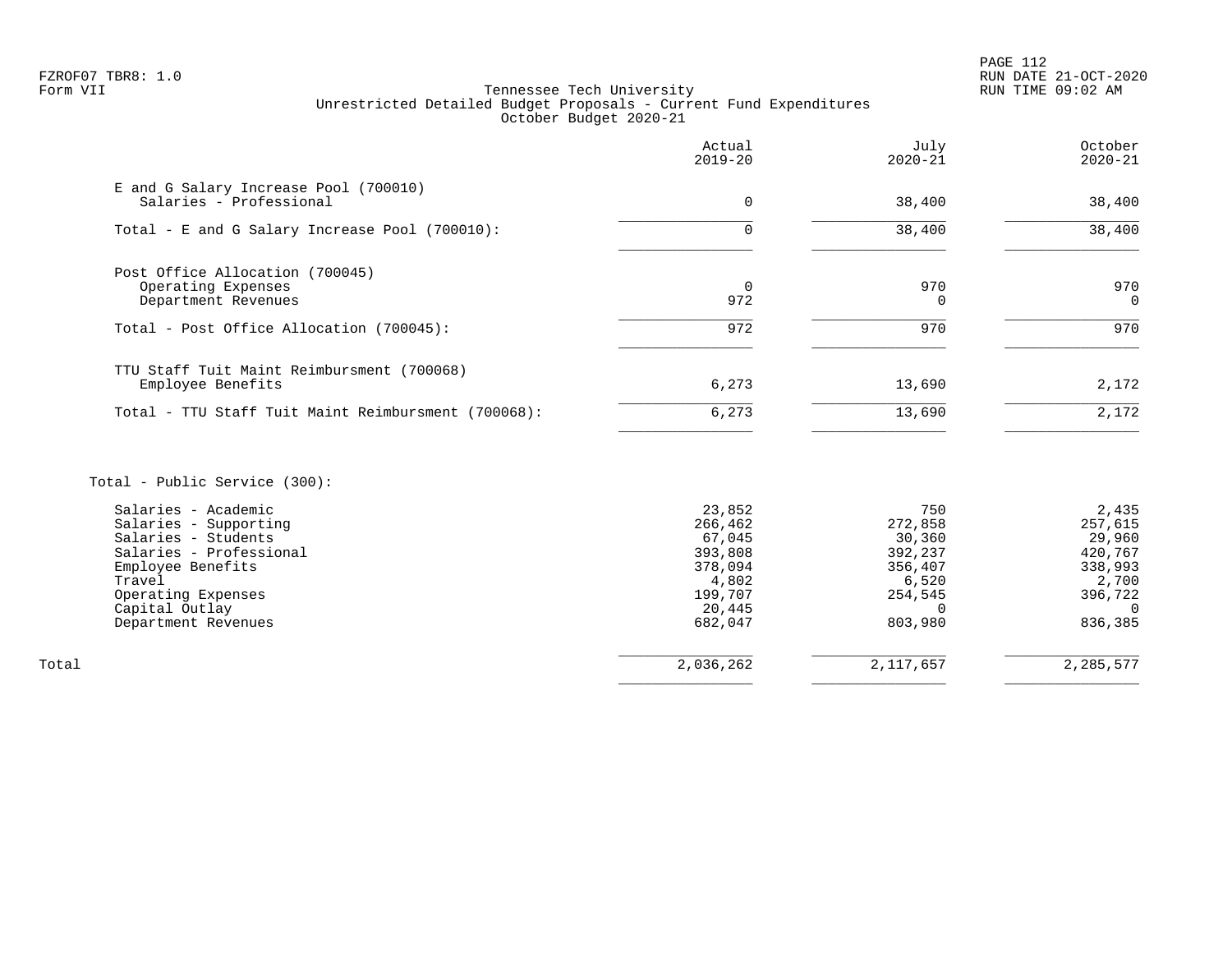PAGE 113 FZROF07 TBR8: 1.0 RUN DATE 21-OCT-2020

|                                                                                                                                                                                             | Actual<br>$2019 - 20$                                                                      | July<br>$2020 - 21$                                                                       | October<br>$2020 - 21$                                                               |
|---------------------------------------------------------------------------------------------------------------------------------------------------------------------------------------------|--------------------------------------------------------------------------------------------|-------------------------------------------------------------------------------------------|--------------------------------------------------------------------------------------|
| Total - Public Service (30):                                                                                                                                                                |                                                                                            |                                                                                           |                                                                                      |
| Salaries - Academic<br>Salaries - Supporting<br>Salaries - Students<br>Salaries - Professional<br>Employee Benefits<br>Travel<br>Operating Expense<br>Capital Outlay<br>Department Revenues | 23,852<br>266,462<br>67,045<br>393,808<br>378,094<br>4,802<br>199,707<br>20,445<br>682,047 | 750<br>272,858<br>30,360<br>392,237<br>356,407<br>6,520<br>254,545<br>$\Omega$<br>803,980 | 2,435<br>257,615<br>29,960<br>420,767<br>338,993<br>2,700<br>396,722<br>0<br>836,385 |
| Total                                                                                                                                                                                       | 2,036,262                                                                                  | 2,117,657                                                                                 | 2, 285, 577                                                                          |
| Academic Support (35)<br>Academic Support (350)<br>Indirect Cost Office of President (110029)<br>Operating Expenses                                                                         | 112,750                                                                                    | 123,000                                                                                   | 123,000                                                                              |
| Total - Indirect Cost Office of President (110029):                                                                                                                                         | 112,750                                                                                    | 123,000                                                                                   | 123,000                                                                              |
| Testing and Surveys (120006)<br>Operating Expenses                                                                                                                                          | 55,557                                                                                     | 42,400                                                                                    | 40,400                                                                               |
| Total - Testing and Surveys (120006):                                                                                                                                                       | 55,557                                                                                     | 42,400                                                                                    | 40,400                                                                               |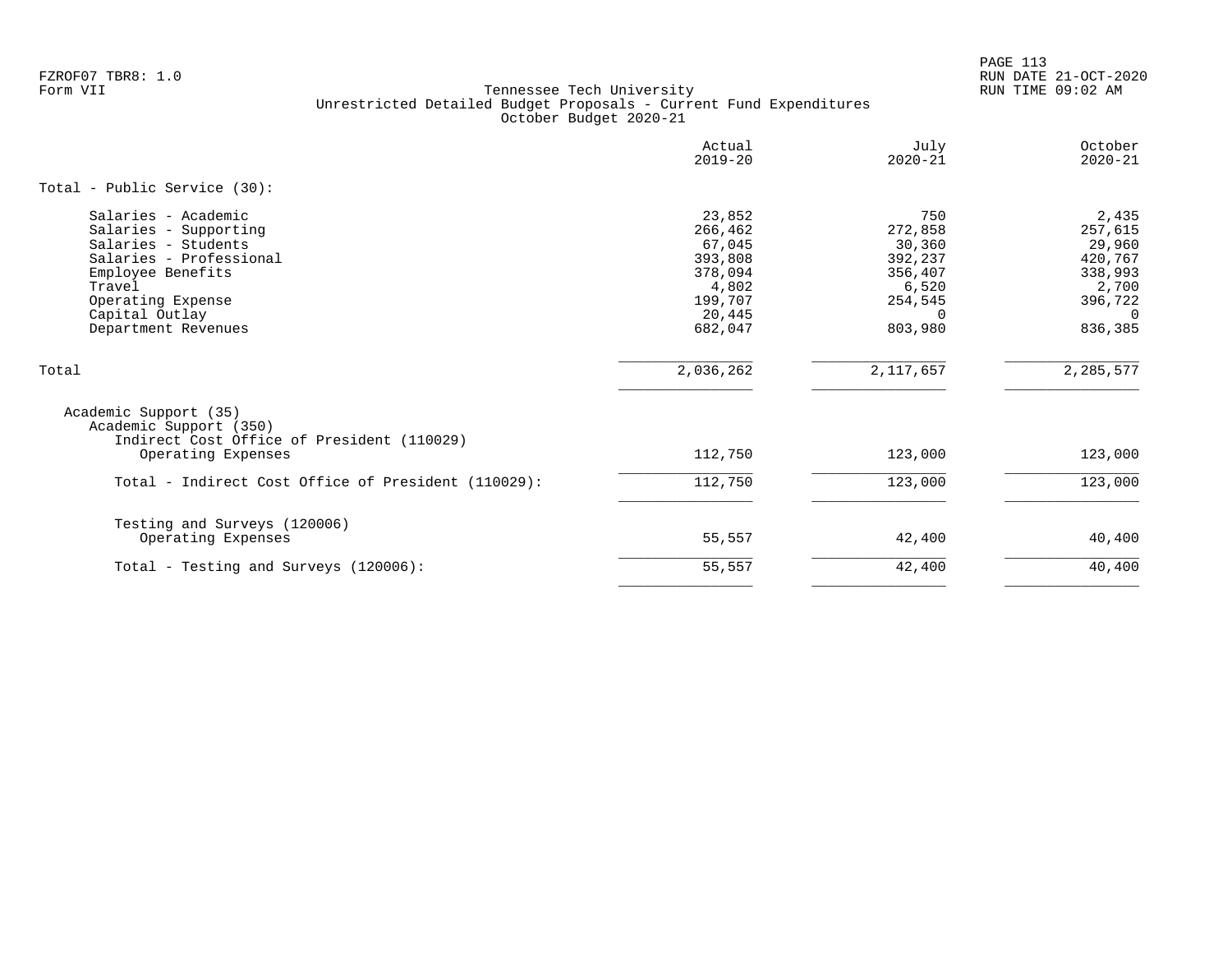|                                                | Actual<br>$2019 - 20$ | July<br>$2020 - 21$ | October<br>$2020 - 21$ |
|------------------------------------------------|-----------------------|---------------------|------------------------|
| Provost Office Discretion (120010)             |                       |                     |                        |
| Salaries - Academic                            | $\Omega$              | 7,500               | 7,500                  |
| Salaries - Supporting                          | $\Omega$              | 11,111              | 11,111                 |
| Travel                                         | 489                   | $\Omega$            | $\Omega$               |
| Operating Expenses                             | 78,572                | 63,927              | 136,602                |
| Total - Provost Office Discretion (120010):    | 79,061                | 82,538              | 155,213                |
| Faculty Development (120011)                   |                       |                     |                        |
| Travel                                         | 10,168                | 14,900              | 0                      |
| Operating Expenses                             | 1,926                 | <sup>0</sup>        | $\Omega$               |
| Total - Faculty Development (120011):          | 12,094                | 14,900              | $\Omega$               |
| Non Instr Faculty Assignment (120012)          |                       |                     |                        |
| Salaries - Academic                            | $\Omega$              | 22,000              | $\Omega$               |
| Total - Non Instr Faculty Assignment (120012): | 0                     | 22,000              | $\Omega$               |
| Faculty Award (120016)                         |                       |                     |                        |
| Salaries - Academic                            | 9,500                 | $\Omega$            | $\mathbf 0$            |
| Employee Benefits                              | 1,499                 |                     | $\Omega$               |
| Operating Expenses                             | $\Omega$              | 7,740               | 7,740                  |
| Total - Faculty Award (120016):                | 10,999                | 7,740               | 7,740                  |
|                                                |                       |                     |                        |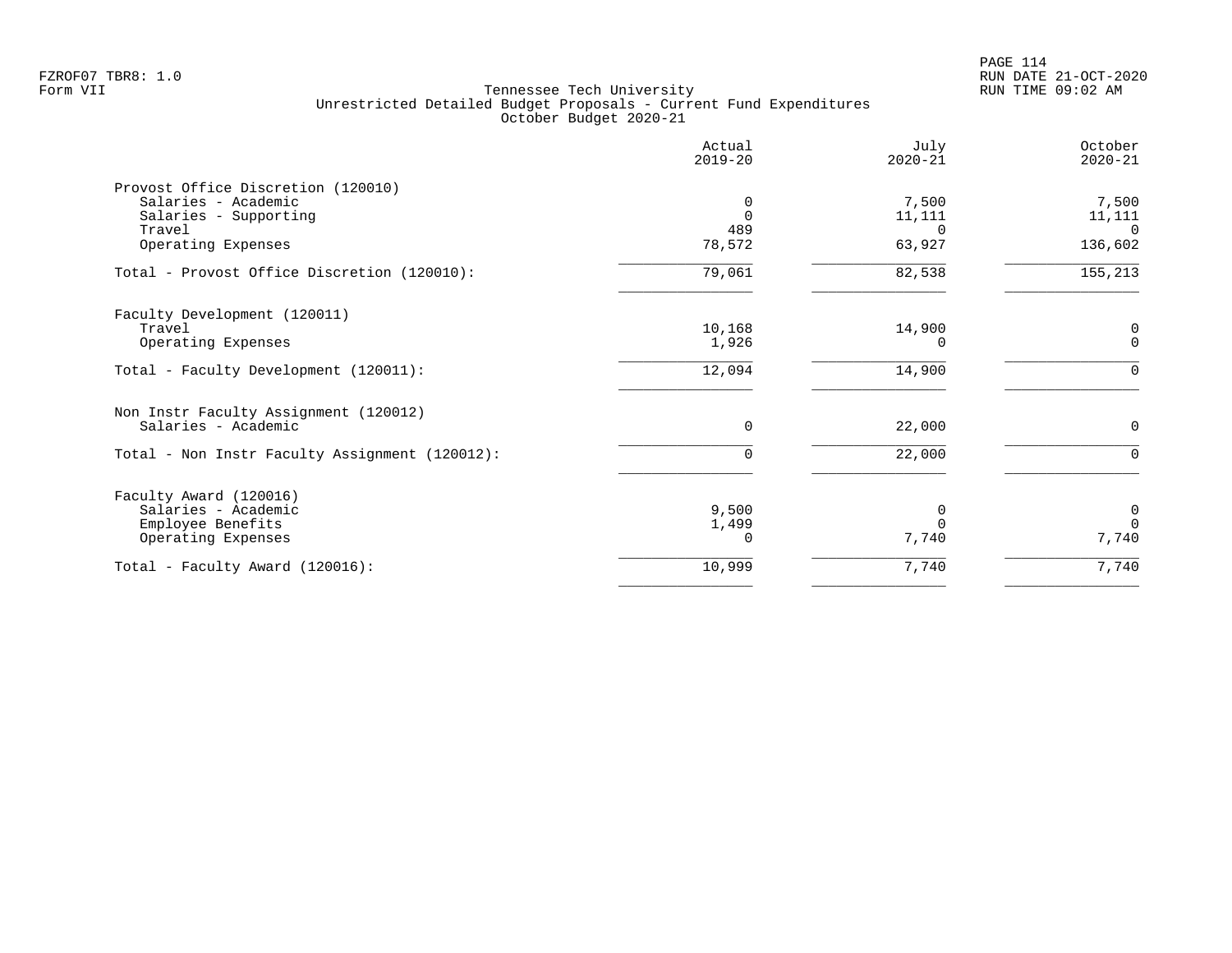|                                                      | Actual<br>$2019 - 20$ | July<br>$2020 - 21$ | October<br>$2020 - 21$ |
|------------------------------------------------------|-----------------------|---------------------|------------------------|
| Faculty Evaluations (120017)                         |                       |                     |                        |
| Travel                                               | 5,922                 | $\mathbf 0$         | $\mathbf 0$            |
| Operating Expenses                                   | 53,714                | 62,020              | 59,020                 |
| Total - Faculty Evaluations (120017):                | 59,636                | 62,020              | 59,020                 |
| Provost Surplus Non Instruction (120021)             |                       |                     |                        |
| Operating Expenses                                   | 0                     | $\mathbf 1$         | $\mathbf{1}$           |
| Total - Provost Surplus Non Instruction (120021):    | 0                     |                     | $\mathbf{1}$           |
| LSP-Provost & AA (120030)                            |                       |                     |                        |
| Operating Expenses                                   | 0                     | $\mathbf 0$         | 56,871                 |
| Total - LSP-Provost & AA $(120030)$ :                | $\Omega$              | $\mathbf 0$         | $\frac{1}{56,871}$     |
| OA Fee-Provost & AA (120031)                         |                       |                     |                        |
| Salaries - Administrative                            | 0                     | 130,000             | 130,000                |
| Salaries - Professional                              | 19,122                | 57,365              | 93,880                 |
| Employee Benefits<br>Operating Expenses              | 8,555<br>1,406        | 74,945<br>46,408    | 84,830<br>743,148      |
|                                                      | 29,083                |                     | 1,051,858              |
| Total - OA Fee-Provost & AA $(120031)$ :             |                       | 308,718             |                        |
| Office of Senior Associate Provost (121700)          |                       |                     |                        |
| Salaries - Administrative                            | 322,912               | 333,295             | 333,295                |
| Salaries - Supporting                                | 23,353                | 44,096              | $\Omega$               |
| Salaries - Professional                              | 147,835               | 117,187             | 105,199                |
| Employee Benefits                                    | 145,677               | 140,364             | 140,369                |
| Travel<br>Operating Expenses                         | 2,645                 | 1,920<br>7,200      | 1,820                  |
|                                                      | 8,214                 |                     | 6,600                  |
| Total - Office of Senior Associate Provost (121700): | 650,636               | 644,062             | 587,283                |
|                                                      |                       |                     |                        |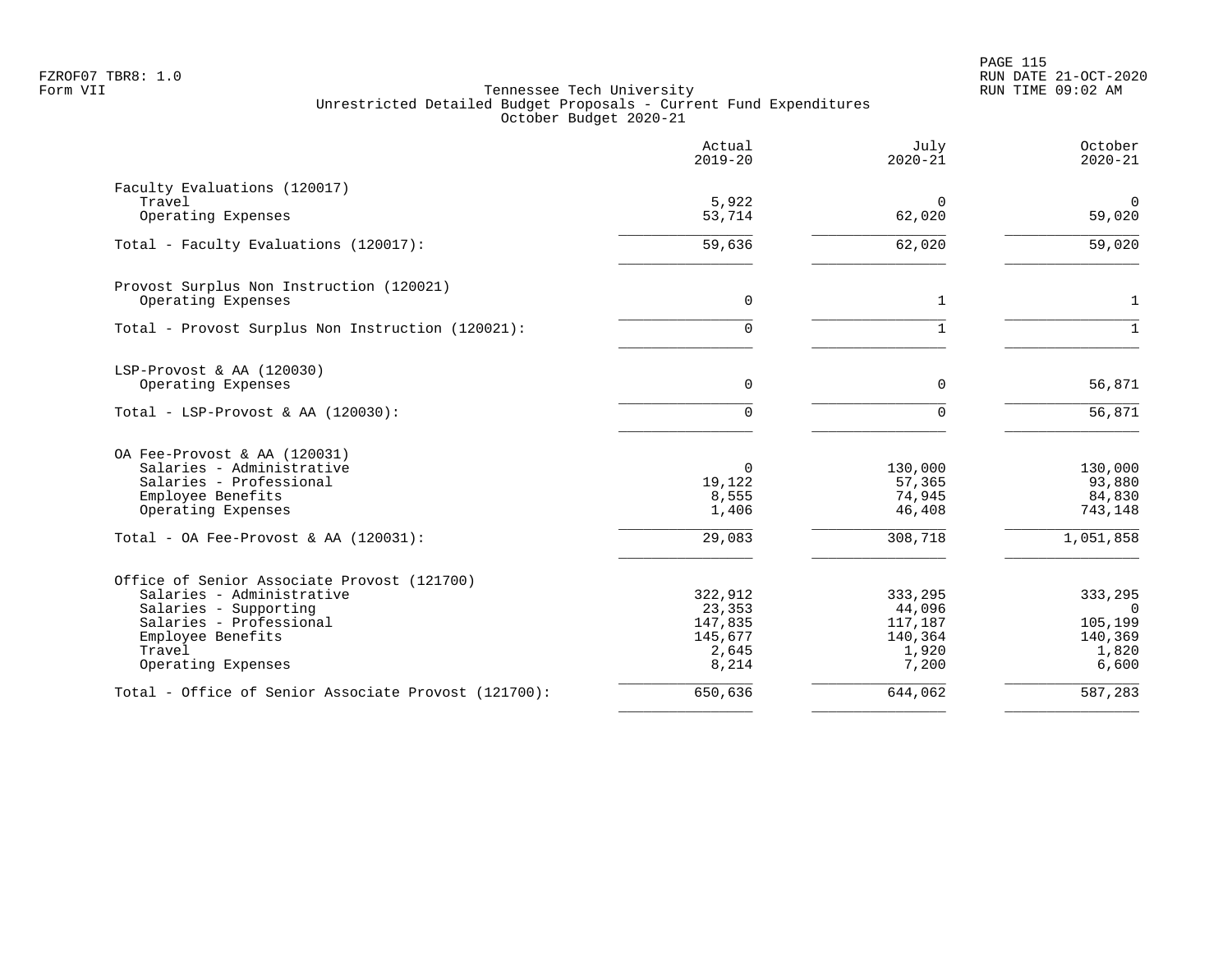PAGE 116 FZROF07 TBR8: 1.0 RUN DATE 21-OCT-2020

|                                                                                                                                                                                                     | Actual<br>$2019 - 20$                                          | July<br>$2020 - 21$                                               | October<br>$2020 - 21$                                           |
|-----------------------------------------------------------------------------------------------------------------------------------------------------------------------------------------------------|----------------------------------------------------------------|-------------------------------------------------------------------|------------------------------------------------------------------|
| Center for Teaching & Learning Exc (121740)<br>Salaries - Academic<br>Salaries - Supporting<br>Salaries - Professional<br>Employee Benefits<br>Travel<br>Operating Expenses                         | 15,815<br>20,007<br>132,120<br>55,689<br>4,419<br>34,103       | $\Omega$<br>7,134<br>268,371<br>51,843<br>5,186<br>7,244          | $\mathbf 0$<br>7,134<br>193,509<br>59,843<br>4,186<br>6,244      |
| Total - Center for Teaching & Learning Exc (121740):                                                                                                                                                | 262,153                                                        | 339,778                                                           | 270,916                                                          |
| Craft Center Admin (121760)<br>Salaries - Supporting<br>Salaries - Students<br>Salaries - Professional<br>Employee Benefits<br>Travel<br>Operating Expenses<br>Total - Craft Center Admin (121760): | 45,157<br>100<br>132,117<br>70,089<br>710<br>60,738<br>308,911 | 76,948<br>10,870<br>121,411<br>71,701<br>700<br>74,616<br>356,246 | 30,513<br>10,870<br>69,833<br>71,701<br>672<br>71,631<br>255,220 |
|                                                                                                                                                                                                     |                                                                |                                                                   |                                                                  |
| Federal College Work Study Program (122001)<br>Salaries - Students                                                                                                                                  | 26,621                                                         | 27,260                                                            | 27,260                                                           |
| Total - Federal College Work Study Program (122001):                                                                                                                                                | 26,621                                                         | 27,260                                                            | 27,260                                                           |
| Student Exchance Program (123703)<br>Operating Expenses                                                                                                                                             | 41,387                                                         | 0                                                                 | 0                                                                |
| Total - Student Exchance Program (123703):                                                                                                                                                          | 41,387                                                         | $\Omega$                                                          | $\Omega$                                                         |
|                                                                                                                                                                                                     |                                                                |                                                                   |                                                                  |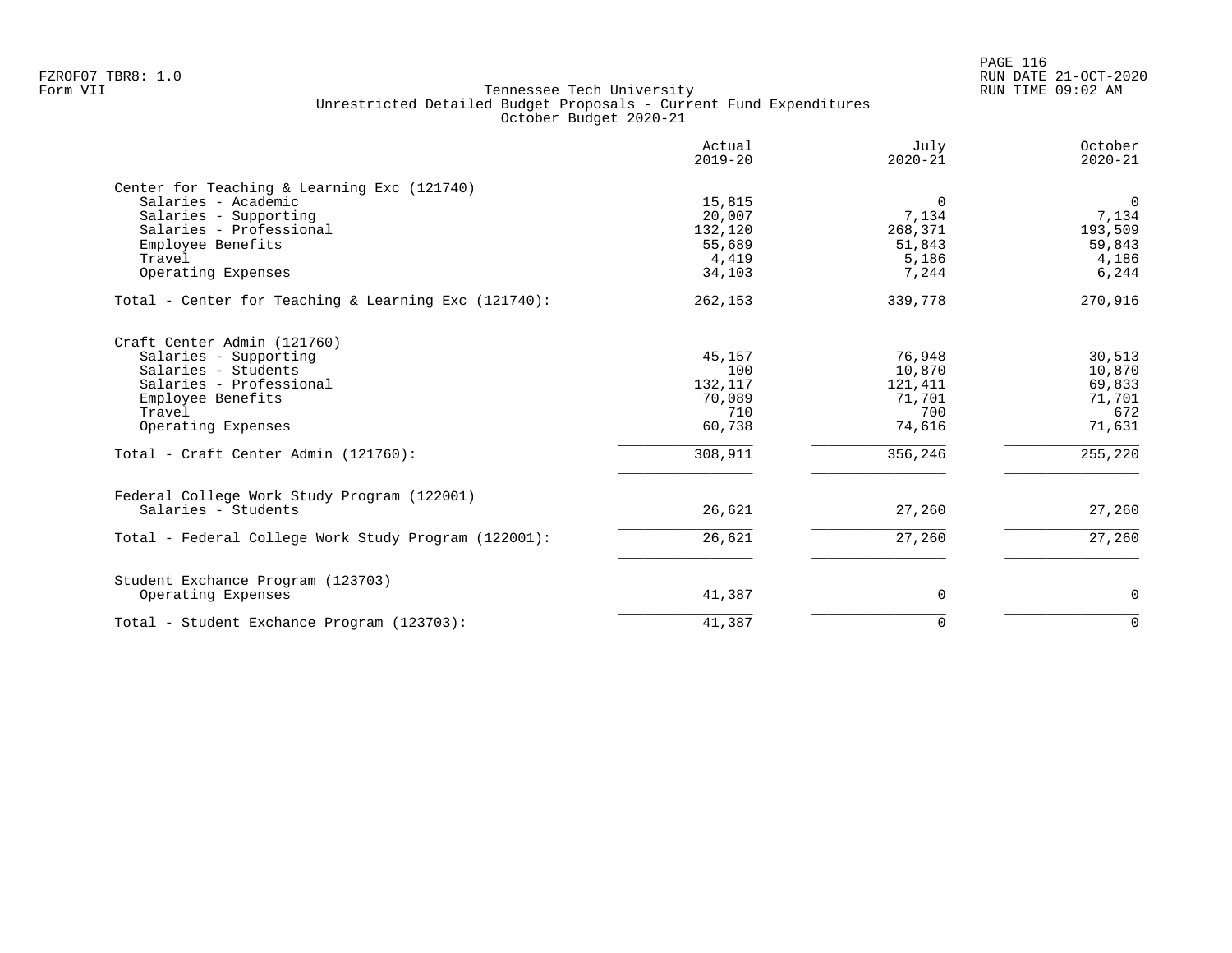PAGE 117 FZROF07 TBR8: 1.0 RUN DATE 21-OCT-2020

|                                                           | Actual<br>$2019 - 20$ | July<br>$2020 - 21$ | October<br>$2020 - 21$ |
|-----------------------------------------------------------|-----------------------|---------------------|------------------------|
| Exchange BA ENG Course Fee (123704)<br>Operating Expenses | 6,650                 | 2,500               | 2,500                  |
| Total - Exchange BA ENG Course Fee (123704):              | 6,650                 | 2,500               | 2,500                  |
| Library Administration (124000)                           |                       |                     |                        |
| Salaries - Administrative                                 | 143,005               | 143,655             | 143,655                |
| Salaries - Supporting                                     | 72,560                | 71,499              | 71,499                 |
| Employee Benefits                                         | 68,163                | 70,535              | 74,035                 |
| Travel                                                    | $\Omega$              | 1,750               | 1,750                  |
| Total - Library Administration (124000):                  | 283,728               | 287,439             | 290,939                |
| Library Operating (124001)                                |                       |                     |                        |
| Salaries - Academic                                       | 538,940               | 536,192             | 541,452                |
| Salaries - Supporting                                     | 273,297               | 311,721             | 282,302                |
| Salaries - Students                                       | 36,400                | 82,890              | 65,907                 |
| Salaries - Professional                                   | 86,407                | 107,326             | 107,326                |
| Employee Benefits                                         | 379,789               | 502,540             | 402,540                |
| Travel                                                    | 5,934                 | 14,208              | 343                    |
| Operating Expenses                                        | 413,070               | 235,167             | 255,663                |
| Capital Outlay                                            | 28,440                | 0                   | $\Omega$               |
| Department Revenues                                       | $-85,985$             | $\Omega$            | $-88,564$              |
| Total - Library Operating (124001):                       | 1,676,292             | 1,790,044           | 1,566,969              |
| Library Copying (124004)                                  |                       |                     |                        |
| Operating Expenses                                        | 109                   | 75                  | 75                     |
| Total - Library Copying (124004):                         | 109                   | 75                  | 75                     |
|                                                           |                       |                     |                        |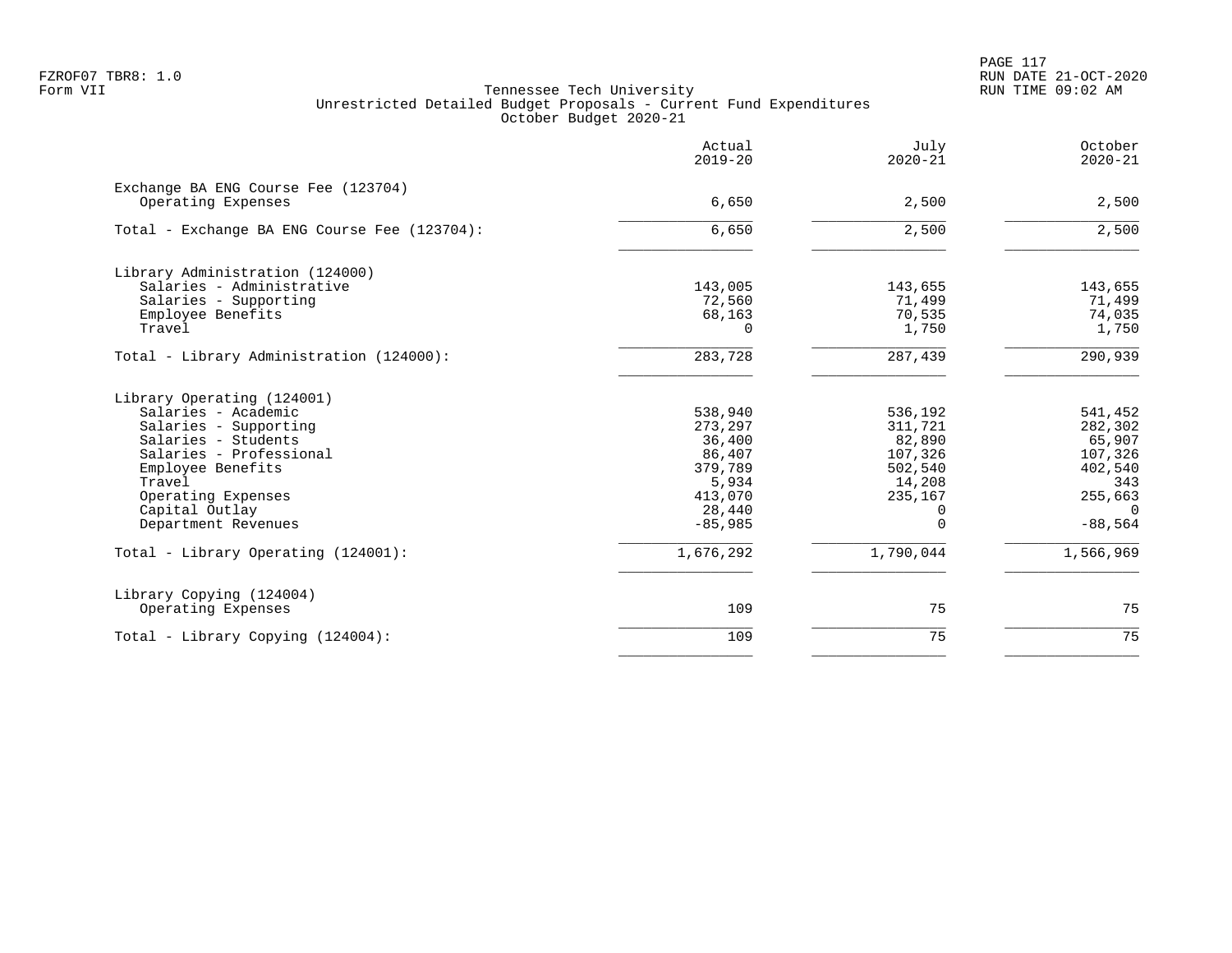PAGE 118 FZROF07 TBR8: 1.0 RUN DATE 21-OCT-2020

|                                                                                                                                                                                | Actual<br>$2019 - 20$                                     | July<br>$2020 - 21$                                        | October<br>$2020 - 21$                                        |
|--------------------------------------------------------------------------------------------------------------------------------------------------------------------------------|-----------------------------------------------------------|------------------------------------------------------------|---------------------------------------------------------------|
| Library Books and Periodicals (124008)<br>Operating Expenses<br>Capital Outlay                                                                                                 | 479,325<br>119,944                                        | 389,249<br>220,000                                         | 439,249<br>220,000                                            |
| Total - Library Books and Periodicals (124008):                                                                                                                                | 599,269                                                   | 609,249                                                    | 659,249                                                       |
| Library Record Retention (124010)<br>Operating Expenses                                                                                                                        | 6,102                                                     | 4,500                                                      | 20,000                                                        |
| Total - Library Record Retention (124010):                                                                                                                                     | 6,102                                                     | 4,500                                                      | 20,000                                                        |
| LSP-Dean Library (124017)<br>Operating Expenses                                                                                                                                | 0                                                         | $\mathbf 0$                                                | 100,000                                                       |
| Total - LSP-Dean Library (124017):                                                                                                                                             | 0                                                         | $\Omega$                                                   | 100,000                                                       |
| Testing & Learning Center - Library (124018)<br>Operating Expenses                                                                                                             | 1,100                                                     | $\Omega$                                                   | $\Omega$                                                      |
| Total - Testing & Learning Center - Library (124018):                                                                                                                          | 1,100                                                     | $\Omega$                                                   | $\cap$                                                        |
| Dean of Arts and Science Office (130000)<br>Salaries - Administrative<br>Salaries - Supporting<br>Salaries - Professional<br>Employee Benefits<br>Travel<br>Operating Expenses | 181,175<br>82,303<br>98,997<br>88,411<br>21,263<br>28,317 | 177,275<br>82,795<br>113,186<br>93,480<br>40,703<br>25,000 | 177,275<br>82,795<br>113,186<br>122,280<br>$\Omega$<br>28,256 |
| Total - Dean of Arts and Science Office (130000):                                                                                                                              | 500,466                                                   | 532,439                                                    | 523,792                                                       |
|                                                                                                                                                                                |                                                           |                                                            |                                                               |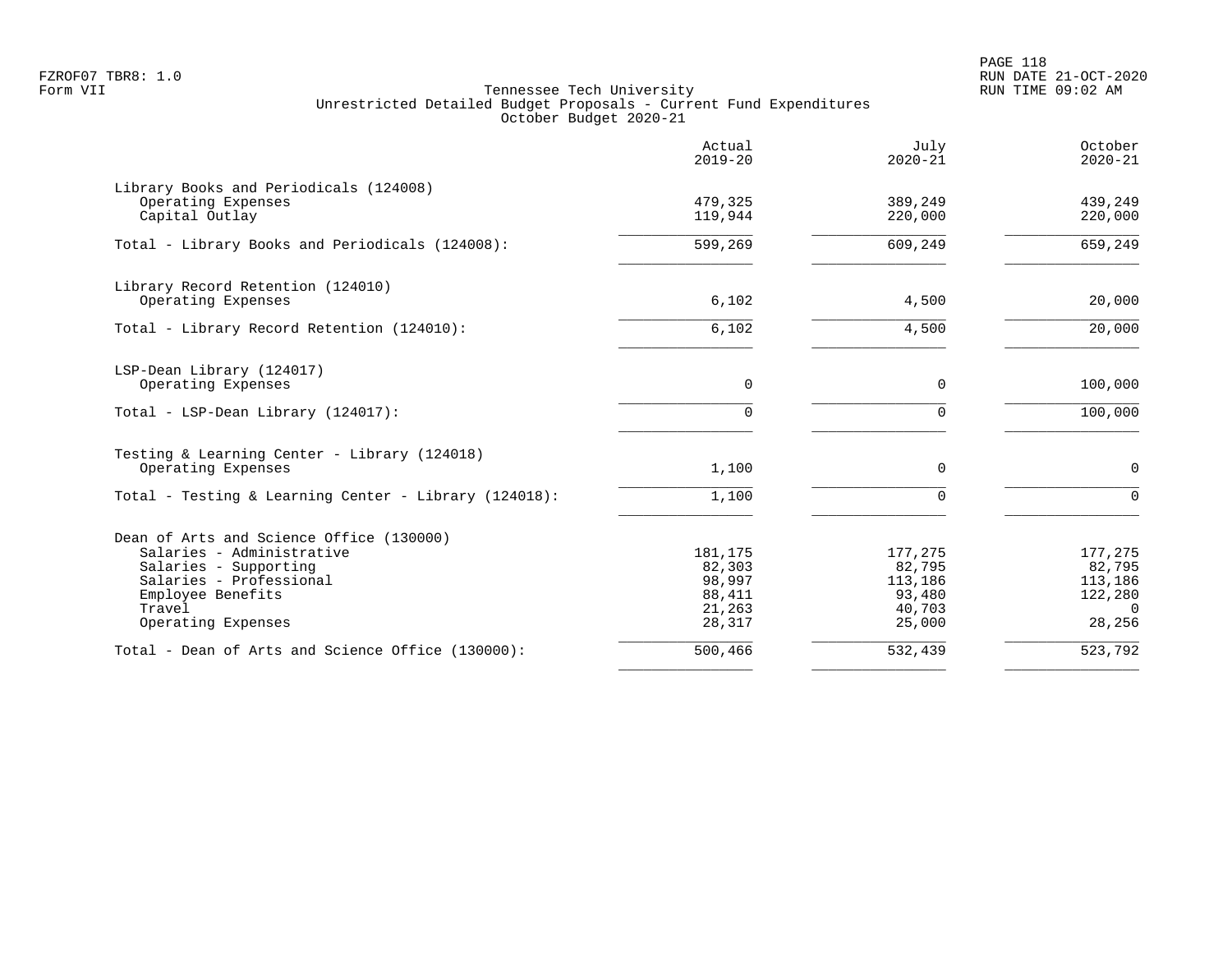PAGE 119 FZROF07 TBR8: 1.0 RUN DATE 21-OCT-2020

|                                                                                               | Actual<br>$2019 - 20$   | July<br>$2020 - 21$      | October<br>$2020 - 21$     |
|-----------------------------------------------------------------------------------------------|-------------------------|--------------------------|----------------------------|
| Match Arts & Sciences (130015)<br>Operating Expenses                                          | $\mathbf 0$             | 0                        | 7,500                      |
| Total - Match Arts & Sciences (130015):                                                       | $\Omega$                | 0                        | 7,500                      |
| Art&Sci Fixed Rate Contract Balance (130033)<br>Operating Expenses                            | $\Omega$                | 0                        | 90                         |
| Total - Art&Sci Fixed Rate Contract Balance (130033):                                         | 0                       | $\Omega$                 | 90                         |
| Arts and Sci Vehicles (131003)<br>Operating Expenses                                          | 4,093                   | 3,860                    | 3,860                      |
| Total - Arts and Sci Vehicles (131003):                                                       | 4,093                   | 3,860                    | 3,860                      |
| Arts and Sci Vehicles Revenue (131004)<br>Travel<br>Operating Expenses<br>Department Revenues | $-11,521$<br>$-24$<br>∩ | 0<br>$\cap$<br>$-13,860$ | 0<br>$\Omega$<br>$-13,860$ |
| Total - Arts and Sci Vehicles Revenue (131004):                                               | $-11,545$               | $-13,860$                | $-13,860$                  |
| Match Biology (131005)<br>Salaries - Academic<br>Employee Benefits                            | 0<br>0                  | 0<br>$\Omega$            | 16,345<br>7,130            |
| Total - Match Biology (131005):                                                               | $\Omega$                | 0                        | 23,475                     |
|                                                                                               |                         |                          |                            |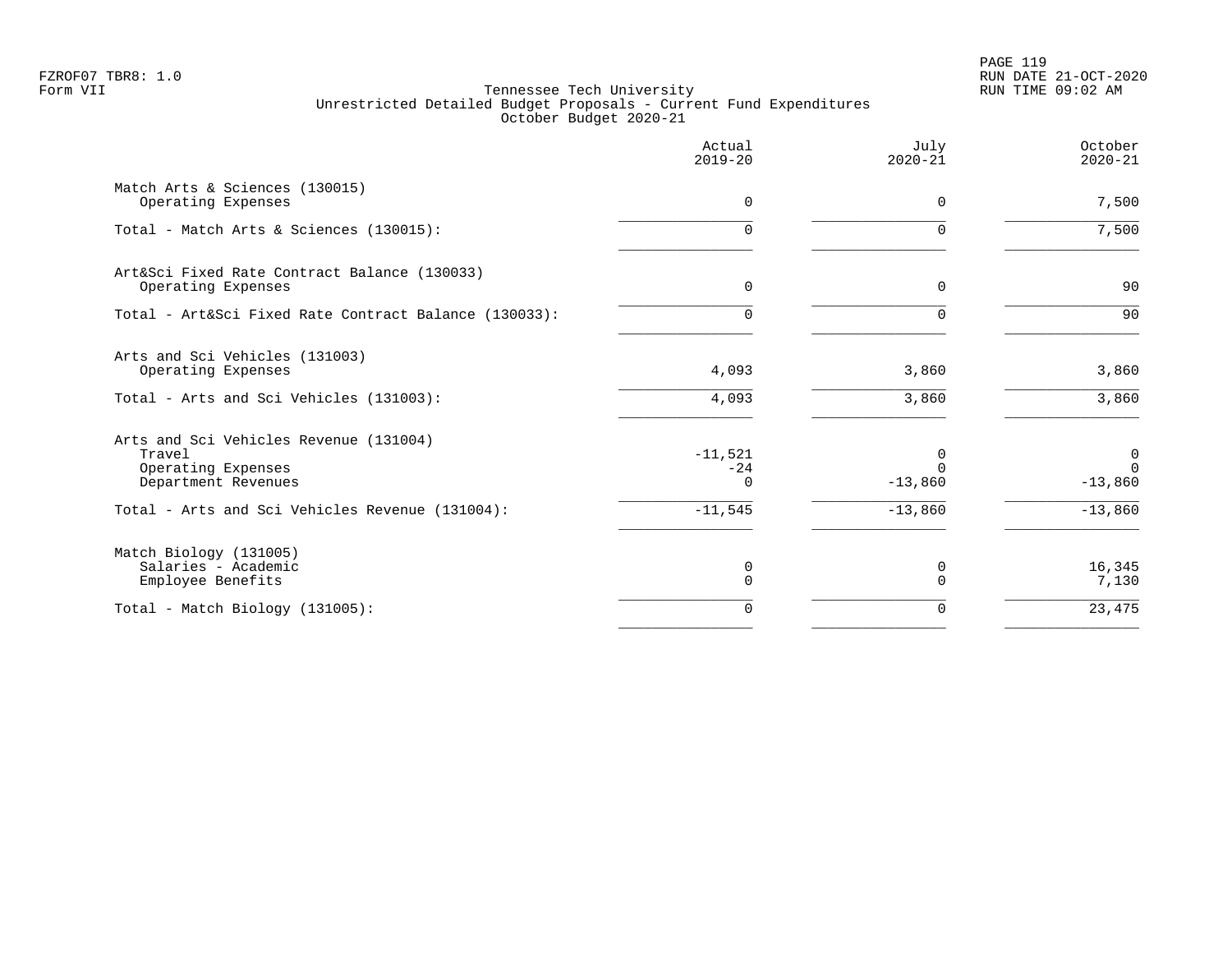| Actual<br>$2019 - 20$ | July<br>$2020 - 21$                                                                            | October<br>$2020 - 21$                                                                        |
|-----------------------|------------------------------------------------------------------------------------------------|-----------------------------------------------------------------------------------------------|
|                       |                                                                                                |                                                                                               |
|                       |                                                                                                | 230,000                                                                                       |
|                       |                                                                                                | 11,533<br>$\Omega$                                                                            |
|                       |                                                                                                | 653,647                                                                                       |
|                       |                                                                                                | 248,380                                                                                       |
| 7,348                 | $\Omega$                                                                                       | $\Omega$                                                                                      |
| 97,367                | 14,872                                                                                         | 60,160                                                                                        |
| 545,604               | $\Omega$                                                                                       | 24,848                                                                                        |
| 1,834,217             | 1,334,154                                                                                      | 1,228,568                                                                                     |
|                       |                                                                                                |                                                                                               |
| $-1,575$              | 0                                                                                              | 0                                                                                             |
|                       | $\Omega$                                                                                       | $\Omega$                                                                                      |
| $-50$                 | $\Omega$                                                                                       | $\Omega$                                                                                      |
|                       |                                                                                                |                                                                                               |
| 0                     | $\Omega$                                                                                       | 15,198                                                                                        |
| $\Omega$              | $\Omega$                                                                                       | 15,198                                                                                        |
|                       |                                                                                                |                                                                                               |
| 137,650               | 133,300                                                                                        | 133,300                                                                                       |
| 68,899                | 69,160                                                                                         | 69,160                                                                                        |
|                       |                                                                                                | $\Omega$                                                                                      |
|                       |                                                                                                | 71,833                                                                                        |
|                       |                                                                                                | 113,983                                                                                       |
| 47,008                | 34,706                                                                                         | 8,970<br>23,620                                                                               |
|                       |                                                                                                |                                                                                               |
|                       | 261,683<br>34,078<br>7,597<br>638,683<br>241,857<br>1,525<br>128<br>75,277<br>106,819<br>7,126 | 230,000<br>40,454<br>$\Omega$<br>768,154<br>280,674<br>$\Omega$<br>71,833<br>111,583<br>8,970 |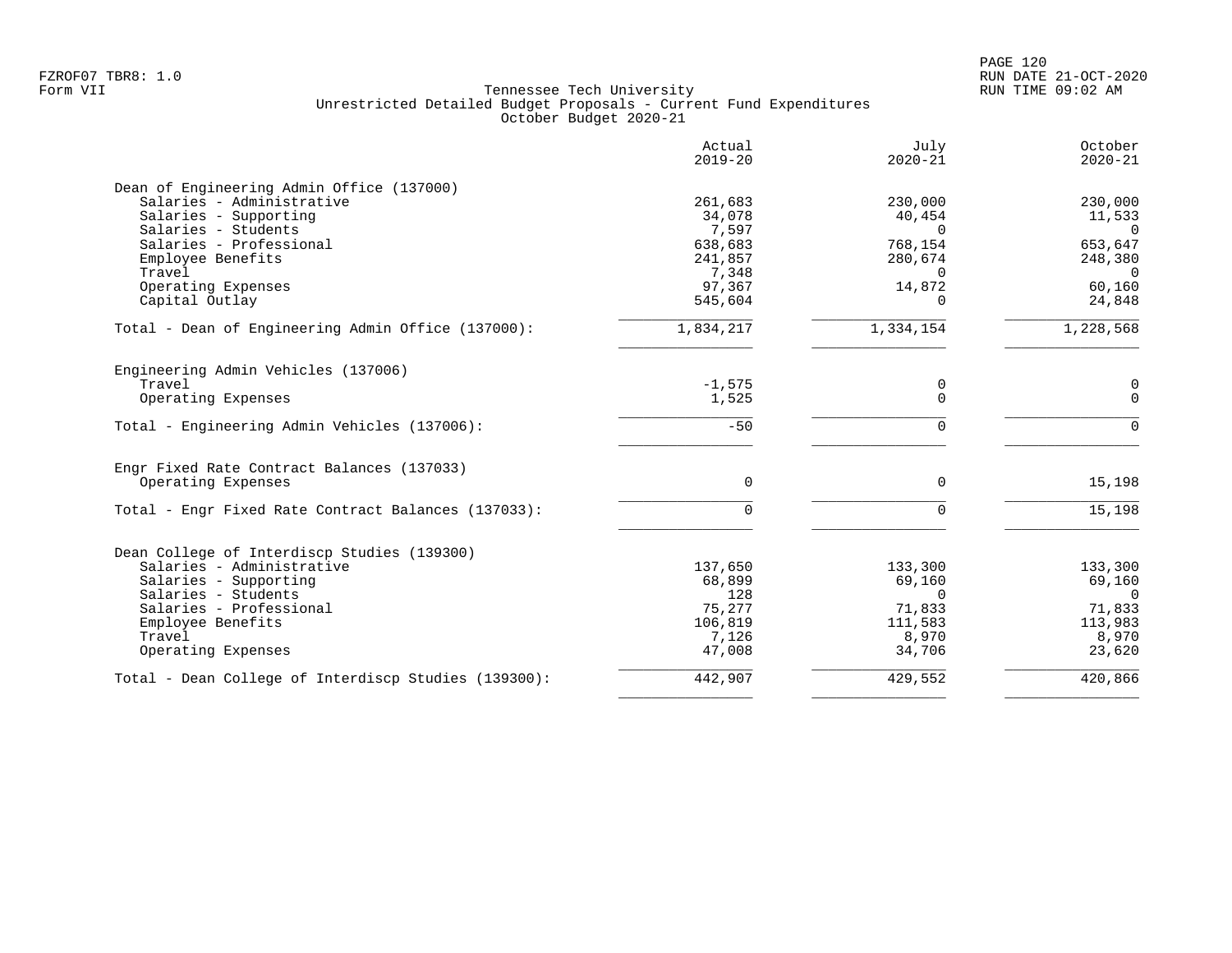PAGE 121 FZROF07 TBR8: 1.0 RUN DATE 21-OCT-2020

|                                                                                                                                                               | Actual<br>$2019 - 20$                            | July<br>$2020 - 21$                               | October<br>$2020 - 21$                           |
|---------------------------------------------------------------------------------------------------------------------------------------------------------------|--------------------------------------------------|---------------------------------------------------|--------------------------------------------------|
| Dean IDS Strategic Initiatives (139327)<br>Operating Expenses                                                                                                 | 1,371                                            | $\Omega$                                          | 20,000                                           |
| Total - Dean IDS Strategic Initiatives (139327):                                                                                                              | 1,371                                            |                                                   | 20,000                                           |
| Interdiscp Fixed Rate Contract Bal (139334)<br>Operating Expenses                                                                                             | 0                                                | 0                                                 | 17,175                                           |
| Total - Interdiscp Fixed Rate Contract Bal (139334):                                                                                                          | $\Omega$                                         | ∩                                                 | 17,175                                           |
| Water Ctr Vehicle (139401)<br>Operating Expenses                                                                                                              | 8,154                                            | 13,000                                            | 13,000                                           |
| Total - Water Ctr Vehicle (139401):                                                                                                                           | 8,154                                            | 13,000                                            | 13,000                                           |
| Water Ctr Vehicle Transfer In (139402)<br>Travel<br>Operating Expenses                                                                                        | $-25,078$<br>0                                   | $\Omega$<br>$-25,000$                             | $\mathbf 0$<br>$-13,000$                         |
| Total - Water Ctr Vehicle Transfer In (139402):                                                                                                               | $-25,078$                                        | $-25,000$                                         | $-13,000$                                        |
| Dean College Of Business (140000)<br>Salaries - Administrative<br>Salaries - Supporting<br>Salaries - Professional<br>Employee Benefits<br>Operating Expenses | 219,083<br>97,039<br>314,917<br>180,953<br>7,793 | 220,183<br>107,731<br>311,812<br>186,928<br>9,088 | 220,183<br>82,641<br>295,015<br>186,328<br>9,088 |
| Total - Dean College Of Business (140000):                                                                                                                    | 819,785                                          | 835,742                                           | 793,255                                          |
|                                                                                                                                                               |                                                  |                                                   |                                                  |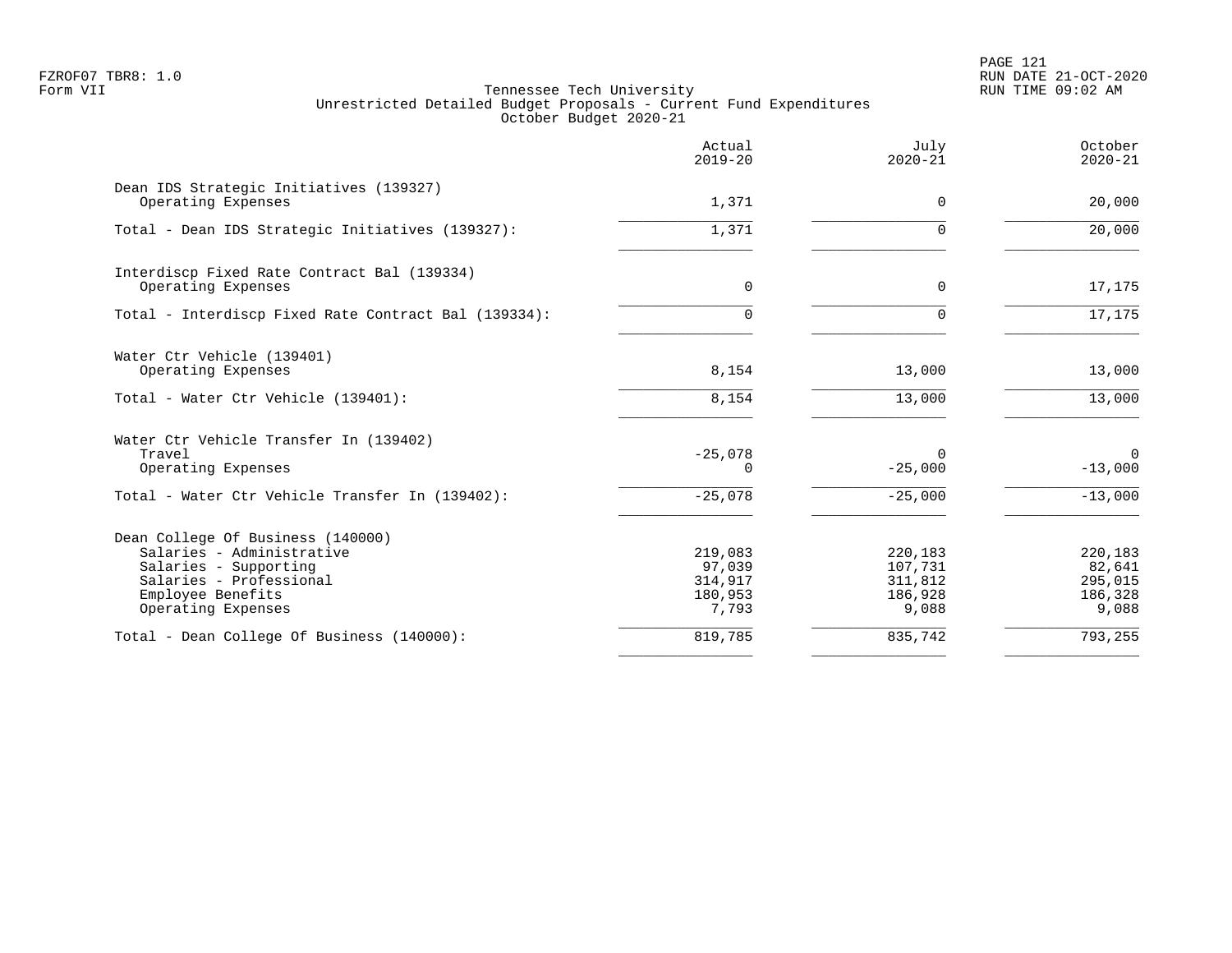|                                                       | Actual<br>$2019 - 20$ | July<br>$2020 - 21$ | October<br>$2020 - 21$ |
|-------------------------------------------------------|-----------------------|---------------------|------------------------|
| Business Copying (140006)                             |                       |                     |                        |
| Operating Expenses                                    | 2,405                 | 4,220               | 4,220                  |
| Total - Business Copying (140006):                    | 2,405                 | 4,220               | 4,220                  |
| Bus Copying Transfer In (140007)                      |                       |                     |                        |
| Operating Expenses                                    | $-2,660$              | $\Omega$            | $\overline{0}$         |
| Department Revenues                                   | $-71$                 | $-4,220$            | $-4,220$               |
| Total - Bus Copying Transfer In (140007):             | $-2,731$              | $-4,220$            | $-4,220$               |
| Busi Fixed Rate Contract Balances (140032)            |                       |                     |                        |
| Salaries - Supporting                                 | 142                   | $\Omega$            | $\overline{0}$         |
| Salaries - Professional                               | 21,060                |                     | $\overline{0}$         |
| Employee Benefits                                     | 5,175                 | $\Omega$            | 5,000                  |
| Operating Expenses                                    | 5,255                 |                     | 95,657                 |
| Total - Busi Fixed Rate Contract Balances (140032):   | 31,632                | $\Omega$            | 100,657                |
| Dean of College of Education Office (150000)          |                       |                     |                        |
| Salaries - Administrative                             | 172,308               | 168,308             | 168,308                |
| Salaries - Supporting                                 | 98,296                | 98,217              | 98,217                 |
| Salaries - Professional                               | 274,234               | 273, 277            | 156,487                |
| Employee Benefits<br>Travel                           | 167,871<br>14,148     | 172,968<br>14,542   | 162,968<br>1,226       |
| Operating Expenses                                    | 21,914                | 23,591              | 18,510                 |
|                                                       |                       |                     |                        |
| Total - Dean of College of Education Office (150000): | 748,771               | 750,903             | 605,716                |
|                                                       |                       |                     |                        |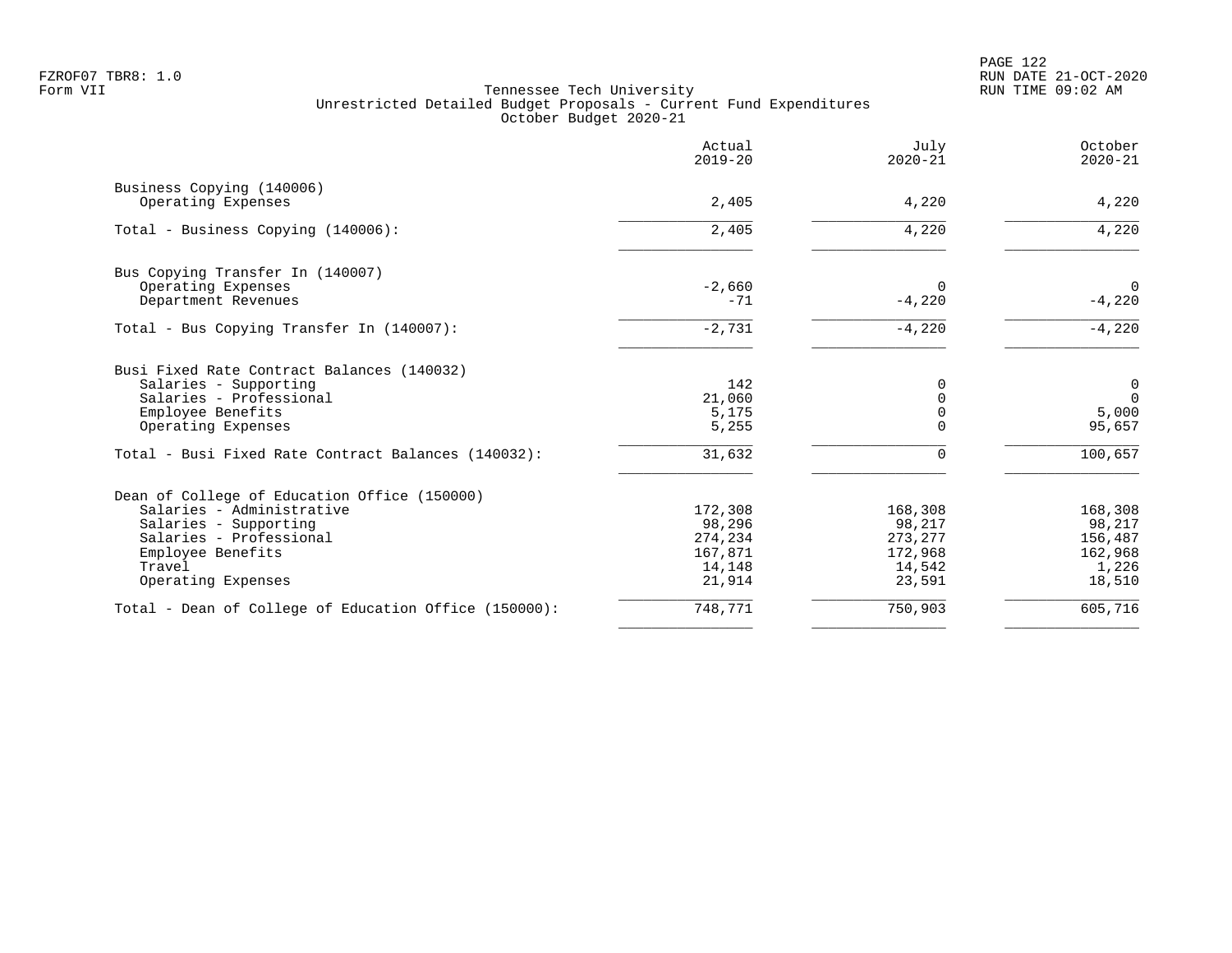PAGE 123 FZROF07 TBR8: 1.0 RUN DATE 21-OCT-2020

|                                                                                                                                                                    | Actual<br>$2019 - 20$                                       | July<br>$2020 - 21$                                      | October<br>$2020 - 21$                                        |
|--------------------------------------------------------------------------------------------------------------------------------------------------------------------|-------------------------------------------------------------|----------------------------------------------------------|---------------------------------------------------------------|
| Educ Fixed Rate Contract Balances (150032)<br>Salaries - Students<br>Operating Expenses                                                                            | 928<br>3,022                                                | 0<br>$\Omega$                                            | $\Omega$<br>7,452                                             |
| Total - Educ Fixed Rate Contract Balances (150032):                                                                                                                | 3,950                                                       | $\Omega$                                                 | 7,452                                                         |
| Matching Curriculum Instruction (153005)<br>Salaries - Academic<br>Employee Benefits                                                                               | 0<br>0                                                      | 0<br>$\mathbf 0$                                         | 7,452<br>3,702                                                |
| Total - Matching Curriculum Instruction (153005):                                                                                                                  | 0                                                           | $\Omega$                                                 | 11,154                                                        |
| Col of Education Student Success Ct (153058)<br>Salaries - Supporting<br>Salaries - Students<br>Salaries - Professional<br>Employee Benefits<br>Operating Expenses | 21,262<br>1,761<br>203,821<br>94,722<br>8,889               | 25,274<br>$-950$<br>206,335<br>95,333<br>11,045          | 25,274<br>4,450<br>161,964<br>108,333<br>5,645                |
| Total - Col of Education Student Success Ct (153058):                                                                                                              | 330,455                                                     | 337,037                                                  | 305,666                                                       |
| Child Development Lab (153400)<br>Salaries - Supporting<br>Salaries - Students<br>Salaries - Professional<br>Employee Benefits<br>Travel<br>Operating Expenses     | 182,336<br>55,214<br>226,730<br>166,159<br>$-835$<br>42,924 | 162,253<br>17,586<br>251,901<br>220,530<br>760<br>36,669 | 159,253<br>11,586<br>237,101<br>217,577<br>$\Omega$<br>18,624 |
| Total - Child Development Lab (153400):                                                                                                                            | 672,528                                                     | 689,699                                                  | 644,141                                                       |
|                                                                                                                                                                    |                                                             |                                                          |                                                               |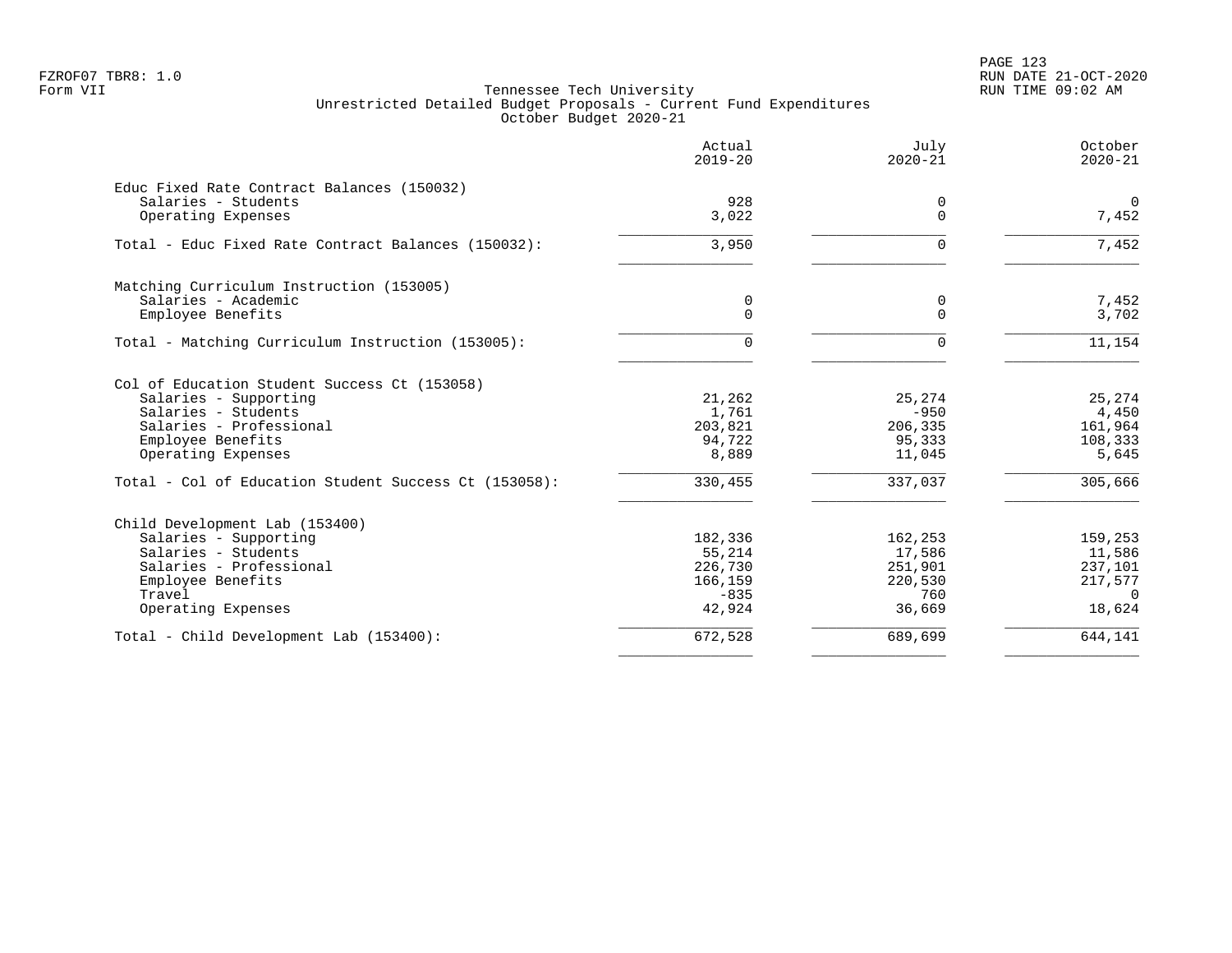PAGE 124 FZROF07 TBR8: 1.0 RUN DATE 21-OCT-2020

|                                                  | Actual<br>$2019 - 20$ | July<br>$2020 - 21$ | October<br>$2020 - 21$ |
|--------------------------------------------------|-----------------------|---------------------|------------------------|
| UC Joan Derryberry Art Gallery (155003)          |                       |                     |                        |
| Operating Expenses                               | 1,610                 | 1,810               | 1,810                  |
| Total - UC Joan Derryberry Art Gallery (155003): | 1,610                 | 1,810               | 1,810                  |
| Learning Resource Center (157000)                |                       |                     |                        |
| Salaries - Academic                              | 11,351                | 6,000               | 6,000                  |
| Salaries - Supporting                            | 17,010                | 11,700              | 10,792                 |
| Salaries - Professional                          | 55,360                | 53,200              | 53,200                 |
| Employee Benefits                                | 29,196                | 46,300              | 46,300                 |
| Operating Expenses                               | 15,168                | 33,761              | 26,722                 |
| Capital Outlay                                   | 194                   | 0                   | $\Omega$               |
| Total - Learning Resource Center (157000):       | 128,279               | 150,961             | 143,014                |
| Education Media Grad Assist (157001)             |                       |                     |                        |
| Employee Benefits                                | 20,377                | 17,230              | 17,230                 |
| Total - Education Media Grad Assist (157001):    | 20,377                | 17,230              | 17,230                 |
| Ag and Human Ecology Admin (160000)              |                       |                     |                        |
| Salaries - Administrative                        | 185,000               | 174,153             | 170,000                |
| Salaries - Academic                              | 13,500                | $\Omega$            | - 0                    |
| Salaries - Supporting                            | 44,298                | 43,057              | 43,057                 |
| Employee Benefits                                | 70,543                | 73,898              | 73,898                 |
| Operating Expenses                               | 4,372                 | 4,389               | 28,542                 |
| Total - Ag and Human Ecology Admin (160000):     | 317,713               | 295,497             | 315,497                |
|                                                  |                       |                     |                        |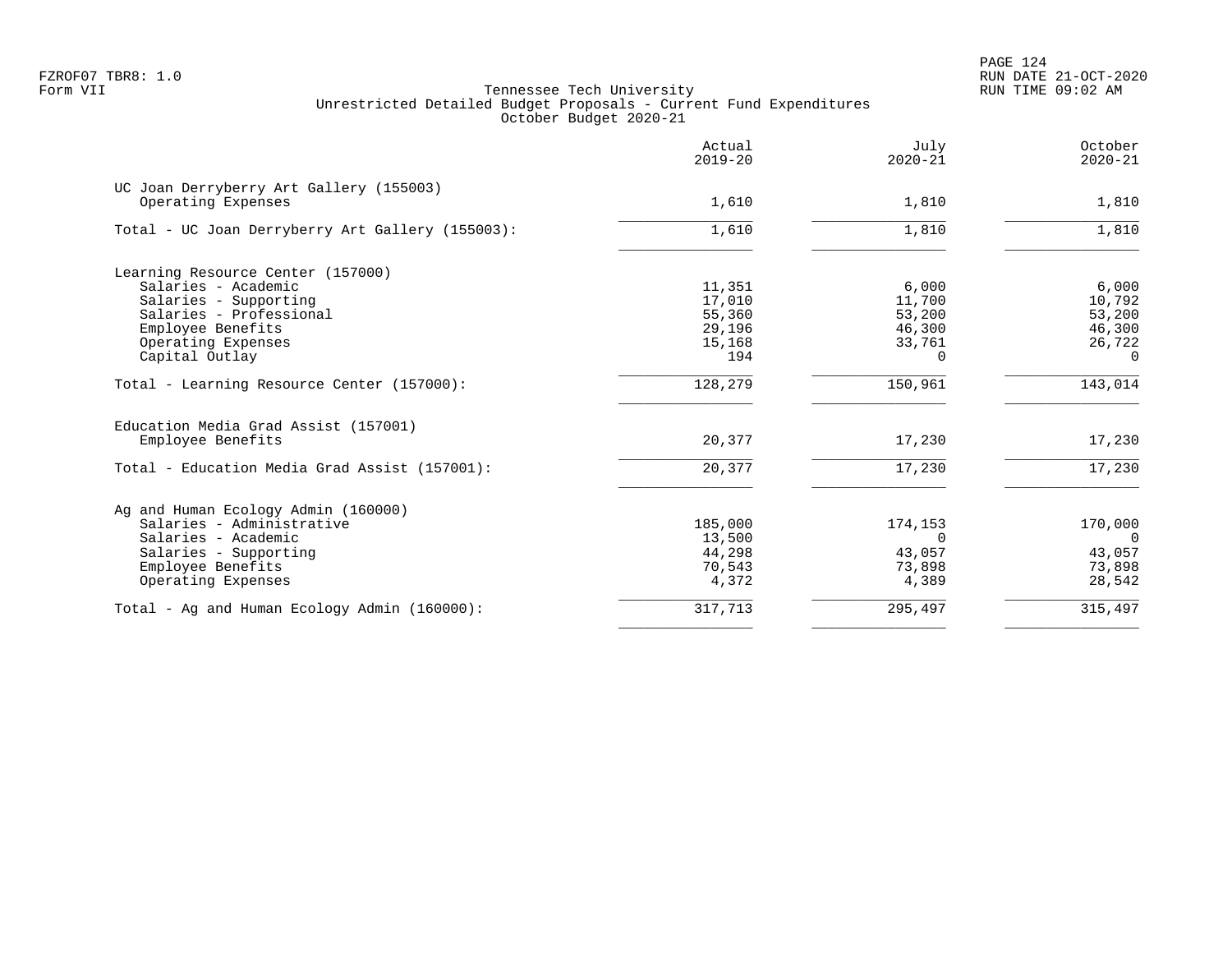PAGE 125 FZROF07 TBR8: 1.0 RUN DATE 21-OCT-2020

|                                                 | Actual<br>$2019 - 20$ | July<br>$2020 - 21$ | October<br>$2020 - 21$ |
|-------------------------------------------------|-----------------------|---------------------|------------------------|
| Ag and Human Ecology Vehicles (160003)          |                       |                     |                        |
| Travel                                          | $-59$                 | $\Omega$            | 0                      |
| Operating Expenses                              | 225                   | 0                   | $\mathbf 0$            |
| Department Revenues                             | $-581$                | $\Omega$            | $\Omega$               |
| Total - Ag and Human Ecology Vehicles (160003): | $-415$                | $\Omega$            | 0                      |
| Farm Administration (162000)                    |                       |                     |                        |
| Salaries - Supporting                           | 94,237                | 94,602              | 94,602                 |
| Salaries - Professional                         | 55,917                | 54,648              | 54,648                 |
| Employee Benefits                               | 73,210                | 77,390              | 77,390                 |
| Travel                                          | $\Omega$              | 140                 | 140                    |
| Total - Farm Administration (162000):           | 223,364               | 226,780             | 226,780                |
| Livestock and Dairy (162001)                    |                       |                     |                        |
| Salaries - Students                             | 10,412                | 2,501               | 2,501                  |
| Employee Benefits                               | 1,270                 | 1,264               | 304                    |
| Operating Expenses                              | 102,807               | 167,579             | 168,535                |
| Capital Outlay                                  | 15,220                | $\Omega$            | $\Omega$               |
| Total - Livestock and Dairy (162001):           | 129,709               | 171,344             | 171,340                |
| Oakley Farm (162006)                            |                       |                     |                        |
| Operating Expenses                              | 59,600                | 60,000              | 60,000                 |
| Total - Oakley Farm $(162006)$ :                | 59,600                | 60,000              | 60,000                 |
|                                                 |                       |                     |                        |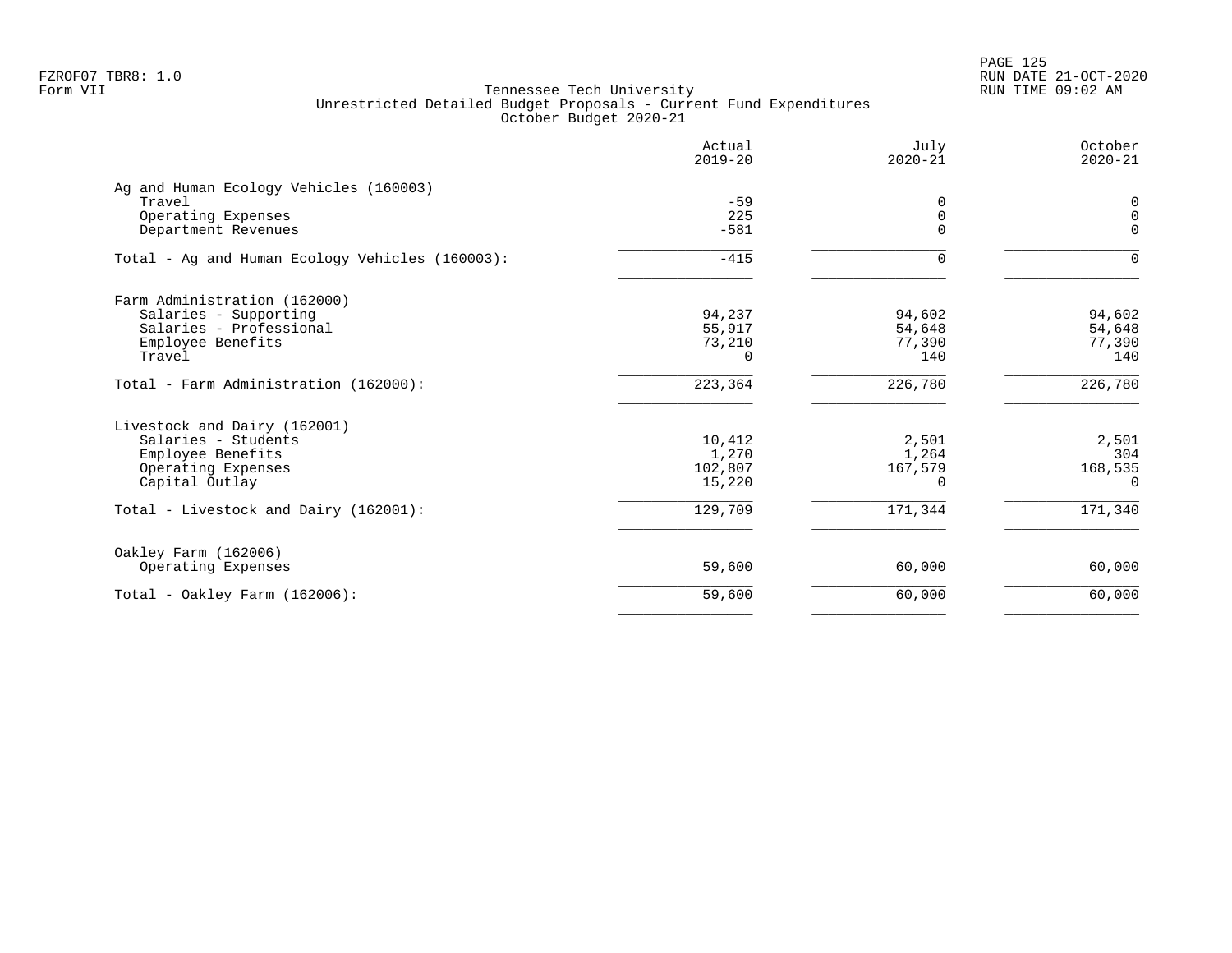PAGE 126 FZROF07 TBR8: 1.0 RUN DATE 21-OCT-2020

|                                                                                                                                                   | Actual<br>$2019 - 20$                          | July<br>$2020 - 21$                              | October<br>$2020 - 21$                            |
|---------------------------------------------------------------------------------------------------------------------------------------------------|------------------------------------------------|--------------------------------------------------|---------------------------------------------------|
| Waters Organic Farm (162007)<br>Operating Expenses                                                                                                | $\mathbf 0$                                    | 6,000                                            | 6,000                                             |
| Total - Waters Organic Farm (162007):                                                                                                             | $\Omega$                                       | 6,000                                            | 6,000                                             |
| Oakley Produce (162009)<br>Operating Expenses                                                                                                     | $\mathbf 0$                                    | 15,000                                           | 15,000                                            |
| Total - Oakley Produce (162009):                                                                                                                  | 0                                              | 15,000                                           | 15,000                                            |
| Agriculture Vehicles (163002)<br>Operating Expenses<br>Department Revenues                                                                        | 196<br>$-509$                                  | 0<br>$\Omega$                                    | $\mathsf 0$<br>$\mathsf{O}$                       |
| Total - Agriculture Vehicles (163002):                                                                                                            | $-313$                                         | 0                                                | $\mathbf 0$                                       |
| Dean Hester School of Nursing (166004)<br>Salaries - Administrative<br>Salaries - Supporting<br>Employee Benefits<br>Travel<br>Operating Expenses | 171,850<br>41,721<br>61,794<br>3,400<br>25,110 | 172,700<br>41,154<br>63,768<br>$\Omega$<br>6,061 | 172,700<br>41,154<br>66,768<br>$\Omega$<br>26,061 |
| Total - Dean Hester School of Nursing (166004):                                                                                                   | 303,875                                        | 283,683                                          | 306,683                                           |
| Dean Nursing Strategic Initiatives (166027)<br>Operating Expenses                                                                                 | $\mathbf 1$                                    | 0                                                | $\mathbf 0$                                       |
| Total - Dean Nursing Strategic Initiatives (166027):                                                                                              | $\mathbf{1}$                                   | 0                                                | $\mathbf 0$                                       |
|                                                                                                                                                   |                                                |                                                  |                                                   |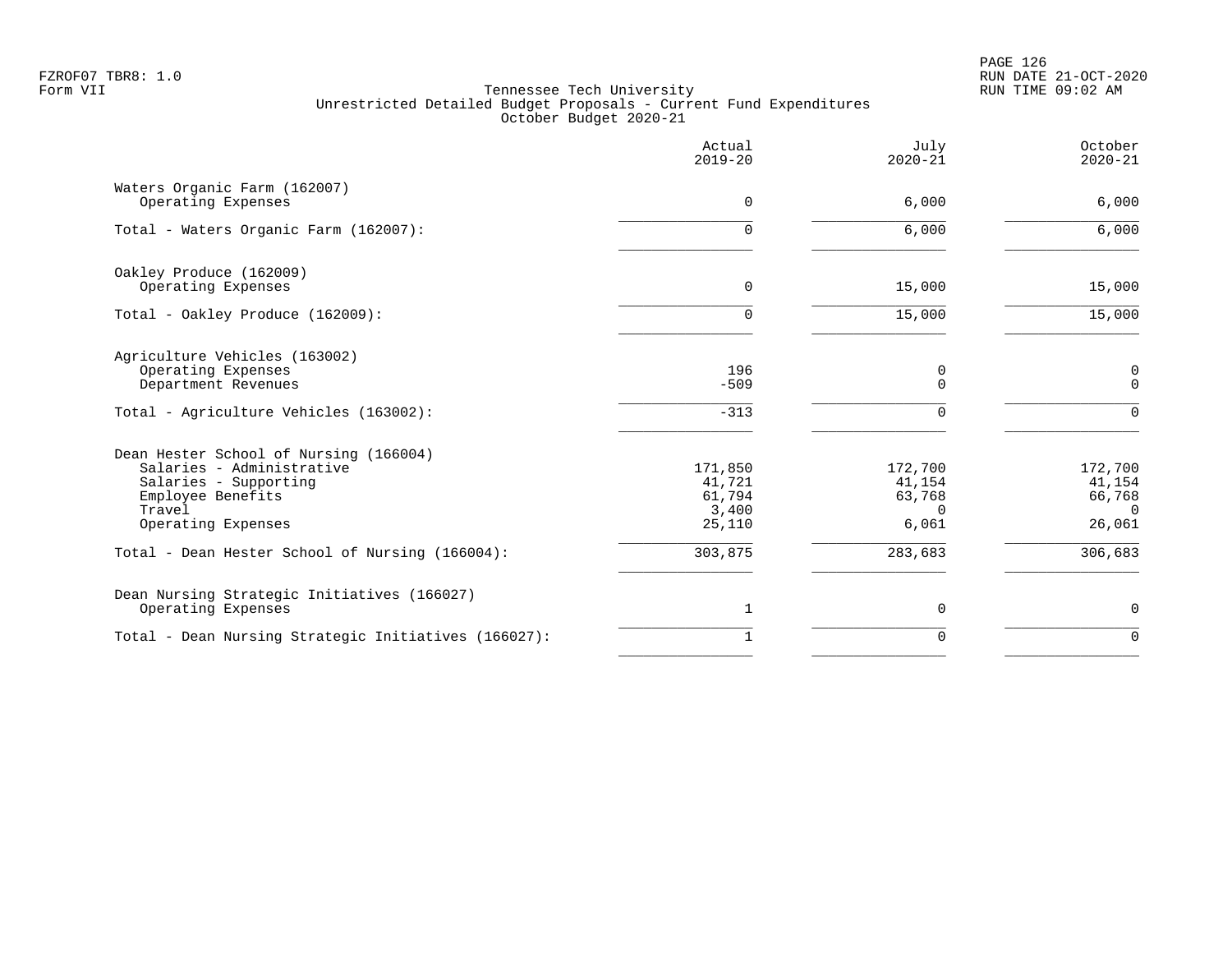|                                                                    | Actual<br>$2019 - 20$ | July<br>$2020 - 21$ | October<br>$2020 - 21$ |
|--------------------------------------------------------------------|-----------------------|---------------------|------------------------|
| Nursing Fixed Rate Contract Balance (166034)<br>Operating Expenses | $\Omega$              | $\mathbf 0$         | 94                     |
| Total - Nursing Fixed Rate Contract Balance (166034):              | $\Omega$              | $\Omega$            | 94                     |
| Office of Sponsored Research (170000)                              |                       |                     |                        |
| Salaries - Administrative                                          | 178,049               | 179,049             | 179,049                |
| Salaries - Supporting                                              | 32,487                | 32,814              | 32,814                 |
| Salaries - Professional                                            | 185,013               | 176,898             | 186,044                |
| Employee Benefits<br>Travel                                        | 131,972               | 135,650             | 140,650                |
| Operating Expenses                                                 | 4,328<br>5,031        | 2,000<br>8,050      | 2,000<br>8,050         |
|                                                                    |                       |                     |                        |
| Total - Office of Sponsored Research (170000):                     | 536,880               | 534,461             | 548,607                |
| TTU Matching Specific Projects (171005)                            |                       |                     |                        |
| Operating Expenses                                                 | 0                     | $\Omega$            | 7,500                  |
| Total - TTU Matching Specific Projects (171005):                   | 0                     | $\Omega$            | 7,500                  |
| Graduate Studies Admin (176000)                                    |                       |                     |                        |
| Salaries - Supporting                                              | 65,589                | 72,292              | 72,292                 |
| Salaries - Students                                                | 2,613                 | $\Omega$            | $\Omega$               |
| Salaries - Professional                                            | 194,811               | 224,944             | 224,944                |
| Employee Benefits                                                  | 121,049               | 126,067             | 129,467                |
| Travel                                                             | 6,029                 | 1,000               | 1,000                  |
| Operating Expenses                                                 | 27,831                | 23,537              | 22,537                 |
| Total - Graduate Studies Admin (176000):                           | 417,922               | 447,840             | 450,240                |
|                                                                    |                       |                     |                        |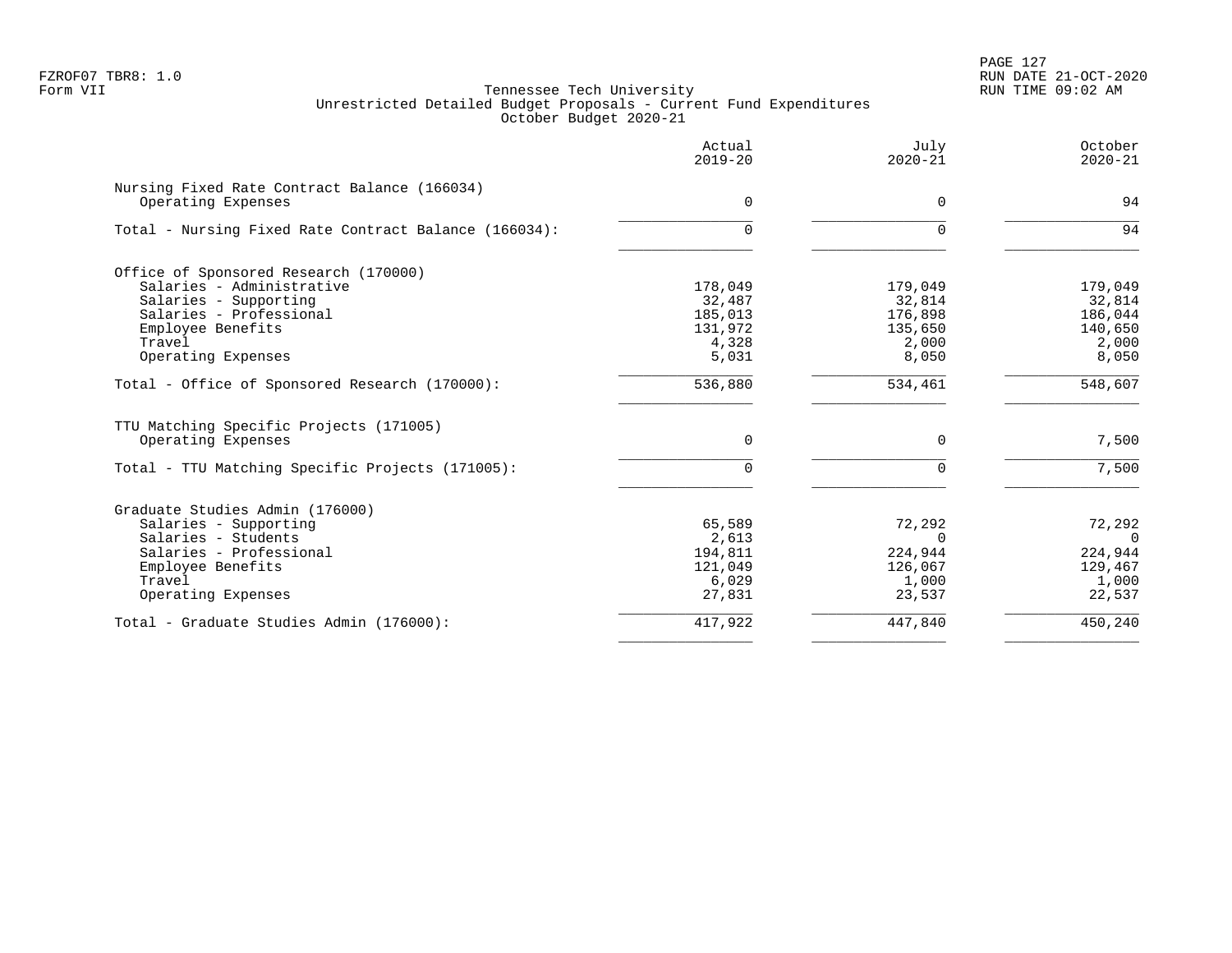|                                                                                                                                                  | Actual<br>$2019 - 20$                           | July<br>$2020 - 21$                            | October<br>$2020 - 21$                         |
|--------------------------------------------------------------------------------------------------------------------------------------------------|-------------------------------------------------|------------------------------------------------|------------------------------------------------|
| Thesis Binding (176005)<br>Operating Expenses                                                                                                    | 0                                               | 2,000                                          | 2,000                                          |
| Total - Thesis Binding (176005):                                                                                                                 | 0                                               | 2,000                                          | 2,000                                          |
| Dean of College of Fine Arts (177000)<br>Salaries - Administrative<br>Salaries - Supporting<br>Employee Benefits<br>Travel<br>Operating Expenses | 164,579<br>58,662<br>61,274<br>15,328<br>54,707 | 165,479<br>34,794<br>63,987<br>6,000<br>40,144 | 165,479<br>39,300<br>63,027<br>1,254<br>37,694 |
| Total - Dean of College of Fine Arts (177000):                                                                                                   | 354,550                                         | 310,404                                        | 306, 754                                       |
| Visions 5000 (180006)<br>Operating Expenses<br>Total - Visions 5000 (180006):                                                                    | $\mathbf 0$<br>0                                | 30<br>30                                       | 30<br>30                                       |
| Extended Education (180012)<br>Employee Benefits<br>Total - Extended Education (180012):                                                         | $\Omega$<br>$\Omega$                            | 71,421<br>71,421                               | $\mathbf 0$<br>$\Omega$                        |
|                                                                                                                                                  |                                                 |                                                |                                                |
| Extended Educ Grad Asst (180018)<br>Employee Benefits                                                                                            | 0                                               | 510                                            | 510                                            |
| Total - Extended Educ Grad Asst (180018):                                                                                                        | $\Omega$                                        | 510                                            | 510                                            |
|                                                                                                                                                  |                                                 |                                                |                                                |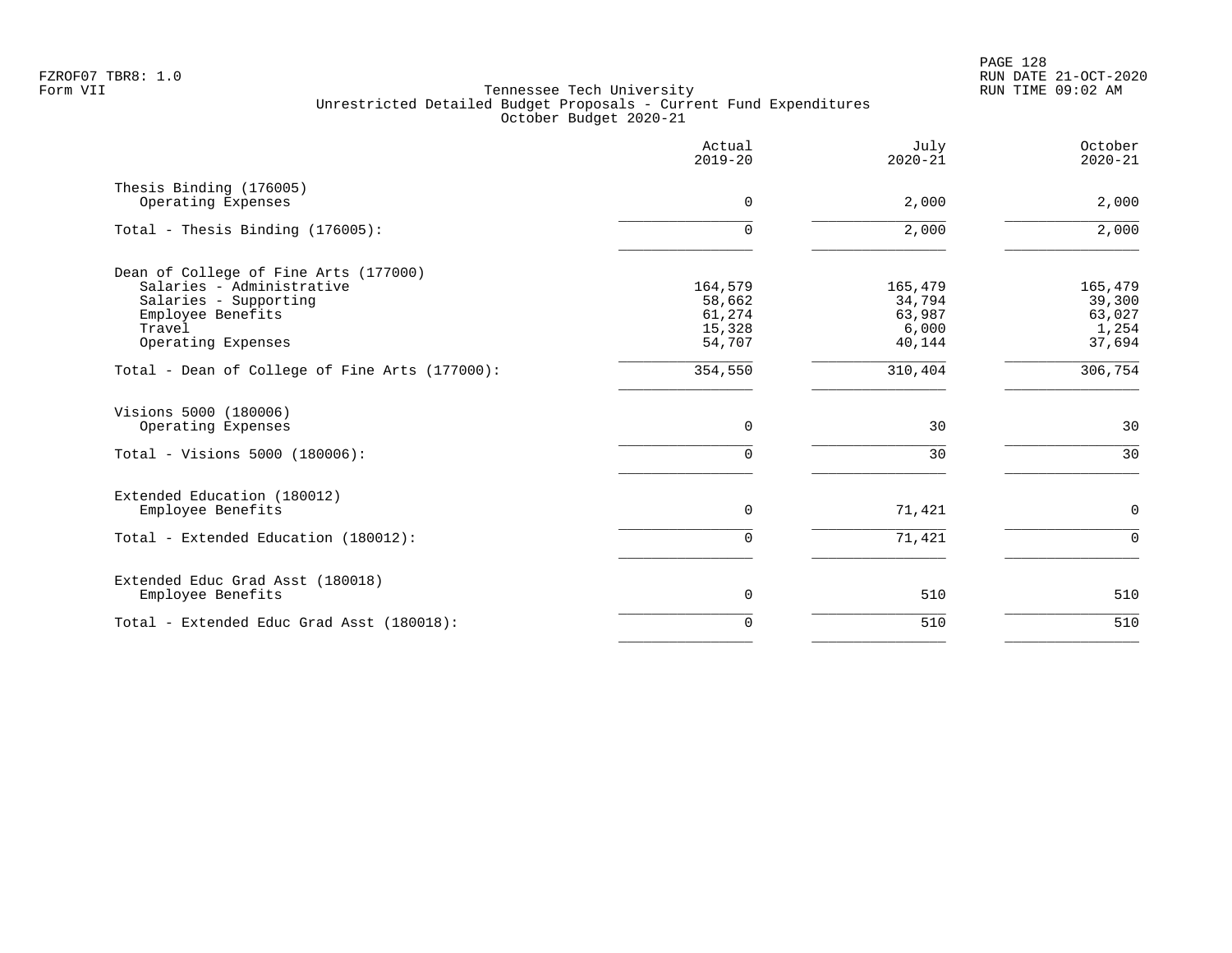|                                                    | Actual<br>$2019 - 20$ | July<br>$2020 - 21$ | October<br>$2020 - 21$ |
|----------------------------------------------------|-----------------------|---------------------|------------------------|
| Information Technology Admin (190000)              |                       |                     |                        |
| Salaries - Supporting                              | 1,720                 | 13,713              | 7,978                  |
| Salaries - Students                                | 509                   | 2,290               | 2,290                  |
| Salaries - Professional                            | 220,410               | 241,809             | 241,799                |
| Employee Benefits                                  | 100,181               | 104,278             | 97,358                 |
| Travel                                             | 4,592                 | 14,000              | 13,000                 |
| Operating Expenses                                 | 44,365                | 65,020              | 66,120                 |
| Department Revenues                                | 450,000               | 450,000             | 450,000                |
| Total - Information Technology Admin (190000):     | 821,777               | 891,110             | 878,545                |
| PC Maintenance (190004)                            |                       |                     |                        |
| Operating Expenses                                 | 29,192                | 37,020              | 36,760                 |
| Capital Outlay                                     | 6,005                 | $\Omega$            | $\Omega$               |
| Total - PC Maintenance (190004):                   | 35,197                | 37,020              | 36,760                 |
| Innovation Institute (190005)                      |                       |                     |                        |
| Salaries - Supporting                              | $\overline{0}$        | $-21, 213$          | 0                      |
| Operating Expenses                                 | 45                    | $\Omega$            | $\Omega$               |
| Total - Innovation Institute (190005):             | 45                    | $-21, 213$          | $\Omega$               |
| TAF Acad Support Tech Access Fee (190007)          |                       |                     |                        |
| Salaries - Supporting                              | $\Omega$              | $\Omega$            | 95,634                 |
| Salaries - Professional                            | 234,359               | 231,054             | 231,054                |
| Employee Benefits                                  | 103,692               | 125,600             | 165,966                |
| Total - TAF Acad Support Tech Access Fee (190007): | 338,051               | 356,654             | 492,654                |
|                                                    |                       |                     |                        |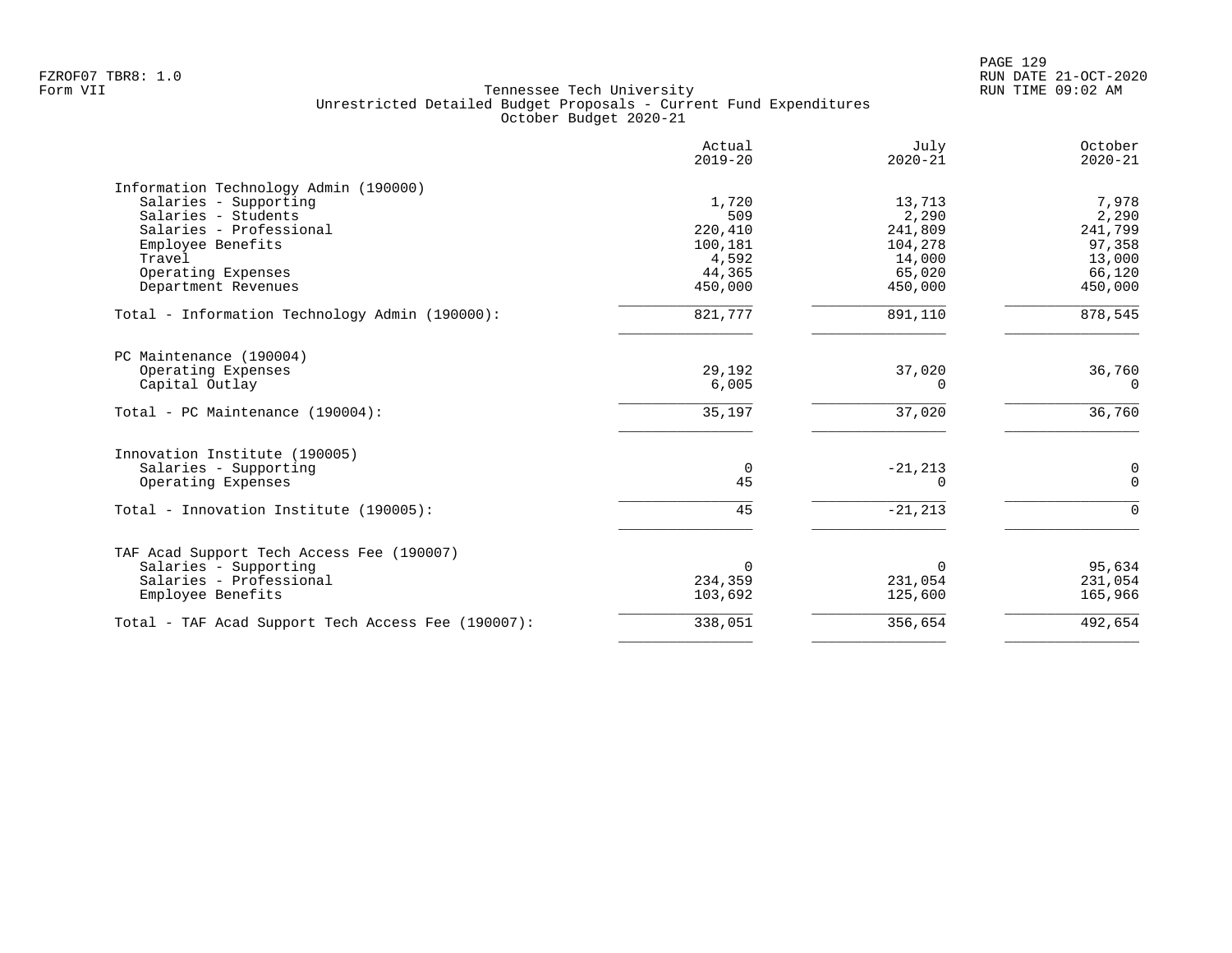PAGE 130 FZROF07 TBR8: 1.0 RUN DATE 21-OCT-2020

|                                                  | Actual<br>$2019 - 20$ | July<br>$2020 - 21$ | October<br>$2020 - 21$ |
|--------------------------------------------------|-----------------------|---------------------|------------------------|
| ITS Equipment Loss and Damage (190009)           |                       |                     |                        |
| Operating Expenses                               | $\mathbf 0$           | 20,500              | 20,500                 |
| Total - ITS Equipment Loss and Damage (190009):  | $\Omega$              | 20,500              | 20,500                 |
| Student Printing Cost Center (190010)            |                       |                     |                        |
| Operating Expenses                               | 3,720                 | 5,460               | 5,460                  |
| Total - Student Printing Cost Center (190010):   | 3,720                 | 5,460               | 5,460                  |
| ITS COVID-19 (190020)                            |                       |                     |                        |
| Operating Expenses                               | $\Omega$              | 0                   | 127,775                |
| Total - ITS COVID-19 (190020):                   | 0                     | $\mathbf 0$         | 127,775                |
| Academic & Client Technologies (190100)          |                       |                     |                        |
| Salaries - Supporting                            | 193,666               | 140,224             | 140,224                |
| Salaries - Professional<br>Employee Benefits     | 559,169<br>289,123    | 681,255<br>299,957  | 682,834<br>309,397     |
| Travel                                           | 4,163                 | 25,000              | 21,000                 |
| Operating Expenses                               | 42,440                | 50,800              | 47,500                 |
| Total - Academic & Client Technologies (190100): | 1,088,561             | 1,197,236           | 1,200,955              |
| Network Services & Operations (190200)           |                       |                     |                        |
| Salaries - Supporting                            | 94,599                | 95,459              | 95,459                 |
| Salaries - Professional                          | 223,841               | 279,234             | 194,730                |
| Employee Benefits                                | 135,929               | 142,378             | 131,138                |
| Travel                                           | 4,830                 | 11,600              | 10,000                 |
| Operating Expenses<br>Capital Outlay             | 115,490<br>$\cap$     | 177,538<br>∩        | 168,587<br>12,007      |
| Total - Network Services & Operations (190200):  | 574,689               | 706,209             | 611,921                |
|                                                  |                       |                     |                        |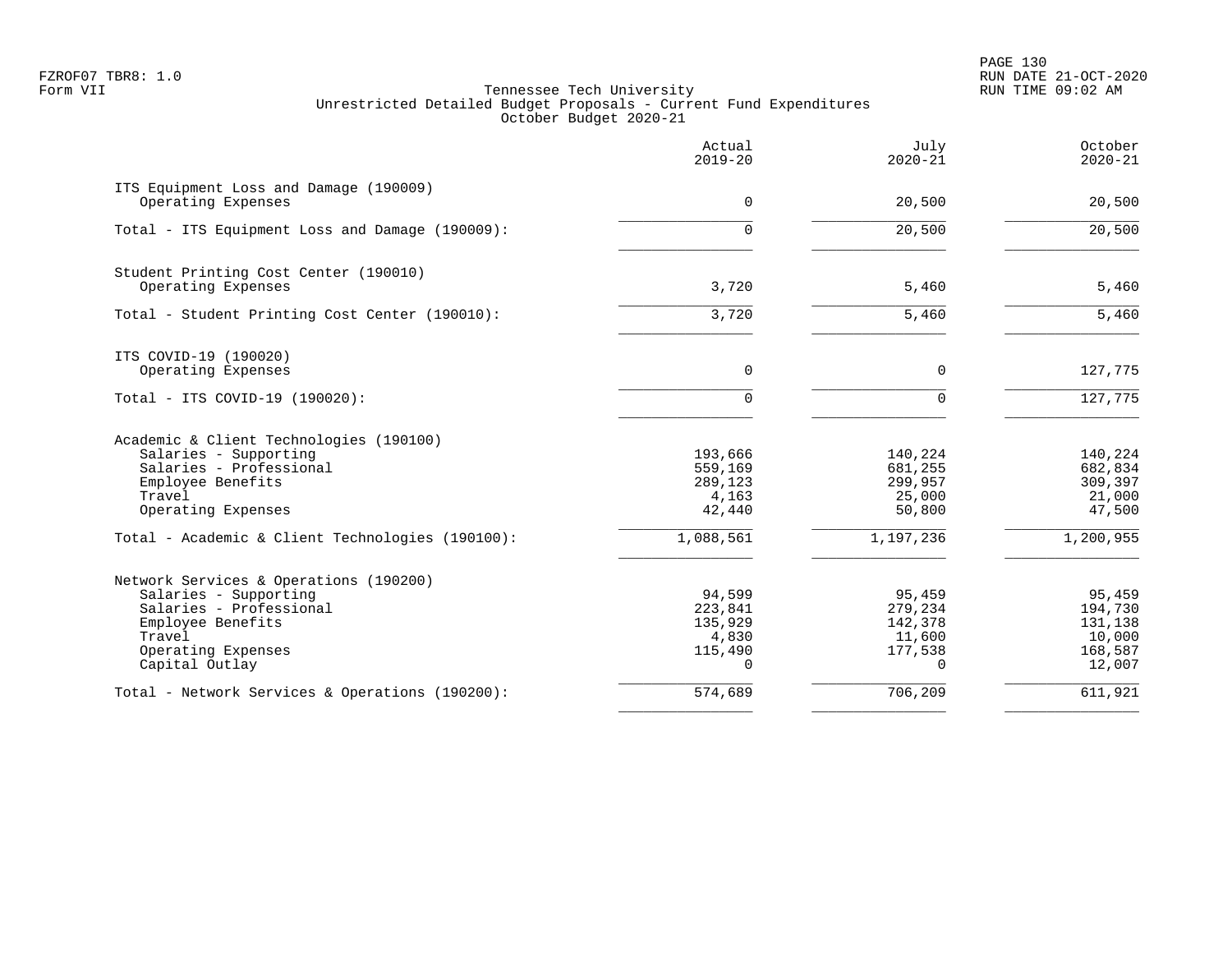|                                                   | Actual<br>$2019 - 20$ | July<br>$2020 - 21$ | October<br>$2020 - 21$ |
|---------------------------------------------------|-----------------------|---------------------|------------------------|
| Systems Support (190300)                          |                       |                     |                        |
| Salaries - Professional                           | 452,674               | 455,609             | 455,609                |
| Employee Benefits                                 | 161,481               | 166,548             | 165,628                |
| Travel                                            | 45                    | 22,055              | 20,000                 |
| Operating Expenses                                | 11,804                | 11,000              | 10,000                 |
| Total - Systems Support (190300):                 | 626,004               | 655,212             | 651,237                |
| Enterprise Application Services (190400)          |                       |                     |                        |
| Salaries - Professional                           | 607,467               | 623,453             | 636,358                |
| Employee Benefits                                 | 224,838               | 265,430             | 260,750                |
| Travel                                            | 6,720                 | 29,630              | 25,000                 |
| Operating Expenses                                | 40,055                | 61,640              | 61,000                 |
| Total - Enterprise Application Services (190400): | 879,080               | 980,153             | 983,108                |
| Information Security (190500)                     |                       |                     |                        |
| Salaries - Professional                           | 222, 257              | 252,689             | 252,689                |
| Employee Benefits                                 | 88,293                | 90,390              | 92,470                 |
| Travel                                            | 770                   | 7,850               | 7,000                  |
| Operating Expenses                                | 18,315                | 21,700              | 22,743                 |
| Total - Information Security (190500):            | 329,635               | 372,629             | 374,902                |
| Maintenance Contracts (190601)                    |                       |                     |                        |
| Operating Expenses                                | 1,832,394             | 2,163,699           | 2,548,122              |
| Total - Maintenance Contracts (190601):           | 1,832,394             | 2,163,699           | 2,548,122              |
|                                                   |                       |                     |                        |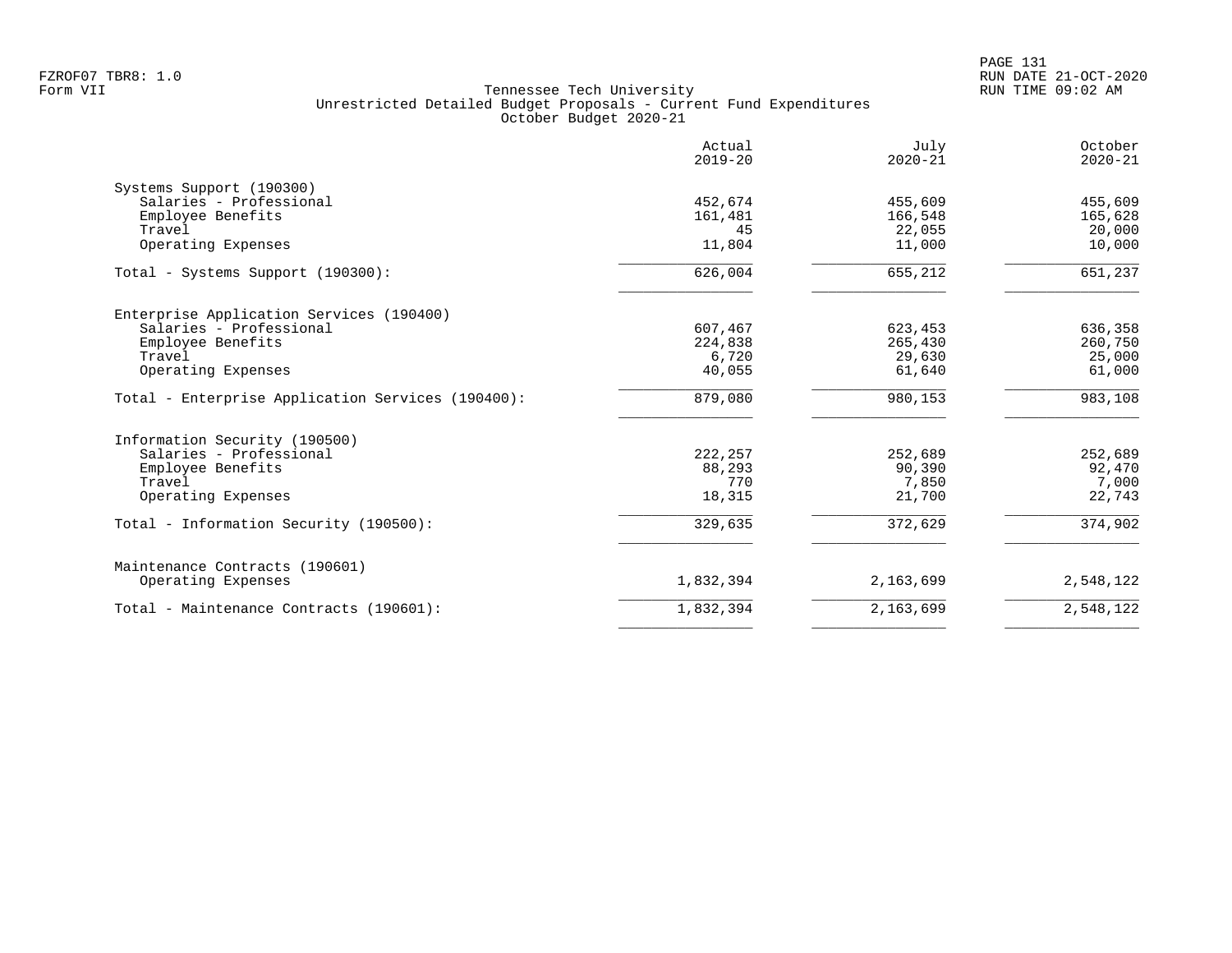PAGE 132 FZROF07 TBR8: 1.0 RUN DATE 21-OCT-2020

|                                                                    | Actual<br>$2019 - 20$ | July<br>$2020 - 21$ | October<br>$2020 - 21$ |
|--------------------------------------------------------------------|-----------------------|---------------------|------------------------|
| CHEC Information Technology Svcs (210005)<br>Operating Expenses    | $\mathbf 0$           | 3,000               | 3,000                  |
| Total - CHEC Information Technology Svcs (210005):                 |                       | 3,000               | 3,000                  |
| TBR Spouse Dependent Discount (700000)<br>Employee Benefits        | 89,845                | 116,388             | 116,388                |
| Total - TBR Spouse Dependent Discount (700000):                    | 89,845                | 116,388             | 116,388                |
| TBR Employ Remission PC191 (700001)<br>Employee Benefits           | 54,010                | 50,900              | 50,900                 |
| Total - TBR Employ Remission PC191 (700001):                       | 54,010                | 50,900              | 50,900                 |
| E and G Data Processing Allocation (700003)<br>Department Revenues | 30,937                | 35,020              | 36,432                 |
| Total - E and G Data Processing Allocation (700003):               | 30,937                | 35,020              | 36,432                 |
| E and G Claims Adjustment (700004)<br>Operating Expenses           | 42,045                | 62,310              | 62,310                 |
| Total - E and G Claims Adjustment (700004):                        | 42,045                | 62,310              | 62,310                 |
|                                                                    |                       |                     |                        |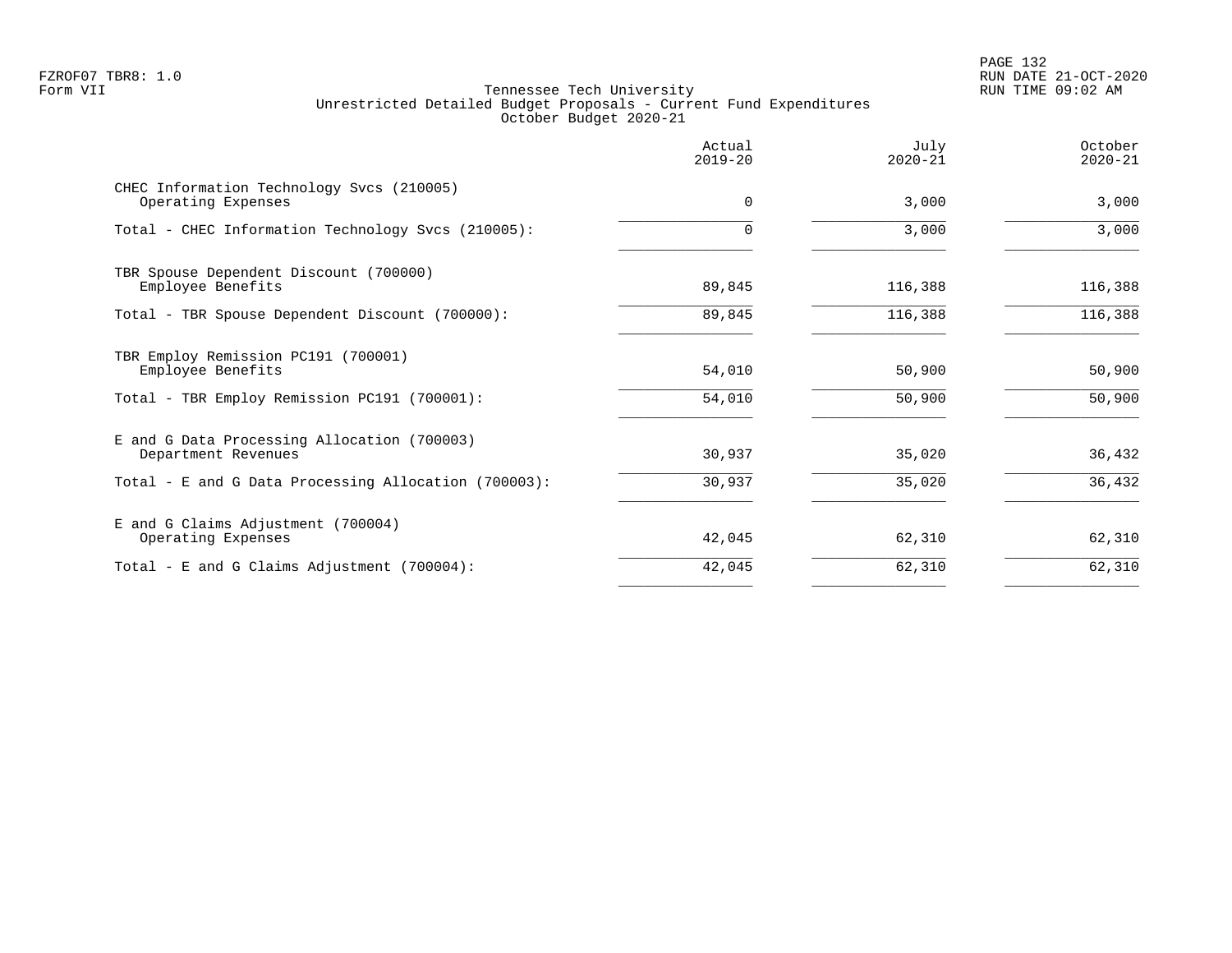|                                             | Actual<br>$2019 - 20$ | July<br>$2020 - 21$ | October<br>$2020 - 21$ |
|---------------------------------------------|-----------------------|---------------------|------------------------|
| $E$ and G Support (700005)                  |                       |                     |                        |
| Salaries - Administrative                   | 0                     | 34,446              | 25,774                 |
| Salaries - Academic                         |                       | 15,450              | 15,899                 |
| Salaries - Supporting                       | $\Omega$              | 45,247              | 64,018                 |
| Salaries - Professional                     |                       | 104,037             | 103,852                |
| Employee Benefits                           | 22,204                | 221,600             | 246,305                |
| Operating Expenses                          | $-38,846$             | $-54, 467$          | $-55,007$              |
| Total - E and G Support $(700005)$ :        | $-16,642$             | 366,313             | $\frac{400,841}{$      |
| E and G Other Salary Pool (700009)          |                       |                     |                        |
| Salaries - Supporting                       | 0                     | 20,670              | 20,670                 |
| Salaries - Professional                     | $\mathbf 0$           | 12,380              | 12,380                 |
| Total - E and G Other Salary Pool (700009): | $\Omega$              | 33,050              | 33,050                 |
| $C$ C Admin Trans (700014)                  |                       |                     |                        |
| Operating Expenses                          | $-124,600$            | $-124,600$          | $-124,600$             |
| Total - C C Admin Trans $(700014)$ :        | $-124,600$            | $-124,600$          | $-124,600$             |
| Post Office Allocation (700045)             |                       |                     |                        |
| Operating Expenses                          | $\Omega$              | 4,030               | 4,030                  |
| Department Revenues                         | 3,014                 | <sup>0</sup>        | $\Omega$               |
| Total - Post Office Allocation (700045):    | 3,014                 | 4,030               | 4,030                  |
|                                             |                       |                     |                        |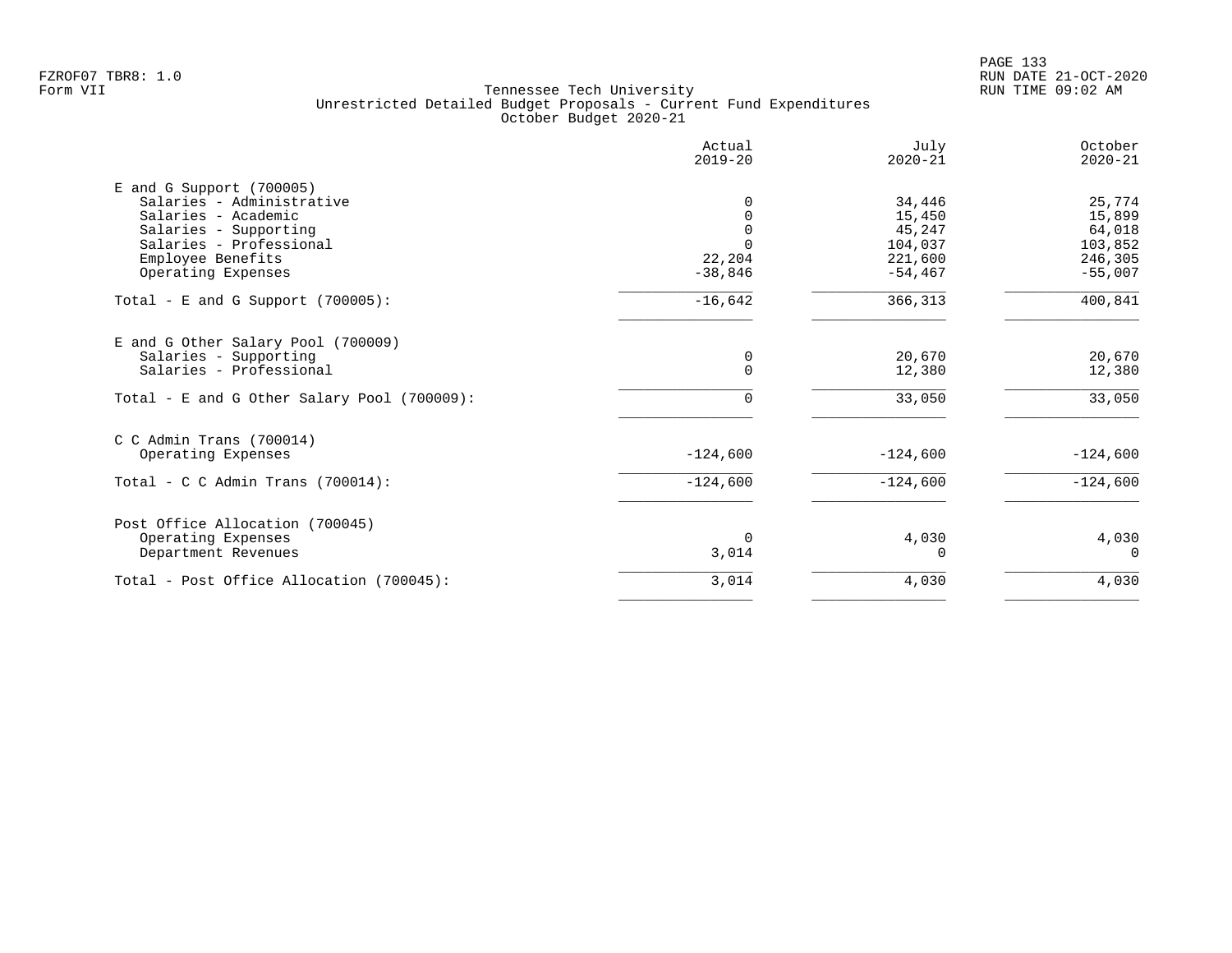PAGE 134 FZROF07 TBR8: 1.0 RUN DATE 21-OCT-2020

|                                                                                                                                                                                  | Actual<br>$2019 - 20$                                                                         | July<br>$2020 - 21$                                                                            | October<br>$2020 - 21$                                                                         |
|----------------------------------------------------------------------------------------------------------------------------------------------------------------------------------|-----------------------------------------------------------------------------------------------|------------------------------------------------------------------------------------------------|------------------------------------------------------------------------------------------------|
| Computing Alloc to Other Function (700051)<br>Department Revenues                                                                                                                | $-6, 187, 338$                                                                                | $-7,003,270$                                                                                   | $-7,003,270$                                                                                   |
| Total - Computing Alloc to Other Function (700051):                                                                                                                              | $-6, 187, 338$                                                                                | $-7,003,270$                                                                                   | $-7,003,270$                                                                                   |
| TTU Staff Tuit Maint Reimbursment (700068)<br>Employee Benefits                                                                                                                  | 66,933                                                                                        | 57,515                                                                                         | 13,743                                                                                         |
| Total - TTU Staff Tuit Maint Reimbursment (700068):                                                                                                                              | 66,933                                                                                        | 57,515                                                                                         | 13,743                                                                                         |
| Salaries - Administrative<br>Salaries - Academic<br>Salaries - Supporting<br>Salaries - Students<br>Salaries - Professional<br>Employee Benefits<br>Travel<br>Operating Expenses | 2,137,294<br>589,106<br>1,662,718<br>142,283<br>5,382,598<br>3,688,642<br>91,309<br>3,945,153 | 2,261,843<br>587,142<br>1,732,906<br>142,447<br>6,059,368<br>4,391,893<br>222,914<br>4,090,109 | 2,249,018<br>594,648<br>1,689,426<br>124,864<br>5,589,121<br>4,274,586<br>119,361<br>5,818,674 |
| Capital Outlay<br>Department Revenues                                                                                                                                            | 715,407                                                                                       | 220,000                                                                                        |                                                                                                |
|                                                                                                                                                                                  | $-5,790,533$                                                                                  | $-6, 536, 330$                                                                                 | 256,855<br>$-6,623,482$                                                                        |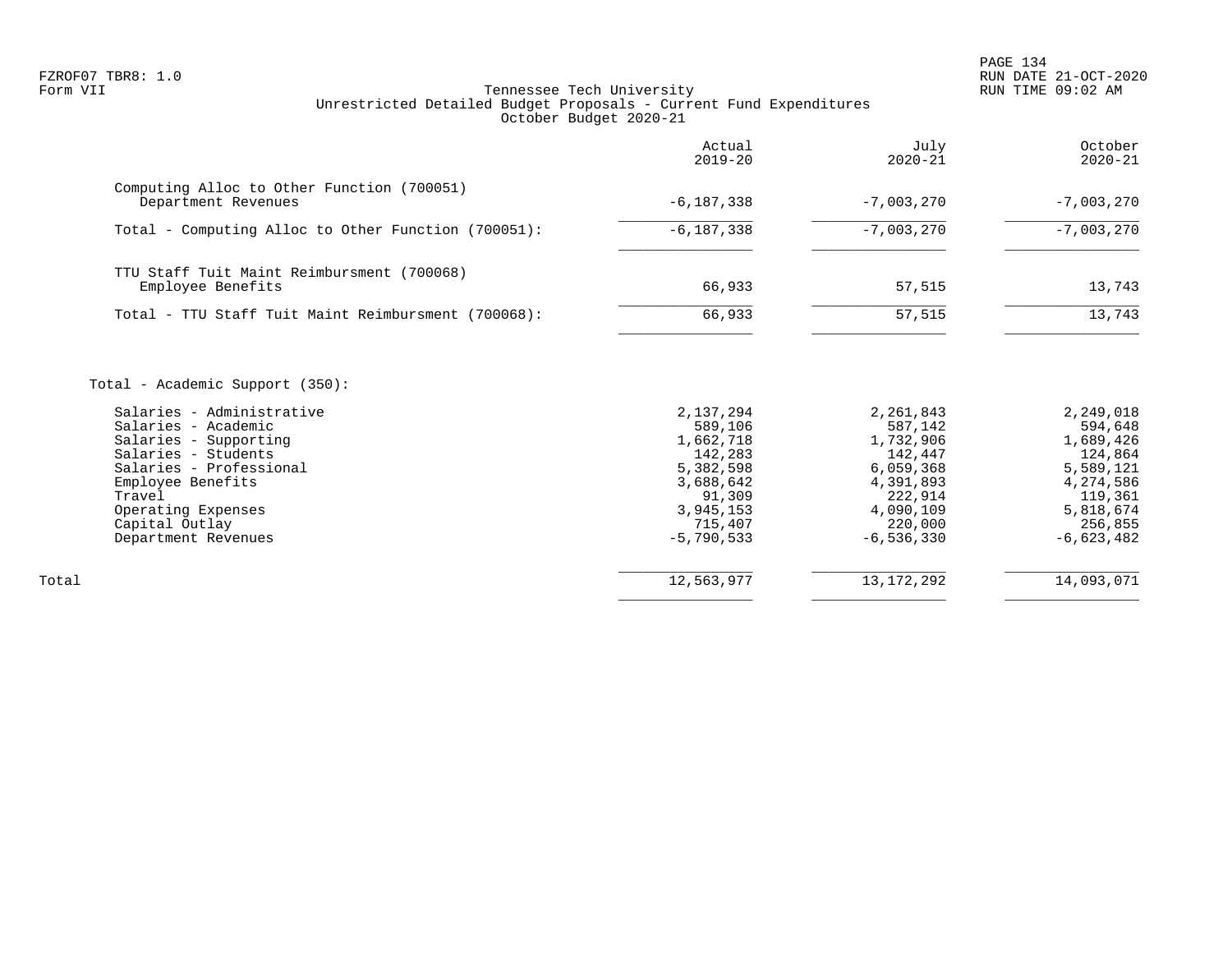PAGE 135 FZROF07 TBR8: 1.0 RUN DATE 21-OCT-2020

|                                                                                                                                                                                                                          | Actual<br>$2019 - 20$                                                                                                    | July<br>$2020 - 21$                                                                                                         | October<br>$2020 - 21$                                                                                                    |
|--------------------------------------------------------------------------------------------------------------------------------------------------------------------------------------------------------------------------|--------------------------------------------------------------------------------------------------------------------------|-----------------------------------------------------------------------------------------------------------------------------|---------------------------------------------------------------------------------------------------------------------------|
| Total - Academic Support (35):                                                                                                                                                                                           |                                                                                                                          |                                                                                                                             |                                                                                                                           |
| Salaries - Administrative<br>Salaries - Academic<br>Salaries - Supporting<br>Salaries - Students<br>Salaries - Professional<br>Employee Benefits<br>Travel<br>Operating Expense<br>Capital Outlay<br>Department Revenues | 2,137,294<br>589,106<br>1,662,718<br>142,283<br>5,382,598<br>3,688,642<br>91,309<br>3,945,153<br>715,407<br>$-5,790,533$ | 2,261,843<br>587,142<br>1,732,906<br>142,447<br>6,059,368<br>4,391,893<br>222,914<br>4,090,109<br>220,000<br>$-6, 536, 330$ | 2,249,018<br>594,648<br>1,689,426<br>124,864<br>5,589,121<br>4,274,586<br>119,361<br>5,818,674<br>256,855<br>$-6,623,482$ |
| Total                                                                                                                                                                                                                    | 12,563,977                                                                                                               | 13, 172, 292                                                                                                                | 14,093,071                                                                                                                |
| Student Services (40)<br>Student Services (400)<br>Seminars and Forums (110013)<br>Salaries - Academic<br>Salaries - Students<br>Salaries - Professional<br>Employee Benefits<br>Operating Expenses                      | $\mathbf 0$<br>176<br>$\mathbf 0$<br>$\Omega$<br>43,416                                                                  | 0<br>$\Omega$<br>$\Omega$<br>$\Omega$<br>33,480                                                                             | 750<br>$\Omega$<br>750<br>2,415<br>31,726                                                                                 |
| Total - Seminars and Forums (110013):                                                                                                                                                                                    | 43,592                                                                                                                   | 33,480                                                                                                                      | 35,641                                                                                                                    |
| NCAA Certification and Compliance (110015)<br>Salaries - Professional<br>Employee Benefits<br>Travel<br>Operating Expenses                                                                                               | 120,046<br>37,052<br>245<br>471                                                                                          | 120,692<br>37,030<br>7,000<br>680                                                                                           | 77,879<br>24,305<br>6,720<br>652                                                                                          |
| Total - NCAA Certification and Compliance (110015):                                                                                                                                                                      | 157,814                                                                                                                  | 165,402                                                                                                                     | 109,556                                                                                                                   |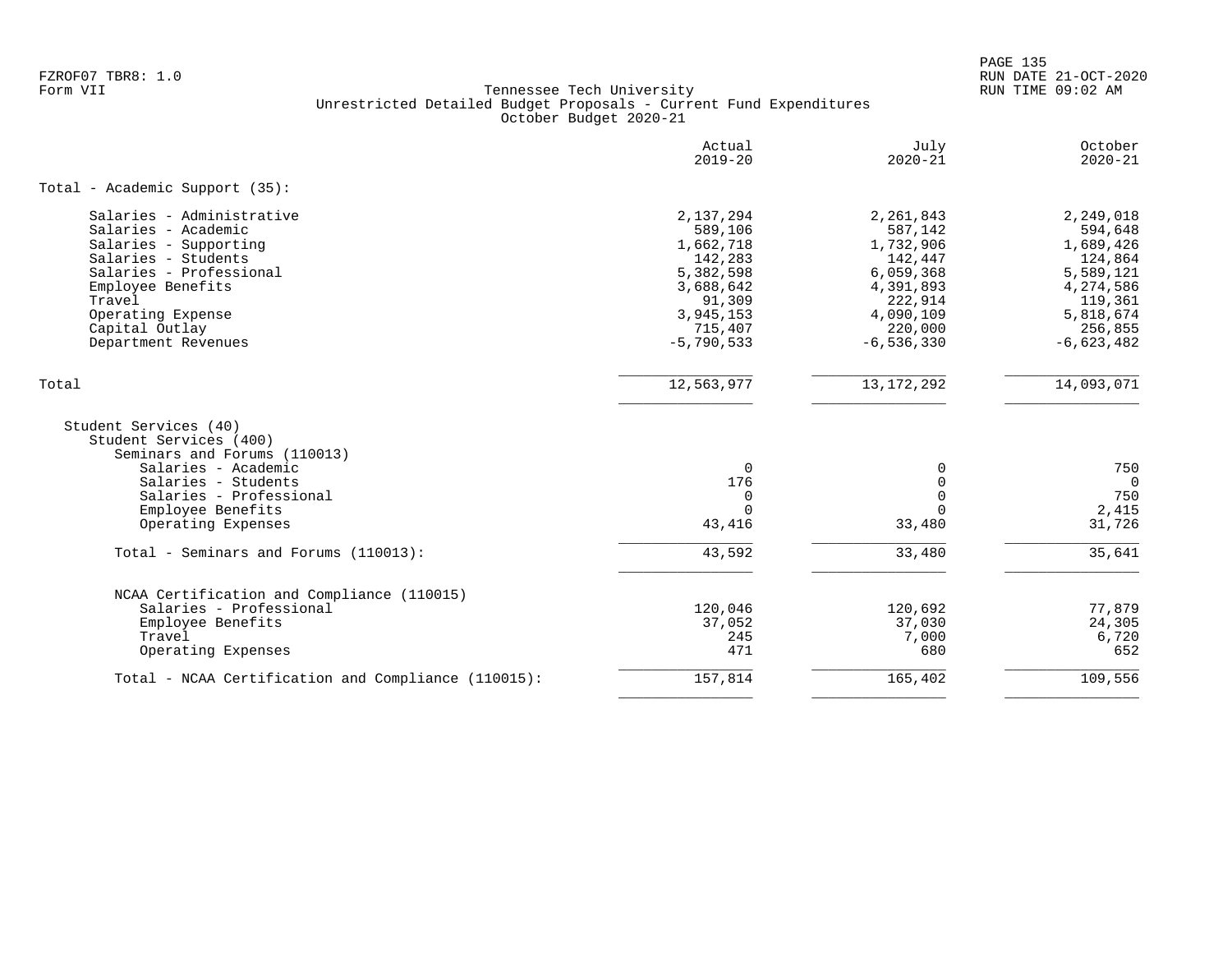|                                               | Actual<br>$2019 - 20$ | July<br>$2020 - 21$ | October<br>$2020 - 21$ |
|-----------------------------------------------|-----------------------|---------------------|------------------------|
| Scholarship Office (120003)                   |                       |                     |                        |
| Salaries - Supporting                         | 30,511                | 31,036              | 31,036                 |
| Salaries - Professional                       | 40,252                | 40,752              | 40,752                 |
| Employee Benefits                             | 18,931                | 19,439              | 19,439                 |
| Operating Expenses                            | 2,199                 | 2,360               | 2,860                  |
| Total - Scholarship Office (120003):          | 91,893                | 93,587              | 94,087                 |
| Womens Center (121500)                        |                       |                     |                        |
| Salaries - Academic                           | 3,020                 |                     | $\Omega$               |
| Salaries - Supporting                         | 27,366                | 27,641              | 27,641                 |
| Salaries - Students                           | 4,729                 | ∩                   | $\Omega$               |
| Salaries - Professional                       |                       | 14,310              | 5,000                  |
| Employee Benefits                             | 14,474                | 14,598              | 19,598                 |
| Travel                                        | 322                   | 0                   | $\Omega$               |
| Operating Expenses                            | 9,963                 | 12,392              | 10,002                 |
| Total - Womens Center (121500):               | 59,874                | 68,941              | 62,241                 |
| SAF Internaltional Educ Fee (121704)          |                       |                     |                        |
| Salaries - Academic                           | 800                   | $\Omega$            | $\mathbf 0$            |
| Employee Benefits                             | 62                    |                     | $\Omega$               |
| Travel                                        | 195,788               | 356,980             | 356,980                |
| Operating Expenses                            | 4,042                 | $-51,325$           | 155,136                |
| Total - SAF Internaltional Educ Fee (121704): | 200,692               | 305,655             | 512,116                |
|                                               |                       |                     |                        |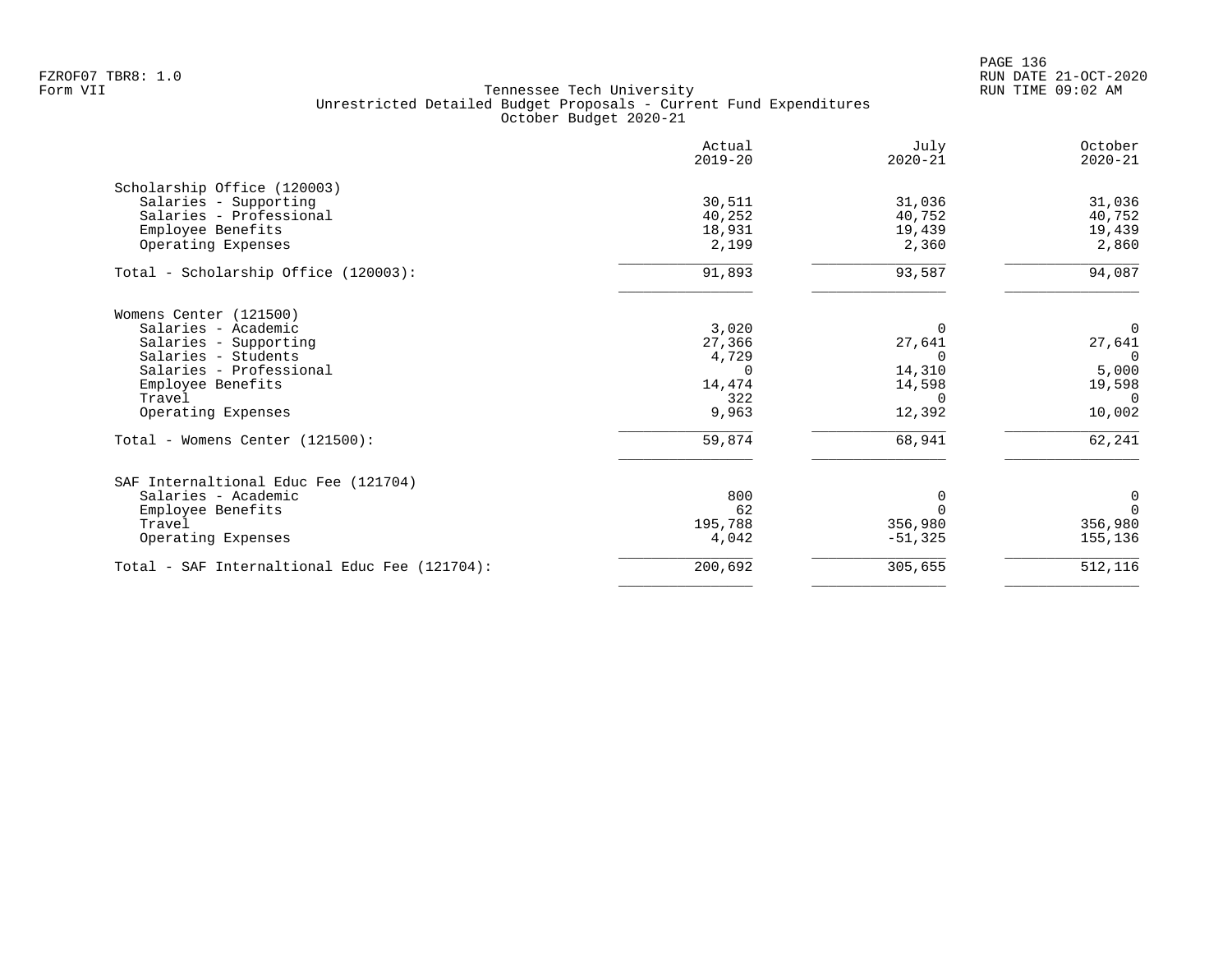| Actual<br>$2019 - 20$ | July<br>$2020 - 21$ | October<br>$2020 - 21$ |
|-----------------------|---------------------|------------------------|
|                       |                     |                        |
| 287                   | $\Omega$            | $\Omega$               |
|                       | 500                 | 500                    |
| 23,674                | 22,600              | 22,600                 |
| 28,148                | 23,100              | 23,100                 |
|                       |                     |                        |
| 29,641                | 29,852              | 29,852                 |
| 20,499                | 17,000              | 17,000                 |
| 124,166               | 124,971             | 124,971                |
| 72,324                | 76,208              | 75,608                 |
| 5,037                 | 3,000               | 3,000                  |
| 95,056                | 35,536              | 65,034                 |
| 346,723               | 286,567             | 315,465                |
|                       |                     |                        |
| 237,185               | 272,034             | 272,034                |
| 10,274                | 14,500              | 14,500                 |
| 298,403               | 305,602             | 300,362                |
| 220,942               | 255,592             | 234,992                |
| 5,203                 | 7,850               | 7,850                  |
| 114,080               | 127,783             | 127,106                |
|                       |                     | 956,844                |
|                       | 4,187               | 886,087<br>983,361     |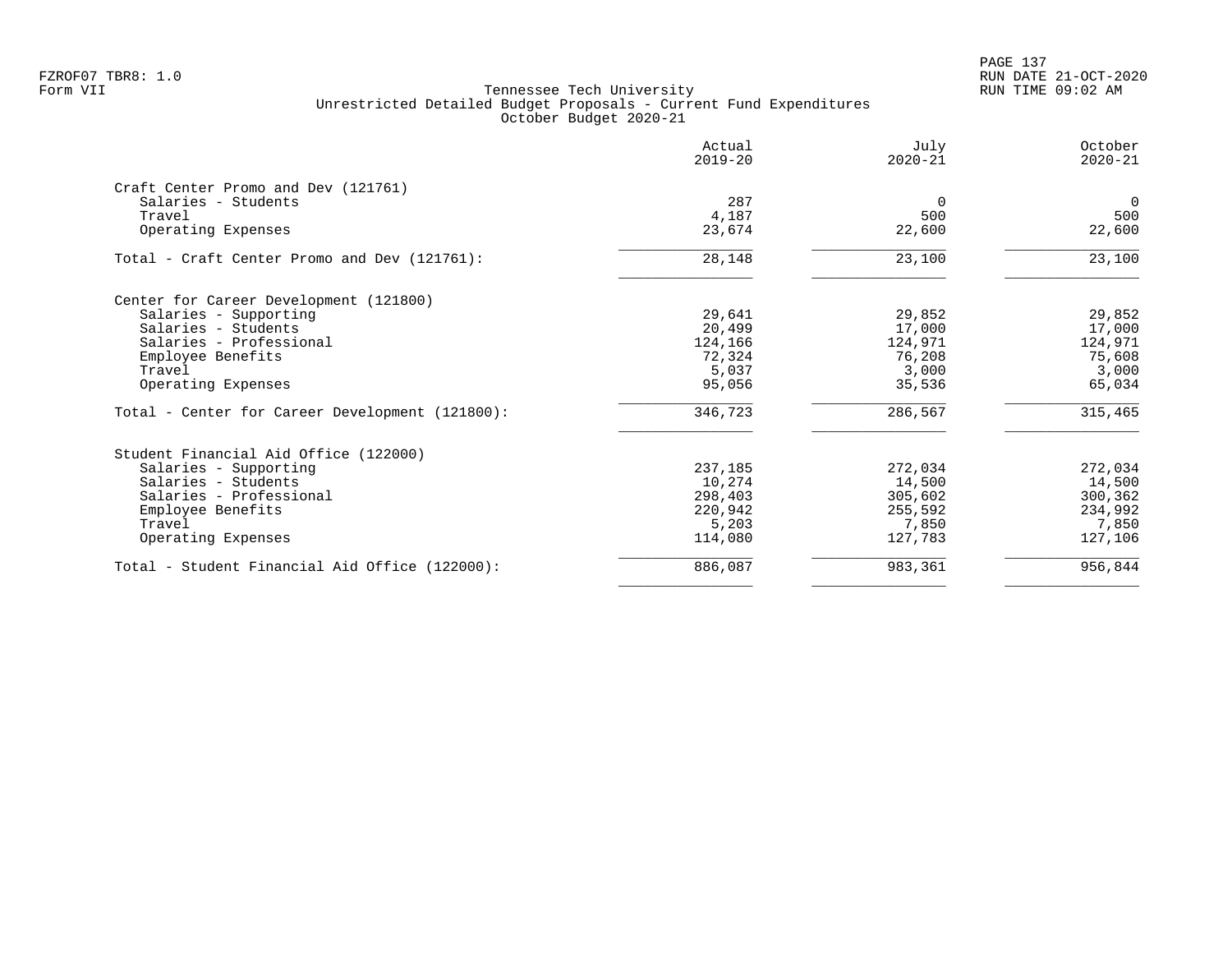PAGE 138 FZROF07 TBR8: 1.0 RUN DATE 21-OCT-2020

|                                                                    | Actual<br>$2019 - 20$ | July<br>$2020 - 21$ | October<br>$2020 - 21$ |
|--------------------------------------------------------------------|-----------------------|---------------------|------------------------|
| Federal College Work Study Program (122001)<br>Salaries - Students | 26,147                | 28,490              | 28,490                 |
|                                                                    |                       |                     |                        |
| Total - Federal College Work Study Program (122001):               | 26,147                | 28,490              | 28,490                 |
| Student Fin Aid Grad Asst (122017)                                 |                       |                     |                        |
| Employee Benefits                                                  | 5,000                 | 8,320               | $\mathbf 0$            |
| Total - Student Fin Aid Grad Asst (122017):                        | 5,000                 | 8,320               | $\Omega$               |
| Admissions Office (123000)                                         |                       |                     |                        |
| Salaries - Supporting                                              | 113,099               | 133,891             | 134,865                |
| Salaries - Professional                                            | 551,515               | 577,204             | 579,149                |
| Employee Benefits                                                  | 248,210               | 313,505             | 283,505                |
| Travel                                                             | 590                   | 10,000              | $\mathbf{0}$           |
| Operating Expenses                                                 | 17,613                | 27,241              | 14,507                 |
| Total - Admissions Office (123000):                                | 931,027               | 1,061,841           | 1,012,026              |
| Admiss Counsel Athlet Tickets (123001)                             |                       |                     |                        |
| Operating Expenses                                                 | 10,440                | 10,440              | 10,440                 |
| Total - Admiss Counsel Athlet Tickets (123001):                    | 10,440                | 10,440              | 10,440                 |
| Enrollment Management (123002)                                     |                       |                     |                        |
| Salaries - Administrative                                          | 185,100               | 186,000             | 186,000                |
| Salaries - Supporting                                              | 91,535                | 98,041              | 94,216                 |
| Salaries - Professional                                            | 196,998               | 195,181             | 195,181                |
| Employee Benefits                                                  | 163,221               | 166,106             | 171,546                |
| Travel                                                             | 1,110                 | 2,700               | $\Omega$               |
| Operating Expenses                                                 | 267,945               | 235,190             | 287,063                |
| Total - Enrollment Management (123002):                            | 905,909               | 883,218             | 934,006                |
|                                                                    |                       |                     |                        |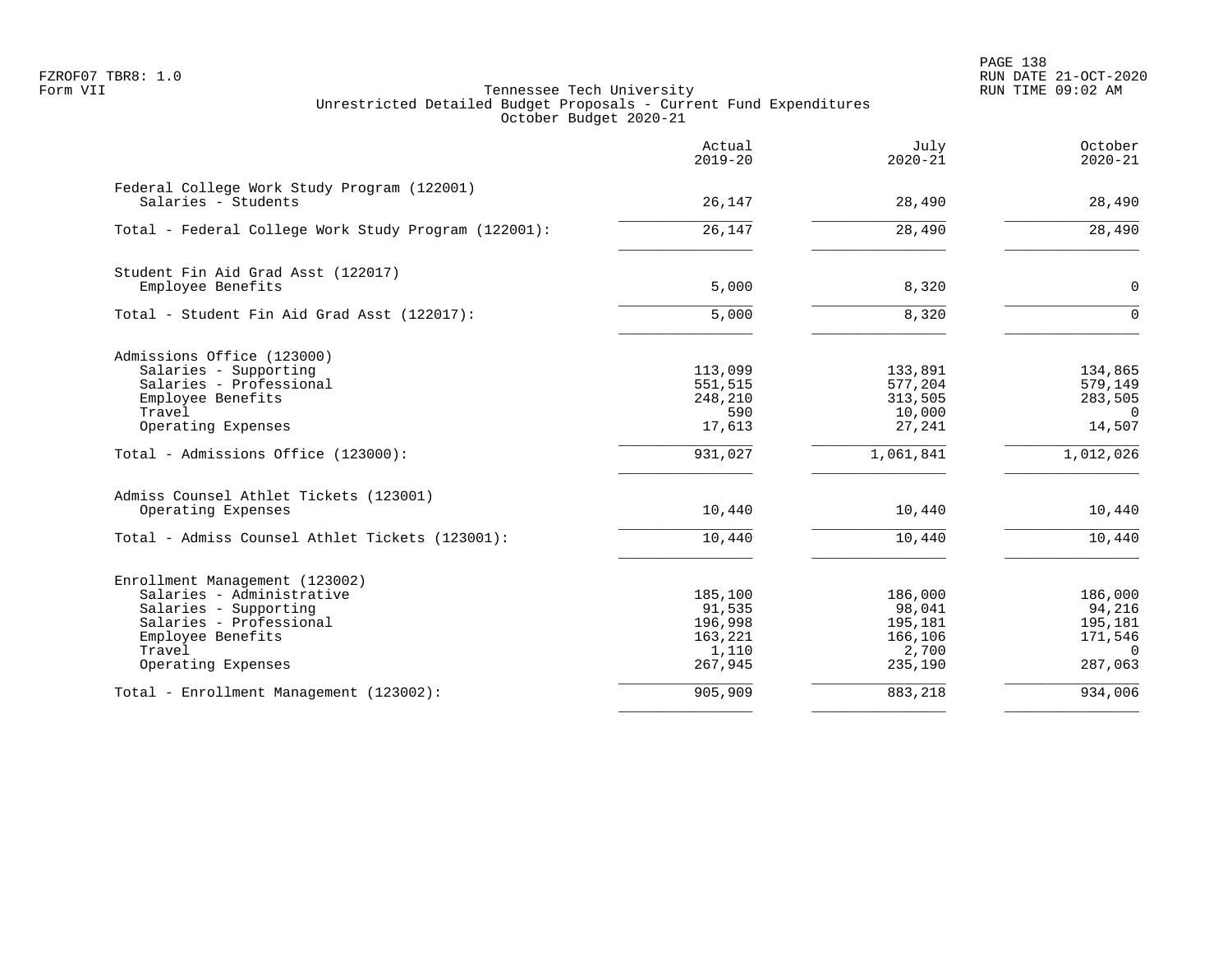PAGE 139 FZROF07 TBR8: 1.0 RUN DATE 21-OCT-2020

|                                                  | Actual<br>$2019 - 20$ | July<br>$2020 - 21$ | October<br>$2020 - 21$ |
|--------------------------------------------------|-----------------------|---------------------|------------------------|
| Admissions Athletic Recruiting (123003)          |                       |                     |                        |
| Salaries - Professional                          | 357,298               | 397,053             | $\mathbf 0$            |
| Employee Benefits                                | 111,611               | 114,580             | $\Omega$               |
| Operating Expenses                               | $\Omega$              | 300                 | 300                    |
| Total - Admissions Athletic Recruiting (123003): | 468,909               | 511,933             | 300                    |
| Admissions Publicatins (123004)                  |                       |                     |                        |
| Operating Expenses                               | 72,079                | 54,280              | 69,280                 |
| Total - Admissions Publicatins (123004):         | 72,079                | 54,280              | 69,280                 |
| Career College Fair (123007)                     |                       |                     |                        |
| Salaries - Supporting                            | 122                   | $\Omega$            | 0                      |
| Employee Benefits                                | 35                    | 11                  | $\Omega$               |
| Operating Expenses                               | 5,571                 | 5,880               | 5,880                  |
| Total - Career College Fair (123007):            | 5,728                 | 5,891               | 5,880                  |
| Campus Visitation (123008)                       |                       |                     |                        |
| Salaries - Supporting                            | 411                   | $\Omega$            | $\Omega$               |
| Salaries - Students                              | 7,227                 | 10,000              | 10,000                 |
| Employee Benefits                                | 113                   | 38                  | 38                     |
| Operating Expenses                               | 52,451                | 18,000              | 138,000                |
| Total - Campus Visitation (123008):              | 60,202                | 28,038              | 148,038                |
|                                                  |                       |                     |                        |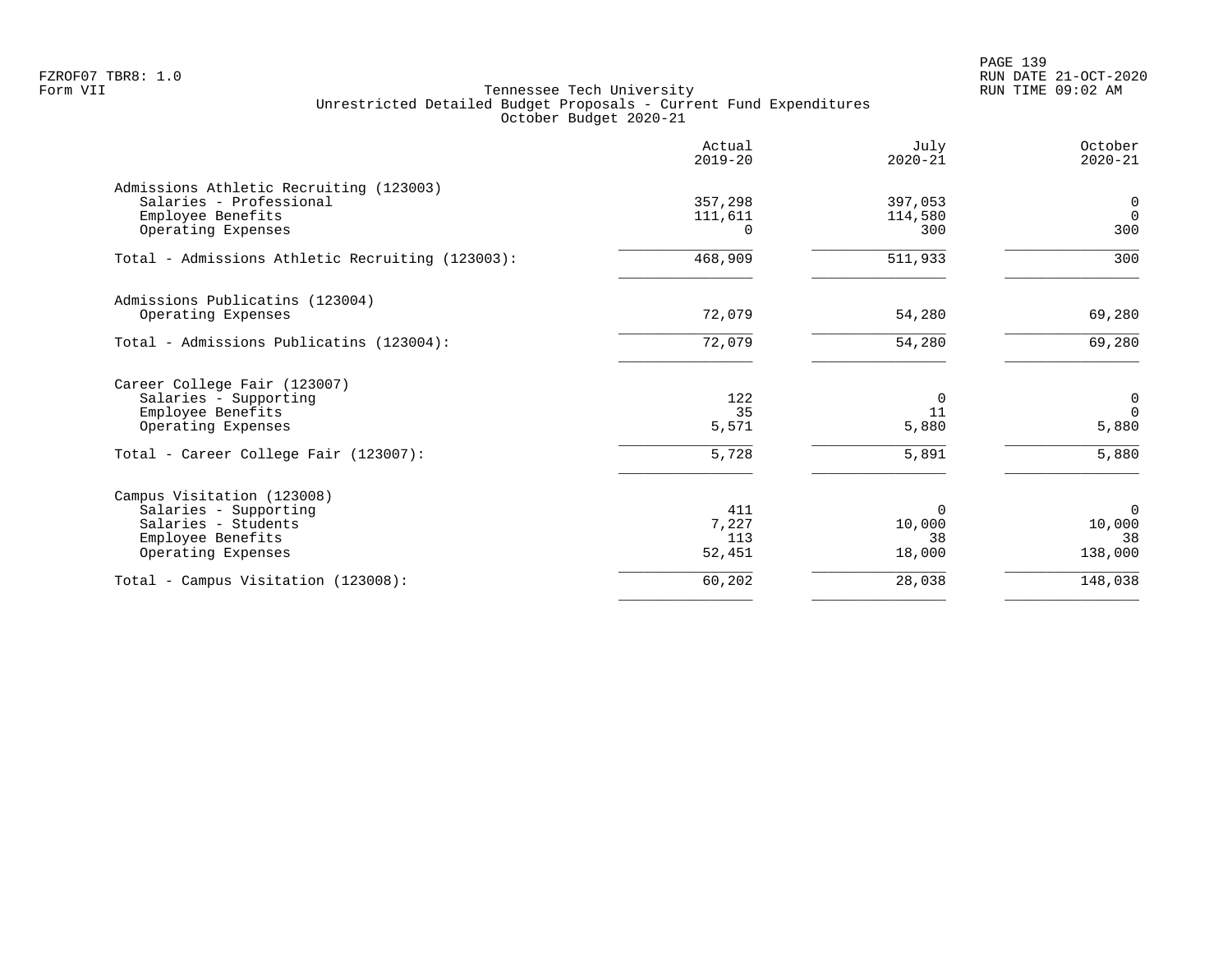|                                                       | Actual<br>$2019 - 20$ | July<br>$2020 - 21$ | October<br>$2020 - 21$ |
|-------------------------------------------------------|-----------------------|---------------------|------------------------|
| Undergrad Recruitment (123009)                        |                       |                     |                        |
| Salaries - Students                                   | 7,966                 | 35,340              | 26,000                 |
| Employee Benefits                                     | 1,520                 | 1,537               | 937                    |
| Travel                                                | 33,989                | 40,000              | 20,970                 |
| Operating Expenses                                    | 204,513               | 212,105             | 221,696                |
| Total - Undergrad Recruitment (123009):               | 247,988               | 288,982             | 269,603                |
| Student Success-College Based Reten (123030)          |                       |                     |                        |
| Operating Expenses                                    | 0                     | 60,000              | $\mathbf 0$            |
| Total - Student Success-College Based Reten (123030): | $\Omega$              | 60,000              | $\Omega$               |
| Student Success Center (123400)                       |                       |                     |                        |
| Salaries - Professional                               | 624,096               | 729,384             | 749,384                |
| Employee Benefits                                     | 234,210               | 285,280             | 302,080                |
| Travel                                                | 2,967                 | 3,000               | - 0                    |
| Operating Expenses                                    | 9,116                 | 18,000              | 17,260                 |
| Total - Student Success Center (123400):              | 870,389               | 1,035,664           | 1,068,724              |
| Student Success (123401)                              |                       |                     |                        |
| Travel                                                | 1,292                 | 2,000               | $\Omega$               |
| Operating Expenses                                    | 3,831                 | 2,300               | 3,100                  |
| Total - Student Success (123401):                     | 5,123                 | 4,300               | 3,100                  |
|                                                       |                       |                     |                        |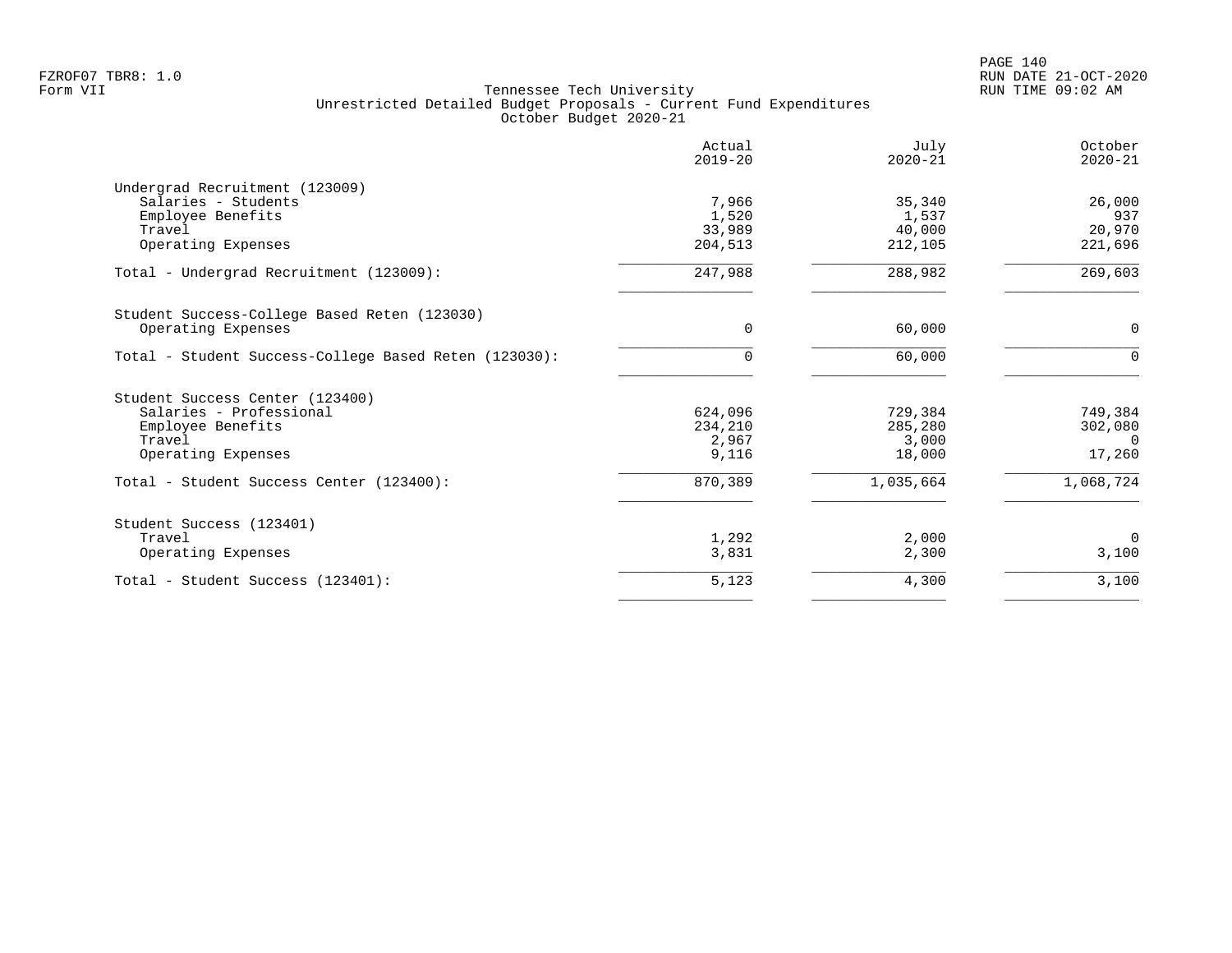| Actual<br>$2019 - 20$ | July<br>$2020 - 21$                                                | October<br>$2020 - 21$                                                          |
|-----------------------|--------------------------------------------------------------------|---------------------------------------------------------------------------------|
|                       |                                                                    |                                                                                 |
| 5,697                 | 10,220                                                             | 10,220                                                                          |
| 72,015                | 80,924                                                             | 80,924                                                                          |
| 28,947                | 28,767                                                             | 39,767                                                                          |
| 648                   | 3,000                                                              | 3,000                                                                           |
| 6,763                 | 9,145                                                              | 7,004                                                                           |
| 114,070               | 132,056                                                            | 140,915                                                                         |
|                       |                                                                    |                                                                                 |
| 181,017               | 151,280                                                            | 151,110                                                                         |
|                       | $\Omega$                                                           | $\Omega$                                                                        |
|                       |                                                                    | 140,017                                                                         |
|                       |                                                                    | 160,773                                                                         |
|                       |                                                                    | 3,460                                                                           |
| 24,174                | 28,840                                                             | 26,735                                                                          |
| 523,136               | 495,710                                                            | 482,095                                                                         |
|                       |                                                                    |                                                                                 |
| 1,378                 | $\Omega$                                                           | $\Omega$                                                                        |
| 1,378                 | $\Omega$                                                           | $\Omega$                                                                        |
|                       |                                                                    |                                                                                 |
|                       |                                                                    | 10,065                                                                          |
|                       |                                                                    | 143,709                                                                         |
|                       |                                                                    | 63,420                                                                          |
| $\Omega$              |                                                                    | 8,000                                                                           |
| 28,174                | 24,385                                                             | 109,541                                                                         |
| 203,743               |                                                                    | 334,735                                                                         |
|                       | 1,754<br>139,167<br>175,448<br>1,576<br>43,084<br>86,997<br>45,488 | 140,017<br>168,373<br>7,200<br>53,931<br>87,520<br>113,420<br>20,000<br>299,256 |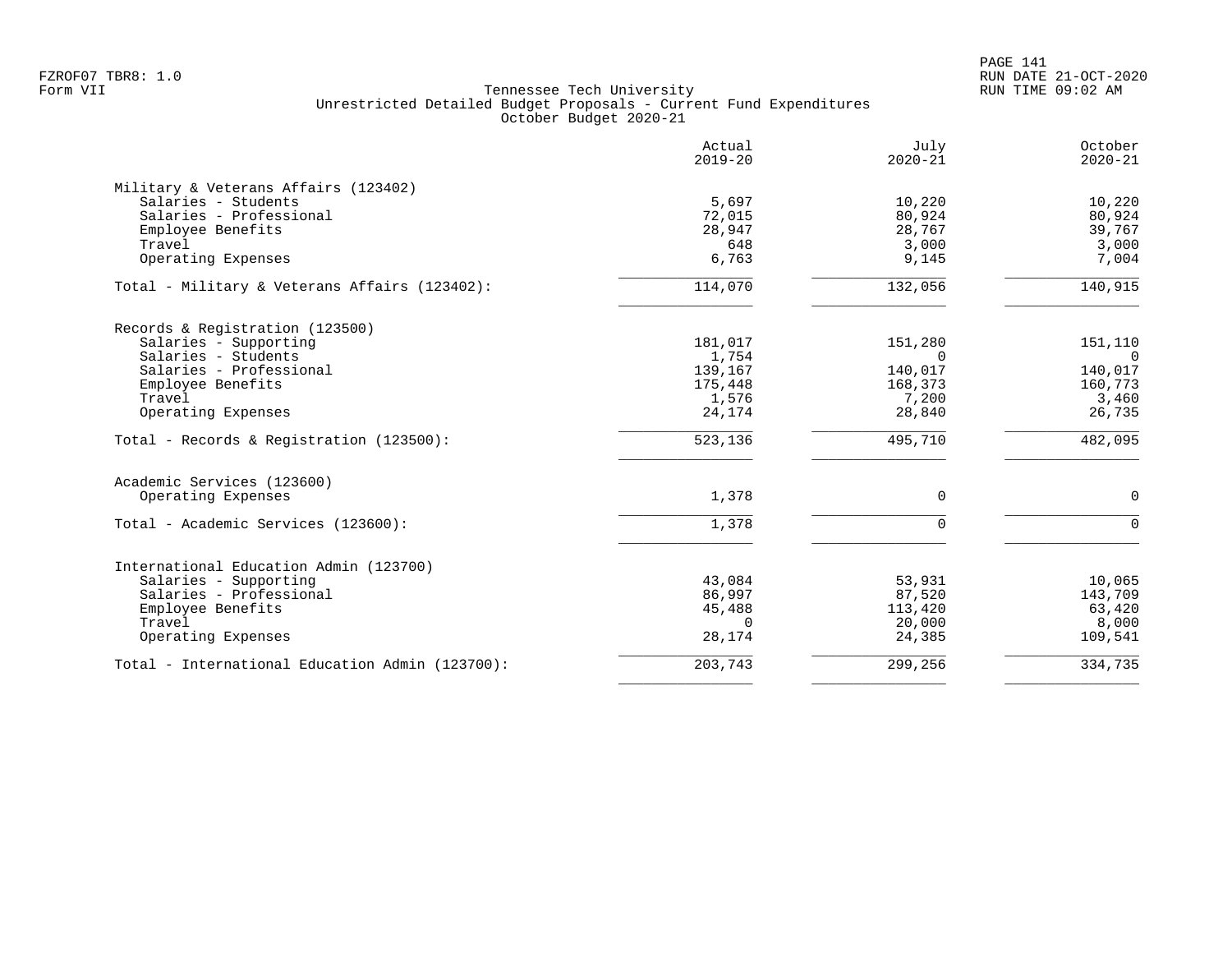|                                                        | Actual<br>$2019 - 20$ | July<br>$2020 - 21$ | October<br>$2020 - 21$ |
|--------------------------------------------------------|-----------------------|---------------------|------------------------|
| International Insurance (123701)<br>Operating Expenses | $-1,240$              | $\Omega$            | $\Omega$               |
|                                                        |                       |                     |                        |
| Total - International Insurance (123701):              | $-1,240$              |                     |                        |
| Intern Student Registration Fees (123702)              |                       |                     |                        |
| Salaries - Students                                    | 3,660                 | 0                   | 18,300                 |
| Salaries - Professional                                | 54,916                | 56,189              | $\overline{0}$         |
| Employee Benefits                                      | 2,255                 | 31,700              | $\Omega$               |
| Operating Expenses                                     |                       |                     | 16,700                 |
| Total - Intern Student Registration Fees (123702):     | 60,831                | 87,889              | 35,000                 |
| FLS International ESL (123711)                         |                       |                     |                        |
| Operating Expenses                                     | $-343$                | $\Omega$            | 343                    |
| Total - FLS International ESL (123711):                | $-343$                |                     | 343                    |
| International Student SOAR (123712)                    |                       |                     |                        |
| Salaries - Students                                    | 2,353                 | 0                   | $\overline{0}$         |
| Salaries - Professional                                | 4,400                 |                     | $\Omega$               |
| Employee Benefits                                      | 12,693                | 750                 | 750                    |
| Travel                                                 | 9                     | $\Omega$            | $\Omega$               |
| Operating Expenses                                     | 2,055                 | 1,334               | 1,334                  |
| Total - International Student SOAR (123712):           | 21,510                | 2,084               | 2,084                  |
|                                                        |                       |                     |                        |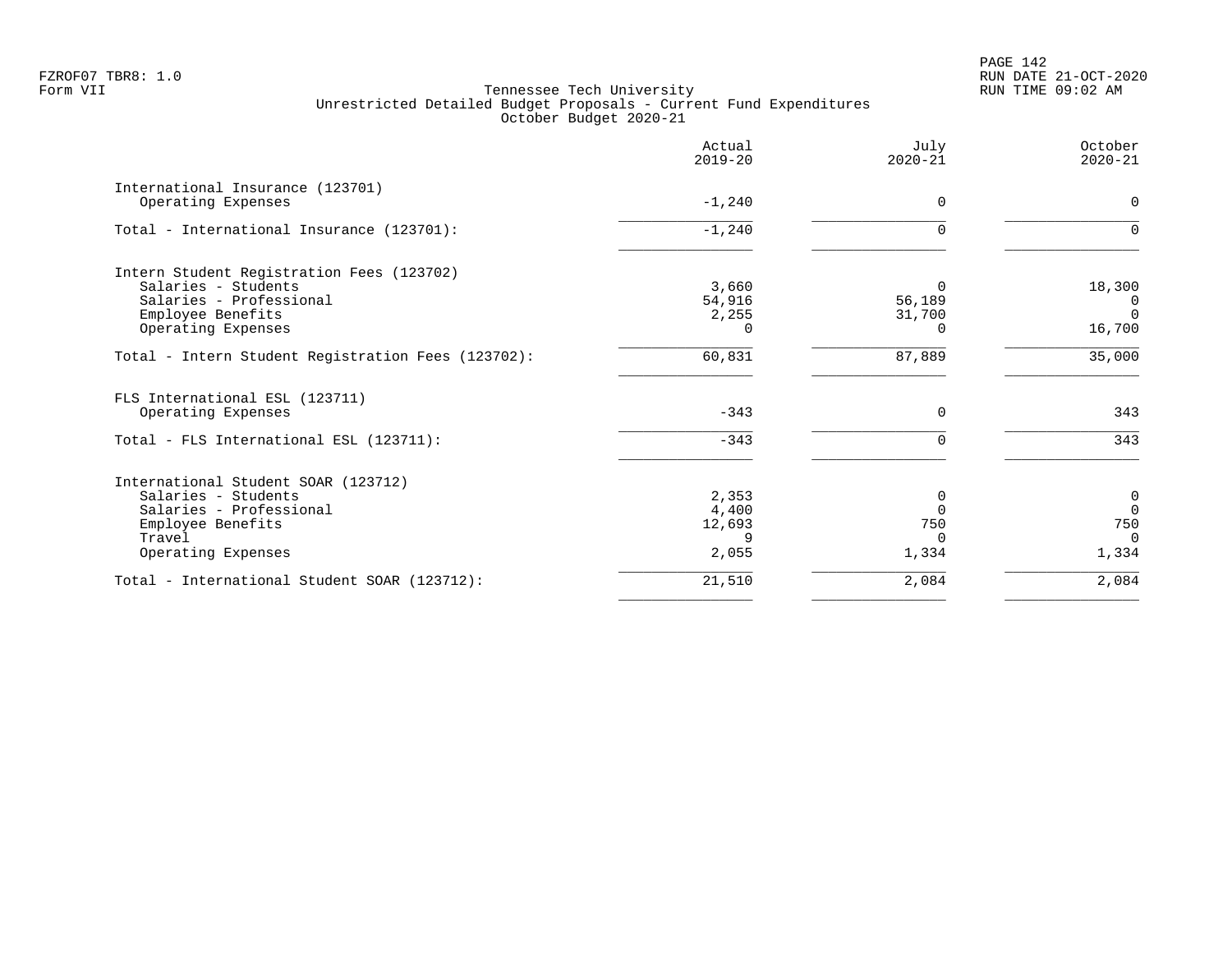|                                                    | Actual<br>$2019 - 20$ | July<br>$2020 - 21$ | October<br>$2020 - 21$ |
|----------------------------------------------------|-----------------------|---------------------|------------------------|
| International Recruitment (123715)                 |                       |                     |                        |
| Salaries - Professional                            | 66,916                | 52,631              | 16,976                 |
| Employee Benefits<br>Travel                        | 36,186<br>52,632      | 38,420<br>56,464    | 0<br>$\Omega$          |
| Operating Expenses                                 | 73,800                | 100,000             | 844                    |
| Total - International Recruitment (123715):        | 229,534               | 247,515             | 17,820                 |
| Student Svc Publications (127003)                  |                       |                     |                        |
| Operating Expenses                                 | 7,873                 | 19,688              | 14,081                 |
| Total - Student Svc Publications (127003):         | 7,873                 | 19,688              | 14,081                 |
| Student Government Association (127005)            |                       |                     |                        |
| Salaries - Students                                | 5,192                 | 3,520               | 3,520                  |
| Travel                                             | $\Omega$              | 140                 | 140                    |
| Operating Expenses                                 | 648                   | 3,050               | 2,050                  |
| Total - Student Government Association (127005):   | 5,840                 | 6,710               | 5,710                  |
| Student Gov Assoc (127006)                         |                       |                     |                        |
| Operating Expenses                                 | 7,942                 | 10,000              | 9,000                  |
| Total - Student Gov Assoc (127006):                | 7,942                 | 10,000              | 9,000                  |
| SAF General Educ Student Affairs (127007)          |                       |                     |                        |
| Salaries - Supporting                              | 28,866                | 29,041              | 29,041                 |
| Employee Benefits                                  | 14,358                | 14,840              | 14,840                 |
| Operating Expenses                                 | 1,709                 | 365                 | 2,973                  |
| Total - SAF General Educ Student Affairs (127007): | 44,933                | 44,246              | 46,854                 |
|                                                    |                       |                     |                        |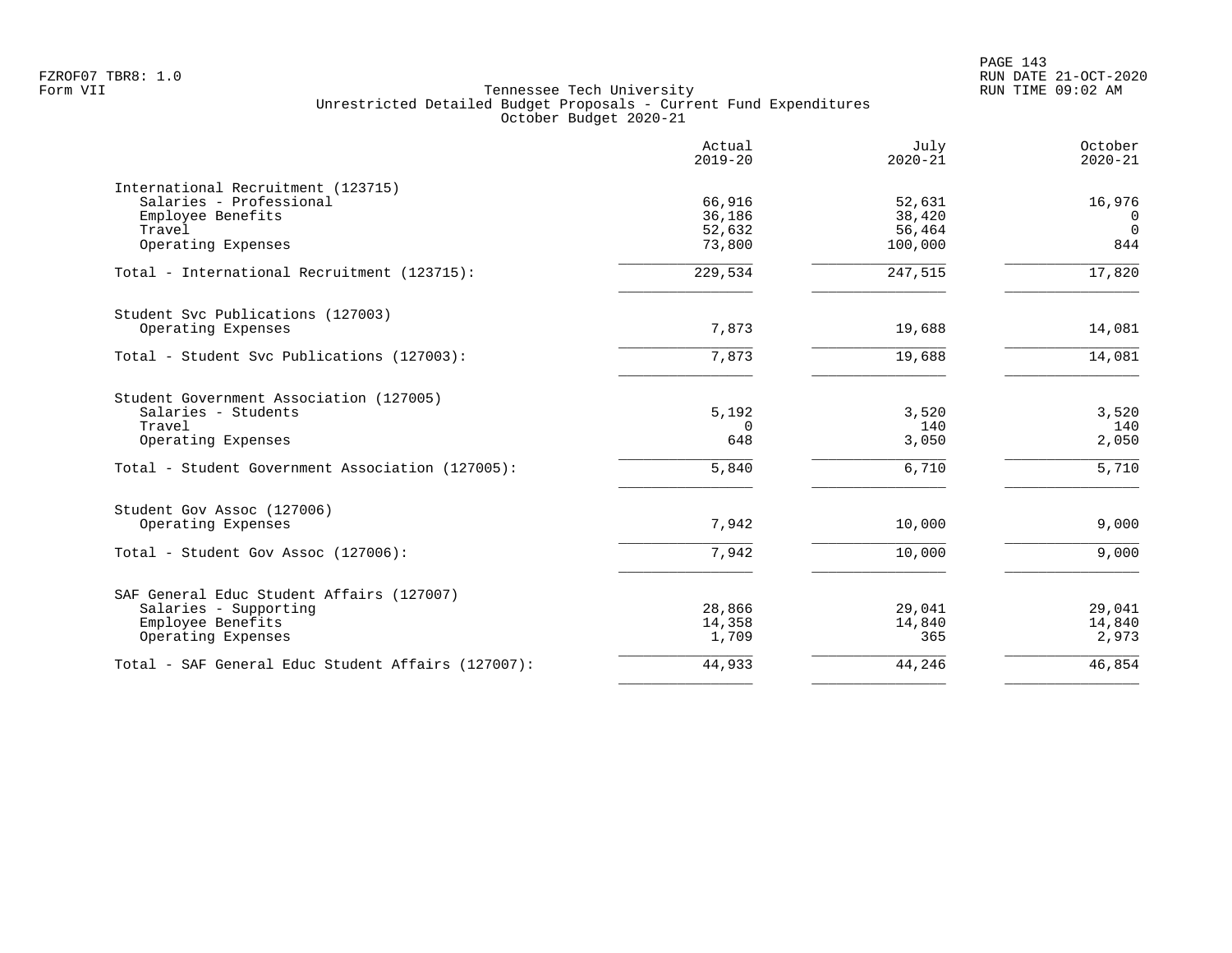PAGE 144 FZROF07 TBR8: 1.0 RUN DATE 21-OCT-2020

|                                              | Actual<br>$2019 - 20$ | July<br>$2020 - 21$ | October<br>$2020 - 21$ |
|----------------------------------------------|-----------------------|---------------------|------------------------|
| SAF University Programming (127008)          |                       |                     |                        |
| Salaries - Supporting                        | 800                   | $\Omega$            | $\Omega$               |
| Salaries - Professional                      | 33,288                | 29,575              | 29,575                 |
| Employee Benefits                            | 24,017                | 10,662              | 12,962                 |
| Operating Expenses                           | 21,598                | 69,290              | 131,831                |
| Total - SAF University Programming (127008): | 79,703                | 109,527             | 174,368                |
| Student Gov Assoc GAs (127010)               |                       |                     |                        |
| Salaries - Professional                      | 4,000                 | 4,500               | 4,500                  |
| Employee Benefits                            | 10,632                | 9,055               | 9,055                  |
| Total - Student Gov Assoc GAs (127010):      | 14,632                | 13,555              | 13,555                 |
| Counseling Center (127200)                   |                       |                     |                        |
| Salaries - Supporting                        | 26,090                | 26,318              | 26,318                 |
| Salaries - Students                          | 668                   | $\Omega$            | $\Omega$               |
| Salaries - Professional                      | 307,256               | 306,712             | 306,712                |
| Employee Benefits                            | 138,549               | 144,281             | 151,281                |
| Operating Expenses                           | 65,342                | 65,720              | 68,304                 |
| Total - Counseling Center (127200):          | 537,905               | 543,031             | 552,615                |
| Counseling Center GAs (127210)               |                       |                     |                        |
| Salaries - Professional                      | 3,900                 | 4,000               | 4,000                  |
| Employee Benefits                            | 10,219                | 8,665               | 8,665                  |
| Total - Counseling Center GAs (127210):      | 14,119                | 12,665              | 12,665                 |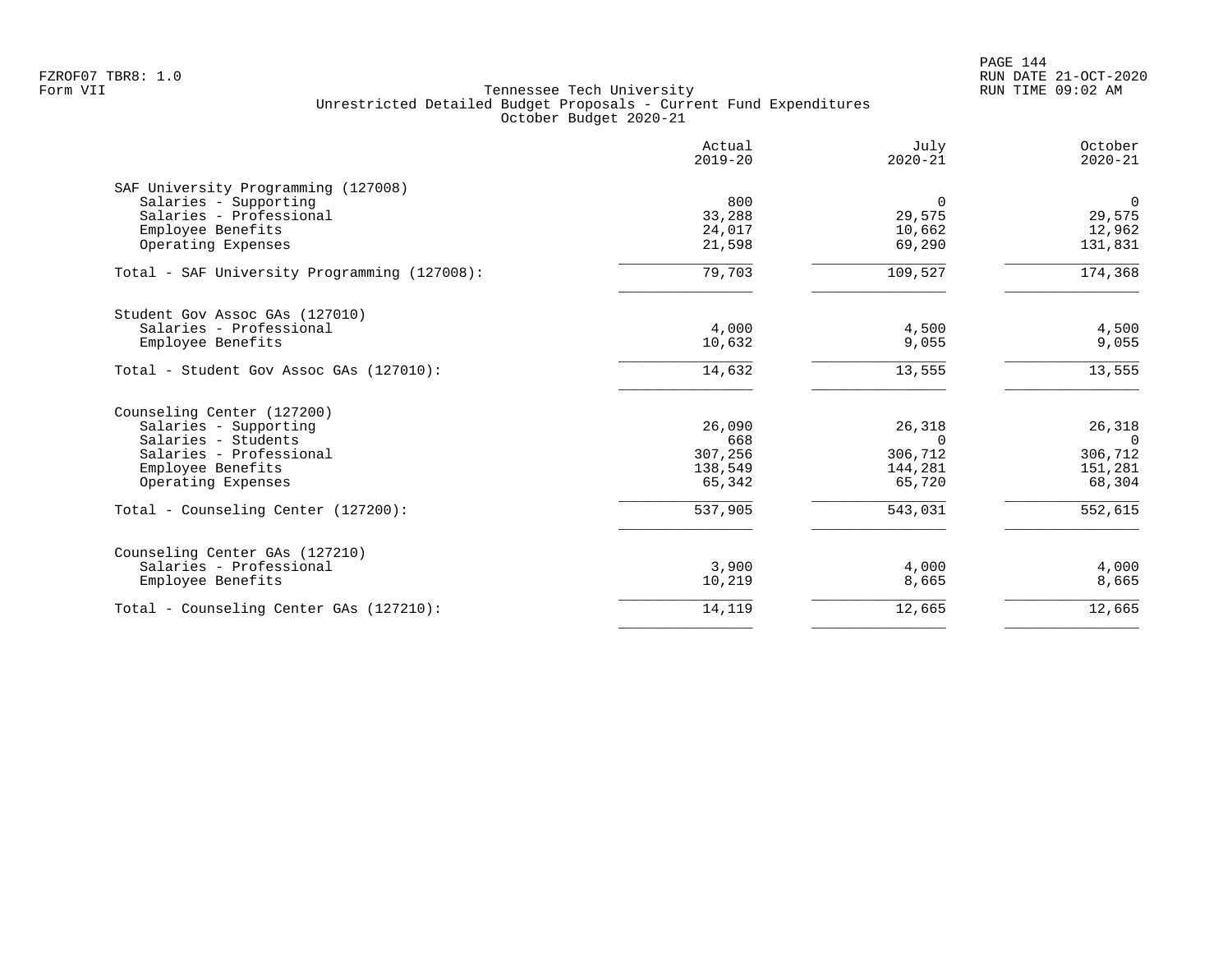PAGE 145 FZROF07 TBR8: 1.0 RUN DATE 21-OCT-2020

|                                                     | Actual<br>$2019 - 20$ | July<br>$2020 - 21$ | October<br>$2020 - 21$   |
|-----------------------------------------------------|-----------------------|---------------------|--------------------------|
| AVP Student Affairs (127300)<br>Operating Expenses  | 0                     | 501                 | $\Omega$                 |
|                                                     |                       |                     |                          |
| Total - AVP Student Affairs (127300):               | $\Omega$              | 501                 | $\Omega$                 |
| Student Development (127301)                        |                       |                     |                          |
| Operating Expenses                                  | $\mathbf 0$           | 2,093               | $\mathbf 0$              |
| Total - Student Development (127301):               | $\Omega$              | 2,093               | $\Omega$                 |
| Student Orientation (127302)                        |                       |                     |                          |
| Operating Expenses                                  | 6,703                 | 10,000              | 10,000                   |
| Total - Student Orientation (127302):               | 6,703                 | 10,000              | 10,000                   |
| New Student & Family Programs (127303)              |                       |                     |                          |
| Salaries - Supporting                               | 164                   | 0                   | $\overline{0}$           |
| Salaries - Students                                 | 7,847                 | 10,050              | 10,050                   |
| Salaries - Professional                             | 161,903               | 162,908             | 162,908                  |
| Employee Benefits<br>Travel                         | 65,740<br>6,220       | 68,112<br>3,000     | 66,312<br>$\overline{0}$ |
| Operating Expenses                                  | 34,845                | 39,267              | 36,287                   |
| Total - New Student & Family Programs (127303):     | 276,719               | 283,337             | 275,557                  |
| Student Orient Advis Registration (127304)          |                       |                     |                          |
| Salaries - Students                                 | 28,035                | 60,000              | 60,000                   |
| Employee Benefits                                   | 491                   | 2,000               | 6,000                    |
| Travel                                              | 4,614                 | $\Omega$            | $\Omega$                 |
| Operating Expenses                                  | 104,444               | 183,550             | 285,855                  |
| Total - Student Orient Advis Registration (127304): | 137,584               | 245,550             | 351,855                  |
|                                                     |                       |                     |                          |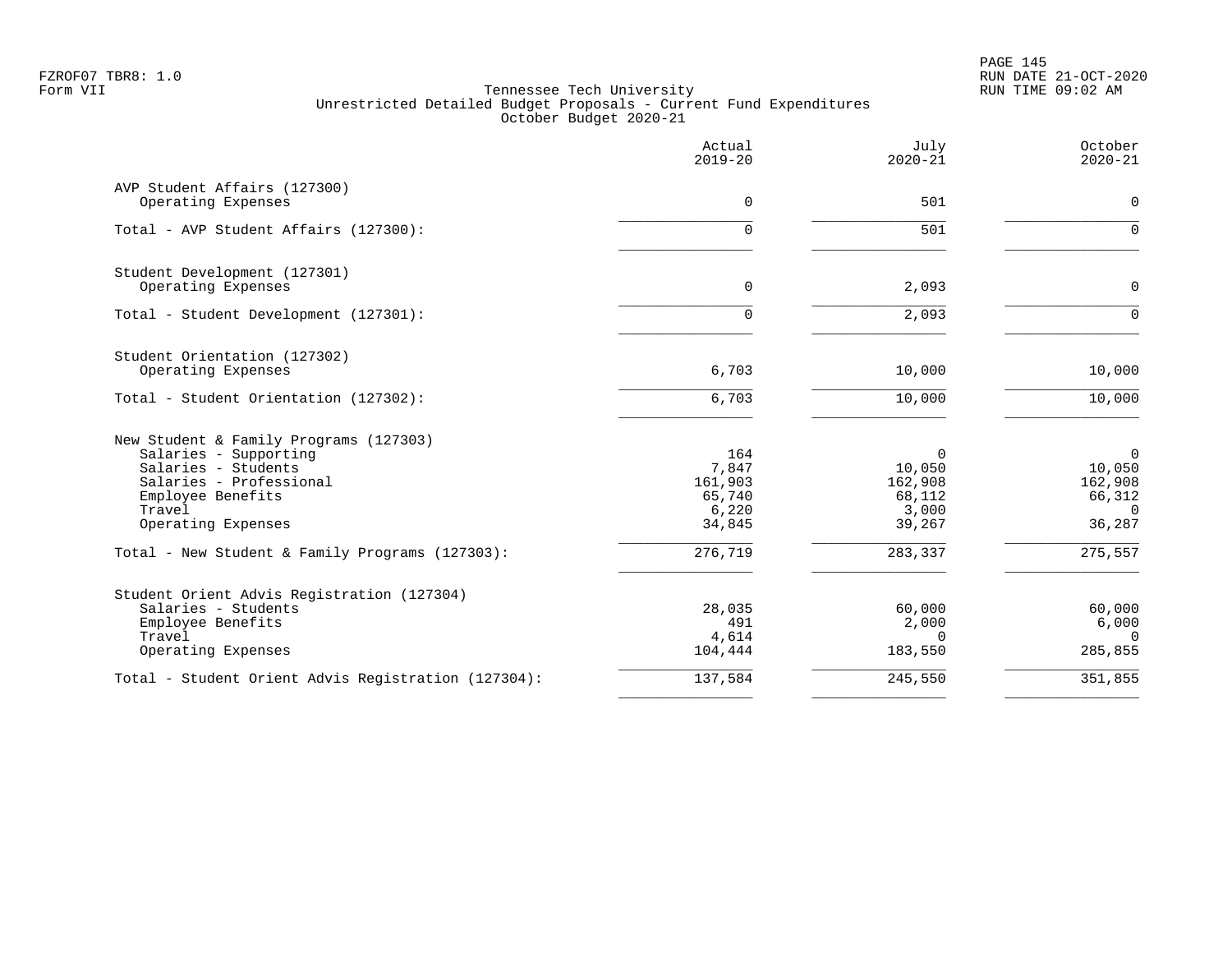PAGE 146 FZROF07 TBR8: 1.0 RUN DATE 21-OCT-2020

|                                               | Actual<br>$2019 - 20$ | July<br>$2020 - 21$ | October<br>$2020 - 21$ |
|-----------------------------------------------|-----------------------|---------------------|------------------------|
| Accessible Education Center (127400)          |                       |                     |                        |
| Salaries - Supporting                         | 28,131                | 28,708              | 28,708                 |
| Salaries - Professional                       | 161,604               | 160,574             | 160,574                |
| Employee Benefits                             | 75,936                | 76,723              | 87,723                 |
| Travel                                        | 5,244                 | $\Omega$            | $\Omega$               |
| Operating Expenses                            | 131,070               | 113,380             | 111,880                |
| Total - Accessible Education Center (127400): | 401,985               | 379,385             | 388,885                |
| ADA Student Affairs (127401)                  |                       |                     |                        |
| Salaries - Students                           | 694                   | $\Omega$            | $\mathbf 0$            |
| Salaries - Professional                       | 4,800                 | 4,500               | 4,500                  |
| Operating Expenses                            | 1,204                 | 0                   | 0                      |
| Total - ADA Student Affairs (127401):         | 6,698                 | 4,500               | 4,500                  |
| Health Services (127500)                      |                       |                     |                        |
| Salaries - Supporting                         | 101,608               | 101,586             | 101,586                |
| Salaries - Professional                       | 85,730                | 83,301              | 53,025                 |
| Employee Benefits                             | 79,408                | 83,085              | 60,974                 |
| Operating Expenses                            | 14,284                | 5,852               | 5,852                  |
| Total - Health Services (127500):             | 281,030               | 273,824             | 221,437                |
| Pharmacy (127501)                             |                       |                     |                        |
| Salaries - Supporting                         | 10,664                | 19,970              | 19,970                 |
| Employee Benefits                             | 1,491                 | 2,400               | 2,400                  |
| Operating Expenses                            | 24,807                | 41,430              | 41,564                 |
| Total - Pharmacy $(127501)$ :                 | 36,962                | 63,800              | 63,934                 |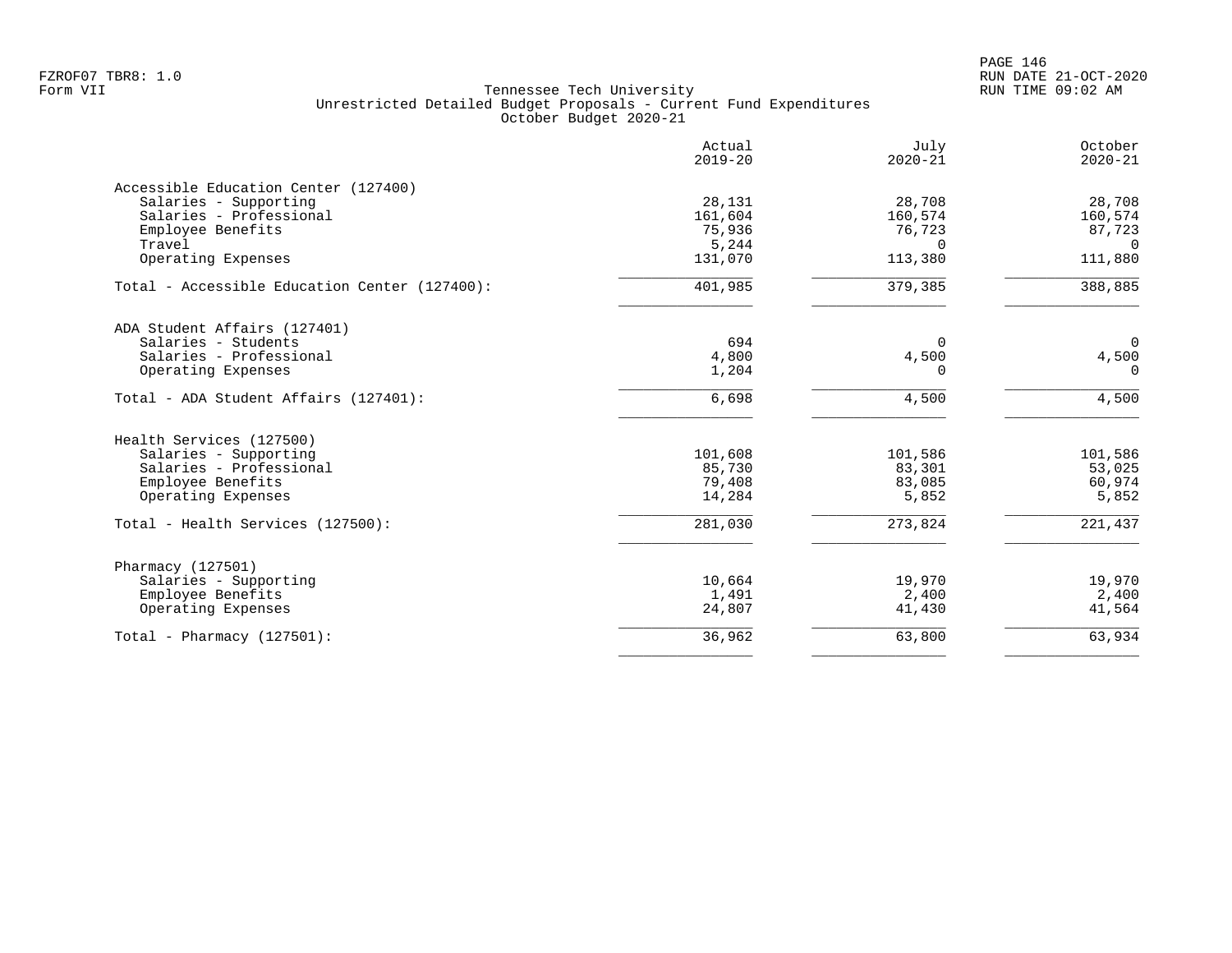PAGE 147 FZROF07 TBR8: 1.0 RUN DATE 21-OCT-2020

|                                                                                                                                                       | Actual<br>$2019 - 20$                           | July<br>$2020 - 21$                            | October<br>$2020 - 21$                            |
|-------------------------------------------------------------------------------------------------------------------------------------------------------|-------------------------------------------------|------------------------------------------------|---------------------------------------------------|
| Health Services Laboratory (127502)<br>Operating Expenses                                                                                             | 11,627                                          | 27,000                                         | 32,806                                            |
| Total - Health Services Laboratory (127502):                                                                                                          | 11,627                                          | 27,000                                         | 32,806                                            |
| Health Services COVID-19 (127503)<br>Salaries - Professional<br>Operating Expenses                                                                    | $\mathbf 0$<br>$\Omega$                         | $\mathbf 0$<br>$\Omega$                        | 79,520<br>891                                     |
| Total - Health Services COVID-19 (127503):                                                                                                            | $\Omega$                                        | $\Omega$                                       | 80,411                                            |
| SAF Health Services (127504)<br>Salaries - Supporting<br>Salaries - Students<br>Salaries - Professional<br>Employee Benefits<br>Operating Expenses    | 59,245<br>3,132<br>407,298<br>155,448<br>23,723 | 0<br>$\Omega$<br>394,242<br>119,070<br>147,025 | 0<br>$\mathbf 0$<br>394,242<br>119,070<br>197,625 |
| Total - SAF Health Services (127504):                                                                                                                 | 648,846                                         | 660,337                                        | 710,937                                           |
| Dean of Students (127600)<br>Salaries - Administrative<br>Salaries - Supporting<br>Salaries - Professional<br>Employee Benefits<br>Operating Expenses | 89,488<br>73,143<br>27,054<br>74,988<br>4,154   | 90,013<br>75,372<br>38,600<br>77,580<br>4,475  | 90,013<br>75,372<br>38,600<br>85,580<br>4,475     |
| Total - Dean of Students (127600):                                                                                                                    | 268,827                                         | 286,040                                        | 294,040                                           |
|                                                                                                                                                       |                                                 |                                                |                                                   |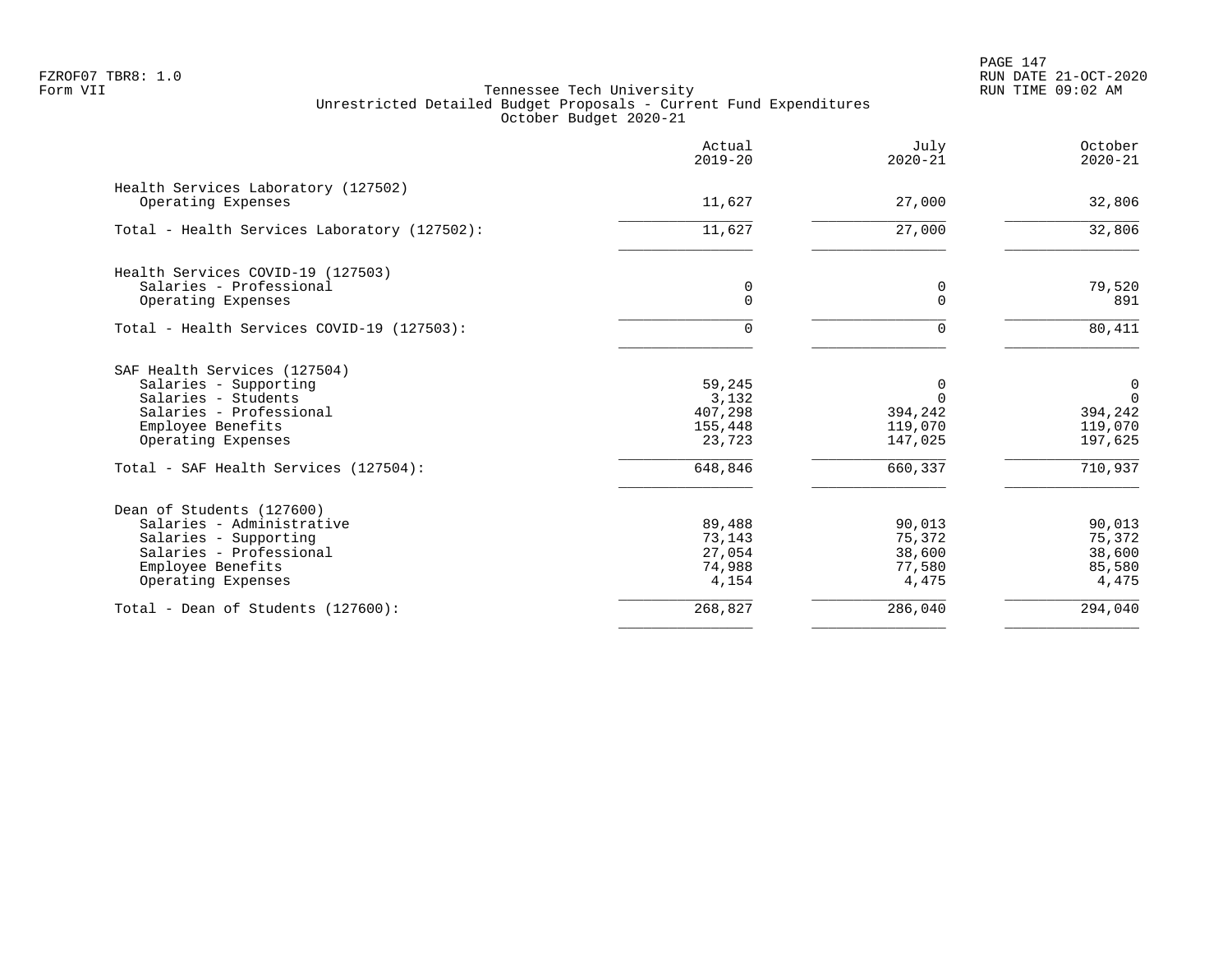|                                                       | Actual<br>$2019 - 20$ | July<br>$2020 - 21$ | October<br>$2020 - 21$ |
|-------------------------------------------------------|-----------------------|---------------------|------------------------|
| Social Development UPC (127602)<br>Operating Expenses | 6,863                 | 6,580               | 5,080                  |
|                                                       |                       |                     |                        |
| Total - Social Development UPC (127602):              | 6,863                 | 6,580               | 5,080                  |
| Student Act Grad Assist (127603)                      |                       |                     |                        |
| Salaries - Professional                               | 6,000                 | 8,690               | 8,690                  |
| Employee Benefits                                     | 15,204                | 18,000              | 18,000                 |
| Total - Student Act Grad Assist (127603):             | 21,204                | 26,690              | 26,690                 |
| Multicultural Affairs (127700)                        |                       |                     |                        |
| Salaries - Administrative                             | 85,383                | 85,908              | 85,908                 |
| Salaries - Professional                               | 63,964                | 64,214              | 64,214                 |
| Employee Benefits                                     | 56,069                | 58,226              | 57,626                 |
| Travel                                                | 1,921                 | 3,000               | 3,000                  |
| Operating Expenses                                    | 8,400                 | 5,520               | 11,392                 |
| Total - Multicultural Affairs (127700):               | 215,737               | 216,868             | 222,140                |
| Eagle Card Office (127800)                            |                       |                     |                        |
| Salaries - Supporting                                 | 36,751                | 36,976              | 37,386                 |
| Salaries - Students                                   | 4,726                 | $\Omega$            | 3,267                  |
| Salaries - Professional                               | 48,347                | 48,540              | 48,540                 |
| Employee Benefits                                     | 39,563                | 41,256              | 44,256                 |
| Operating Expenses                                    | 9,679                 | 38,660              | 53,065                 |
| Total - Eagle Card Office $(127800)$ :                | 139,066               | 165,432             | 186,514                |
|                                                       |                       |                     |                        |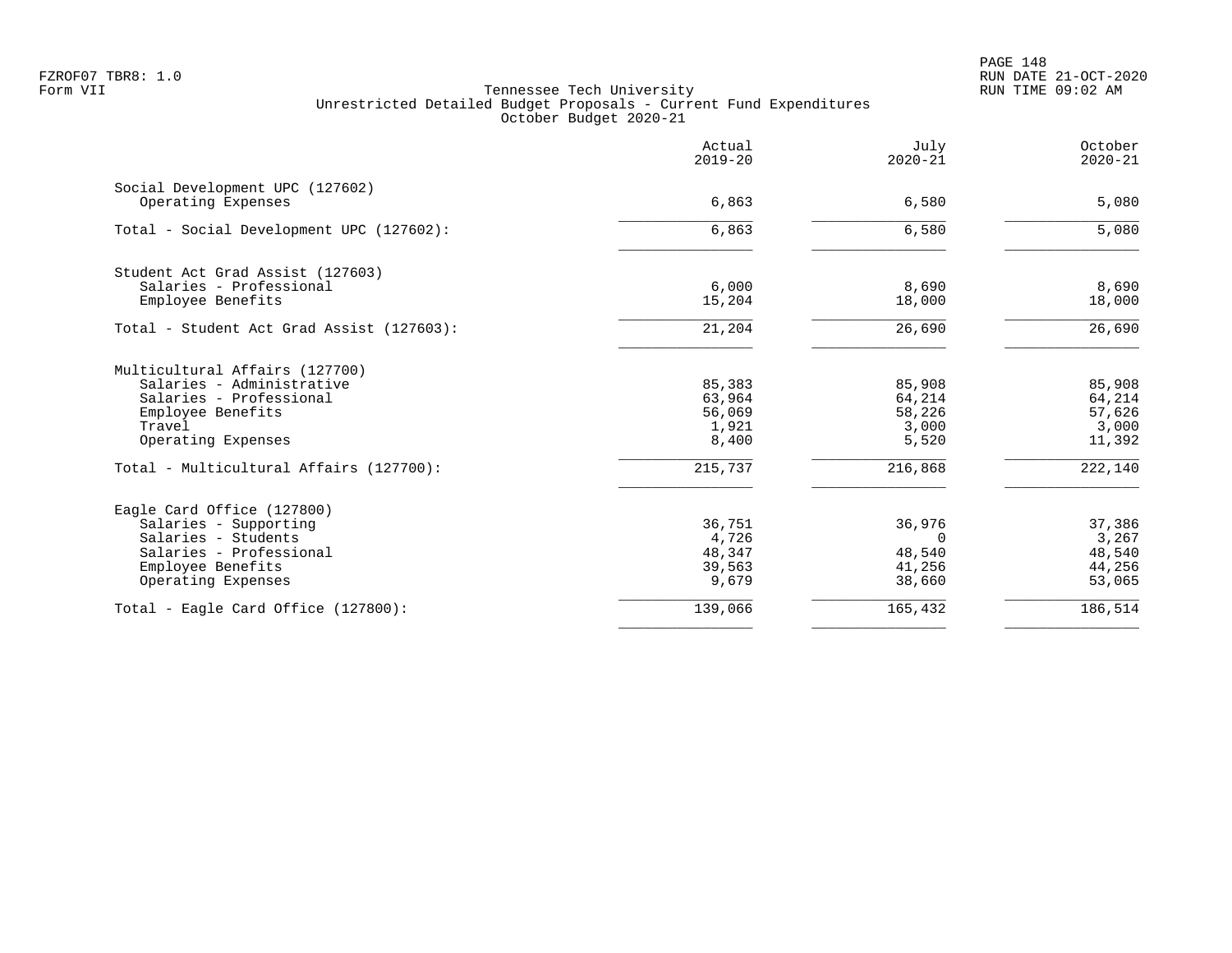|                                    | Actual<br>$2019 - 20$ | July<br>$2020 - 21$ | October<br>$2020 - 21$ |
|------------------------------------|-----------------------|---------------------|------------------------|
| The Eagle (127900)                 |                       |                     |                        |
| Salaries - Students<br>Travel      | 1,704                 | 7,840<br>400        | 7,840                  |
| Operating Expenses                 | $\Omega$<br>2,367     | 7,810               | 400<br>13,454          |
| Department Revenues                | $-96$                 | $\Omega$            | $\Omega$               |
| Total - The Eagle $(127900)$ :     | 3,975                 | 16,050              | 21,694                 |
| Tenn Tech Oracle (127902)          |                       |                     |                        |
| Salaries - Students                | 3,750                 | 11,990              | 11,990                 |
| Operating Expenses                 | 6,936                 | 8,810               | 8,810                  |
| Department Revenues                | $-1,314$              | $\Omega$            | $\Omega$               |
| Total - Tenn Tech Oracle (127902): | 9,372                 | 20,800              | 20,800                 |
| SAF Intramurals (129001)           |                       |                     |                        |
| Salaries - Students                | 26,565                | 45,520              | 45,520                 |
| Salaries - Professional            | 83,154                | 85,113              | 85,113                 |
| Employee Benefits<br>Travel        | 43,761                | 47,330              | 47,330                 |
| Operating Expenses                 | 1,490<br>35,381       | 3,000<br>38,401     | 1,500<br>175,134       |
| Total - SAF Intramurals (129001):  | 190,351               | 219,364             | 354,597                |
| Extramurals (129002)               |                       |                     |                        |
| Operating Expenses                 | 0                     | 820                 | $\mathbf 0$            |
| Total - Extramurals (129002):      | 0                     | 820                 | $\mathbf 0$            |
|                                    |                       |                     |                        |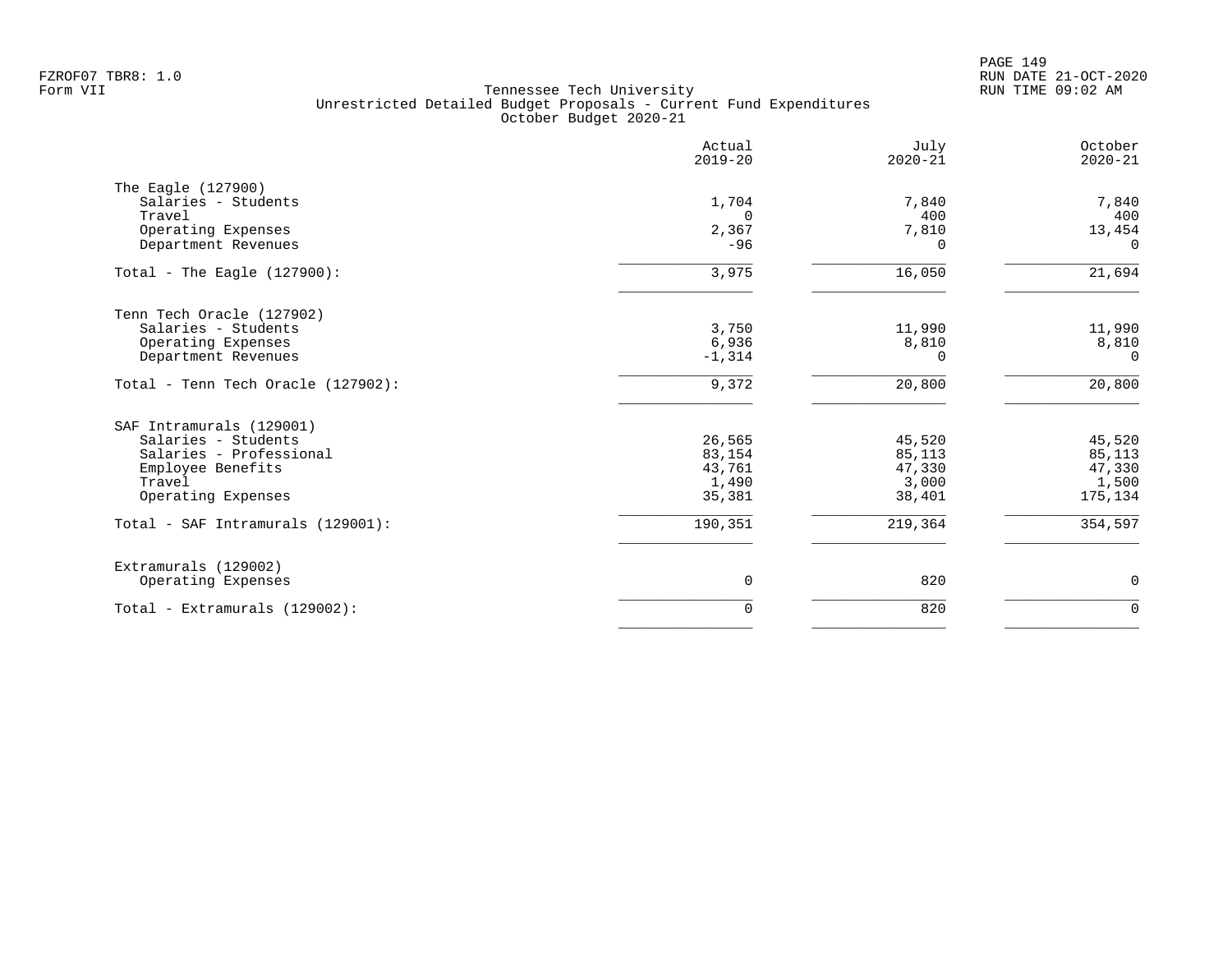|                                                    | Actual<br>$2019 - 20$ | July<br>$2020 - 21$ | October<br>$2020 - 21$ |
|----------------------------------------------------|-----------------------|---------------------|------------------------|
| Cheerleaders (129003)                              |                       |                     |                        |
| Salaries - Professional                            | 43,307                | 52,379              | 52,379                 |
| Employee Benefits                                  | 18,890                | 21,884              | 24,884                 |
| Travel                                             | 29,336                | 4,490               | 4,490                  |
| Operating Expenses                                 | 23,714                | 17,950              | 16,450                 |
| Total - Cheerleaders (129003):                     | 115,247               | 96,703              | 98,203                 |
| Cheerleaders Housing Sch (129004)                  |                       |                     |                        |
| Operating Expenses                                 | 16,200                | 25,390              | 25,390                 |
| Total - Cheerleaders Housing Sch (129004):         | 16,200                | 25,390              | 25,390                 |
| Dance Team (129007)                                |                       |                     |                        |
| Travel                                             | 17,165                | 17,100              | 14,600                 |
| Operating Expenses                                 | 6,586                 | 6,000               | 6,000                  |
| Total - Dance Team $(129007)$ :                    | 23,751                | 23,100              | 20,600                 |
| Rugby (129010)                                     |                       |                     |                        |
| Travel                                             | 6,367                 | $\Omega$            | $-5,000$               |
| Operating Expenses                                 | 875                   | 16,000              | 16,000                 |
| Total - Rugby $(129010)$ :                         | 7,242                 | 16,000              | 11,000                 |
| SAF General Education Acad Affrs (130002)          |                       |                     |                        |
| Salaries - Academic                                | 1,303                 | 0                   | $\mathsf{0}$           |
| Salaries - Supporting                              | 7,067                 | $\Omega$            | $\mathbf 0$            |
| Salaries - Students                                | 2,921                 | $\Omega$            | $\mathbf 0$            |
| Salaries - Professional                            | 35,555                | 36,960              | 36,960                 |
| Employee Benefits                                  | 19,765                | 21,510              | 21,510                 |
| Travel                                             | 662                   | $\Omega$            | $\Omega$               |
| Operating Expenses                                 | 117,969               | 247,324             | 350,375                |
| Total - SAF General Education Acad Affrs (130002): | 185,242               | 305,794             | 408,845                |
|                                                    |                       |                     |                        |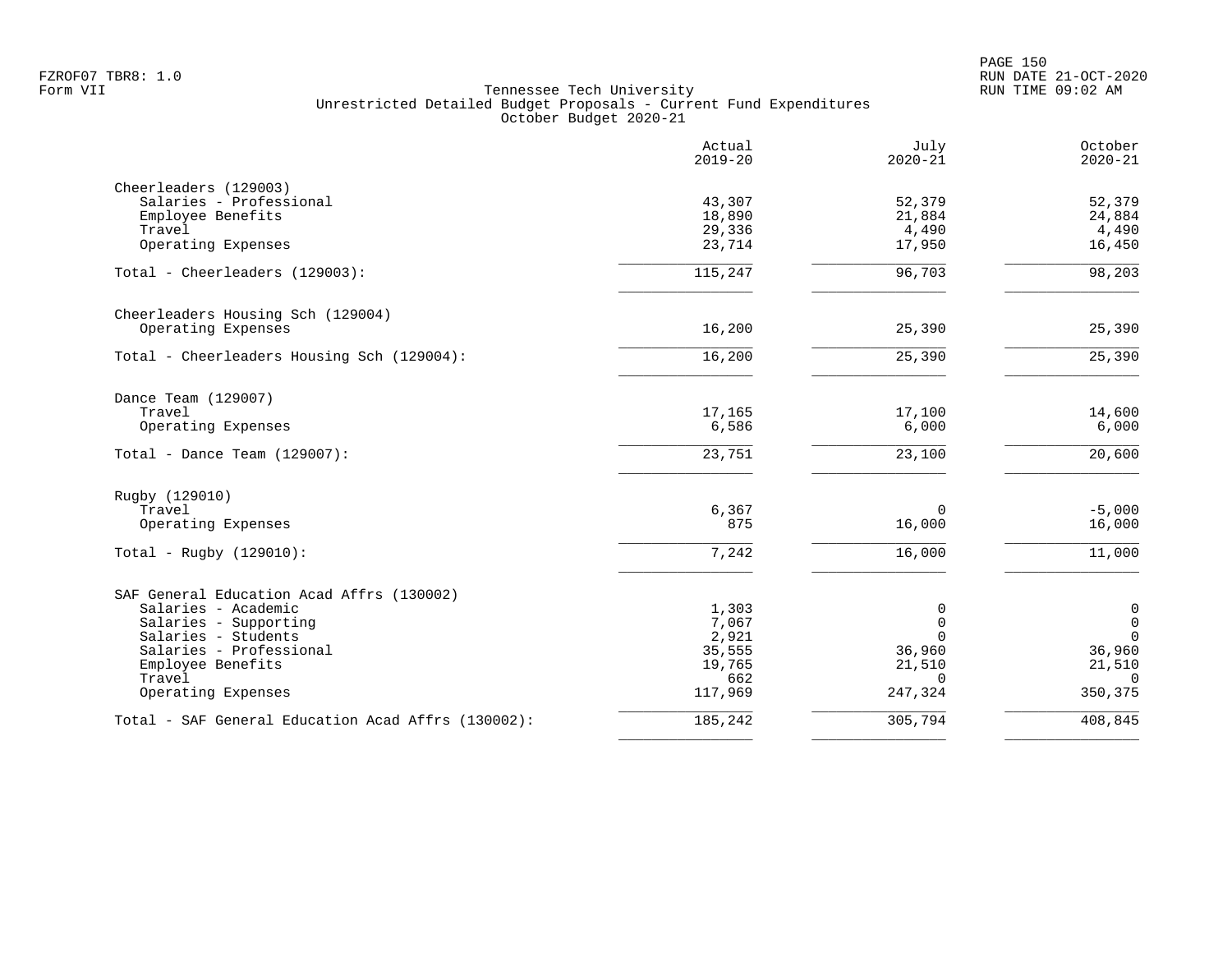|                                                   | Actual<br>$2019 - 20$ | July<br>$2020 - 21$ | October<br>$2020 - 21$ |
|---------------------------------------------------|-----------------------|---------------------|------------------------|
| Band (155004)                                     |                       |                     |                        |
| Salaries - Academic                               | 4,300                 |                     | 0                      |
| Salaries - Supporting                             | 783                   | $\Omega$            | $\mathbf 0$            |
| Salaries - Students                               | 343                   |                     | $\Omega$               |
| Employee Benefits                                 | 389                   | 508                 | 508                    |
| Travel                                            | 102                   | 1,600               | 1,536                  |
| Operating Expenses                                | 39,719                | 52,456              | 55,131                 |
| Capital Outlay                                    | 12,054                | <sup>0</sup>        | 17,922                 |
| Total - Band $(155004)$ :                         | 57,690                | 54,564              | 75,097                 |
| Pep Band Scholarships (155006)                    |                       |                     |                        |
| Operating Expenses                                | 84,625                | 148,010             | 148,010                |
| Total - Pep Band Scholarships (155006):           | 84,625                | 148,010             | 148,010                |
| Band Uniforms and Shoes (155009)                  |                       |                     |                        |
| Operating Expenses                                | 2,057                 | 1,400               | 3,500                  |
| Total - Band Uniforms and Shoes (155009):         | 2,057                 | 1,400               | 3,500                  |
| College of Ag & HEC Career Fair (160004)          |                       |                     |                        |
| Operating Expenses                                | 0                     | 1,600               | 1,600                  |
| Total - College of Ag & HEC Career Fair (160004): | 0                     | 1,600               | 1,600                  |
|                                                   |                       |                     |                        |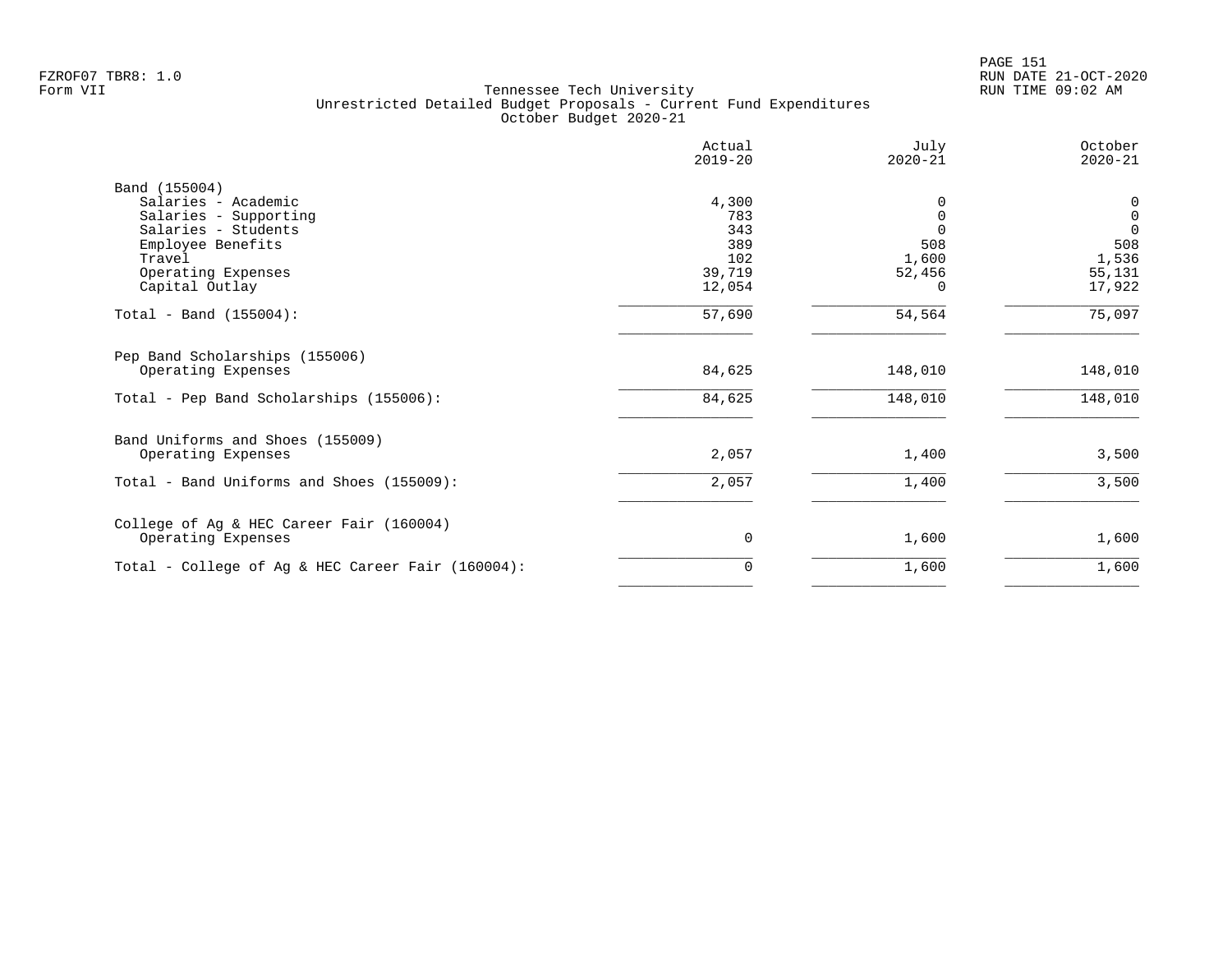|                                                     | Actual<br>$2019 - 20$ | July<br>$2020 - 21$ | October<br>$2020 - 21$ |
|-----------------------------------------------------|-----------------------|---------------------|------------------------|
| Parking & Transportation Services (203026)          |                       |                     |                        |
| Salaries - Supporting                               | 92,770                | 105,499             | 105,499                |
| Salaries - Students                                 | 123                   | $\Omega$            | $\Omega$               |
| Employee Benefits                                   | 46,514                | 47,999              | 52,999                 |
| Operating Expenses                                  | 223,374               | 195,025             | 195,025                |
| Capital Outlay                                      | 14,804                | <sup>0</sup>        | $\Omega$               |
| Total - Parking & Transportation Services (203026): | 377,585               | 348,523             | 353,523                |
| Marketing and Promotions (305000)                   |                       |                     |                        |
| Salaries - Students                                 | 3,815                 | $\Omega$            | 0                      |
| Salaries - Professional                             | $\Omega$              | 100                 | $\mathbf 0$            |
| Travel                                              | 1,741                 | $\Omega$            | $\Omega$               |
| Operating Expenses                                  | 457,613               | 219,390             | 382,693                |
| Total - Marketing and Promotions (305000):          | 463,169               | 219,490             | 382,693                |
| Athletic Director (600050)                          |                       |                     |                        |
| Salaries - Administrative                           | 89,660                | 90,205              | 175,337                |
| Salaries - Supporting                               | 108,609               | 122,413             | 122,413                |
| Salaries - Professional                             | 363,748               | 373,996             | 564,874                |
| Employee Benefits                                   | 226,033               | 233,621             | 316,911                |
| Travel                                              | 16,301                | 15,000              | 15,000                 |
| Operating Expenses                                  | 223,884               | 72,437              | 87,518                 |
| Capital Outlay                                      | 30,686                | $\Omega$            | $\Omega$               |
| Department Revenues                                 | $-1$                  | $\Omega$            | $\Omega$               |
| Total - Athletic Director (600050):                 | 1,058,920             | 907,672             | 1,282,053              |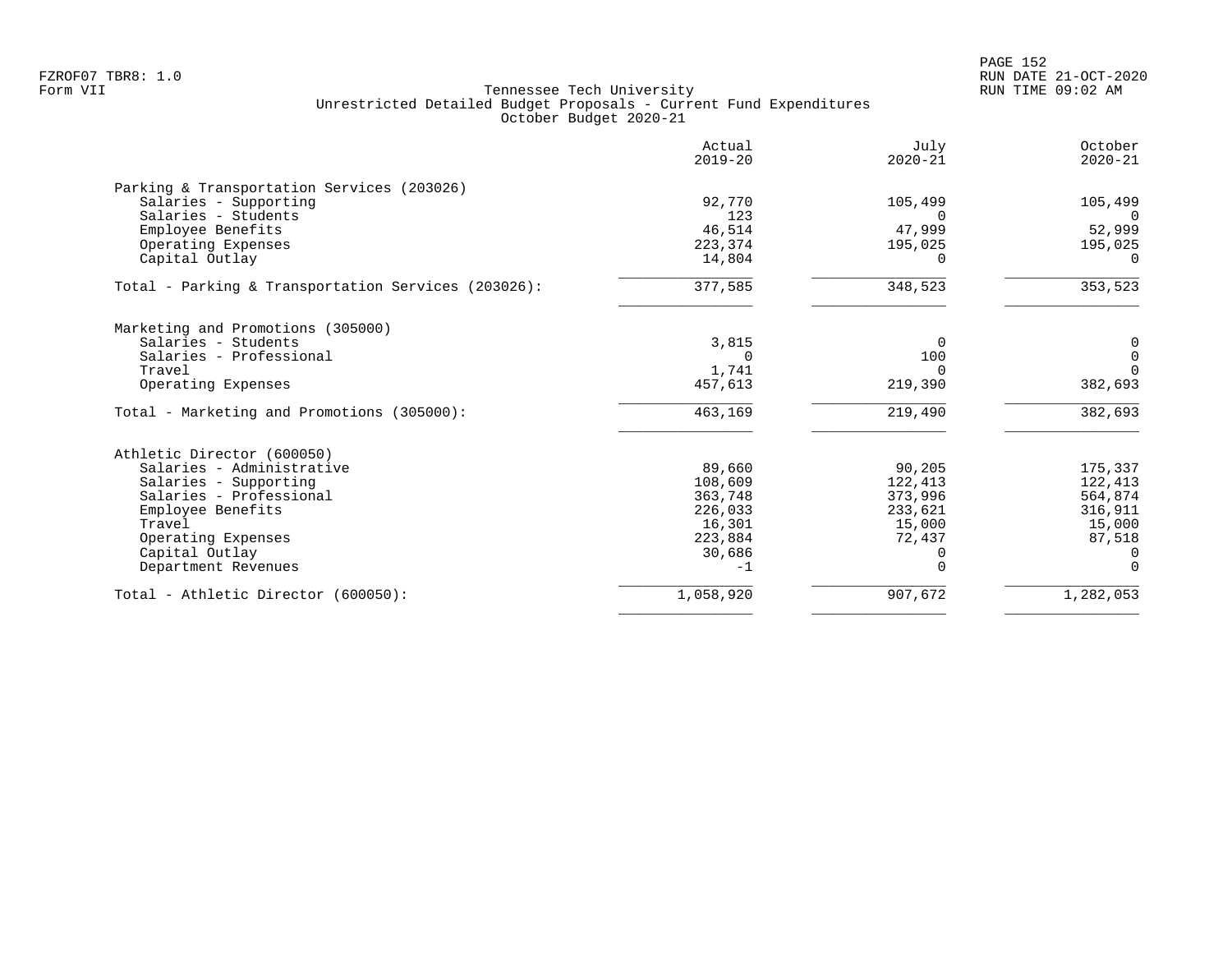|                                                       | Actual<br>$2019 - 20$ | July<br>$2020 - 21$ | October<br>$2020 - 21$ |
|-------------------------------------------------------|-----------------------|---------------------|------------------------|
| Athletic Grad Assistant (600051)<br>Employee Benefits | 22,205                | 22,180              | 22,180                 |
|                                                       |                       |                     |                        |
| Total - Athletic Grad Assistant (600051):             | 22,205                | 22,180              | 22,180                 |
| Marketing and Promotion Management (600052)           |                       |                     |                        |
| Salaries - Supporting                                 | 13,440                | 13,000              | 13,000                 |
| Salaries - Students                                   | 12,100                | $\Omega$            | $\Omega$               |
| Salaries - Professional                               | 63,413                | 73,852              | 73,852                 |
| Employee Benefits                                     | 15,447                | 24,000              | 19,000                 |
| Travel                                                | 100                   | $\Omega$            | $\Omega$               |
| Operating Expenses                                    | 154,184               | 18,983              | 18,983                 |
| Total - Marketing and Promotion Management (600052):  | 258,684               | 129,835             | 124,835                |
| Athletic Medical and Insurance (600054)               |                       |                     |                        |
| Operating Expenses                                    | 337,000               | 62,319              | 62,319                 |
| Total - Athletic Medical and Insurance (600054):      | 337,000               | 62,319              | 62,319                 |
| Athletic Awards (600055)                              |                       |                     |                        |
| Operating Expenses                                    | 13,226                | 0                   | 0                      |
| Total - Athletic Awards (600055):                     | 13,226                | $\Omega$            | $\Omega$               |
| Athletic Comp Tickets (600056)                        |                       |                     |                        |
| Operating Expenses                                    | 25,360                | 16,890              | 16,890                 |
| Total - Athletic Comp Tickets (600056):               | 25,360                | 16,890              | 16,890                 |
|                                                       |                       |                     |                        |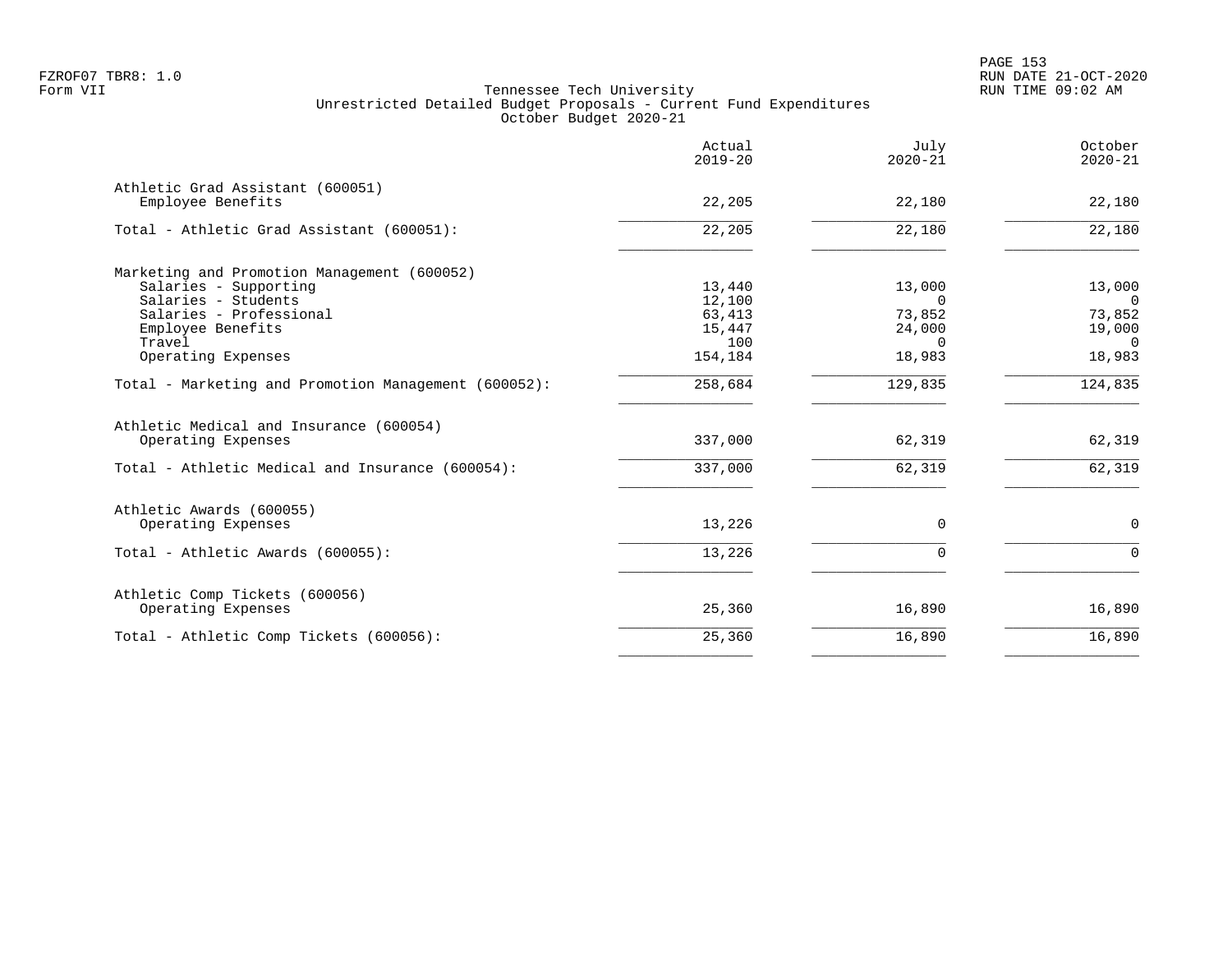|                                                       | Actual<br>$2019 - 20$ | July<br>$2020 - 21$ | October<br>$2020 - 21$ |
|-------------------------------------------------------|-----------------------|---------------------|------------------------|
| Sports Information (600059)                           |                       |                     |                        |
| Salaries - Professional                               | 160,279               | 156,463             | 156,463                |
| Employee Benefits                                     | 45,556                | 59,200              | 42,000                 |
| Travel                                                | 3,278                 | 3,920               | 3,920                  |
| Operating Expenses                                    | 31,087                | 34,280              | 34,280                 |
| Total - Sports Information (600059):                  | 240,200               | 253,863             | 236,663                |
| Athletic Academic Counseling (600060)                 |                       |                     |                        |
| Salaries - Supporting                                 | 13,212                | 14,643              | 14,643                 |
| Salaries - Professional                               | 134,353               | 146,242             | 160,730                |
| Employee Benefits                                     | 71,483                | 71,800              | 77,795                 |
| Operating Expenses                                    | 5,874                 | 12,330              | 12,330                 |
| Total - Athletic Academic Counseling (600060):        | 224,922               | 245,015             | 265,498                |
| Athletic Student Therapy Center (600062)              |                       |                     |                        |
| Salaries - Students                                   | 2,000                 | $\Omega$            | $\overline{0}$         |
| Salaries - Professional                               | 305,607               | 307,245             | 337,521                |
| Employee Benefits                                     | 106,371               | 100,270             | 120,781                |
| Travel                                                | 134                   | 3,010               | 3,010                  |
| Operating Expenses                                    | 80,781                | 46,593              | 46,593                 |
| Total - Athletic Student Therapy Center (600062):     | 494,893               | 457,118             | 507,905                |
| Athletic Training Graduate Teaching (600064)          |                       |                     |                        |
| Employee Benefits                                     | 20,139                | 24,990              | 24,990                 |
| Total - Athletic Training Graduate Teaching (600064): | 20,139                | 24,990              | 24,990                 |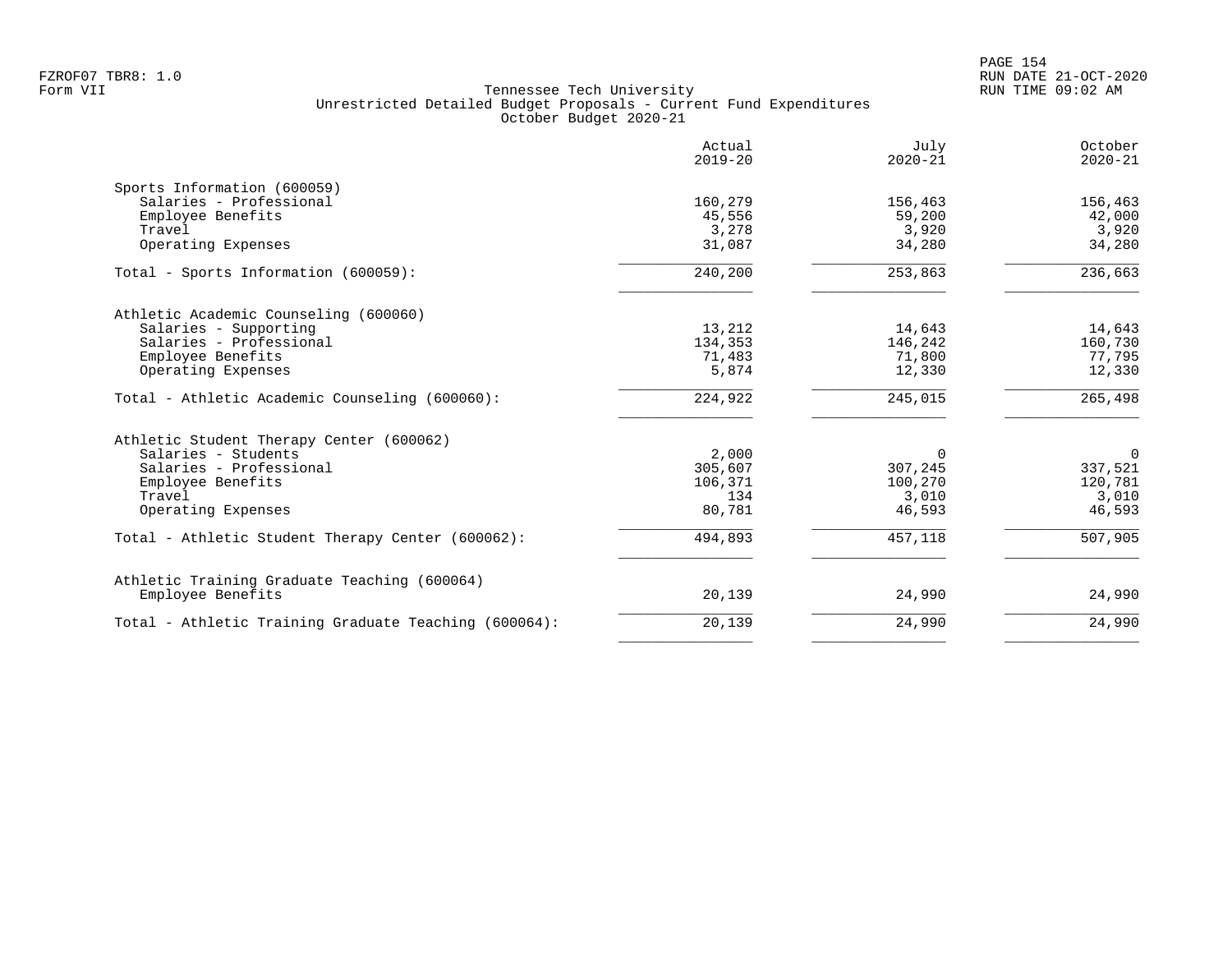en and the state of the state of the state of the state of the state of the state of the state of the state of the state of the state of the state of the state of the state of the state of the state of the state of the sta FZROF07 TBR8: 1.0 RUN DATE 21-OCT-2020

| 3,000<br>135,971<br>46,938 | July<br>$2020 - 21$    | Actual<br>$2019 - 20$ |                                              |
|----------------------------|------------------------|-----------------------|----------------------------------------------|
|                            |                        |                       | Strength and Conditioning (600066)           |
|                            | 3,000                  | 2,466                 | Salaries - Students                          |
|                            | 135,971                | 137,587               | Salaries - Professional                      |
|                            | 44,138                 | 44,130                | Employee Benefits                            |
| 3,000                      | 3,000                  | 207                   | Travel                                       |
| 11,280                     | 11,280                 | 24,294                | Operating Expenses                           |
| 200,189                    | 197,389                | 208,684               | Total - Strength and Conditioning (600066):  |
|                            |                        |                       | Video Production (600067)                    |
| $\Omega$                   | $\Omega$               | 18,321                | Salaries - Students                          |
| 120,374                    | 120,374                | 130,544               | Salaries - Professional                      |
| 51,000                     | 39,800                 | 51,655                | Employee Benefits                            |
| $\Omega$                   | $\Omega$               | 86                    | Travel                                       |
| $-720$                     | $-720$                 | 82,935                | Operating Expenses                           |
| $\overline{0}$             | 0                      | 54,330                | Capital Outlay                               |
| $\Omega$                   | $\Omega$               | $-5,000$              | Department Revenues                          |
| 170,654                    | 159,454                | 332,871               | Total - Video Production (600067):           |
|                            |                        |                       | Athletic General Operating (600069)          |
| 511,340                    | $\Omega$               | $\Omega$              | Operating Expenses                           |
| 511,340                    | $\Omega$               | $\Omega$              | Total - Athletic General Operating (600069): |
|                            |                        |                       | Football (601000)                            |
| 33,783                     | 30,545                 | 30,301                | Salaries - Supporting                        |
| 771,639                    | 625,596                | 641,118               | Salaries - Professional                      |
| 276,356                    | 262,200                | 252,500               | Employee Benefits                            |
| 156,030                    | 156,030                | 220,436               | Travel                                       |
| 203,850                    |                        |                       |                                              |
| $\Omega$                   |                        | $-207$                | Department Revenues                          |
|                            | 1,278,221<br>1,441,658 | 1,434,506             | $Total - Football (601000):$                 |
|                            | 203,850                | 290,358               | Operating Expenses                           |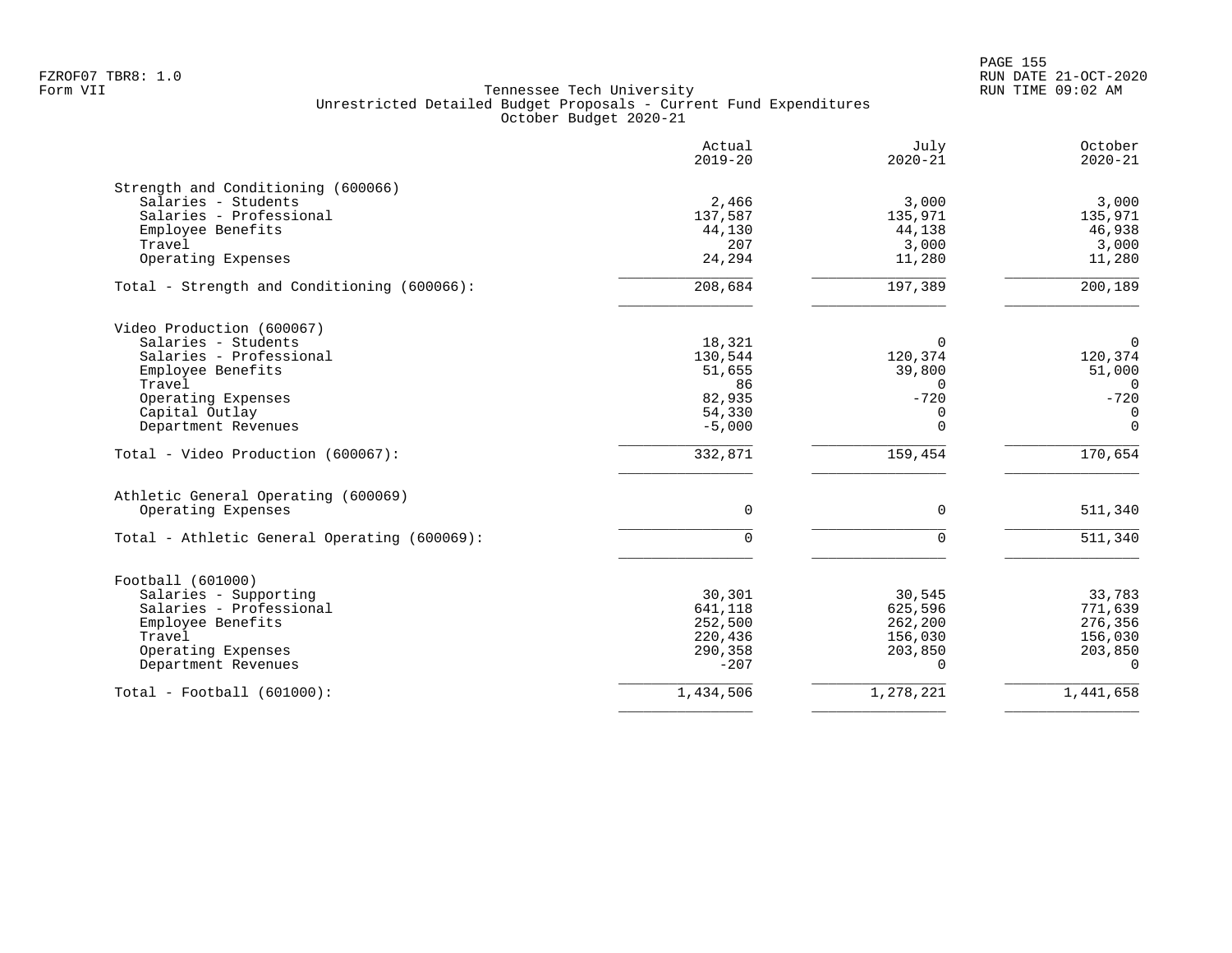en and the set of the set of the set of the set of the set of the set of the set of the set of the set of the set of the set of the set of the set of the set of the set of the set of the set of the set of the set of the se FZROF07 TBR8: 1.0 RUN DATE 21-OCT-2020

|                                      | Actual<br>$2019 - 20$ | July<br>$2020 - 21$ | October<br>$2020 - 21$ |
|--------------------------------------|-----------------------|---------------------|------------------------|
| Mens Basketball (601001)             |                       |                     |                        |
| Salaries - Supporting                | 10,848                | 10,158              | 12,697                 |
| Salaries - Professional              | 316,467               | 428,255             | 563,255                |
| Employee Benefits                    | 99,482                | 108,024             | 151,221                |
| Travel                               | 106,915               | 134,649             | 134,649                |
| Operating Expenses                   | 142,088               | 112,392             | 112,392                |
| Capital Outlay                       | 3,105                 | 0                   | $\mathbf 0$            |
| Total - Mens Basketball (601001):    | 678,905               | 793,478             | 974,214                |
| Baseball (601003)                    |                       |                     |                        |
| Salaries - Professional              | 172,466               | 153,100             | 183,100                |
| Employee Benefits                    | 49,190                | 48,800              | 66,000                 |
| Travel                               | 45,730                | 57,420              | 57,420                 |
| Operating Expenses                   | 133,922               | 61,770              | 61,770                 |
| $Total - Baseball (601003):$         | 401,308               | 321,090             | 368,290                |
| Mens Cross Country (601005)          |                       |                     |                        |
| Salaries - Professional              | 45,134                | 44,600              | 48,350                 |
| Employee Benefits                    | 16,013                | 19,000              | 22,400                 |
| Travel                               | 3,522                 | 16,740              | 16,740                 |
| Operating Expenses                   | 22,960                | 6,522               | 6,522                  |
| Total - Mens Cross Country (601005): | 87,629                | 86,862              | 94,012                 |
| Mens Golf (601006)                   |                       |                     |                        |
| Salaries - Professional              | 34,318                | 33,668              | 41,369                 |
| Employee Benefits                    | 11,455                | 13,400              | 15,961                 |
| Travel                               | 19,440                | 24,615              | 24,615                 |
| Operating Expenses                   | 18,327                | 11,580              | 11,580                 |
| Total - Mens Golf (601006):          | 83,540                | 83,263              | 93,525                 |
|                                      |                       |                     |                        |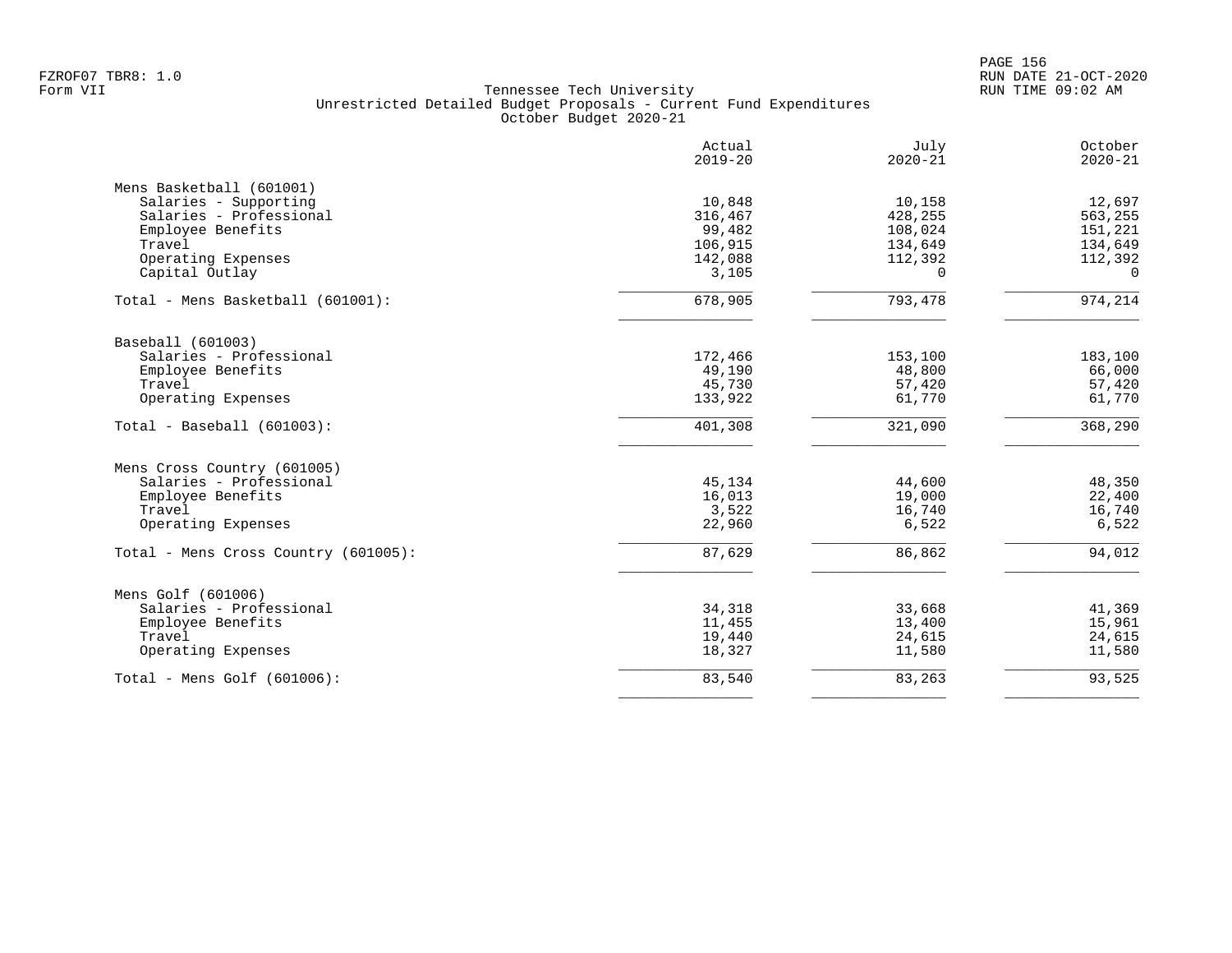|                                                  | Actual<br>$2019 - 20$ | July<br>$2020 - 21$ | October<br>$2020 - 21$ |
|--------------------------------------------------|-----------------------|---------------------|------------------------|
| Mens Tennis (601007)<br>Salaries - Professional  | 60,624                | 72,671              | 92,870                 |
| Employee Benefits                                | 15,999                | 28,200              | 27,079                 |
| Travel                                           | 27,179                | 35,100              | 35,100                 |
| Operating Expenses                               | 34,029                | 22,430              | 22,430                 |
| Total - Mens Tennis $(601007)$ :                 | 137,831               | 158,401             | 177,479                |
| Mens OVC Cross Country Tourney (601016)          |                       |                     |                        |
| Travel                                           | 3,087                 | $\mathbf 0$         | $\mathbf 0$            |
| Total - Mens OVC Cross Country Tourney (601016): | 3,087                 | $\Omega$            | $\Omega$               |
| Baseball Strategic Initiatives (601018)          |                       |                     |                        |
| Operating Expenses                               | 0                     | 50,000              | 50,000                 |
| Total - Baseball Strategic Initiatives (601018): | $\Omega$              | 50,000              | 50,000                 |
| Mens Tennis Grad Asst (601050)                   |                       |                     |                        |
| Employee Benefits                                | 10,971                | 0                   | $\mathbf 0$            |
| Total - Mens Tennis Grad Asst (601050):          | 10,971                | $\Omega$            | $\Omega$               |
| Womens Basketball (602000)                       |                       |                     |                        |
| Salaries - Supporting                            | 10,098                | 10,158              | 12,697                 |
| Salaries - Professional                          | 283,051               | 282,949             | 362,360                |
| Employee Benefits                                | 97,368                | 99,630              | 124,994                |
| Travel<br>Operating Expenses                     | 87,211<br>103,926     | 101,430             | 101,430                |
| Capital Outlay                                   | 3,105                 | 84,294<br>$\Omega$  | 84,294<br>$\Omega$     |
| Total - Womens Basketball (602000):              | 584,759               | 578,461             | 685,775                |
|                                                  |                       |                     |                        |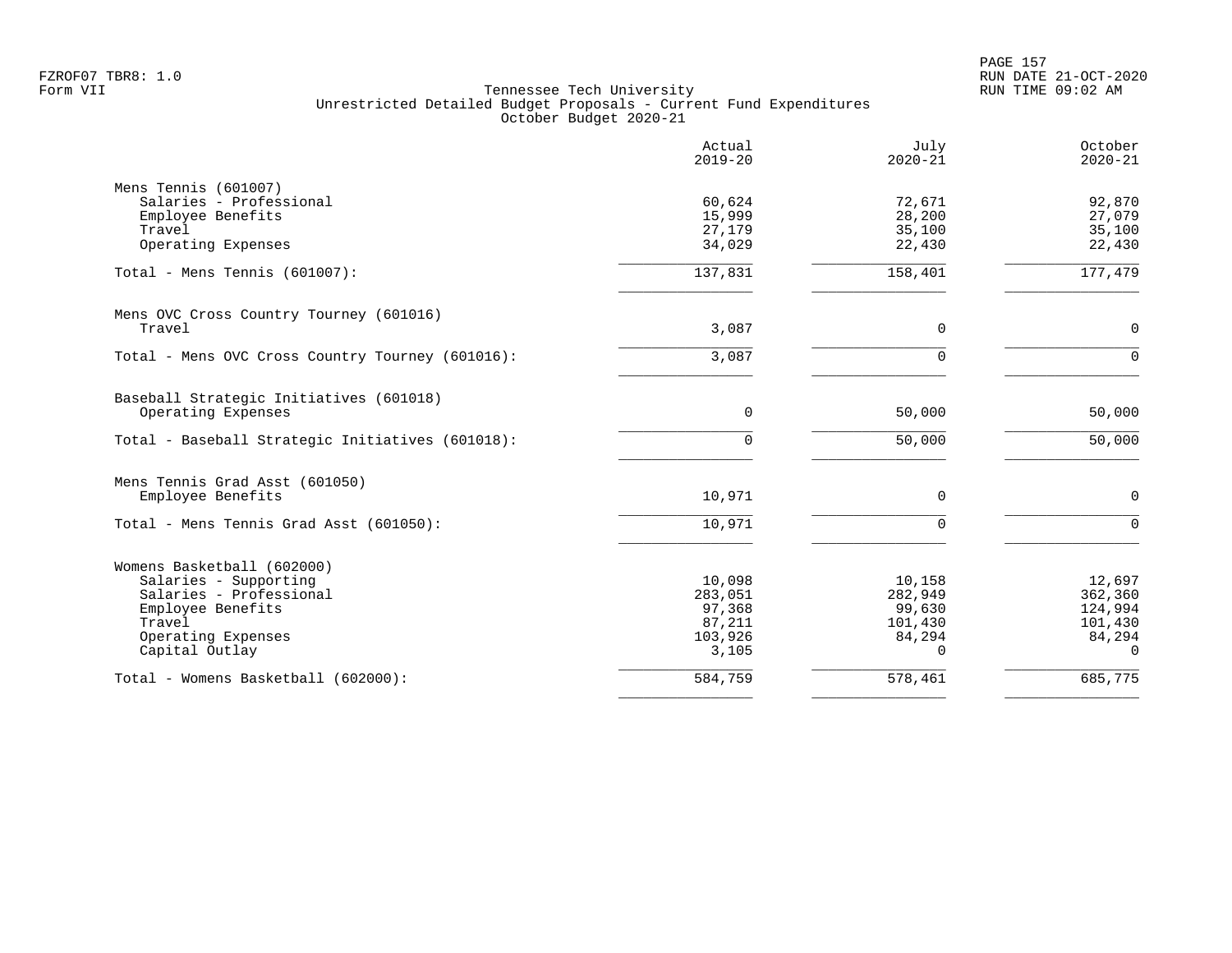PAGE 158 FZROF07 TBR8: 1.0 RUN DATE 21-OCT-2020

|                                                                                                            | Actual<br>$2019 - 20$                 | July<br>$2020 - 21$                   | October<br>$2020 - 21$                |
|------------------------------------------------------------------------------------------------------------|---------------------------------------|---------------------------------------|---------------------------------------|
| Womens Bball OVC Tournaments (602001)<br>Travel<br>Operating Expenses                                      | 12,172<br>415                         | 0<br>$\Omega$                         | $\mathbf 0$<br>$\Omega$               |
| Total - Womens Bball OVC Tournaments (602001):                                                             | 12,587                                | $\Omega$                              | $\Omega$                              |
| Womens Volleyball (602004)<br>Salaries - Professional<br>Employee Benefits<br>Travel<br>Operating Expenses | 112,929<br>44,444<br>38,433<br>40,816 | 113,764<br>42,890<br>35,640<br>24,840 | 140,915<br>54,951<br>35,640<br>24,840 |
| Total - Womens Volleyball (602004):                                                                        | 236,622                               | 217,134                               | 256,346                               |
| Womens Volleyball Tournaments (602005)<br>Travel<br>Total - Womens Volleyball Tournaments (602005):        | 8,358<br>8,358                        | $\mathbf 0$<br>$\Omega$               | $\mathbf 0$<br>$\Omega$               |
| Womens Golf (602008)<br>Salaries - Professional<br>Employee Benefits<br>Travel<br>Operating Expenses       | 33,218<br>11,239<br>18,997<br>19,447  | 32,968<br>13,400<br>26,685<br>12,180  | 40,668<br>15,400<br>26,685<br>12,180  |
| $Total - Womens Golf (602008):$                                                                            | 82,901                                | 85,233                                | 94,933                                |
|                                                                                                            |                                       |                                       |                                       |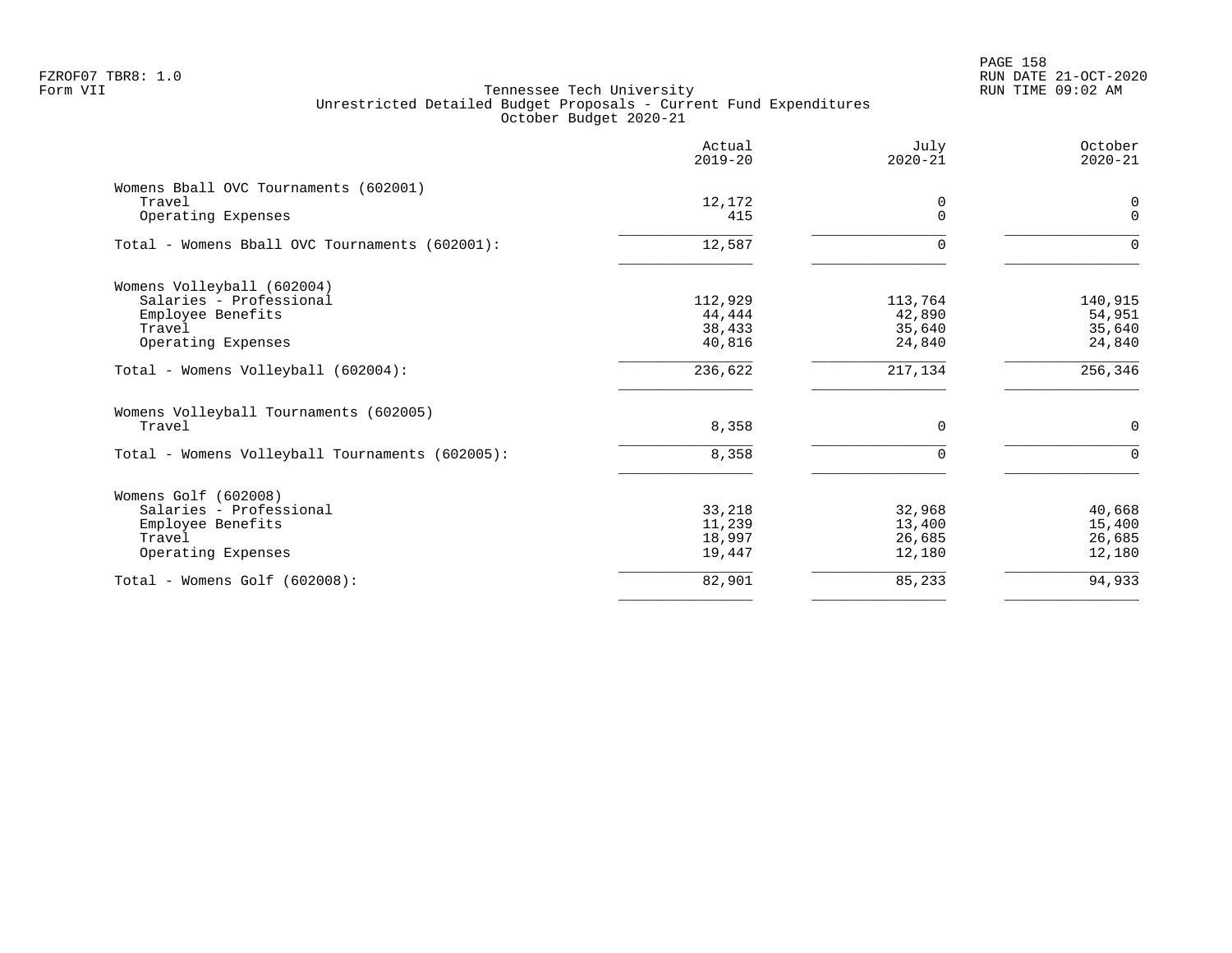|                                              | Actual<br>$2019 - 20$ | July<br>$2020 - 21$ | October<br>$2020 - 21$ |
|----------------------------------------------|-----------------------|---------------------|------------------------|
| Womens Cross Country Track (602009)          |                       |                     |                        |
| Salaries - Professional                      | 67,282                | 59,000              | 85,250                 |
| Employee Benefits                            | 21,249                | 20,330              | 33,130                 |
| Travel                                       | 17,634                | 44,775              | 44,775                 |
| Operating Expenses                           | 41,395                | 15,510              | 15,510                 |
| Total - Womens Cross Country Track (602009): | 147,560               | 139,615             | 178,665                |
| Womens Track Tournaments (602010)            |                       |                     |                        |
| Travel                                       | 13,643                | $\Omega$            | $\mathbf 0$            |
| Total - Womens Track Tournaments (602010):   | 13,643                | U                   | $\Omega$               |
| Womens Softball (602011)                     |                       |                     |                        |
| Salaries - Professional                      | 111,156               | 116,955             | 135,415                |
| Employee Benefits                            | 31,194                | 38,800              | 38,383                 |
| Travel                                       | 46,037                | 44,612              | 44,612                 |
| Operating Expenses                           | 42,137                | 38,058              | 38,058                 |
| Total - Womens Softball (602011):            | 230,524               | 238,425             | 256,468                |
| Womens Soccer (602012)                       |                       |                     |                        |
| Salaries - Professional                      | 125,778               | 123,378             | 144,615                |
| Employee Benefits                            | 45,062                | 35,800              | 48,495                 |
| Travel                                       | 55,261                | 42,435              | 42,435                 |
| Operating Expenses                           | 36,722                | 35,244              | 35,244                 |
| Total - Womens Soccer (602012):              | 262,823               | 236,857             | 270,789                |
|                                              |                       |                     |                        |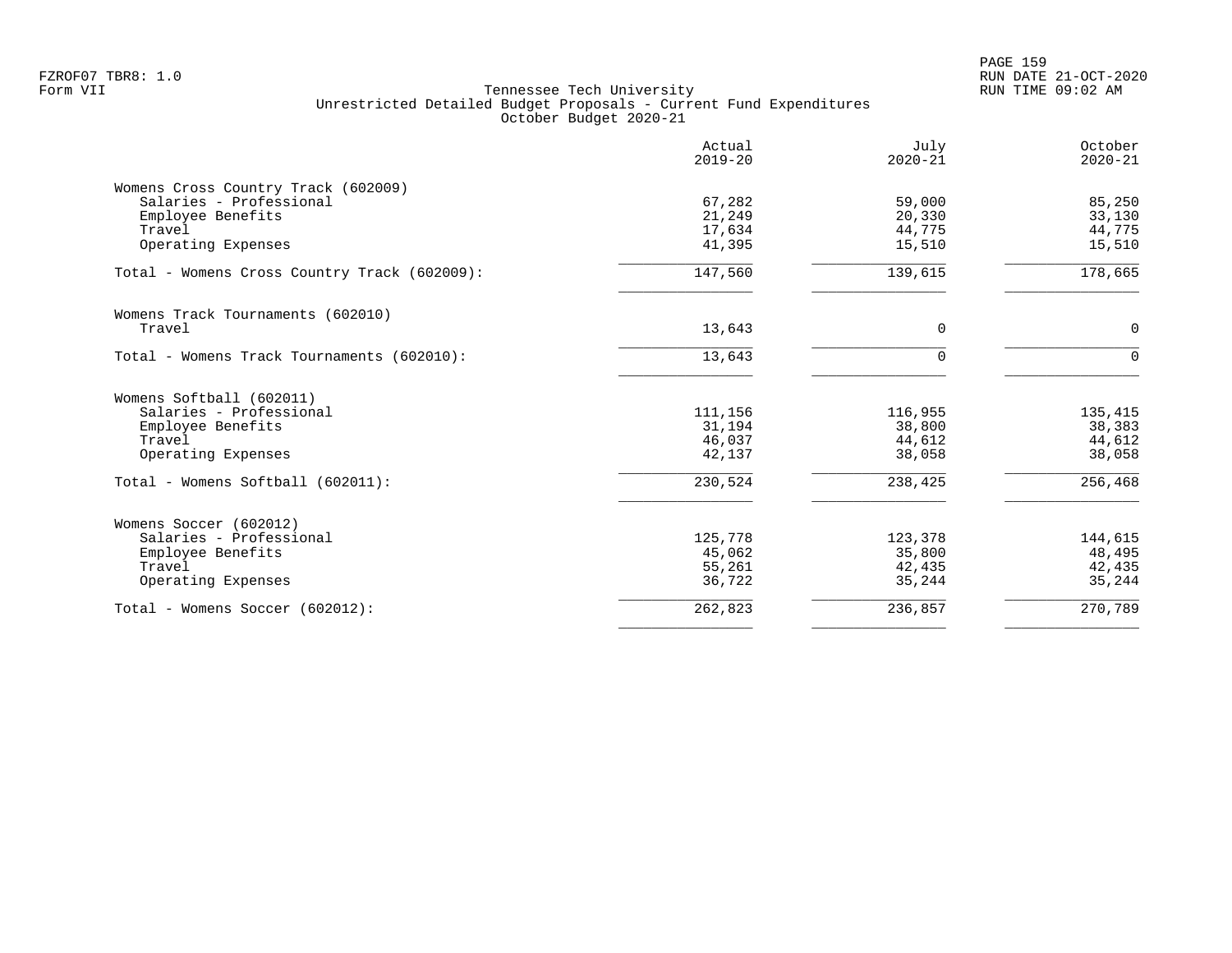PAGE 160 FZROF07 TBR8: 1.0 RUN DATE 21-OCT-2020

|                                                                                                                           | Actual<br>$2019 - 20$              | July<br>$2020 - 21$                    | October<br>$2020 - 21$                        |
|---------------------------------------------------------------------------------------------------------------------------|------------------------------------|----------------------------------------|-----------------------------------------------|
| Womens Soccer OVC Tourney (602015)<br>Travel                                                                              | 9,316                              | $\Omega$                               | $\mathbf 0$                                   |
| Total - Womens Soccer OVC Tourney (602015):                                                                               | 9,316                              | $\Omega$                               | $\Omega$                                      |
| Athletic Motor Pool (650000)<br>Salaries - Professional<br>Operating Expenses                                             | $\Omega$<br>13,434                 | 4,000<br>13,000                        | 4,000<br>13,000                               |
| Total - Athletic Motor Pool (650000):                                                                                     | 13,434                             | 17,000                                 | 17,000                                        |
| Athletic Motor Pool Revenue (650001)<br>Travel<br>Operating Expenses<br>Total - Athletic Motor Pool Revenue (650001):     | $-3,319$<br>$-428$<br>$-3,747$     | $\Omega$<br>$-19,000$<br>$-19,000$     | $\overline{0}$<br>$-19,000$<br>$-19,000$      |
| Student Sports Comp (650002)<br>Salaries - Professional<br>Employee Benefits<br>Operating Expenses<br>Department Revenues | 52,702<br>14,599<br>25,485<br>$-1$ | 63,871<br>14,434<br>15,330<br>$\Omega$ | $\overline{0}$<br>$\Omega$<br>249<br>$\Omega$ |
| Total - Student Sports Comp (650002):                                                                                     | 92,785                             | 93,635                                 | 249                                           |
| Student Sports Comp Grad Assist (650003)<br>Employee Benefits                                                             | 0                                  | 2,780                                  | 2,780                                         |
| Total - Student Sports Comp Grad Assist (650003):                                                                         | $\mathbf 0$                        | 2,780                                  | 2,780                                         |
|                                                                                                                           |                                    |                                        |                                               |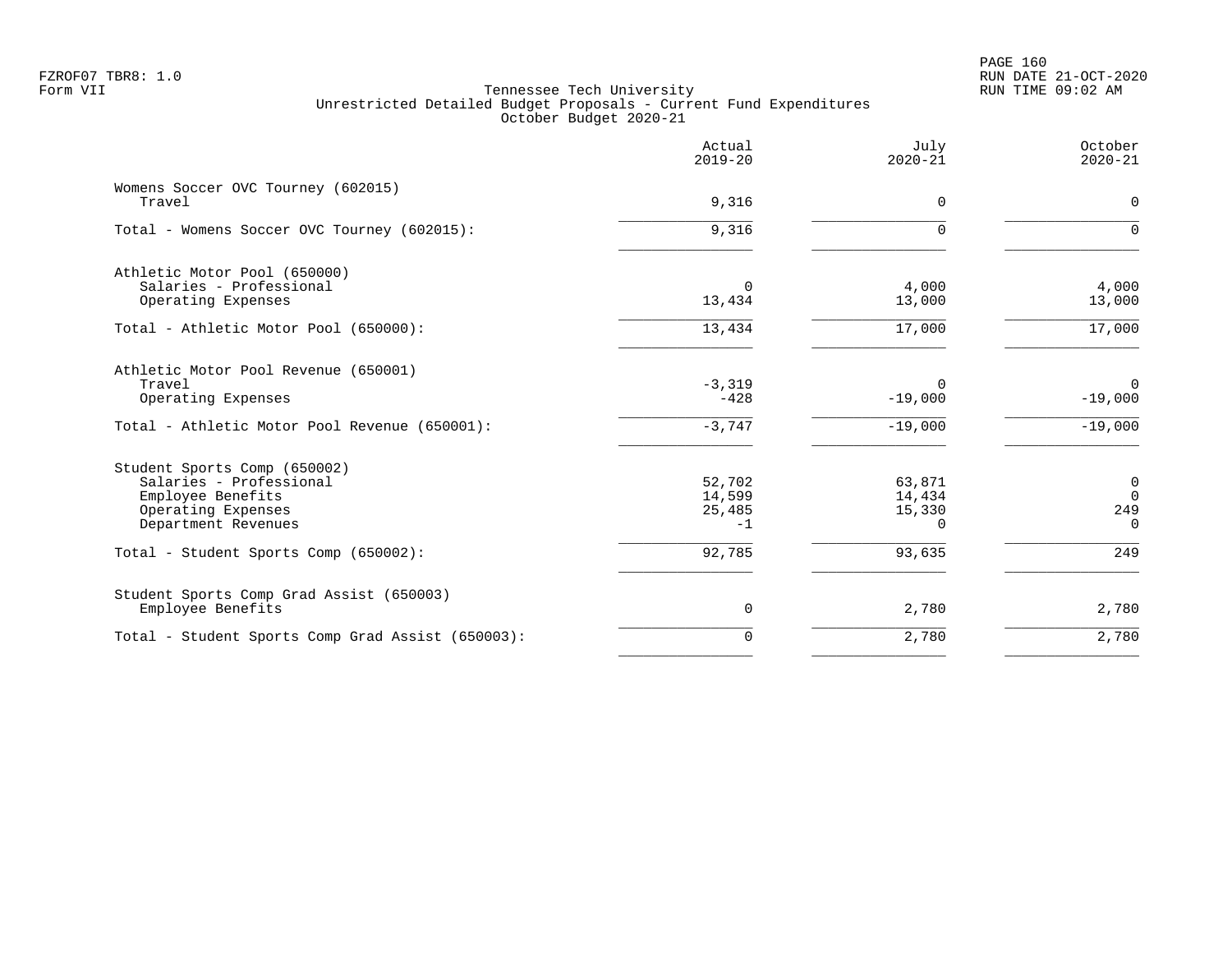|                                                                                         | Actual<br>$2019 - 20$ | July<br>$2020 - 21$ | October<br>$2020 - 21$ |
|-----------------------------------------------------------------------------------------|-----------------------|---------------------|------------------------|
| Tennis Center (650004)<br>Salaries - Professional<br>Employee Benefits                  | 13,175<br>3,475       | 14,161<br>3,433     | 0<br>$\mathbf 0$       |
| Total - Tennis Center (650004):                                                         | 16,650                | 17,594              | $\Omega$               |
| Athletic Facilities & Events (650008)<br>Salaries - Students<br>Salaries - Professional | 0<br>$\mathbf 0$      | 2,000<br>1,000      | 2,000<br>1,000         |
| Total - Athletic Facilities & Events (650008):                                          | 0                     | 3,000               | 3,000                  |
| TBR Spouse Dependent Discount (700000)<br>Employee Benefits                             | 101,920               | 102,431             | 102,431                |
| Total - TBR Spouse Dependent Discount (700000):                                         | 101,920               | 102,431             | 102,431                |
| TBR Employ Remission PC191 (700001)<br>Employee Benefits                                | 108,834               | 108,044             | 108,044                |
| Total - TBR Employ Remission PC191 (700001):                                            | 108,834               | 108,044             | 108,044                |
| E and G Data Processing Allocation (700003)<br>Department Revenues                      | 559,335               | 633,100             | 658,618                |
| Total - E and G Data Processing Allocation (700003):                                    | 559,335               | 633,100             | 658,618                |
|                                                                                         |                       |                     |                        |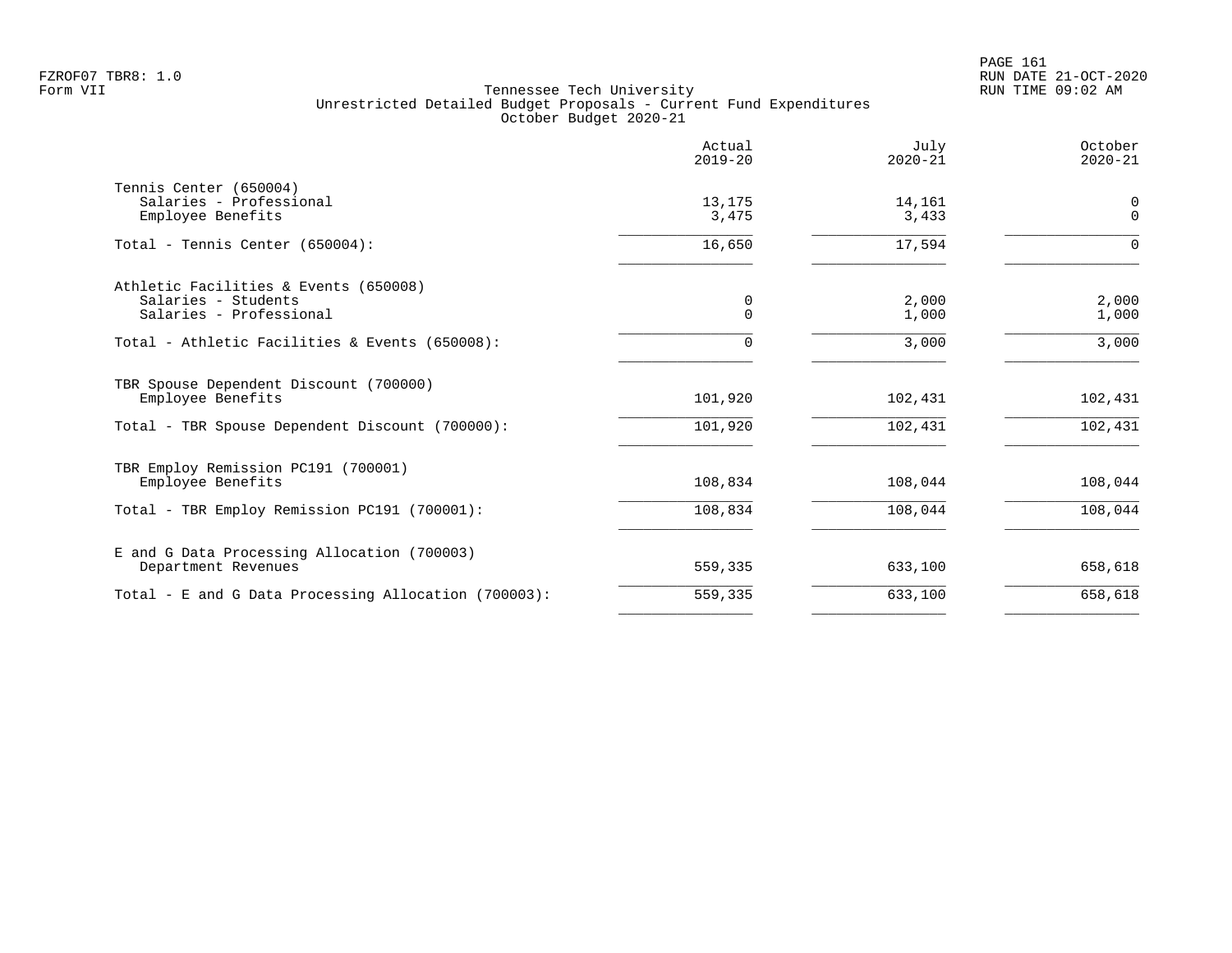|                                                          | Actual<br>$2019 - 20$ | July<br>$2020 - 21$ | October<br>$2020 - 21$ |
|----------------------------------------------------------|-----------------------|---------------------|------------------------|
| E and G Claims Adjustment (700004)<br>Operating Expenses | 41,326                | 62,840              | 62,840                 |
| Total - E and G Claims Adjustment (700004):              | 41,326                | 62,840              | 62,840                 |
| $E$ and G Support (700005)                               |                       |                     |                        |
| Salaries - Administrative                                |                       | 9,348               | 10,864                 |
| Salaries - Academic                                      |                       | <sup>n</sup>        | 500                    |
| Salaries - Supporting                                    |                       | 14,340              | 35,597                 |
| Salaries - Professional                                  |                       | 106,943             | 136,885                |
| Employee Benefits                                        | 20,968                | 200,405             | 158,690                |
| Operating Expenses                                       | $-39,809$             | $-90,048$           | $-126, 107$            |
| Total - E and G Support $(700005)$ :                     | $-18,841$             | 240,988             | 216,429                |
| E and G Other Salary Pool (700009)                       |                       |                     |                        |
| Salaries - Supporting                                    | 0                     | 21,350              | 21,350                 |
| Salaries - Professional                                  | $\Omega$              | 21,520              | 21,520                 |
| Total - E and G Other Salary Pool (700009):              | 0                     | 42,870              | 42,870                 |
| Post Office Allocation (700045)                          |                       |                     |                        |
| Operating Expenses                                       | $\Omega$              | 1,200               | 1,200                  |
| Department Revenues                                      | 22,640                | 0                   | $\Omega$               |
| Total - Post Office Allocation (700045):                 | 22,640                | 1,200               | 1,200                  |
|                                                          |                       |                     |                        |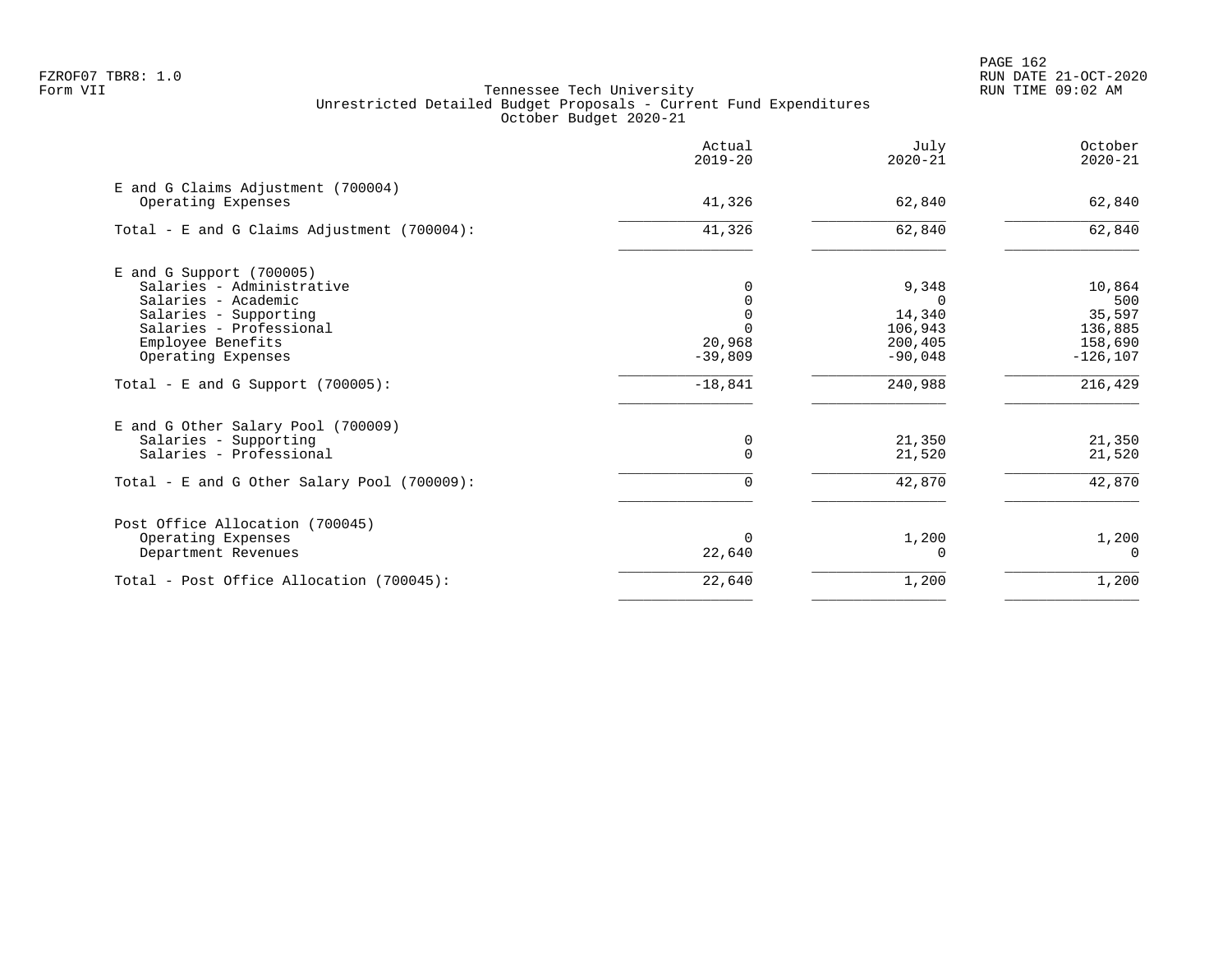|                                                                                                                                                                                                                           | Actual<br>$2019 - 20$                                                                                              | July<br>$2020 - 21$                                                                                                    | October<br>$2020 - 21$                                                                                            |
|---------------------------------------------------------------------------------------------------------------------------------------------------------------------------------------------------------------------------|--------------------------------------------------------------------------------------------------------------------|------------------------------------------------------------------------------------------------------------------------|-------------------------------------------------------------------------------------------------------------------|
| TTU Staff Tuit Maint Reimbursment (700068)<br>Employee Benefits                                                                                                                                                           | 82,886                                                                                                             | 64,811                                                                                                                 | 19,201                                                                                                            |
| Total - TTU Staff Tuit Maint Reimbursment (700068):                                                                                                                                                                       | 82,886                                                                                                             | 64,811                                                                                                                 | 19,201                                                                                                            |
| Total - Student Services (400):                                                                                                                                                                                           |                                                                                                                    |                                                                                                                        |                                                                                                                   |
| Salaries - Administrative<br>Salaries - Academic<br>Salaries - Supporting<br>Salaries - Students<br>Salaries - Professional<br>Employee Benefits<br>Travel<br>Operating Expenses<br>Capital Outlay<br>Department Revenues | 449,631<br>9,423<br>1,406,561<br>215,171<br>7,579,294<br>3,962,021<br>1,130,615<br>4,520,727<br>118,084<br>575,356 | 461,474<br>$\Omega$<br>1,457,783<br>259,470<br>8,019,880<br>4,393,671<br>1,297,485<br>3,707,162<br>$\Omega$<br>633,100 | 548,122<br>1,250<br>1,440,879<br>271,697<br>8,312,102<br>4,278,259<br>1,176,207<br>5,179,391<br>17,922<br>658,618 |
| Total                                                                                                                                                                                                                     | 19,966,883                                                                                                         | 20, 230, 025                                                                                                           | 21,884,447                                                                                                        |
| Total - Student Services (40):                                                                                                                                                                                            |                                                                                                                    |                                                                                                                        |                                                                                                                   |
| Salaries - Administrative<br>Salaries - Academic<br>Salaries - Supporting<br>Salaries - Students<br>Salaries - Professional<br>Employee Benefits<br>Travel<br>Operating Expense<br>Capital Outlay<br>Department Revenues  | 449,631<br>9,423<br>1,406,561<br>215,171<br>7,579,294<br>3,962,021<br>1,130,615<br>4,520,727<br>118,084<br>575,356 | 461,474<br>$\Omega$<br>1,457,783<br>259,470<br>8,019,880<br>4,393,671<br>1,297,485<br>3,707,162<br>$\Omega$<br>633,100 | 548,122<br>1,250<br>1,440,879<br>271,697<br>8,312,102<br>4,278,259<br>1,176,207<br>5,179,391<br>17,922<br>658,618 |
| Total                                                                                                                                                                                                                     | 19,966,883                                                                                                         | 20, 230, 025                                                                                                           | 21,884,447                                                                                                        |

 Institutional Support (45) Institutional Support (450)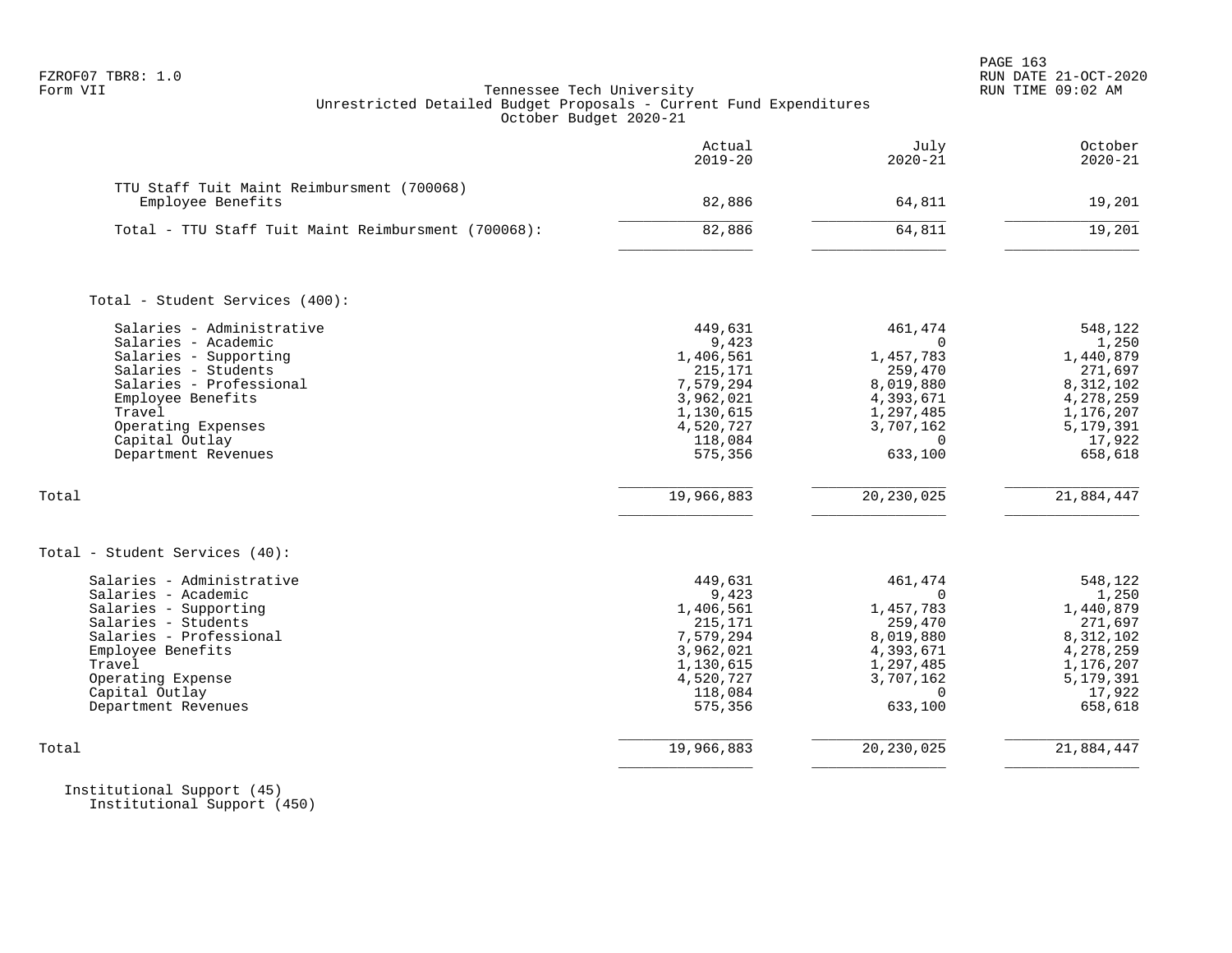PAGE 164 FZROF07 TBR8: 1.0 RUN DATE 21-OCT-2020

|                                      | Actual<br>$2019 - 20$ | July<br>$2020 - 21$ | October<br>$2020 - 21$ |
|--------------------------------------|-----------------------|---------------------|------------------------|
| Board of Trustees (101000)           |                       |                     |                        |
| Travel<br>Operating Expenses         | 6,843<br>26,156       | 0<br>44,300         | 5,000<br>37,528        |
| Total - Board of Trustees (101000):  | 32,999                | 44,300              | 42,528                 |
| Presidents Office (110000)           |                       |                     |                        |
| Salaries - Administrative            | 472,678               | 456,462             | 487,362                |
| Salaries - Supporting                | 42,195                | 45,503              | 45,503                 |
| Salaries - Students                  | 824                   | 3,190               | 3,190                  |
| Salaries - Professional              | 84,244                | 88,193              | 88,193                 |
| Employee Benefits                    | 145,515               | 147,793             | 155,833                |
| Travel                               | 4,147                 | 4,000               | 3,840                  |
| Operating Expenses                   | 32,900                | 72,194              | 57,306                 |
| Total - Presidents Office (110000):  | 782,503               | 817,335             | 841,227                |
| University Support (110001)          |                       |                     |                        |
| Operating Expenses                   | 0                     | 25,277              | 24,021                 |
| Total - University Support (110001): | $\Omega$              | 25,277              | 24,021                 |
| President Emeritus (110002)          |                       |                     |                        |
| Salaries - Professional              | 77,918                | 77,920              | 77,920                 |
| Employee Benefits                    | 1,130                 | 1,130               | 1,130                  |
| Travel                               | 499                   | $\Omega$            | $\Omega$               |
| Operating Expenses                   | 253                   | 1,040               | 1,040                  |
| Total - President Emeritus (110002): | 79,800                | 80,090              | 80,090                 |
|                                      |                       |                     |                        |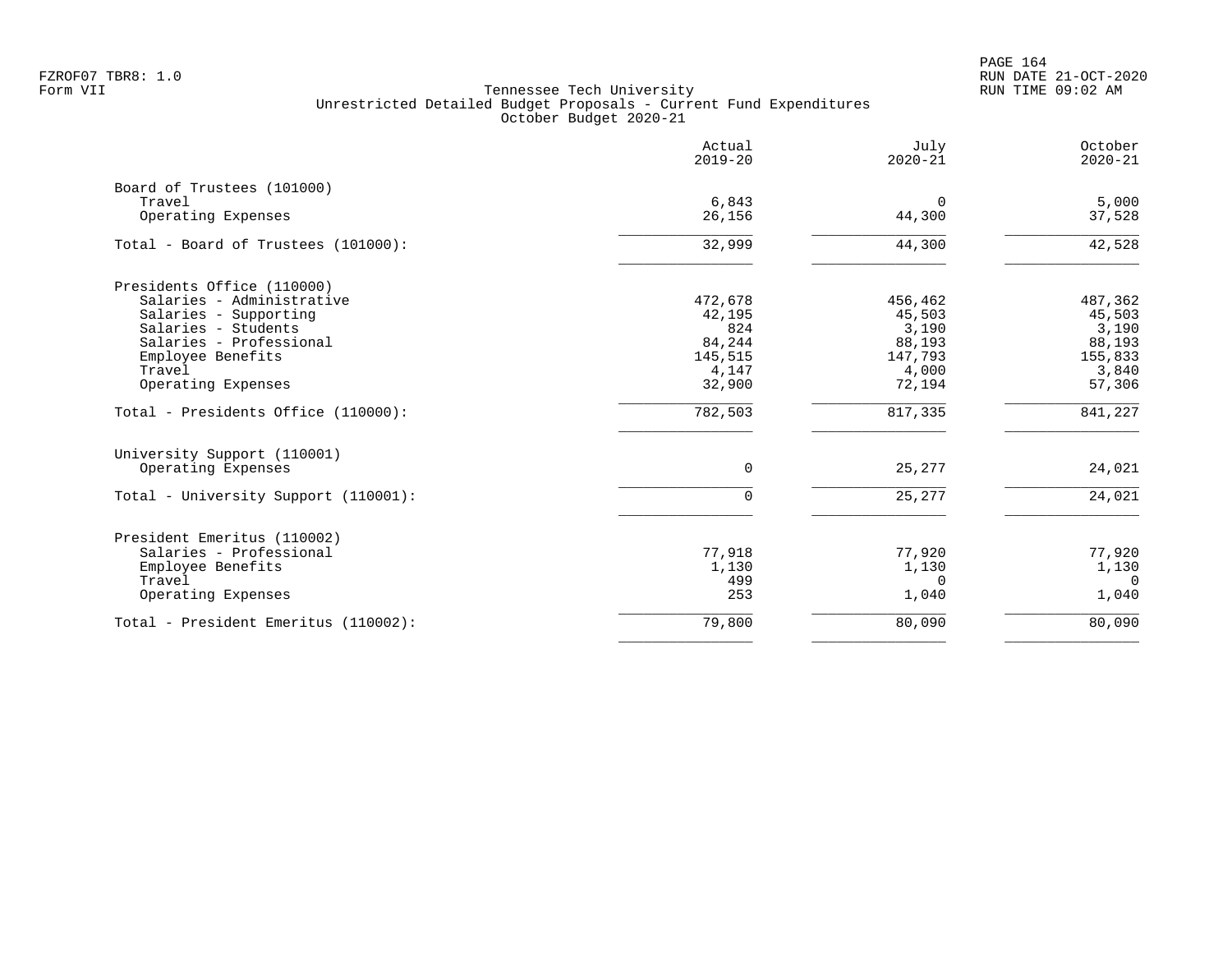PAGE 165 FZROF07 TBR8: 1.0 RUN DATE 21-OCT-2020

|                                                                                                                             | Actual<br>$2019 - 20$               | July<br>$2020 - 21$                 | October<br>$2020 - 21$              |
|-----------------------------------------------------------------------------------------------------------------------------|-------------------------------------|-------------------------------------|-------------------------------------|
| Faculty Senate (110003)<br>Salaries - Academic<br>Employee Benefits<br>Travel<br>Operating Expenses                         | 4,974<br>1,338<br>896<br>95         | 4,000<br>872<br>400<br>380          | $\mathbf 0$<br>872<br>384<br>365    |
| Total - Faculty Senate (110003):                                                                                            | 7,303                               | 5,652                               | 1,621                               |
| Staff Development (110005)<br>Operating Expenses                                                                            | 2,068                               | 1,500                               | 1,745                               |
| Total - Staff Development (110005):                                                                                         | 2,068                               | 1,500                               | 1,745                               |
| President Grad Assistant (110006)<br>Employee Benefits                                                                      | 18,336                              | 16,670                              | 16,670                              |
| Total - President Grad Assistant (110006):                                                                                  | 18,336                              | 16,670                              | 16,670                              |
| Staff Awards (110008)<br>Salaries - Supporting<br>Employee Benefits<br>Operating Expenses<br>Total - Staff Awards (110008): | 1,000<br>90<br>$\mathbf 0$<br>1,090 | 4,000<br>$\Omega$<br>2,200<br>6,200 | 4,000<br>$\Omega$<br>2,200<br>6,200 |
| Professional Awards (110009)<br>Salaries - Professional<br>Employee Benefits<br>Operating Expenses                          | 1,000<br>77<br>$\Omega$             | 1,000<br>$\Omega$<br>50             | 1,000<br>$\Omega$<br>50             |
| Total - Professional Awards (110009):                                                                                       | 1,077                               | 1,050                               | 1,050                               |
|                                                                                                                             |                                     |                                     |                                     |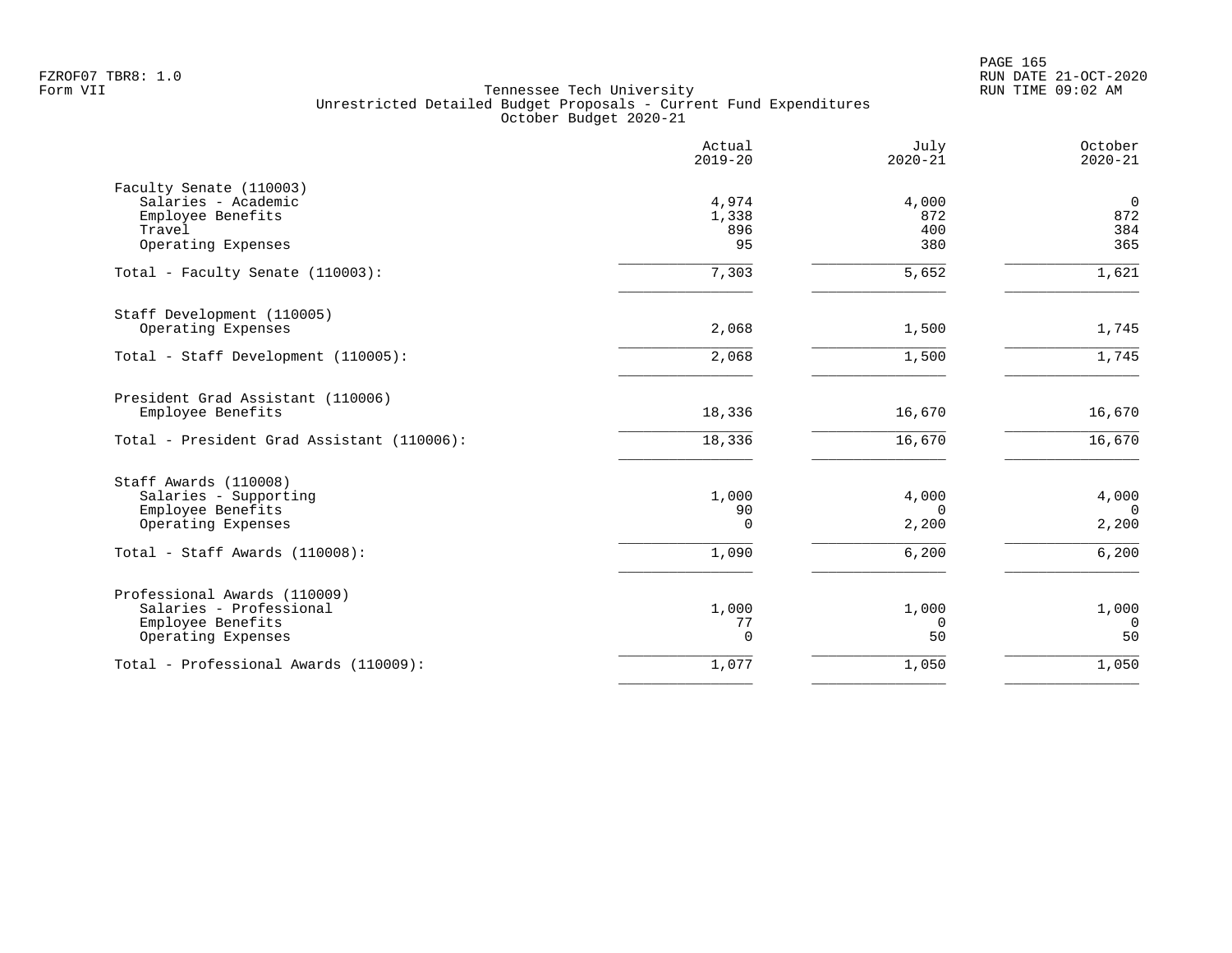| Actual<br>$2019 - 20$  | July<br>$2020 - 21$       | October<br>$2020 - 21$  |
|------------------------|---------------------------|-------------------------|
| $\Omega$               | 12,000                    | 11,520                  |
| $\Omega$               | 12,000                    | 11,520                  |
| 7,052<br>23<br>151,246 | $\Omega$<br>31<br>167,193 | 15,000<br>31<br>154,397 |
| 158,321                | 167,224                   | 169,428                 |
| 115,486<br>18,314      | 543,221<br>$\Omega$       | 412,556<br>$\Omega$     |
|                        |                           | 412,556                 |
| 704,666                | 300,000                   | 750,000                 |
| 704,666                | 300,000                   | 750,000                 |
| 0                      | 0                         | 1,655                   |
| $\Omega$               | $\Omega$                  | 1,655                   |
|                        | 133,800                   | 543,221                 |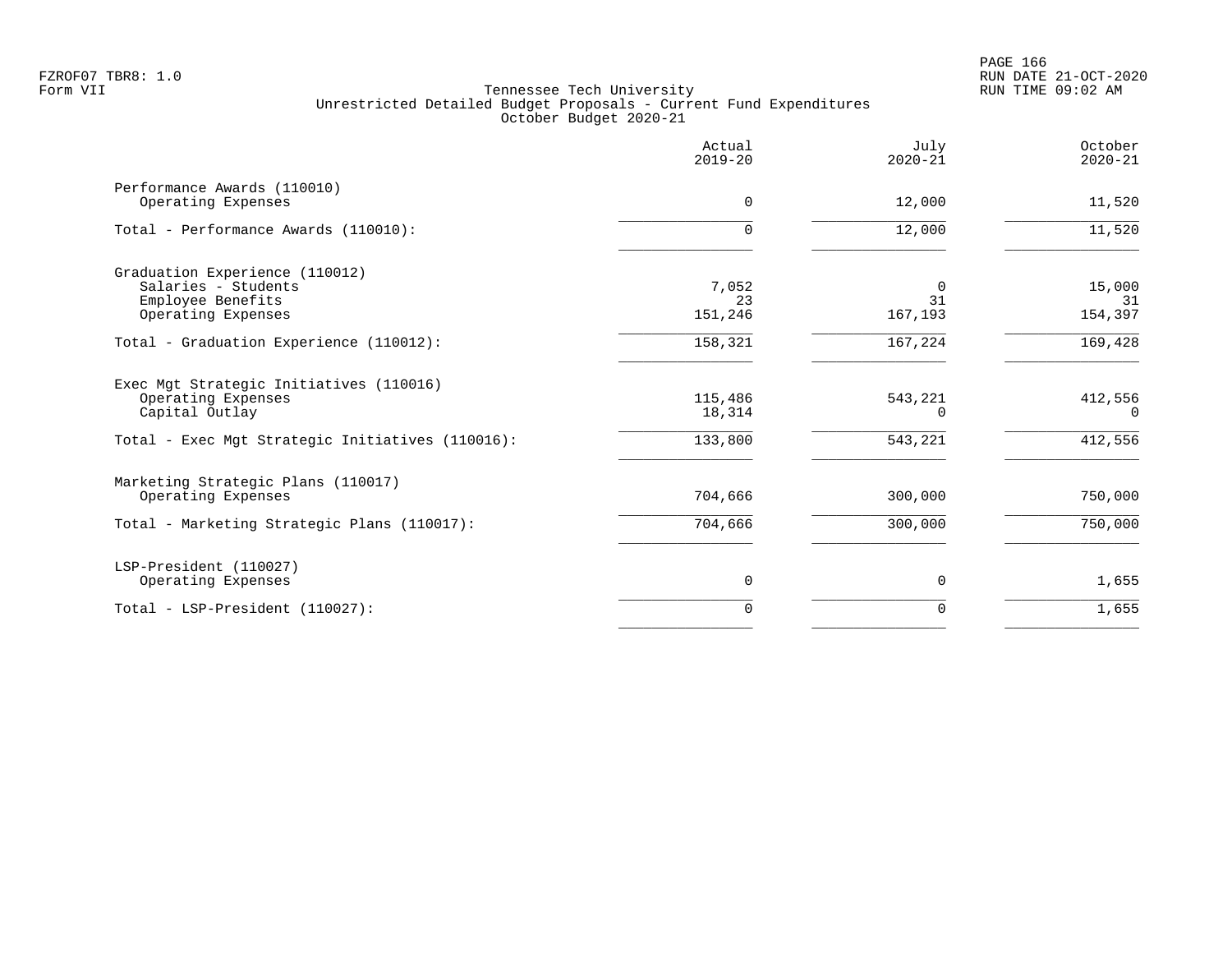| Actual<br>$2019 - 20$ | July<br>$2020 - 21$               | October<br>$2020 - 21$   |
|-----------------------|-----------------------------------|--------------------------|
|                       |                                   |                          |
| 170,600               | 171,300                           | 122,450                  |
| 134                   | $\Omega$                          | $\Omega$                 |
| 80,189                | 80,574                            | 97,374                   |
|                       |                                   | 74,056                   |
|                       |                                   | 5,850                    |
|                       |                                   | 4,938                    |
| 331,094               | 336,930                           | 304,668                  |
|                       |                                   |                          |
|                       | 195,700                           | 195,700                  |
| 66,870                | 67,409                            | 70,449                   |
| 9,266                 | $\Omega$                          | 9,000                    |
| 4,218                 | $-960$                            | 3,000                    |
| 279,704               | 262,149                           | 278,149                  |
|                       |                                   |                          |
| 107,479               | 108,079                           | 108,079                  |
| 81,732                | 102,823                           | 102,823                  |
| 73,177                | 73,792                            | 82,792                   |
| 1,436                 | 13,735                            | 13,185                   |
| 9,418                 | 3,650                             | 3,504                    |
| 273,242               | 302,079                           | 310,383                  |
|                       | 75,526<br>827<br>3,818<br>199,350 | 75,016<br>5,000<br>5,040 |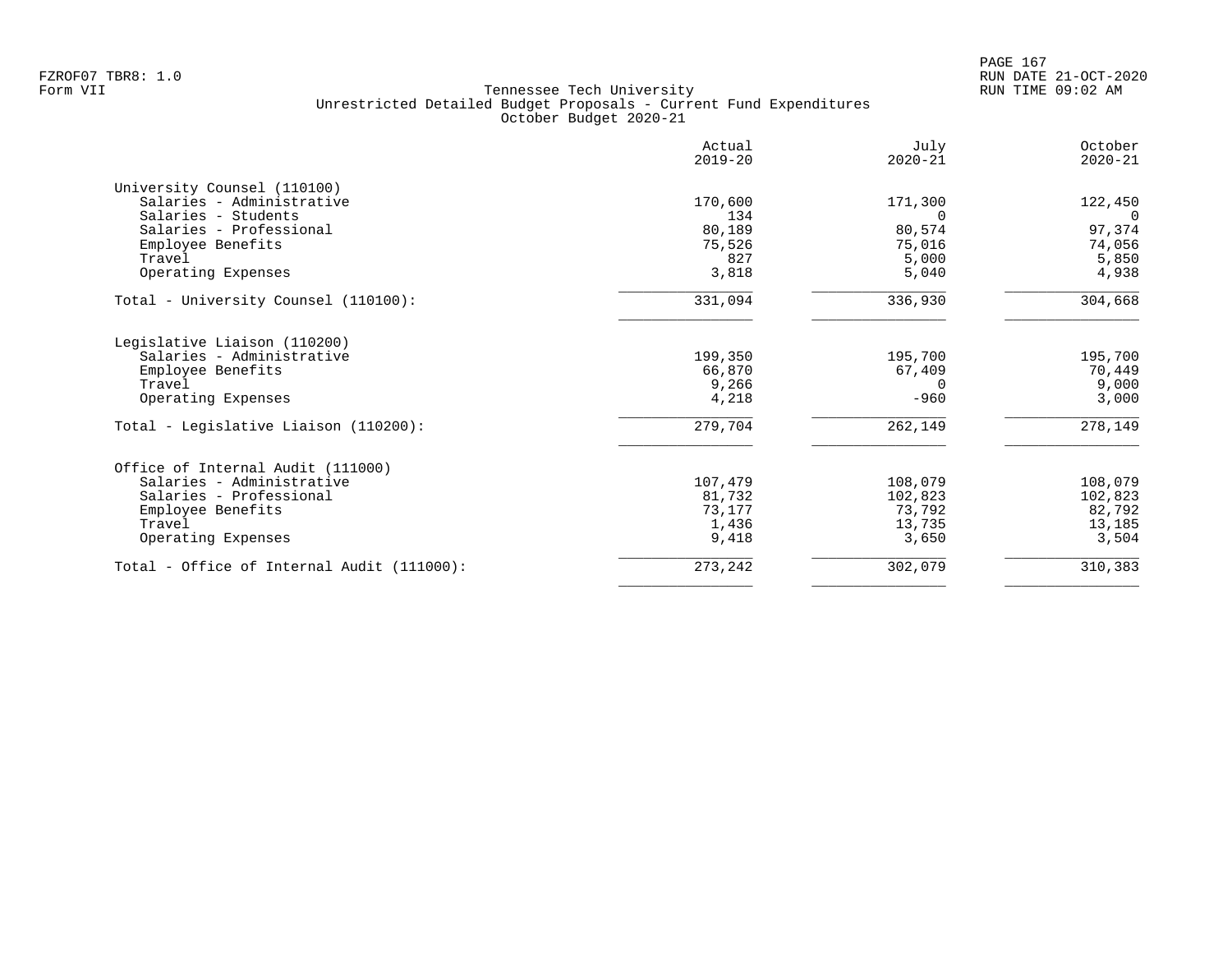|                                                  | Actual<br>$2019 - 20$ | July<br>$2020 - 21$ | October<br>$2020 - 21$ |
|--------------------------------------------------|-----------------------|---------------------|------------------------|
| Commission on Status of Women (112001)           |                       |                     |                        |
| Operating Expenses                               | 711                   | 2,000               | 2,925                  |
| Total - Commission on Status of Women (112001):  | 711                   | 2,000               | 2,925                  |
| Ofc VP Research & Economic Dev (118000)          |                       |                     |                        |
| Salaries - Administrative                        | 65,392                | 225,000             | 225,000                |
| Salaries - Supporting                            | 45,736                | 44,166              | 44,166                 |
| Salaries - Professional                          | 86,878                | 118,951             | 86,008                 |
| Employee Benefits                                | 56,553                | 126,917             | 98,037                 |
| Total - Ofc VP Research & Economic Dev (118000): | 254,559               | 515,034             | 453,211                |
| LSP-VP Research (118002)                         |                       |                     |                        |
| Operating Expenses                               | $\Omega$              | 0                   | 34,293                 |
| Total - LSP-VP Research (118002):                | $\cap$                | $\Omega$            | 34,293                 |
| Office of the Provost (120000)                   |                       |                     |                        |
| Salaries - Administrative                        | 261,300               | 260,400             | 260,400                |
| Salaries - Supporting                            | 31,500                | 31,754              | 31,754                 |
| Salaries - Professional                          | 183,632               | 258,452             | 182,912                |
| Employee Benefits                                | 139,346               | 168,939             | 147,979                |
| Travel                                           | 5,743                 | 1,920               | 1,920                  |
| Operating Expenses                               | 6,747                 | 11,808              | 11,536                 |
| Department Revenues                              | $-1$                  | $\Omega$            | $\Omega$               |
| Total - Office of the Provost (120000):          | 628,267               | 733,273             | 636,501                |
|                                                  |                       |                     |                        |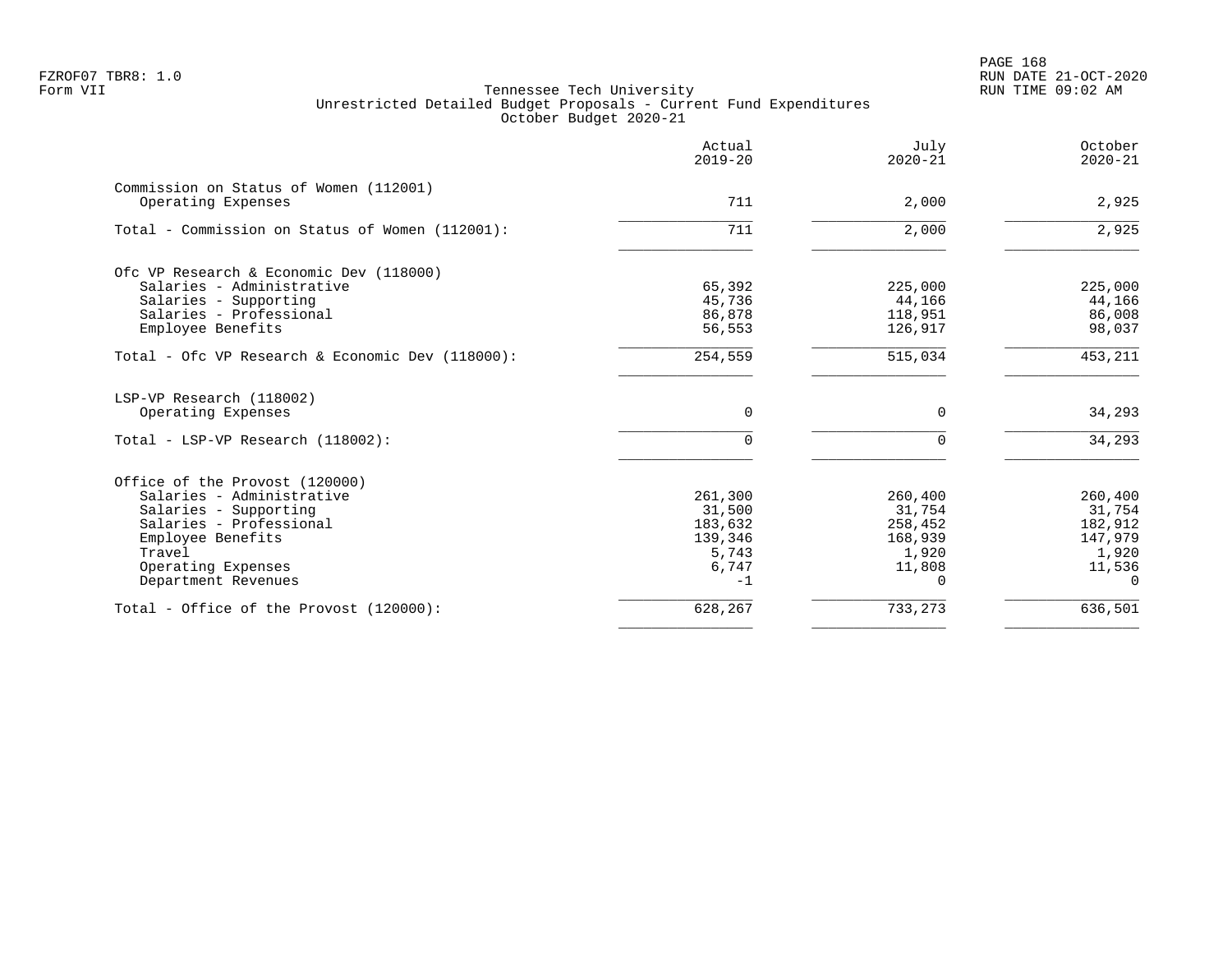|                                                                                                                                                     | Actual<br>$2019 - 20$                            | July<br>$2020 - 21$                            | October<br>$2020 - 21$                          |
|-----------------------------------------------------------------------------------------------------------------------------------------------------|--------------------------------------------------|------------------------------------------------|-------------------------------------------------|
| Self Study (120001)<br>Travel<br>Operating Expenses                                                                                                 | 6,484<br>17,419                                  | 4,000<br>75,960                                | 3,700<br>71,960                                 |
| Total - Self Study $(120001)$ :                                                                                                                     | 23,903                                           | 79,960                                         | 75,660                                          |
| Federal College Work Study Program (122001)<br>Salaries - Students                                                                                  | 9,949                                            | 20,410                                         | 20,410                                          |
| Total - Federal College Work Study Program (122001):                                                                                                | 9,949                                            | 20,410                                         | 20,410                                          |
| African Am Undergrad Sch (123017)<br>Employee Benefits                                                                                              | 7,032                                            | $\mathbf 0$                                    | $\mathbf 0$                                     |
| Total - African Am Undergrad Sch (123017):                                                                                                          | 7,032                                            | $\Omega$                                       | $\mathbf 0$                                     |
| Institutional Research Office (125000)<br>Salaries - Administrative<br>Salaries - Professional<br>Employee Benefits<br>Travel<br>Operating Expenses | $\Omega$<br>228,358<br>65,257<br>1,937<br>12,329 | 97,456<br>259,993<br>81,446<br>2,300<br>24,570 | 116,207<br>260,695<br>87,446<br>2,208<br>28,477 |
| Total - Institutional Research Office (125000):                                                                                                     | 307,881                                          | 465,765                                        | 495,033                                         |
| Institutional Res Graduate Assist (125001)<br>Employee Benefits                                                                                     | $\mathbf 0$                                      | 9,640                                          | 9,640                                           |
| Total - Institutional Res Graduate Assist (125001):                                                                                                 | $\mathbf 0$                                      | 9,640                                          | 9,640                                           |
|                                                                                                                                                     |                                                  |                                                |                                                 |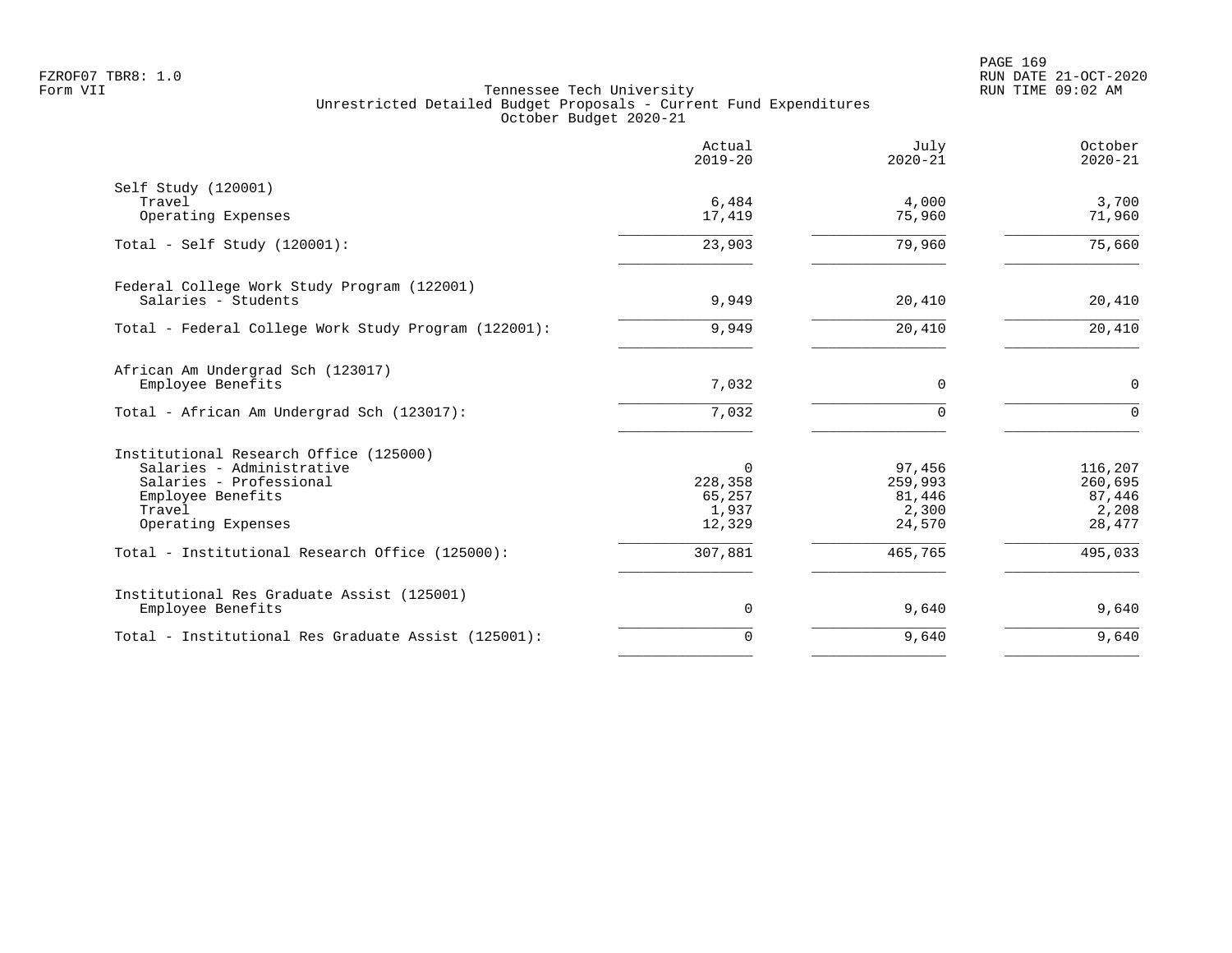|                                                      | Actual<br>$2019 - 20$ | July<br>$2020 - 21$ | October<br>$2020 - 21$ |
|------------------------------------------------------|-----------------------|---------------------|------------------------|
| Student Affairs Administration (127000)              |                       |                     |                        |
| Salaries - Administrative                            | 94,658                | 167,000             | 2,540                  |
| Salaries - Supporting                                | 51,884                | 63,119              | 39,493                 |
| Salaries - Students                                  | 669                   | 1,200               | 1,200                  |
| Salaries - Professional                              | 49,757                | 48,539              | 51,039                 |
| Employee Benefits                                    | 70,896                | 83,340              | 43,340                 |
| Travel                                               | 2,436                 | 480                 | 480                    |
| Operating Expenses                                   | 37,651                | 37,568              | 33,068                 |
| Total - Student Affairs Administration (127000):     | 307,951               | 401,246             | 171,160                |
| Student Affairs Grad Assist (127001)                 |                       |                     |                        |
| Employee Benefits                                    | 45,423                | 47,370              | 47,370                 |
| Total - Student Affairs Grad Assist (127001):        | 45,423                | 47,370              | 47,370                 |
| Commission on Status of Blacks (127002)              |                       |                     |                        |
| Operating Expenses                                   | 1,629                 | 2,010               | 2,010                  |
| Total - Commission on Status of Blacks (127002):     | 1,629                 | 2,010               | 2,010                  |
| Vice Pres for Planning and Finance (200000)          |                       |                     |                        |
| Salaries - Administrative                            | 225,450               | 223,800             | 223,800                |
| Salaries - Supporting                                | $\Omega$              | 600                 | $\overline{0}$         |
| Salaries - Professional                              | 61,000                | 65,410              | 65,410                 |
|                                                      |                       |                     | 51,705                 |
| Employee Benefits<br>Travel                          | 53,372<br>2,997       | 52,665<br>750       | 750                    |
|                                                      | 4,793                 | 2,800               | 2,800                  |
| Operating Expenses                                   |                       |                     |                        |
| Total - Vice Pres for Planning and Finance (200000): | 347,612               | 346,025             | 344,465                |
|                                                      |                       |                     |                        |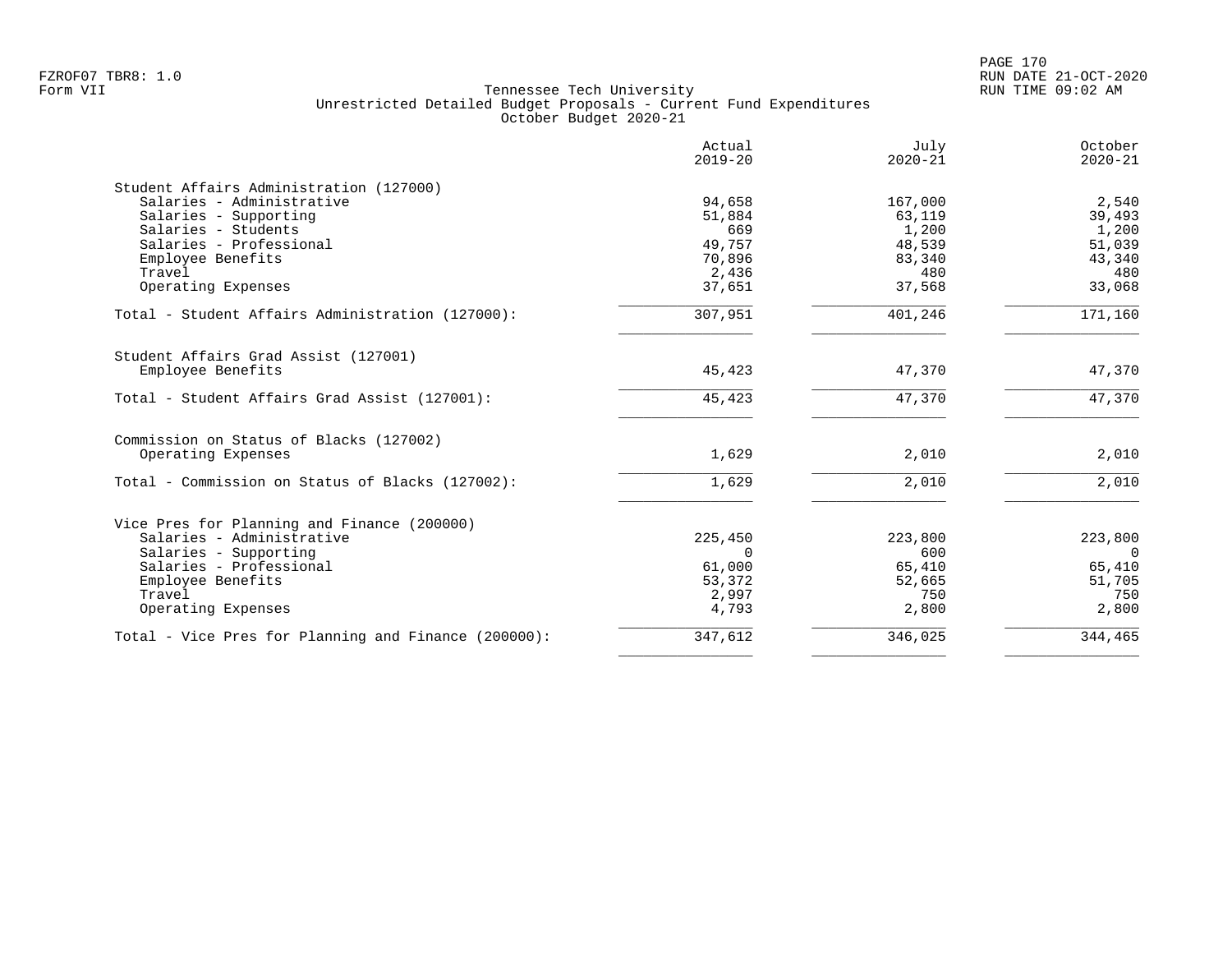|                                     | Actual<br>$2019 - 20$ | July<br>$2020 - 21$ | October<br>$2020 - 21$ |
|-------------------------------------|-----------------------|---------------------|------------------------|
| Business Office (200001)            |                       |                     |                        |
| Salaries - Administrative           | 149,917               | 142,800             | 142,800                |
| Salaries - Supporting               | 303,632               | 329,605             | 295,351                |
| Salaries - Students                 | 7,108                 | 7,448               | 23,412                 |
| Salaries - Professional             | 800,984               | 913,495             | 908,903                |
| Employee Benefits                   | 526,398               | 546,447             | 575,847                |
| Travel                              | 25,461                | 31,941              | 27,424                 |
| Operating Expenses                  | 57,954                | 77,440              | 81,310                 |
| Department Revenues                 | $-1$                  |                     | $\Omega$               |
| Total - Business Office (200001):   | 1,871,453             | 2,049,176           | 2,055,047              |
| Human Resources (200002)            |                       |                     |                        |
| Salaries - Administrative           | 135,886               | 137,436             | 137,436                |
| Salaries - Supporting               | 123,015               | 122,518             | 134,518                |
| Salaries - Professional             | 649,419               | 667,133             | 596,151                |
| Employee Benefits                   | 292,318               | 302,958             | 293,038                |
| Travel                              | 10,052                | 9,156               | 920                    |
| Operating Expenses                  | 54,629                | 56,126              | 49,751                 |
| Total - Human Resources (200002):   | 1,265,319             | 1,295,327           | 1,211,814              |
| University Police (200004)          |                       |                     |                        |
| Operating Expenses                  | 14                    | $\Omega$            | $\mathbf 0$            |
| Total - University Police (200004): | 14                    | 0                   | 0                      |
|                                     |                       |                     |                        |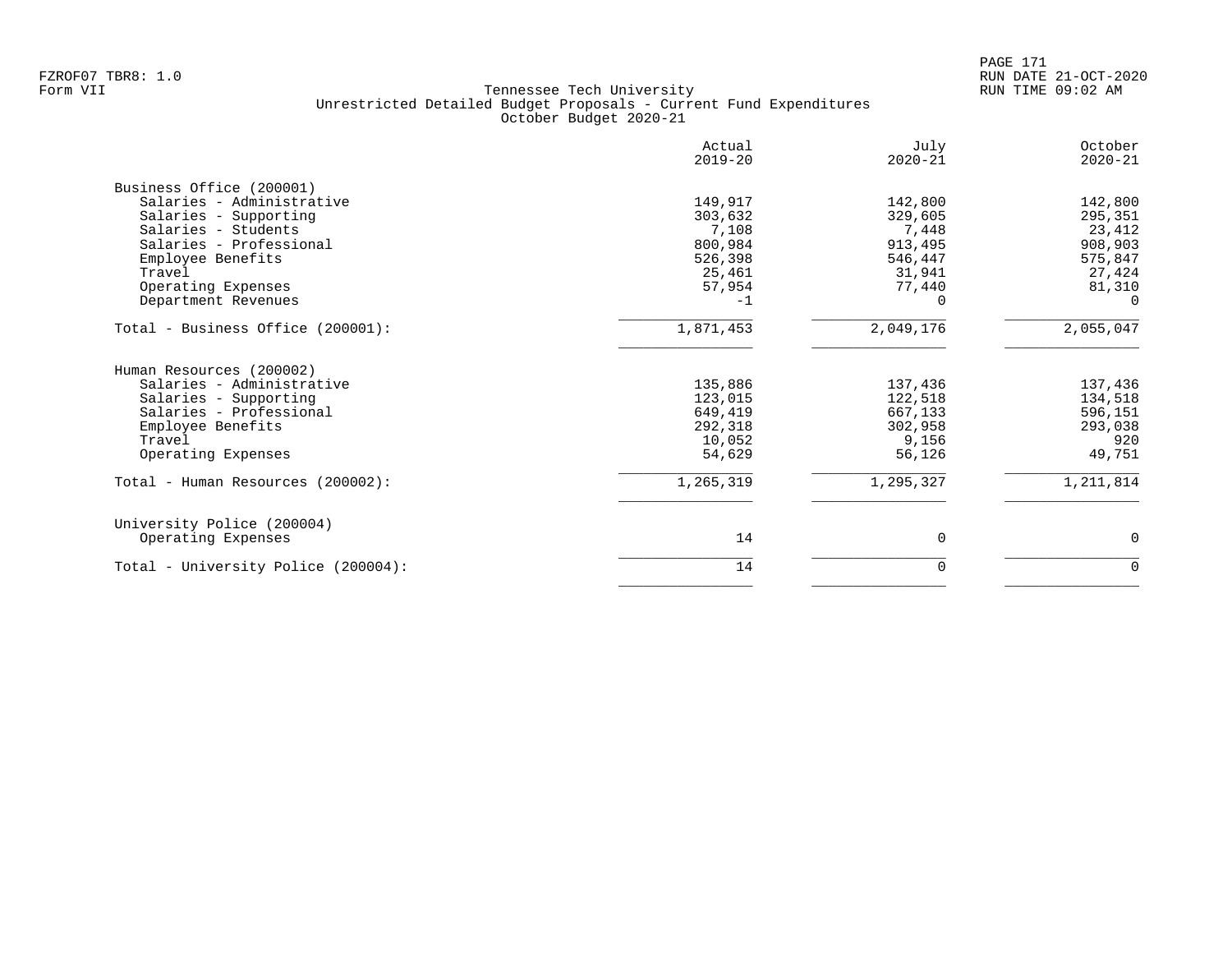PAGE 172 FZROF07 TBR8: 1.0 RUN DATE 21-OCT-2020

|                                                  | Actual<br>$2019 - 20$ | July<br>$2020 - 21$ | October<br>$2020 - 21$ |
|--------------------------------------------------|-----------------------|---------------------|------------------------|
| Business Office GA (200008)<br>Employee Benefits | 16,044                | 25,254              | 25,254                 |
|                                                  |                       |                     |                        |
| Total - Business Office GA (200008):             | 16,044                | 25,254              | 25,254                 |
| Planning Strategic Initiatives (200009)          |                       |                     |                        |
| Salaries - Academic                              | 17,506                | $\Omega$            | $\overline{0}$         |
| Salaries - Professional                          | 60,039                | 76,379              | 76,379                 |
| Employee Benefits                                | 62,910                | $-37,578$           | 130,074                |
| Travel                                           | 1,755                 | 0                   | 0                      |
| Operating Expenses                               | 189,543               | $\Omega$            | $\Omega$               |
| Total - Planning Strategic Initiatives (200009): | 331,753               | 38,801              | 206,453                |
| Facilities Rental (200011)                       |                       |                     |                        |
| Salaries - Administrative                        | 0                     | 700                 | $\mathbf 0$            |
| Salaries - Supporting                            | 270                   | 800                 | $\Omega$               |
| Salaries - Students                              | $\Omega$              | 450                 | 450                    |
| Salaries - Professional                          | 1,647                 | 1,000               | $\overline{0}$         |
| Employee Benefits                                | 409                   | 227                 | 227                    |
| Operating Expenses                               | $\Omega$              | $\Omega$            | 4,323                  |
| Total - Facilities Rental (200011):              | 2,326                 | 3,177               | 5,000                  |
| CHEC Management (200012)                         |                       |                     |                        |
| Operating Expenses                               | 105,986               | 93,820              | 96,320                 |
| Total - CHEC Management (200012):                | 105,986               | 93,820              | 96,320                 |
|                                                  |                       |                     |                        |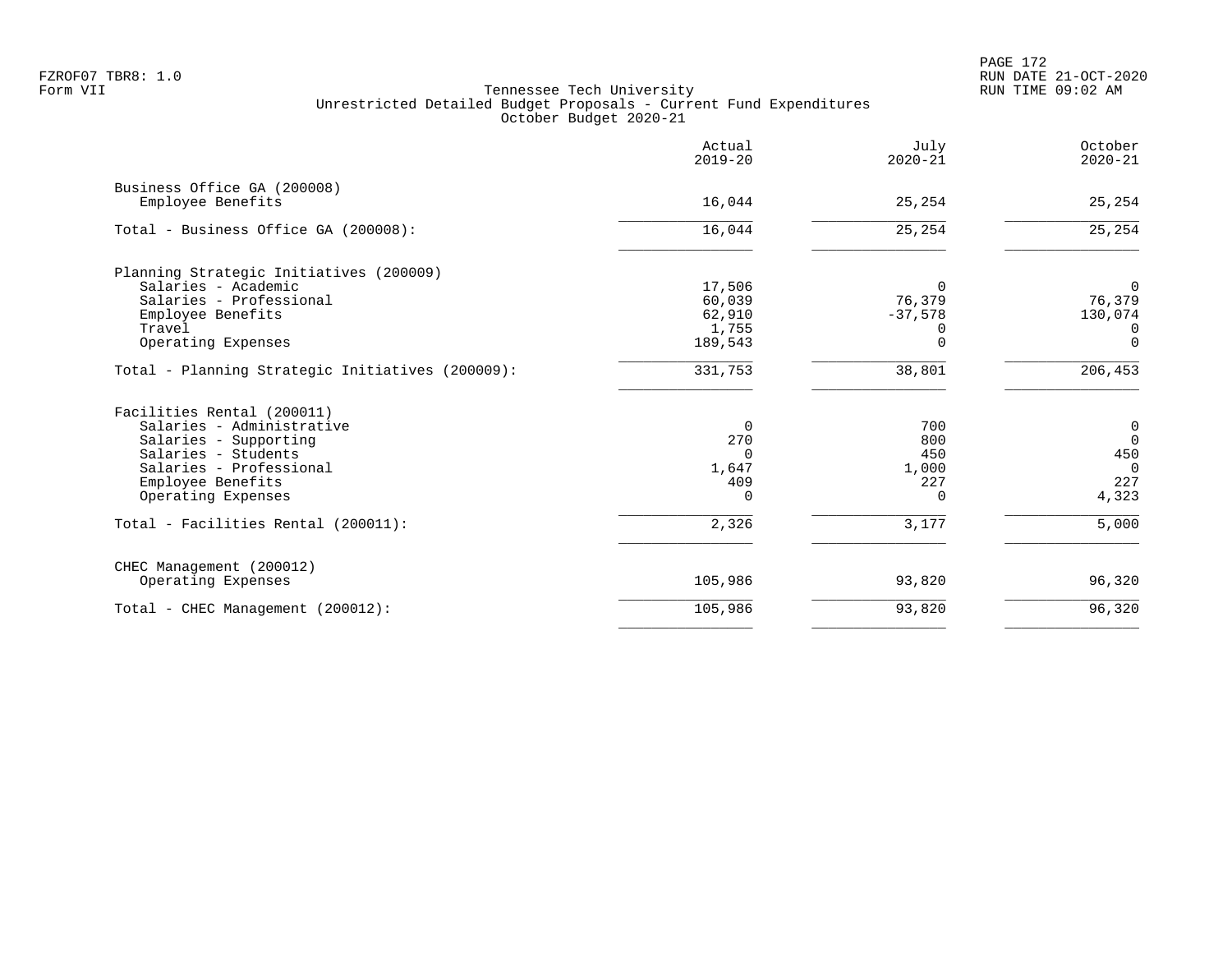|                                                | Actual<br>$2019 - 20$ | July<br>$2020 - 21$ | October<br>$2020 - 21$ |
|------------------------------------------------|-----------------------|---------------------|------------------------|
| LSP-VP Finance (200020)                        | $\Omega$              |                     |                        |
| Operating Expenses                             |                       | 17,479              | 64,938                 |
| Total - LSP-VP Finance $(200020)$ :            | 0                     | 17,479              | 64,938                 |
| University Budget & Planning (200025)          |                       |                     |                        |
| Salaries - Professional                        | 125,208               | 145,569             | 145,569                |
| Employee Benefits                              | 45,219                | 49,827              | 49,827                 |
| Operating Expenses                             | $\Omega$              | Ω                   | 5,172                  |
| Total - University Budget & Planning (200025): | 170,427               | 195,396             | 200,568                |
| Compliance Office (200026)                     |                       |                     |                        |
| Salaries - Administrative                      | 107,111               | 107,656             | 107,656                |
| Salaries - Supporting                          | 35,963                | 36,525              | 36,525                 |
| Salaries - Professional                        | 58,800                | 59,301              | 17,985                 |
| Employee Benefits                              | 73,597                | 75,972              | 75,972                 |
| Travel                                         | 1,932                 | 3,000               | 3,000                  |
| Operating Expenses                             | 6,993                 | 7,000               | 36,600                 |
| Total - Compliance Office (200026):            | 284,396               | 289,454             | 277,738                |
| PCI Compliance (200030)                        |                       |                     |                        |
| Operating Expenses                             | 0                     | 5,000               | 5,000                  |
| Total - PCI Compliance (200030):               | $\mathbf 0$           | 5,000               | 5,000                  |
|                                                |                       |                     |                        |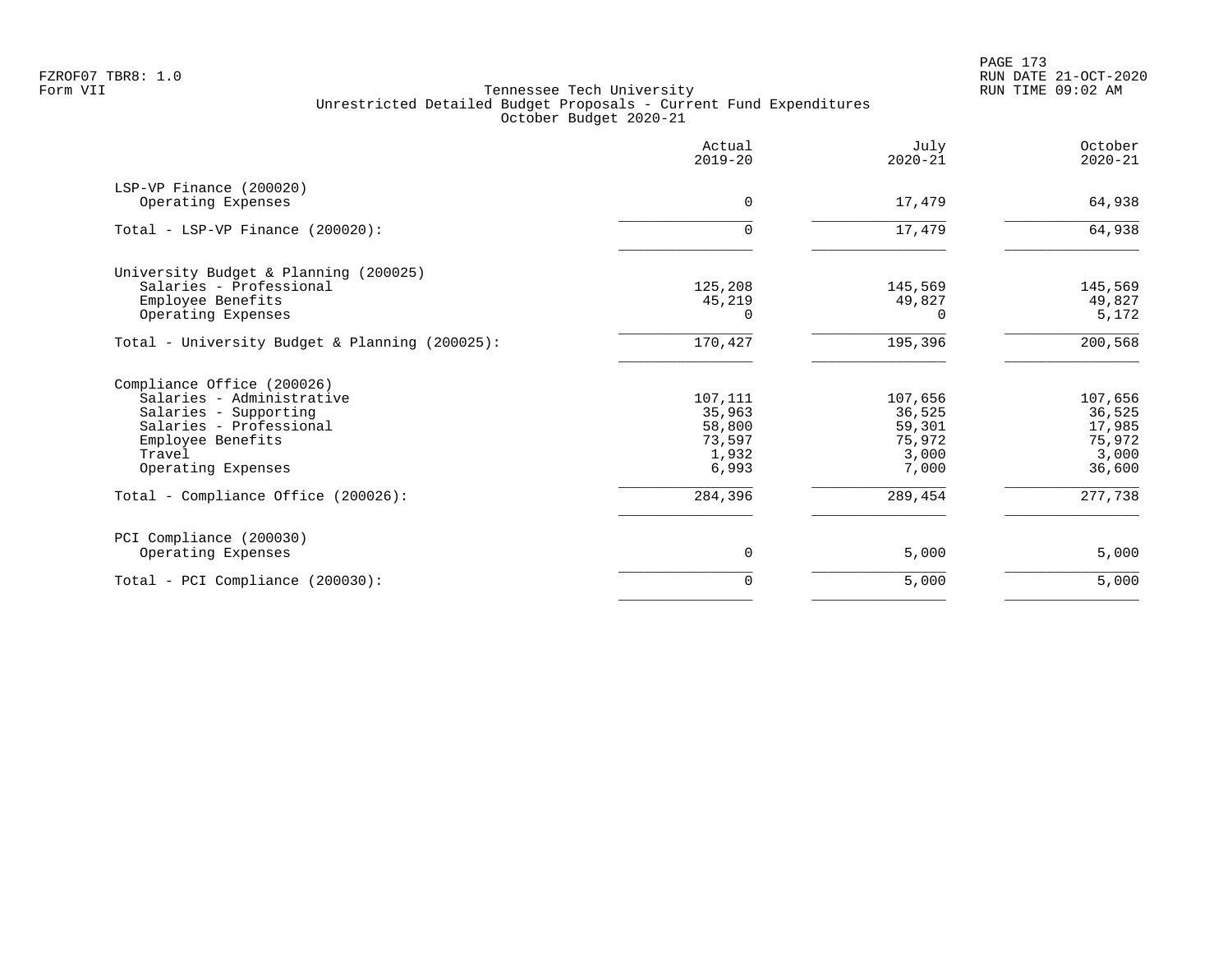PAGE 174 FZROF07 TBR8: 1.0 RUN DATE 21-OCT-2020

|                                                                   | Actual<br>$2019 - 20$ | July<br>$2020 - 21$ | October<br>$2020 - 21$ |
|-------------------------------------------------------------------|-----------------------|---------------------|------------------------|
| Accommodations - Faculty and Staff (200032)<br>Operating Expenses | $\Omega$              | $\Omega$            | 150,000                |
| Total - Accommodations - Faculty and Staff (200032):              | $\Omega$              | $\Omega$            | 150,000                |
| Postage and Mailing (203007)                                      |                       |                     |                        |
| Operating Expenses                                                | 124,194               | 170,000             | 170,000                |
| Total - Postage and Mailing (203007):                             | 124,194               | 170,000             | 170,000                |
| Postage and Mailing Transfer In (203008)                          |                       |                     |                        |
| Operating Expenses                                                | $-140,534$            |                     | 0                      |
| Department Revenues                                               | $-162$                | $-170,000$          | $-170,000$             |
| Total - Postage and Mailing Transfer In (203008):                 | $-140,696$            | $-170,000$          | $-170,000$             |
| Printing Services (203009)                                        |                       |                     |                        |
| Salaries - Supporting                                             |                       | 2,610               | 2,610                  |
| Salaries - Students                                               |                       | 2,120               | 2,120                  |
| Travel                                                            |                       | 140                 | 140                    |
| Operating Expenses                                                | 454,454               | 313,320             | 315,615                |
| Capital Outlay                                                    | 71,723                | $\Omega$            | $\Omega$               |
| Department Revenues                                               | 8,000                 | 8,300               | 8,300                  |
| Total - Printing Services (203009):                               | 534,177               | 326,490             | 328,785                |
|                                                                   |                       |                     |                        |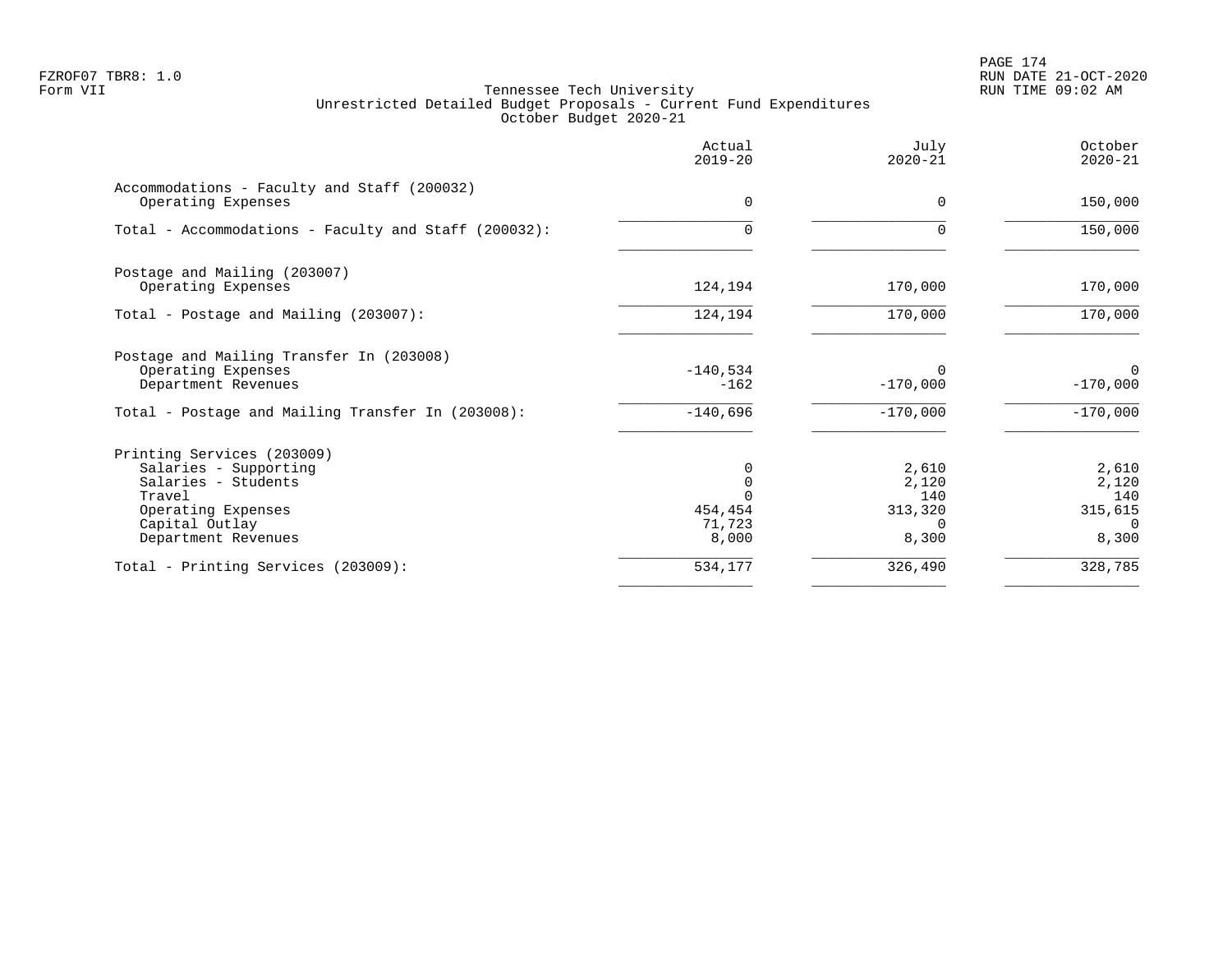|                                                                                       | Actual<br>$2019 - 20$ | July<br>$2020 - 21$    | October<br>$2020 - 21$    |
|---------------------------------------------------------------------------------------|-----------------------|------------------------|---------------------------|
| Printing Serv Transf In (203010)<br>Operating Expenses<br>Department Revenues         | $-398,915$<br>0       | $\Omega$<br>$-235,520$ | $\mathbf 0$<br>$-235,520$ |
| Total - Printing Serv Transf In (203010):                                             | $-398,915$            | $-235,520$             | $-235,520$                |
| Printing Serv Allocation Offset (203011)<br>Operating Expenses<br>Department Revenues | $-5,008$<br>$\Omega$  | $\Omega$<br>6,190      | $\Omega$<br>3,894         |
| Total - Printing Serv Allocation Offset (203011):                                     | $-5,008$              | 6,190                  | 3,894                     |
| Mail Services Spouse Dependent (203014)<br>Employee Benefits                          | 5,786                 | 10,830                 | 10,830                    |
| Total - Mail Services Spouse Dependent (203014):                                      | 5,786                 | 10,830                 | 10,830                    |
| Mail Services PC191 (203015)<br>Employee Benefits                                     | $\Omega$              | 3,300                  | 3,300                     |
| Total - Mail Services PC191 (203015):                                                 | 0                     | 3,300                  | 3,300                     |
| Mail Services E&G Operations (203027)<br>Operating Expenses<br>Department Revenues    | 352,372<br>0          | 297,826<br>3,651       | 297,826<br>20,058         |
| Total - Mail Services E&G Operations (203027):                                        | 352,372               | 301,477                | 317,884                   |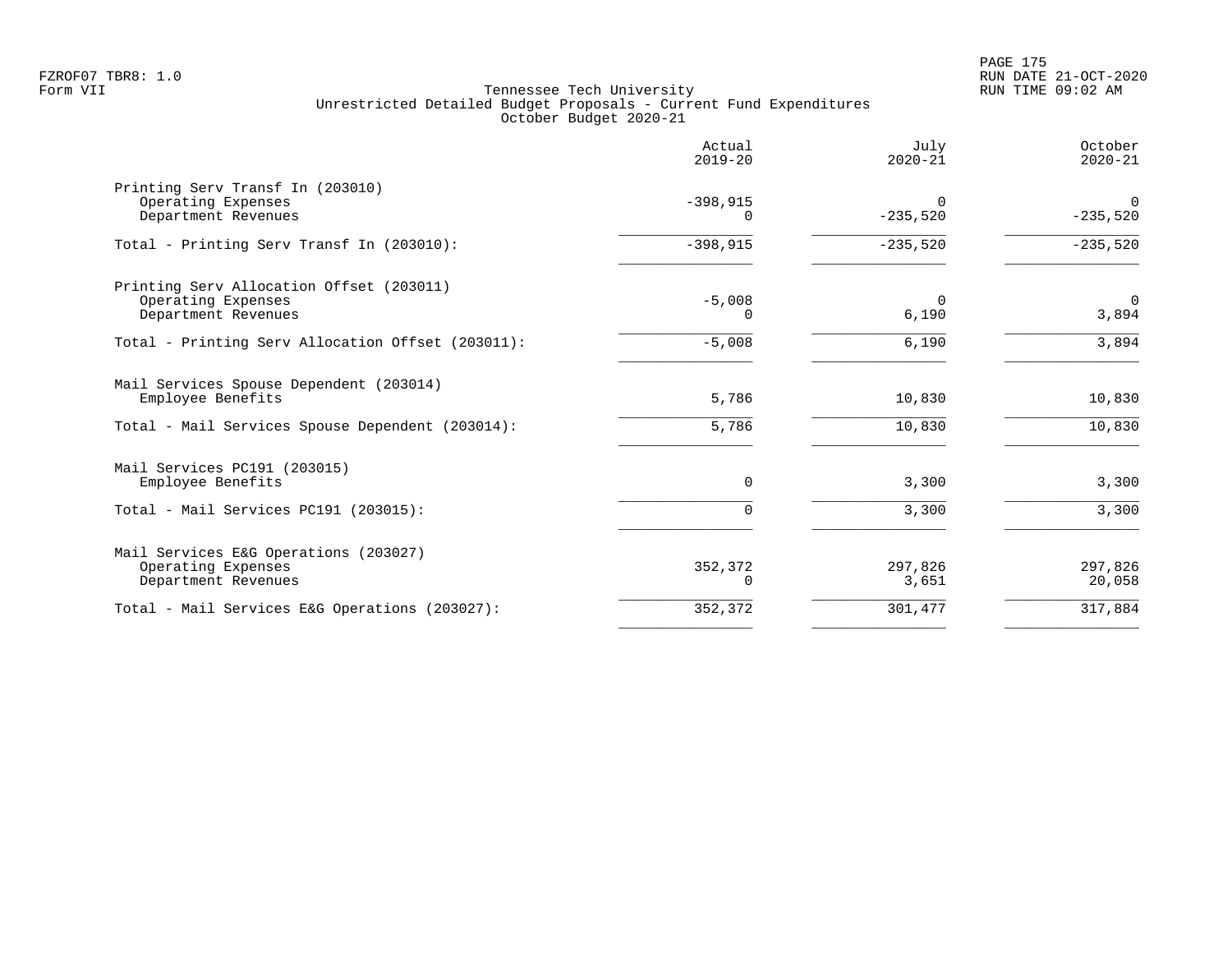PAGE 176 FZROF07 TBR8: 1.0 RUN DATE 21-OCT-2020

|                                                    | Actual<br>$2019 - 20$ | July<br>$2020 - 21$ | October<br>$2020 - 21$ |
|----------------------------------------------------|-----------------------|---------------------|------------------------|
| Mail Services Svc Ctr Allocation (203028)          |                       |                     |                        |
| Operating Expenses                                 | 69,259                | 0                   | 0                      |
| Department Revenues                                | $-54,000$             | $\Omega$            | $\Omega$               |
| Total - Mail Services Svc Ctr Allocation (203028): | 15,259                | $\Omega$            | $\Omega$               |
| Purchasing & Contracts Office (221001)             |                       |                     |                        |
| Salaries - Administrative                          | 101,461               | 101,961             | 90,774                 |
| Salaries - Supporting                              | 112,240               | 113,104             | 127,389                |
| Salaries - Professional                            | 61,030                | 63,700              | 60,602                 |
| Employee Benefits                                  | 128,036               | 132,786             | 132,786                |
| Travel                                             | 44                    | 1,943               | 1,943                  |
| Operating Expenses                                 | 10,871                | 11,210              | 10,762                 |
| Total - Purchasing & Contracts Office (221001):    | 413,682               | 424,704             | 424,256                |
| Environmental Health and Safety (221003)           |                       |                     |                        |
| Salaries - Students                                | 2,539                 | 11,000              | 11,000                 |
| Salaries - Professional                            | 110,494               | 114,618             | 114,618                |
| Employee Benefits                                  | 36,597                | 37,944              | 36,024                 |
| Travel                                             | 2,052                 | $\Omega$            | $\cap$                 |
| Operating Expenses                                 | 47,139                | 31,661              | 31,661                 |
| Total - Environmental Health and Safety (221003):  | 198,821               | 195,223             | 193,303                |
| Motor Pool Fuel (221006)                           |                       |                     |                        |
| Operating Expenses                                 | 68,021                | 150,000             | 150,000                |
| Total - Motor Pool Fuel (221006):                  | 68,021                | 150,000             | 150,000                |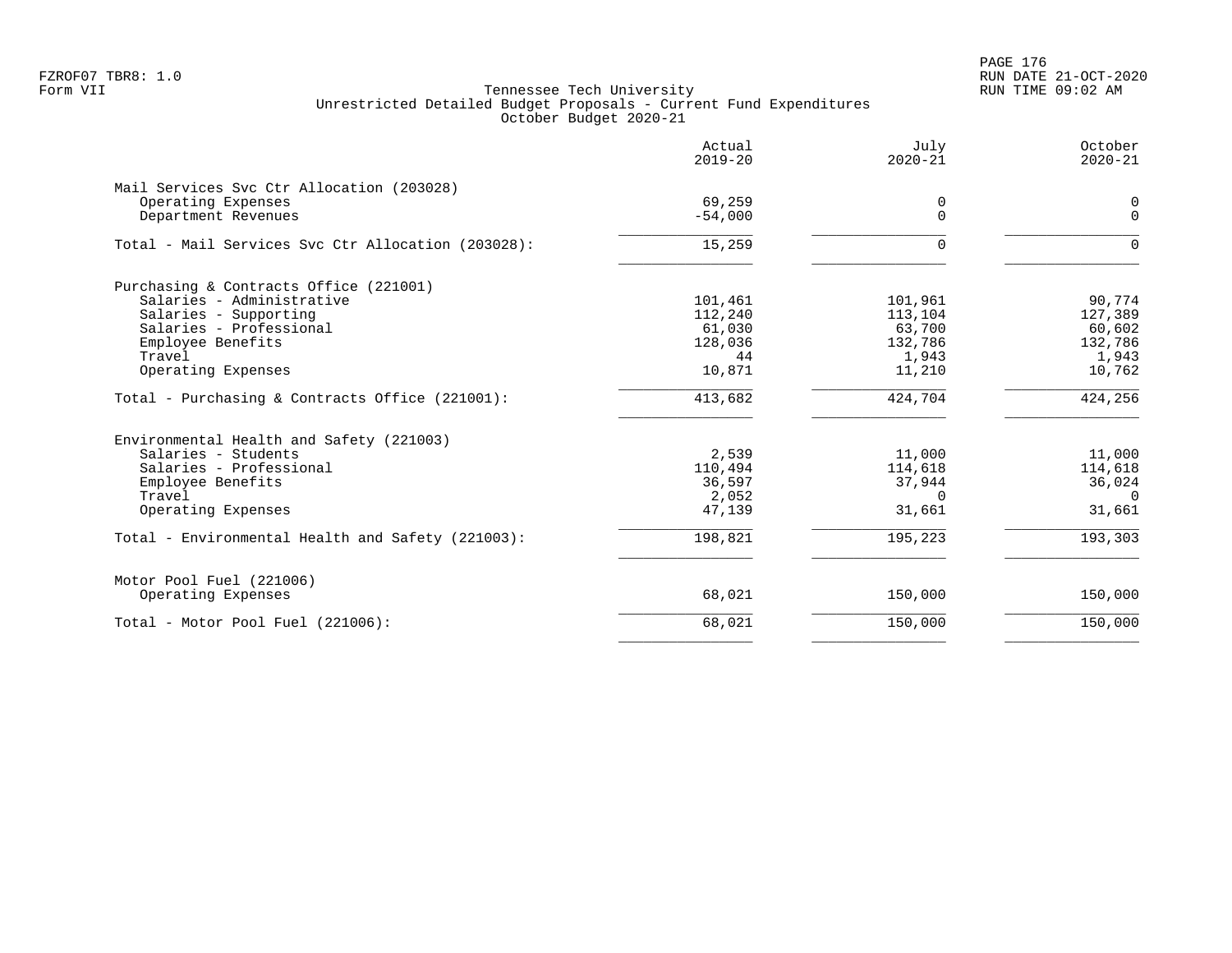PAGE 177 FZROF07 TBR8: 1.0 RUN DATE 21-OCT-2020

|                                                            | Actual<br>$2019 - 20$ | July<br>$2020 - 21$ | October<br>$2020 - 21$ |
|------------------------------------------------------------|-----------------------|---------------------|------------------------|
| Motor Pool Fuel Transfer In (221007)<br>Operating Expenses | $-68,021$             | $-150,000$          | $-150,000$             |
|                                                            |                       |                     |                        |
| Total - Motor Pool Fuel Transfer In (221007):              | $-68,021$             | $-150,000$          | $-150,000$             |
| Telephone Services (231000)                                |                       |                     |                        |
| Salaries - Supporting                                      | 69,882                | 78,353              | 78,353                 |
| Salaries - Students                                        | 667                   | 5,140               | 5,140                  |
| Salaries - Professional                                    | 87,659                | 137,697             | 156,529                |
| Employee Benefits                                          | 86,253                | 91,378              | 81,458                 |
| Travel                                                     |                       | 1,000               | 1,000                  |
| Operating Expenses                                         | 129,014               | 552,550             | 552,550                |
| Department Revenues                                        | 100,000               | 100,000             | 100,000                |
| Total - Telephone Services (231000):                       | 473,475               | 966,118             | 975,030                |
| Telephone Transfer In (231001)                             |                       |                     |                        |
| Operating Expenses                                         | $-463,651$            | $\Omega$            | $\Omega$               |
| Department Revenues                                        | 0                     | $-945, 117$         | $-954,031$             |
| Total - Telephone Transfer In (231001):                    | $-463,651$            | $-945, 117$         | $-954,031$             |
| Cable TV (231002)                                          |                       |                     |                        |
| Operating Expenses                                         | 125,167               | 127,000             | 127,000                |
| Total - Cable TV $(231002)$ :                              | 125,167               | 127,000             | 127,000                |
|                                                            |                       |                     |                        |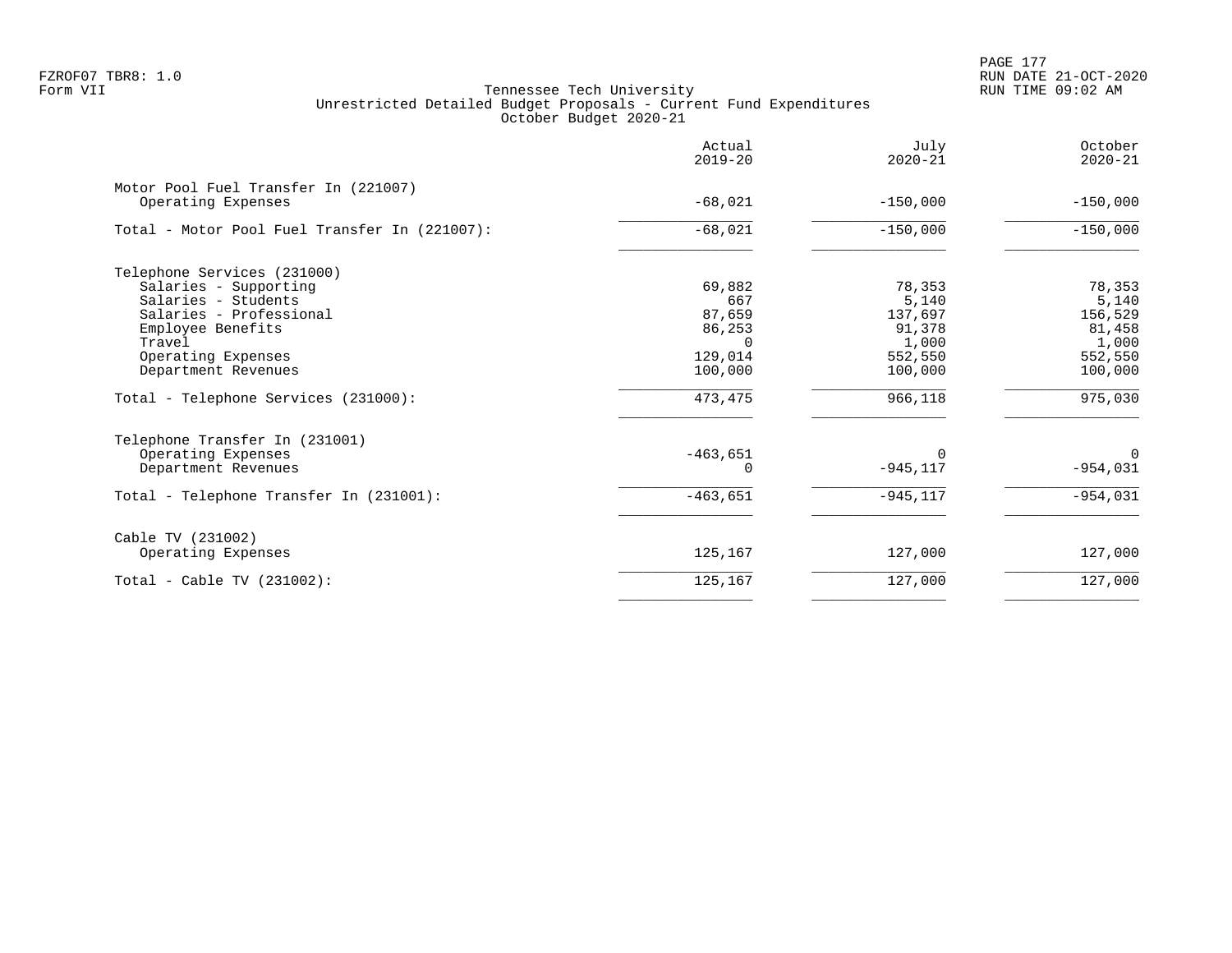|                                                     | Actual<br>$2019 - 20$ | July<br>$2020 - 21$    | October<br>$2020 - 21$ |
|-----------------------------------------------------|-----------------------|------------------------|------------------------|
| Cable TV Transfer In (231003)                       |                       |                        |                        |
| Operating Expenses<br>Department Revenues           | $-195,746$<br>O       | $\Omega$<br>$-127,000$ | $\Omega$<br>$-127,000$ |
| Total - Cable TV Transfer In (231003):              | $-195,746$            | $-127,000$             | $-127,000$             |
| Regulated Waste Disposal (255001)                   |                       |                        |                        |
| Operating Expenses                                  | 38,018                | 42,500                 | 42,500                 |
| Total - Regulated Waste Disposal (255001):          | 38,018                | 42,500                 | 42,500                 |
| VP for Univ Advancement Office (300000)             |                       |                        |                        |
| Salaries - Administrative                           | 302,302               | 303,932                | 218,800                |
| Salaries - Supporting                               | 173,959               | 191,755                | 196,598                |
| Salaries - Students                                 | 9,699                 | 9,940                  | 9,940                  |
| Salaries - Professional<br>Employee Benefits        | 1,008,714<br>491,683  | 1,092,240<br>595,037   | 1,032,016<br>557,490   |
| Travel                                              | 14,082                | 12,310                 | 12,310                 |
| Operating Expenses                                  | 104,255               | 129,167                | 98,567                 |
| Total - VP for Univ Advancement Office (300000):    | 2,104,694             | 2,334,381              | 2,125,721              |
| Univ Advancement Athletic Tickets (301001)          |                       |                        |                        |
| Operating Expenses                                  | 114,561               | 114,560                | 114,560                |
| Total - Univ Advancement Athletic Tickets (301001): | 114,561               | 114,560                | 114,560                |
|                                                     |                       |                        |                        |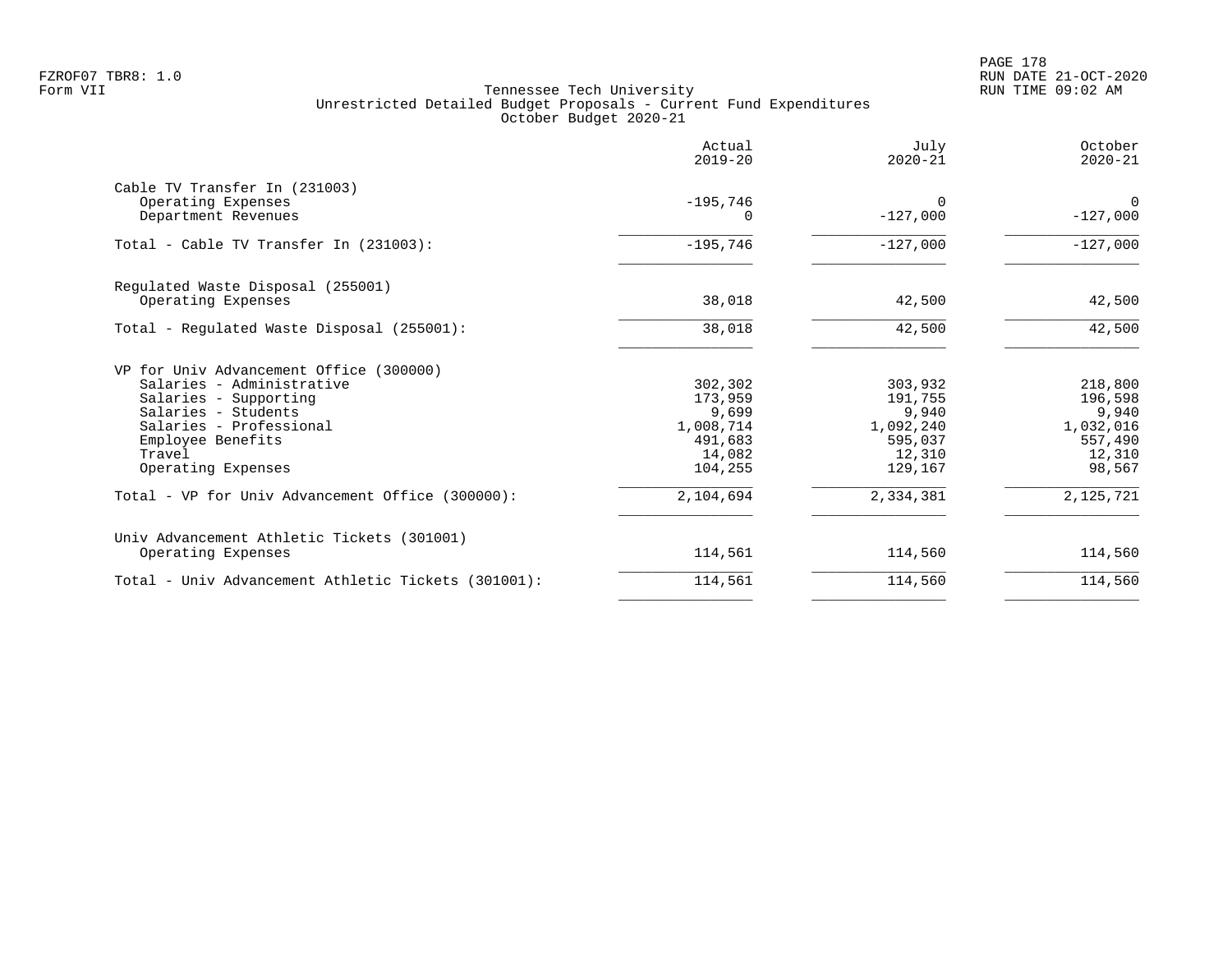PAGE 179 FZROF07 TBR8: 1.0 RUN DATE 21-OCT-2020

|                                                                  | Actual<br>$2019 - 20$ | July<br>$2020 - 21$ | October<br>$2020 - 21$ |
|------------------------------------------------------------------|-----------------------|---------------------|------------------------|
| Univ Adv Graduate Assistant (301003)                             |                       |                     |                        |
| Employee Benefits                                                | 14,040                | 25,440              | 25,440                 |
| Total - Univ Adv Graduate Assistant (301003):                    | 14,040                | 25,440              | 25,440                 |
| Special Activity Fundraising (301004)                            |                       |                     |                        |
| Salaries - Professional                                          | 71,588                | 72,233              | 2,200                  |
| Employee Benefits                                                | 19,144                | 19,766              |                        |
| Operating Expenses                                               | $\Omega$              | $-4,111$            | $-4,111$               |
| Total - Special Activity Fundraising (301004):                   | 90,732                | 87,888              | $-1,911$               |
| Univ Develop and Alumni Engagement (302000)                      |                       |                     |                        |
| Travel                                                           | 22,848                | 21,670              | 21,670                 |
| Operating Expenses                                               | 26,220                | 18,670              | 20,311                 |
| Total - Univ Develop and Alumni Engagement (302000):             | 49,068                | 40,340              | 41,981                 |
| Alumni Engagement & Annual Giving (302004)<br>Operating Expenses | 24,607                | 2,500               | 2,500                  |
|                                                                  |                       |                     |                        |
| Total - Alumni Engagement & Annual Giving (302004):              | 24,607                | 2,500               | 2,500                  |
| Communications & Marketing (303000)                              |                       |                     |                        |
| Salaries - Administrative                                        | 135,700               | 131,700             | 131,700                |
| Salaries - Supporting                                            | 153,646               | 137,999             | 137,999                |
| Salaries - Students                                              | 9,774                 | $\Omega$            | 17,740                 |
| Salaries - Professional<br>Employee Benefits                     | 522,744<br>324,028    | 558,838<br>337,454  | 554,003<br>352,654     |
| Travel                                                           | 99                    | 820                 | $\Omega$               |
| Operating Expenses                                               | 26,564                | 15,635              | 29,430                 |
| Total - Communications & Marketing (303000):                     | 1,172,555             | 1,182,446           | 1,223,526              |
|                                                                  |                       |                     |                        |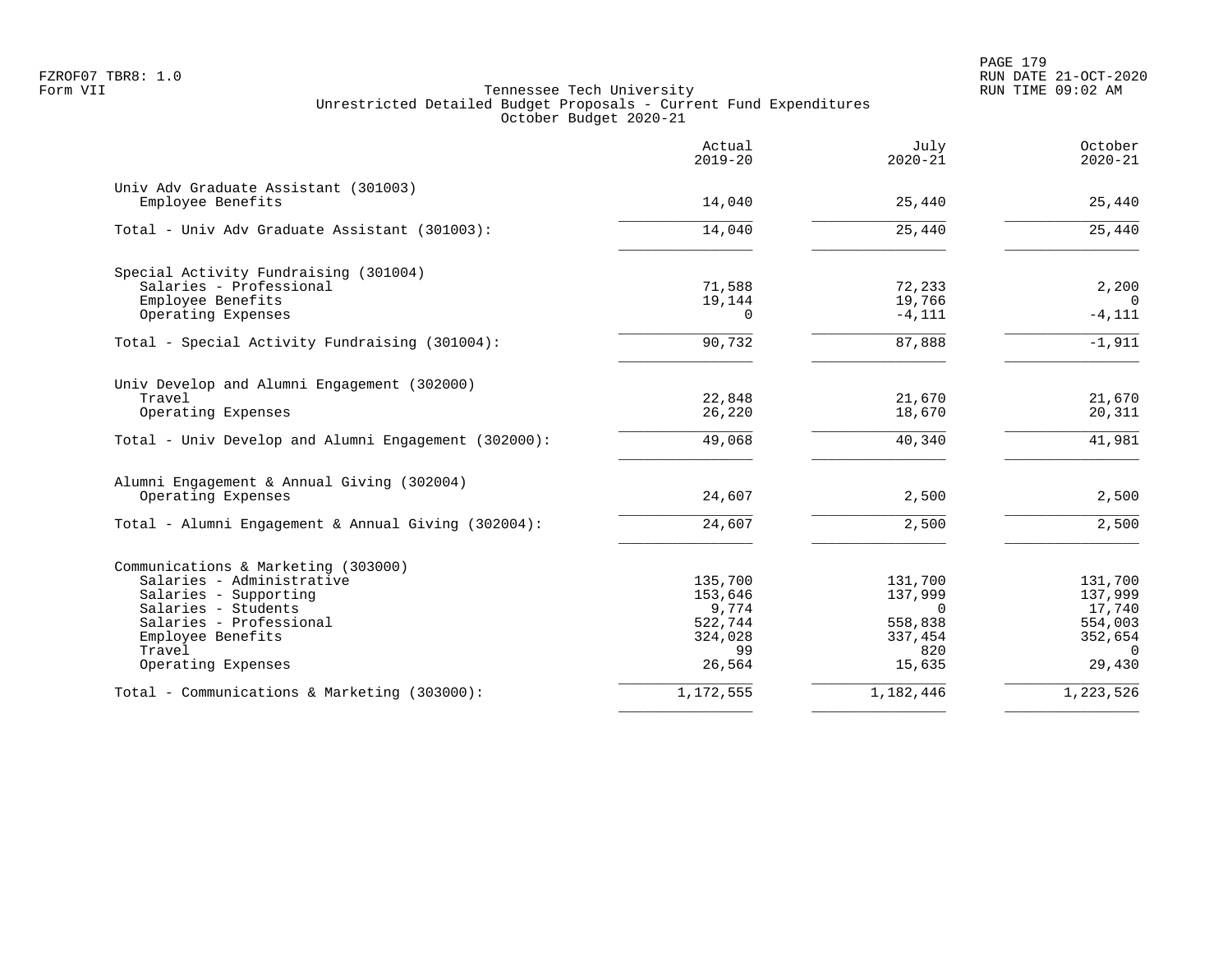PAGE 180 FZROF07 TBR8: 1.0 RUN DATE 21-OCT-2020

| Actual<br>$2019 - 20$ | July<br>$2020 - 21$                        | October<br>$2020 - 21$ |
|-----------------------|--------------------------------------------|------------------------|
|                       |                                            |                        |
|                       | $\Omega$                                   | $\Omega$               |
| $\Omega$              | $-4,120$                                   | $-4,120$               |
| $-31,453$             | $-4,120$                                   | $-4,120$               |
|                       |                                            |                        |
| 466                   | 470                                        | 50                     |
| 10,234                | $-420$                                     | $\Omega$               |
| 10,700                | 50                                         | 50                     |
|                       |                                            |                        |
|                       |                                            | 40,303                 |
|                       | $\Omega$                                   | $\Omega$               |
| 13,789                | 63,380                                     | 22,960                 |
| 19                    | 420                                        | $\Omega$               |
| 11,697                | 24,268                                     | 24,268                 |
| 1,500                 | 1,500                                      | 1,500                  |
| 77,365                | 132,671                                    | 89,031                 |
|                       |                                            |                        |
|                       |                                            | $-22,500$              |
| 0                     | $-580$                                     | $-580$                 |
| $-21,090$             | $-23,080$                                  | $-23,080$              |
|                       | $-31,453$<br>39,801<br>10,559<br>$-21,090$ | 43,103<br>$-22,500$    |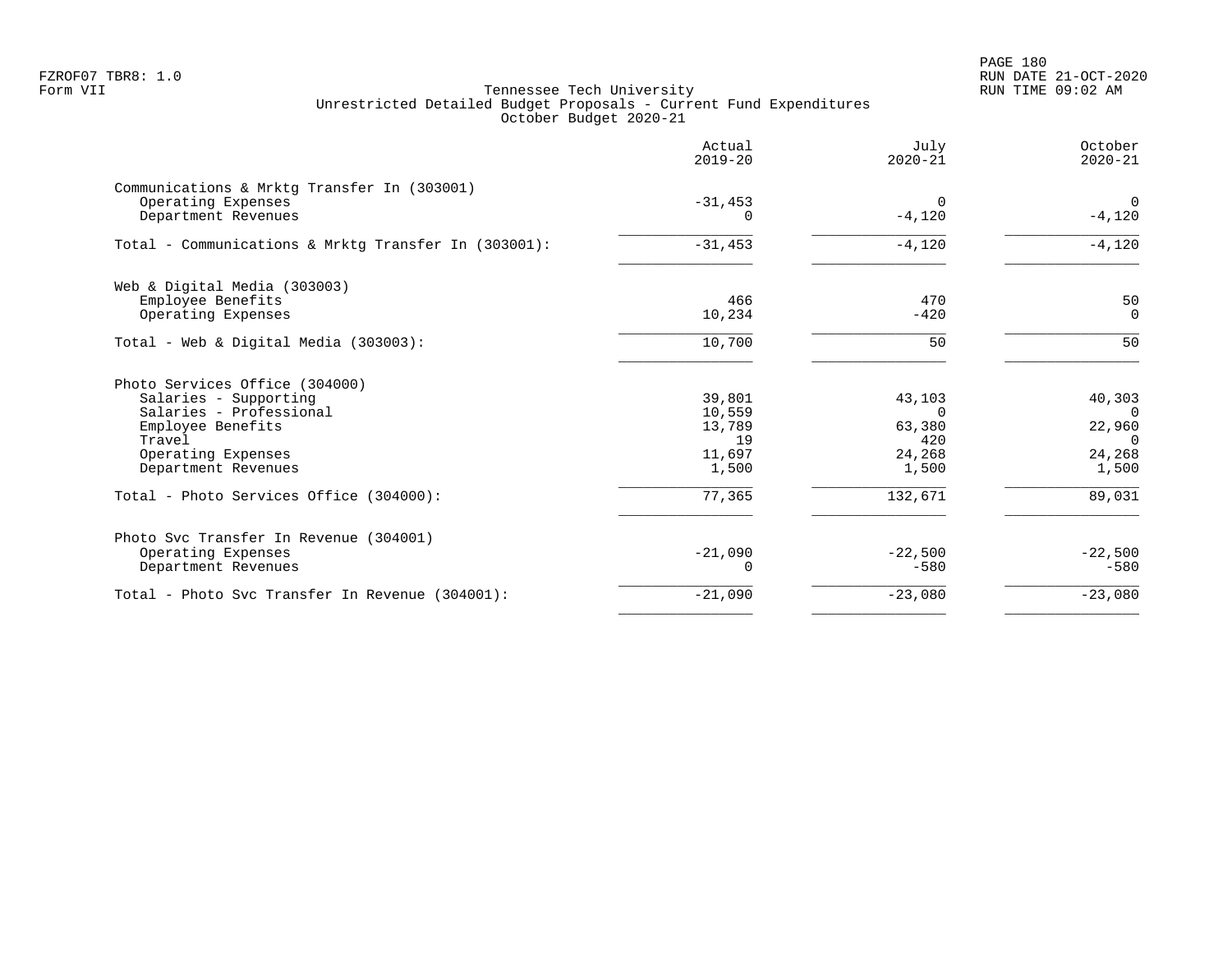|                                                                                   | Actual<br>$2019 - 20$ | July<br>$2020 - 21$   | October<br>$2020 - 21$ |
|-----------------------------------------------------------------------------------|-----------------------|-----------------------|------------------------|
| Photo Svc Allocation Offset (304002)<br>Operating Expenses<br>Department Revenues | $-39,366$<br>0        | 28,250<br>$-105, 352$ | 28,250<br>$-61,711$    |
| Total - Photo Svc Allocation Offset (304002):                                     | $-39,366$             | $-77,102$             | $-33,461$              |
| TBR Spouse Dependent Discount (700000)<br>Employee Benefits                       | 98,734                | 104,389               | 104,389                |
| Total - TBR Spouse Dependent Discount (700000):                                   | 98,734                | 104,389               | 104,389                |
| TBR Employ Remission PC191 (700001)<br>Employee Benefits                          | 39,489                | 34,392                | 34,392                 |
| Total - TBR Employ Remission PC191 (700001):                                      | 39,489                | 34,392                | 34,392                 |
| E and G Data Processing Allocation (700003)<br>Department Revenues                | 494,987               | 560,260               | 582,842                |
| Total - E and G Data Processing Allocation (700003):                              | 494,987               | 560,260               | 582,842                |
| E and G Claims Adjustment (700004)<br>Operating Expenses                          | 35,247                | 56,480                | 56,480                 |
| Total - E and G Claims Adjustment $(700004)$ :                                    | 35,247                | 56,480                | 56,480                 |
|                                                                                   |                       |                       |                        |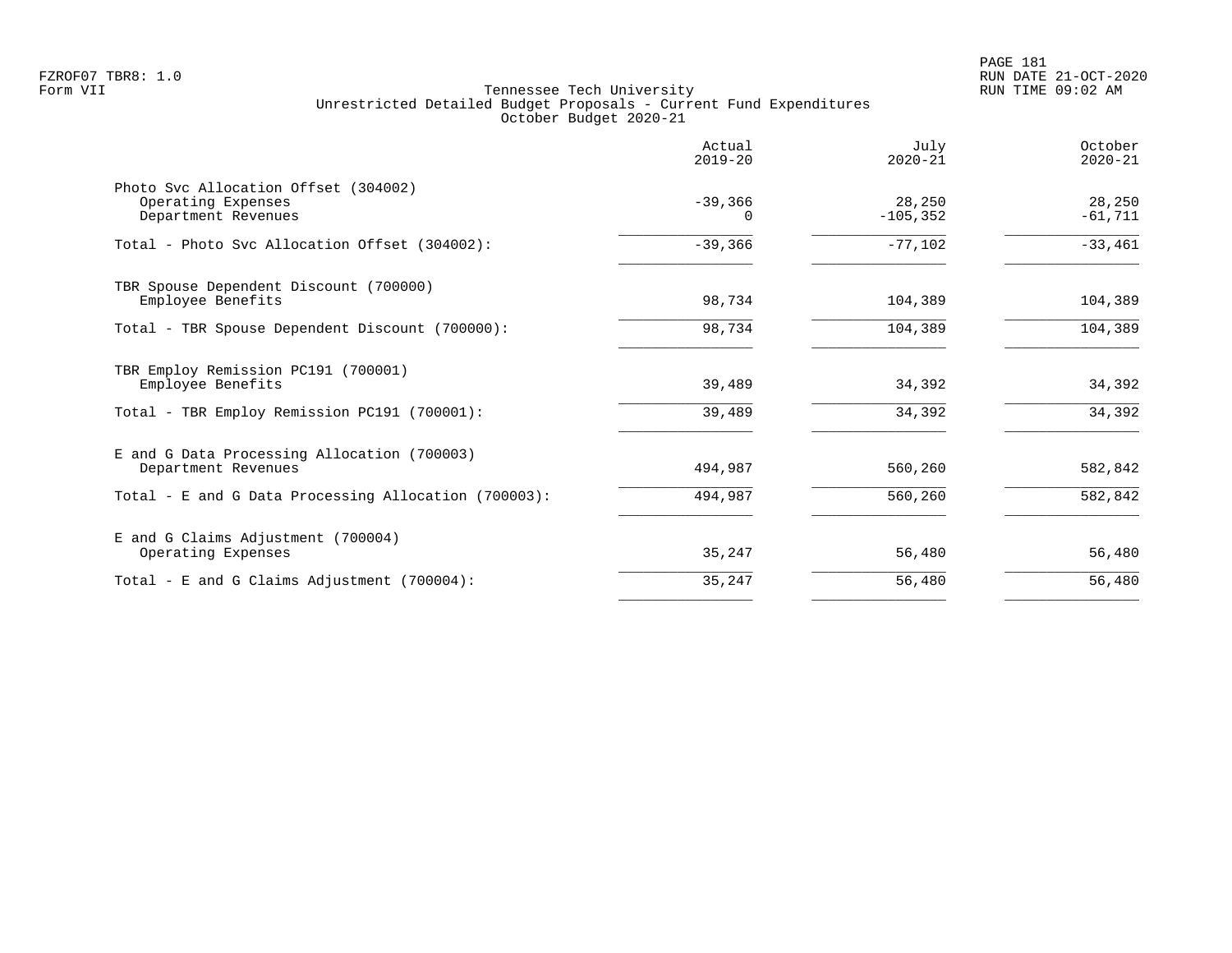PAGE 182 FZROF07 TBR8: 1.0 RUN DATE 21-OCT-2020

|                                                                                                                                                        | Actual<br>$2019 - 20$                                 | July<br>$2020 - 21$                                 | October<br>$2020 - 21$                                |
|--------------------------------------------------------------------------------------------------------------------------------------------------------|-------------------------------------------------------|-----------------------------------------------------|-------------------------------------------------------|
| $E$ and G Support (700005)<br>Salaries - Administrative<br>Salaries - Supporting<br>Salaries - Professional<br>Employee Benefits<br>Operating Expenses | 0<br>$\mathbf 0$<br>$\Omega$<br>18,383<br>$-156, 317$ | 56,122<br>21,858<br>82,148<br>985,604<br>$-144,556$ | 36,398<br>28,037<br>67,515<br>1,950,540<br>$-151,395$ |
| Total - E and G Support $(700005)$ :                                                                                                                   | $-137,934$                                            | 1,001,176                                           | 1,931,095                                             |
| E and G Other Salary Pool (700009)<br>Salaries - Supporting                                                                                            | 0                                                     | 15,220                                              | 15,220                                                |
| Total - E and G Other Salary Pool (700009):                                                                                                            | $\Omega$                                              | 15,220                                              | 15,220                                                |
| TBR Chargeback non TN eCampus (700017)<br>Operating Expenses                                                                                           | 37,737                                                | 52,740                                              | 52,740                                                |
| Total - TBR Chargeback non TN eCampus (700017):                                                                                                        | 37,737                                                | 52,740                                              | 52,740                                                |
| Legal Fees (700023)<br>Operating Expenses                                                                                                              | 172,514                                               | 19,000                                              | 594,000                                               |
| Total - Legal Fees $(700023)$ :                                                                                                                        | 172,514                                               | 19,000                                              | 594,000                                               |
| License Fees (700024)<br>Operating Expenses                                                                                                            | 13,211                                                | 20,000                                              | 20,000                                                |
| Total - License Fees (700024):                                                                                                                         | 13,211                                                | 20,000                                              | 20,000                                                |
|                                                                                                                                                        |                                                       |                                                     |                                                       |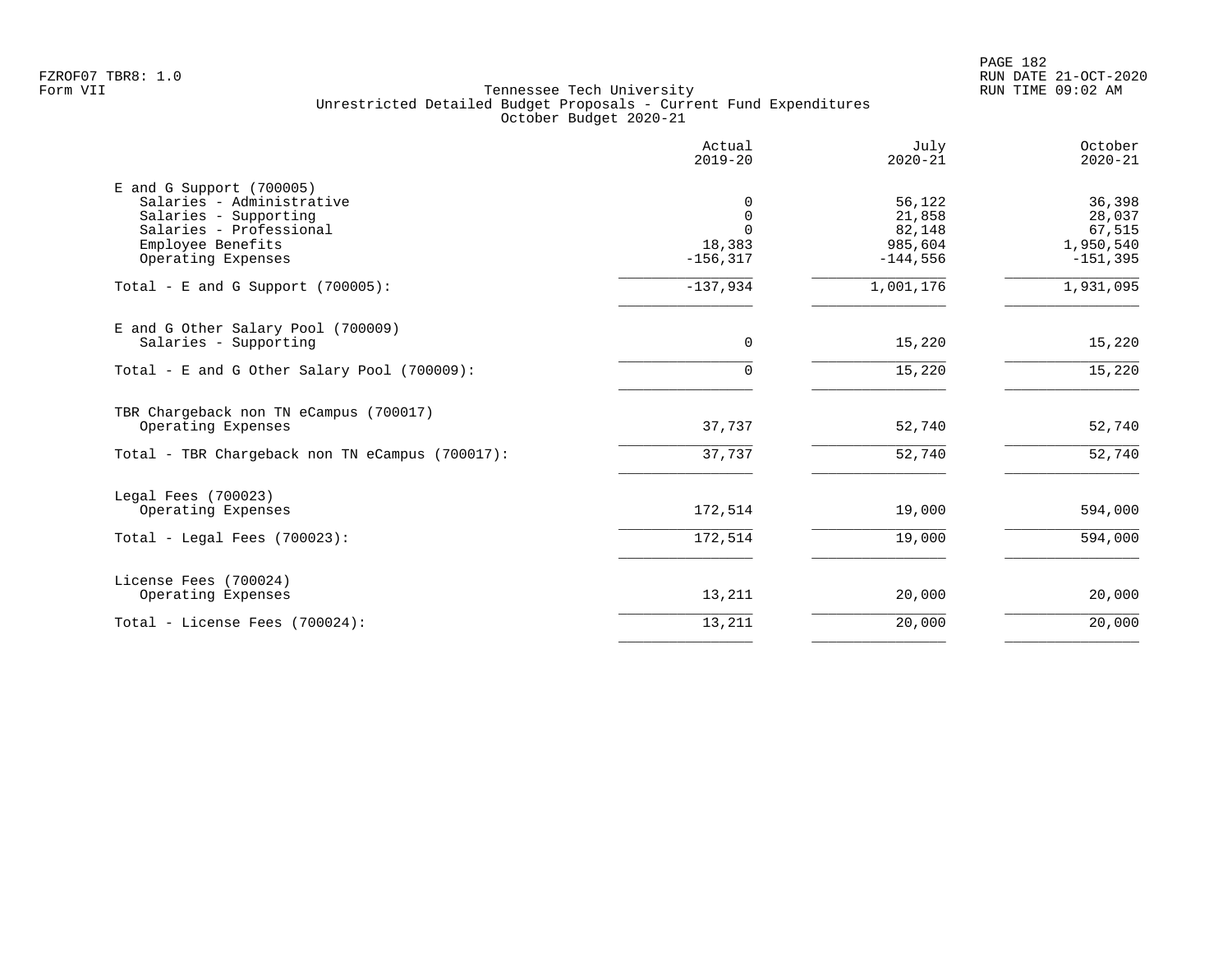|                                                             | Actual<br>$2019 - 20$ | July<br>$2020 - 21$ | October<br>$2020 - 21$ |
|-------------------------------------------------------------|-----------------------|---------------------|------------------------|
| Membership Fees (700025)<br>Operating Expenses              | 161,005               | 159,632             | 162,607                |
| Total - Membership Fees (700025):                           | 161,005               | 159,632             | 162,607                |
| Consultation Services (700026)<br>Operating Expenses        | 11,548                | 7,800               | 7,800                  |
| Total - Consultation Services (700026):                     | 11,548                | 7,800               | 7,800                  |
| Banking Services (700027)<br>Operating Expenses             | 86,807                | 97,700              | 97,700                 |
| Total - Banking Services (700027):                          | 86,807                | 97,700              | 97,700                 |
| Collection of Debts (700028)<br>Operating Expenses          | 29,918                | 26,770              | 26,770                 |
| Total - Collection of Debts (700028):                       | 29,918                | 26,770              | 26,770                 |
| Provision for Doubtful Accts (700029)<br>Operating Expenses | 19,718                | 80,000              | 80,000                 |
| Total - Provision for Doubtful Accts (700029):              | 19,718                | 80,000              | 80,000                 |
|                                                             |                       |                     |                        |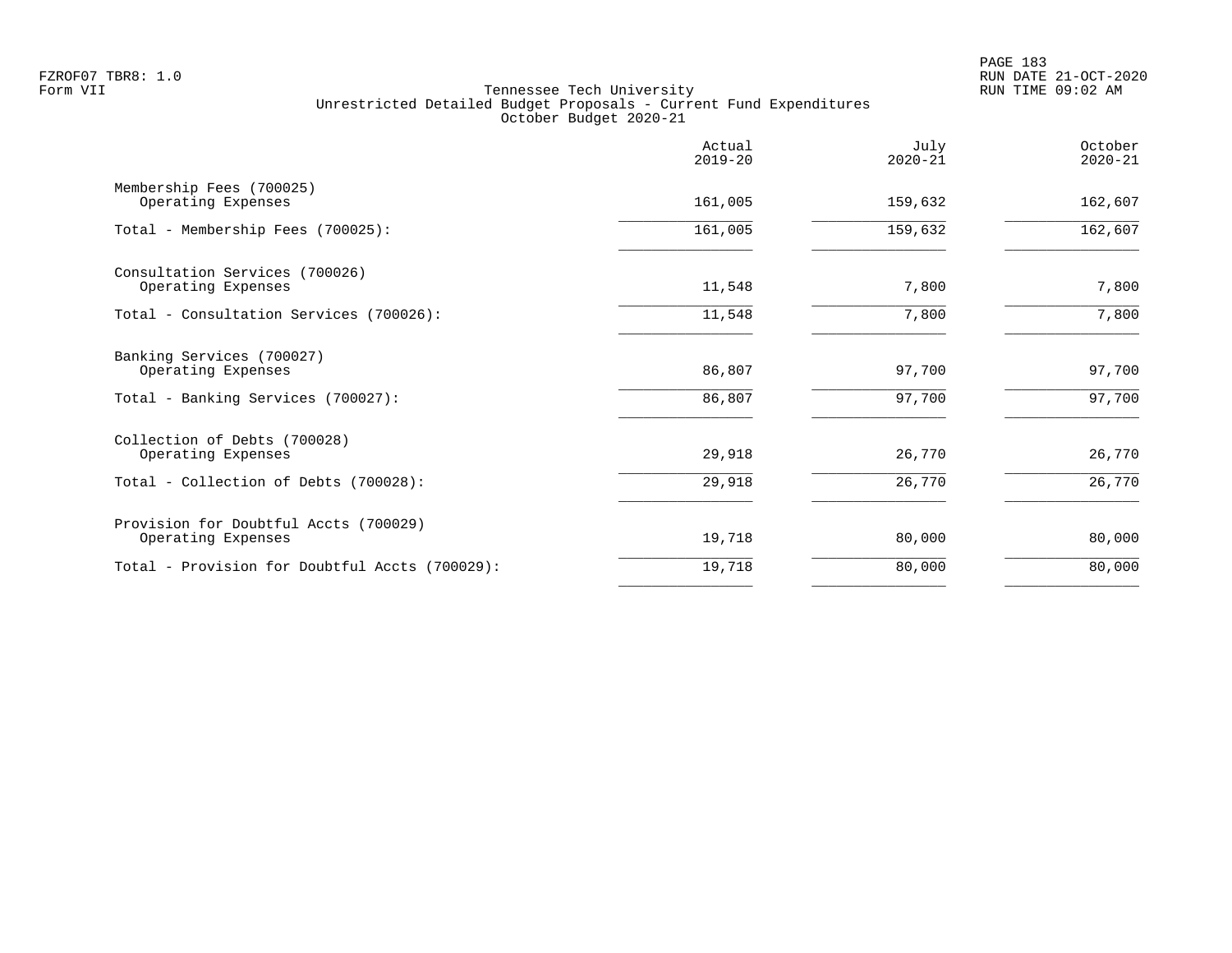PAGE 184 FZROF07 TBR8: 1.0 RUN DATE 21-OCT-2020

|                                                       | Actual<br>$2019 - 20$ | July<br>$2020 - 21$ | October<br>$2020 - 21$ |
|-------------------------------------------------------|-----------------------|---------------------|------------------------|
| External Audit (700030)<br>Operating Expenses         | 0                     | 75,000              | 75,000                 |
| Total - External Audit (700030):                      | 0                     | 75,000              | 75,000                 |
| Training (700031)<br>Operating Expenses               | 0                     | 1,360               | 1,360                  |
| Total - Training $(700031)$ :                         | 0                     | 1,360               | 1,360                  |
| Cafeteria Benefits (700032)<br>Operating Expenses     | 5,029                 | 15,000              | 15,000                 |
| Total - Cafeteria Benefits (700032):                  | 5,029                 | 15,000              | 15,000                 |
| Background Checks (700033)<br>Operating Expenses      | 21,404                | 22,700              | 22,700                 |
| Total - Background Checks (700033):                   | 21,404                | 22,700              | 22,700                 |
| Allocation to Aux Ent (700037)<br>Department Revenues | $-303,806$            | $-413,330$          | $-437,230$             |
| Total - Allocation to Aux Ent (700037):               | $-303,806$            | $-413,330$          | $-437,230$             |
|                                                       |                       |                     |                        |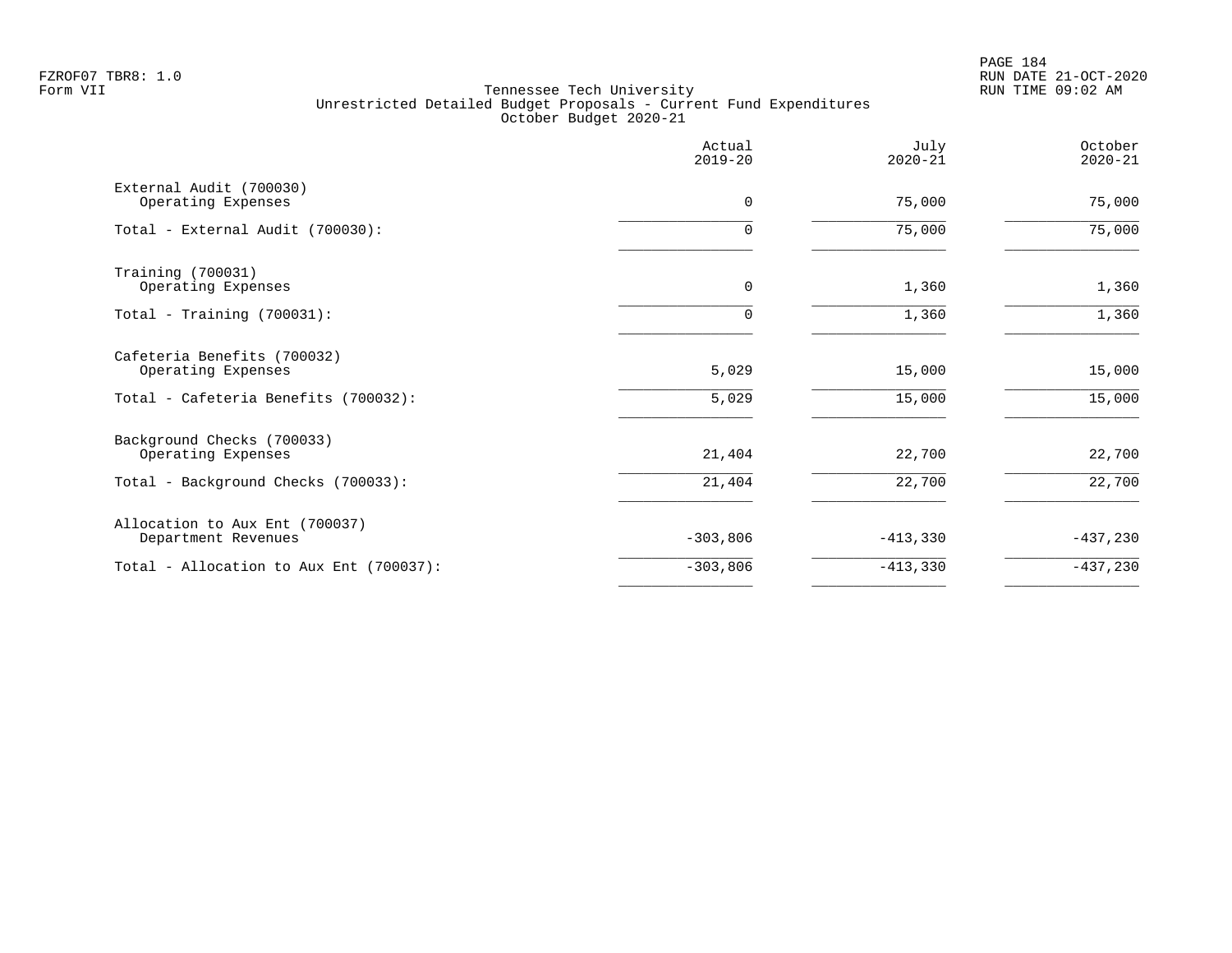|                                                                                                                                                                                                                                            | Actual<br>$2019 - 20$                                                                                    | July<br>$2020 - 21$                                                                         | October<br>$2020 - 21$                                                                     |
|--------------------------------------------------------------------------------------------------------------------------------------------------------------------------------------------------------------------------------------------|----------------------------------------------------------------------------------------------------------|---------------------------------------------------------------------------------------------|--------------------------------------------------------------------------------------------|
| Post Office Allocation (700045)<br>Operating Expenses<br>Department Revenues                                                                                                                                                               | $\Omega$<br>23,726                                                                                       | 6,650<br>O                                                                                  | 6,650<br>$\Omega$                                                                          |
| Total - Post Office Allocation (700045):                                                                                                                                                                                                   | 23,726                                                                                                   | 6,650                                                                                       | 6,650                                                                                      |
| TTU Staff Tuit Maint Reimbursment (700068)<br>Employee Benefits                                                                                                                                                                            | 44,055                                                                                                   | 27,736                                                                                      | 9,812                                                                                      |
| Total - TTU Staff Tuit Maint Reimbursment (700068):                                                                                                                                                                                        | 44,055                                                                                                   | 27,736                                                                                      | 9,812                                                                                      |
| Total - Institutional Support (450):<br>Salaries - Administrative<br>Salaries - Academic<br>Salaries - Supporting<br>Salaries - Students<br>Salaries - Professional<br>Employee Benefits<br>Travel<br>Operating Expenses<br>Capital Outlay | 2,529,284<br>22,480<br>1,184,723<br>48,415<br>4,503,593<br>3, 157, 339<br>121,855<br>2,357,406<br>90,037 | 2,887,504<br>4,000<br>1,282,592<br>60,898<br>5,086,206<br>4,386,043<br>114,985<br>3,939,028 | 2,607,102<br>- 0<br>1,257,819<br>109,602<br>4,745,844<br>5,359,714<br>114,724<br>5,052,909 |
| Department Revenues                                                                                                                                                                                                                        | 270,243                                                                                                  | $-1, 321, 118$                                                                              | $-1, 273, 598$                                                                             |
| Total                                                                                                                                                                                                                                      |                                                                                                          |                                                                                             |                                                                                            |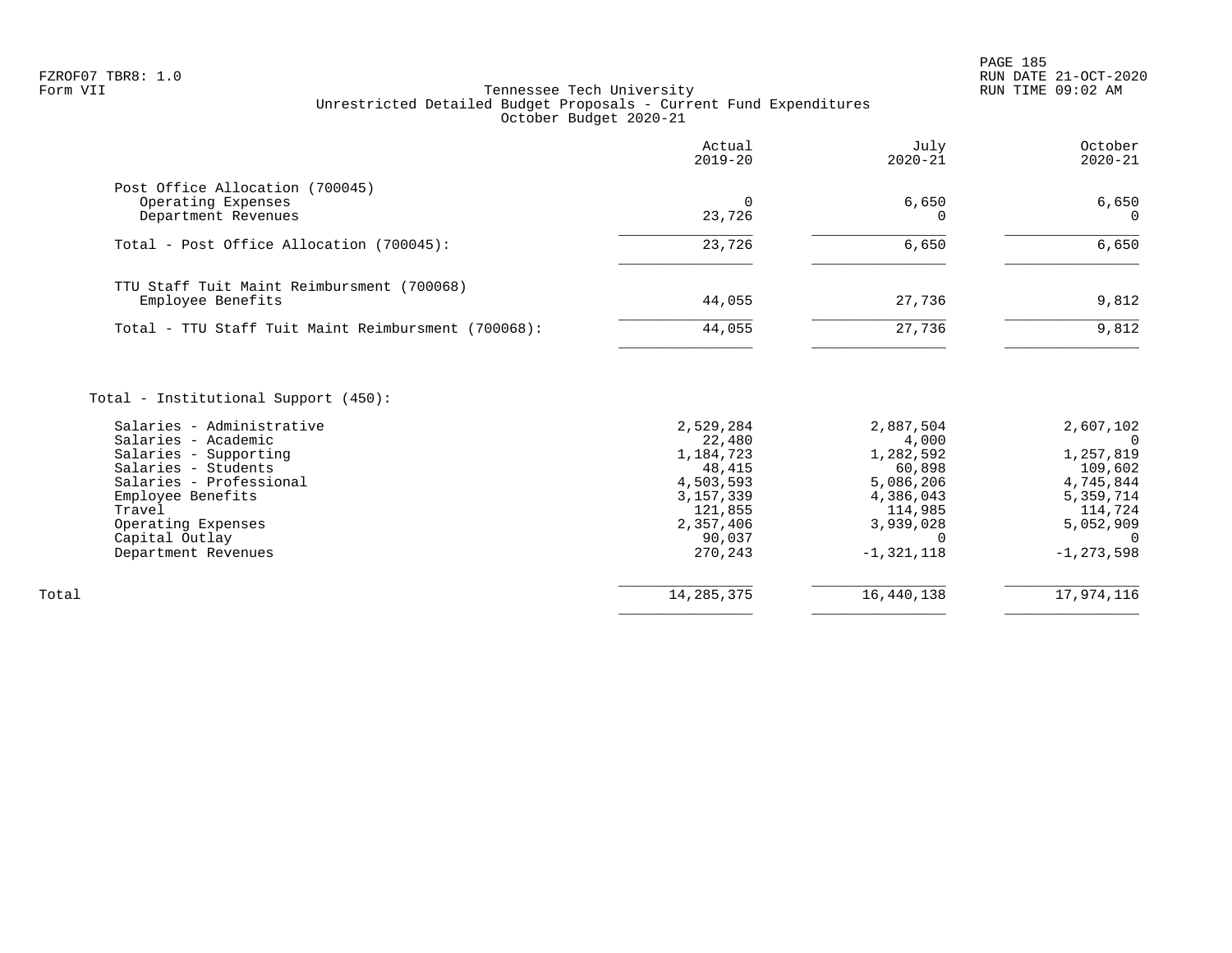|                                                                                                                                                                                                                          | Actual<br>$2019 - 20$                                                                                               | July<br>$2020 - 21$                                                                                                | October<br>$2020 - 21$                                                                                            |
|--------------------------------------------------------------------------------------------------------------------------------------------------------------------------------------------------------------------------|---------------------------------------------------------------------------------------------------------------------|--------------------------------------------------------------------------------------------------------------------|-------------------------------------------------------------------------------------------------------------------|
| Total - Institutional Support (45):                                                                                                                                                                                      |                                                                                                                     |                                                                                                                    |                                                                                                                   |
| Salaries - Administrative<br>Salaries - Academic<br>Salaries - Supporting<br>Salaries - Students<br>Salaries - Professional<br>Employee Benefits<br>Travel<br>Operating Expense<br>Capital Outlay<br>Department Revenues | 2,529,284<br>22,480<br>1,184,723<br>48,415<br>4,503,593<br>3, 157, 339<br>121,855<br>2,357,406<br>90,037<br>270,243 | 2,887,504<br>4,000<br>1,282,592<br>60,898<br>5,086,206<br>4,386,043<br>114,985<br>3,939,028<br>0<br>$-1, 321, 118$ | 2,607,102<br>1,257,819<br>109,602<br>4,745,844<br>5,359,714<br>114,724<br>5,052,909<br>$\Omega$<br>$-1, 273, 598$ |
| Total                                                                                                                                                                                                                    | 14, 285, 375                                                                                                        | 16,440,138                                                                                                         | 17,974,116                                                                                                        |
| Physical Plant (50)<br>Physical Plant (500)<br>Craft Center Security (121771)<br>Salaries - Supporting<br>Salaries - Students<br>Salaries - Professional<br>Employee Benefits                                            | 28,764<br>5,172<br>18,717<br>14,520                                                                                 | 25,154<br>4,000<br>$\Omega$<br>14,978                                                                              | 25,154<br>4,000<br>$\Omega$<br>17,978                                                                             |
| Operating Expenses<br>Total - Craft Center Security (121771):                                                                                                                                                            | 1,790<br>68,963                                                                                                     | 100<br>44,232                                                                                                      | 100<br>47,232                                                                                                     |
| Craft Center Property Insur (121772)<br>Operating Expenses                                                                                                                                                               | 10,891                                                                                                              | 37,700                                                                                                             | 37,700                                                                                                            |
| Total - Craft Center Property Insur (121772):                                                                                                                                                                            | 10,891                                                                                                              | 37,700                                                                                                             | 37,700                                                                                                            |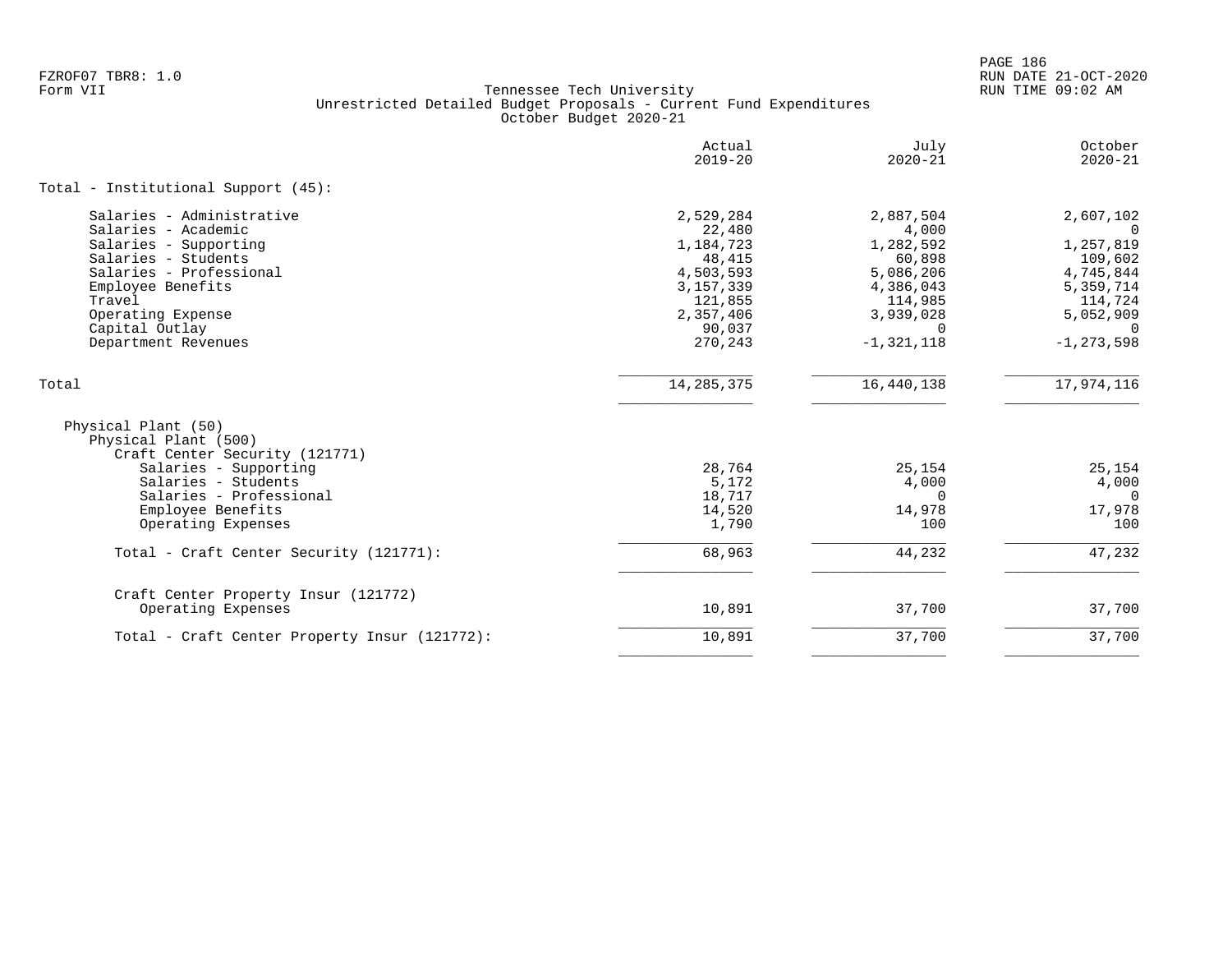|                                                                                                                                                               | Actual<br>$2019 - 20$                                         | July<br>$2020 - 21$                                   | October<br>$2020 - 21$                                |
|---------------------------------------------------------------------------------------------------------------------------------------------------------------|---------------------------------------------------------------|-------------------------------------------------------|-------------------------------------------------------|
| M and R Craft Center (121773)<br>Salaries - Supporting<br>Salaries - Students<br>Salaries - Professional<br>Employee Benefits<br>Travel<br>Operating Expenses | 135,279<br>$\Omega$<br>57,222<br>84,316<br>$\Omega$<br>46,256 | 123,370<br>3,400<br>55,165<br>90,604<br>200<br>43,050 | 123,370<br>3,400<br>55,165<br>90,604<br>200<br>43,050 |
| Total - M and R Craft Center (121773):                                                                                                                        | 323,073                                                       | 315,789                                               | 315,789                                               |
| Utilities Craft Center (121774)<br>Operating Expenses<br>Total - Utilities Craft Center (121774):                                                             | 223,251<br>223, 251                                           | 260,000<br>260,000                                    | 260,000<br>260,000                                    |
|                                                                                                                                                               |                                                               |                                                       |                                                       |
| Craft Center Repairs and Renov (121775)<br>Operating Expenses                                                                                                 | $\mathbf 0$                                                   | 47,422                                                | 47,422                                                |
| Total - Craft Center Repairs and Renov (121775):                                                                                                              | 0                                                             | 47,422                                                | 47,422                                                |
| Federal College Work Study Program (122001)<br>Salaries - Students                                                                                            | $\mathbf{0}$                                                  | 550                                                   | 550                                                   |
| Total - Federal College Work Study Program (122001):                                                                                                          | 0                                                             | 550                                                   | 550                                                   |
| M and R University Progrms (127604)<br>Operating Expenses                                                                                                     | 12,322                                                        | 12,750                                                | 10,000                                                |
| Total - M and R University Progrms (127604):                                                                                                                  | 12,322                                                        | 12,750                                                | 10,000                                                |
|                                                                                                                                                               |                                                               |                                                       |                                                       |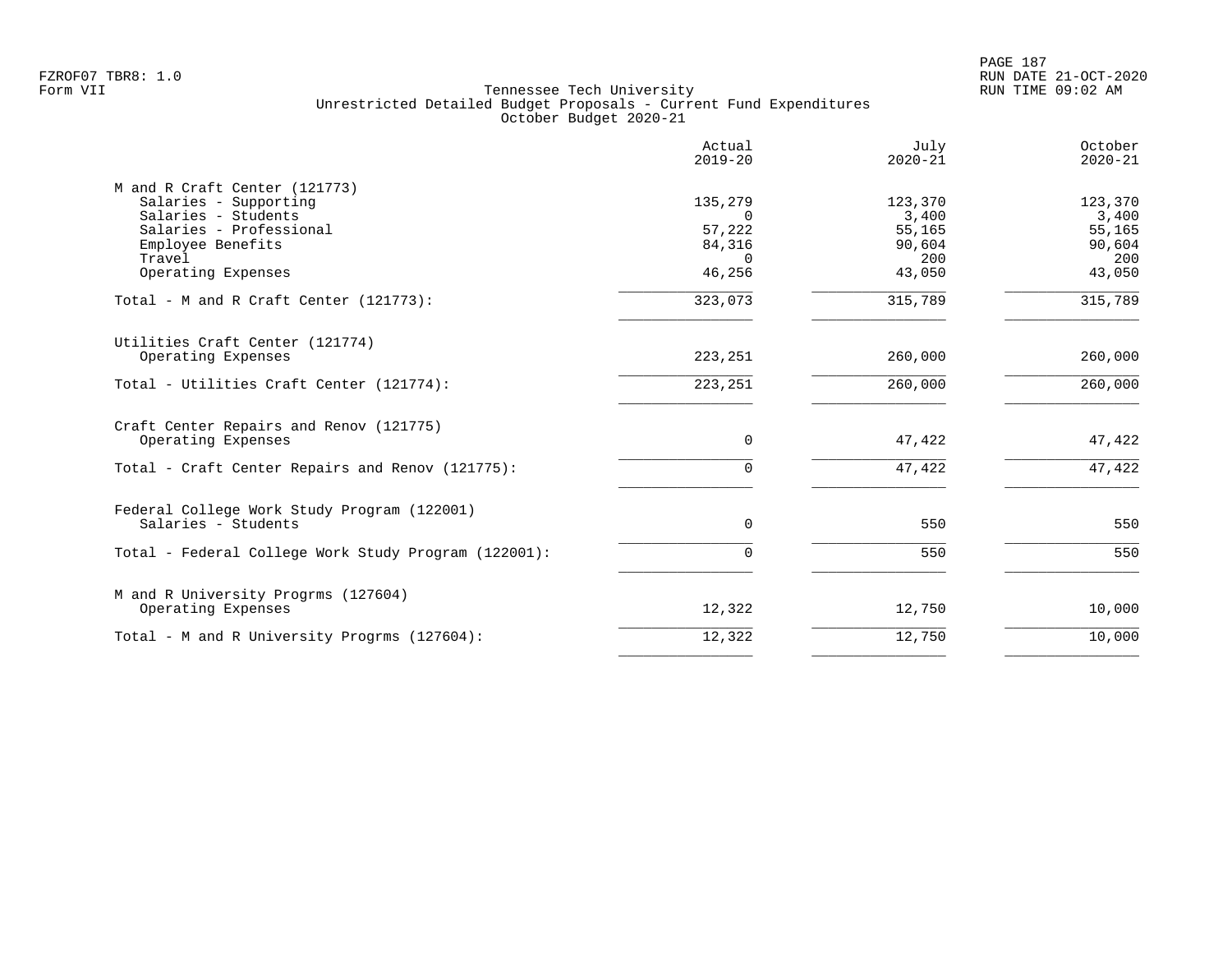PAGE 188 FZROF07 TBR8: 1.0 RUN DATE 21-OCT-2020

|                                                                                                                     | Actual<br>$2019 - 20$       | July<br>$2020 - 21$               | October<br>$2020 - 21$            |
|---------------------------------------------------------------------------------------------------------------------|-----------------------------|-----------------------------------|-----------------------------------|
| Match Dean Engineering (137005)<br>Operating Expenses<br>Capital Outlay                                             | 1,307<br>42,370             | 0<br>$\mathbf 0$                  | 0<br>$\mathbf 0$                  |
| Total - Match Dean Engineering (137005):                                                                            | 43,677                      | $\mathbf 0$                       | $\Omega$                          |
| Match Ag and Human Ecology (160025)<br>Operating Expenses<br>Capital Outlay                                         | 28,095<br>11,300            | 0<br>$\mathbf 0$                  | 0<br>$\mathbf 0$                  |
| Total - Match Ag and Human Ecology (160025):                                                                        | 39,395                      | $\mathbf 0$                       | $\mathbf 0$                       |
| M and R Ag Pavilion (161001)<br>Salaries - Supporting<br>Employee Benefits<br>Total - M and R Aq Pavilion (161001): | 65,830<br>40,240<br>106,070 | 66,615<br>42,584<br>109,199       | 66,615<br>30,584<br>97,199        |
| Greenhouse (162002)<br>Salaries - Students<br>Travel<br>Operating Expenses<br>Total - Greenhouse (162002):          | 545<br>99<br>3,248<br>3,892 | 668<br>$\Omega$<br>3,500<br>4,168 | 668<br>$\Omega$<br>3,552<br>4,220 |
| M and R Farm (162004)<br>Operating Expenses                                                                         | 6,650                       | 6,650                             | 6,650                             |
| Total - M and R Farm $(162004)$ :                                                                                   | 6,650                       | 6,650                             | 6,650                             |
|                                                                                                                     |                             |                                   |                                   |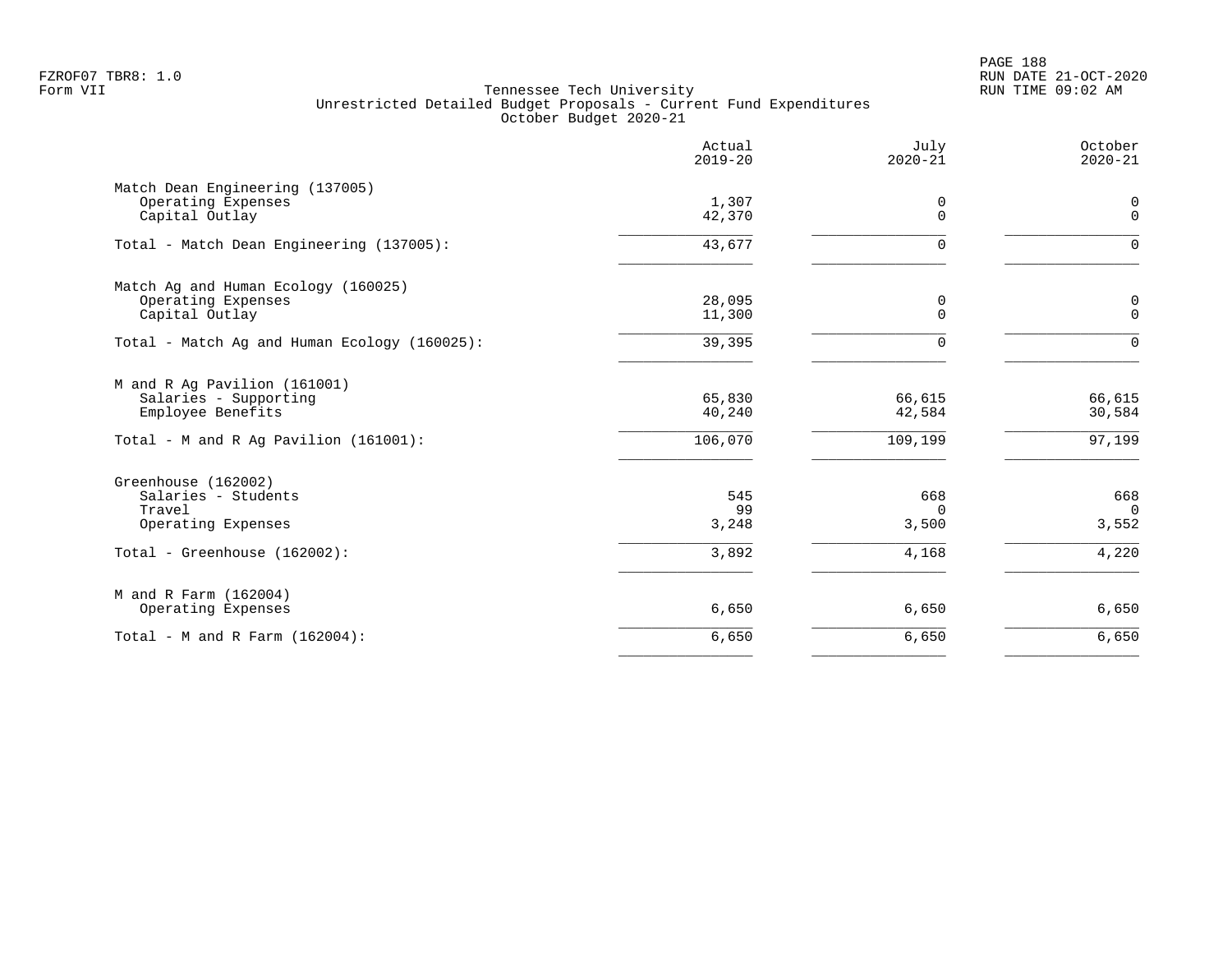PAGE 189 FZROF07 TBR8: 1.0 RUN DATE 21-OCT-2020

| Actual<br>$2019 - 20$ | July<br>$2020 - 21$                  | October<br>$2020 - 21$             |
|-----------------------|--------------------------------------|------------------------------------|
|                       |                                      |                                    |
|                       | 532,284                              | 519,984                            |
| 79,317                | 77,677                               | 77,677                             |
| 275,938               | 355,100                              | 355,100                            |
| 4,572                 | 2,710                                | 2,710                              |
| 76,693                | 100,557                              | 90,617                             |
| 959,393               | 1,068,328                            | 1,046,088                          |
|                       |                                      |                                    |
| $\mathbf 0$           | 1,500                                | 1,500                              |
| $\Omega$              | 1,500                                | 1,500                              |
|                       |                                      |                                    |
| $\mathbf 0$           | 1,200                                | 1,200                              |
| $\Omega$              | 1,200                                | 1,200                              |
|                       |                                      |                                    |
| 0                     | 5,000                                | 5,000                              |
| 0                     | 5,000                                | 5,000                              |
|                       |                                      |                                    |
|                       |                                      | 31,264                             |
| $\Omega$              |                                      | 6,000                              |
|                       |                                      | 18,600                             |
|                       |                                      | 3,680                              |
| $-835$                | $\Omega$                             | $\Omega$                           |
|                       |                                      |                                    |
|                       | 522,873<br>30,739<br>14,929<br>9,466 | 31,264<br>6,000<br>19,600<br>3,680 |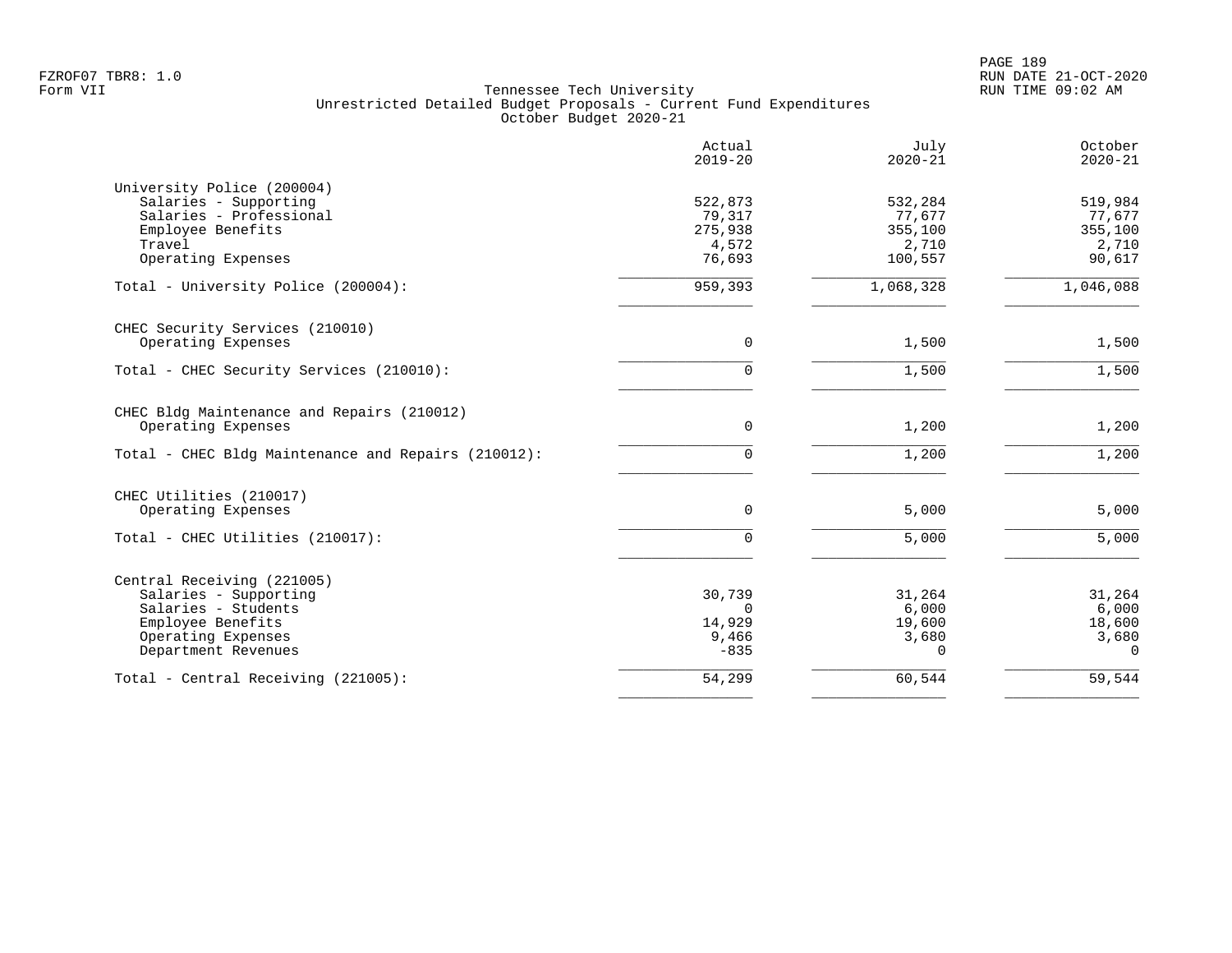|                                              | Actual<br>$2019 - 20$ | July<br>$2020 - 21$ | October<br>$2020 - 21$ |
|----------------------------------------------|-----------------------|---------------------|------------------------|
| Facilities Administration (241000)           |                       |                     |                        |
| Salaries - Administrative                    | 97,676                | 141,100             | 141,100                |
| Salaries - Supporting                        | 75,575                | 64,884              | 66,884                 |
| Salaries - Students                          | 3,707                 | 6,820               | 4,820                  |
| Salaries - Professional                      | 66,058                | 92,141              | 92,141                 |
| Employee Benefits                            | 94,034                | 100,344             | 99,384                 |
| Travel                                       | 1,986                 | 5,230               | 1,232                  |
| Operating Expenses                           | 18,173                | 58,613              | 62,168                 |
| Total - Facilities Administration (241000):  | 357,209               | 469,132             | 467,729                |
| Vehicle Maintenance (241001)                 |                       |                     |                        |
| Operating Expenses                           | 39,895                | 22,500              | 22,500                 |
| Total - Vehicle Maintenance (241001):        | 39,895                | 22,500              | 22,500                 |
| Property Insurance (241002)                  |                       |                     |                        |
| Operating Expenses                           | 406,609               | 406,800             | 632,050                |
| Total - Property Insurance (241002):         | 406,609               | 406,800             | 632,050                |
| Facilities Development Fee (241003)          |                       |                     |                        |
| Operating Expenses                           | 136,200               | 157,900             | 157,900                |
| Total - Facilities Development Fee (241003): | 136,200               | 157,900             | 157,900                |
|                                              |                       |                     |                        |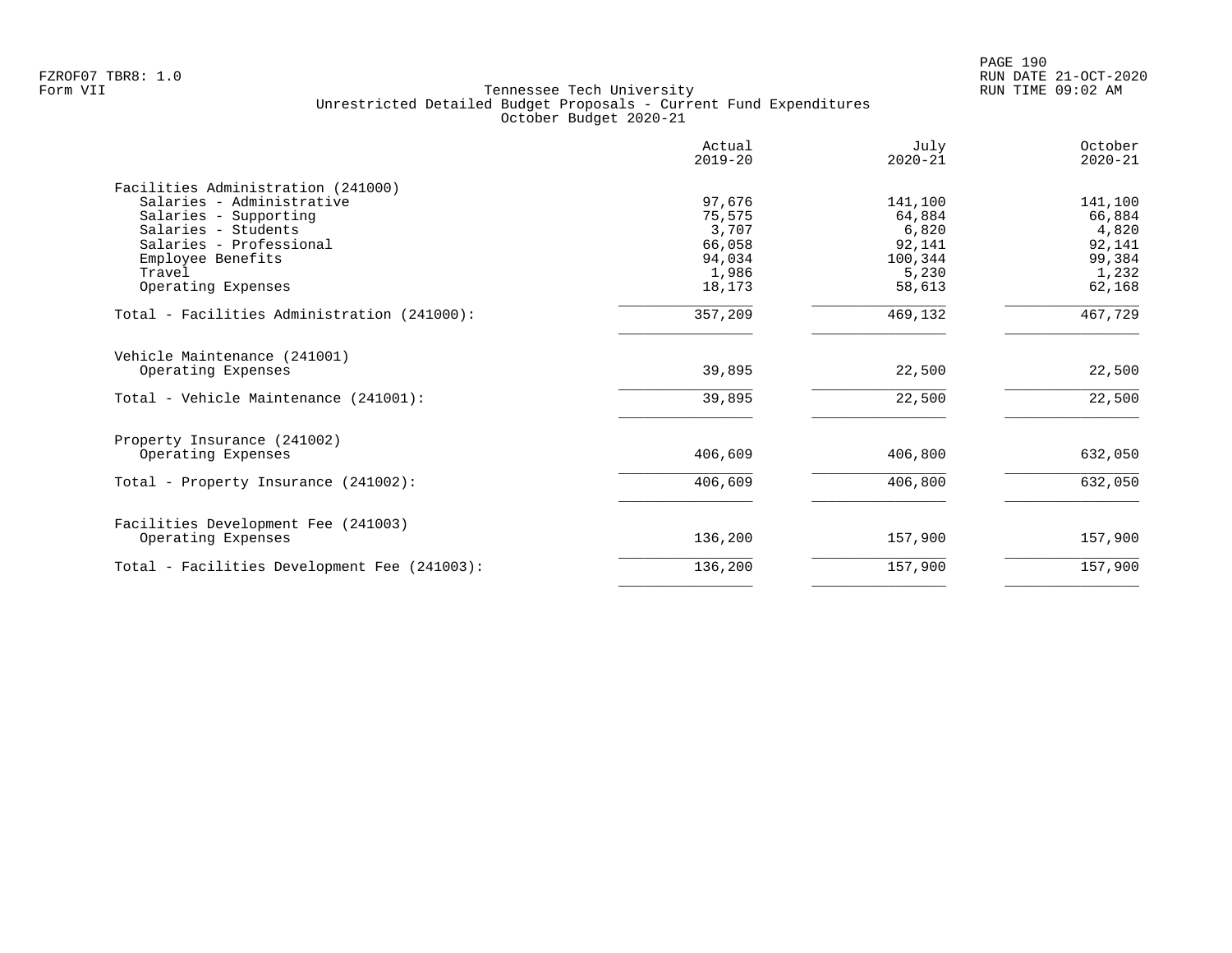PAGE 191 FZROF07 TBR8: 1.0 RUN DATE 21-OCT-2020

|                                                                                                                                                                  | Actual<br>$2019 - 20$                                          | July<br>$2020 - 21$                                       | October<br>$2020 - 21$                                |
|------------------------------------------------------------------------------------------------------------------------------------------------------------------|----------------------------------------------------------------|-----------------------------------------------------------|-------------------------------------------------------|
| Project Managers (241005)<br>Salaries - Professional<br>Employee Benefits<br>Operating Expenses                                                                  | 254,516<br>102,206<br>1,900                                    | 256,008<br>107,214<br>$-3,840$                            | 256,008<br>104,374<br>1,760                           |
| Total - Project Managers (241005):                                                                                                                               | 358,622                                                        | 359,382                                                   | 362,142                                               |
| Facilities COVID-19 (241006)<br>Operating Expenses                                                                                                               | $\Omega$                                                       | $\Omega$                                                  | 121,023                                               |
| Total - Facilities COVID-19 (241006):                                                                                                                            | 0                                                              | $\Omega$                                                  | 121,023                                               |
| Facilities Property Rental (241017)<br>Operating Expenses                                                                                                        | 17,044                                                         | $\mathbf 0$                                               | $\mathbf 0$                                           |
| Total - Facilities Property Rental (241017):                                                                                                                     | 17,044                                                         | $\Omega$                                                  | $\mathbf{0}$                                          |
| Sustainable Campus Recycle Program (242001)<br>Operating Expenses                                                                                                | 0                                                              | $\Omega$                                                  | 450                                                   |
| Total - Sustainable Campus Recycle Program (242001):                                                                                                             | 0                                                              | $\Omega$                                                  | 450                                                   |
| Maintenance and Repairs (251000)<br>Salaries - Supporting<br>Salaries - Professional<br>Employee Benefits<br>Travel<br>Operating Expenses<br>Department Revenues | $\Omega$<br>70,477<br>35,985<br>$\Omega$<br>63,939<br>$\Omega$ | 43,290<br>69,416<br>104,565<br>1,000<br>7,450<br>$-9,000$ | 43,290<br>69,416<br>103,605<br>1,000<br>0<br>$\Omega$ |
| Total - Maintenance and Repairs (251000):                                                                                                                        | 170,401                                                        | 216,721                                                   | 217,311                                               |
|                                                                                                                                                                  |                                                                |                                                           |                                                       |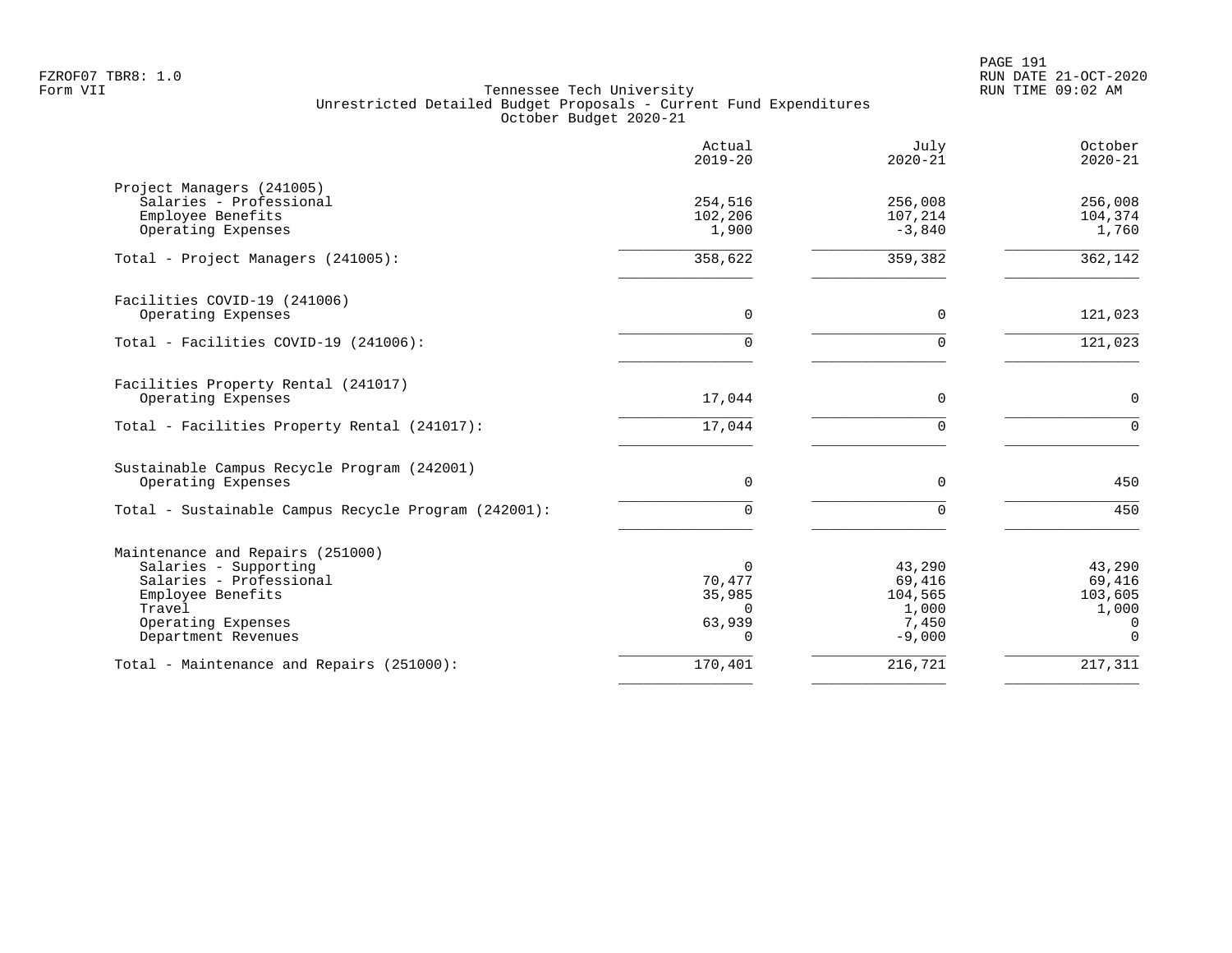PAGE 192 FZROF07 TBR8: 1.0 RUN DATE 21-OCT-2020

|                                                                                                                                                                              | Actual<br>$2019 - 20$                                               | July<br>$2020 - 21$                                                       | October<br>$2020 - 21$                                                      |
|------------------------------------------------------------------------------------------------------------------------------------------------------------------------------|---------------------------------------------------------------------|---------------------------------------------------------------------------|-----------------------------------------------------------------------------|
| M and R Projects (251001)<br>Operating Expenses                                                                                                                              | 132                                                                 | $\mathbf 0$                                                               | $\mathbf 0$                                                                 |
| Total - M and R Projects (251001):                                                                                                                                           | 132                                                                 | $\Omega$                                                                  | $\Omega$                                                                    |
| American Disability Act (251002)<br>Operating Expenses                                                                                                                       | $\mathbf 0$                                                         | 10,000                                                                    | 10,000                                                                      |
| Total - American Disability Act (251002):                                                                                                                                    | $\Omega$                                                            | 10,000                                                                    | 10,000                                                                      |
| Fire Alarm System (251004)<br>Operating Expenses                                                                                                                             | 89,375                                                              | 87,800                                                                    | 87,800                                                                      |
| Total - Fire Alarm System (251004):                                                                                                                                          | 89,375                                                              | 87,800                                                                    | 87,800                                                                      |
| Building Controls (251005)<br>Salaries - Students<br>Employee Benefits<br>Operating Expenses                                                                                 | 749<br>222<br>12,467                                                | 0<br>296<br>74,040                                                        | $\overline{0}$<br>$-664$<br>74,040                                          |
| Total - Building Controls (251005):                                                                                                                                          | 13,438                                                              | 74,336                                                                    | 73,376                                                                      |
| M and R HVAC (251006)<br>Salaries - Supporting<br>Salaries - Students<br>Salaries - Professional<br>Employee Benefits<br>Travel<br>Operating Expenses<br>Department Revenues | 258,909<br>1,267<br>40,737<br>150,728<br>1,910<br>256,142<br>$-755$ | 302,293<br>$\Omega$<br>40,131<br>160,848<br>$\Omega$<br>139,800<br>$\cap$ | 244,803<br>$\Omega$<br>40,131<br>150,888<br>$\Omega$<br>139,800<br>$\Omega$ |
| Total - M and R HVAC (251006):                                                                                                                                               | 708,938                                                             | 643,072                                                                   | $\overline{575}$ , 622                                                      |
|                                                                                                                                                                              |                                                                     |                                                                           |                                                                             |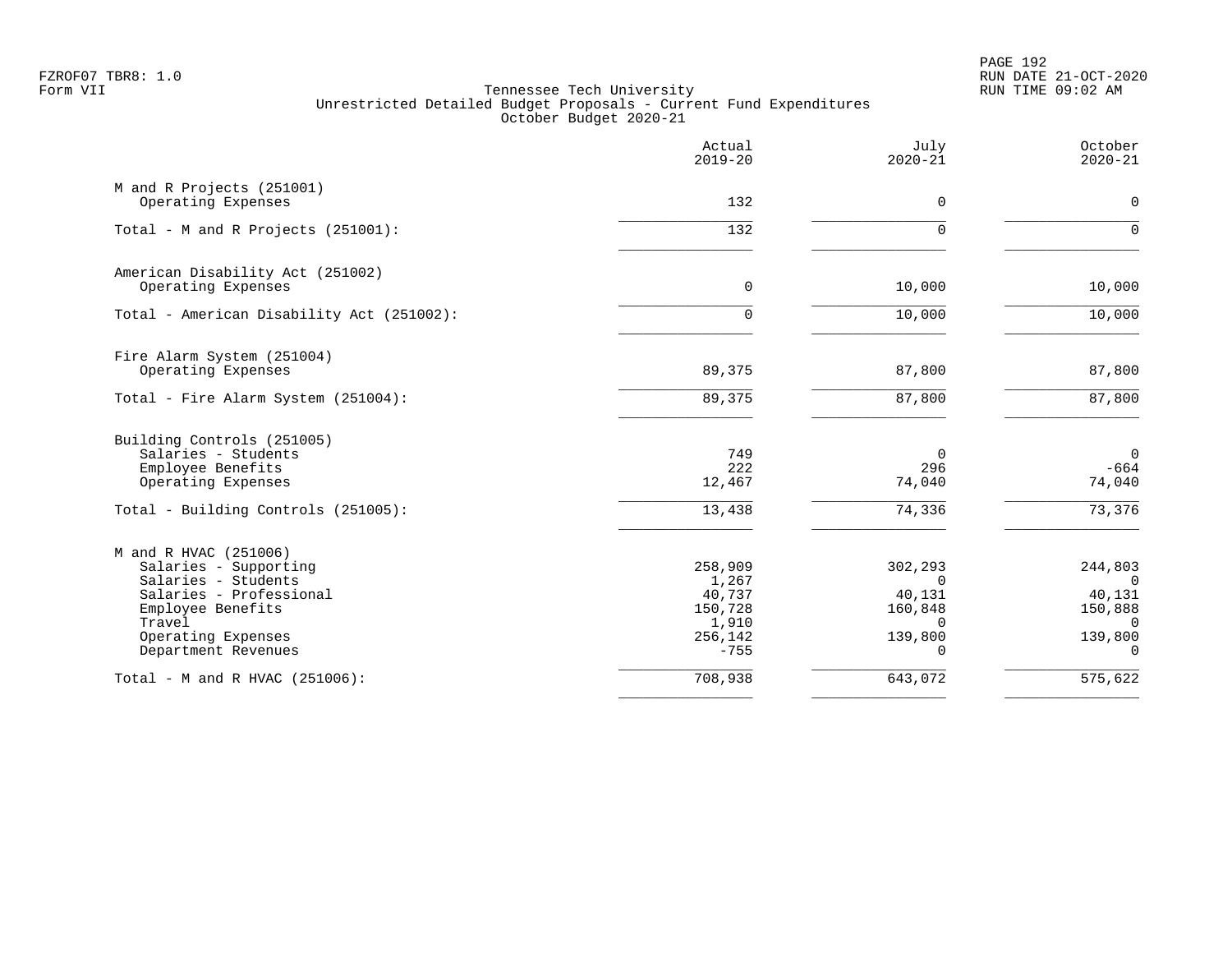PAGE 193 FZROF07 TBR8: 1.0 RUN DATE 21-OCT-2020

|                                                                                                                         | Actual<br>$2019 - 20$                     | July<br>$2020 - 21$          | October<br>$2020 - 21$                |
|-------------------------------------------------------------------------------------------------------------------------|-------------------------------------------|------------------------------|---------------------------------------|
| Stores for Reissue (251007)<br>Operating Expenses                                                                       | 186,216                                   | 290,000                      | 290,000                               |
| Total - Stores for Reissue (251007):                                                                                    | 186,216                                   | 290,000                      | 290,000                               |
| Stores for Reissue Transfer In (251008)<br>Operating Expenses<br>Department Revenues                                    | $-179,795$                                | $-290,000$                   | 0<br>$-290,000$                       |
| Total - Stores for Reissue Transfer In (251008):                                                                        | $-179,795$                                | $-290,000$                   | $-290,000$                            |
| M&R PO Qrtly Reportg (251014)<br>Salaries - Supporting<br>Employee Benefits<br>Operating Expenses                       | 3,681<br>281<br>8,991                     | 7,150<br>357<br>0            | $\Omega$<br>357<br>$\Omega$           |
| Total - M&R PO Qrtly Reportg (251014):                                                                                  | 12,953                                    | 7,507                        | 357                                   |
| $M & R - Carpentry (251015)$<br>Salaries - Supporting<br>Employee Benefits<br>Operating Expenses<br>Department Revenues | 190,490<br>105,771<br>65,880<br>$-11,308$ | 204,618<br>115,960<br>92,840 | 176,554<br>99,213<br>92,840<br>$\cap$ |
| Total - M & R - Carpentry (251015):                                                                                     | 350,833                                   | 413,418                      | 368,607                               |
|                                                                                                                         |                                           |                              |                                       |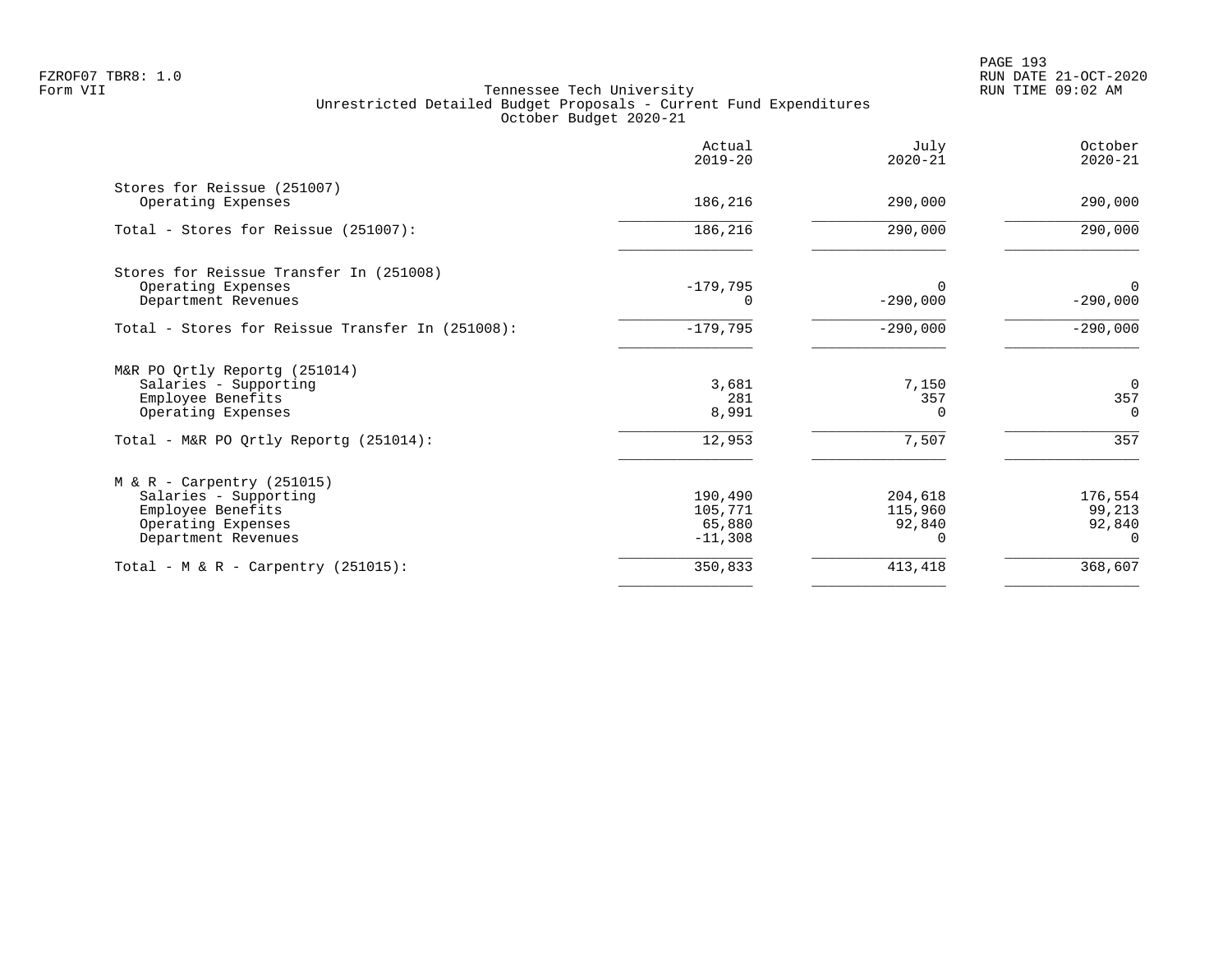PAGE 194 FZROF07 TBR8: 1.0 RUN DATE 21-OCT-2020

| 187,752<br>100,072<br>77,140 | 179,663<br>106,257                                                                                  | 179,663                                                                                               |
|------------------------------|-----------------------------------------------------------------------------------------------------|-------------------------------------------------------------------------------------------------------|
|                              |                                                                                                     |                                                                                                       |
|                              |                                                                                                     |                                                                                                       |
|                              |                                                                                                     | 105,297                                                                                               |
|                              | 32,540                                                                                              | 39,350                                                                                                |
|                              |                                                                                                     | $\Omega$                                                                                              |
| 350,403                      | 318,460                                                                                             | 324,310                                                                                               |
|                              |                                                                                                     |                                                                                                       |
| 38,000                       | 36,816                                                                                              | 64,880                                                                                                |
|                              |                                                                                                     | 49,448                                                                                                |
|                              |                                                                                                     | 32,540                                                                                                |
| $-2,691$                     | 0                                                                                                   | $\Omega$                                                                                              |
| 98,974                       | 97,977                                                                                              | 146,868                                                                                               |
|                              |                                                                                                     |                                                                                                       |
|                              |                                                                                                     | 42,045                                                                                                |
|                              |                                                                                                     | 20,704                                                                                                |
|                              |                                                                                                     | 66,400                                                                                                |
| $-690$                       | $\Omega$                                                                                            | $\Omega$                                                                                              |
| 154,220                      | 129,749                                                                                             | 129,149                                                                                               |
|                              |                                                                                                     |                                                                                                       |
|                              |                                                                                                     | 130,127                                                                                               |
|                              |                                                                                                     | $\Omega$                                                                                              |
|                              |                                                                                                     | 63,426                                                                                                |
|                              |                                                                                                     | 33,500                                                                                                |
| $-6,620$                     | $\Omega$                                                                                            | $\Omega$                                                                                              |
| 209,702                      | 227,053                                                                                             | 227,053                                                                                               |
|                              | $-14,561$<br>27,218<br>36,447<br>41,859<br>20,279<br>92,772<br>132,579<br>1,199<br>61,137<br>21,407 | $\Omega$<br>28,621<br>32,540<br>42,045<br>21,304<br>66,400<br>130,127<br>$\Omega$<br>63,426<br>33,500 |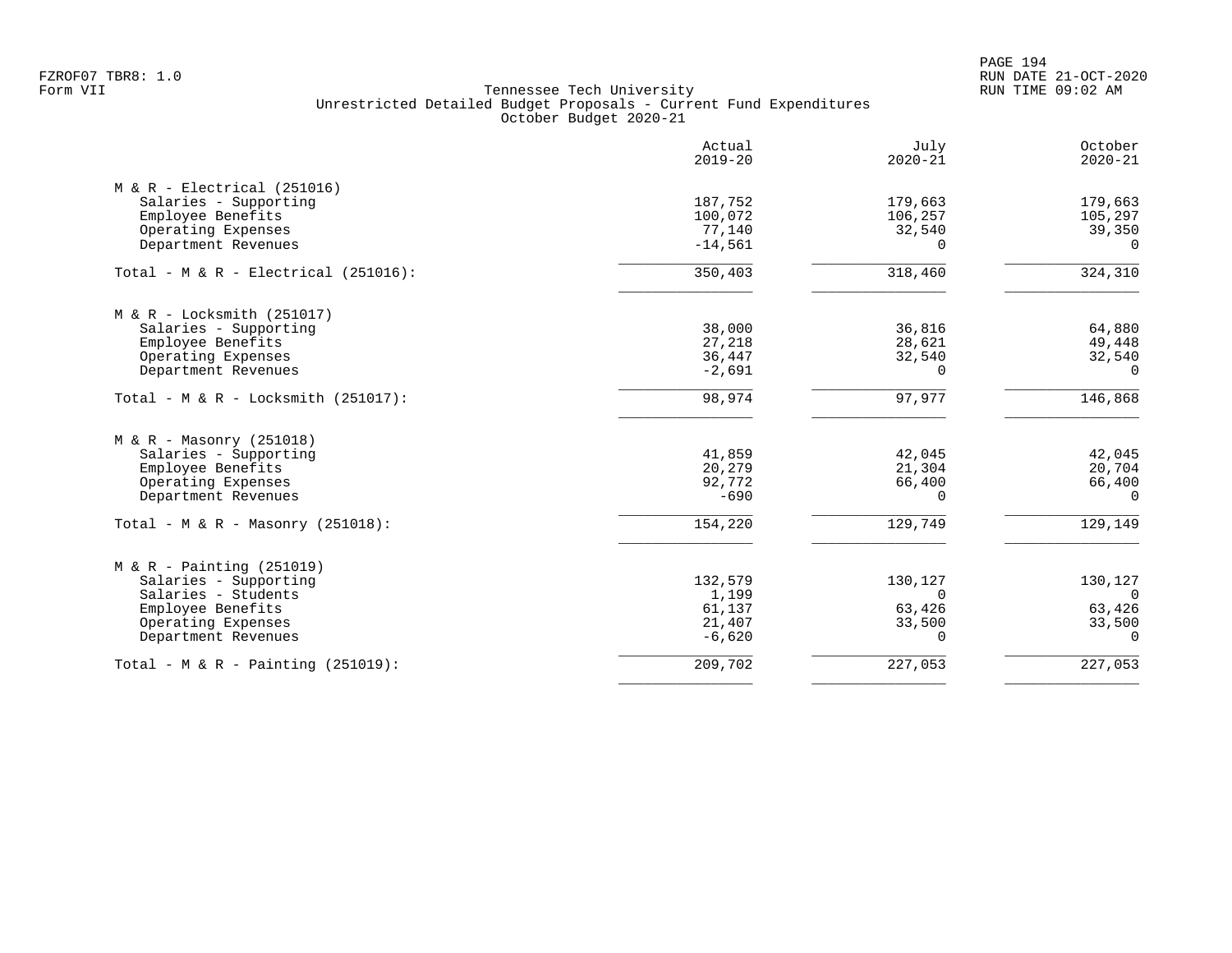PAGE 195 FZROF07 TBR8: 1.0 RUN DATE 21-OCT-2020

|                                       | Actual<br>$2019 - 20$ | July<br>$2020 - 21$ | October<br>$2020 - 21$ |
|---------------------------------------|-----------------------|---------------------|------------------------|
| $M & R - Plumbing (251020)$           |                       |                     |                        |
| Salaries - Supporting                 | 147,540               | 149,659             | 149,659                |
| Employee Benefits                     | 72,383                | 75,104              | 75,104                 |
| Operating Expenses                    | 72,820                | 73,700<br>$\Omega$  | 73,700<br>$\Omega$     |
| Department Revenues                   | $-2,870$              |                     |                        |
| Total - M & R - Plumbing $(251020)$ : | 289,873               | 298,463             | 298,463                |
| $M & R - Heat Plant (251021)$         |                       |                     |                        |
| Salaries - Supporting                 | 264,104               | 245,209             | 245,209                |
| Employee Benefits                     | 147,752               | 154,534             | 154,574                |
| Operating Expenses                    | 66,118                | 99,040              | 99,040                 |
| Total - M & R - Heat Plant (251021):  | 477,974               | 498,783             | 498,823                |
| Campus Lighting (251025)              |                       |                     |                        |
| Operating Expenses                    | 17,545                | 0                   | 0                      |
| $Total - Campus Liqhting (251025):$   | 17,545                | $\mathbf 0$         | $\Omega$               |
| Custodial Services (255000)           |                       |                     |                        |
| Salaries - Supporting                 | 33,809                | 31,982              | 31,982                 |
| Salaries - Students                   | 1,437                 | $\Omega$            | $\Omega$               |
| Employee Benefits                     | 16,020                | 17,506              | 19,546                 |
| Operating Expenses                    | 1,426,400             | 1,344,306           | 1,344,306              |
| Total - Custodial Services (255000):  | 1,477,666             | 1,393,794           | 1,395,834              |
|                                       |                       |                     |                        |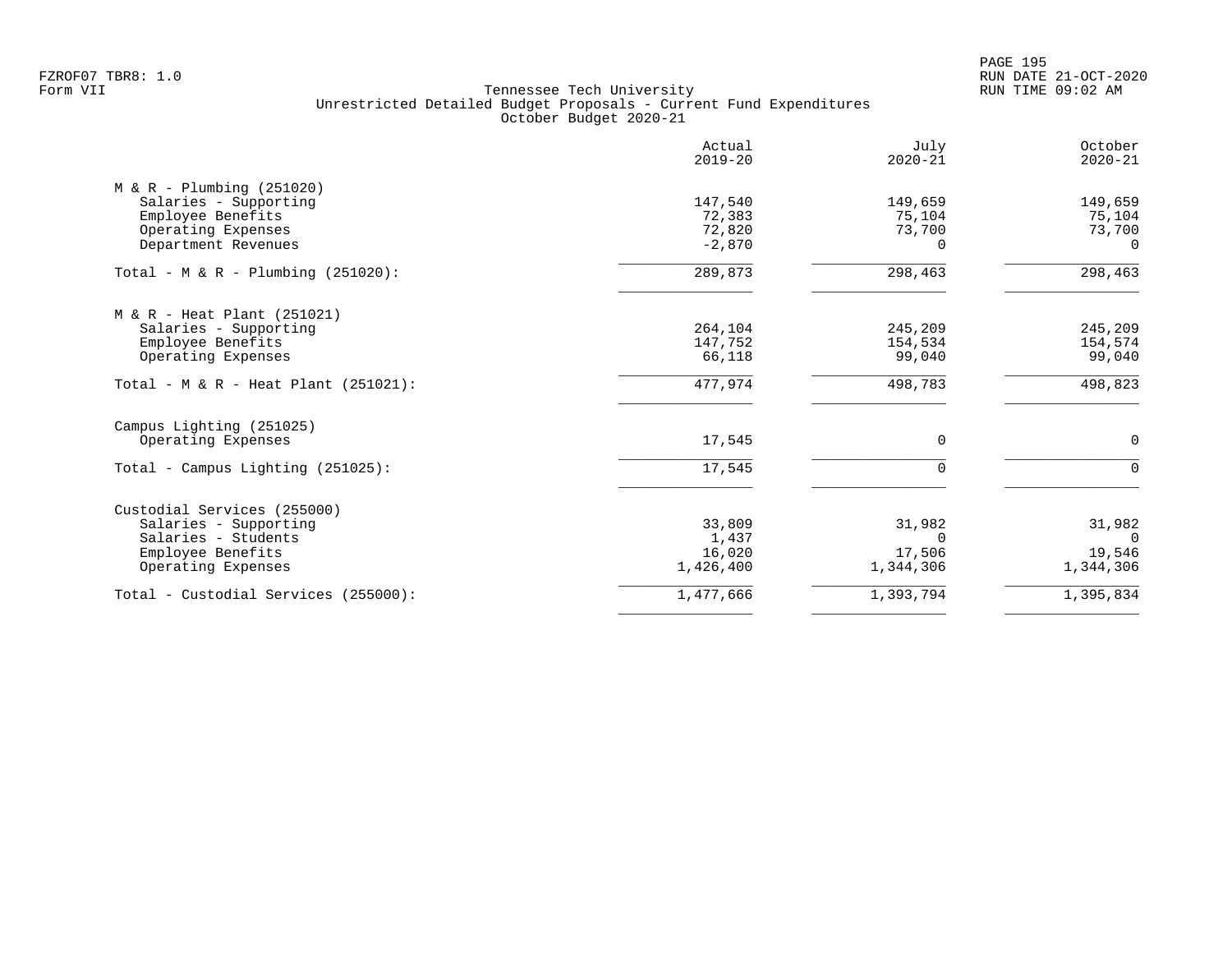|                                                     | Actual<br>$2019 - 20$ | July<br>$2020 - 21$ | October<br>$2020 - 21$   |
|-----------------------------------------------------|-----------------------|---------------------|--------------------------|
| Recycling (255003)                                  |                       |                     |                          |
| Operating Expenses                                  | 4,911                 | 22,000              | 22,000                   |
| Total - Recycling $(255003)$ :                      | 4,911                 | 22,000              | $\overline{22,000}$      |
| Special Event Cost Center (255004)                  |                       |                     |                          |
| Operating Expenses                                  | 46,273                | 142,850             | 142,850                  |
| Total - Special Event Cost Center (255004):         | 46, 273               | 142,850             | 142,850                  |
| Outside Special Event Cost Center (255007)          |                       |                     |                          |
| Operating Expenses                                  | 3,289                 | 16,699              | 10,000                   |
| Total - Outside Special Event Cost Center (255007): | 3,289                 | 16,699              | 10,000                   |
| Capital Projects Administration (256001)            |                       |                     |                          |
| Salaries - Supporting                               | 80,723                | 81,311              | 81,311                   |
| Salaries - Professional                             | 166,229               | 166,734             | 166,734                  |
| Employee Benefits                                   | 77,236                | 80,079              | 78,519                   |
| Travel<br>Operating Expenses                        | 452<br>15,075         | $\Omega$<br>22,965  | $\overline{0}$<br>28,413 |
| Total - Capital Projects Administration (256001):   | 339,715               | 351,089             | 354,977                  |
| Utilities Admin (260000)                            |                       |                     |                          |
| Salaries - Supporting                               | 0                     | 20,890              | 20,890                   |
| Salaries - Professional                             | 43,238                | 42,731              | 42,731                   |
| Employee Benefits                                   | 15,479                | 155,310             | 154,350                  |
| Travel<br>Operating Expenses                        | 3,052<br>1,364        | 500<br>28,540       | 500<br>28,540            |
| Total - Utilities Admin (260000):                   | 63,133                | 247,971             | 247,011                  |
|                                                     |                       |                     |                          |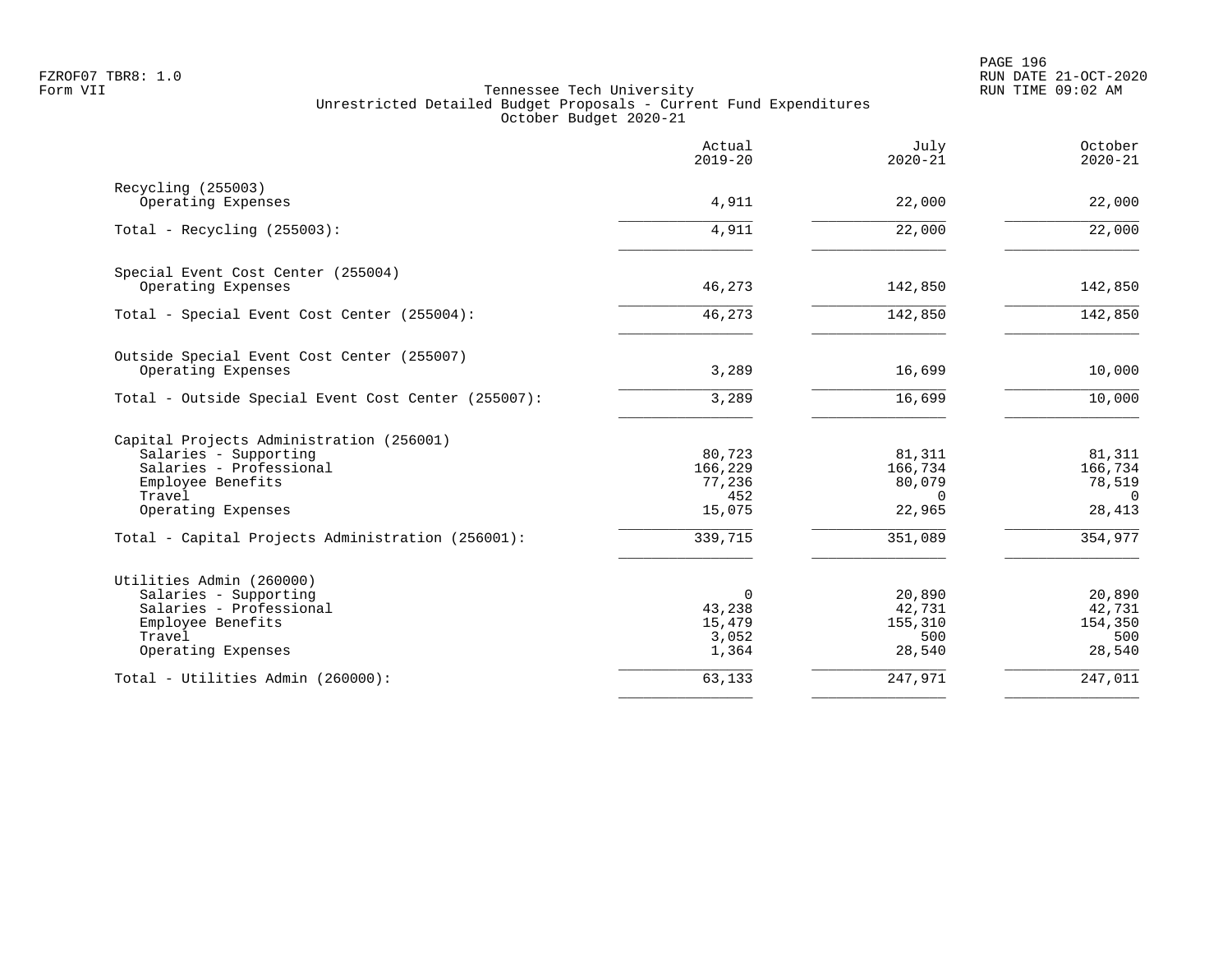PAGE 197 FZROF07 TBR8: 1.0 RUN DATE 21-OCT-2020

|                                                                                                                                            | Actual<br>$2019 - 20$                     | July<br>$2020 - 21$                         | October<br>$2020 - 21$                                           |
|--------------------------------------------------------------------------------------------------------------------------------------------|-------------------------------------------|---------------------------------------------|------------------------------------------------------------------|
| Utilities Main Campus (260001)<br>Operating Expenses                                                                                       | 4,110,297                                 | 6,228,678                                   | 6,728,678                                                        |
| Total - Utilities Main Campus (260001):                                                                                                    | 4,110,297                                 | 6,228,678                                   | 6,728,678                                                        |
| Utilities Farm (260002)<br>Operating Expenses                                                                                              | 63,794                                    | 51,680                                      | 69,680                                                           |
| Total - Utilities Farm (260002):                                                                                                           | 63,794                                    | 51,680                                      | 69,680                                                           |
| Utilities Ag Pavilion (260003)<br>Operating Expenses                                                                                       | 50,861<br>50,861                          | 106,600<br>106,600                          | 88,600<br>88,600                                                 |
| Total - Utilities Ag Pavilion (260003):                                                                                                    |                                           |                                             |                                                                  |
| SAF Sustainable Campus Fee (260004)<br>Salaries - Students<br>Salaries - Professional<br>Employee Benefits<br>Travel<br>Operating Expenses | 30,590<br>4,800<br>7,943<br>903<br>48,791 | 0<br>$\Omega$<br>700<br>$\Omega$<br>153,427 | 0<br>$\mathsf{O}\xspace$<br>$\overline{0}$<br>$\Omega$<br>72,987 |
| Total - SAF Sustainable Campus Fee (260004):                                                                                               | 93,027                                    | 154,127                                     | 72,987                                                           |
| Utilities TVA Energy Reimb (260005)<br>Operating Expenses                                                                                  | $-295, 433$                               | $-260,000$                                  | $-260,000$                                                       |
| Total - Utilities TVA Energy Reimb (260005):                                                                                               | $-295, 433$                               | $-260,000$                                  | $-260,000$                                                       |
|                                                                                                                                            |                                           |                                             |                                                                  |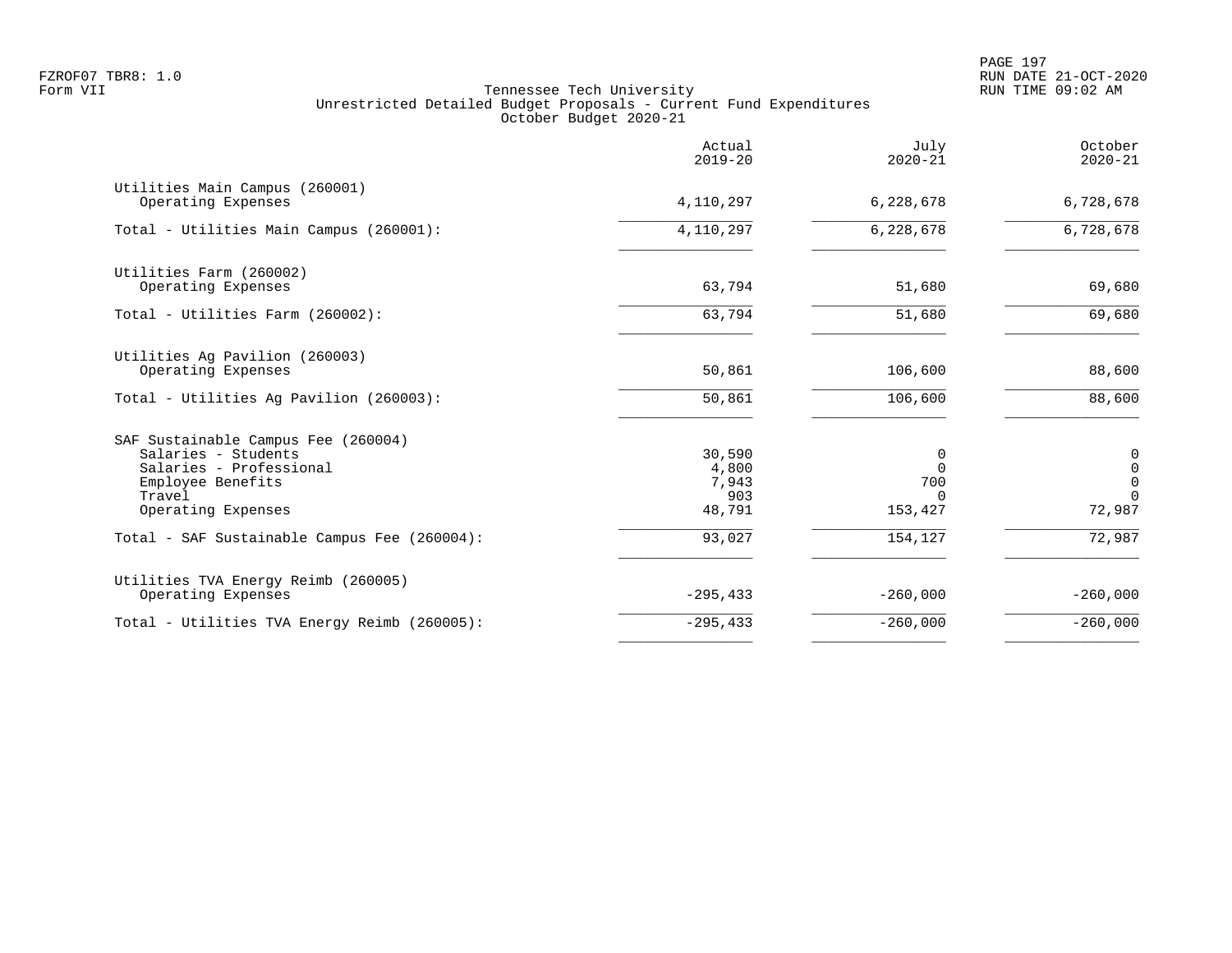PAGE 198 FZROF07 TBR8: 1.0 RUN DATE 21-OCT-2020

|                                                                                                                                                          | Actual<br>$2019 - 20$                                  | July<br>$2020 - 21$                                                 | October<br>$2020 - 21$                                        |
|----------------------------------------------------------------------------------------------------------------------------------------------------------|--------------------------------------------------------|---------------------------------------------------------------------|---------------------------------------------------------------|
| Utilities TVA Energy Exp (260006)<br>Operating Expenses                                                                                                  | 78,950                                                 | 111,800                                                             | 111,800                                                       |
| Total - Utilities TVA Energy Exp (260006):                                                                                                               | 78,950                                                 | 111,800                                                             | 111,800                                                       |
| Sustainability Office (260008)<br>Salaries - Professional<br>Employee Benefits<br>Operating Expenses                                                     | 77,315<br>31,078<br>774                                | 77,605<br>31,935<br>$-600$                                          | 77,605<br>32,335<br>900                                       |
| Total - Sustainability Office (260008):                                                                                                                  | 109,167                                                | 108,940                                                             | 110,840                                                       |
| Grounds Roads and Walks (265000)<br>Salaries - Supporting<br>Salaries - Professional<br>Employee Benefits<br>Operating Expenses                          | $\overline{0}$<br>46,814<br>17,192<br>55               | 12,620<br>50,504<br>62,019<br>5,000                                 | 12,620<br>50,504<br>62,019<br>$\Omega$                        |
| Total - Grounds Roads and Walks (265000):                                                                                                                | 64,061                                                 | 130,143                                                             | 125, 143                                                      |
| Grounds Refuse Disposal (265001)<br>Operating Expenses                                                                                                   | 44,163                                                 | 57,500                                                              | 57,500                                                        |
| Total - Grounds Refuse Disposal (265001):                                                                                                                | 44,163                                                 | 57,500                                                              | 57,500                                                        |
| $M & R -$ Landscape (265002)<br>Salaries - Supporting<br>Salaries - Students<br>Employee Benefits<br>Travel<br>Operating Expenses<br>Department Revenues | 143,411<br>5,231<br>71,291<br>1,938<br>19,116<br>$-80$ | 171,576<br>$\Omega$<br>85,162<br>$\Omega$<br>15,500<br><sup>n</sup> | 139,626<br>$\Omega$<br>60,743<br>$\cap$<br>15,500<br>$\Omega$ |
| Total - $M & R -$ Landscape (265002):                                                                                                                    | 240,907                                                | 272,238                                                             | 215,869                                                       |
|                                                                                                                                                          |                                                        |                                                                     |                                                               |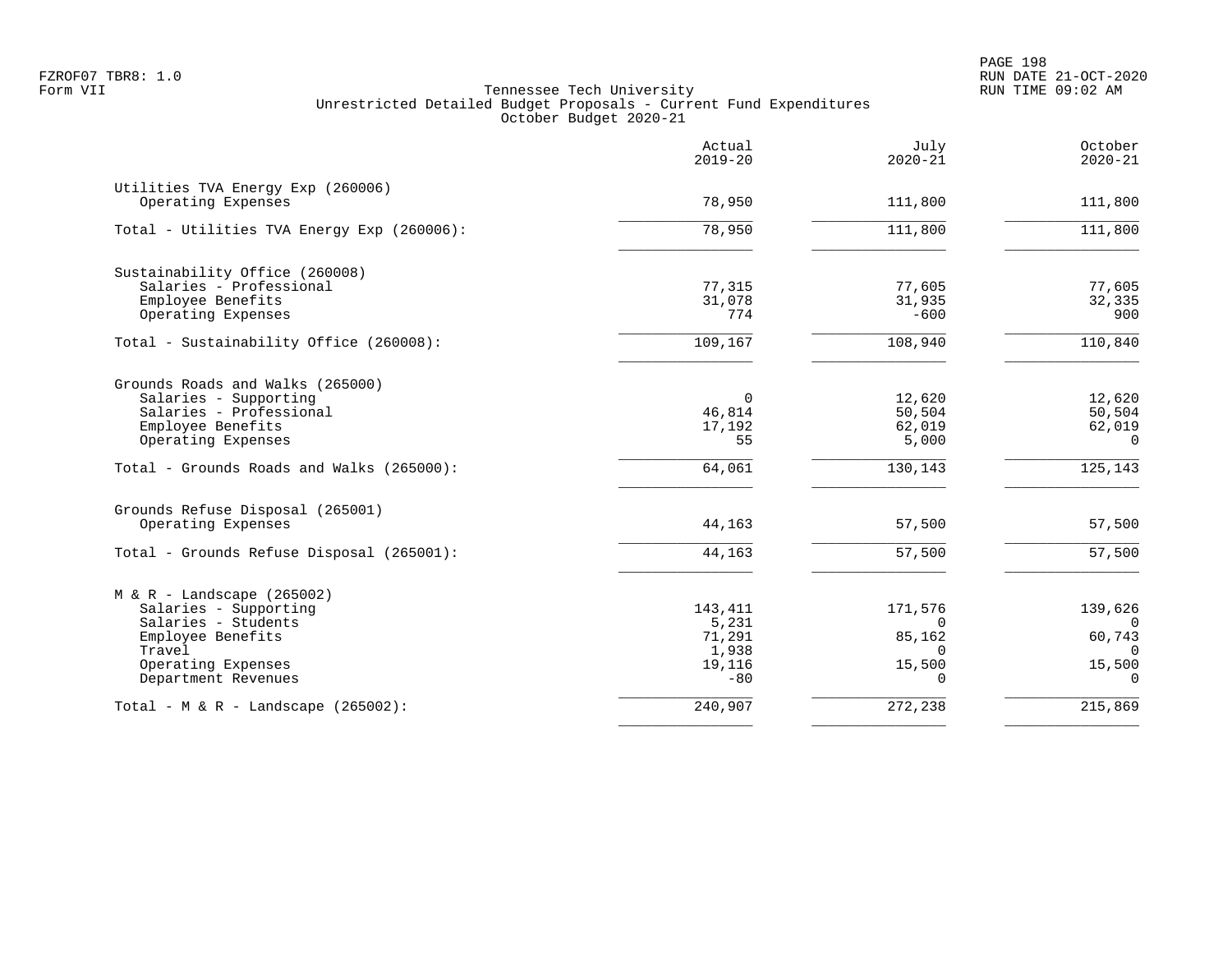PAGE 199 FZROF07 TBR8: 1.0 RUN DATE 21-OCT-2020

|                                                 | Actual<br>$2019 - 20$ | July<br>$2020 - 21$ | October<br>$2020 - 21$ |
|-------------------------------------------------|-----------------------|---------------------|------------------------|
| $M & R -$ Logistics (265003)                    |                       |                     |                        |
| Salaries - Supporting                           | 136,292               | 115,160             | 115,160                |
| Employee Benefits                               | 86,463                | 92,079              | 91,119                 |
| Operating Expenses                              | 14,518                | 19,840              | 19,840                 |
| Department Revenues                             | $-1,771$              | $\Omega$            | $\Omega$               |
| Total - M & R - Logistics (265003):             | 235,502               | 227,079             | 226,119                |
| $M & R - \text{Parking}$ and Paving (265004)    |                       |                     |                        |
| Operating Expenses                              | 12,901                | 12,780              | 12,780                 |
| Total - M & R - Parking and Paving (265004):    | 12,901                | 12,780              | 12,780                 |
| $M & R - Turf (265005)$                         |                       |                     |                        |
| Salaries - Supporting                           | 125,238               | 149,184             | 181,134                |
| Employee Benefits                               | 50,296                | 51,531              | 64,990                 |
| Travel                                          | 354                   | $\Omega$            | $\Omega$               |
| Operating Expenses                              | 35,581                | 13,340              | 13,340                 |
| Department Revenues                             | $-450$                | $\Omega$            | $\Omega$               |
| Total - M & R - Turf (265005):                  | 211,019               | 214,055             | 259,464                |
| Major Repairs and Renovations (270000)          |                       |                     |                        |
| Salaries - Professional                         | 1,720                 | 0                   | $\mathbf 0$            |
| Employee Benefits                               | 134                   | 178                 | 178                    |
| Operating Expenses                              | 99,419                | 160,120             | 160,120                |
| Total - Major Repairs and Renovations (270000): | 101,273               | 160,298             | 160,298                |
|                                                 |                       |                     |                        |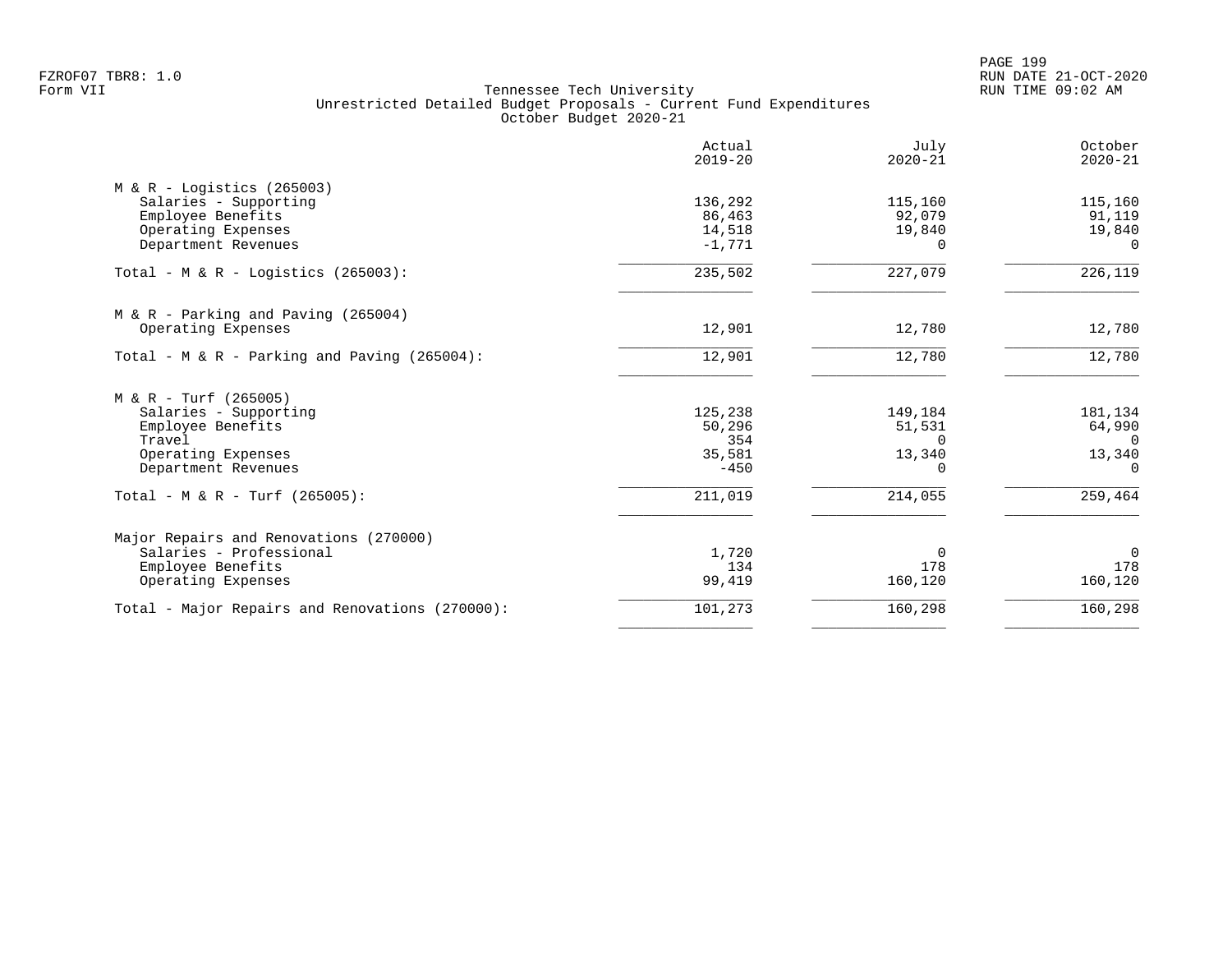|                                                                          | Actual<br>$2019 - 20$ | July<br>$2020 - 21$ | October<br>$2020 - 21$ |
|--------------------------------------------------------------------------|-----------------------|---------------------|------------------------|
| TBR Reimbursed Projects (270002)<br>Operating Expenses<br>Capital Outlay | 0<br>$\Omega$         | 0<br>$\cap$         | 238,552<br>764,958     |
| Total - TBR Reimbursed Projects (270002):                                | $\Omega$              | $\Omega$            | 1,003,510              |
| TBR Spouse Dependent Discount (700000)<br>Employee Benefits              | 85,945                | 118,853             | 118,853                |
| Total - TBR Spouse Dependent Discount (700000):                          | 85,945                | 118,853             | 118,853                |
| TBR Employ Remission PC191 (700001)<br>Employee Benefits                 | 8,122                 | 7,933               | 7,933                  |
| Total - TBR Employ Remission PC191 (700001):                             | 8,122                 | 7,933               | 7,933                  |
| E and G Data Processing Allocation (700003)<br>Department Revenues       | 39,599                | 44,820              | 46,627                 |
| Total - E and G Data Processing Allocation (700003):                     | 39,599                | 44,820              | 46,627                 |
| E and G Claims Adjustment (700004)<br>Operating Expenses                 | 16,272                | 24,410              | 24,410                 |
| Total - E and G Claims Adjustment (700004):                              | 16,272                | 24,410              | 24,410                 |
|                                                                          |                       |                     |                        |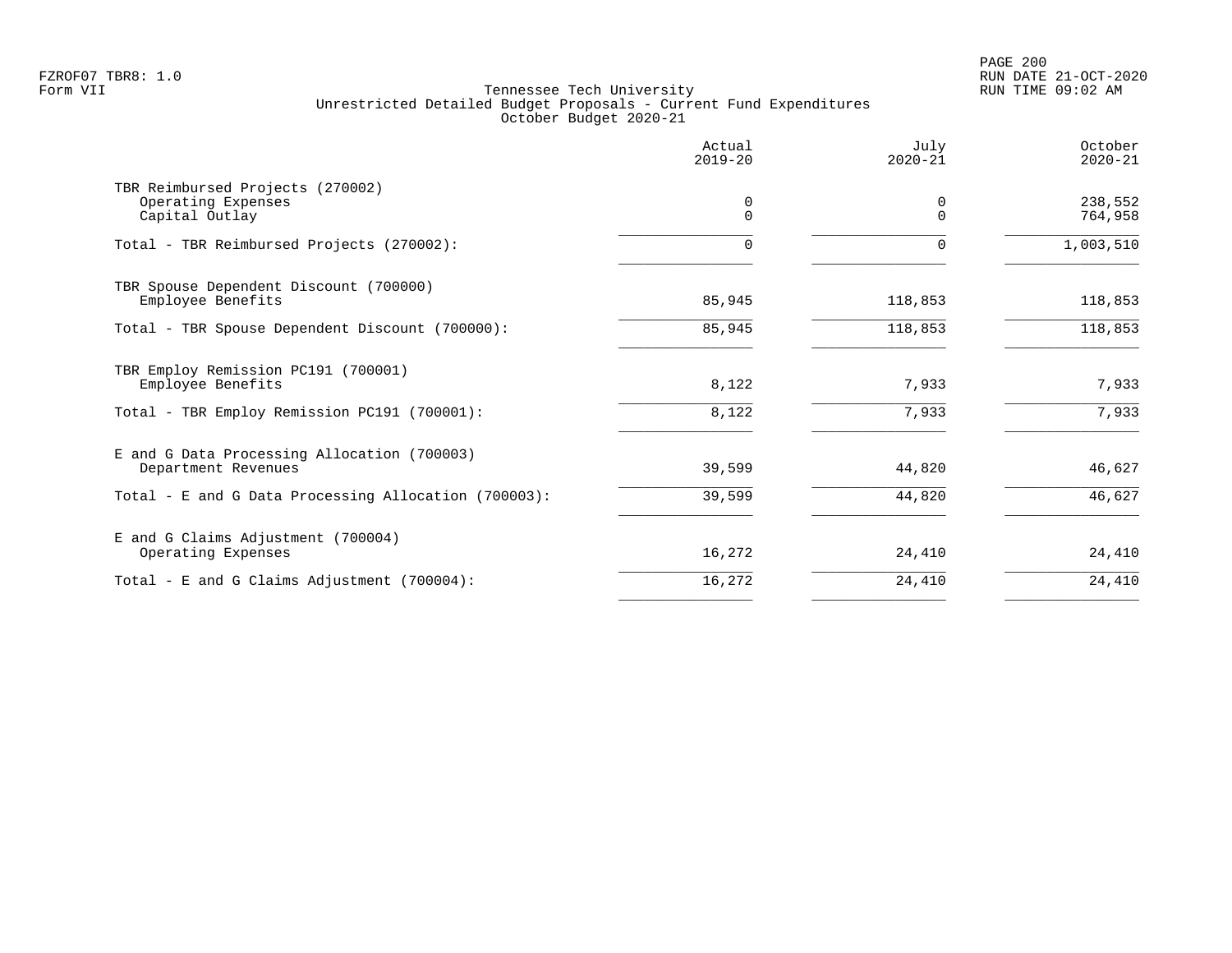PAGE 201 FZROF07 TBR8: 1.0 RUN DATE 21-OCT-2020

| Actual<br>$2019 - 20$                     | July<br>$2020 - 21$                              | October<br>$2020 - 21$                           |
|-------------------------------------------|--------------------------------------------------|--------------------------------------------------|
| 0<br>0<br>$\Omega$<br>11,284<br>$-20,853$ | 2,182<br>64,106<br>13,886<br>292,917<br>$-9,900$ | 2,815<br>96,848<br>17,900<br>273,865<br>$-9,581$ |
| $-9,569$                                  | 363,191                                          | 381,847                                          |
| $\Omega$<br>$\Omega$                      | 19,520<br>19,520                                 | 19,520<br>19,520                                 |
| $-60,000$                                 | $-60,000$                                        | $-60,000$                                        |
| $-60,000$                                 | $-60,000$                                        | $-60,000$                                        |
| $-820,580$                                | $-1,027,050$                                     | $-1,065,360$                                     |
| $-820,580$                                | $-1,027,050$                                     | $-1,065,360$                                     |
| $-623,310$                                | $-975,910$                                       | $-1,056,160$                                     |
| $-623, 310$                               | $-975,910$                                       | $-1,056,160$                                     |
|                                           |                                                  |                                                  |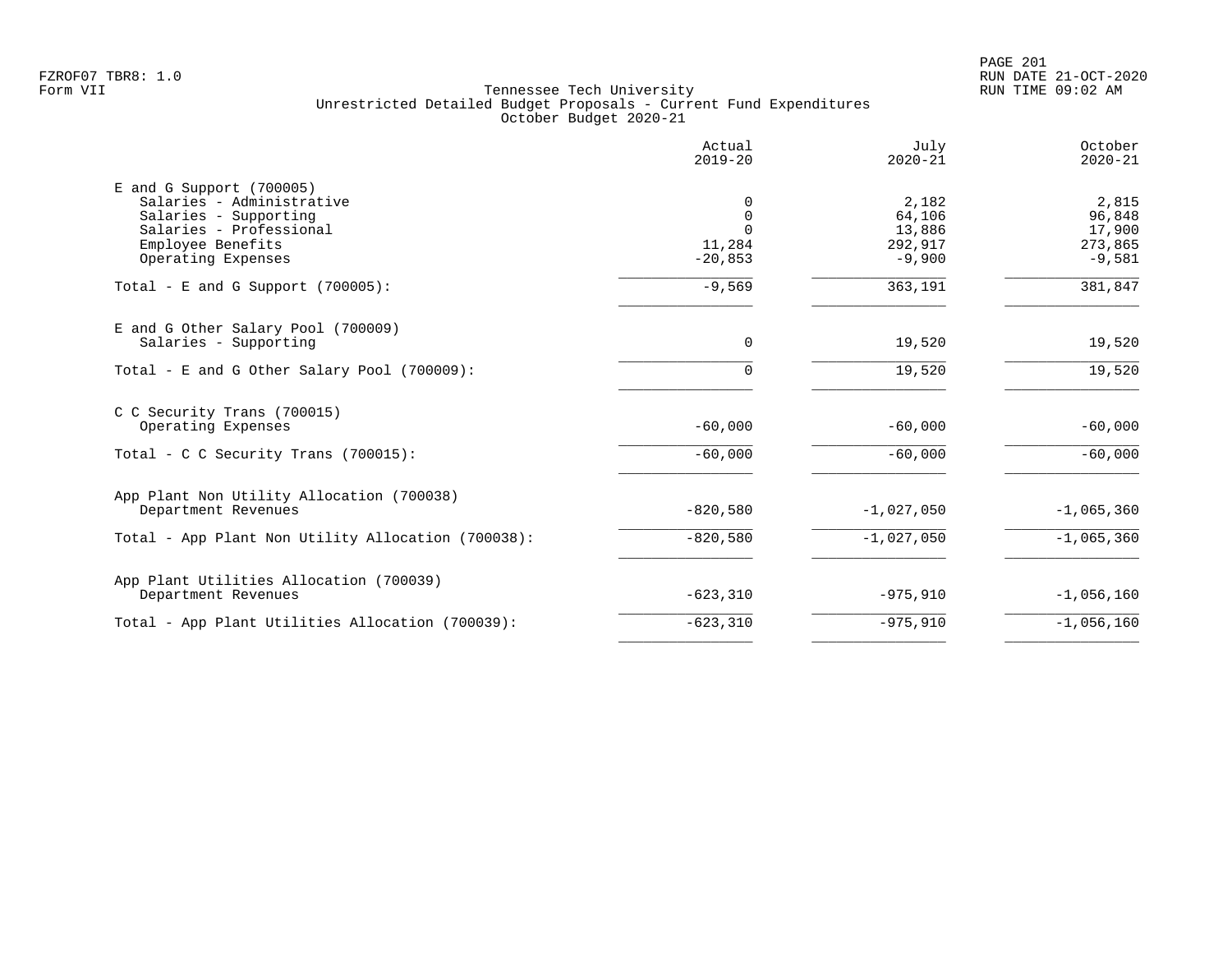|                                                     | Actual<br>$2019 - 20$ | July<br>$2020 - 21$   | October<br>$2020 - 21$ |
|-----------------------------------------------------|-----------------------|-----------------------|------------------------|
| App Plant CC Utility Alloc (700042)                 |                       |                       |                        |
| Department Revenues                                 | $-17,100$             | $-21,340$             | $-21,340$              |
| Total - App Plant CC Utility Alloc (700042):        | $-17,100$             | $-21,340$             | $-21,340$              |
| App Plant CC Non Utility Alloc (700043)             |                       |                       |                        |
| Department Revenues                                 | $-63,070$             | $-66, 200$            | $-66,200$              |
| Total - App Plant CC Non Utility Alloc (700043):    | $-63,070$             | $-66, 200$            | $-66,200$              |
| Post Office Allocation (700045)                     |                       |                       |                        |
| Operating Expenses<br>Department Revenues           | $\overline{0}$<br>56  | 4,810<br>$\Omega$     | 4,810<br>$\Omega$      |
| Total - Post Office Allocation (700045):            | 56                    | 4,810                 | 4,810                  |
| TTU Staff Tuit Maint Reimbursment (700068)          |                       |                       |                        |
| Employee Benefits                                   | $-1,161$              | 15,500                | 1,708                  |
| Total - TTU Staff Tuit Maint Reimbursment (700068): | $-1,161$              | 15,500                | 1,708                  |
| Total - Physical Plant (500):                       |                       |                       |                        |
| Salaries - Administrative<br>Salaries - Supporting  | 97,676<br>2,643,447   | 143,282<br>2,850,790  | 143,915<br>2,808,592   |
| Salaries - Students                                 | 49,897                | 21,438                | 19,438                 |
| Salaries - Professional                             | 927,160               | 941,998               | 946,012                |
| Employee Benefits<br>Travel                         | 1,825,333             | 2,573,398             | 2,504,734              |
| Operating Expenses                                  | 15,266<br>7,643,904   | 9,640<br>10, 417, 077 | 5,642<br>11, 413, 357  |
| Capital Outlay                                      | 53,670                | $\Omega$              | 764,958                |
| Department Revenues                                 | $-1,527,036$          | $-2, 344, 680$        | $-2, 452, 433$         |
| Total                                               | 11,729,317            | 14,612,943            | 16, 154, 215           |
|                                                     |                       |                       |                        |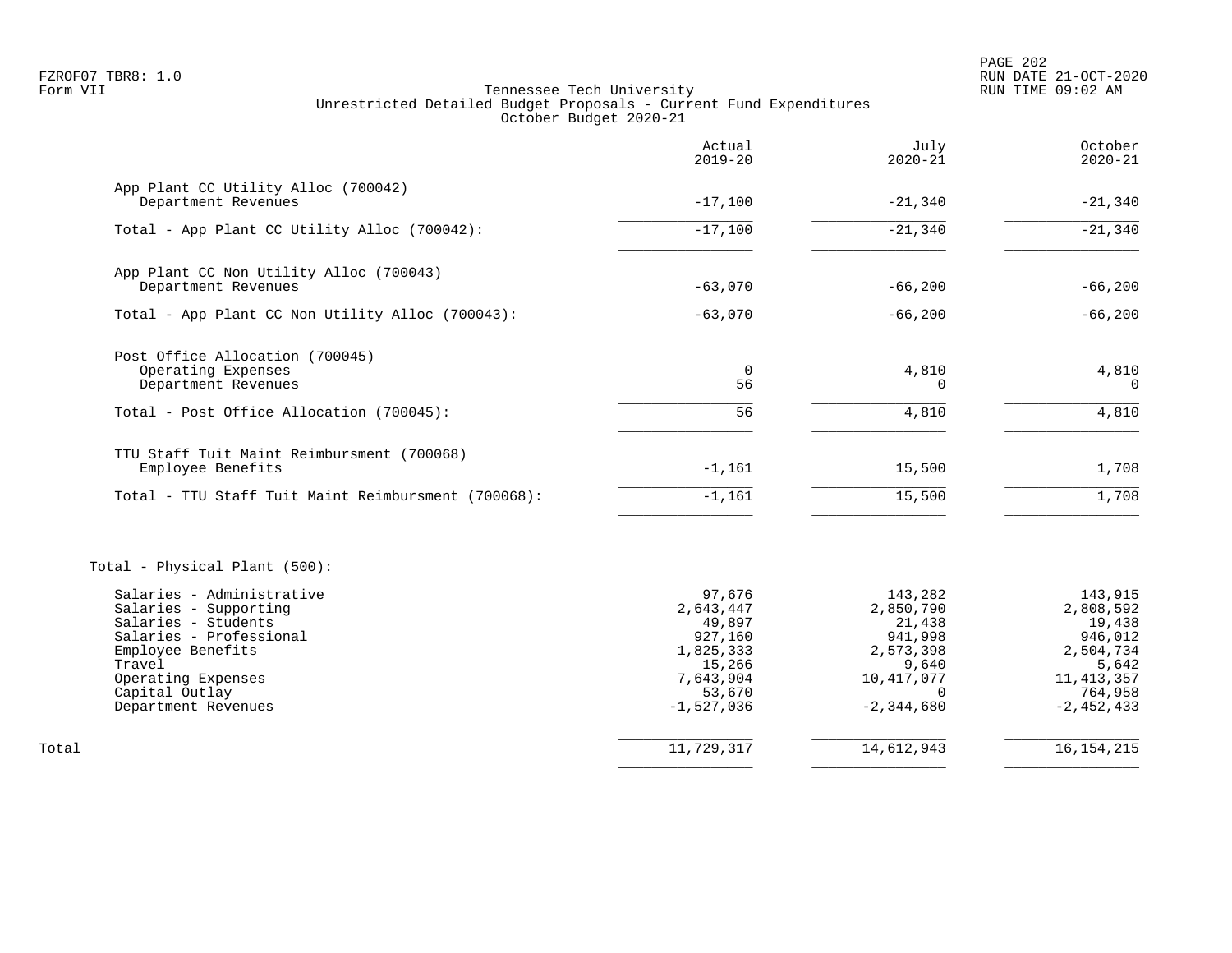PAGE 203 FZROF07 TBR8: 1.0 RUN DATE 21-OCT-2020

|                                                                                                                                                                                                   | Actual<br>$2019 - 20$                                                                                  | July<br>$2020 - 21$                                                                                         | October<br>$2020 - 21$                                                                                       |
|---------------------------------------------------------------------------------------------------------------------------------------------------------------------------------------------------|--------------------------------------------------------------------------------------------------------|-------------------------------------------------------------------------------------------------------------|--------------------------------------------------------------------------------------------------------------|
| Total - Physical Plant (50):                                                                                                                                                                      |                                                                                                        |                                                                                                             |                                                                                                              |
| Salaries - Administrative<br>Salaries - Supporting<br>Salaries - Students<br>Salaries - Professional<br>Employee Benefits<br>Travel<br>Operating Expense<br>Capital Outlay<br>Department Revenues | 97,676<br>2,643,447<br>49,897<br>927,160<br>1,825,333<br>15,266<br>7,643,904<br>53,670<br>$-1,527,036$ | 143,282<br>2,850,790<br>21,438<br>941,998<br>2,573,398<br>9,640<br>10,417,077<br>$\Omega$<br>$-2, 344, 680$ | 143,915<br>2,808,592<br>19,438<br>946,012<br>2,504,734<br>5,642<br>11, 413, 357<br>764,958<br>$-2, 452, 433$ |
| Total                                                                                                                                                                                             | 11,729,317                                                                                             | 14,612,943                                                                                                  | 16, 154, 215                                                                                                 |
| Scholarships and Fellowships (55)<br>Scholarships and Fellowships (550)<br>Alumni Scholarships (120019)<br>Operating Expenses                                                                     | 3,000                                                                                                  | 12,780                                                                                                      | 12,780                                                                                                       |
| Total - Alumni Scholarships (120019):                                                                                                                                                             | 3,000                                                                                                  | 12,780                                                                                                      | 12,780                                                                                                       |
| Honors Scholarship (121901)<br>Operating Expenses                                                                                                                                                 | 179,252                                                                                                | 210,640                                                                                                     | 210,640                                                                                                      |
| Total - Honors Scholarship (121901):                                                                                                                                                              | 179,252                                                                                                | 210,640                                                                                                     | 210,640                                                                                                      |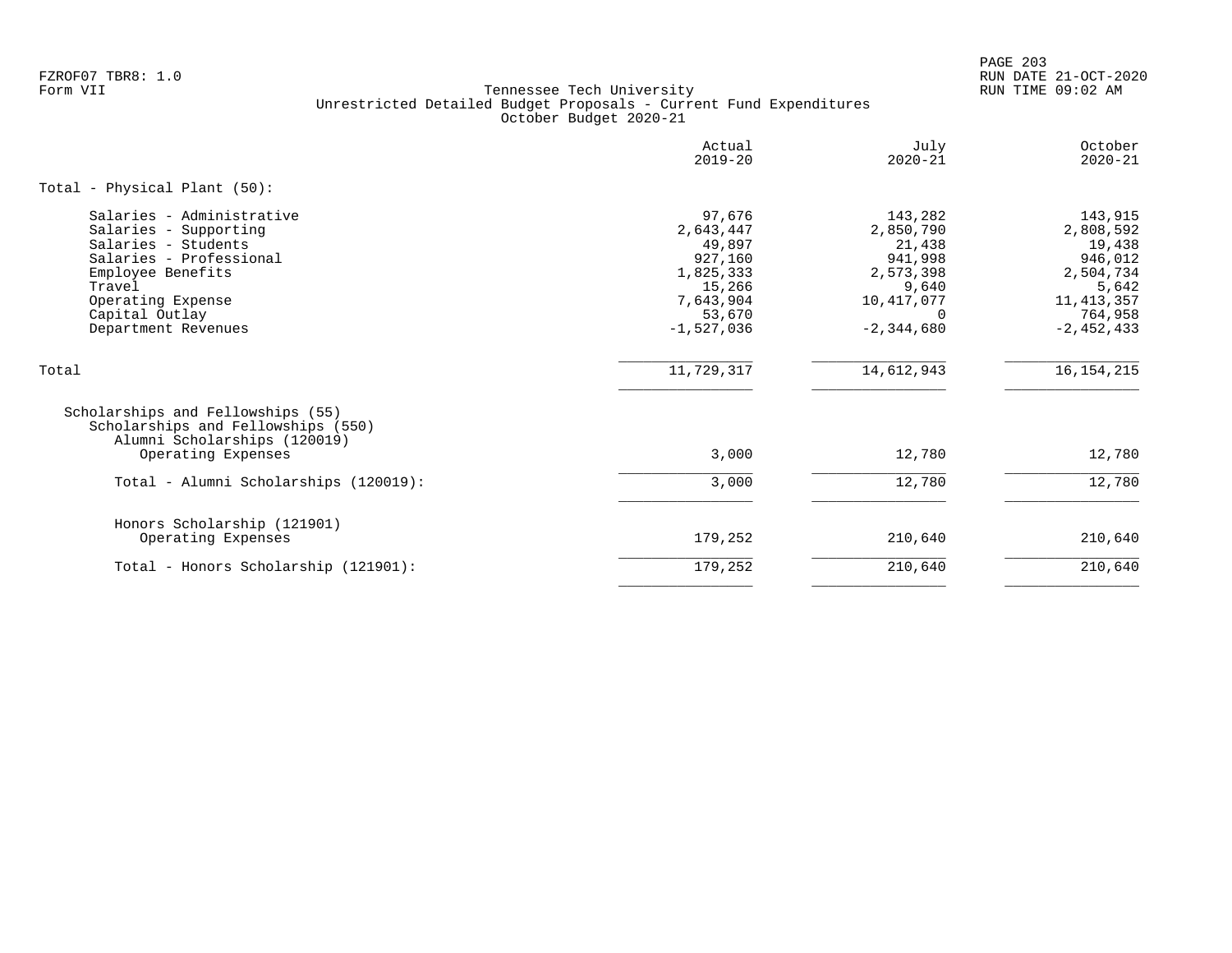|                                                                                 | Actual<br>$2019 - 20$  | July<br>$2020 - 21$    | October<br>$2020 - 21$ |
|---------------------------------------------------------------------------------|------------------------|------------------------|------------------------|
| Comm Coll Scholarship (121902)<br>Operating Expenses                            | 328,750                | 1,019,230              | 801,730                |
| Total - Comm Coll Scholarship (121902):                                         | 328,750                | 1,019,230              | 801,730                |
| Financial Aid Housing Scholarship (122003)<br>Operating Expenses                | 27,500                 | 39,600                 | 39,600                 |
| Total - Financial Aid Housing Scholarship (122003):                             | 27,500                 | 39,600                 | 39,600                 |
| SEOG Matching (122004)<br>Operating Expenses<br>Total - SEOG Matching (122004): | 120,018<br>120,018     | 64,690<br>64,690       | 64,690<br>64,690       |
| UAS (122005)<br>Operating Expenses<br>$Total - UAS (122005):$                   | 4,852,549<br>4,852,549 | 5,602,330<br>5,602,330 | 5,602,330<br>5,602,330 |
|                                                                                 |                        |                        |                        |
| TTU Promise Scholarship (122022)<br>Operating Expenses                          | 0                      | 80,000                 | 80,000                 |
| Total - TTU Promise Scholarship (122022):                                       | 0                      | 80,000                 | 80,000                 |
|                                                                                 |                        |                        |                        |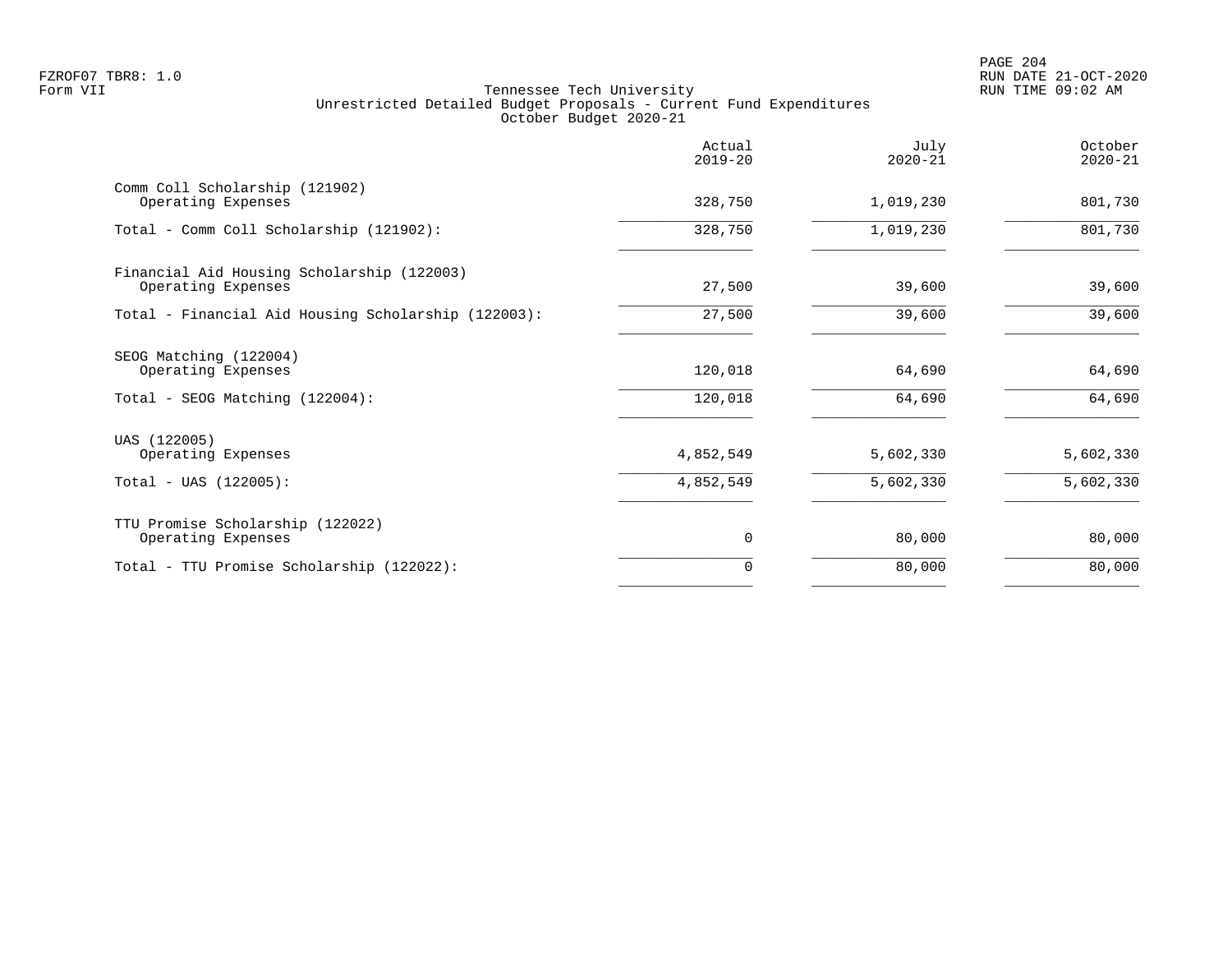PAGE 205 FZROF07 TBR8: 1.0 RUN DATE 21-OCT-2020

|                                                         | Actual<br>$2019 - 20$ | July<br>$2020 - 21$ | October<br>$2020 - 21$ |
|---------------------------------------------------------|-----------------------|---------------------|------------------------|
| Science Fair Scholarship (123011)<br>Operating Expenses | 3,000                 | 31,650              | 31,650                 |
| Total - Science Fair Scholarship (123011):              | 3,000                 | 31,650              | 31,650                 |
| Alumni OST Scholarship (123012)<br>Operating Expenses   | $\mathbf 0$           | 38,310              | 38,310                 |
| Total - Alumni OST Scholarship (123012):                | $\Omega$              | 38,310              | 38,310                 |
| Boys Girls State Sch (123014)<br>Operating Expenses     | $\mathbf 0$           | 11,780              | 11,780                 |
| Total - Boys Girls State Sch (123014):                  |                       | 11,780              | 11,780                 |
| Admissions Hounsing Sch (123015)<br>Operating Expenses  | 199,982               | 267,440             | 267,440                |
| Total - Admissions Hounsing Sch (123015):               | 199,982               | 267,440             | 267,440                |
| African Am Undergrad Sch (123017)<br>Operating Expenses | 0                     | 251,300             | 251,300                |
| Total - African Am Undergrad Sch (123017):              | 0                     | 251,300             | 251,300                |
|                                                         |                       |                     |                        |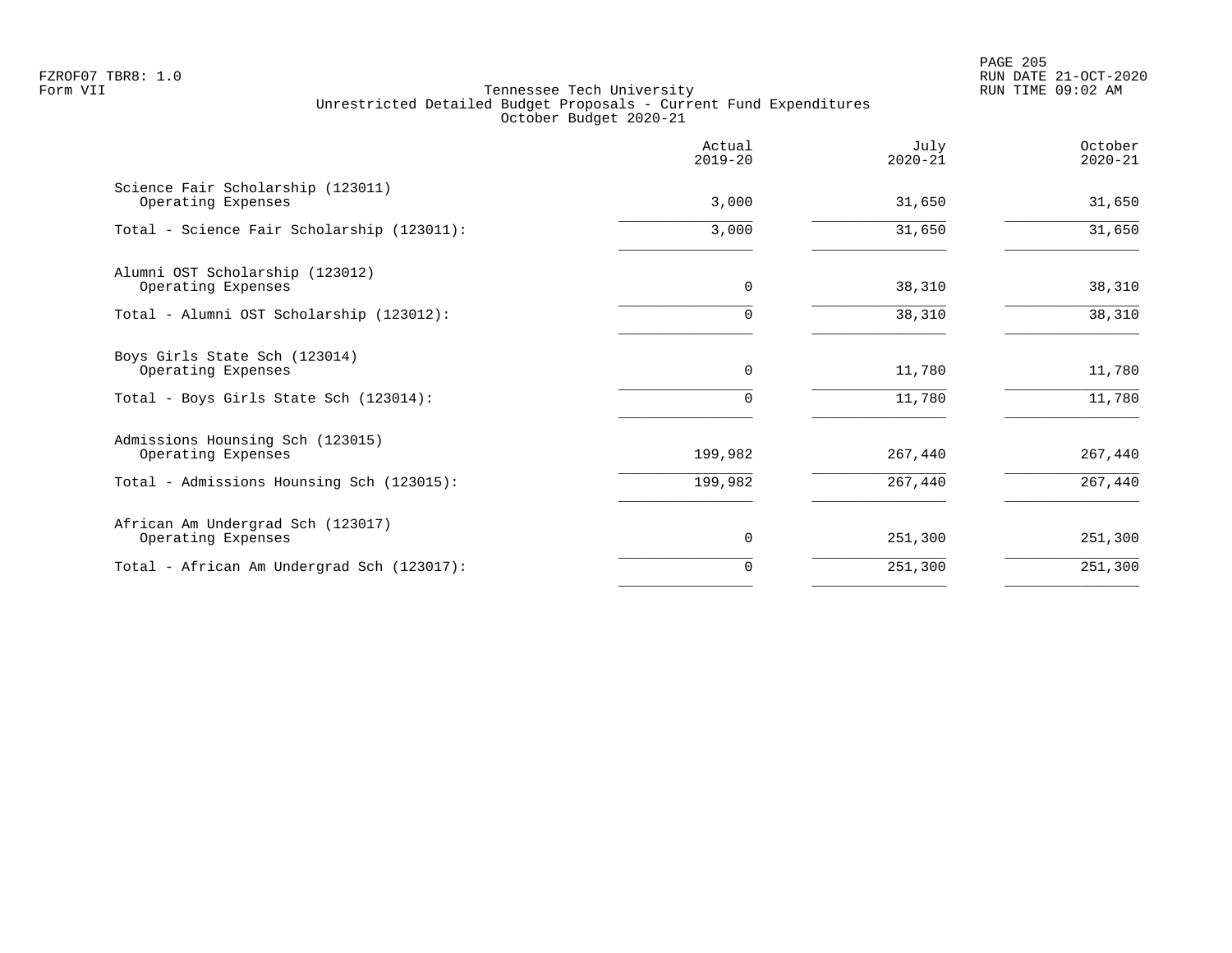|                                                                 | Actual<br>$2019 - 20$ | July<br>$2020 - 21$ | October<br>$2020 - 21$ |
|-----------------------------------------------------------------|-----------------------|---------------------|------------------------|
| Minority Housing Sch (123018)<br>Operating Expenses             | $\mathbf 0$           | 810                 | 810                    |
| Total - Minority Housing Sch (123018):                          |                       | 810                 | 810                    |
| Veterans Yellow Ribbon Program (123020)<br>Operating Expenses   | $\mathbf 0$           | 44,542              | 44,542                 |
| Total - Veterans Yellow Ribbon Program (123020):                |                       | 44,542              | 44,542                 |
| University Summer Scholarships (123021)<br>Operating Expenses   | 115,950               | 115,000             | 115,000                |
| Total - University Summer Scholarships (123021):                | 115,950               | 115,000             | 115,000                |
| International Merit Scholarship (123721)<br>Operating Expenses  | 398,966               | $\Omega$            | 166,000                |
| Total - International Merit Scholarship (123721):               | 398,966               |                     | 166,000                |
| International Legacy Scholarship (123722)<br>Operating Expenses | 8,000                 | $\Omega$            | 3,500                  |
| Total - International Legacy Scholarship (123722):              | 8,000                 | O                   | 3,500                  |
|                                                                 |                       |                     |                        |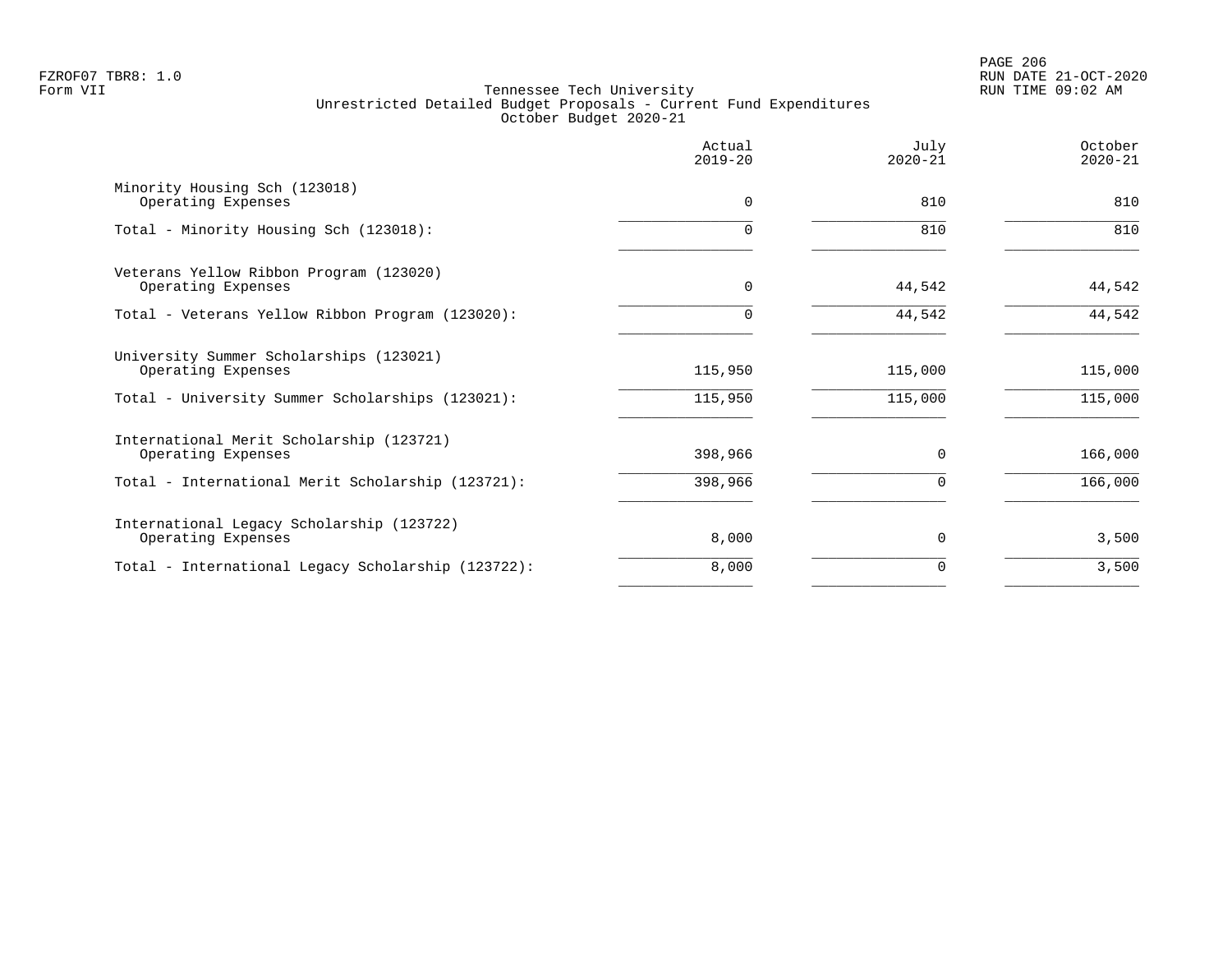PAGE 207 FZROF07 TBR8: 1.0 RUN DATE 21-OCT-2020

| Actual<br>$2019 - 20$ | July<br>$2020 - 21$ | October<br>$2020 - 21$ |
|-----------------------|---------------------|------------------------|
| 115,000               | $\Omega$            | 48,000                 |
| 115,000               | 0                   | 48,000                 |
| 67,455                | 118,200             | 118,200                |
| 67,455                | 118,200             | 118,200                |
| 26,610                | 20,000              | 20,000                 |
| 26,610                | 20,000              | 20,000                 |
| 94,265                | 123,810             | 123,810                |
| 94,265                | 123,810             | 123,810                |
| 97,461                | 100,000             | 100,000                |
| 97,461                | 100,000             | 100,000                |
|                       |                     |                        |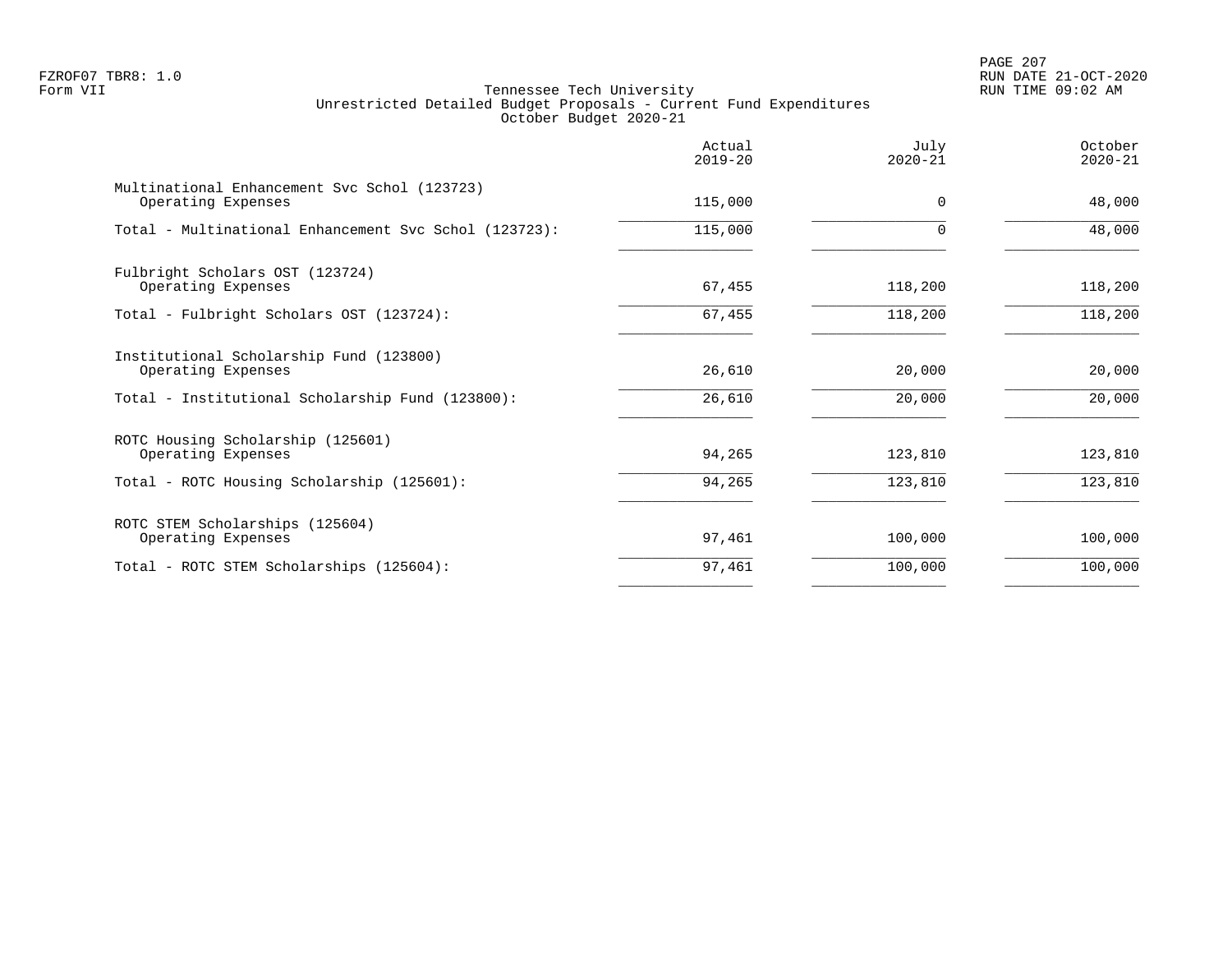PAGE 208 FZROF07 TBR8: 1.0 RUN DATE 21-OCT-2020

|                                                             | Actual<br>$2019 - 20$ | July<br>$2020 - 21$ | October<br>$2020 - 21$ |
|-------------------------------------------------------------|-----------------------|---------------------|------------------------|
| Varsity Spirit Scholarship (129008)<br>Operating Expenses   | $\mathbf 0$           | 5,000               | 5,000                  |
| Total - Varsity Spirit Scholarship (129008):                |                       | 5,000               | 5,000                  |
| Chemistry LM Scholarships (131509)<br>Operating Expenses    | 14,650                | 12,613              | 45,579                 |
| Total - Chemistry LM Scholarships (131509):                 | 14,650                | 12,613              | 45,579                 |
| Physics LM Scholarships (135009)<br>Operating Expenses      | 7,819                 | 3,005               | 7,115                  |
| Total - Physics LM Scholarships (135009):                   | 7,819                 | 3,005               | 7,115                  |
| Don Cook Scholarship (140020)<br>Operating Expenses         | $\Omega$              | 500                 | 500                    |
| Total - Don Cook Scholarship (140020):                      | $\Omega$              | 500                 | 500                    |
| Restricted Ext Prog Regl Dev (180013)<br>Operating Expenses | 0                     | 910                 | 910                    |
| Total - Restricted Ext Prog Regl Dev (180013):              | $\Omega$              | 910                 | 910                    |
|                                                             |                       |                     |                        |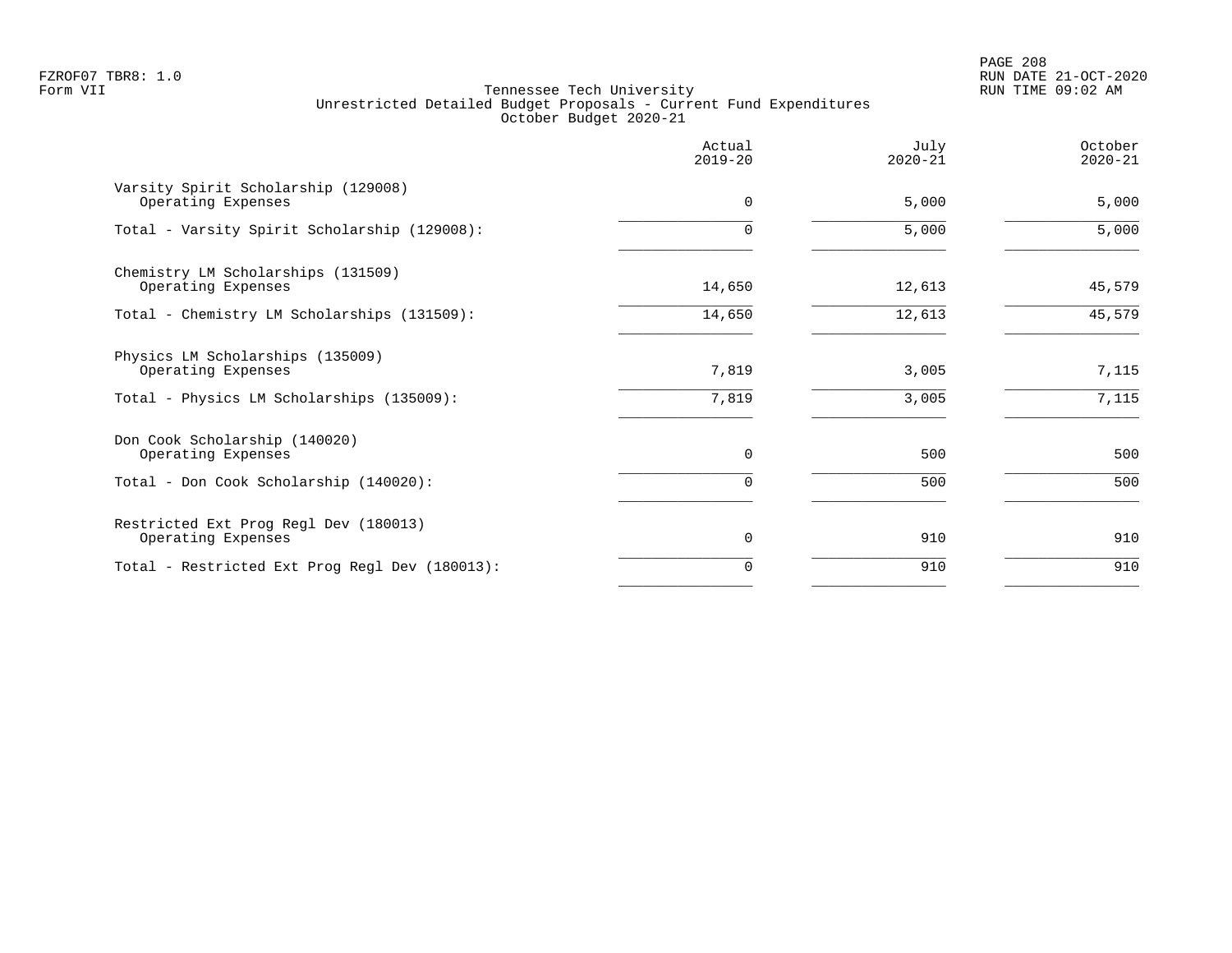|                                                                                                 | Actual<br>$2019 - 20$   | July<br>$2020 - 21$    | October<br>$2020 - 21$ |
|-------------------------------------------------------------------------------------------------|-------------------------|------------------------|------------------------|
| Athletic Book Account (600057)<br>Operating Expenses                                            | 161,509                 | 125,000                | 125,000                |
| Total - Athletic Book Account (600057):                                                         | 161,509                 | 125,000                | 125,000                |
| Athletic Book Trans Out (600058)<br>Operating Expenses                                          | $-161,509$              | $-125,000$             | $-125,000$             |
| Total - Athletic Book Trans Out (600058):                                                       | $-161,509$              | $-125,000$             | $-125,000$             |
| Graduation Incentive (600065)<br>Operating Expenses<br>Total - Graduation Incentive (600065):   | $\mathbf 0$<br>$\Omega$ | $\Omega$               | 84,767<br>84,767       |
| Football Scholarships (601060)<br>Operating Expenses<br>Total - Football Scholarships (601060): | 1,833,595<br>1,833,595  | 1,819,647<br>1,819,647 | 1,519,914<br>1,519,914 |
| Mens Basketball Scholarships (601061)<br>Operating Expenses                                     | 443,414                 | 490,620                | 354,734                |
| Total - Mens Basketball Scholarships (601061):                                                  | 443,414                 | 490,620                | 354,734                |
|                                                                                                 |                         |                        |                        |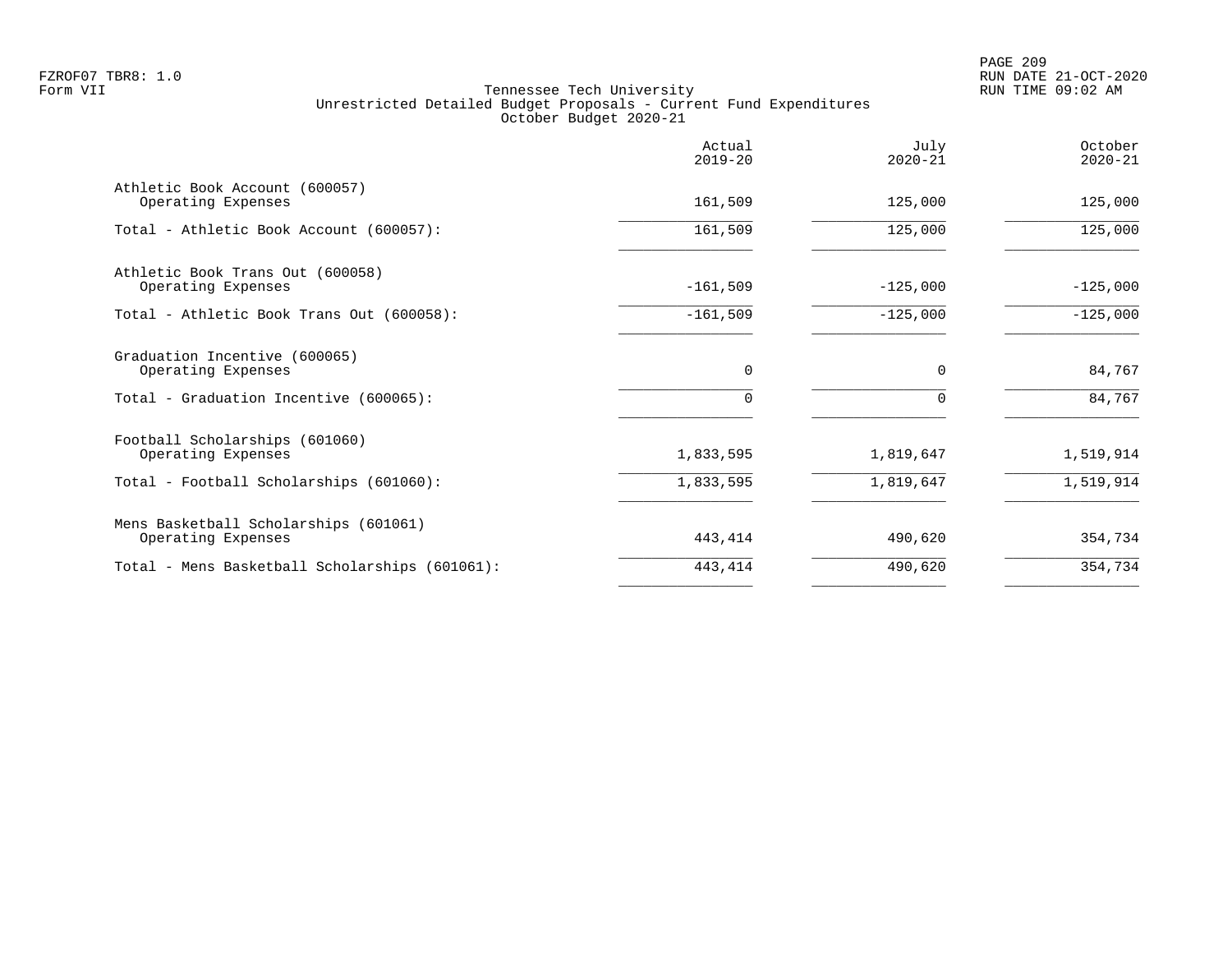|                                                                | Actual<br>$2019 - 20$ | July<br>$2020 - 21$ | October<br>$2020 - 21$ |
|----------------------------------------------------------------|-----------------------|---------------------|------------------------|
| Baseball Scholarships (601062)<br>Operating Expenses           | 321,091               | 356,410             | 287,909                |
| Total - Baseball Scholarships (601062):                        | 321,091               | 356,410             | 287,909                |
| Mens Tennis Scholarships (601064)<br>Operating Expenses        | 148,358               | 162,130             | 169,167                |
| Total - Mens Tennis Scholarships (601064):                     | 148,358               | 162,130             | 169,167                |
| Mens Golf Scholarships (601065)<br>Operating Expenses          | 103,241               | 90,300              | 98,859                 |
| Total - Mens Golf Scholarships (601065):                       | 103,241               | 90,300              | 98,859                 |
| Mens Cross Country Scholarships (601066)<br>Operating Expenses | 172,456               | 168,630             | 173,086                |
| Total - Mens Cross Country Scholarships (601066):              | 172,456               | 168,630             | 173,086                |
| Womens Basketball Scholarships (602060)<br>Operating Expenses  | 410,656               | 445,275             | 377,850                |
| Total - Womens Basketball Scholarships (602060):               | 410,656               | 445,275             | 377,850                |
|                                                                |                       |                     |                        |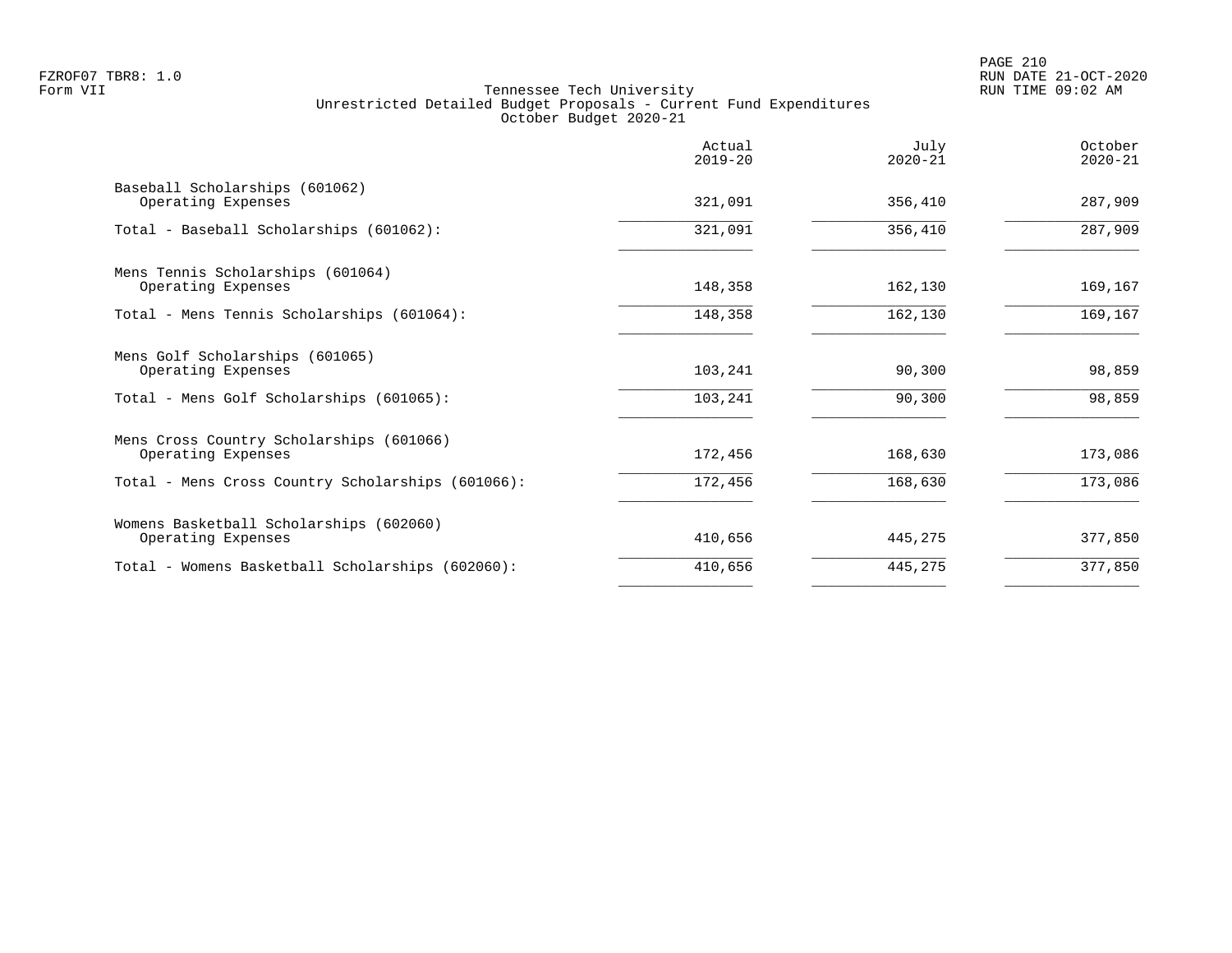PAGE 211 FZROF07 TBR8: 1.0 RUN DATE 21-OCT-2020

|                                                                  | Actual<br>$2019 - 20$ | July<br>$2020 - 21$ | October<br>$2020 - 21$ |
|------------------------------------------------------------------|-----------------------|---------------------|------------------------|
| Womens Volleyball Scholarships (602061)<br>Operating Expenses    | 395,434               | 443,690             | 302,484                |
| Total - Womens Volleyball Scholarships (602061):                 | 395,434               | 443,690             | 302,484                |
| Womens Golf Scholarships (602063)<br>Operating Expenses          | 170,598               | 161,460             | 177,180                |
| Total - Womens Golf Scholarships (602063):                       | 170,598               | 161,460             | 177,180                |
| Womens Softball Scholarships (602064)<br>Operating Expenses      | 284,222               | 312,000             | 302,484                |
| Total - Womens Softball Scholarships (602064):                   | 284,222               | 312,000             | 302,484                |
| Womens Cross Country Scholarships (602065)<br>Operating Expenses | 477,937               | 405,496             | 541,104                |
| Total - Womens Cross Country Scholarships (602065):              | 477,937               | 405,496             | 541,104                |
| Womens Soccer Scholarships (602066)<br>Operating Expenses        | 325,621               | 361,737             | 401,284                |
| Total - Womens Soccer Scholarships (602066):                     | 325,621               | 361,737             | 401,284                |
|                                                                  |                       |                     |                        |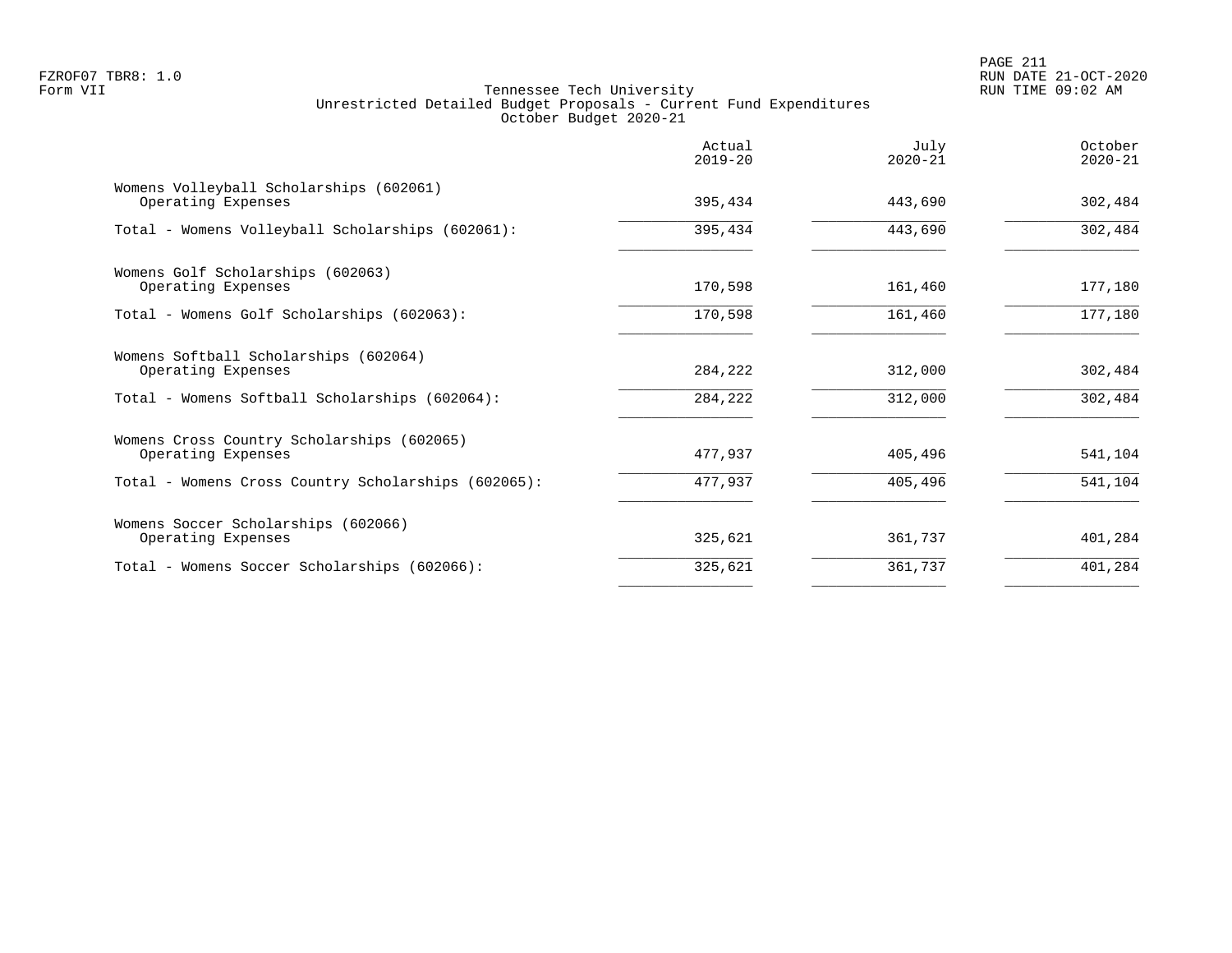|                                                                  | Actual<br>$2019 - 20$ | July<br>$2020 - 21$ | October<br>$2020 - 21$ |
|------------------------------------------------------------------|-----------------------|---------------------|------------------------|
| Graduation Incentive Sch (650006)<br>Operating Expenses          | 144,715               | 146,530             | 61,763                 |
| Total - Graduation Incentive Sch (650006):                       | 144,715               | 146,530             | 61,763                 |
| TBR Spouse Dependent Discount (700000)<br>Operating Expenses     | 4,069                 | 8,960               | 8,960                  |
| Total - TBR Spouse Dependent Discount (700000):                  | 4,069                 | 8,960               | 8,960                  |
| TBR Employ Remission PC191 (700001)<br>Operating Expenses        | 183,850               | 137,216             | 137,216                |
| Total - TBR Employ Remission PC191 (700001):                     | 183,850               | 137,216             | 137,216                |
| Non TTU Staff Scholarships (700053)<br>Operating Expenses        | $\Omega$              | 2,148               | 2,148                  |
| Total - Non TTU Staff Scholarships (700053):                     | 0                     | 2,148               | 2,148                  |
| Armed Forces Dependent Schoarship (700054)<br>Operating Expenses | $\mathbf 0$           | 12,410              | 12,410                 |
| Total - Armed Forces Dependent Schoarship (700054):              | 0                     | 12,410              | 12,410                 |
|                                                                  |                       |                     |                        |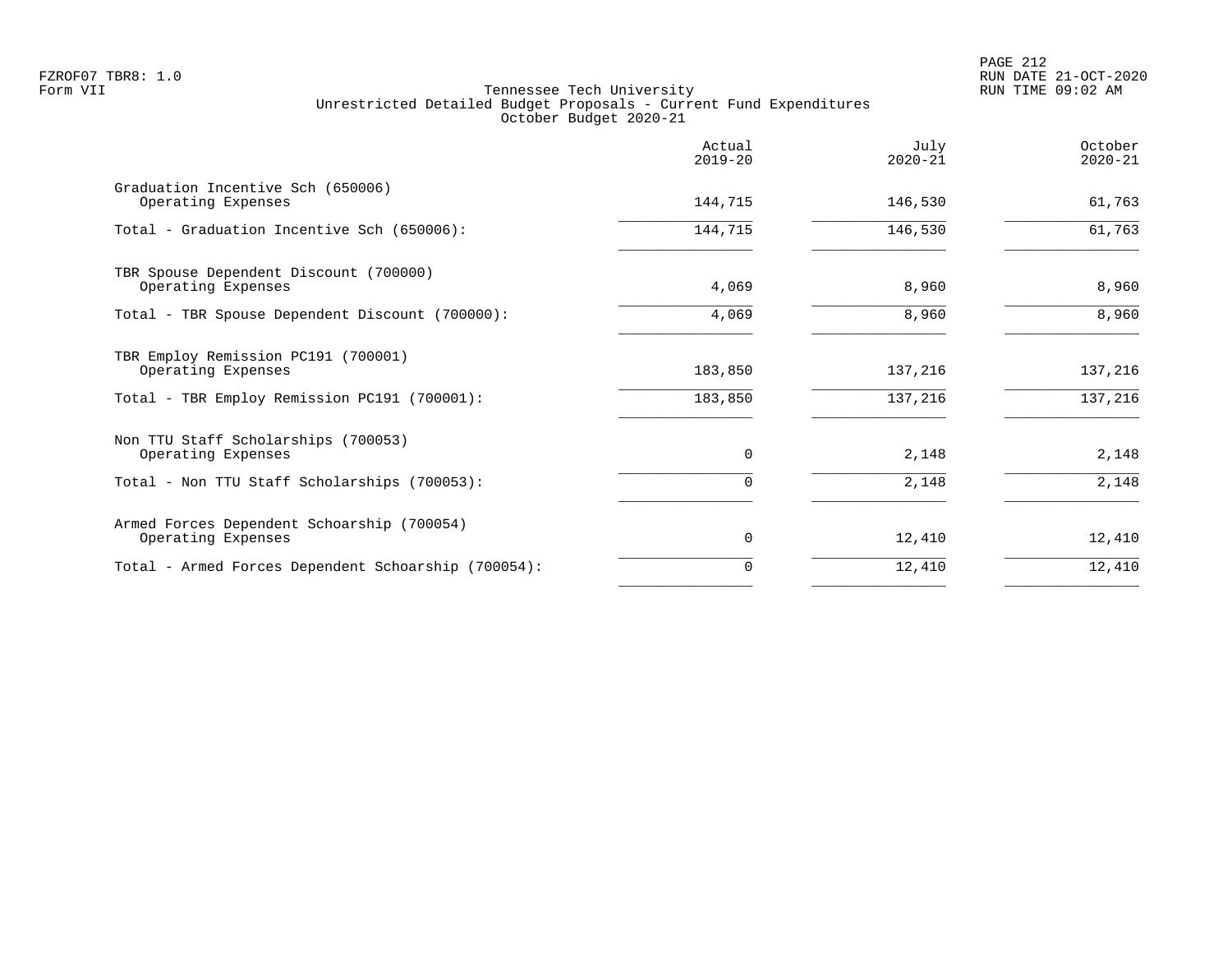|                                                               | Actual<br>$2019 - 20$ | July<br>$2020 - 21$ | October<br>$2020 - 21$ |
|---------------------------------------------------------------|-----------------------|---------------------|------------------------|
| TSAC Scholarship Match (700055)<br>Operating Expenses         | $\mathbf 0$           | 6,270               | 6,270                  |
| Total - TSAC Scholarship Match (700055):                      |                       | 6,270               | 6,270                  |
| State Employee Fee Waiver (700056)<br>Operating Expenses      | 419,110               | 341,049             | 341,049                |
| Total - State Employee Fee Waiver (700056):                   | 419,110               | 341,049             | 341,049                |
| Public Schl Teach Dep Discount (700057)<br>Operating Expenses | 1,665,478             | 1,597,735           | 1,597,735              |
| Total - Public Schl Teach Dep Discount (700057):              | 1,665,478             | 1,597,735           | 1,597,735              |
| State Employee Dep Discount (700058)<br>Operating Expenses    | 554,408               | 528,778             | 528,778                |
| Total - State Employee Dep Discount (700058):                 | 554,408               | 528,778             | 528,778                |
| RIF Educ Assistance MOE Funds (700065)<br>Operating Expenses  | 2,784                 | $\Omega$            | 0                      |
| Total - RIF Educ Assistance MOE Funds (700065):               | 2,784                 | 0                   | $\Omega$               |
|                                                               |                       |                     |                        |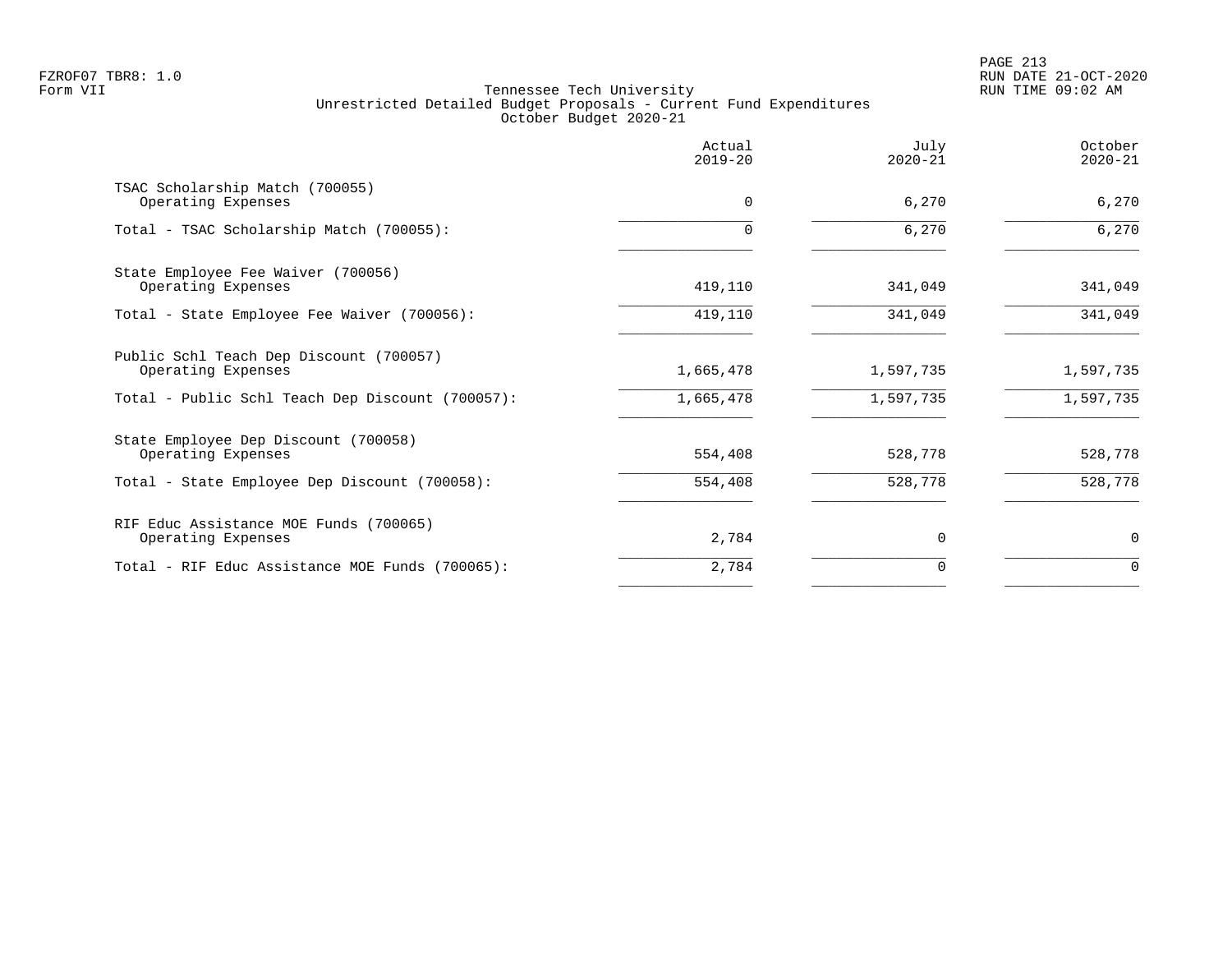| FZROF07 TBR8: 1.0<br>Form VII                                                                                                                                                                                                                           | Tennessee Tech University<br>Unrestricted Detailed Budget Proposals - Current Fund Expenditures<br>October Budget 2020-21                 |                                                                                                                                         | PAGE 214<br>RUN DATE 21-OCT-2020<br>RUN TIME 09:02 AM                                                                                   |
|---------------------------------------------------------------------------------------------------------------------------------------------------------------------------------------------------------------------------------------------------------|-------------------------------------------------------------------------------------------------------------------------------------------|-----------------------------------------------------------------------------------------------------------------------------------------|-----------------------------------------------------------------------------------------------------------------------------------------|
|                                                                                                                                                                                                                                                         | Actual<br>$2019 - 20$                                                                                                                     | July<br>$2020 - 21$                                                                                                                     | October<br>$2020 - 21$                                                                                                                  |
| Total - Scholarships and Fellowships (550):                                                                                                                                                                                                             |                                                                                                                                           |                                                                                                                                         |                                                                                                                                         |
| Operating Expenses                                                                                                                                                                                                                                      | 14,721,264                                                                                                                                | 16, 172, 631                                                                                                                            | 15,698,367                                                                                                                              |
| Total                                                                                                                                                                                                                                                   | 14,721,264                                                                                                                                | 16, 172, 631                                                                                                                            | 15,698,367                                                                                                                              |
| Total - Scholarships and Fellowships (55):                                                                                                                                                                                                              |                                                                                                                                           |                                                                                                                                         |                                                                                                                                         |
| Operating Expense                                                                                                                                                                                                                                       | 14,721,264                                                                                                                                | 16, 172, 631                                                                                                                            | 15,698,367                                                                                                                              |
| Total                                                                                                                                                                                                                                                   | 14,721,264                                                                                                                                | 16, 172, 631                                                                                                                            | 15,698,367                                                                                                                              |
| Total Education and General<br>Salaries - Administrative<br>Salaries - Academic<br>Salaries - Supporting<br>Salaries - Students<br>Salaries - Professional<br>Employee Benefits<br>Travel<br>Operating Expense<br>Capital Outlay<br>Department Revenues | 5, 213, 885<br>39, 452, 874<br>9,440,211<br>1,496,341<br>21,666,022<br>31,481,245<br>1,751,953<br>38,034,949<br>1,227,270<br>$-1,471,583$ | 5,762,480<br>41,459,079<br>9,999,371<br>1,226,631<br>23, 260, 204<br>34,527,637<br>2,009,834<br>48, 411, 103<br>331,500<br>$-3,880,978$ | 5,556,534<br>38,764,495<br>9,877,188<br>1,190,111<br>22,972,585<br>35,520,336<br>1,652,380<br>65, 278, 842<br>1,230,993<br>$-3,773,578$ |
| Total                                                                                                                                                                                                                                                   | 148, 293, 167                                                                                                                             | 163, 106, 861                                                                                                                           | 178, 269, 886                                                                                                                           |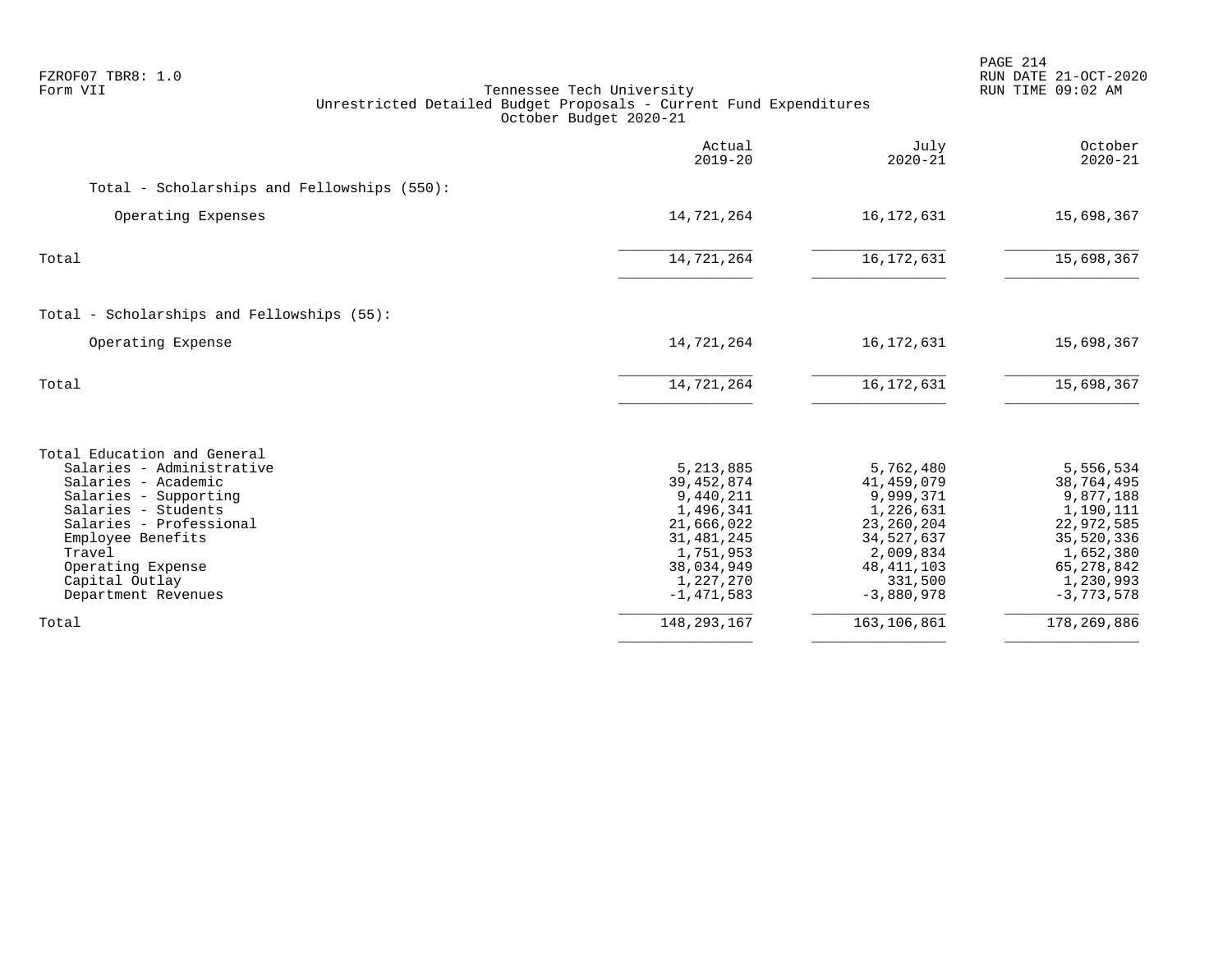| E & G Transfers<br>Mandatory Transfers<br>ROI Energy Perf 2014B 08B 915<br>284,037<br>284,038<br>ROI Energy Perf 2014B 09A 918<br>197,036<br>197,036<br>ROI Parking & Transportation P927<br>233,764<br>860,935<br>212,552<br>ROI Lab Science Building P928<br>646,673<br>ROI Fitness Center 2019A 927<br>771,447<br>$\Omega$<br>3,618,682<br>1,698,836<br>1,988,682<br>Total E & G Mandatory Transfers:<br>Non-Mandatory Transfers<br>769,273<br>Transfers to Unexpended Plant<br>$\Omega$<br>Transf to Un Ex Plant Extra Maint<br>90,000<br>90,000 | October<br>$2020 - 21$     |
|------------------------------------------------------------------------------------------------------------------------------------------------------------------------------------------------------------------------------------------------------------------------------------------------------------------------------------------------------------------------------------------------------------------------------------------------------------------------------------------------------------------------------------------------------|----------------------------|
|                                                                                                                                                                                                                                                                                                                                                                                                                                                                                                                                                      |                            |
|                                                                                                                                                                                                                                                                                                                                                                                                                                                                                                                                                      |                            |
|                                                                                                                                                                                                                                                                                                                                                                                                                                                                                                                                                      | 284,038                    |
|                                                                                                                                                                                                                                                                                                                                                                                                                                                                                                                                                      | 197,036                    |
|                                                                                                                                                                                                                                                                                                                                                                                                                                                                                                                                                      | 860,935                    |
|                                                                                                                                                                                                                                                                                                                                                                                                                                                                                                                                                      | 646,673                    |
|                                                                                                                                                                                                                                                                                                                                                                                                                                                                                                                                                      | 1,630,000                  |
|                                                                                                                                                                                                                                                                                                                                                                                                                                                                                                                                                      |                            |
|                                                                                                                                                                                                                                                                                                                                                                                                                                                                                                                                                      |                            |
|                                                                                                                                                                                                                                                                                                                                                                                                                                                                                                                                                      |                            |
|                                                                                                                                                                                                                                                                                                                                                                                                                                                                                                                                                      | 413,973                    |
|                                                                                                                                                                                                                                                                                                                                                                                                                                                                                                                                                      | 90,000                     |
| 200,805<br>Transf to Un Ex Plant Parkg Paving<br>214,800                                                                                                                                                                                                                                                                                                                                                                                                                                                                                             | 200,805                    |
| Transf to Un Ex Plant Landscaping<br>$\mathbf 0$<br>$\Omega$                                                                                                                                                                                                                                                                                                                                                                                                                                                                                         | 325,000                    |
| Trf to Un Ex Plt Hlth Svcs rooms<br>1,570<br>$\Omega$                                                                                                                                                                                                                                                                                                                                                                                                                                                                                                | $\overline{0}$             |
| Trf to Un Ex Plnt Advising Ctr<br>610,000<br>$\Omega$                                                                                                                                                                                                                                                                                                                                                                                                                                                                                                | $\overline{0}$             |
| 560,000<br>Trf to Un Ex Plt Extra Maint Local<br>560,000                                                                                                                                                                                                                                                                                                                                                                                                                                                                                             | 560,000                    |
| 800,000<br>Trf to Un Ex Plt Var Acad Bldg<br>$\mathbf 0$                                                                                                                                                                                                                                                                                                                                                                                                                                                                                             | 800,000                    |
| Trf to Un Ex Plt BFA 202 Lobby Ligh<br>1,500<br>$\Omega$                                                                                                                                                                                                                                                                                                                                                                                                                                                                                             | $\overline{0}$             |
| Trf to Un Ex Plt Facilities Develop<br>720,639<br>252,827                                                                                                                                                                                                                                                                                                                                                                                                                                                                                            | 468,589                    |
| 16,591<br>Trf to Un Ex Plt DBRY 314 19-024<br>$\Omega$<br>$\Omega$<br>Trf to Un Ex Plt Jere Whitson 20009<br>1,588                                                                                                                                                                                                                                                                                                                                                                                                                                   | $\mathbf 0$<br>$\mathbf 0$ |
| $\Omega$<br>Trf to Un Ex Plt W TV Dixie Prkg Pr<br>482,192                                                                                                                                                                                                                                                                                                                                                                                                                                                                                           | $\Omega$                   |
| $\Omega$<br>Trf to Un Ex Plt LH Lab Upgrades<br>21,775                                                                                                                                                                                                                                                                                                                                                                                                                                                                                               | $\Omega$                   |
| Transfers to RR Computer Ctr<br>300,000<br>300,000                                                                                                                                                                                                                                                                                                                                                                                                                                                                                                   | 300,000                    |
| Transfers to RR Computer TAF<br>858,385<br>$\Omega$                                                                                                                                                                                                                                                                                                                                                                                                                                                                                                  | $\overline{0}$             |
| $\Omega$<br>Transfers to RR Ag Pavilion<br>6,000                                                                                                                                                                                                                                                                                                                                                                                                                                                                                                     | $\Omega$                   |
| Transfers to RR MP Athletics<br>2,000<br>$\Omega$                                                                                                                                                                                                                                                                                                                                                                                                                                                                                                    | 2,000                      |
| $\Omega$<br>Transfers to RR MP Ext Educ<br>1,000                                                                                                                                                                                                                                                                                                                                                                                                                                                                                                     | 1,000                      |
| Transfers to RR MP Arts n Sci<br>7,452<br>10,000                                                                                                                                                                                                                                                                                                                                                                                                                                                                                                     | 10,000                     |
| Transfers to RR MP Water Ctr<br>16,925<br>10,000                                                                                                                                                                                                                                                                                                                                                                                                                                                                                                     | 10,000                     |
| Transfers to RR Post Office<br>69,259<br>30,000                                                                                                                                                                                                                                                                                                                                                                                                                                                                                                      | 30,000                     |
| Transfers to RR Reserves<br>419,343<br>$\Omega$                                                                                                                                                                                                                                                                                                                                                                                                                                                                                                      | 939,376                    |
| $\mathbf 0$<br>Transfers to RR Athletic Fund<br>93,387                                                                                                                                                                                                                                                                                                                                                                                                                                                                                               | $\overline{0}$             |
| Transfers to RR Eblen Center<br>76,510<br>$\Omega$                                                                                                                                                                                                                                                                                                                                                                                                                                                                                                   | 152,320                    |
| $\Omega$<br>Transfers to RR Craft Ctr E&G<br>190,000                                                                                                                                                                                                                                                                                                                                                                                                                                                                                                 | $\mathbf 0$                |
| 77,110<br>Transfers to RR Com Equipment Repl<br>77,110                                                                                                                                                                                                                                                                                                                                                                                                                                                                                               | 77,110                     |
| 13,787<br>Transfers to RR University Police<br>$\Omega$<br>350,000<br>Transfers to RR Electronic Updates<br>350,000                                                                                                                                                                                                                                                                                                                                                                                                                                  | $\Omega$<br>350,000        |
| Transfers to RR MP Engineering<br>50<br>$\Omega$                                                                                                                                                                                                                                                                                                                                                                                                                                                                                                     | $\overline{0}$             |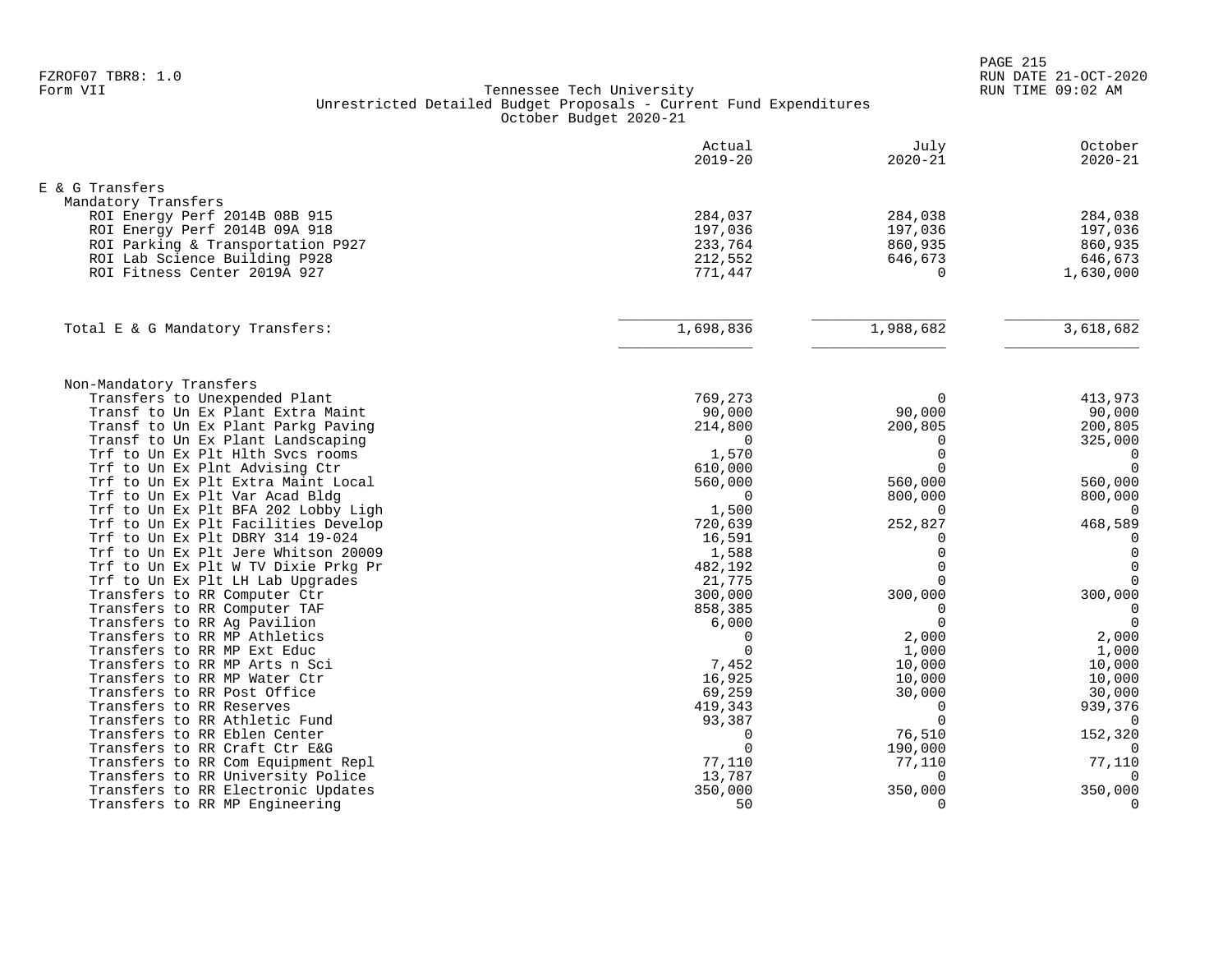|                                                                                                                                                 | Actual<br>$2019 - 20$                             | July<br>$2020 - 21$                         | October<br>$2020 - 21$                                     |
|-------------------------------------------------------------------------------------------------------------------------------------------------|---------------------------------------------------|---------------------------------------------|------------------------------------------------------------|
| Transfers to RR MP Aq HEC<br>Transfer to RR Online Fee<br>Transfer to RR Library<br>Transfers to RR ITS Comp Refresh<br>Transfers to Restricted | 728<br>851,126<br>157,125<br>646,849<br>$-53,261$ | $\Omega$<br>704,282<br>$\Omega$<br>$\Omega$ | $\Omega$<br>824,150<br>$\Omega$<br>$\mathbf 0$<br>$\Omega$ |
| Transfers to ROI Fitness Center<br>Transfers to ROI Univ Center                                                                                 | 1,268,639<br>90,269                               | 1,824,920<br>89,460                         | 150,916<br>133,774                                         |
| Transfers to ROI Eblen Center                                                                                                                   | 198,592                                           | 196,810                                     | 196,810                                                    |
| Trnsfe to ROI Str Cond 2012A 919                                                                                                                | U                                                 | 95,300                                      | 96,000                                                     |
| ROI Str Cond 2017B 919 12A 076132<br>Transfers from RR Reserves                                                                                 | $\mathbf 0$<br>$\Omega$                           | 25,000<br>$-2,502,430$                      | 25,000<br>$\Omega$                                         |
| Transfers from Restricted                                                                                                                       | 20,189                                            | $\Omega$                                    | $\Omega$                                                   |
| Total E & G Non-Mandatory Transfers:                                                                                                            | 8,881,882                                         | 3, 383, 594                                 | 6,156,823                                                  |
| Total E & G Transfers                                                                                                                           | 10,580,718                                        | 5, 372, 276                                 | 9,775,505                                                  |
| Total Education and General (Expenditures & Transfers)                                                                                          |                                                   |                                             |                                                            |
| Salaries - Administrative                                                                                                                       | 5, 213, 885                                       | 5,762,480                                   | 5,556,534                                                  |
| Salaries - Academic<br>Salaries - Supporting                                                                                                    | 39, 452, 874<br>9,440,211                         | 41, 459, 079<br>9,999,371                   | 38,764,495<br>9,877,188                                    |
| Salaries - Students                                                                                                                             | 1,496,341                                         | 1,226,631                                   | 1,190,111                                                  |
| Salaries - Professional                                                                                                                         | 21,666,022                                        | 23, 260, 204                                | 22,972,585                                                 |
| Employee Benefits                                                                                                                               | 31, 481, 245                                      | 34,527,637                                  | 35,520,336                                                 |
| Travel                                                                                                                                          | 1,751,953<br>38,034,949                           | 2,009,834<br>48, 411, 103                   | 1,652,380                                                  |
| Operating Expense<br>Capital Outlay                                                                                                             | 1,227,270                                         | 331,500                                     | 65, 278, 842<br>1,230,993                                  |
| Department Revenues                                                                                                                             | $-1,471,583$                                      | $-3,880,978$                                | $-3,773,578$                                               |
| E & G Transfers                                                                                                                                 | 10,580,718                                        | 5,372,276                                   | 9,775,505                                                  |
| Total                                                                                                                                           | 158,873,885                                       | 168, 479, 137                               | 188,045,391                                                |
|                                                                                                                                                 |                                                   |                                             |                                                            |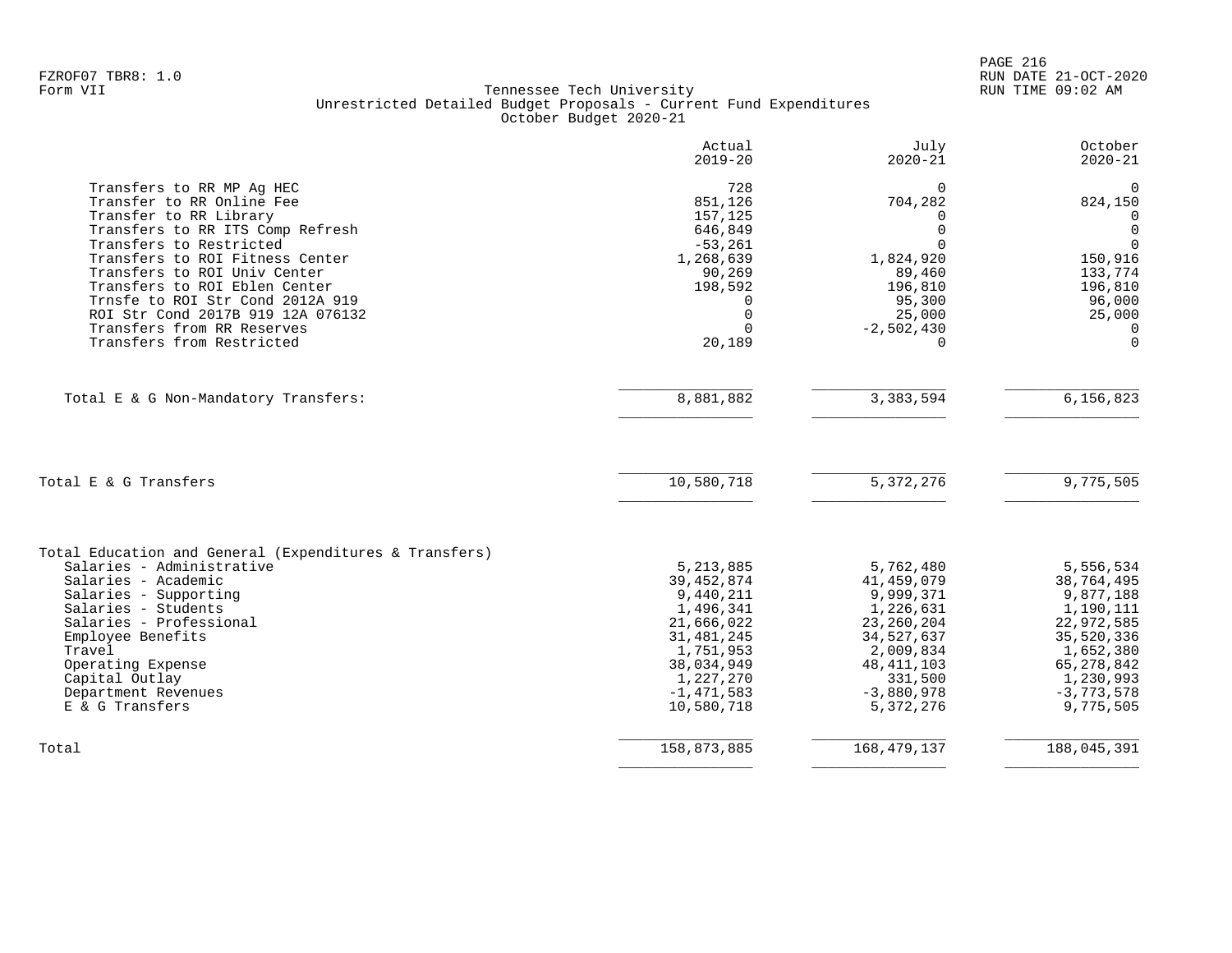PAGE 217 FZROF07 TBR8: 1.0 RUN DATE 21-OCT-2020

|                                                        | Actual<br>$2019 - 20$ | July<br>$2020 - 21$ | October<br>$2020 - 21$ |
|--------------------------------------------------------|-----------------------|---------------------|------------------------|
| Auxiliaries<br>Auxiliary Expenditures                  |                       |                     |                        |
| Auxiliary Enterprises Expenditures (710)               |                       |                     |                        |
| Craft Center Gallery (121776)<br>Salaries - Supporting | 30,573                | 35,986              | 36,025                 |
| Salaries - Students                                    | 2,610                 | 4,000               | 4,000                  |
| Salaries - Professional                                | $\Omega$              | 360                 | 360                    |
| Employee Benefits                                      | 7,490                 | 14,098              | 13,960                 |
| Operating Expenses                                     | 46,148                | 75,682              | 75,682                 |
| Total - Craft Center Gallery (121776):                 | 86,821                | 130,126             | 130,027                |
| Craft Center Housing (121777)                          |                       |                     |                        |
| Operating Expenses                                     | 2,185                 | 3,832               | 3,832                  |
| Department Revenues                                    | 5,089                 | 0                   | $-74$                  |
| Total - Craft Center Housing (121777):                 | 7,274                 | 3,832               | 3,758                  |
| Craft Center Food Svc (121780)                         |                       |                     |                        |
| Operating Expenses                                     | 300                   | $\mathbf 0$         | $\Omega$               |
| Total - Craft Center Food Svc (121780):                | 300                   | $\Omega$            | $\Omega$               |
|                                                        |                       |                     |                        |
| Housing Administration (128000)                        |                       |                     |                        |
| Salaries - Supporting                                  | 103,478               | 107,223             | 107,697                |
| Salaries - Students                                    | 5,331                 | 14,690              | 14,690                 |
| Salaries - Professional                                | 167,189               | 178,867             | 177,785                |
| Employee Benefits                                      | 119,510               | 95,563              | 91,570                 |
| Travel                                                 | $\Omega$              | 500                 | 500<br>63,842          |
| Operating Expenses                                     | 25,975                | 63,842              |                        |
| Total - Housing Administration (128000):               | 421,483               | 460,685             | 456,084                |
|                                                        |                       |                     |                        |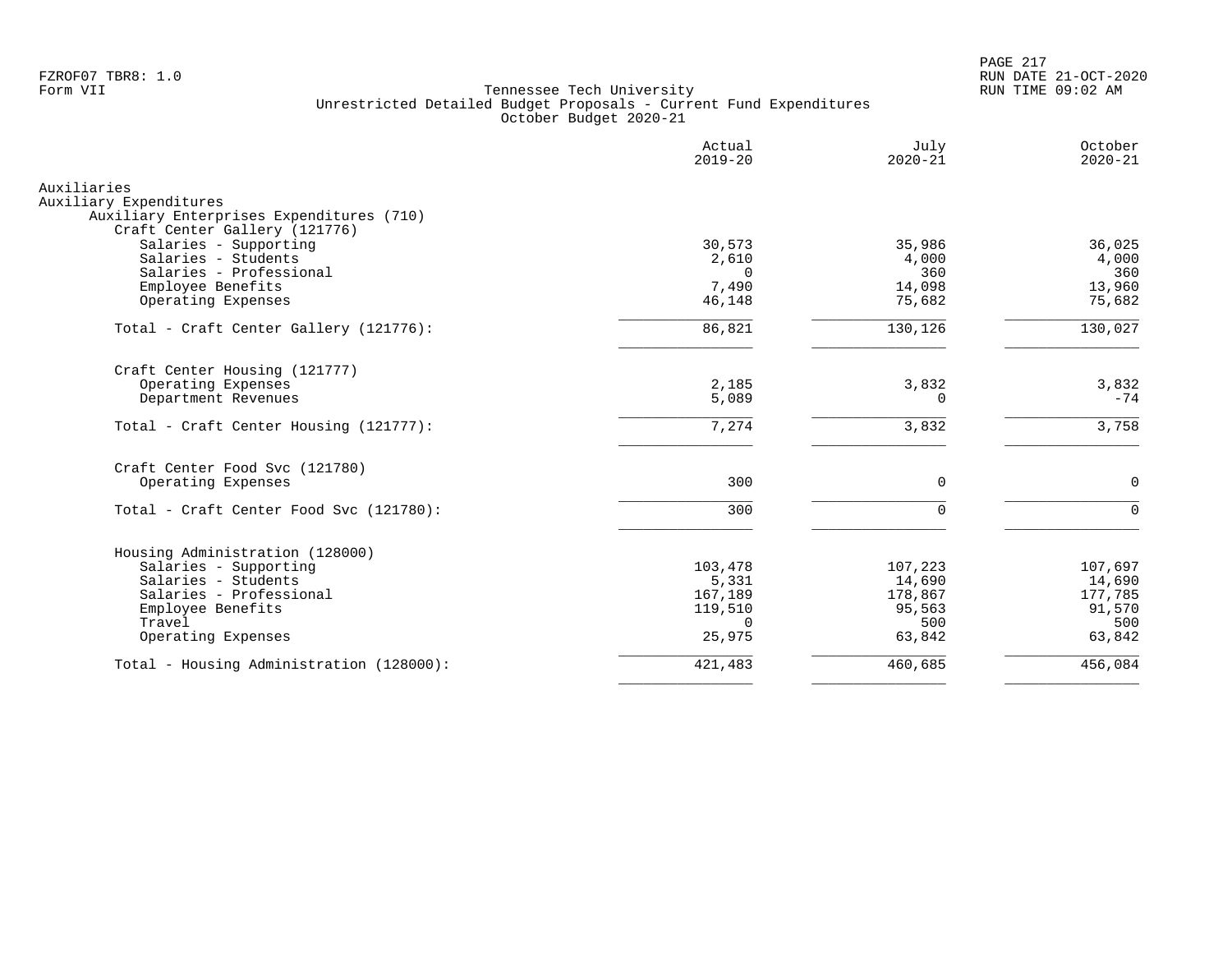|                                                           | Actual<br>$2019 - 20$ | July<br>$2020 - 21$ | October<br>$2020 - 21$ |
|-----------------------------------------------------------|-----------------------|---------------------|------------------------|
| Housing Admin Allocation (128001)<br>Operating Expenses   | $-408, 205$           | $-460,685$          | $-456,084$             |
| Total - Housing Admin Allocation (128001):                | $-408, 205$           | $-460,685$          | $-456,084$             |
| Residential Halls General (128002)<br>Salaries - Students |                       | 19,385              | 19,385                 |
| Salaries - Professional                                   | 325,149               | 353,602             | 353,442                |
| Employee Benefits                                         | 109,054               | 99,378              | 97,830                 |
| Travel                                                    | 3,929                 | 13,500              | 13,500                 |
| Operating Expenses                                        | 603,047               | 576,630             | 572,671                |
| Department Revenues                                       | 20,357                | $\Omega$            | $-296$                 |
| Total - Residential Halls General (128002):               | 1,061,536             | 1,062,495           | 1,056,532              |
| Residential Halls Telephone (128003)                      |                       |                     |                        |
| Operating Expenses                                        | 395,584               | 419,900             | 419,900                |
| Total - Residential Halls Telephone (128003):             | 395,584               | 419,900             | 419,900                |
| Counselor Fees (128009)                                   |                       |                     |                        |
| Salaries - Students                                       | 444,784               | 441,753             | 441,753                |
| Employee Benefits                                         | 76                    | 2,880               | 2,880                  |
| Total - Counselor Fees (128009):                          | 444,860               | 444,633             | 444,633                |
|                                                           |                       |                     |                        |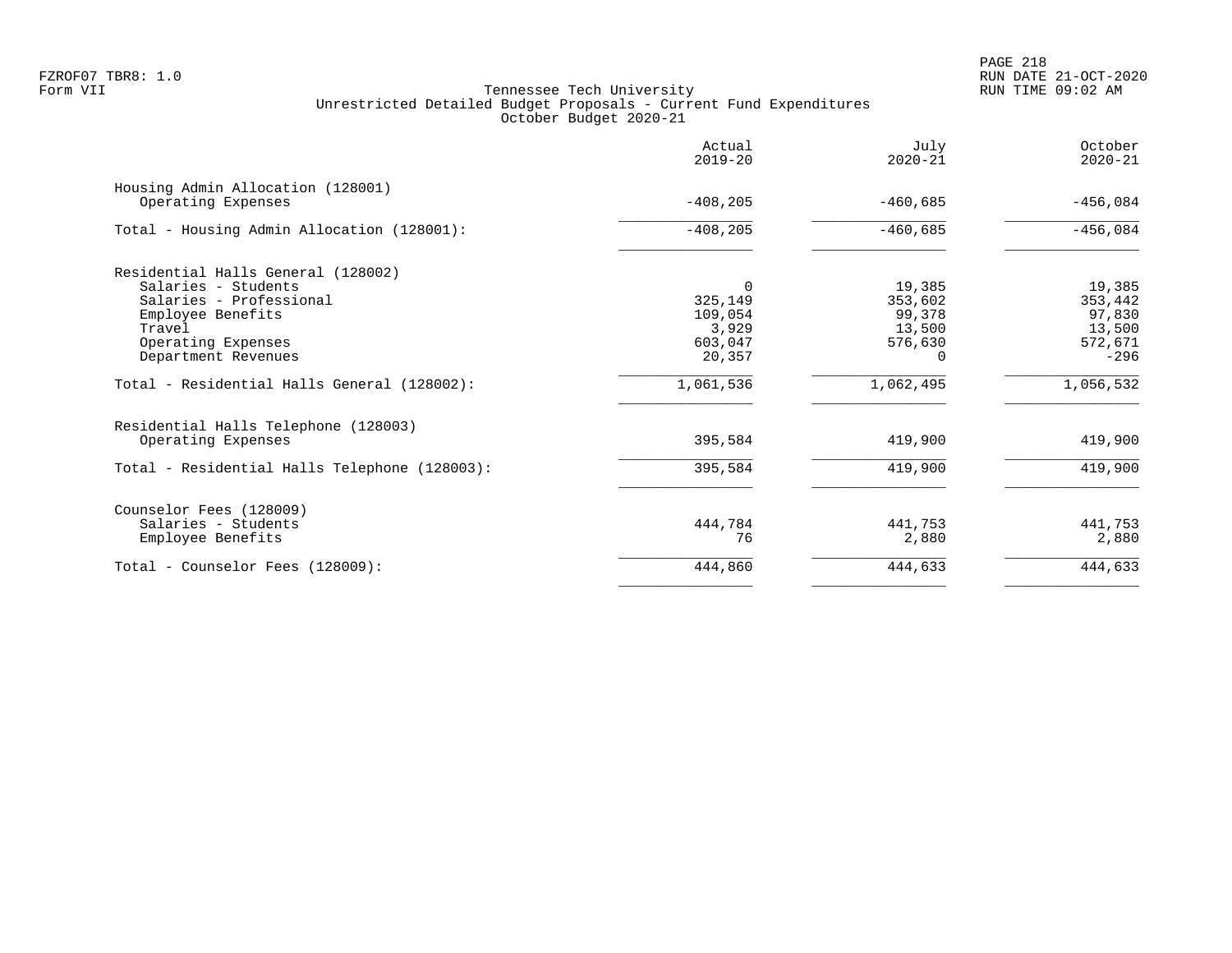PAGE 219 FZROF07 TBR8: 1.0 RUN DATE 21-OCT-2020

|                                                 | Actual<br>$2019 - 20$ | July<br>$2020 - 21$ | October<br>$2020 - 21$ |
|-------------------------------------------------|-----------------------|---------------------|------------------------|
| Summer Conferences (128010)                     |                       |                     |                        |
| Salaries - Students                             | 6,912                 | 22,400              | 22,400                 |
| Employee Benefits                               | 528                   | 900                 | 900                    |
| Operating Expenses                              | 0                     | 52,500              | 52,500                 |
| Total - Summer Conferences (128010):            | 7,440                 | 75,800              | 75,800                 |
| Residential Halls Sp Dep Disc (128011)          |                       |                     |                        |
| Employee Benefits                               | 29,368                | 3,640               | 3,640                  |
| Total - Residential Halls Sp Dep Disc (128011): | 29,368                | 3,640               | 3,640                  |
| Residential Hall PC 191 (128012)                |                       |                     |                        |
| Employee Benefits                               | 7,769                 | 7,260               | 7,260                  |
| Total - Residential Hall PC 191 (128012):       | 7,769                 | 7,260               | 7,260                  |
| Tech Village Administration (128100)            |                       |                     |                        |
| Salaries - Supporting                           | $\Omega$              | 480                 | 480                    |
| Salaries - Students                             | 81,199                | 87,407              | 87,407                 |
| Salaries - Professional                         | 28,276                | 39,321              | 39,250                 |
| Employee Benefits                               | 8,053                 | 35,771              | 35,600                 |
| Operating Expenses                              | 90,229                | 82,672              | 82,030                 |
| Department Revenues                             | 5,089                 | O                   | $-74$                  |
| Total - Tech Village Administration (128100):   | 212,846               | 245,651             | 244,693                |
|                                                 |                       |                     |                        |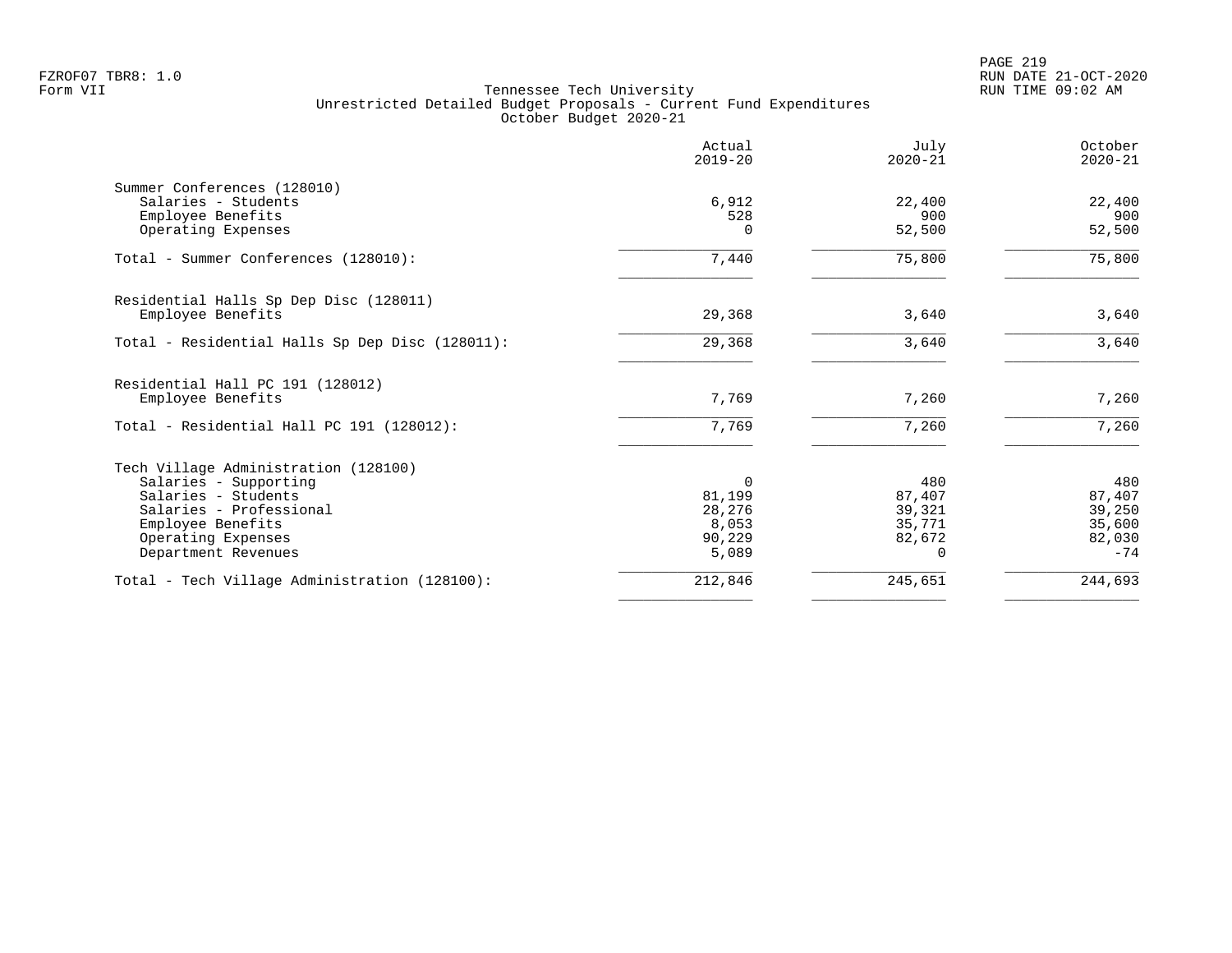|                                                     | Actual<br>$2019 - 20$ | July<br>$2020 - 21$ | October<br>$2020 - 21$ |
|-----------------------------------------------------|-----------------------|---------------------|------------------------|
| Tech Village Telephone (128102)                     |                       |                     |                        |
| Operating Expenses                                  | 75,822                | 90,200              | 90,200                 |
| Total - Tech Village Telephone (128102):            | 75,822                | 90,200              | 90,200                 |
| University Recreation Fitness Ctr (128500)          |                       |                     |                        |
| Salaries - Academic                                 | $\Omega$              | 1,000               | 1,000                  |
| Salaries - Supporting                               | 117,781               | 131,948             | 132,189                |
| Salaries - Students                                 | 99,387                | 109,770             | 109,770                |
| Salaries - Professional                             | 178,568               | 213,254             | 230,352                |
| Employee Benefits                                   | 141,445               | 177,173             | 175,127                |
| Travel                                              | 321                   | <sup>n</sup>        | $\Omega$               |
| Operating Expenses                                  | 55,276                | 29,142              | 29,142                 |
| Department Revenues                                 | 4,505                 | $\Omega$            | $-74$                  |
| Total - University Recreation Fitness Ctr (128500): | 597,283               | 662,287             | 677,506                |
| Fitness Ctr Spouse Dep Disc (128501)                |                       |                     |                        |
| Employee Benefits                                   | 0                     | 2,160               | 2,160                  |
| Total - Fitness Ctr Spouse Dep Disc (128501):       | $\Omega$              | 2,160               | 2,160                  |
| Fitness Ctr PC191 (128502)                          |                       |                     |                        |
| Employee Benefits                                   | 12,546                | 0                   | $\mathbf 0$            |
| Total - Fitness Ctr PC191 $(128502)$ :              | 12,546                | 0                   | $\mathbf 0$            |
|                                                     |                       |                     |                        |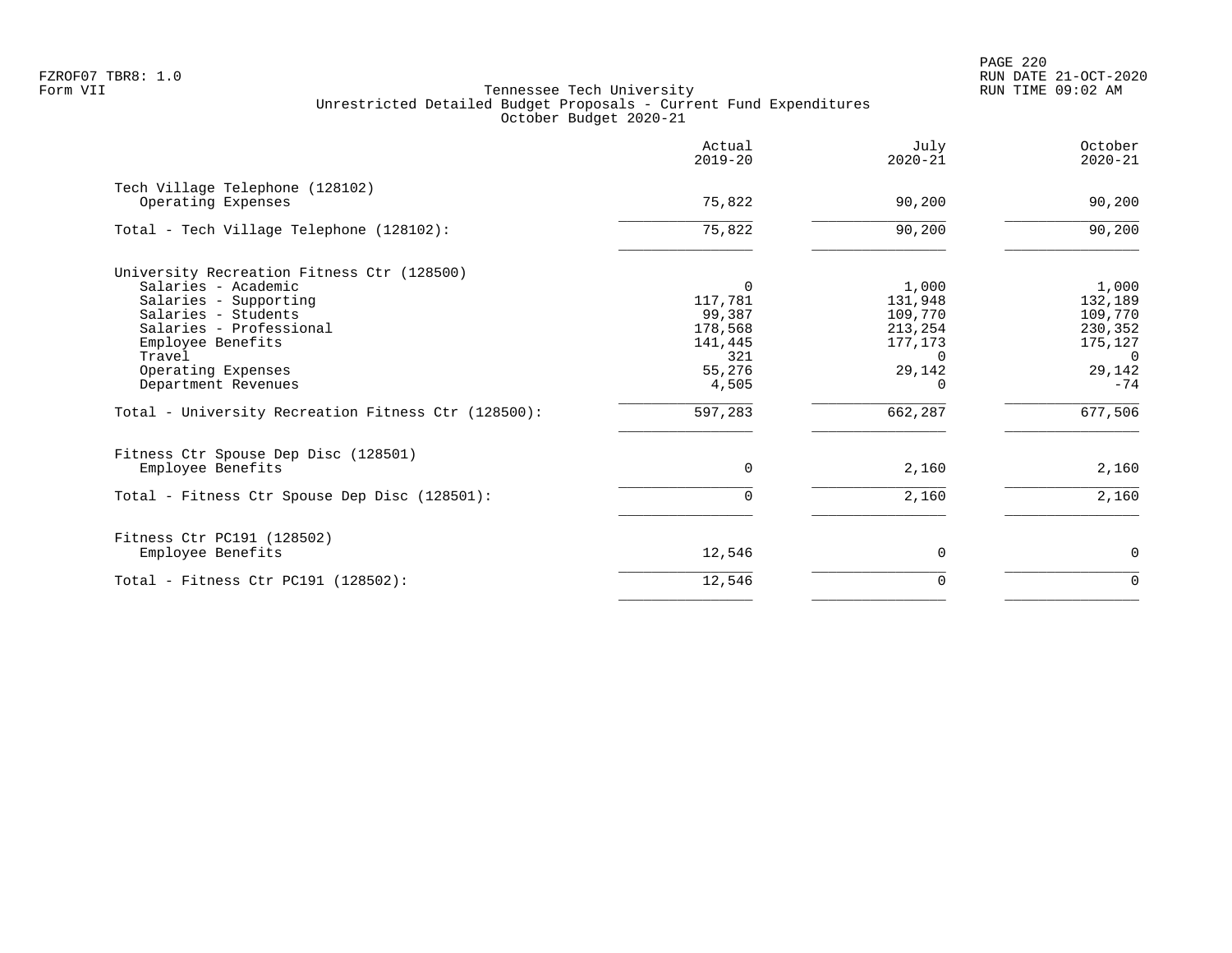| Actual<br>$2019 - 20$ | July<br>$2020 - 21$                                              | October<br>$2020 - 21$                                                               |
|-----------------------|------------------------------------------------------------------|--------------------------------------------------------------------------------------|
|                       |                                                                  |                                                                                      |
|                       |                                                                  | 19,781                                                                               |
|                       |                                                                  | 26,850                                                                               |
|                       |                                                                  | 40,382                                                                               |
|                       |                                                                  | 40,957                                                                               |
| $\Omega$              |                                                                  | 2,000                                                                                |
| 130,603               | 201,596                                                          | 201,596                                                                              |
| $\Omega$              | 2,500                                                            | 2,500                                                                                |
| 193,141               | 351,438                                                          | 334,066                                                                              |
|                       |                                                                  |                                                                                      |
| 21,054                | 41,400                                                           | 41,400                                                                               |
| 21,054                | 41,400                                                           | 41,400                                                                               |
|                       |                                                                  |                                                                                      |
|                       |                                                                  | 62,793                                                                               |
|                       |                                                                  | 43,670                                                                               |
| 7,455                 | 8,530                                                            | 8,530                                                                                |
| 94,675                | 115,180                                                          | 114,993                                                                              |
|                       |                                                                  |                                                                                      |
| 70,434                | 72,661                                                           | 72,099                                                                               |
| 21,627                | 16,404                                                           | 15,485                                                                               |
|                       |                                                                  | 4,010                                                                                |
| 4,419                 | 1,760                                                            | 1,760                                                                                |
| 98,840                |                                                                  | 93,354                                                                               |
|                       | 26,788<br>4,652<br>18,808<br>12,290<br>60,715<br>26,505<br>2,360 | 19,409<br>26,850<br>57,846<br>41,237<br>2,000<br>62,706<br>43,944<br>4,010<br>94,835 |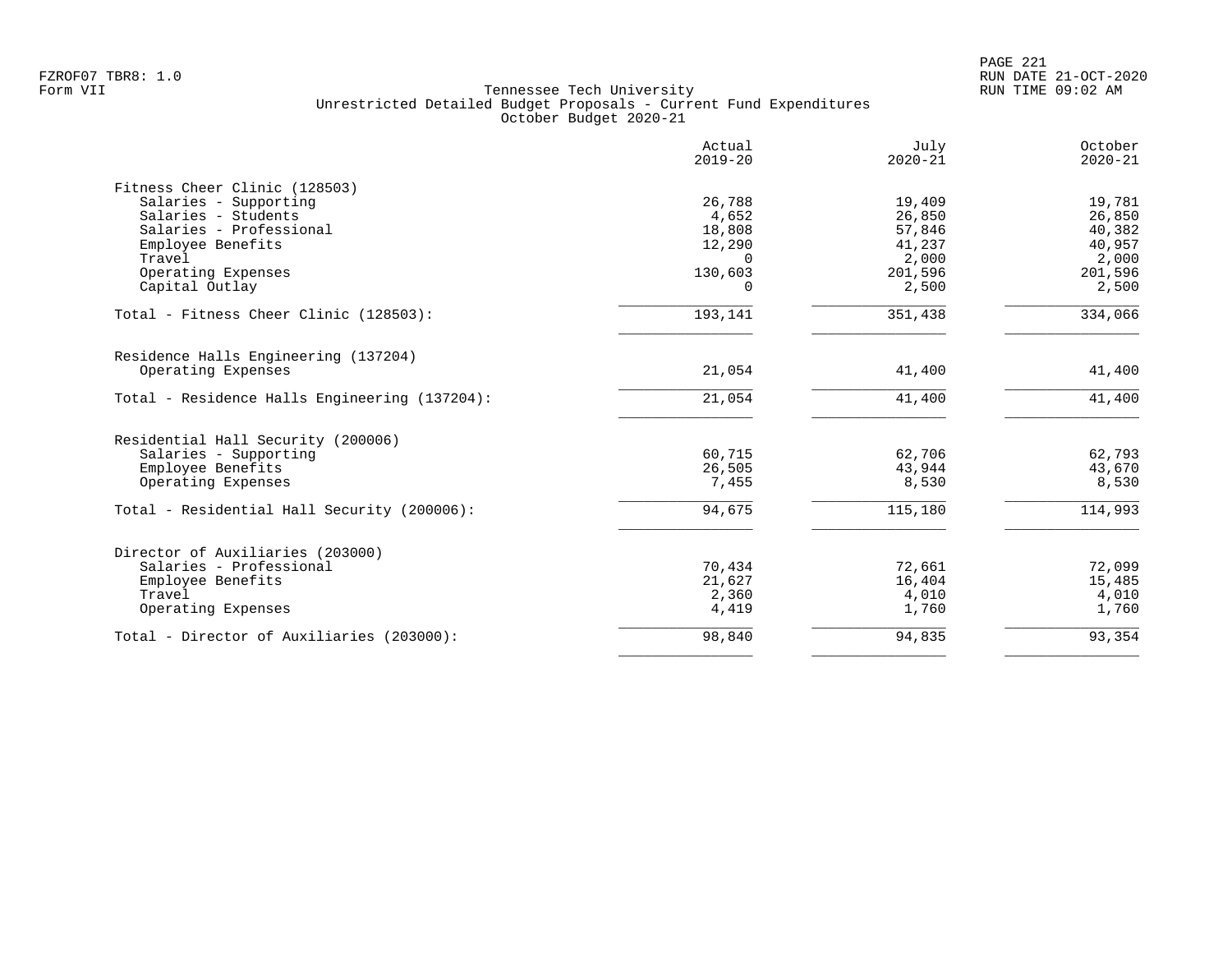PAGE 222 FZROF07 TBR8: 1.0 RUN DATE 21-OCT-2020

|                                                                                                                                       | Actual<br>$2019 - 20$                        | July<br>$2020 - 21$                     | October<br>$2020 - 21$                       |
|---------------------------------------------------------------------------------------------------------------------------------------|----------------------------------------------|-----------------------------------------|----------------------------------------------|
| Director of Auxil Transfers (203001)<br>Operating Expenses<br>Department Revenues                                                     | $\Omega$<br>$-101,786$                       | $-94,835$<br>n                          | $-94,835$<br>1,480                           |
| Total - Director of Auxil Transfers (203001):                                                                                         | $-101,786$                                   | $-94,835$                               | $-93, 355$                                   |
| Dining Services (203002)<br>Salaries - Supporting<br>Employee Benefits<br>Operating Expenses<br>Capital Outlay<br>Department Revenues | 0<br>$\Omega$<br>185,048<br>11,130<br>30,536 | 70<br>16,815<br>47,946<br>O<br>$\Omega$ | 70<br>16,815<br>47,946<br>$\Omega$<br>$-444$ |
| Total - Dining Services (203002):                                                                                                     | 226,714                                      | 64,831                                  | 64,387                                       |
| Cafeteria Insurance (203003)<br>Operating Expenses<br>Total - Cafeteria Insurance (203003):                                           | $\Omega$<br>0                                | 10<br>10                                | 10<br>10                                     |
| Cafe Spouse Depend Discount (203004)<br>Employee Benefits                                                                             | $\mathbf 0$                                  | 5,820                                   | 5,820                                        |
| Total - Cafe Spouse Depend Discount (203004):                                                                                         | 0                                            | 5,820                                   | 5,820                                        |
| Mail Services Administration (203012)<br>Operating Expenses                                                                           | $\mathbf 0$                                  | 650                                     | 650                                          |
| Total - Mail Services Administration (203012):                                                                                        | $\Omega$                                     | 650                                     | 650                                          |
|                                                                                                                                       |                                              |                                         |                                              |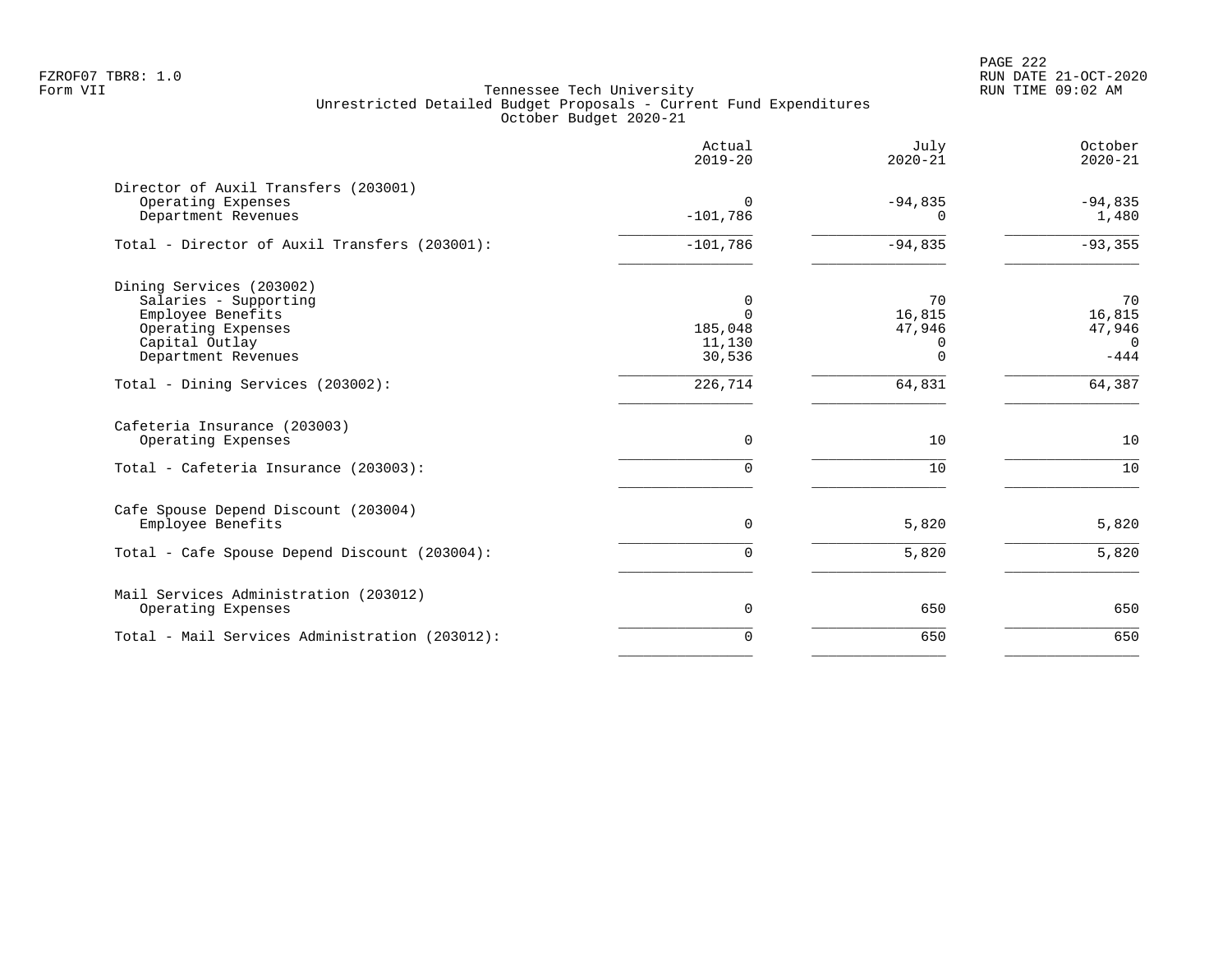PAGE 223 FZROF07 TBR8: 1.0 RUN DATE 21-OCT-2020

|                                               | Actual<br>$2019 - 20$ | July<br>$2020 - 21$ | October<br>$2020 - 21$ |
|-----------------------------------------------|-----------------------|---------------------|------------------------|
| Bookstore Operating (203016)                  |                       |                     |                        |
| Operating Expenses                            | 2,645                 | 28,800              | 28,800                 |
| Department Revenues                           | 25,446                | 0                   | $-370$                 |
| Total - Bookstore Operating (203016):         | 28,091                | 28,800              | 28,430                 |
| Vending General (203017)                      |                       |                     |                        |
| Operating Expenses                            | 13,094                | 20,513              | 20,513                 |
| Department Revenues                           | 10,179                | 0                   | $-148$                 |
| Total - Vending General (203017):             | 23,273                | 20,513              | 20,365                 |
| Tech Village General (221010)                 |                       |                     |                        |
| Salaries - Supporting                         | 40,273                | 58,951              | 58,925                 |
| Employee Benefits                             | 26,872                | 59,033              | 58,875                 |
| Operating Expenses                            | 80,623                | 85,000              | 85,000                 |
| Total - Tech Village General (221010):        | 147,768               | 202,984             | 202,800                |
| Residence Halls Maintenance (251009)          |                       |                     |                        |
| Salaries - Supporting                         | 318,033               | 319,414             | 319,890                |
| Salaries - Students                           | 4,674                 | $\Omega$            | $\Omega$               |
| Employee Benefits                             | 174,865               | 123,092             | 120,775                |
| Operating Expenses                            | 224,868               | 124,040             | 124,040                |
| Department Revenues                           | $-20$                 | 0                   | $\Omega$               |
| Total - Residence Halls Maintenance (251009): | 722,420               | 566,546             | 564,705                |
|                                               |                       |                     |                        |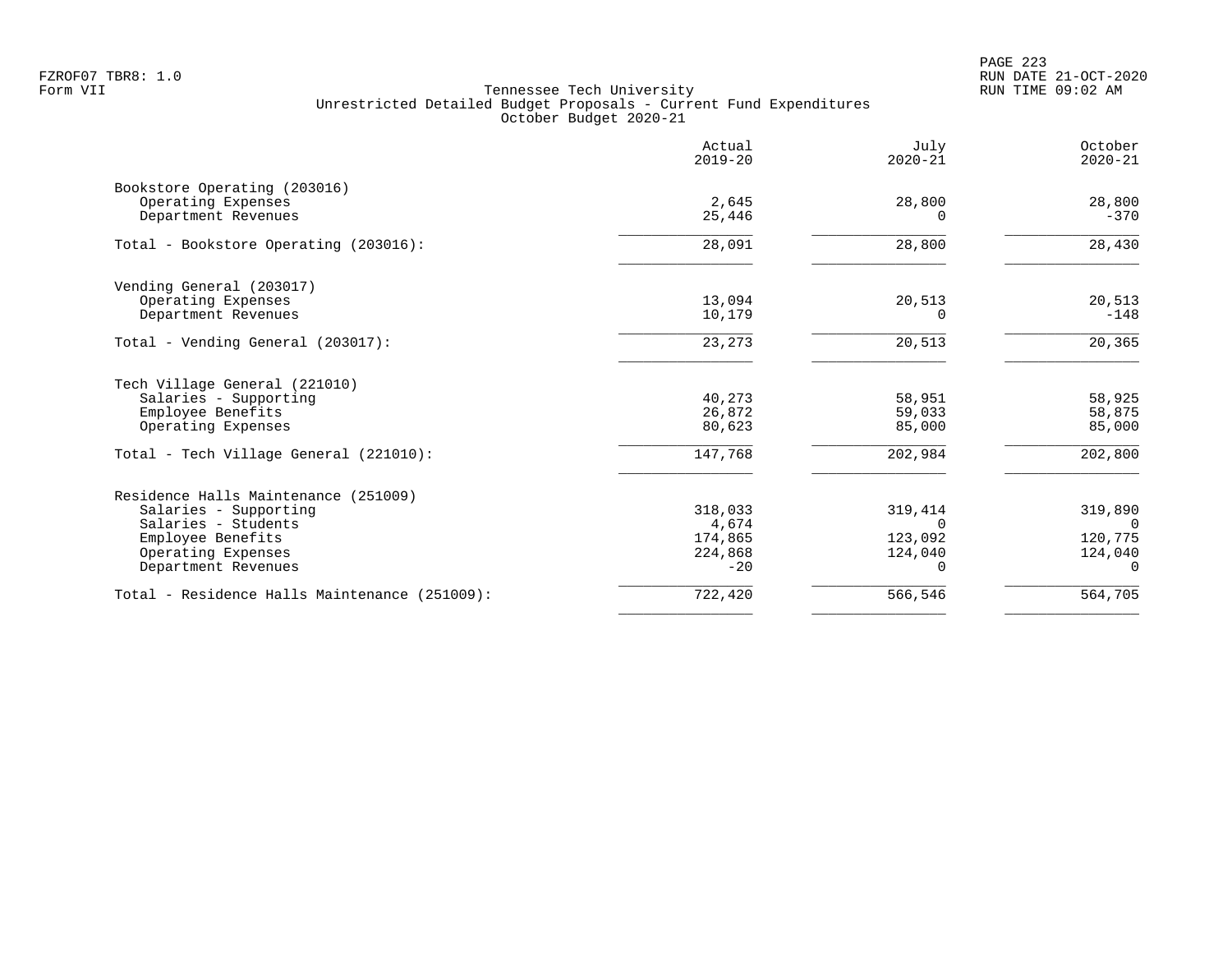# PAGE 224 FZROF07 TBR8: 1.0 RUN DATE 21-OCT-2020

|                                                                                                                                                     | Actual<br>$2019 - 20$                | July<br>$2020 - 21$                   | October<br>$2020 - 21$                |
|-----------------------------------------------------------------------------------------------------------------------------------------------------|--------------------------------------|---------------------------------------|---------------------------------------|
| Residential Life Lighting (251026)<br>Operating Expenses                                                                                            | 6,636                                | $\Omega$                              | $\mathbf 0$                           |
| Total - Residential Life Lighting (251026):                                                                                                         | 6,636                                | U                                     | $\Omega$                              |
| Tech Village Lighting (251027)<br>Operating Expenses                                                                                                | 2,215                                | 0                                     | $\mathbf 0$                           |
| Total - Tech Village Lighting (251027):                                                                                                             | 2,215                                | $\Omega$                              | $\Omega$                              |
| Residence Hall Custodial (255002)<br>Salaries - Supporting<br>Employee Benefits<br>Operating Expenses<br>Total - Residence Hall Custodial (255002): | 7,928<br>2,844<br>405,366<br>416,138 | 9,331<br>65,246<br>238,750<br>313,327 | 9,711<br>65,210<br>238,750<br>313,671 |
| Tech Village Custodial (255005)<br>Operating Expenses                                                                                               | 13,735                               | 29,000                                | 29,000                                |
| Total - Tech Village Custodial (255005):                                                                                                            | 13,735                               | 29,000                                | 29,000                                |
| Fitness Center Custodial (255006)<br>Operating Expenses                                                                                             | 58,430                               | 75,000                                | 75,000                                |
| Total - Fitness Center Custodial (255006):                                                                                                          | 58,430                               | 75,000                                | 75,000                                |
|                                                                                                                                                     |                                      |                                       |                                       |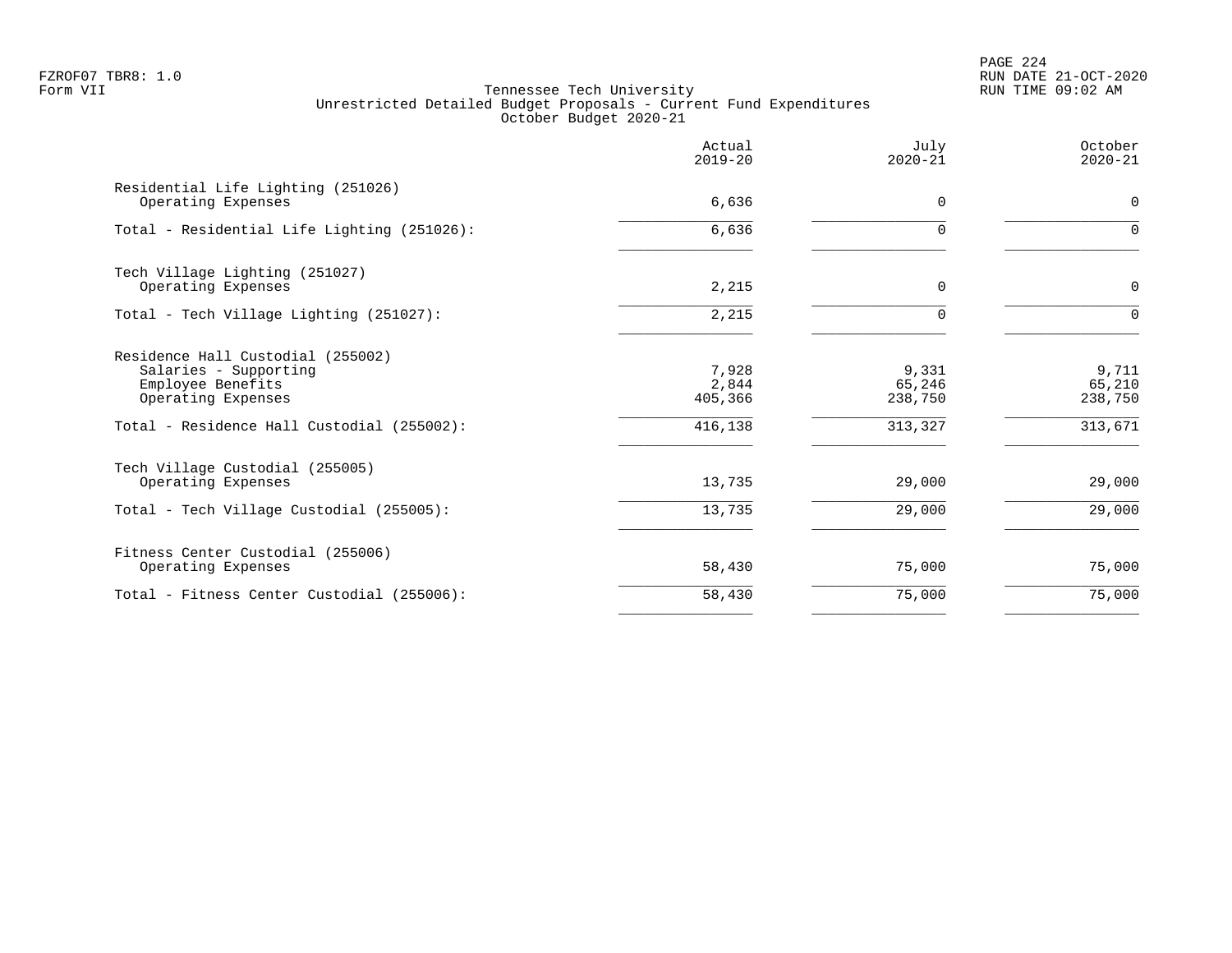PAGE 225 FZROF07 TBR8: 1.0 RUN DATE 21-OCT-2020

|                                                                  | Actual<br>$2019 - 20$ | July<br>$2020 - 21$ | October<br>$2020 - 21$ |
|------------------------------------------------------------------|-----------------------|---------------------|------------------------|
| Auxil Inst Supp Allocation (700046)<br>Department Revenues       | 303,806               | 413,332             | 437,232                |
| Total - Auxil Inst Supp Allocation (700046):                     | 303,806               | 413,332             | 437,232                |
| Auxil Data Processing Allocation (700047)<br>Department Revenues | 37,124                | 42,020              | $-238,566$             |
| Total - Auxil Data Processing Allocation (700047):               | 37,124                | 42,020              | $-238,566$             |
| Auxil Pro Rata Allocation (700048)<br>Department Revenues        | 1,524,060             | 2,087,150           | 2,205,710              |
| Total - Auxil Pro Rata Allocation (700048):                      | 1,524,060             | 2,087,150           | 2,205,710              |
| Auxil Insurance Allocation (700049)<br>Operating Expenses        | 8,830                 | 10,790              | 10,790                 |
| Total - Auxil Insurance Allocation (700049):                     | 8,830                 | 10,790              | 10,790                 |
| TTU Staff Tuit Maint Reimbursment (700068)<br>Employee Benefits  | 2,172                 | 14,974              | 0                      |
| Total - TTU Staff Tuit Maint Reimbursment (700068):              | 2,172                 | 14,974              | $\Omega$               |
|                                                                  |                       |                     |                        |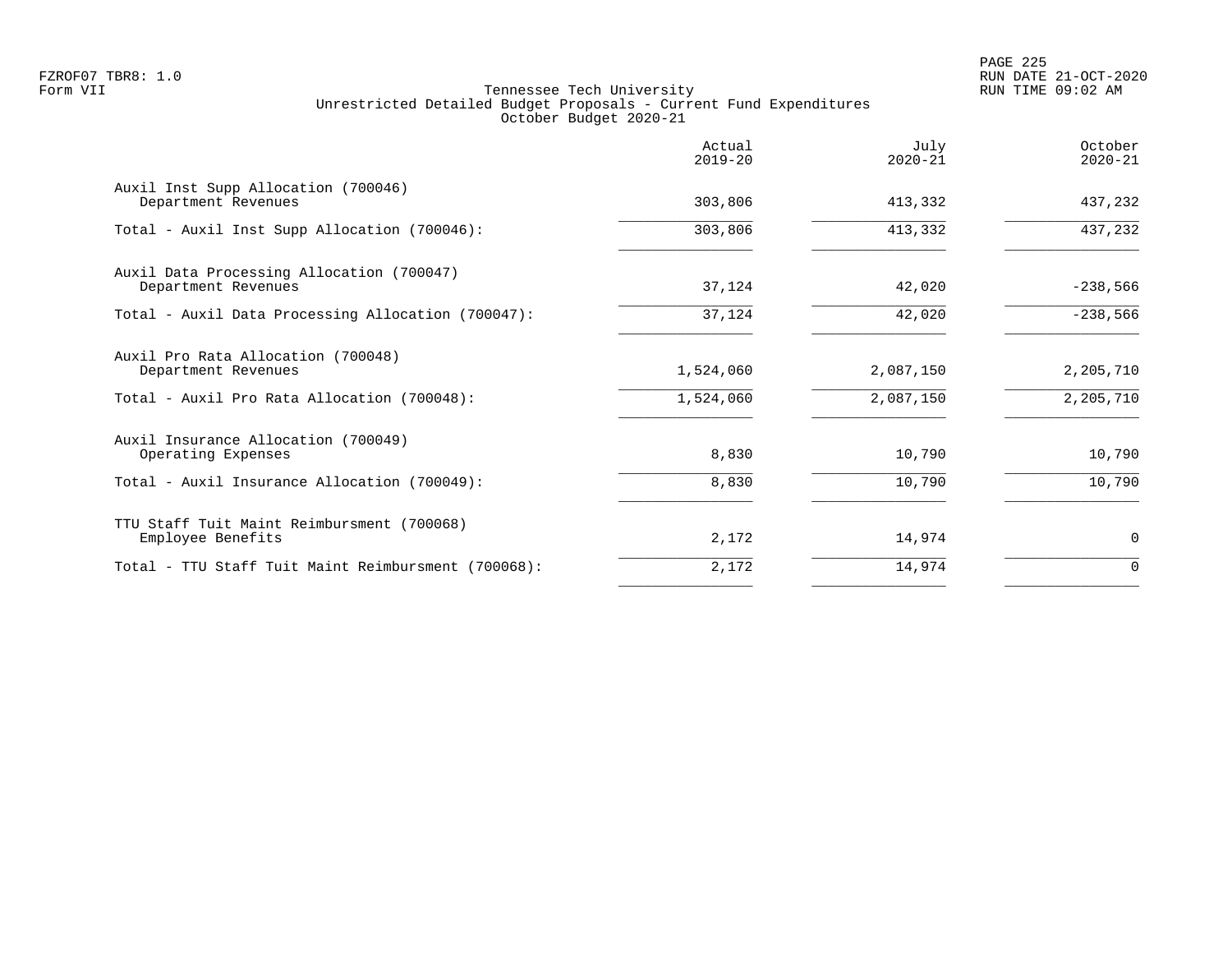PAGE 226 FZROF07 TBR8: 1.0 RUN DATE 21-OCT-2020

|                                                                                                                                                                                              | Actual<br>$2019 - 20$                                                                 | July<br>$2020 - 21$                                                                            | October<br>$2020 - 21$                                                                         |
|----------------------------------------------------------------------------------------------------------------------------------------------------------------------------------------------|---------------------------------------------------------------------------------------|------------------------------------------------------------------------------------------------|------------------------------------------------------------------------------------------------|
| Total - Auxiliary Enterprises Expenditures (710):                                                                                                                                            |                                                                                       |                                                                                                |                                                                                                |
| Salaries - Academic<br>Salaries - Supporting<br>Salaries - Students<br>Salaries - Professional<br>Employee Benefits<br>Travel<br>Operating Expenses<br>Capital Outlay<br>Department Revenues | 705,569<br>649,549<br>788,424<br>703,014<br>6,610<br>2,051,382<br>11,130<br>1,864,385 | 1,000<br>745,518<br>726,255<br>915,911<br>825,388<br>20,010<br>1,752,665<br>2,500<br>2,542,502 | 1,000<br>747,561<br>726,255<br>913,670<br>798,534<br>20,010<br>1,752,665<br>2,500<br>2,404,376 |
| Total                                                                                                                                                                                        | 6,780,063                                                                             | 7,531,749                                                                                      | 7,366,571                                                                                      |
| Auxiliary Mandatory Transfers (720)                                                                                                                                                          |                                                                                       |                                                                                                |                                                                                                |
| Auxiliary Nonmandatory Transfers (730)                                                                                                                                                       |                                                                                       |                                                                                                |                                                                                                |

| Total Auxiliary Expenditures |           |           |           |
|------------------------------|-----------|-----------|-----------|
| Salaries - Academic          |           | 1,000     | 1,000     |
| Salaries - Supporting        | 705,569   | 745,518   | 747,561   |
| Salaries - Students          | 649,549   | 726,255   | 726,255   |
| Salaries - Professional      | 788,424   | 915,911   | 913,670   |
| Employee Benefits            | 703,014   | 825,388   | 798,534   |
| Travel                       | 6,610     | 20,010    | 20,010    |
| Operating Expense            | 2,051,382 | 1,752,665 | 1,752,665 |
| Capital Outlay               | 11,130    | 2,500     | 2,500     |
| Department Revenues          | 1,864,385 | 2,542,502 | 2,404,376 |
| Total                        | 6,780,063 | 7,531,749 | 7,366,571 |
|                              |           |           |           |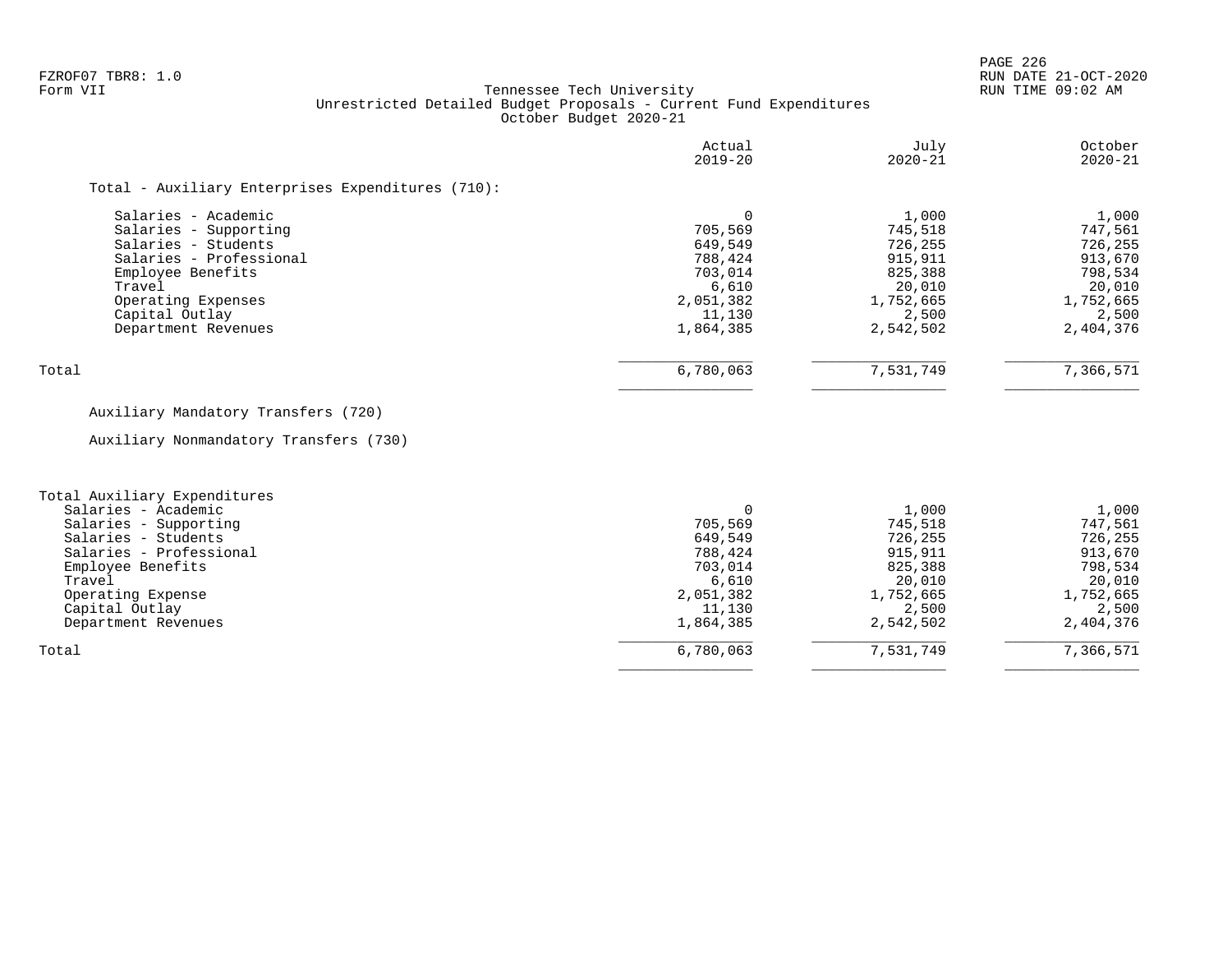PAGE 227 FZROF07 TBR8: 1.0 RUN DATE 21-OCT-2020

|                                                                                                                                                                                                    | Actual                                                            | July                                                             | October                                                 |
|----------------------------------------------------------------------------------------------------------------------------------------------------------------------------------------------------|-------------------------------------------------------------------|------------------------------------------------------------------|---------------------------------------------------------|
|                                                                                                                                                                                                    | $2019 - 20$                                                       | $2020 - 21$                                                      | $2020 - 21$                                             |
| Auxiliary Transfers                                                                                                                                                                                |                                                                   |                                                                  |                                                         |
| Mandatory Transfers                                                                                                                                                                                |                                                                   |                                                                  |                                                         |
| ROI Dorms 10TH D 2012C 914 (2004B)                                                                                                                                                                 | 344,995                                                           | 347,820                                                          | 347,820                                                 |
| ROI TV Apts 2012A 920                                                                                                                                                                              | 339,813                                                           | 344,570                                                          | 344,570                                                 |
| ROI TV Apts Renov PH2 P921                                                                                                                                                                         | 405,327                                                           | 413,770                                                          | 413,770                                                 |
| ROI Warf Ellington P922                                                                                                                                                                            | 91,487                                                            | 391,420                                                          | 391,420                                                 |
| ROI Jobe Murphy RH P924                                                                                                                                                                            | 200,551                                                           | 789,560                                                          | 753,560                                                 |
| ROI TV P3 2017A P923 390250 76121                                                                                                                                                                  | 423,751                                                           | 566,517                                                          | 580,517                                                 |
| ROI RH 2015A 914 07C 076125 390252                                                                                                                                                                 | 236,663                                                           | 236,663                                                          | 236,663                                                 |
| ROI RH 2015B 917 10A 076126 390253                                                                                                                                                                 | 1,574,684                                                         | 1,574,685                                                        | 1,596,685                                               |
| ROI M McCord B Evans P926                                                                                                                                                                          | 399,655                                                           | 756,320                                                          | 1,357,634                                               |
| ROI RH 2017B 914 07C 076128 390255                                                                                                                                                                 | 84,203                                                            | 85,910                                                           | 85,910                                                  |
| ROI RH 2017B 917 10A 076129 390256                                                                                                                                                                 | 92,452                                                            | 292,780                                                          | 292,780                                                 |
| ROI TV1 2017B 920 12A 076130 390257                                                                                                                                                                | 105,181                                                           | 105,900                                                          | 105,900                                                 |
| ROI TV2 2017B 921 13A 076131 390258                                                                                                                                                                | 45,278                                                            | 47,120                                                           | 47,120                                                  |
| ROI Cpr Dunn P930                                                                                                                                                                                  | 35,632                                                            | 165,000                                                          | 165,000                                                 |
|                                                                                                                                                                                                    |                                                                   |                                                                  |                                                         |
| Total Auxiliary Mandatory Transfers:                                                                                                                                                               | 4,379,672                                                         | 6,118,035                                                        | 6,719,349                                               |
| Non-Mandatory Transfers<br>Transfers to RR Housing<br>Transfers to RR Aptments<br>Transfers to RR Bookstore<br>Transfers to RR Cafeteria<br>Transfers to RR Vending<br>Transfers to RR Post Office | 3,932,599<br>98,964<br>365,401<br>2,854,474<br>85,013<br>$\Omega$ | 1,380,445<br>$\Omega$<br>405,469<br>2,735,568<br>85,587<br>4,100 | 677,726<br>0<br>403,749<br>3,059,372<br>83,235<br>4,100 |
| Transfers to RR Fitness Center                                                                                                                                                                     | 83,360                                                            | 25,686                                                           | 348,590                                                 |
| Transfers to RR CC Housing                                                                                                                                                                         | 55                                                                | 44,192                                                           | 44,845                                                  |
| Total Auxiliary Non-Mandatory Transfers:                                                                                                                                                           | 7,419,866                                                         | 4,681,047                                                        | 4,621,617                                               |
|                                                                                                                                                                                                    |                                                                   |                                                                  |                                                         |
| Total Auxiliary Transfers                                                                                                                                                                          | 11,799,538                                                        | 10,799,082                                                       | 11,340,966                                              |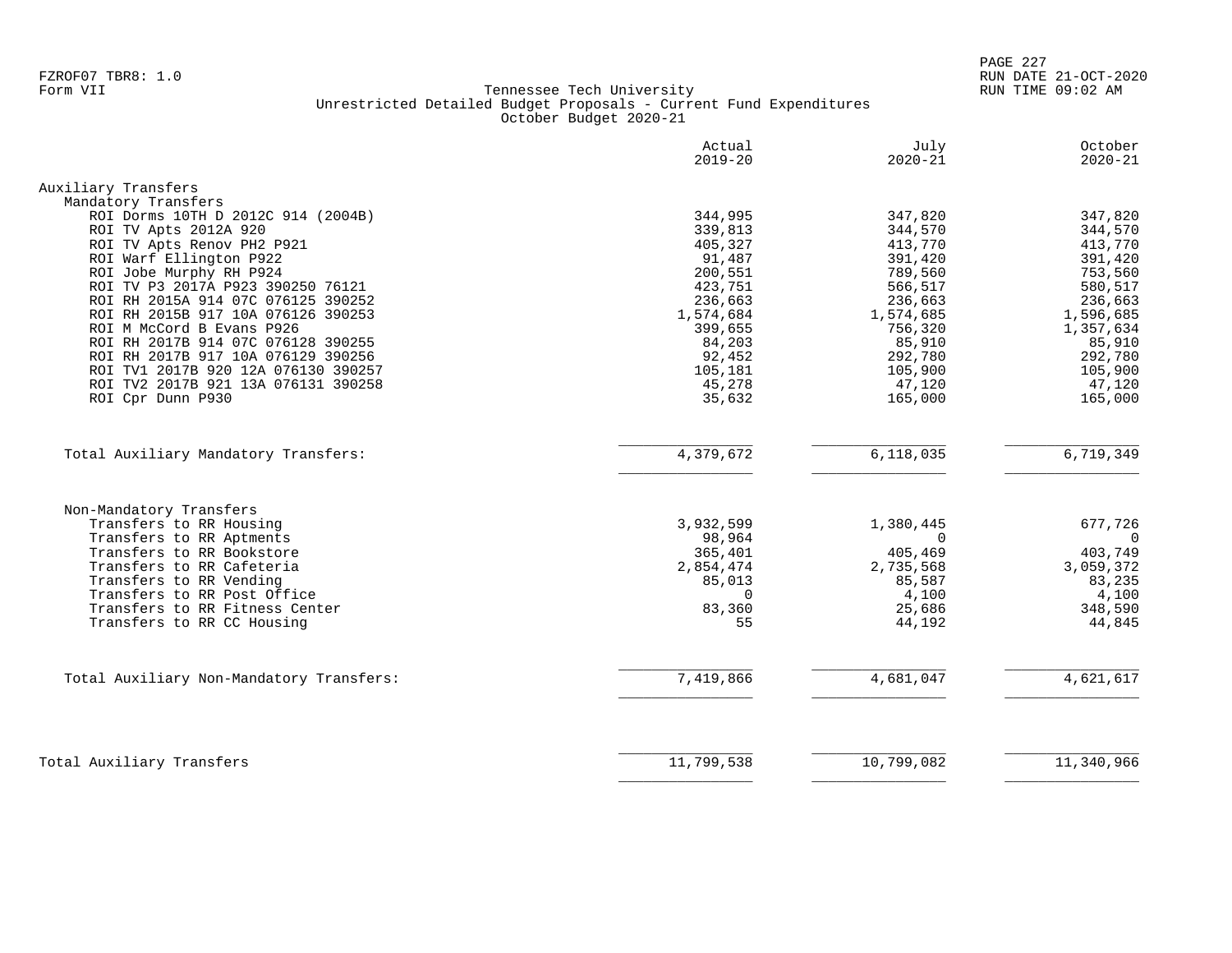|                                                        | Actual<br>$2019 - 20$ | July<br>$2020 - 21$ | October<br>$2020 - 21$ |
|--------------------------------------------------------|-----------------------|---------------------|------------------------|
| Total Auxiliary Enterprises (Expenditures & Transfers) |                       |                     |                        |
| Salaries - Academic                                    | $\Omega$              | 1,000               | 1,000                  |
| Salaries - Supporting                                  | 705,569               | 745,518             | 747,561                |
| Salaries - Students                                    | 649,549               | 726,255             | 726,255                |
| Salaries - Professional                                | 788,424               | 915,911             | 913,670                |
| Employee Benefits                                      | 703,014               | 825,388             | 798,534                |
| Travel                                                 | 6,610                 | 20,010              | 20,010                 |
| Operating Expense                                      | 2,051,382             | 1,752,665           | 1,752,665              |
| Capital Outlay                                         | 11,130                | 2,500               | 2,500                  |
| Department Revenues                                    | 1,864,385             | 2,542,502           | 2,404,376              |
| Auxiliary Transfers                                    | 11,799,538            | 10,799,082          | 11,340,966             |
| Total                                                  | 18,579,601            | 18,330,831          | 18,707,537             |
|                                                        |                       |                     |                        |
| Total Unrestricted                                     |                       |                     |                        |
| Salaries - Administrative                              | 5, 213, 885           | 5,762,480           | 5,556,534              |
| Salaries - Academic                                    | 39,452,874            | 41,460,079          | 38,765,495             |
| Salaries - Supporting                                  | 10,145,780            | 10,744,889          | 10,624,749             |
| Salaries - Students                                    | 2,145,890             | 1,952,886           | 1,916,366              |
| Salaries - Professional                                | 22, 454, 446          | 24, 176, 115        | 23,886,255             |
| Employee Benefits                                      | 32, 184, 259          | 35, 353, 025        | 36, 318, 870           |
| Travel                                                 | 1,758,563             | 2,029,844           | 1,672,390              |
| Operating Expenses                                     | 40,086,331            | 50, 163, 768        | 67,031,507             |
| Capital Outlay                                         | 1,238,400             | 334,000             | 1,233,493              |
| Department Revenues                                    | 392,802               | $-1,338,476$        | $-1, 369, 202$         |
| E & G Transfers and Auxiliary Transfers                | 22,380,256            | 16, 171, 358        | 21, 116, 471           |
| Total                                                  | 177, 453, 486         | 186,809,968         | 206, 752, 928          |
|                                                        |                       |                     |                        |